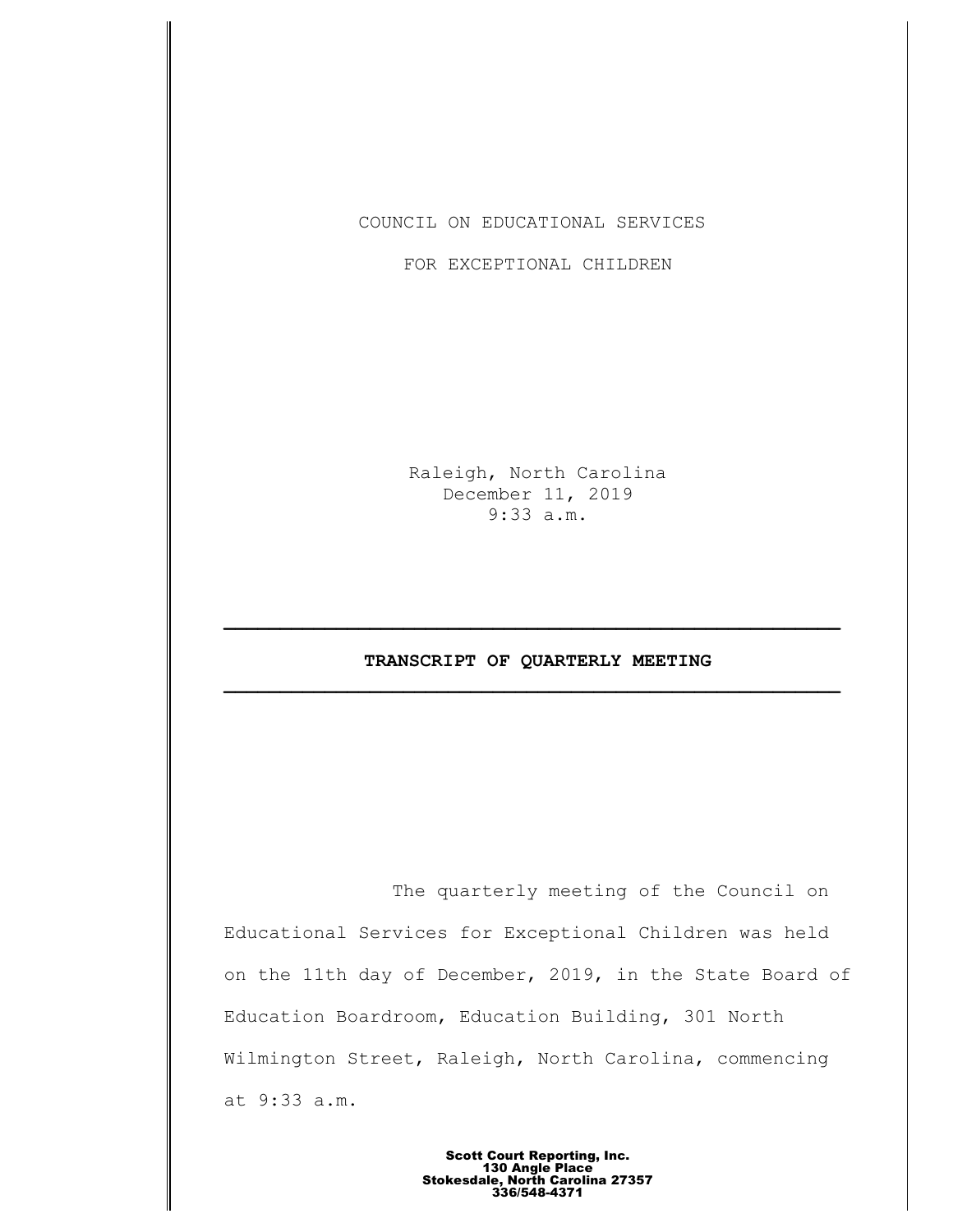## Quarterly Meeting and the control of the 12/11/19 and the control of the Page 2

## APPEARANCES

COUNCIL ON EDUCATIONAL SERVICES FOR EXCEPTIONAL CHILDREN BOARD MEMBERS PRESENT:

Leanna George, Chairperson Cynthia Daniels-Hall, Vice Chairperson

Anthony Baker Sara Bigley (via Webinar) Diane Coffey Christy Grant Christy Hutchinson Selene Johnson Virginia Moorefield Jennifer DeGen (via Webinar) Jennifer Frey (via Webinar) Cache Owens (via Webinar) Lisa Phillips (via Webinar) Kenya Pope Representative Larry Strickland Marge Terhaar (via Webinar) Charlene Timmons (via Webinar)

STAFF:

Matt Hoskins Teresa King Danyelle Sanders Alexis Utz

VISITORS:

Eric Hall Public Speaker 1 Public Speaker 2 Public Speaker 3 Public Speaker 4 Public Speaker 5

COURT REPORTER:

Rebecca P. Scott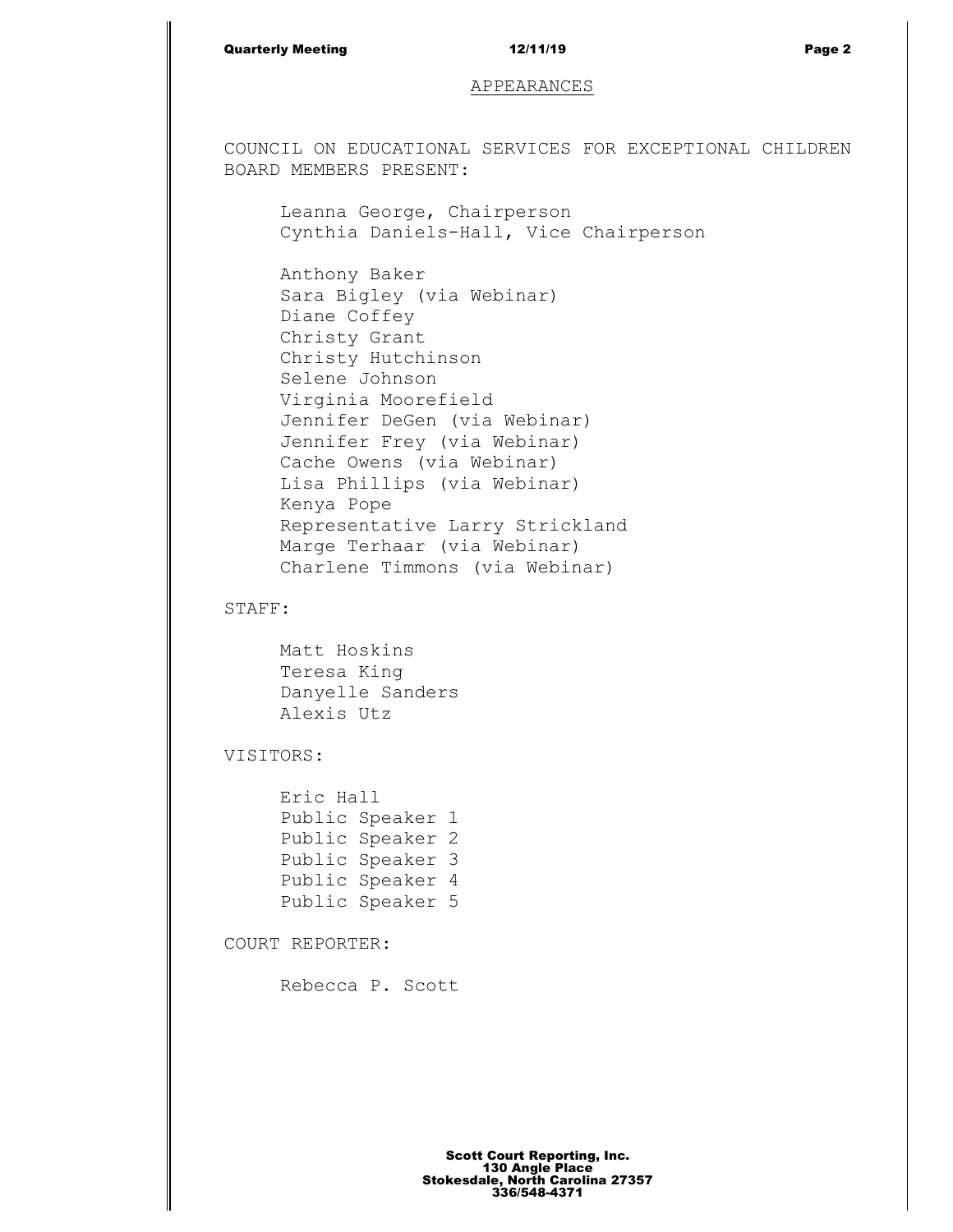|                         | <b>Quarterly Meeting</b><br>12/11/19                                                                      | Page 3   |
|-------------------------|-----------------------------------------------------------------------------------------------------------|----------|
| 1                       | TABLE OF CONTENTS                                                                                         |          |
| $\mathbf{z}$            |                                                                                                           | PAGE NO. |
| 3                       | Call to Order and Introductions                                                                           | 4        |
| 4                       | State Performance Plan/Annual Performance Report                                                          |          |
| 5                       | presentation by Nancy Johnson                                                                             | 10       |
| 6                       | Agency Updates by Matt Hoskins                                                                            | 84       |
| $\overline{\mathbf{z}}$ | Recognition of Chairperson/Vice Chairperson by                                                            |          |
| 8                       | Matt Hoskins                                                                                              | 105      |
| 9                       | Nominations for Chairperson/Vice Chairperson                                                              | 109      |
| 10                      | Luncheon Recess                                                                                           | 112      |
| 11                      | Voting for Chairperson/Vice Chairperson                                                                   | 112      |
| 12                      | Public Comments                                                                                           |          |
| 13                      | Public Speaker 1                                                                                          | 114      |
| 14                      | Public Speaker 2                                                                                          | 117      |
| 15                      | Public Speaker 3                                                                                          | 131      |
| 16                      | Public Speaker 4                                                                                          | 136      |
| 17                      | Public Speaker 5                                                                                          | 145      |
| 18                      | Upcoming Policy Proposal and Dispute Resolution                                                           |          |
| 19                      | Annual Report presentation by Teresa King                                                                 | 156      |
| 20                      | Meeting Adjournment                                                                                       | 229      |
| 21                      | Certificate of Reporter                                                                                   | 230      |
| 22                      |                                                                                                           |          |
| 23                      |                                                                                                           |          |
| 24                      |                                                                                                           |          |
| 25                      |                                                                                                           |          |
|                         | <b>Scott Court Reporting, Inc.</b><br>130 Angle Place<br>Stokesdale, North Carolina 27357<br>336/548-4371 |          |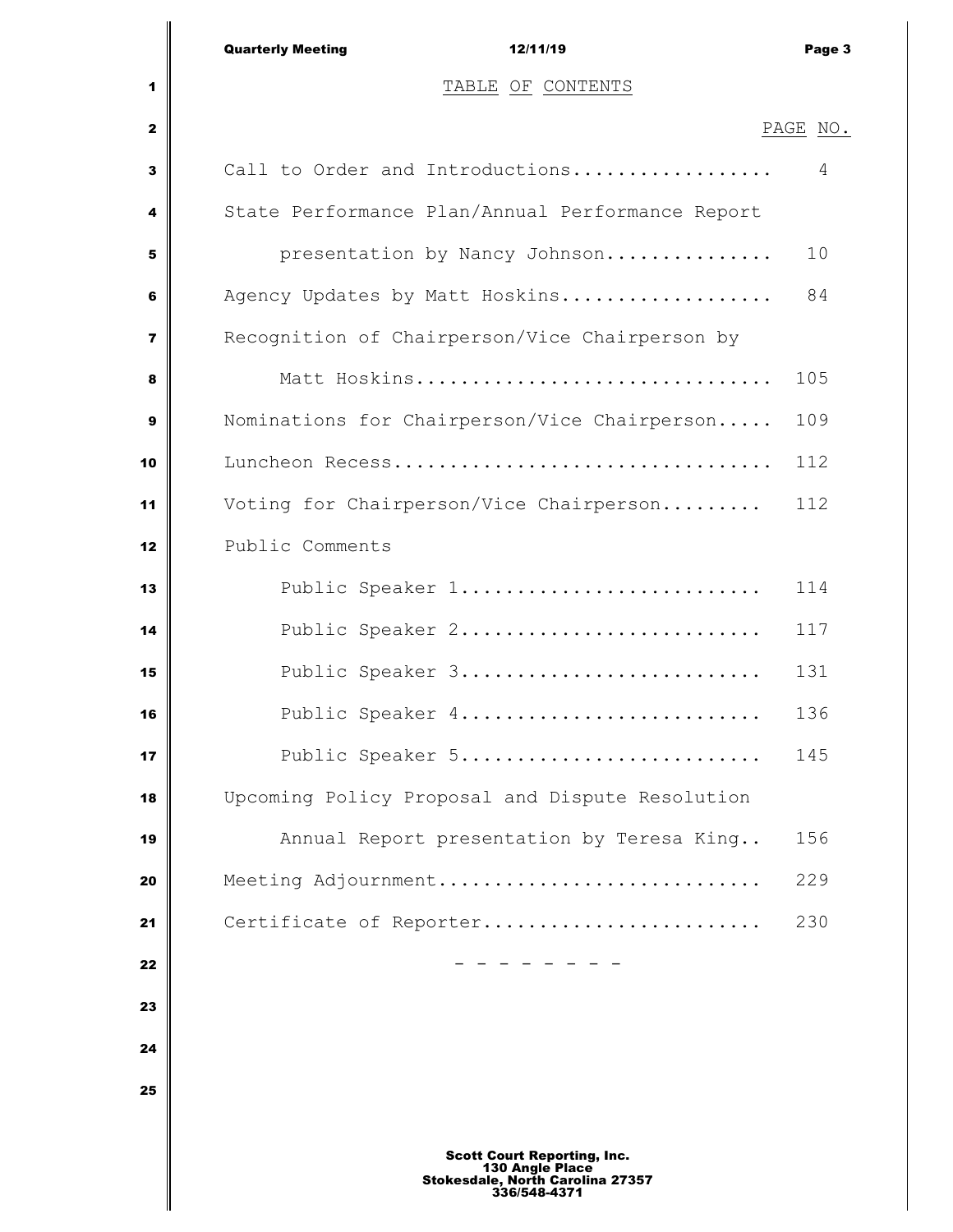Quarterly Meeting **12/11/19** Page 4 Thereupon, the following proceeding was held: THE CHAIRPERSON: Welcome to today's meeting with the Council on Educational Services for Exceptional Children. I call this meeting to order. Hopefully, we'll have a few more that will straggle in this morning. Maybe it's just weather or traffic delays because I know how traffic can be here in Raleigh. So my name is Leanna George. I'm the Chair of this committee. I have two children with exceptionalities. My daughter is 17 years old. 12 She attends McDowell County High School. She's in a group home in Marion, North Carolina. My son is actually homeschooled, and we live in Johnston County. I think I'll start with Christy Hutchinson, and we'll just kind of go around the table counterclockwise. MS. HUTCHINSON: Christy Hutchinson, EC Director for Lincoln Charter School and the charter school representative on this committee. MS. SANDERS: I'm Danyelle Sanders, EC Division, Policy, Monitoring, and Audit.  $\parallel$  **COURT REPORTER:** Good morning. I'm Becky Scott. I'm the court reporter making a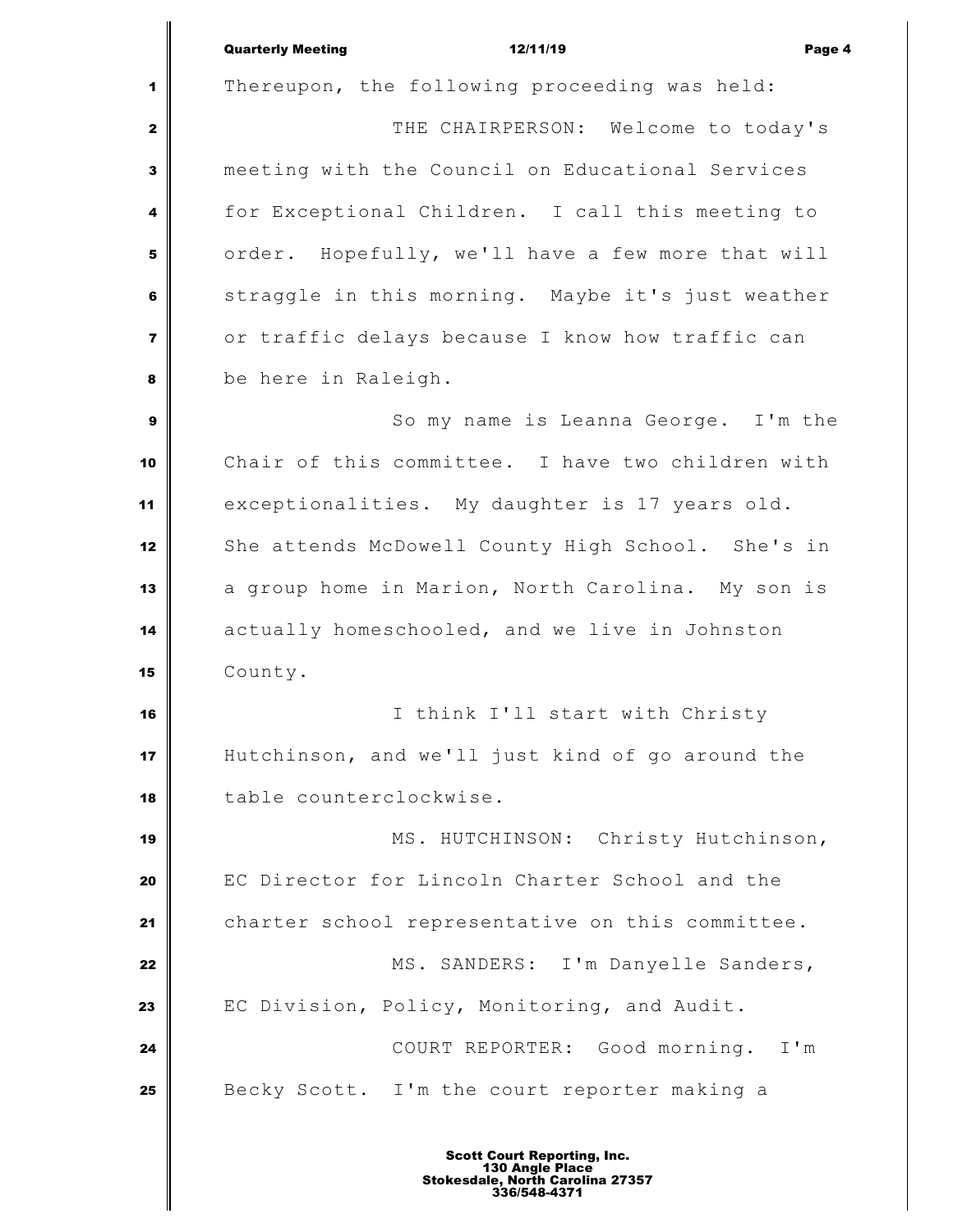|                | <b>Quarterly Meeting</b><br>12/11/19<br>Page 5                                                            |  |  |
|----------------|-----------------------------------------------------------------------------------------------------------|--|--|
| 1              | record today.                                                                                             |  |  |
| $\mathbf{z}$   | MS. UTZ: Hi. Alexis Utz. I'm the                                                                          |  |  |
| $\mathbf{3}$   | new Parent Liaison that started in September.                                                             |  |  |
| 4              | REPRESENTATIVE STRICKLAND: Good                                                                           |  |  |
| 5              | morning. I'm Representative Larry Strickland. I                                                           |  |  |
| $\bf 6$        | represent Harnett and Johnston Counties. I'm from                                                         |  |  |
| $\overline{7}$ | Johnston County. I served 18 years on the                                                                 |  |  |
| 8              | Johnston County Board of Education, before going                                                          |  |  |
| 9              | to the General Assembly, eight years as its                                                               |  |  |
| 10             | chairman. So I'm delighted to be here.                                                                    |  |  |
| 11             | MS. POPE: Good morning. I'm Kenya                                                                         |  |  |
| 12             | Pope. I'm with Educational Services for Juvenile                                                          |  |  |
| 13             | Justice.                                                                                                  |  |  |
| 14             | MS. COFFEY: I'm Diane Coffey. I'm a                                                                       |  |  |
| 15             | parent in Watauga County. I have two children.                                                            |  |  |
| 16             | My youngest has autism.                                                                                   |  |  |
| 17             | MS. DANIELS-HALL: I'm Cynthia                                                                             |  |  |
| 18             | Daniels-Hall. I'm a parent in Wake County. I                                                              |  |  |
| 19             | have children on the autism spectrum, and I'm also                                                        |  |  |
| 20             | a special education advocate across the state.                                                            |  |  |
| 21             | MS. GRANT: Christy Grant. I am the                                                                        |  |  |
| 22             | Exceptional Children's Director at Nash-Rocky                                                             |  |  |
| 23             | Mount Schools, and I am the representative for                                                            |  |  |
| 24             | traditional LEAs.                                                                                         |  |  |
| 25             | THE CHAIRPERSON: Anyone from the --                                                                       |  |  |
|                | <b>Scott Court Reporting, Inc.</b><br>130 Angle Place<br>Stokesdale, North Carolina 27357<br>336/548-4371 |  |  |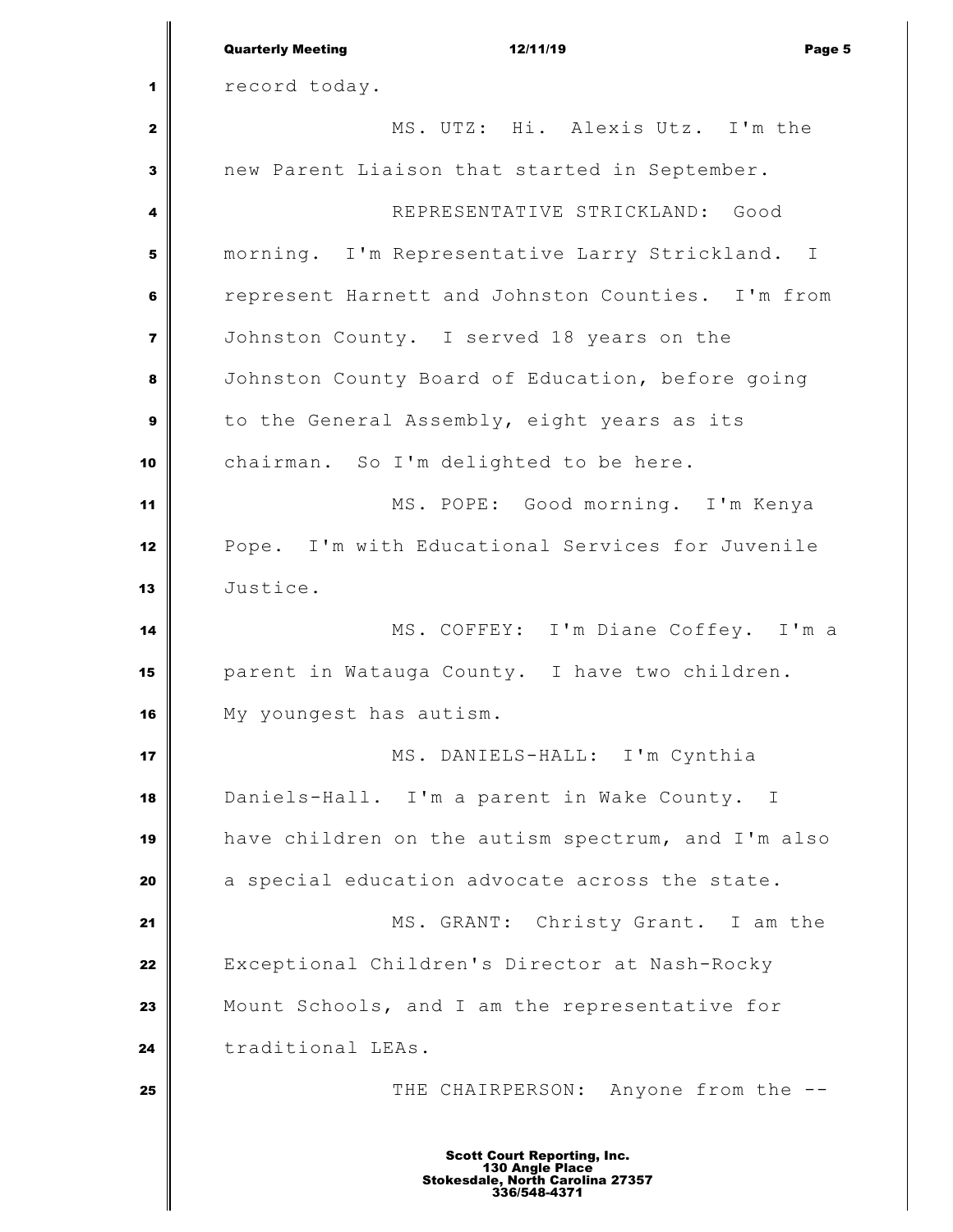Quarterly Meeting **12/11/19** Page 6 **Page 6**  anybody else that would like to introduce themselves so we know who is with us today? **(No audible response.)**   $\parallel$  THE CHAIRPERSON: Okay. It's not required. MS. UTZ: I just need to unmute their microphones, so give me one second. IN THE CHAIRPERSON: Okay. Those who are online, one at a time -- maybe I'll call your name and--- 11 MS. UTZ: Cache Owens, I unmuted you. MS. OWENS: Good morning, everybody. My name is Cache Owens. I'm the Parent Training and Information Center Director with ECAC [inaudible]. I'm also the parent of a child with mental health challenges and autism [inaudible]. **MS. UTZ:** Thank you. Welcome. Charlene, I have you unmuted. | MS. TIMMONS: [Inaudible]. MS. UTZ: Jennifer DeGen, I have you unmuted. Welcome. Can you hear us? **(No audible response.)** MS. UTZ: Jennifer Frey? MS. FREY: I'm Jennifer Frey. I'm a parent of a 20-year-old son with autism. I'm in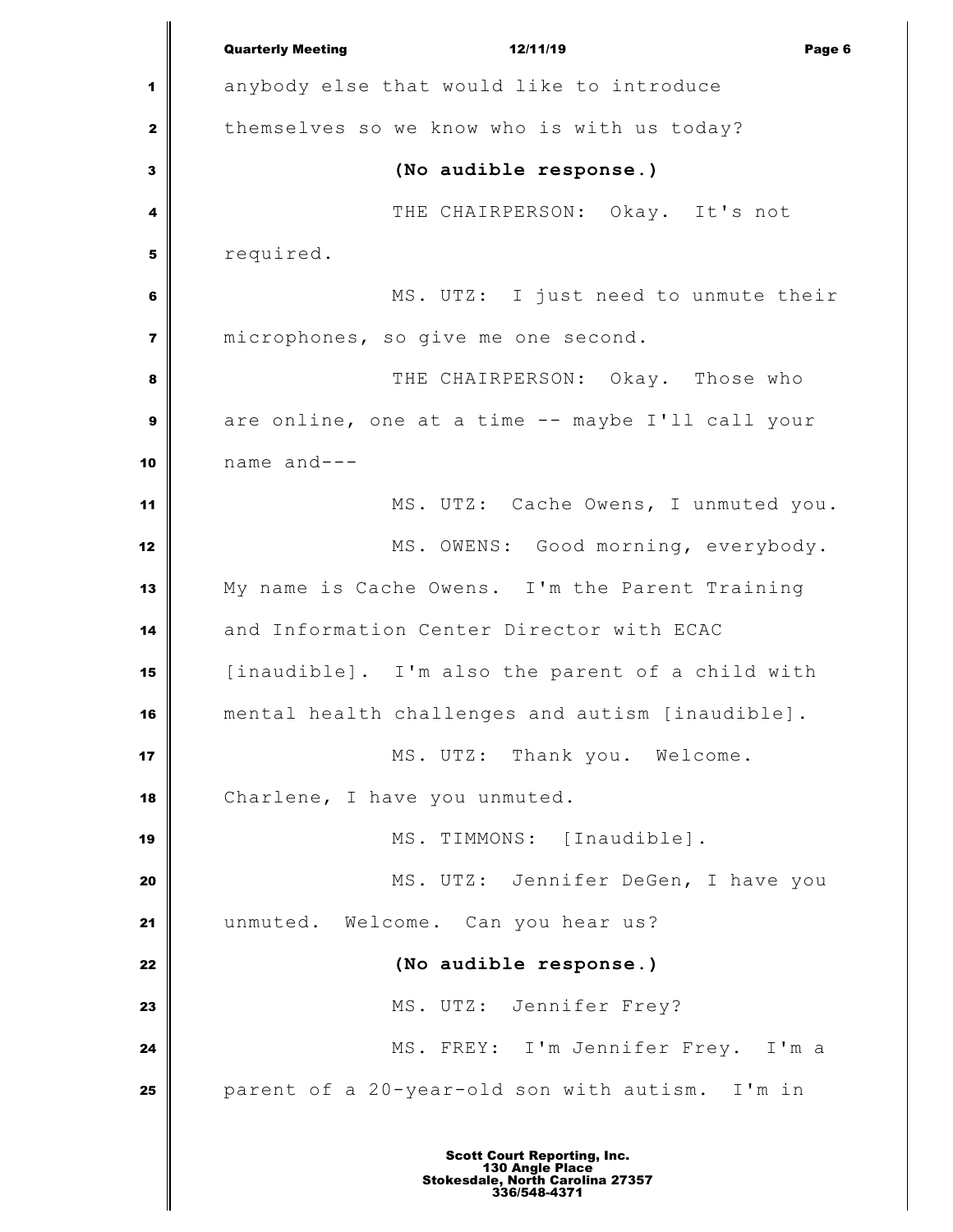Quarterly Meeting **12/11/19** Page 7 the Mecklenburg County region, and my son is in Mecklenburg County Schools. MS. UTZ: Welcome. Next we have Lisa Phillips. MS. PHILLIPS: Good morning. This is Lisa Phillips, State Coordinator for Homeless Education, and I'm on the road today so I apologize if there's any difficulty in hearing me. MS. UTZ: You came in loud and clear. Next is Marge. I'm sorry. I have no idea how to say your last name. MS. TERHAAR: This is Marge Terhaar, and I am the Coordinator of Graduate Programs in Special Education at Meredith and a mother of two adult sons with disabilities. **MS. UTZ:** Welcome. All right. Nancy, I see you're next. | DR. JOHNSON: I'm Nancy Johnson. I'm the coordinator for our Annual Performance Report and State Performance Plan, and I'll be doing a **brief** presentation shortly. MS. UTZ: Thank you. Welcome. DR. JOHNSON: I'm sorry I couldn't be there in person. MS. UTZ: All right. And last, I Scott Court Reporting, Inc. 130 Angle Place Stokesdale, North Carolina 27357 336/548-4371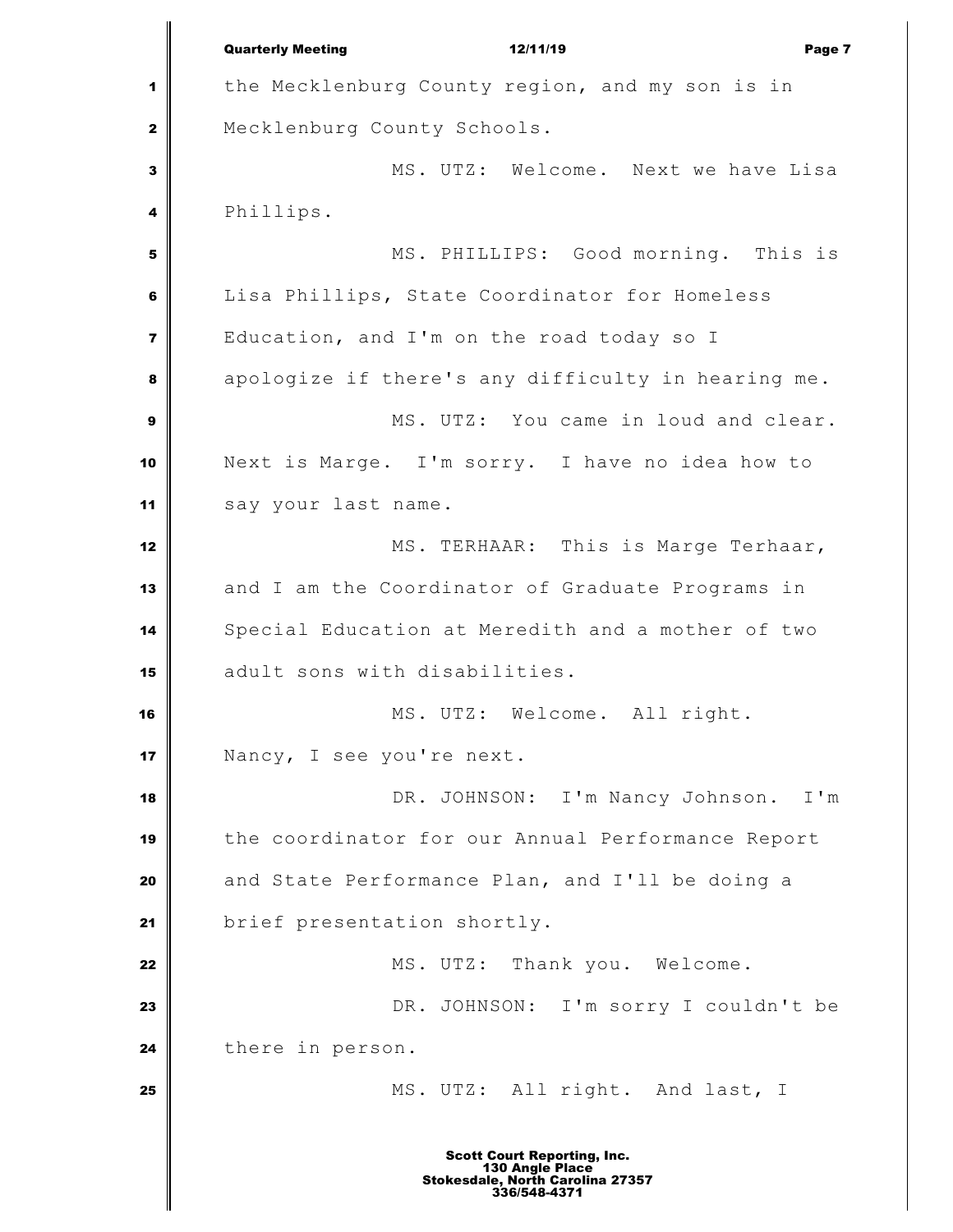|                  | <b>Quarterly Meeting</b><br>12/11/19<br>Page 8    |  |  |
|------------------|---------------------------------------------------|--|--|
| 1                | believe, is Sara Bigley.                          |  |  |
| $\mathbf{z}$     | MS. BIGLEY: Hi. This is Sara                      |  |  |
| $\mathbf{3}$     | Bigley. I'm the State Coordinator for Foster Care |  |  |
| 4                | Education. Glad to be here today. Thanks to       |  |  |
| 5                | everybody.                                        |  |  |
| 6                | MS. UTZ: Thank you and welcome. All               |  |  |
| $\overline{7}$   | right.                                            |  |  |
| 8                | THE CHAIRPERSON: Mr. Anthony --                   |  |  |
| $\boldsymbol{9}$ | Mr. Baker just came in. Would you like to         |  |  |
| 10               | introduce yourself?                               |  |  |
| 11               | MR. BAKER: Yes. I'm Anthony Baker,                |  |  |
| 12               | and I'm the general ed administration             |  |  |
| 13               | representative from Alamance-Burlington School    |  |  |
| 14               | System.                                           |  |  |
| 15               | THE CHAIRPERSON: Thank you, Anthony.              |  |  |
| 16               | All right. We have a wonderful new parent         |  |  |
| 17               | liaison -- glad to have one -- as well as new     |  |  |
| 18               | staff supporting the Council, Danyelle. So be     |  |  |
| 19               | expecting her emails instead of Tish's from here  |  |  |
| 20               | on out.                                           |  |  |
| 21               | As we know, Tish transferred over to              |  |  |
| 22               | the Governor's School department, and she kind of |  |  |
| 23               | was hesitant to let go of this baby. She's loved  |  |  |
| 24               | this Council for many, many years, and but now    |  |  |
| 25               | it's in the hands of Danyelle, and I'm sure she's |  |  |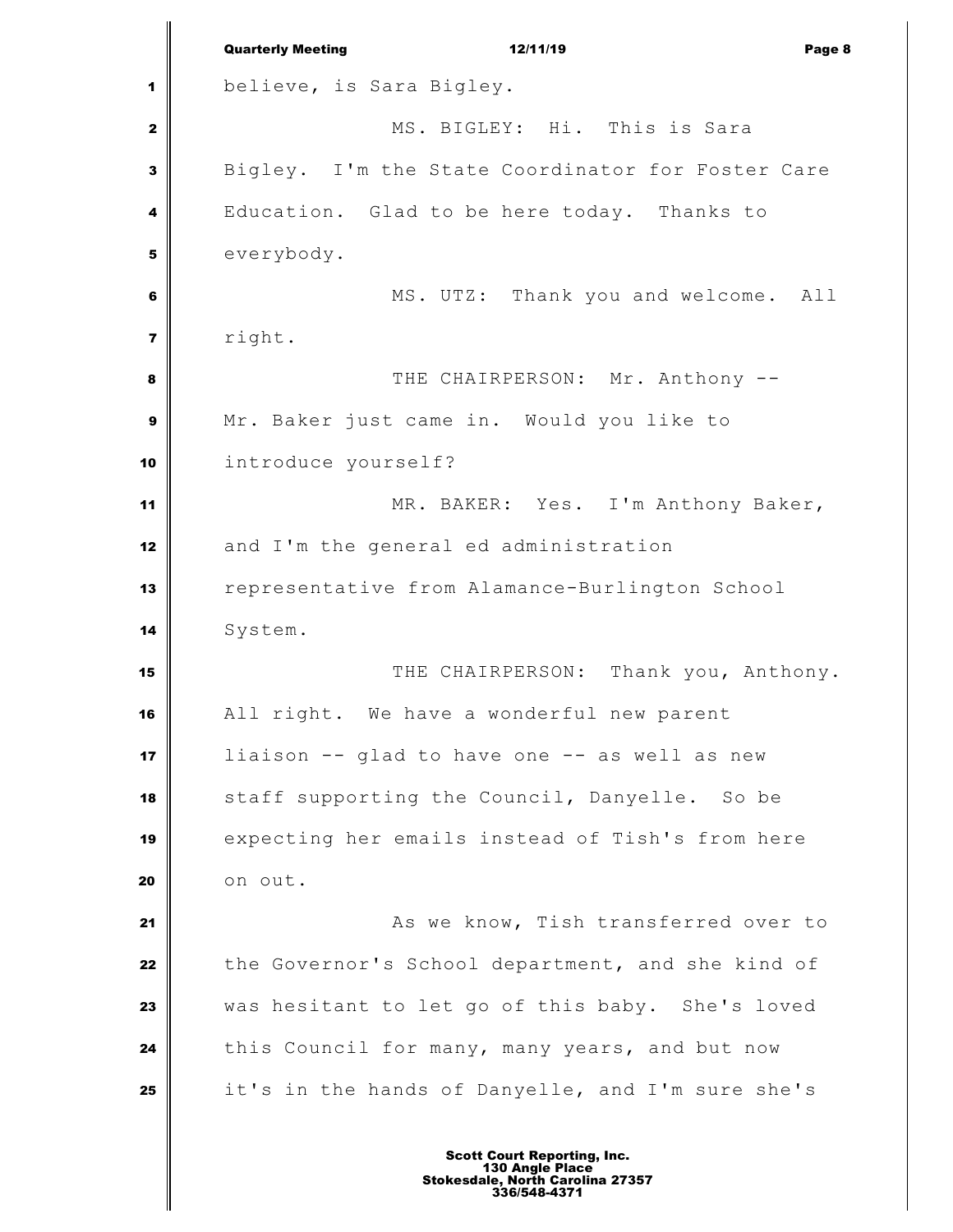Quarterly Meeting **12/11/19** Page 9 going to do an excellent job with it. MS. SANDERS: Thank you. THE CHAIRPERSON: We have a couple of new members who have joined us this year. Mr. Strickland is new this year. Is there any **b** other new members? MS. UTZ: We just had Ginny Moorefield reelected for a second term--- THE CHAIRPERSON: Hey, Ginny. MS. UTZ: --as she walks in. THE CHAIRPERSON: I can't remember how many openings we had for this upcoming year. **MS.** UTZ: I think we have a few more openings, but nothing has been finalized yet. THE CHAIRPERSON: All right. Sounds like a plan. Okay. Are there any questions about the agenda? **(No audible response.)** THE CHAIRPERSON: No. Good. If you'd like to run for chair or vice chair, be thinking about that because we're going to have nominations and an election today for that position because I have to step down. **And any other questions before we get 24 And any other questions before we get** Started with our State Performance Plan and Annual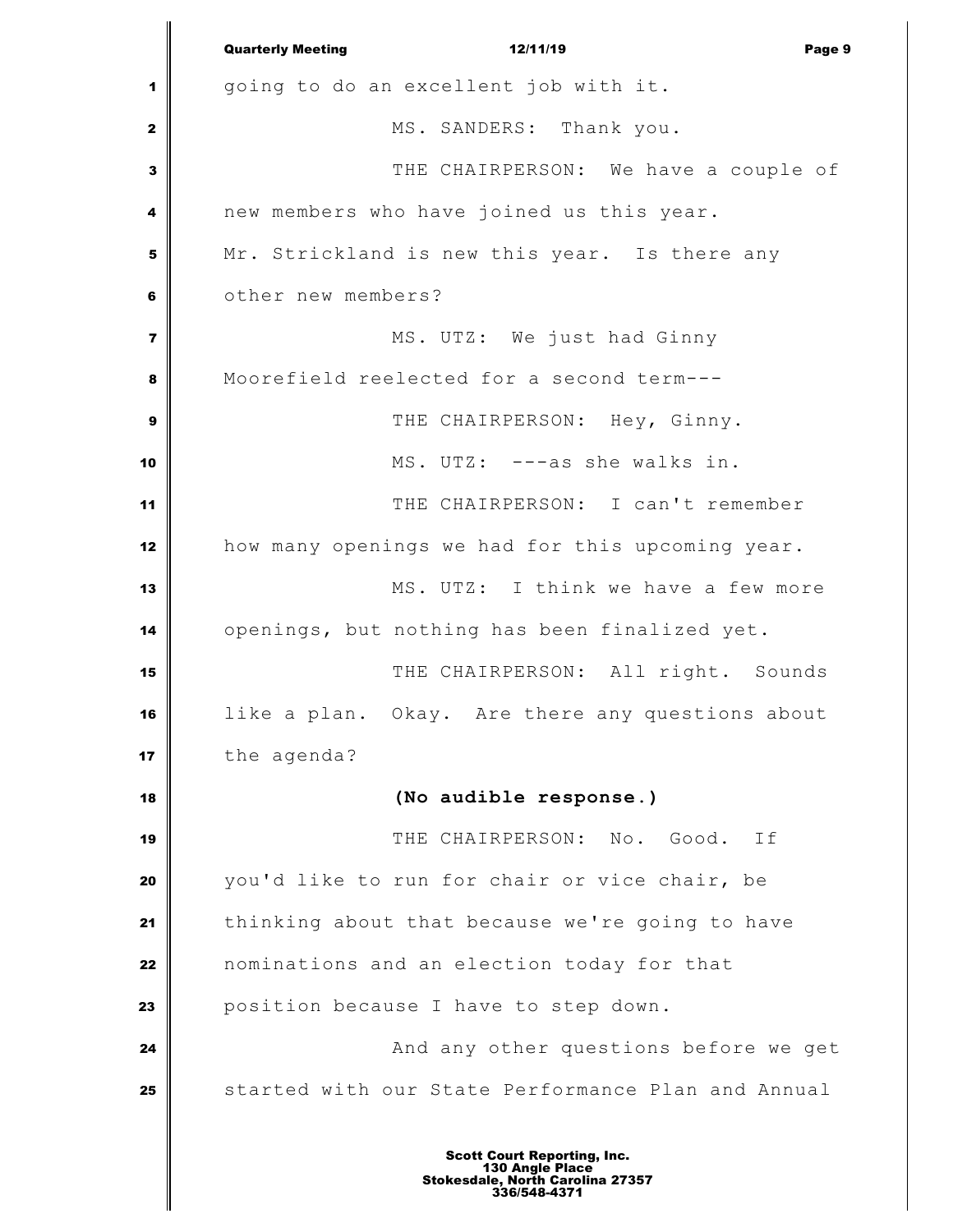|                         | <b>Quarterly Meeting</b><br>12/11/19<br>Page 10                                                           |  |  |
|-------------------------|-----------------------------------------------------------------------------------------------------------|--|--|
| 1                       | Performance Review part of the meeting?                                                                   |  |  |
| $\mathbf{z}$            | (No audible response.)                                                                                    |  |  |
| $\mathbf{3}$            | THE CHAIRPERSON: Once you're                                                                              |  |  |
| 4                       | settled, Ginny, if you'd like to introduce                                                                |  |  |
| 5                       | yourself, that would be wonderful.                                                                        |  |  |
| 6                       | MS. MOOREFIELD: I am Ginny                                                                                |  |  |
| $\overline{\mathbf{z}}$ | Moorefield, and I serve as a regular ed teacher,                                                          |  |  |
| 8                       | an interpreter for the death, and also a parent of                                                        |  |  |
| 9                       | a child with traumatic brain injury.                                                                      |  |  |
| 10                      | THE CHAIRPERSON: Thank you,                                                                               |  |  |
| 11                      | Virginia. If Nancy's ready, we're ready for her                                                           |  |  |
| 12                      | presentation.                                                                                             |  |  |
| 13                      | DR. JOHNSON: Can you hear me?                                                                             |  |  |
| 14                      | THE CHAIRPERSON: Loud and clear.                                                                          |  |  |
| 15                      | DR. JOHNSON: You can hear me?                                                                             |  |  |
| 16                      | THE CHAIRPERSON: Yes, we can hear                                                                         |  |  |
| 17                      | you.                                                                                                      |  |  |
| 18                      | DR. JOHNSON: For some reason, I                                                                           |  |  |
| 19                      | can't see your screen.                                                                                    |  |  |
| 20                      | MS. UTZ: Wait. I forgot to hit a                                                                          |  |  |
| 21                      | button. Okay. There you go.                                                                               |  |  |
| 22                      | DR. JOHNSON: There it is.                                                                                 |  |  |
| 23                      | MS. UTZ: Okay.                                                                                            |  |  |
| 24                      | DR. JOHNSON: Okay. Good morning,                                                                          |  |  |
| 25                      | everyone, and thank you for letting me participate                                                        |  |  |
|                         | <b>Scott Court Reporting, Inc.</b><br>130 Angle Place<br>Stokesdale, North Carolina 27357<br>336/548-4371 |  |  |

I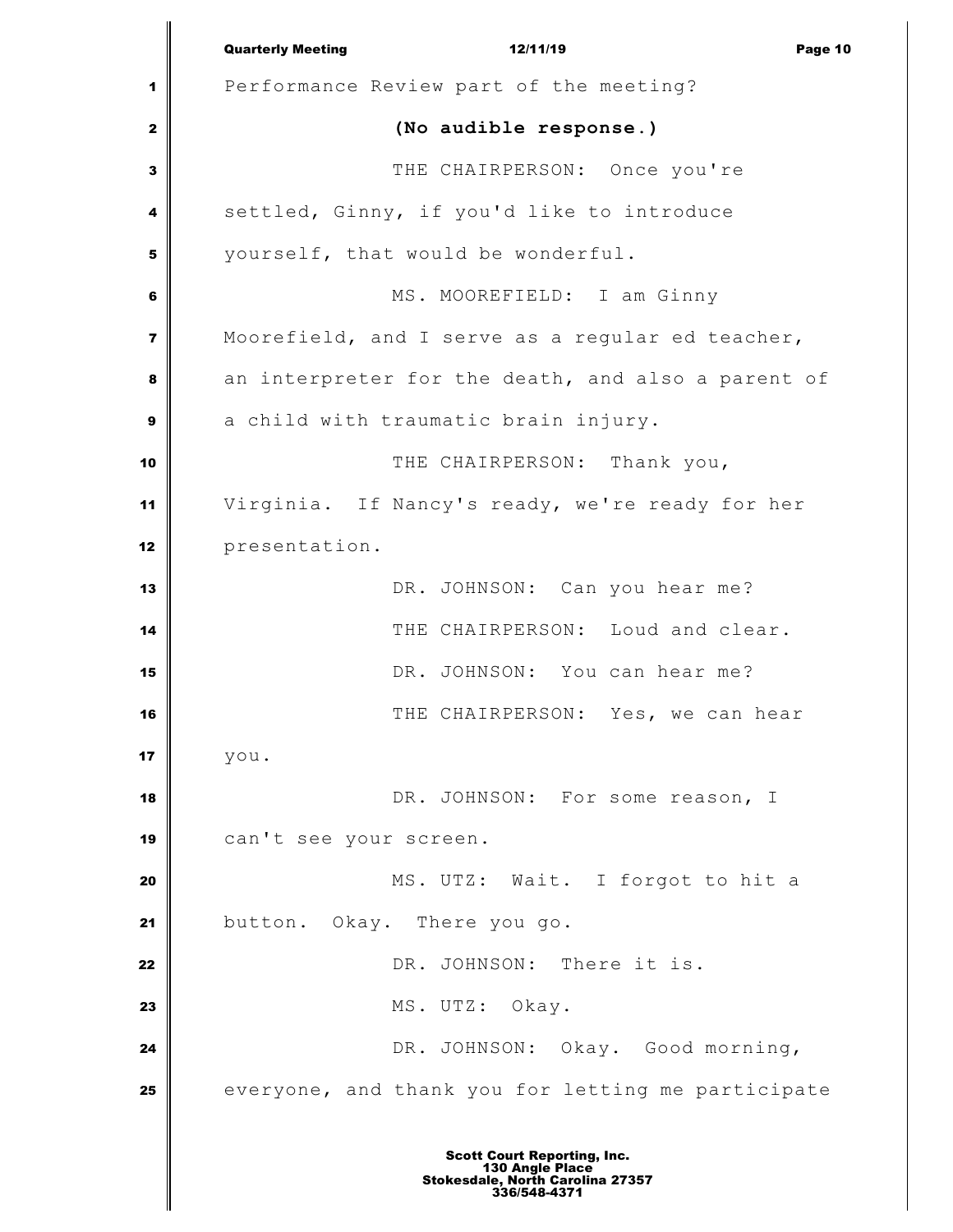### Quarterly Meeting 12/11/19 Page 11

 virtually since I had to be out of town for a meeting -- another meeting. I am the State Coordinator for our State Performance Plan and Annual Performance Report. Those of you who are -- have been on the Council for more than a year now have heard me present in the past each December about where we are with our State Performance Plan. So today I'm going to -- two things:

 I'm going to briefly just give a brief background, particularly for those of you who are new, about our State Performance Plan and Annual Performance Report. Most of our time, we're going to spend on talking about setting targets for some of our indicators, which is one thing that we have to do this year, and it's the only thing that's going to be different about our report.

 So, Alexis, if you could move to the slide, or did you give me the slides?

 MS. UTZ: No, I just kept it so that you could just focus on your presentation.

 **DR.** JOHNSON: Okay. So if you'll move to the next slide.

 MS. UTZ: I did. Can you see it? **DR.** JOHNSON: It's not moving. Let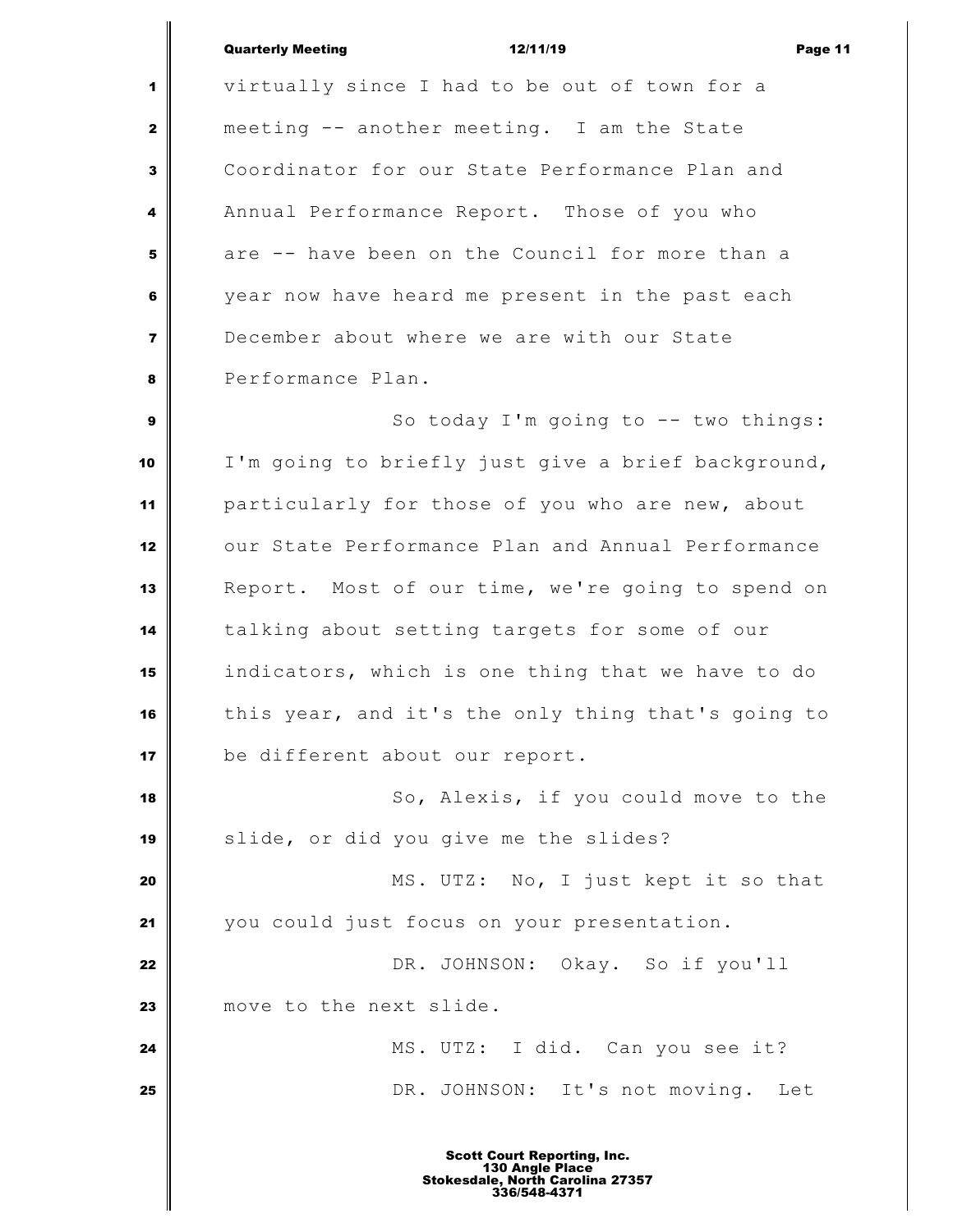Quarterly Meeting 12/11/19 Page 12 me see if I can help here. So as long as they're seeing it, maybe I can--- MS. UTZ: Here. I'll make you a presenter. Okay. Do you have your presentation? Because I think we're seeing your screen now. No, you're not. I can see your screen. They cannot see your screen. All right. They can see your second screen here. **(Pause.)** DR. JOHNSON: So, again, we're going to be focusing on setting targets -- certain targets for the performance plan today. You can move on to the next screen. **Okay.** Our State Performance Plan and Annual Performance Report, you can see is one of our bubbles that is part of our general Supervision responsibilities, which we have many at the State -- general supervision responsibilities as it relates to students with disabilities, and this is just one component of 21 the responsibilities. Next screen. Here is just a brief overview of our 17 indicators that we have to report on annually. The first 16 we report on by February 1st or this year February 3rd, I believe,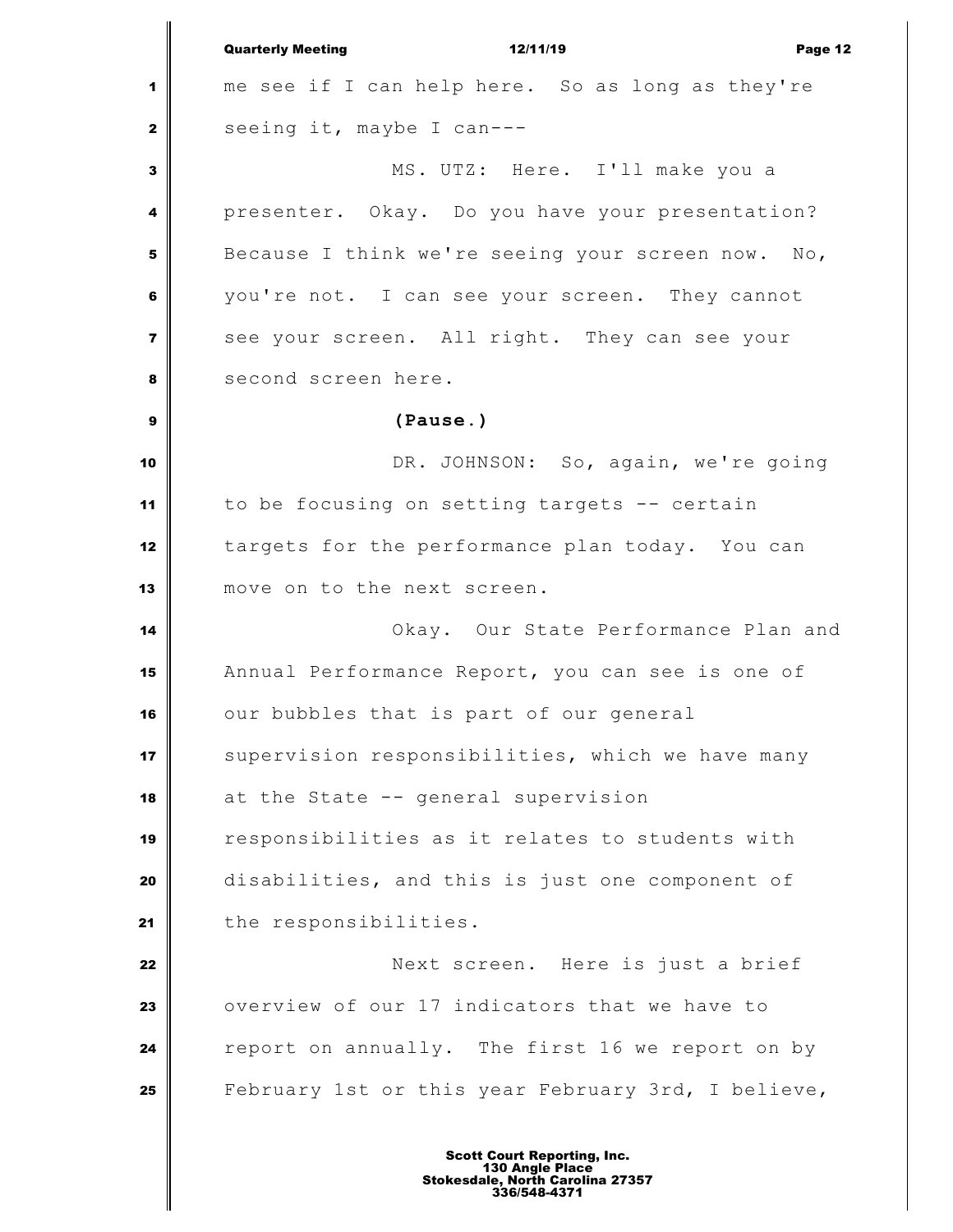|                | <b>Quarterly Meeting</b><br>12/11/19<br>Page 13   |
|----------------|---------------------------------------------------|
| 1              | because February 1st is on a weekend, and then    |
| $\mathbf{2}$   | Indicator 17 will be reported on, on April 1st.   |
| 3              | The green indicates -- those are the indicators   |
| 4              | we're going to be focused on today for setting    |
| 5              | targets.                                          |
| 6              | If you can move on to the next                    |
| $\overline{7}$ | screen. Just a brief background. This will be -   |
| 8              | February 3rd, 2020, will be our fourteenth APR    |
| 9              | submission. We've been doing this for 14 years.   |
| 10             | There are now 17 indicators. There were           |
| 11             | previously 20, and they combined some and         |
| 12             | eliminated some and added Indicator 17.           |
| 13             | There are a combination of compliance             |
| 14             | and outcome indicators, and the difference in     |
| 15             | those is compliance is like our 90-day timeline   |
| 16             | for evaluating a student and determining          |
| 17             | eligibility and placing them. A compliance        |
| 18             | indicator is required with set targets. An        |
| 19             | outcome indicator is like graduation rates,       |
| 20             | outcomes that we expect for students. April 1st   |
| 21             | of 2020 will be our fifth submission of Indicator |
| 22             | 17, which is our State Systemic Improvement Plan, |
| 23             | which is around that five-year graduation rate.   |
| 24             | Okay. If you'll go on to the next                 |
| 25             | slide. Now we're going to talk a little bit about |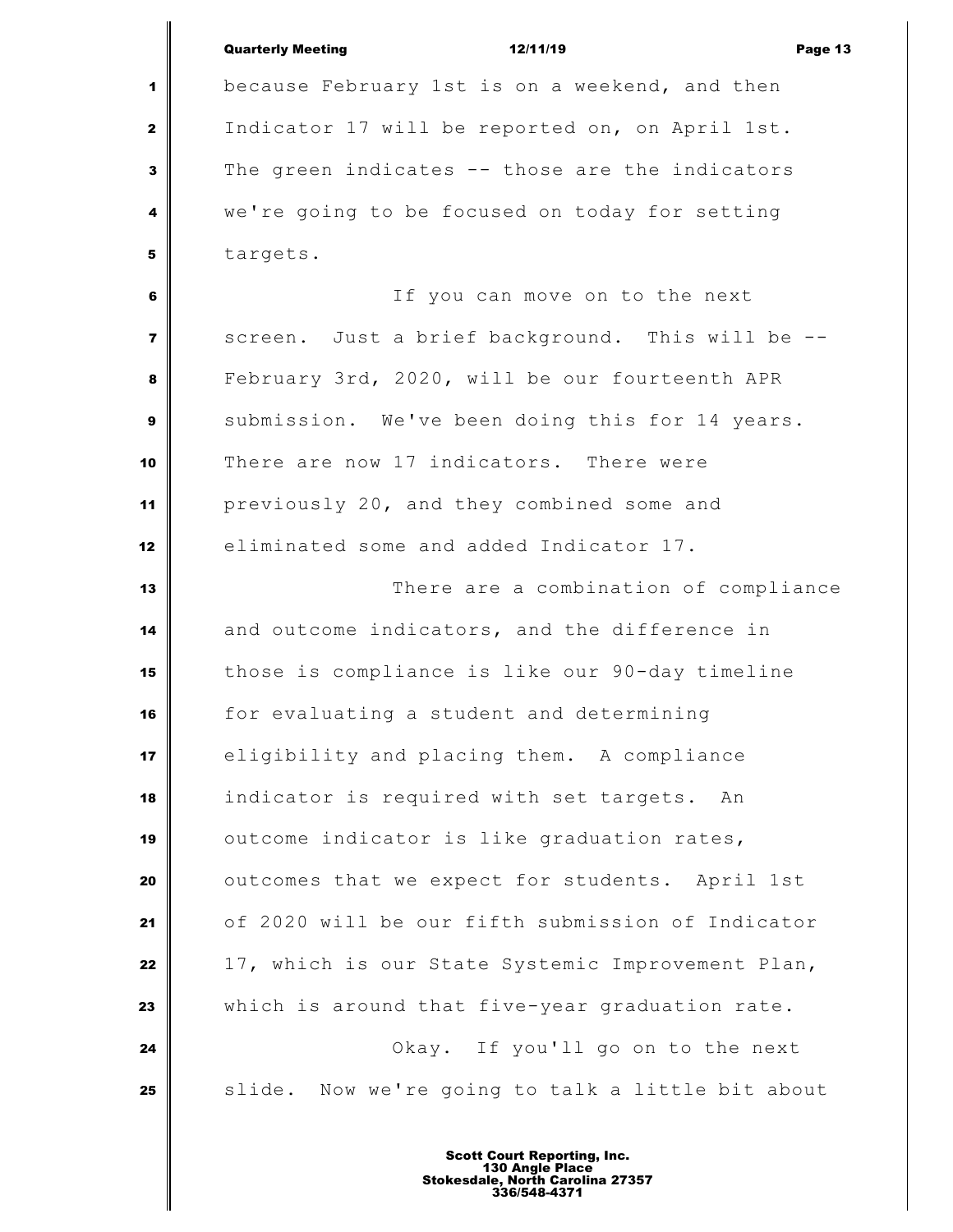| <b>Quarterly Meeting</b> | 12/11/19 | Page 14 |
|--------------------------|----------|---------|
|                          |          |         |

|                         | <b>Quarterly Meeting</b><br>12/11/19<br>Page 1       |
|-------------------------|------------------------------------------------------|
| 1                       | what we're going to do just in the brief time I      |
| $\mathbf{z}$            | have with you. It's about setting indicator          |
| $\mathbf{3}$            | targets. This is the last year of our -- this        |
| 4                       | submission is the last year of our six-year plan,    |
| 5                       | if you will, and we will be starting next year       |
| 6                       | with a new six-year plan. However, when they         |
| $\overline{\mathbf{z}}$ | count -- something happened and OSEP kept adding     |
| 8                       | years to our plan that we didn't have targets for    |
| $\mathbf{9}$            | FFY 2019, which is based on the data that we're      |
| 10                      | getting this year for the school year 2019-20.       |
| 11                      | And so they recently told us, "Oh, by                |
| 12                      | the way, for this report, you have to add targets    |
| 13                      | for one year only." So those targets that we're      |
| 14                      | going to be talking about setting today will be      |
| 15                      | submitted in this report in 2020. But just so you    |
| 16                      | know, as we talk about these, I also want you to     |
| 17                      | think about over the next five or six years.<br>Next |
| 18                      | year at this time, we'll be developing and           |
| 19                      | submitting our full report for six years, and we     |
| 20                      | will have to include targets -- this will be in      |
| 21                      | February of 2021, and we will have to include        |
| 22                      | targets for the years 2020 through 2025.             |
| 23                      | So I'll be explaining a little bit                   |
| 24                      | about this, but keep in mind that what we do this    |
| 25                      | year is one thing, but then start thinking ahead     |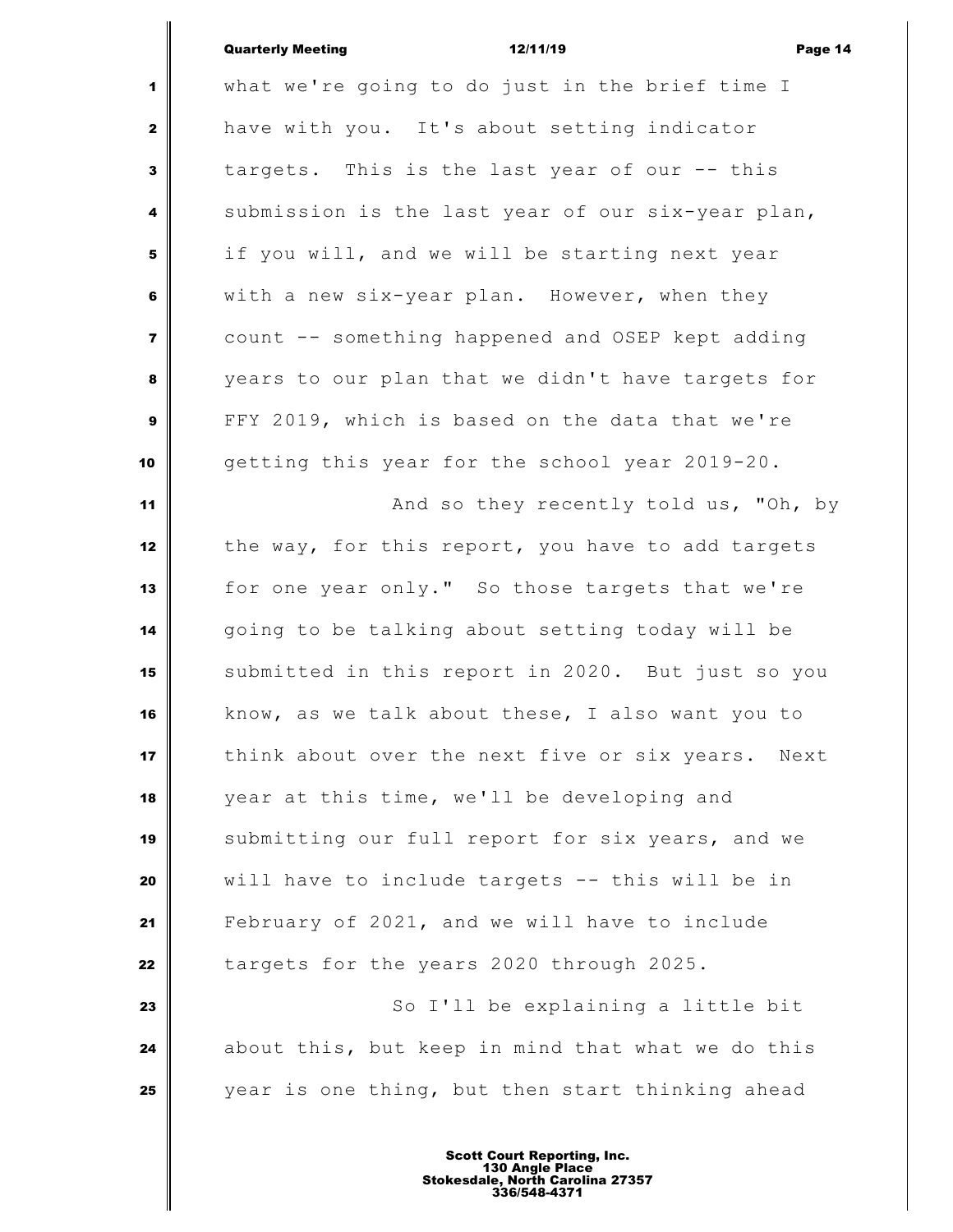|                         | <b>Quarterly Meeting</b><br>12/11/19<br>Page 15   |
|-------------------------|---------------------------------------------------|
| 1                       | because it will take us awhile to think ahead for |
| $\mathbf{2}$            | all of those years.                               |
| 3                       | This time, which indicators do we get             |
| 4                       | to set targets for? Compliance indicators are     |
| 5                       | preset targets, and those compliance indicators   |
| 6                       | I've listed by numbers, and 4b is suspensions, 9  |
| $\overline{\mathbf{z}}$ | and 10 are about the identification of students   |
| 8                       | with disabilities, Indicator 11 is about our      |
| 9                       | 90-day timeline, Indicator 12 is about children   |
| 10                      | who are turning three years old and moving from   |
| 11                      | part c to part b, and Indicator 13 is our         |
| 12                      | transition -- our postsecondary transition or     |
| 13                      | secondary transition, high school.                |
| 14                      | So those are complaints indicators,               |
| 15                      | and OSEP sets those targets. We're required to be |
| 16                      | at either 100 percent compliance or have zero     |
| 17                      | percent of LEAs having noncompliance. So the      |
| 18                      | indicators we're going to be focused on today are |
| 19                      | outcome indicators, and they're the ones listed   |
| 20                      | there. I'm not going to go over each one of them  |
| 21                      | since we're going to discussing each one as we go |
| 22                      | through.                                          |
| 23                      | You can go to the next slide, Alexis.             |
| 24                      | Thank you. Here are our requirements for this     |
| 25                      | year for setting targets. They must be greater    |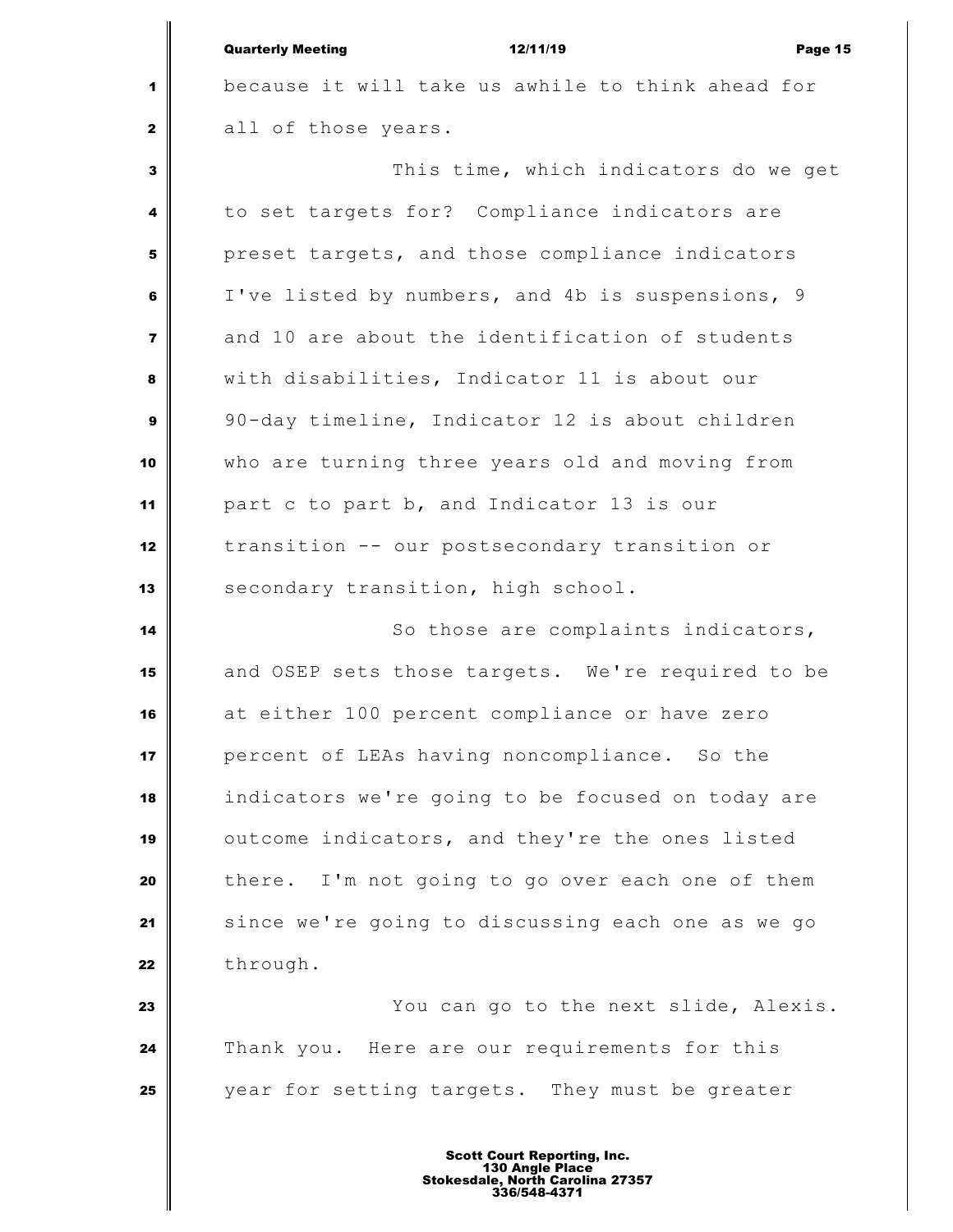|                         | <b>Quarterly Meeting</b><br>12/11/19<br>Page 16    |
|-------------------------|----------------------------------------------------|
| 1                       | than our baseline in most instances. There's a     |
| $\mathbf{2}$            | couple of times that they tell us it doesn't have  |
| $\mathbf{3}$            | to be greater than our baseline data, and I'll be  |
| 4                       | going over that with you with each of the          |
| 5                       | indicators.                                        |
| 6                       | Indicators 15 and 16, which are about              |
| $\overline{\mathbf{z}}$ | resolution sessions when someone files for a due   |
| 8                       | process hearing or mediation, can be a range of    |
| $\boldsymbol{9}$        | percentage rates, and we must consider stakeholder |
| 10                      | input. The advisory council is one of our          |
| 11                      | stakeholder groups for our APR, and so we do       |
| 12                      | always try to get input from you if we're going to |
| 13                      | be making any changes to the report. And in this   |
| 14                      | instance, of course, because we're going to be     |
| 15                      | including new targets, we do need your input and   |
| 16                      | recommendations.                                   |
| 17                      | Our options for this year, OSEP has                |
| 18                      | told us that we could just maintain whatever our   |
| 19                      | current target was from this year for one more     |
| 20                      | year since they're asking us to just submit for    |
| 21                      | one more year, and they didn't give us a lot of    |
| 22                      | planning time to really analyze our data and see   |
| 23                      | how we should be projecting out.                   |
| 24                      | Or we can increase or decrease the                 |
| 25                      | current targets, depending on what the target is - |
|                         |                                                    |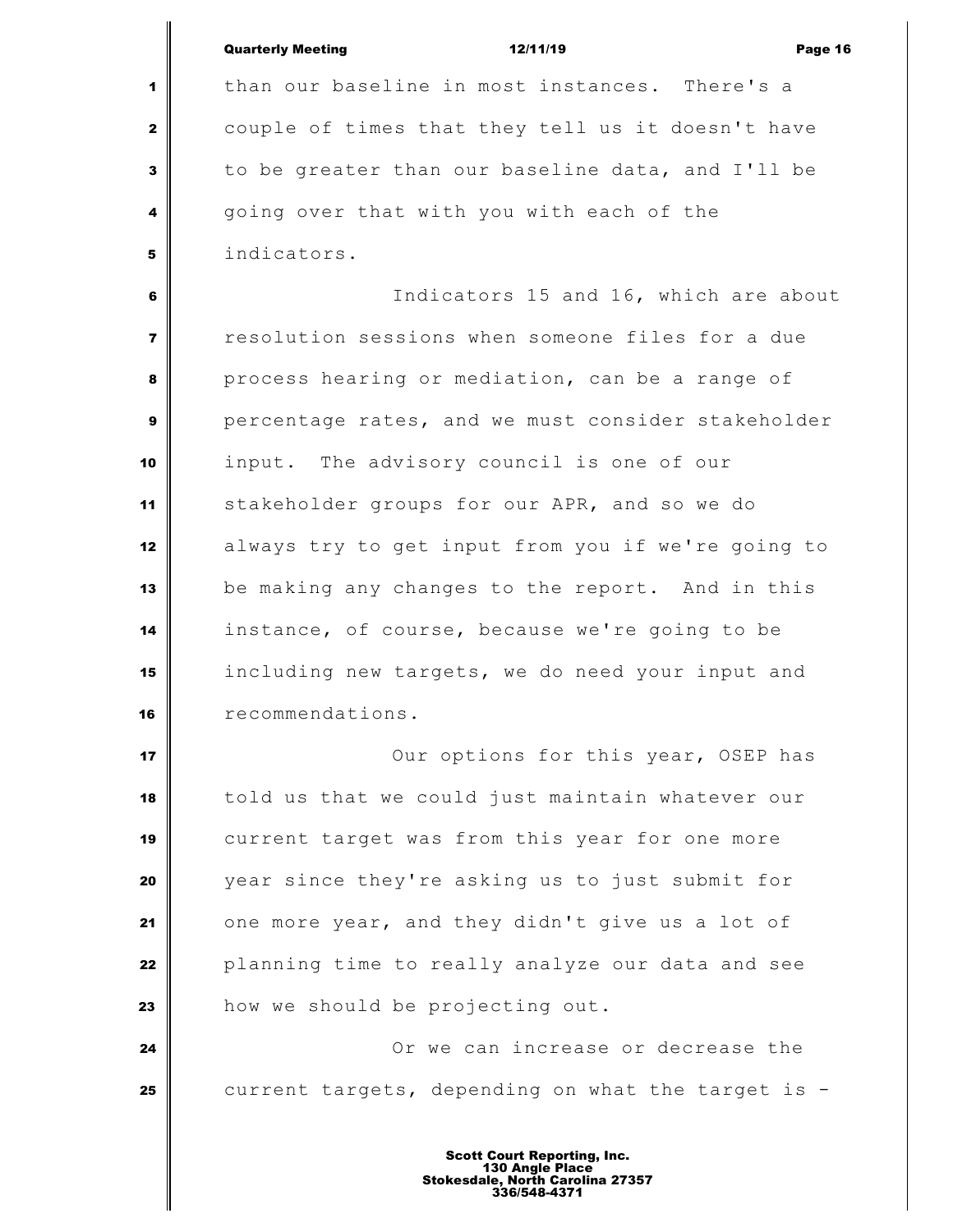| <b>Quarterly Meeting</b> |  |
|--------------------------|--|
|                          |  |

Quarterly Meeting 12/11/19 Page 17 - and you'll see what I'm talking about when we go through these -- for the one year only. That is, again, what we're doing, is for the one year. But, again, as we go over these targets in just a second, I want you to keep in mind that next year we will be setting targets out for five or six years. Okay. You should have a handout that has the title "Setting Indicator Targets," and it is a list of all the targets that we're going to be setting or all of the indicators that we're 12 going to be setting targets for, and it should look similar to this slide, but it has all of the targets on it. And we will be emailing that to you so that you can -- when you respond, you can send it back to me electronically, but I'm going to go through this with you so you can see what we're asking you to do. So if you'll start -- with this Slide, I've got graduation rate, target 1 and --or Indicator 1 and Indicator 2, our dropout rate.

 I'm going to start with talking about these. The first column indicates which indicator it is, and you'll notice for both of these indicators, we are at a one-year data lag. So even though we are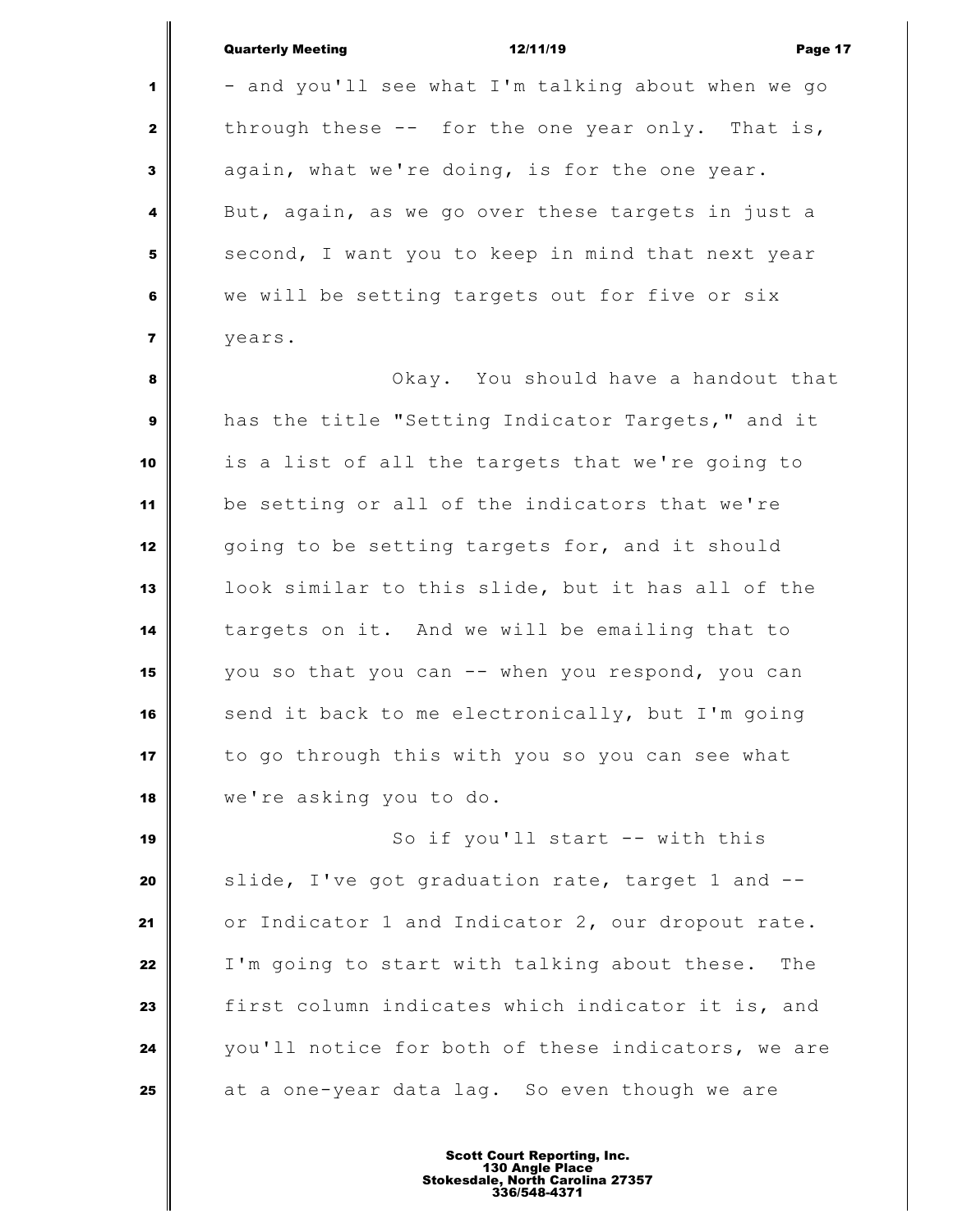|                         | <b>Quarterly Meeting</b><br>12/11/19<br>Page 18    |  |
|-------------------------|----------------------------------------------------|--|
| 1                       | submitting most of the APR in 2018-19 school year  |  |
| $\mathbf{2}$            | data, the data we'll be submitting for these two   |  |
| $\mathbf{3}$            | are -- these two indicators is 2017-2018 data.     |  |
| 4                       | The next column is our baseline.                   |  |
| 5                       | Remember I said that we had to be higher -- the    |  |
| 6                       | target must be higher than whatever our baseline   |  |
| $\overline{\mathbf{z}}$ | data was. So I've included in that a first column  |  |
| 8                       | what our baseline data was when we first started   |  |
| $\boldsymbol{9}$        | reporting this data and the year that it was       |  |
| 10                      | considered baseline, and you'll notice for these   |  |
| 11                      | two, the baselines are different, and I'll explain |  |
| 12                      | why, because you're going to see different         |  |
| 13                      | baseline years in this.                            |  |
| 14                      | The graduation rate, 2009 was the                  |  |
| 15                      | first year we started reporting a cohort           |  |
| 16                      | graduation rate, so it changed the data that we    |  |
| 17                      | were actually reporting. We had to do that to      |  |
| 18                      | keep in line with our Elementary and Secondary     |  |
| 19                      | Education Act, the law that was in place at that   |  |
| 20                      | time. You can see our baseline for graduation was  |  |
| 21                      | 49.40 percent.                                     |  |
| 22                      | For dropout, our baseline was 2005.                |  |
| 23                      | That was the first year we ever submitted an APR,  |  |
| 24                      | and we have continued to use the same rate, same   |  |
| 25                      | formula, same data the entire time. So that is     |  |
|                         |                                                    |  |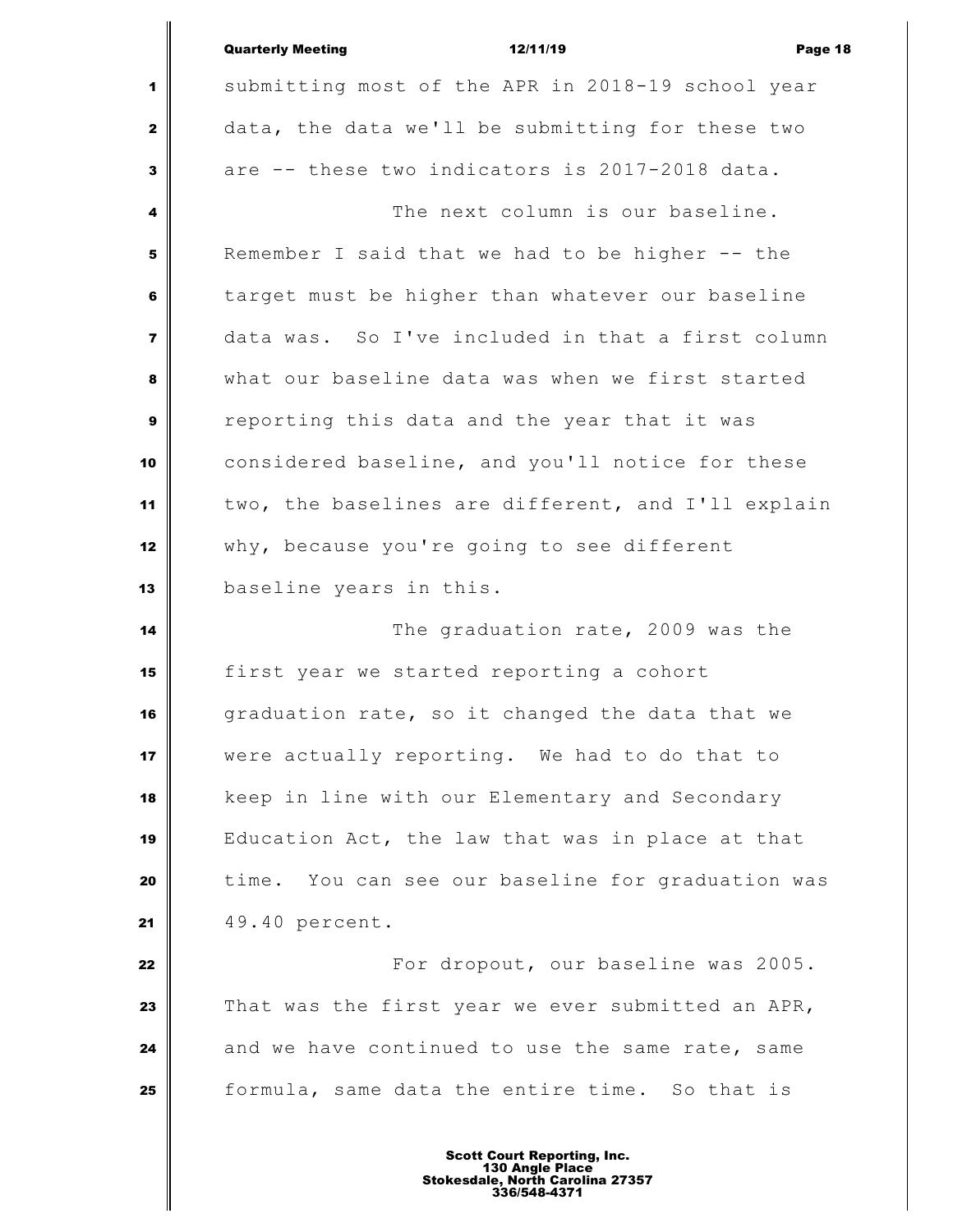| <b>Quarterly Meeting</b> | 12/11/19 | Page 19 |
|--------------------------|----------|---------|
|                          |          |         |

| $1 \parallel$ |  |  |  | our baseline rate for that, and at that time, our |  |  |  |
|---------------|--|--|--|---------------------------------------------------|--|--|--|
| 2             |  |  |  | dropout rate was 9.21 percent.                    |  |  |  |

 The next column is the current data that we will be reporting in our APR, the FFY 2018 so 2018-19 school year data, except in these two instances it's 2017-18 data. So for the graduation rate, I have included our 2017-18 data, which is 69.10 percent. Now I've also included our 2018-19 so that you could see that we have had some slight improvement because we already have that data. That data came out this past summer. 12 So I'll be discussing that in the APR.

 But our target -- our actual data will be the 69.10 percent for graduation. You can see then our target, which was already set and it was based on at the time what our target was for all students, is 80 percent. You can see that we haven't reached that yet. We're working towards 19 | that, but we're not there yet.

 So we have a choice, as you think about this -- you don't make these decisions right now, but as you think about this and give us input, do you want to recommend that we maintain that target for this year -- for this next year or do you want to increase the FFY 2019 target.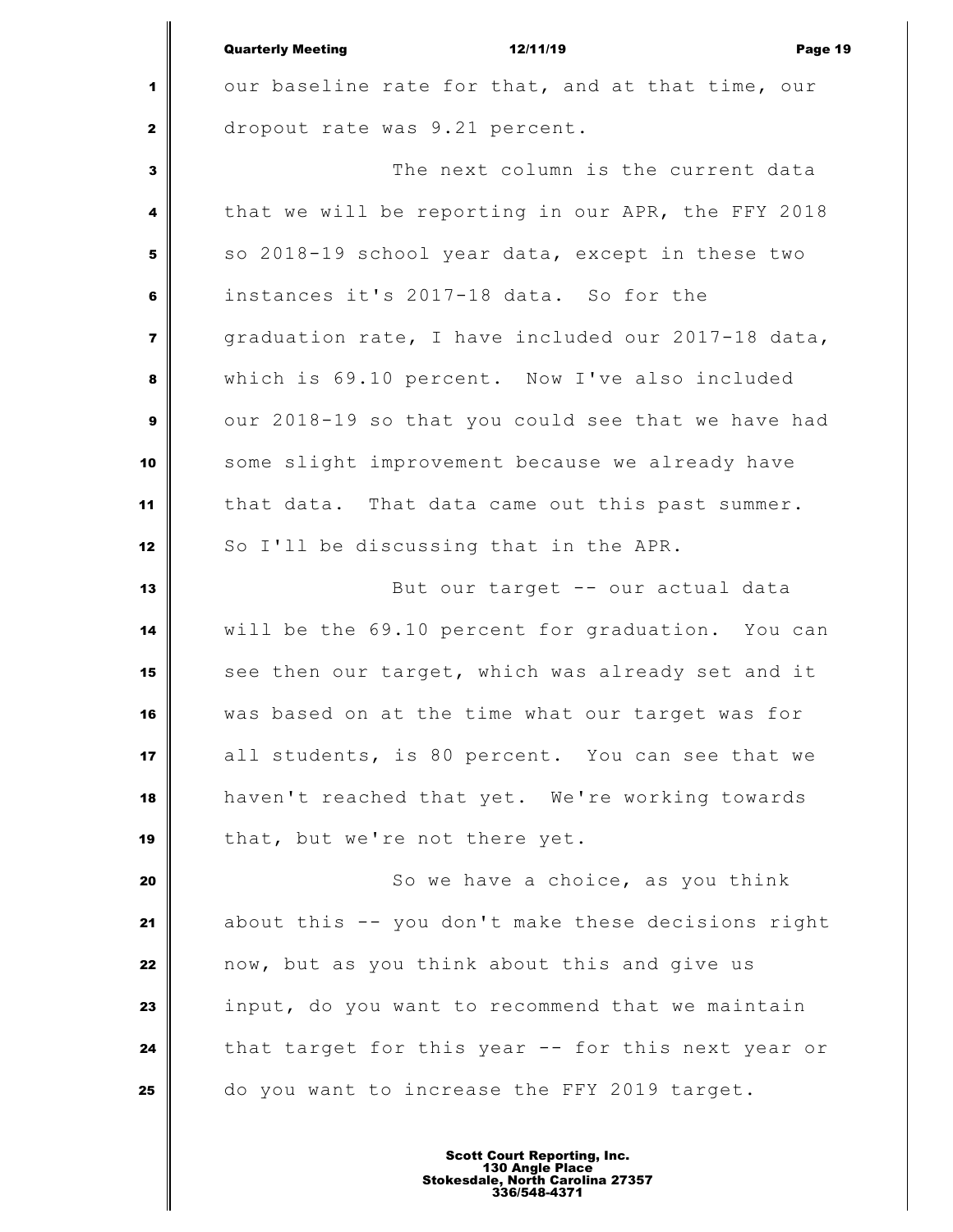| Quarterly Meeting |  |
|-------------------|--|

|                         | 12/11/19<br><b>Quarterly Meeting</b><br>Page 20         |
|-------------------------|---------------------------------------------------------|
| 1                       | And if you do want to increase it,                      |
| $\mathbf{z}$            | you would have to indicate -- we would like you to      |
| 3                       | indicate what you would like us to consider for         |
| 4                       | the increase. But, as you can see, we're on a           |
| 5                       | trajectory from way back when our baseline was at       |
| 6                       | 49 percent and we're at 59 percent -- so we're on       |
| $\overline{\mathbf{z}}$ | a trajectory to make progress, but we're not at         |
| 8                       | that 80 percent target yet. So setting that             |
| 9                       | higher may or may not be a good recommendation.         |
| 10                      | With dropout, dropout is a little bit                   |
| 11                      | different because instead of an increase, we're         |
| 12                      | looking to decrease the dropout rate. Our               |
| 13                      | baseline was at 9.21 percent, and we are currently      |
| 14                      | this year at $--$ well, this year $--$ 2017-18 $--$ and |
| 15                      | we don't have the 2018-19 data. They're still           |
| 16                      | calculating that for me. The 4.35 percent is what       |
| 17                      | we will be reporting. We did overtime lower our         |
| 18                      | targets, and you can see that the 3.0 percent is        |
| 19                      | less than 9.2 percent, which is where we have to        |
| 20                      | be, but we are -- we haven't reached that target.       |
| 21                      | There was a year or two that we had reached our         |
| 22                      | targets for dropout, and this tends to go up and        |
| 23                      | down a little bit, this rate, but we are not at         |
| 24                      | our 3.0 percent target yet.                             |
| 25                      | So, again, you have the choice of                       |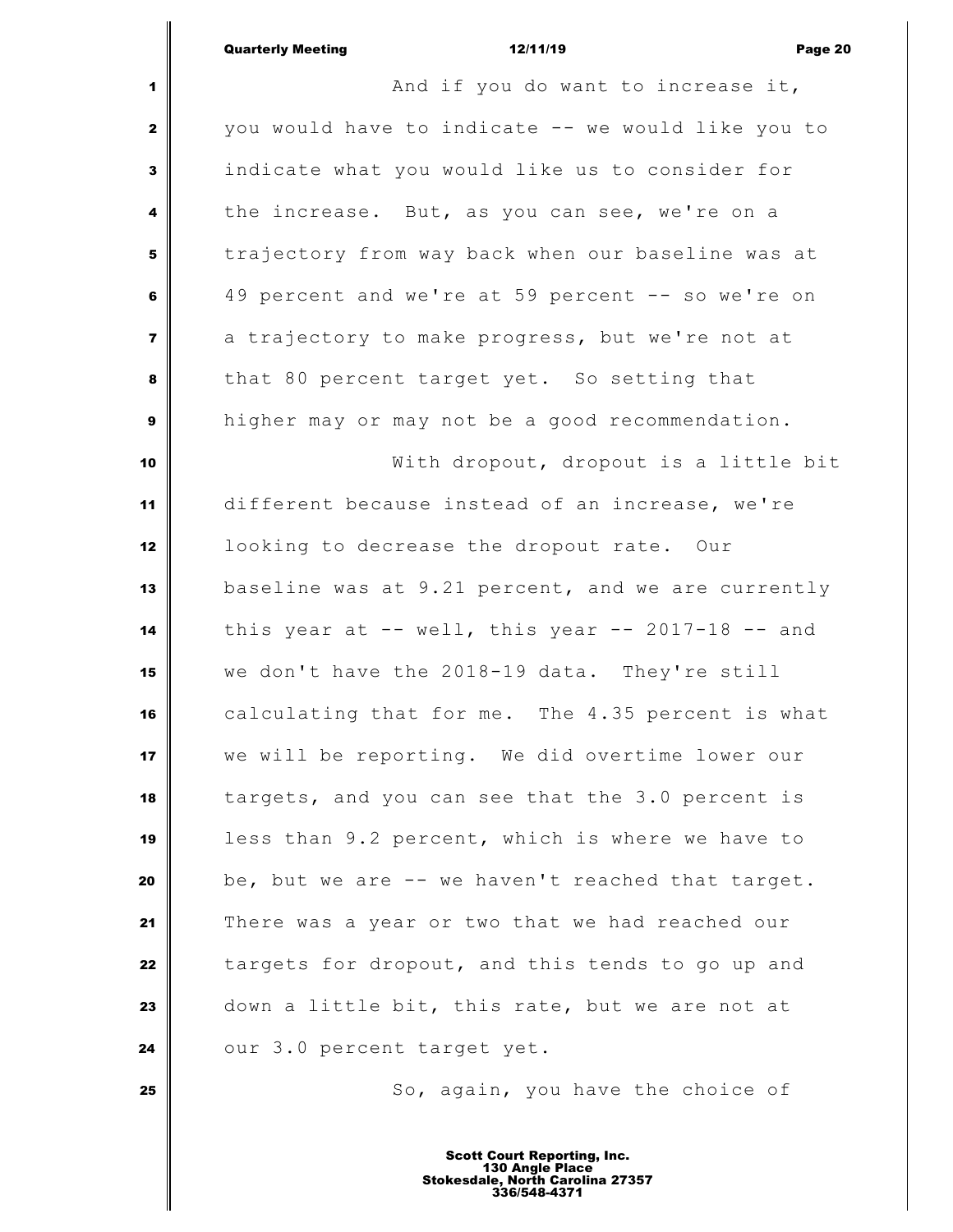|                | <b>Quarterly Meeting</b><br>12/11/19<br>Page 21    |
|----------------|----------------------------------------------------|
| 1              | recommending that we maintain that 3.0 for one     |
|                |                                                    |
| $\mathbf{2}$   | year or decrease it -- this is one that has to be  |
| 3              | decreased, and it would have to be -- the target   |
| 4              | would have to be 2.99 percent or less, if you were |
| 5              | interested in recommending that we decrease it for |
| 6              | this one year only.                                |
| $\overline{7}$ | Keep in mind for the next six years,               |
| 8              | we probably will be making recommendations to not  |
| $\mathbf{9}$   | only increase graduation but also to decrease      |
| 10             | dropout over the six-year period in the next       |
| 11             | go-round.                                          |
| 12             | MS. HUTCHINSON: Nancy, can I ask one               |
| 13             | question?                                          |
| 14             | DR. JOHNSON: You-all may have                      |
| 15             | questions, and so I'm going to ask you -- just so  |
| 16             | I can get -- if you can write your question down   |
| 17             | for which indicator you have a question about, and |
| 18             | then -- so I can move on. If it is a general       |
| 19             | question, I can maybe go ahead and answer that.    |
| 20             | MS. HUTCHINSON: I just had a quick                 |
| 21             | question. Comparatively, our dropout rate goal is  |
| 22             | three percent, and currently, it's at 4.3. Remind  |
| 23             | me what that was compared to regular ed, or do we  |
| 24             | not have that information?                         |
| 25             | DR. JOHNSON: Right this minute, I                  |
|                |                                                    |
|                | <b>Scott Court Reporting, Inc.</b>                 |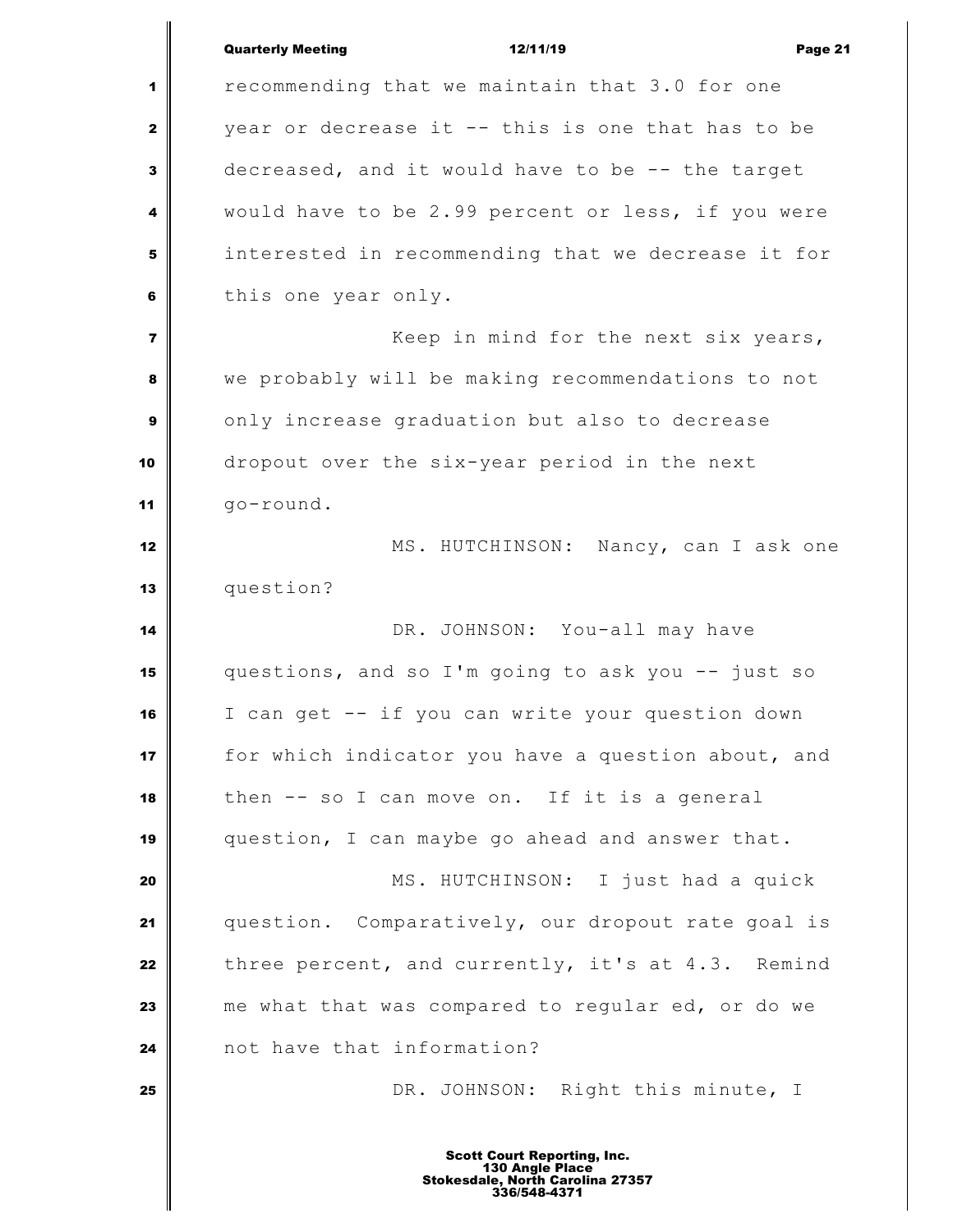|                         | <b>Quarterly Meeting</b><br>12/11/19<br>Page 22    |
|-------------------------|----------------------------------------------------|
| 1                       | don't have it because I can't see -- I can't get   |
| $\mathbf{2}$            | into anything else on my computer right now to see |
| 3                       | that. But it is -- regular ed is a little bit      |
| 4                       | lower than -- I think they were at two point       |
| 5                       | something this year.                               |
| 6                       | MS. HUTCHINSON: For the goal or for                |
| $\overline{\mathbf{z}}$ | the data?                                          |
| 8                       | DR. JOHNSON: For their actual data.                |
| 9                       | They don't -- regular ed doesn't have to submit    |
| 10                      | goals like we have to submit. The Exceptional      |
| 11                      | Children Division is the only one that has to      |
| 12                      | actually submit targets that we're required to     |
| 13                      | work toward. They submit that data, but not in     |
| 14                      | the same way that we have to. In general ed, they  |
| 15                      | did increase what they're focusing on for          |
| 16                      | graduation, I believe, over the next several       |
| 17                      | years, which we will have an opportunity to do     |
| 18                      | that as well in the next six-year time frame.      |
| 19                      | Alexis, if you can move on unless                  |
| 20                      | there's more questions. Okay. Indicator 3b and c   |
| 21                      | is about our state participation in statewide      |
| 22                      | assessments, and our participation is 3b and our   |
| 23                      | proficiency on state assessments is 3c. And in     |
| 24                      | this instance, we look at participation and        |
| 25                      | proficiency in math and reading only. That's all   |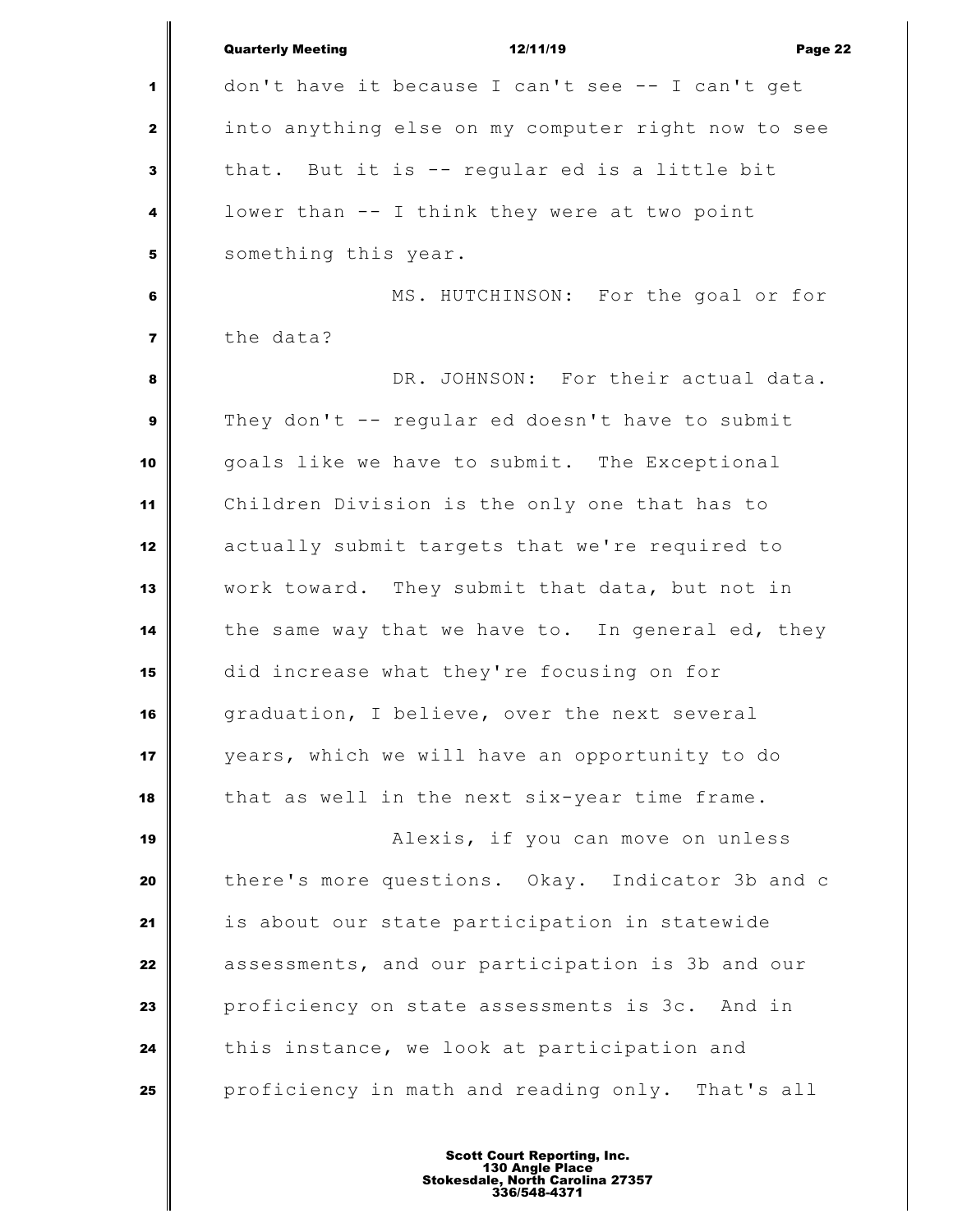Quarterly Meeting 12/11/19 Page 23 we're required to report on for students with disabilities. In our bigger plan, we report on science and other areas. **And we also have to report by grade**  level, and we can set our targets by grade level. So it might look a little confusing on here. We do this by grades 3 through 8. We report on the individual grades, but we set the targets the same for grades 3 through 8 and grade 10 for reading and grade 11 for math because we have to report on one grade level in high school. So for the participation rate, our participation rate -- our baseline was greater than -- this is an area where our target is not quite more that our baseline because when we originally submitted back in 2005, our target -- or our data was actually greater than 95 percent, but the way our ESSA plan is written, 95 percent is considered appropriate to have all kids included and participating and that there are those opportunities for kids with medical considerations or for other reasons not to be **included in the assessments.**   $\parallel$  So our data for 2018-19, we do not have yet. I'm showing you our data for 2017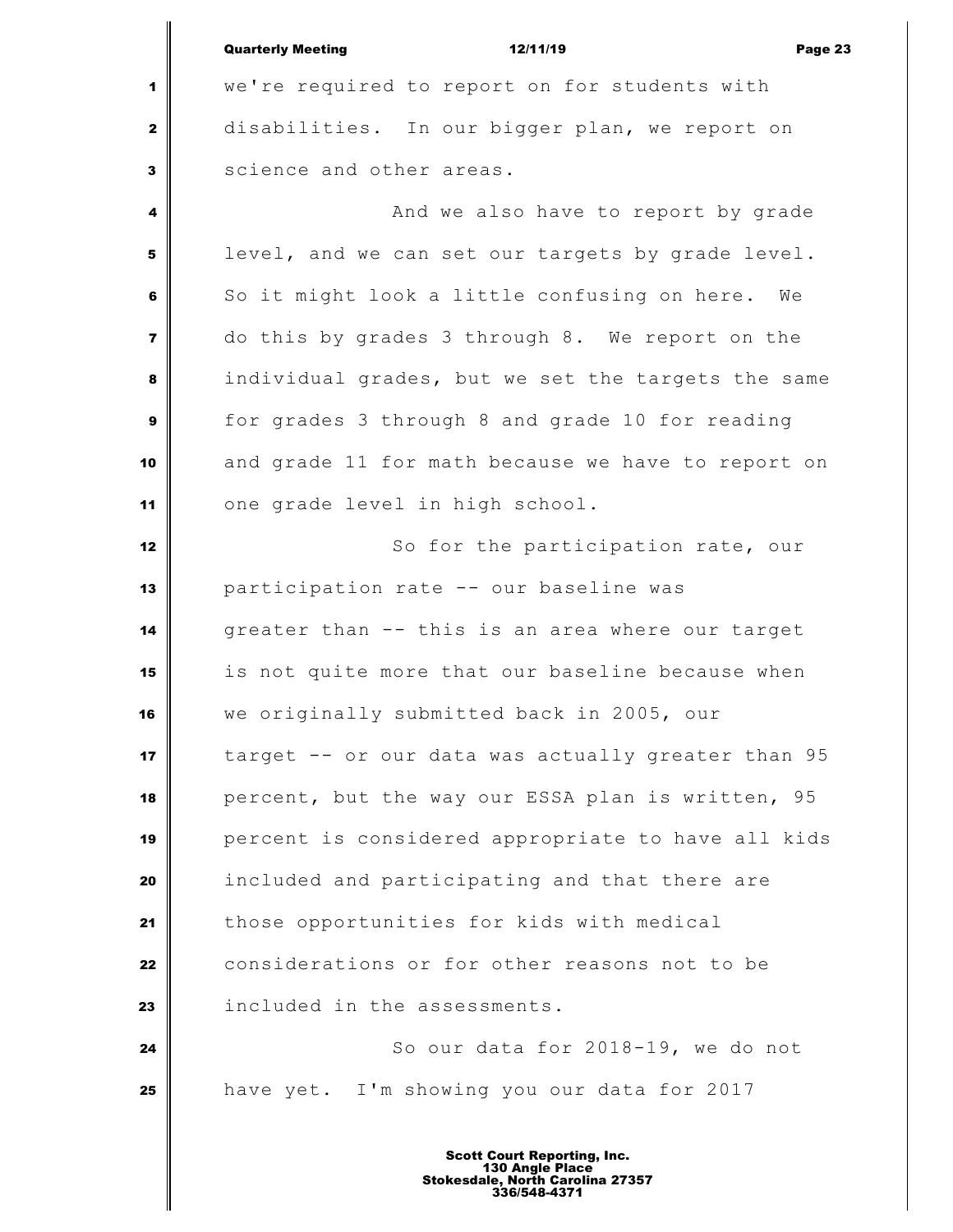## Quarterly Meeting 12/11/19 Page 24

 because they haven't calculated and given me that final data yet, and that will be in our -- OSEP won't upload that to our report until January. But we have, for the last several years, been at greater than 95 percent each of those years. So our target is 95 percent, and that is the same target that is in our ESSA plan for all kids. So we mirror their targets.

 **And, again, we can maintain that**  target or increase that slightly if you thought that would be appropriate. However, that is -- the 95 percent is the target for all kids as well, 13 | so if we try to increase that, we would be recommending that we have a higher target for students with disabilities than we do for all students.

 **Proficiency, on the other hand, is a**  little bit different. Our baseline was new in 2012 when our assessments and curriculum and things changed. Our baseline -- I didn't list those for each of grade areas, but it was less than 20 percent for each of our grade levels including grades 3 through 8 and grades 10 and 11. Again, for 2018-19, that's still to be determined. I haven't been given that data or provided that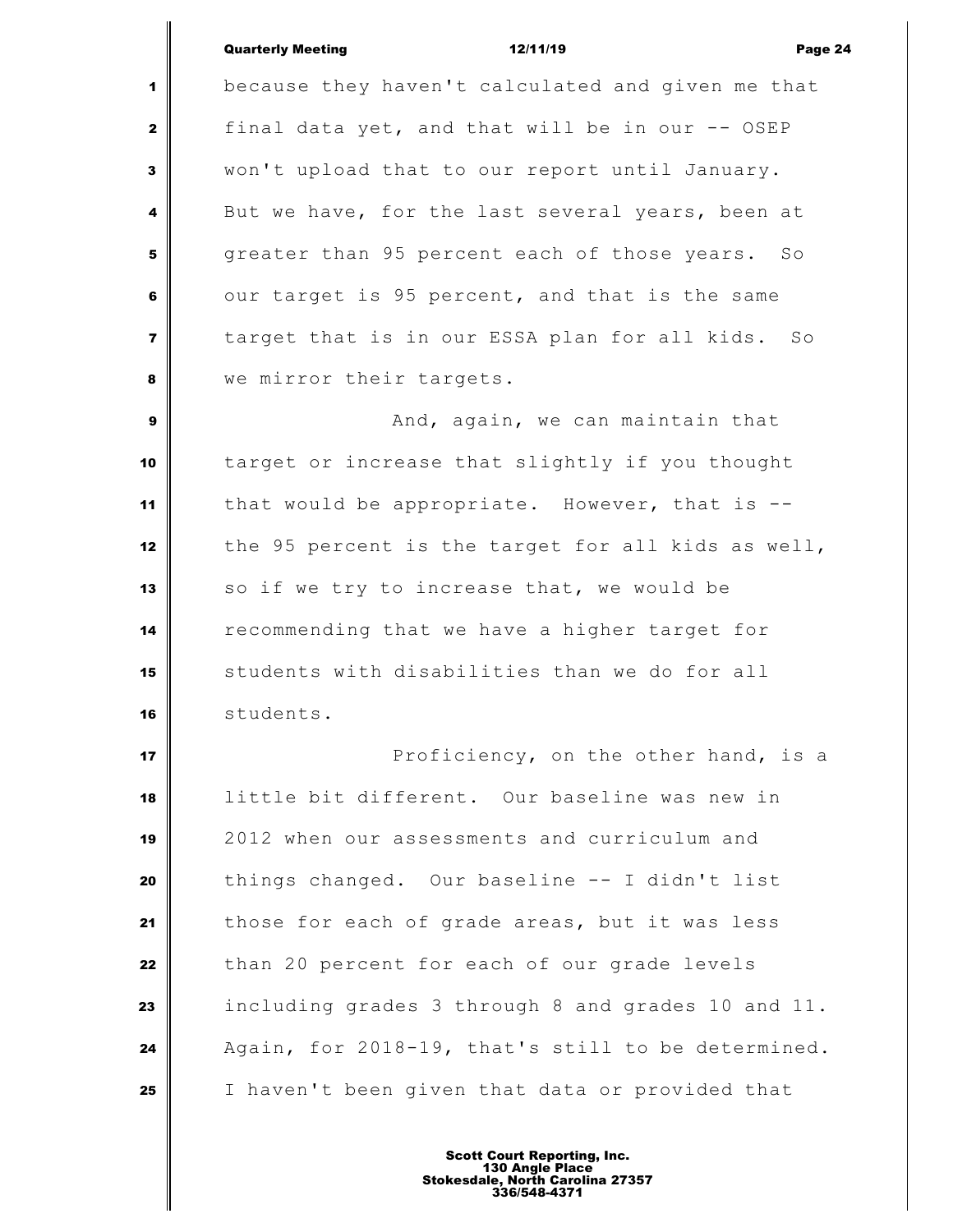| <b>Quarterly Meeting</b> | 12/11/19 | Page 25 |
|--------------------------|----------|---------|
|                          |          |         |

 data yet, but we were still at less than 20 percent for all grades, reading and math, except for grade 3 math, which was at 22.67 percent. Now I will say we did not lose or we didn't have any slippage. We kind of maintained where we were, but again, our proficiency scores were fairly low at less than 20 percent for all grade levels. Our targets, you can see, are quite a bit higher, and our targets do come from our ESSA plan. We selected to use [inaudible] targets from our ESSA plan, which is our Elementary and 12 Secondary Act, and that's the plan for all students, and those were the targets that the State submitted for students with disabilities within that plan. And so we chose, for this plan, to use the same targets because it wouldn't make sense to use a different set of targets. But our targets for this year and actually next year are -- in the ESSA plan are 56.4 percent for grades 3 through 8 math and reading, and our target for eleventh-grade math is 54.7 percent, and our target for tenth-grade reading is 57 percent. So we have three areas where we need to make recommendations about targets -- about maintaining that current target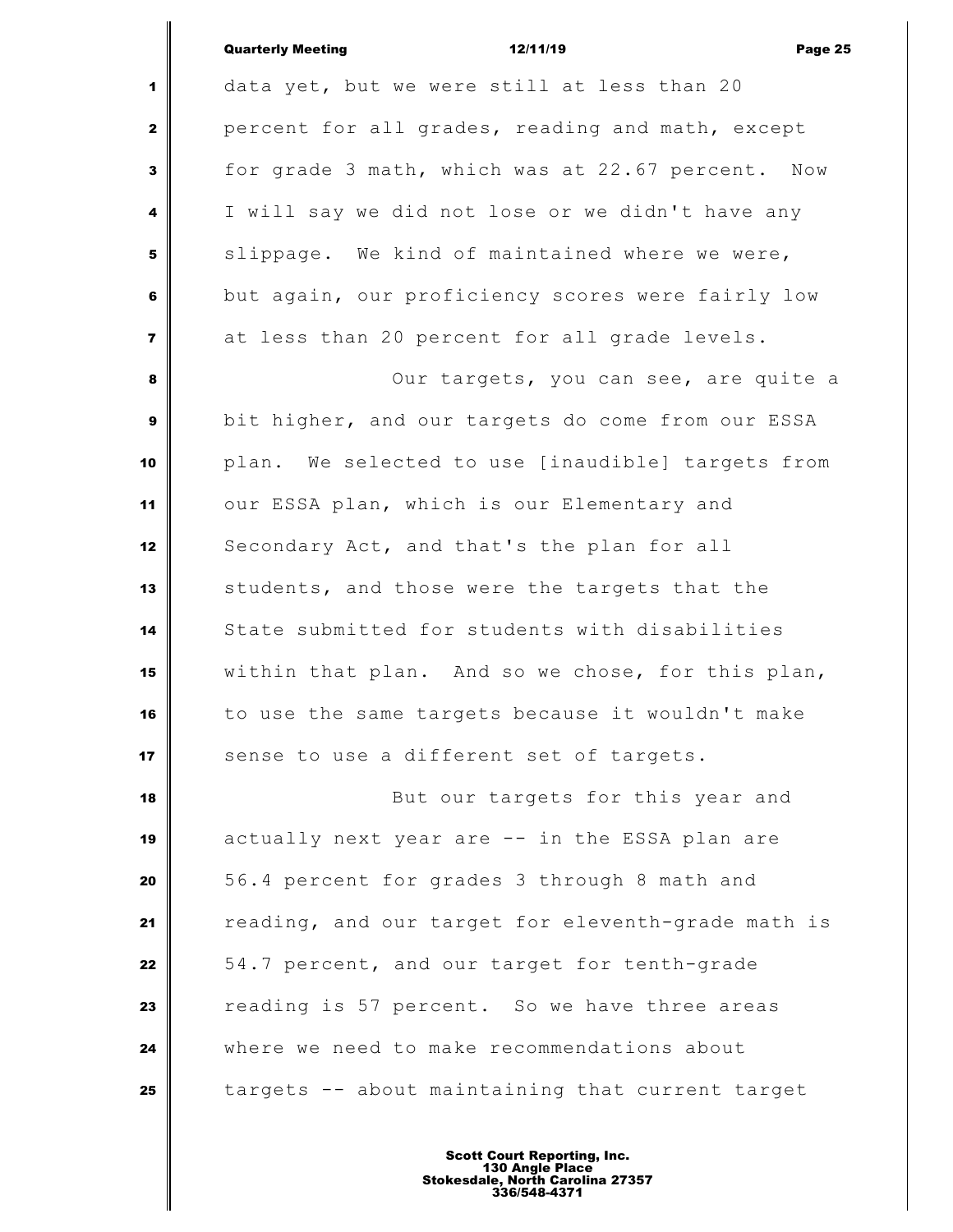|                         | <b>Quarterly Meeting</b><br>12/11/19<br>Page 26    |
|-------------------------|----------------------------------------------------|
| 1                       | or increasing these targets.                       |
| $\mathbf{z}$            | And, again, you can see less than 20               |
| 3                       | percent, except grade 3 math and it came in at     |
| 4                       | 22.67 percent. We have not come close to reaching  |
| 5                       | our targets yet. We are working again towards      |
| 6                       | those targets, but we have not again reached them. |
| $\overline{\mathbf{z}}$ | Again, we'll have an opportunity to reset these    |
| 8                       | all for six years.                                 |
| 9                       | If you'd go to the next slide.                     |
| 10                      | Indicator 4a is an outcome target, and it's about  |
| 11                      | suspension of students with disabilities who       |
| 12                      | receive long-term suspensions, and again, this is  |
| 13                      | on a one-year data lag. So it's data that's        |
| 14                      | 2017-18, and we don't have our 2018-19 data yet    |
| 15                      | anyway. But our baseline was 2.60 percent back in  |
| 16                      | 2005, and what that was, was 2.6 percent of our    |
| 17                      | LEAs had kids who were suspended long-term that    |
| 18                      | were over our significant discrepancy rate. So we  |
| 19                      | had 2.6 percent of our districts who were over a   |
| 20                      | certain rate for long-term suspicion.              |
| 21                      | We have changed to using a 3.0 risk                |
| 22                      | ratio for that requirement, but in this year of    |
| 23                      | 2017-18, which is what we're reporting on, we had  |
| 24                      | one district out of 293 districts at the time that |
| 25                      | was at .34 percent rate of our districts. Our      |
|                         |                                                    |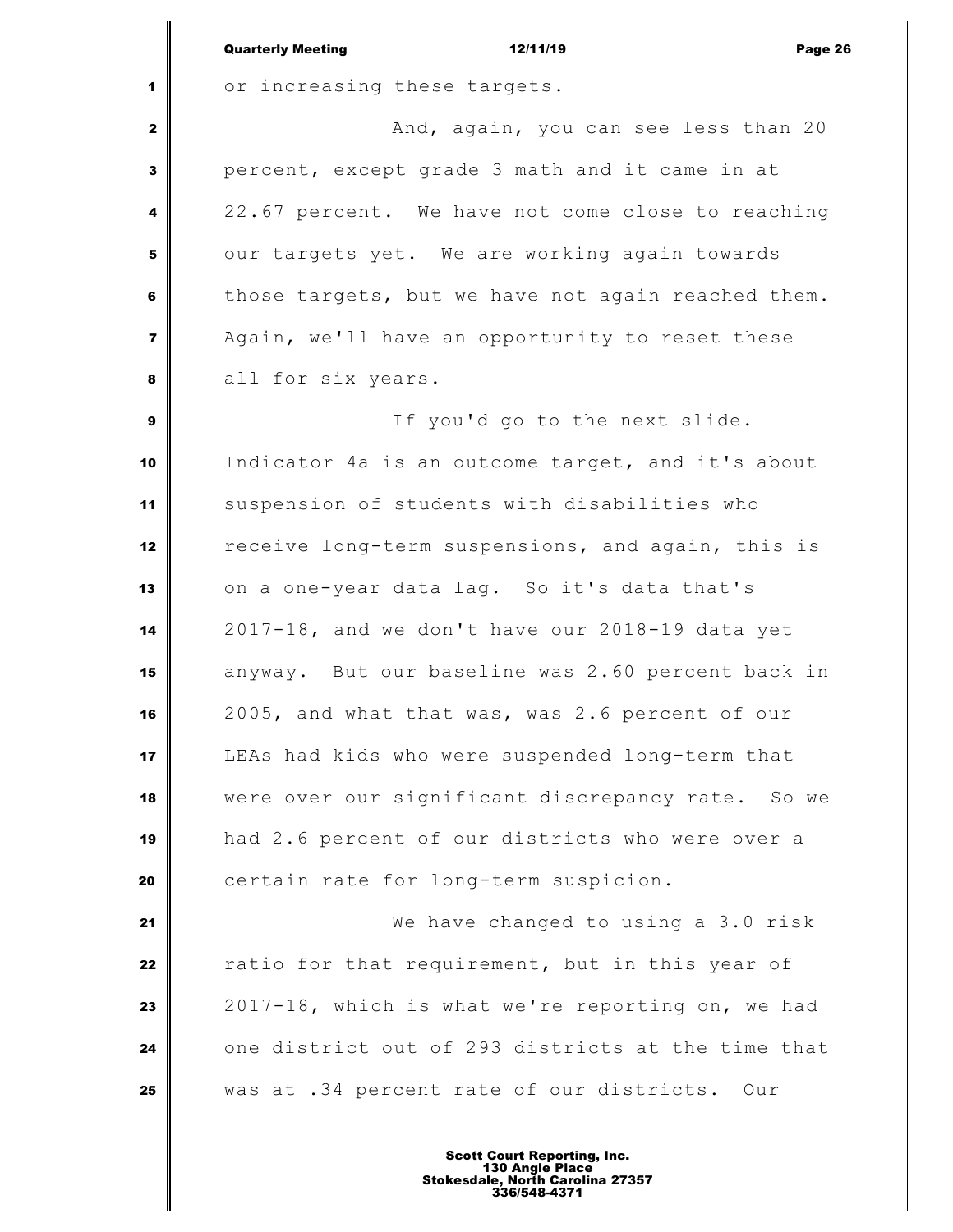|                | <b>Quarterly Meeting</b><br>12/11/19<br>Page 27    |
|----------------|----------------------------------------------------|
| 1              | target, you can see, is lower there. Our           |
| $\mathbf{2}$   | baseline is 2.50 percent. So by just having one    |
| 3              | district that [inaudible] is less than our target. |
| 4              | Again, we can maintain our target and              |
| 5              | say we don't want more than 2.5 percent of our     |
| 6              | districts having suspensions and expulsions        |
| $\overline{7}$ | long-term or we could decrease that target         |
| 8              | slightly. Again, that's a recommendation. This     |
| $\mathbf{9}$   | is an area, I will tell you, on long-term          |
| 10             | suspensions, for suspension rates, this is not     |
| 11             | usually an issue too much for us. Like I said, we  |
| 12             | had one district, and last year, we didn't         |
| 13             | have -- the previous year, we didn't have any      |
| 14             | districts that were on the list.                   |
| 15             | Our area of suspension, which is not               |
| 16             | what we report $--$ our area for suspensions of    |
| 17             | concern is more multiple short-term suspensions    |
| 18             | that kids get, but that's not what we report on in |
| 19             | the APR. So that is where we are with that, and    |
| 20             | that rate again is related to the percentage of    |
| 21             | districts that have this rate.                     |
| 22             | Alexis, if you could move to the next              |
| 23             | slide. Indicators 5a, b, and c are about our       |
| 24             | least restrictive environment for school-aged      |
| 25             | children ages six through 21 in their education    |
|                |                                                    |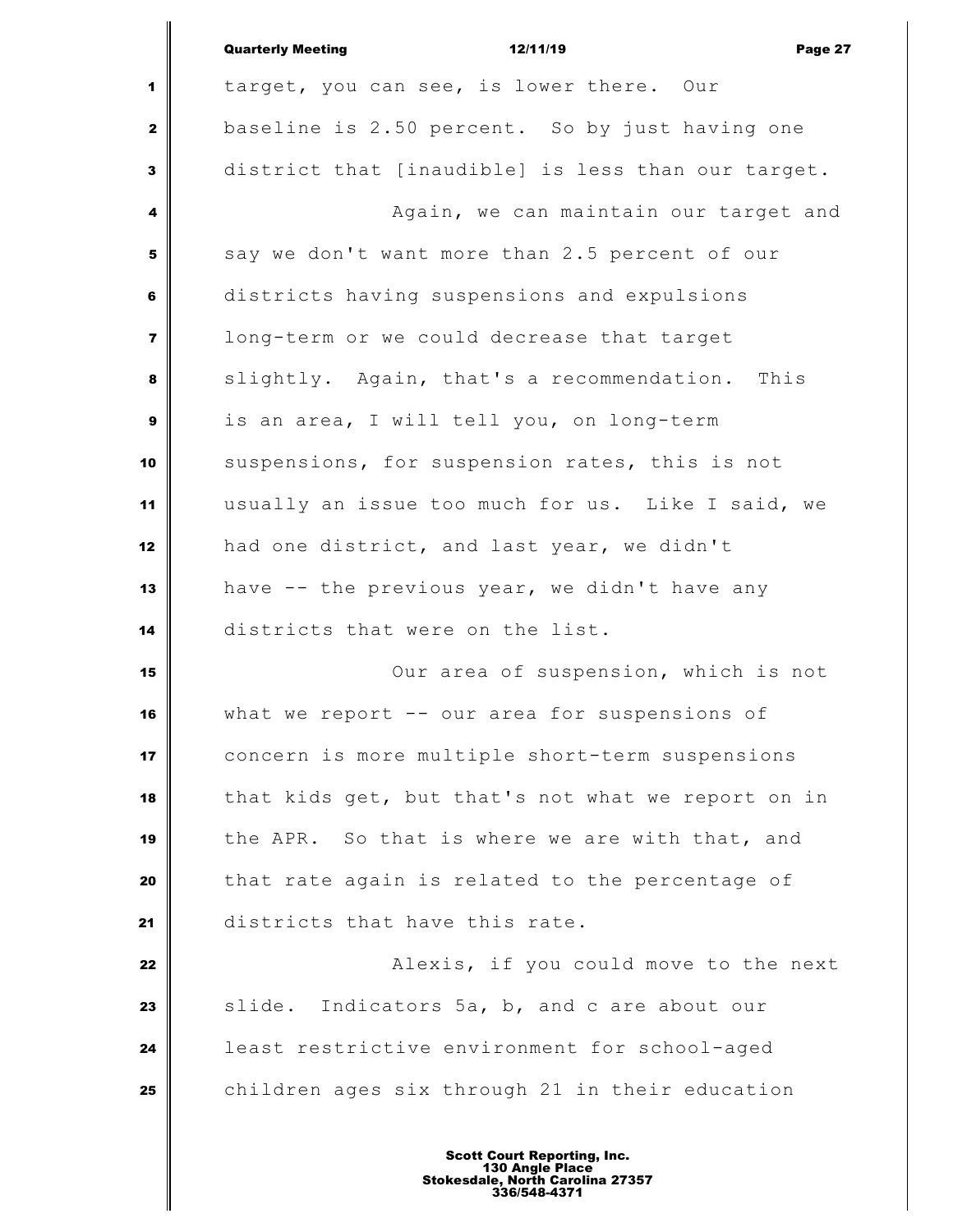|                         | <b>Quarterly Meeting</b><br>12/11/19<br>Page 28    |
|-------------------------|----------------------------------------------------|
| 1                       | environments. 5a is about those kids who are       |
| $\mathbf{2}$            | placed in regular 80 percent or more of the day,   |
| $\mathbf{3}$            | and our baseline back in 2005, when we first       |
| 4                       | submitted, was 61.56 percent, our target was 65    |
| 5                       | percent, and our current data is 67.43 percent.    |
| 6                       | So we have met our target, we've exceeded our      |
| $\overline{\mathbf{z}}$ | target, but our target is more than our baseline.  |
| 8                       | 5b are education environments where                |
| $\boldsymbol{9}$        | students are in regular ed less than 40 percent of |
| 10                      | the day, so they're considered separate $-$ not    |
| 11                      | separate environments, but a separate class-type   |
| 12                      | environment less than 40 percent of the day. And   |
| 13                      | our target -- or at the time, our actual data in   |
| 14                      | 2005 was 16.82 percent.                            |
| 15                      | Our target, in this instance, has to               |
| 16                      | be less because we're looking to decrease the      |
| 17                      | number of students who are in separate             |
| 18                      | placements -- or in our regular ed less than 40    |
| 19                      | percent of the day. So our target is at 15         |
| 20                      | percent, and currently, our data we're showing at  |
| 21                      | 13.96 percent.                                     |
| 22                      | And then our third area we have to                 |
| 23                      | report on is educational environments which are    |
| 24                      | separate, and that's separate schools, residential |

**placements, and other separate placements outside**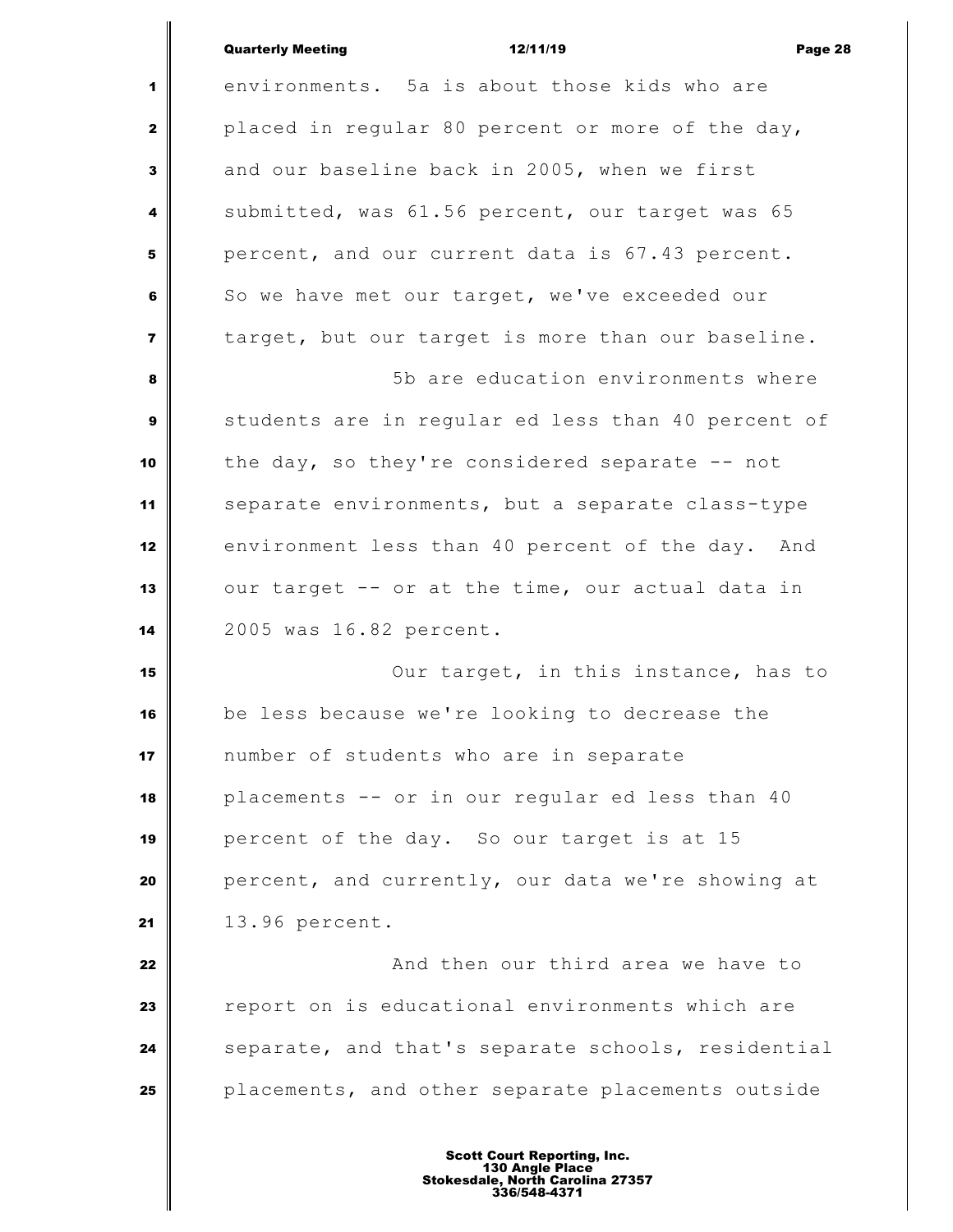|                         | 12/11/19<br><b>Quarterly Meeting</b><br>Page 29   |
|-------------------------|---------------------------------------------------|
| 1                       | a regular school. And our baseline data was at    |
| $\mathbf{z}$            | 2.27 percent, our current data is 1.77 percent,   |
| 3                       | and our target is two percent.                    |
| $\overline{\mathbf{4}}$ | With all three of these targets, I do             |
| 5                       | want to share with you, over the last few years,  |
| 6                       | we've kind of hit a plateau and we're maintaining |
| $\overline{7}$          | pretty close to our data. It's not shifting too   |
| 8                       | much, so we feel like we did a pretty good job of |
| $\mathbf{9}$            | setting our targets. One thing that will change   |
| 10                      | with us next year when we talk about setting      |
| 11                      | targets for the next five or six years, there has |
| 12                      | been a change in regulations about five-year-old  |
| 13                      | students in kindergarten, and right now we report |
| 14                      | all five-year-olds in the next indicator that I'm |
| 15                      | going to talk about.                              |

 $\mathbf{u}$ 

 But starting next year, when we get **T** ready to set new targets, we're going to be including five-year-olds in preschool with the preschool data and five-year-olds in kindergarten with the Indicator 5 data. So that will shift some of our numbers, and we will have to take a **l** look at setting targets considering additional students in some areas and fewer students in the indicator settings. But right now, we have again the data  $67.43$ , 13.96 percent, and 1.77 percent.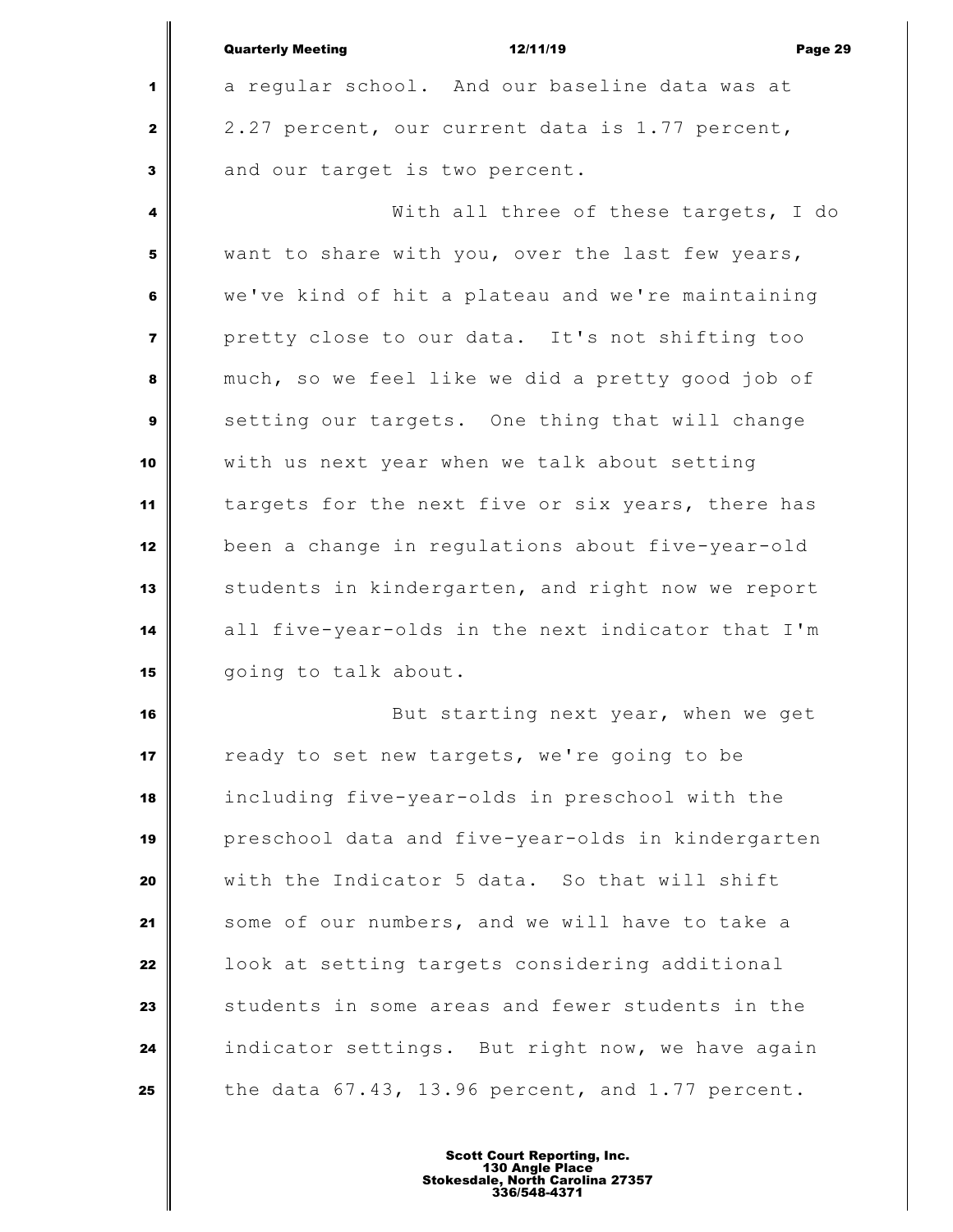|                         | <b>Quarterly Meeting</b><br>12/11/19<br>Page 30    |
|-------------------------|----------------------------------------------------|
| 1                       | It shifted a little bit, but not too much. We're   |
| $\mathbf{2}$            | maintaining our rates pretty much for the last few |
| 3                       | years.                                             |
| 4                       | If you can move to the next one.                   |
| 5                       | Indicator 6 is about preschool environments for    |
| 6                       | children who are ages three to five, and this      |
| $\overline{\mathbf{z}}$ | includes five-year-olds who are in kindergarten.   |
| 8                       | So we have to cross-walk them back to this data.   |
| 9                       | It is about preschool environments so regular      |
| 10                      | early childhood programs and separate              |
| 11                      | environments.                                      |
| 12                      | Our baseline for these, because they               |
| 13                      | change definitions in preschool for settings, were |
| 14                      | submitted in 2014. For regular environments, our   |
| 15                      | baseline data was at 36.65 percent, and our        |
| 16                      | target -- at the time when we set targets, our     |
| 17                      | target for this year is 38 percent. You can see    |
| 18                      | our data is only at 34.87 percent, so we have not  |
| 19                      | met our target this year.                          |
| 20                      | And for preschool environments that                |
| 21                      | are separate, our baseline was at 21.6 percent,    |
| 22                      | and our target is -- in that area, our target      |
| 23                      | would be less so we would want to decrease         |
| 24                      | [inaudible]. Our target this year was 19.4         |
| 25                      | percent, and our data was at 21.07 percent. So we  |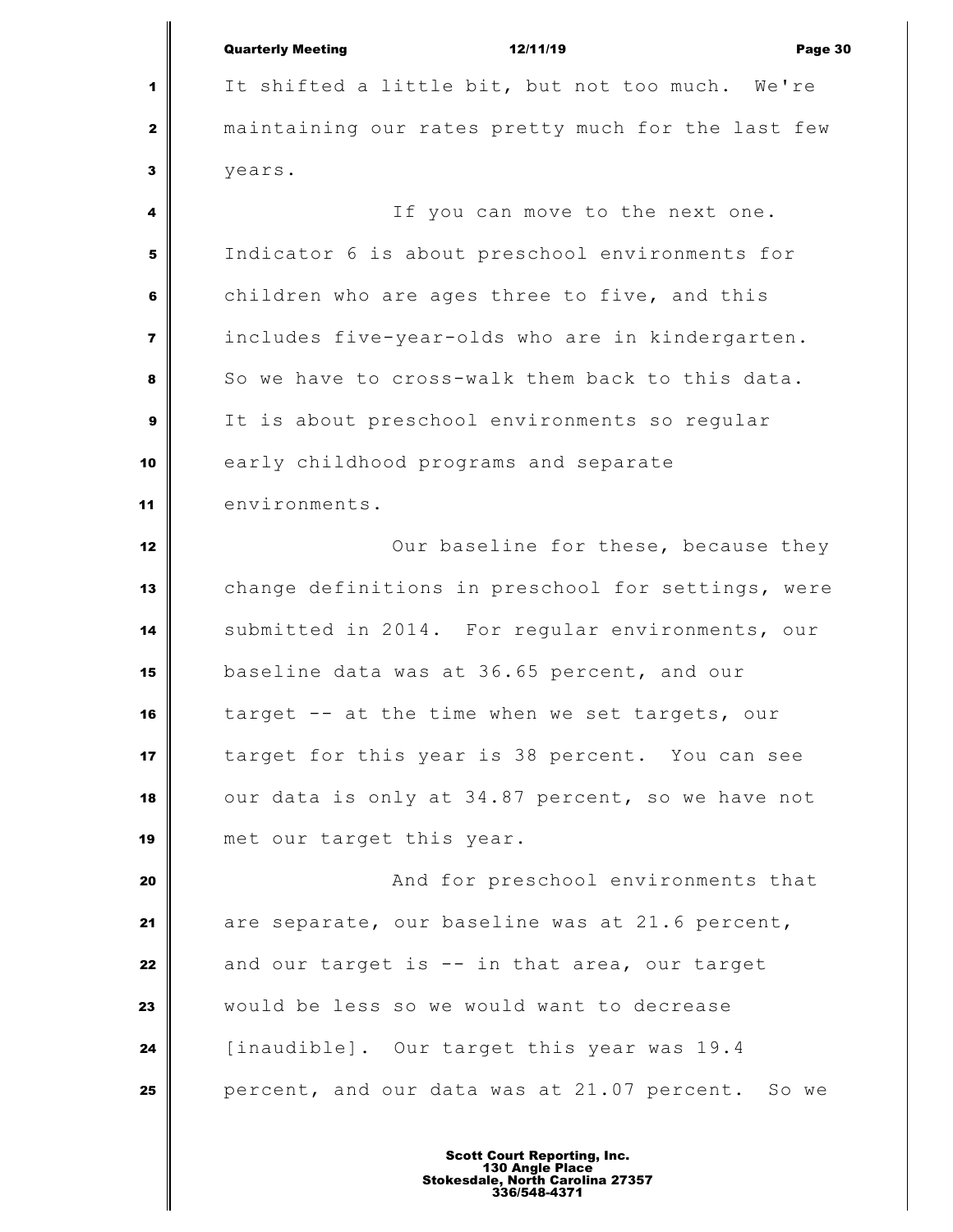Quarterly Meeting 12/11/19 Page 31

 haven't moved much in that area. We have decreased slightly, but we have not yet met our target.

 **For both Indicators 5 and 6, some of**  you may have noticed that we left out a group of students. In Indicator 5, we don't discuss or talk about students who are in regular ed between [inaudible] percent of the day. We still report that data to OSEP, but they do not require us to include it. They don't even give us a way to include it in the APR. So we don't report on it here, even though we report that data to OSEP.

 It is the same for students who are preschool. There are a group of students who get a combination of regular ed and some special education that fall in between the regular early childhood program and the separate program. So these percentages won't add up to a hundred percent because a group of students are not reported on here, even though we report that data to OSEP.

 **Alexis, please move to the next**  Slide. Indicator 7a, this is about outcomes for preschool, and they are -- positive Social-emotional skills is 7a. Acquisition and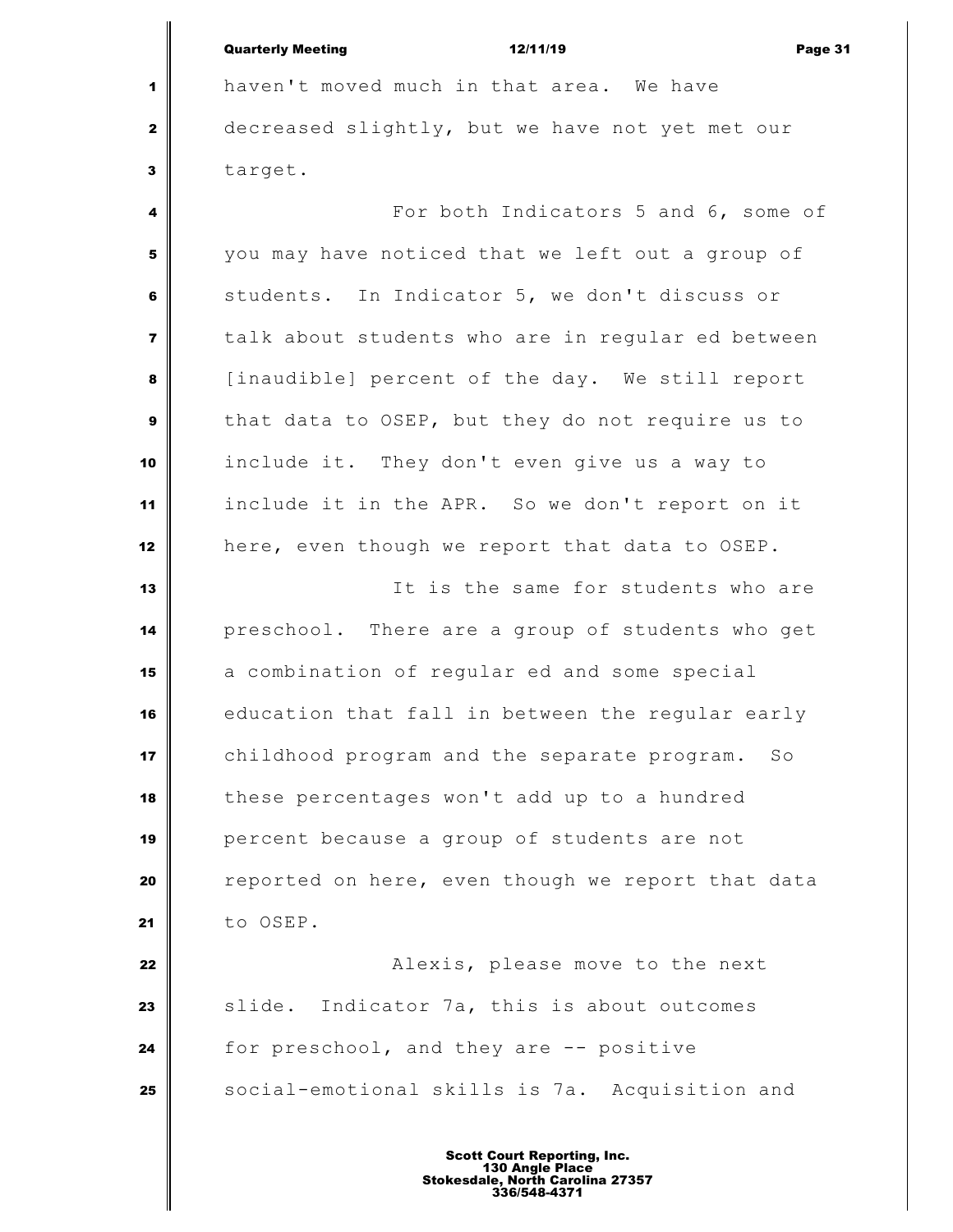|                         | <b>Quarterly Meeting</b><br>12/11/19<br>Page 32                                                           |
|-------------------------|-----------------------------------------------------------------------------------------------------------|
| 1                       | use of knowledge and skills is 7b, and the                                                                |
| $\mathbf{z}$            | outcomes -- the third outcome is use of                                                                   |
| 3                       | appropriate behaviors to meet needs. And you can                                                          |
| 4                       | see there's an A and a B in one, and we have to                                                           |
| 5                       | set targets for each A and B.                                                                             |
| 6                       | And A is about students who have made                                                                     |
| $\overline{\mathbf{z}}$ | progress, and B is about students who have made                                                           |
| 8                       | progress and are now performing similar to their                                                          |
| 9                       | nondisabled peers, and that's true for A and B in                                                         |
| 10                      | each one. As you can see, the baseline data is in                                                         |
| 11                      | that first column. When they set targets in this                                                          |
| 12                      | area for preschool, because this was relatively                                                           |
| 13                      | new -- you can see that we submitted this in                                                              |
| 14                      | 2013 -- we didn't really have any data to project                                                         |
| 15                      | how kids were going to project out, so we did have                                                        |
| 16                      | slight increases, but our final -- that third                                                             |
| 17                      | column shows what are current targets are.                                                                |
| 18                      | They're slightly higher than our baseline data.                                                           |
| 19                      | And you can see in each instance, if                                                                      |
| 20                      | you look at the middle column, for positive                                                               |
| 21                      | social-emotional outcomes, 7a, for A, we are at                                                           |
| 22                      | 84.92 percent, which is higher than our target.                                                           |
| 23                      | For B, we are at 38.72 percent, which is higher                                                           |
| 24                      | than our target.                                                                                          |
| 25                      | And the same in 7b for acquisition                                                                        |
|                         |                                                                                                           |
|                         | <b>Scott Court Reporting, Inc.</b><br>130 Angle Place<br>Stokesdale, North Carolina 27357<br>336/548-4371 |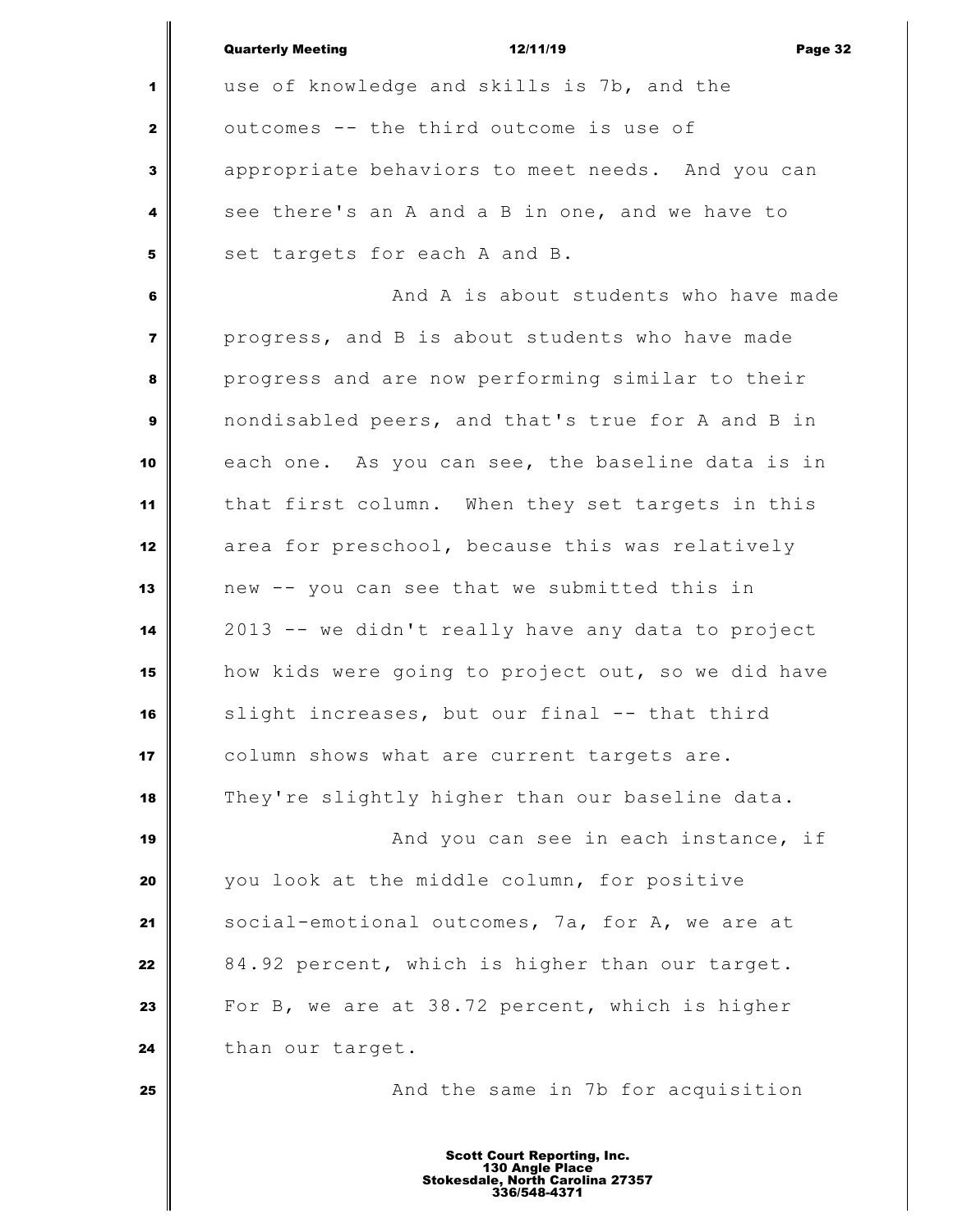| <b>Quarterly Meeting</b> |  |
|--------------------------|--|
|                          |  |

Quarterly Meeting 12/11/19 Page 33 and use of knowledge and skills, we are a little bit higher than our target at 83.4 percent. For B, we are little bit higher than our target at 36.95 percent. And then in c, preschool outcomes, use of appropriate behaviors to meet needs, in that area, 84.02 percent, we're a little bit higher than our target, and B, also 53.95 percent or higher than our target. So in this instance, now we will be using -- particularly for the next -- when we go to do the report for the next six years, we will look at our trend data from 2013 to now to figure out how to do projections about how we have made progress over the years and be recommending some targets that project out. We just didn't have time to do that since they just informed us last month that we had to come back and set targets for just one year, but you can see that we have Steadily made progress over time. **Parent involvement.** Parent involvement is about parents who we survey. This is a survey that we do for a random sample. We do about a fifth of our districts each year, so not

 all districts are included in this data, except our large five districts, and the large five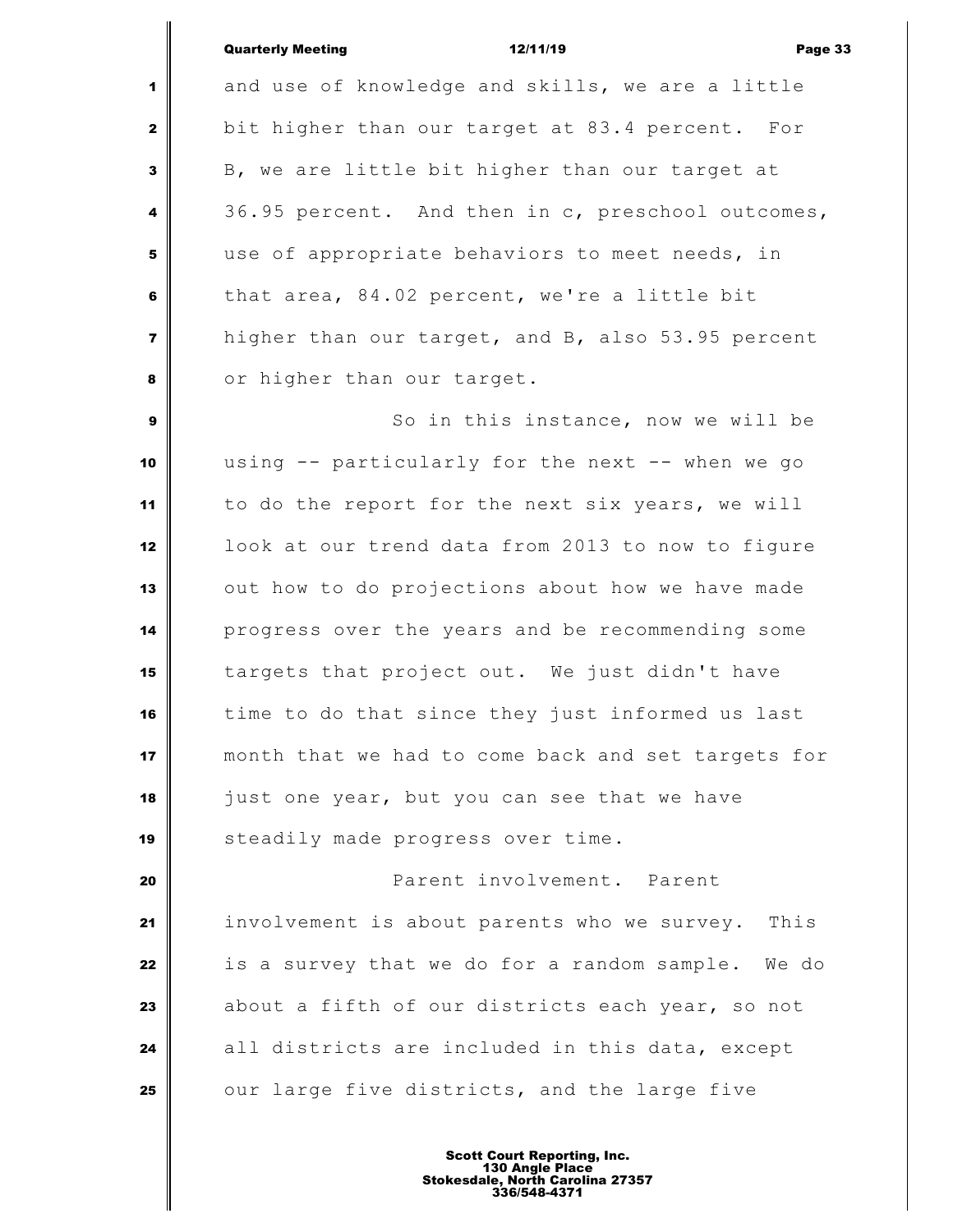|                | <b>Quarterly Meeting</b><br>12/11/19<br>Page 34    |
|----------------|----------------------------------------------------|
| 1              | districts do it by doing some of their schools     |
| $\mathbf{2}$   | each year.                                         |
| 3              | It's about meaningful involvement --               |
| 4              | parents [inaudible] meaningful involvement         |
| 5              | [inaudible] supported and provided meaningful      |
| 6              | involvement related to IEP meetings and other      |
| $\overline{7}$ | aspects so that they can help make those           |
| 8              | recommendations for their student as it relates to |
| 9              | their special ed [inaudible].                      |
| 10             | This is a 25-item survey that we send              |
| 11             | out. We used to use a contractor to do this, and   |
| 12             | this year, we sent the survey out through the      |
| 13             | State, and we did not get as good a response rate  |
| 14             | back as we were hoping. We were hoping it would    |
| 15             | improve our response rate. It did not. We are      |
| 16             | still analyzing this data, so I'm going to just    |
| 17             | share with you the data from previous years.       |
| 18             | When we started in 2006 when we first              |
| 19             | had to submit this indicator, our districts were   |
| 20             | at -- about 26 percent of parents were reporting   |
| 21             | that they had meaningful involvement. You can see  |
| 22             | from that 26 percent back in 2006, we set our      |
| 23             | target pretty high. We were hoping to get -- set   |
| 24             | our target up to 50 percent -- is where it is this |
| 25             | year as our target, and that's the same target we  |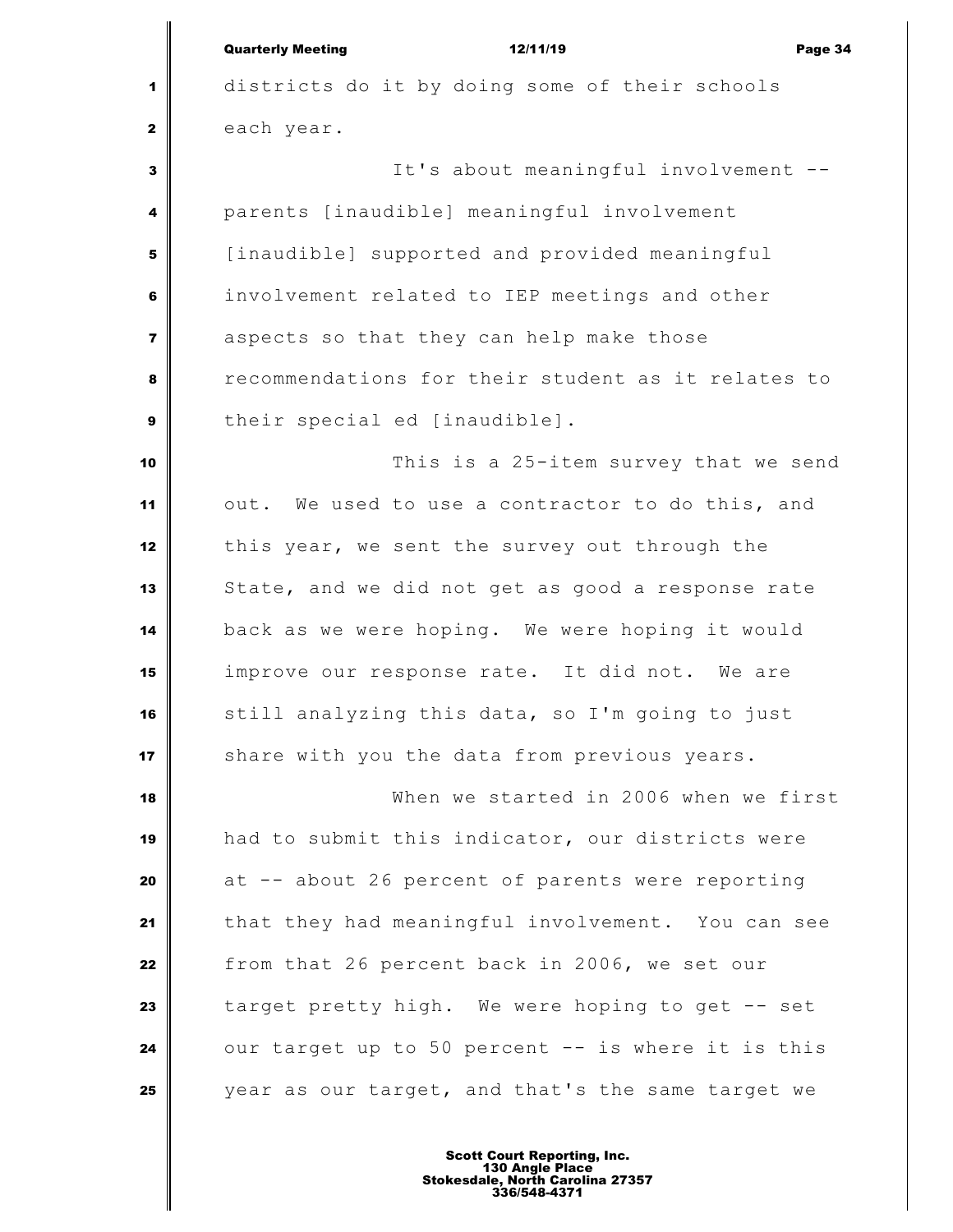|                | <b>Quarterly Meeting</b><br>12/11/19<br>Page 35    |
|----------------|----------------------------------------------------|
| 1              | have had for the last few years. Last year's data  |
| $\mathbf{2}$   | was at 44.24 percent, and again, we're still       |
| 3              | analyzing our data to determine where it is this   |
| 4              | year. Since we got fewer response rates, we're     |
| 5              | having to go back in and look at some of that      |
| 6              | data.                                              |
| $\overline{7}$ | But for the last few years, our data               |
| 8              | has been anywhere between 42 to 46 percent. We     |
| $\mathbf{9}$   | have not quite reached that 50 percent, but we     |
| 10             | have maintained a rate of mid-40 percent, if you   |
| 11             | will, for the last few years. So we are still      |
| 12             | looking at some different ways. One of the things  |
| 13             | we were talking about is looking at what other     |
| 14             | states are doing. Many states have changed their   |
| 15             | survey to only include ten questions to make it    |
| 16             | easier for parents to respond rather than having   |
| 17             | them respond to a 25-item survey, and they've just |
| 18             | done different things and different ways, allowed  |
| 19             | them to respond to the survey electronically in    |
| 20             | their own website program that they have           |
| 21             | [inaudible].                                       |
| 22             | So we are looking this year at some                |
| 23             | different things, and we'll be looking to you      |
| 24             | [inaudible] this indicator for the next year's     |
| 25             | report about any changes we might want to make to  |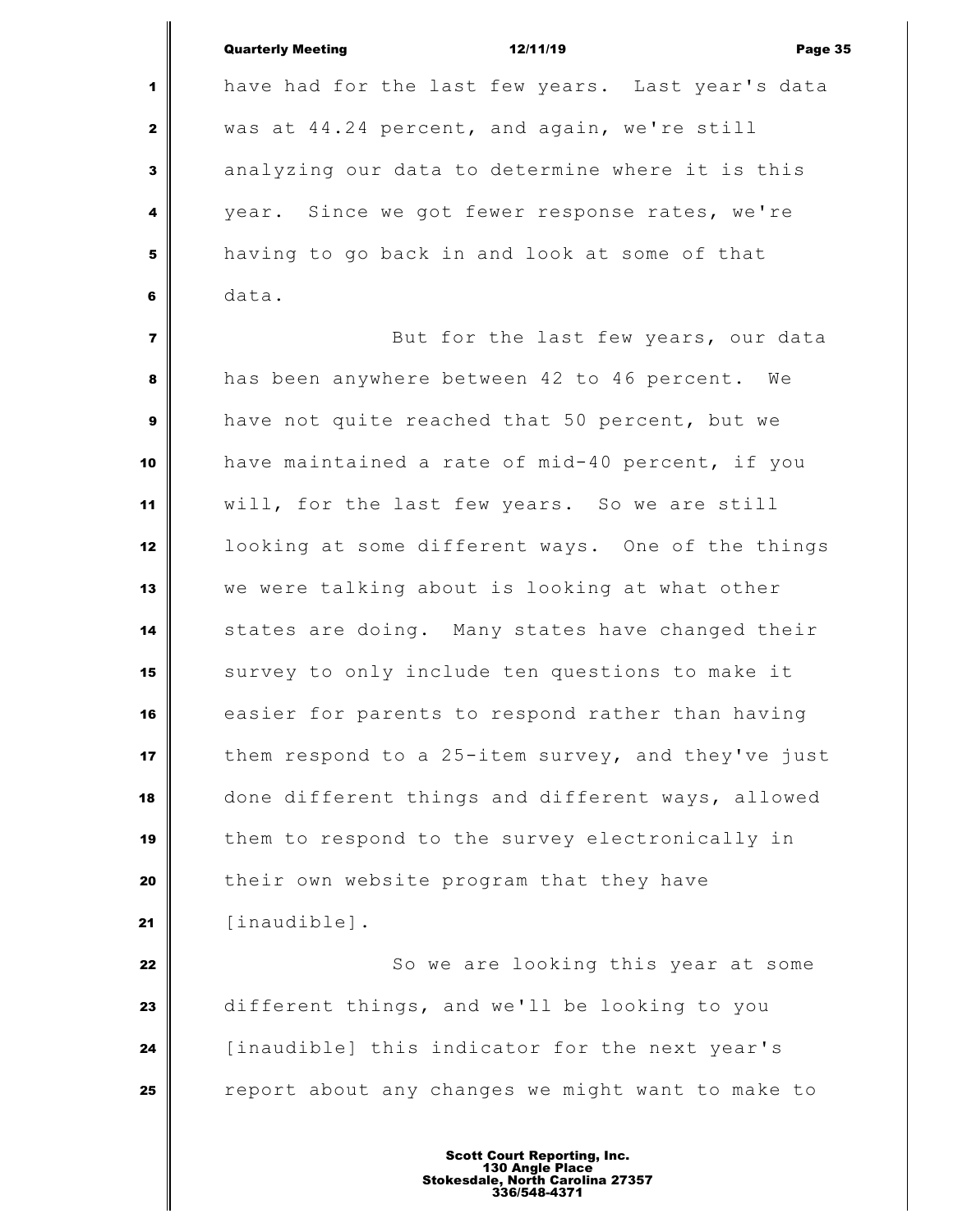|                         | <b>Quarterly Meeting</b><br>Page 36<br>12/11/19    |
|-------------------------|----------------------------------------------------|
| 1                       | our survey and those kinds of things. But at this  |
| $\mathbf{2}$            | point, we are -- this is where we are. Our target  |
| 3                       | is 50 percent, and we have pretty much maintained  |
| 4                       | that mid 42 to 46 percent rate over the last five  |
| 5                       | years. This past year, it was 44.24 percent.       |
| 6                       | Indicator 14, there's 14a, 14b, and                |
| $\overline{\mathbf{z}}$ | 14c. These are our postschool outcomes. Our        |
| 8                       | postschool outcomes are related to students who    |
| $\mathbf{9}$            | have exited school through either graduating,      |
| 10                      | dropping out, aging out, or some other way in that |
| 11                      | manner. That they are no longer in special         |
| 12                      | education and they have exited and been out of     |
| 13                      | school for one year, and we look at three          |
| 14                      | different areas in this area.                      |
| 15                      | Higher ed is Indicator 14a, and so we              |
| 16                      | are looking at students who have been out of       |
| 17                      | school for one year or out of special education as |
| 18                      | they exited the program maybe or, again, graduated |
| 19                      | or dropped out or aged out. They've been out of    |
| 20                      | school for one year, and we are looking to see if  |
| 21                      | they are participating or have participated in     |
| 22                      | higher ed, and there are certain criteria.         |
| 23                      | They have to have attended at least a              |
| 24                      | full semester or be enrolled for a full semester   |
| 25                      | and taking a certain amount of classes, and they   |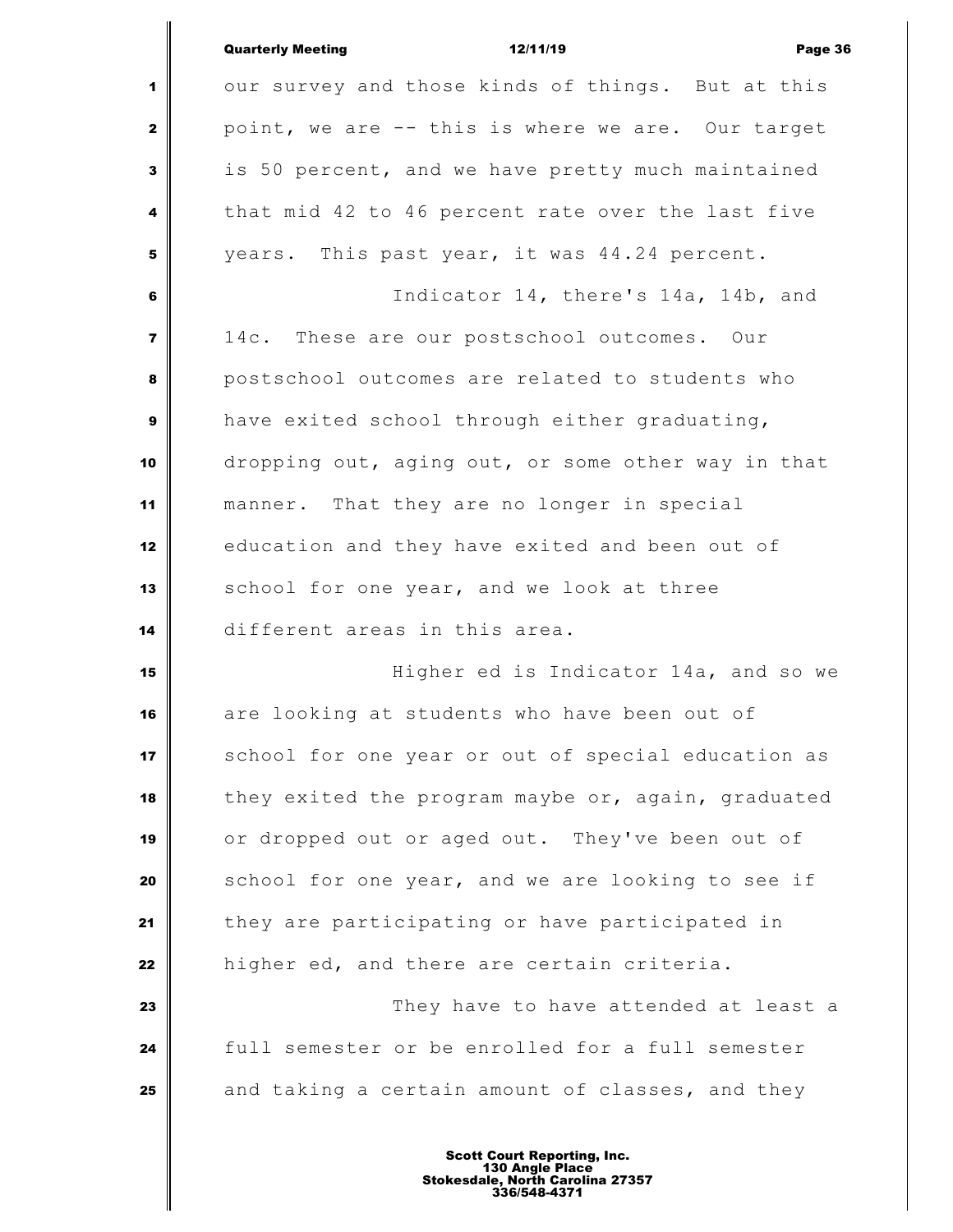|                | <b>Quarterly Meeting</b><br>12/11/19<br>Page 37    |
|----------------|----------------------------------------------------|
| 1              | have to be in a -- when we say "higher ed," that   |
| $\mathbf{2}$   | is limited to a two-year or a four-year degree or  |
| 3              | program.                                           |
| 4              | So our baseline data in 2009 when                  |
| 5              | they -- they changed this indicator a little       |
| 6              | bit -- so our baseline data started in 2009 -- we  |
| $\overline{7}$ | had 39 percent of our students in that higher ed   |
| 8              | category, and our baseline -- so we had to have    |
| 9              | our baseline higher than that or our target higher |
| 10             | than the baseline. So our target is at 40          |
| 11             | percent, but after that first year, we didn't      |
| 12             | reach our target. We didn't even reach our         |
| 13             | baseline.                                          |
| 14             | And our data for last year -- and,                 |
| 15             | again, we're still analyzing the data -- is at     |
| 16             | 27.01 percent for last year. As I'm analyzing the  |
| 17             | data, I feel like it's going to be similar. We've  |
| 18             | been in the 20 percentile area for this indicator  |
| 19             | for the last couple of years, and one of the       |
| 20             | reasons is we're seeing an increase in our other   |
| 21             | indicators, and I'll explain that in just a        |
| 22             | minute.                                            |
| 23             | But one change that we did make --                 |
| 24             | again, we used to contract this out and a call     |
| 25             | center from New York used to call students who had |
|                |                                                    |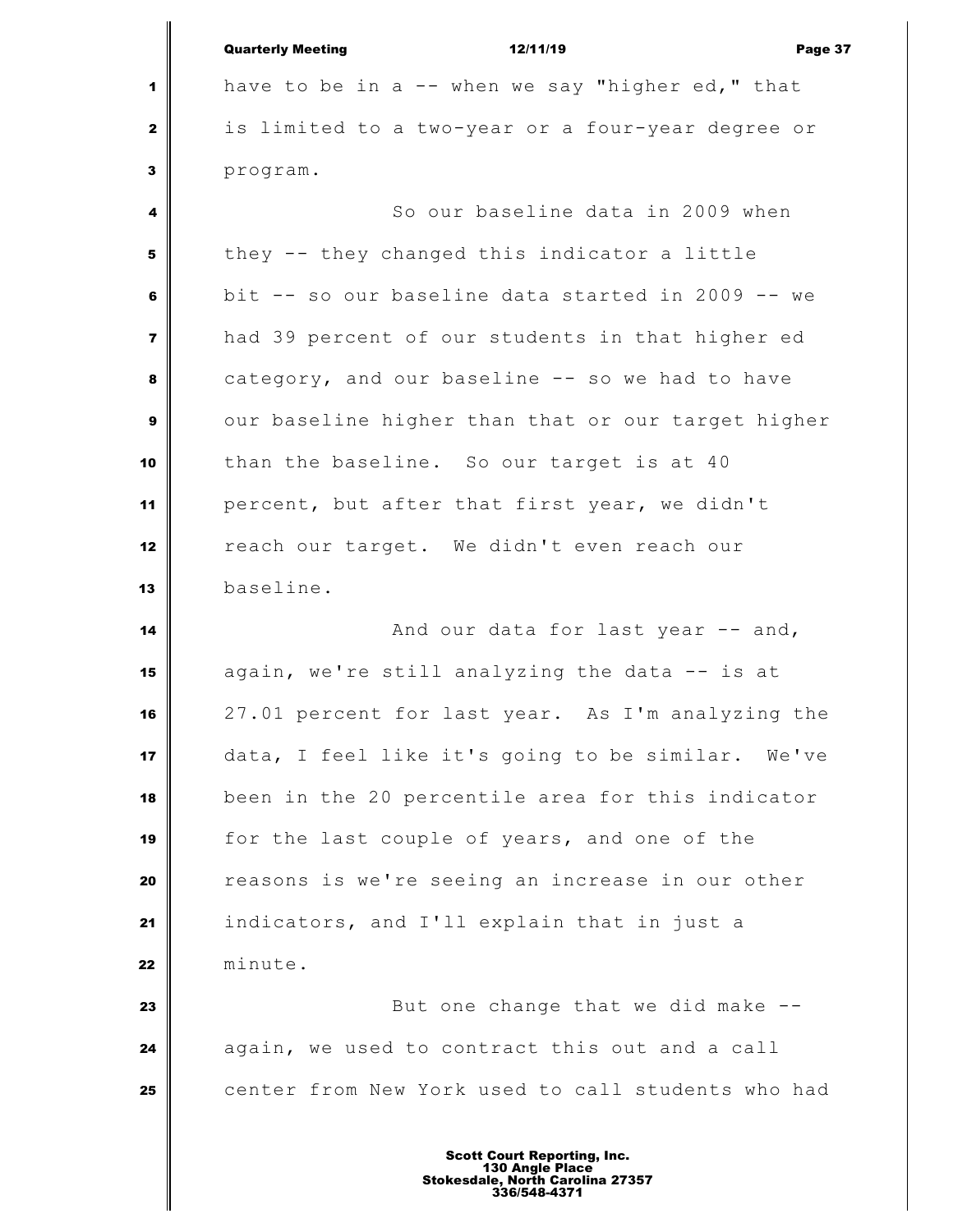|                | <b>Quarterly Meeting</b><br>12/11/19<br>Page 38    |
|----------------|----------------------------------------------------|
| 1              | exited, and two years ago, we changed this and we  |
| 2              | are training our districts and they are have their |
| 3              | own personnel contact these students.              |
| 4              | And it has increased our response                  |
| 5              | rate from -- last year, it increased it from about |
| 6              | a 13 percent response rate to a 45 percent         |
| $\overline{7}$ | response rate. And this year, I haven't            |
| 8              | calculated the response rate yet, but we -- I can  |
| 9              | tell we have more surveys or interviews that were  |
| 10             | completed. So I'm anticipating that our response   |
| 11             | rate is going to be somewhere between 45 and 50    |
| 12             | percent, which is an excellent response rate       |
| 13             | considering.                                       |
| 14             | And we attribute that to the fact                  |
| 15             | that students are just getting a call from an      |
| 16             | 800-number they I don't recognize. We've had       |
| 17             | teachers tell us they track their students better  |
| 18             | on social media. They see them in the grocery      |
| 19             | store and set up a time to do the interviews with  |
| 20             | Or just when they're calling from the<br>them.     |
| 21             | school district, the students see that they're     |
| 22             | getting a call or the parents see they're getting  |
| 23             | a call from the school district, so they're        |
| 24             | feeling comfortable responding to their own school |
| 25             | district, people they know from their past         |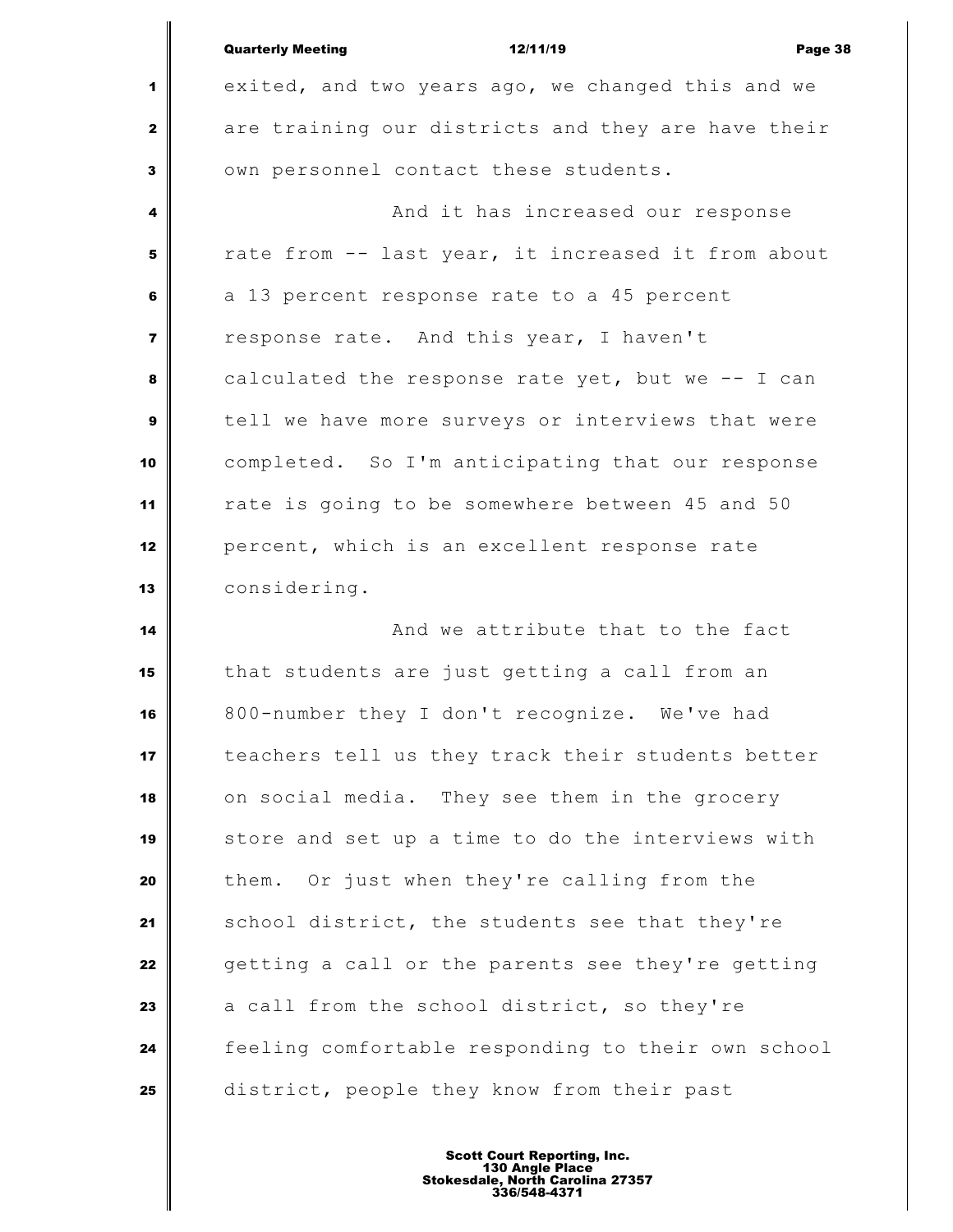| <b>Quarterly Meeting</b> |  |
|--------------------------|--|

Quarterly Meeting 12/11/19 Page 39 experience as opposed to a call center with an 800-number. And I don't know if any of you are like me, but when I see an unknown call coming in [inaudible] I wait for them to leave a message and see if should call them back or not, but anyway. Indicator 14b is students who have either completed that higher ed component or are competitively employed one year out. And competitive employment includes certain criteria like working at least 20 hours a week, getting paid minimum wage, and working for at least a period of 90 days or more. So there are some set **C**riteria for competitive employment. So Indicator 14b includes students who were in higher ed and those students who are also competitively employed. So it's a plus b or a plus competitive employment equals b, if you will. However, if a student is in higher ed and is also competitively employed, they are only counted one time in 14b. They're not counted 21 twice. So each student is only counted once. | **22** | **22** | **22** | **22** | **22 |**  $\sqrt{2}$  **22 |**  $\sqrt{2}$  **22 |**  $\sqrt{2}$  **22 |**  $\sqrt{2}$  **22 |**  $\sqrt{2}$  **22 |**  $\sqrt{2}$  **22 |**  $\sqrt{2}$  **22 |**  $\sqrt{2}$  **22 |**  $\sqrt{2}$  **22 |**  $\sqrt{2}$  **22 |**  $\sqrt{2}$  was 62 percent. We set our target is 63 percent. We haven't met our target, but you can see we're a little bit higher than our baseline. We're at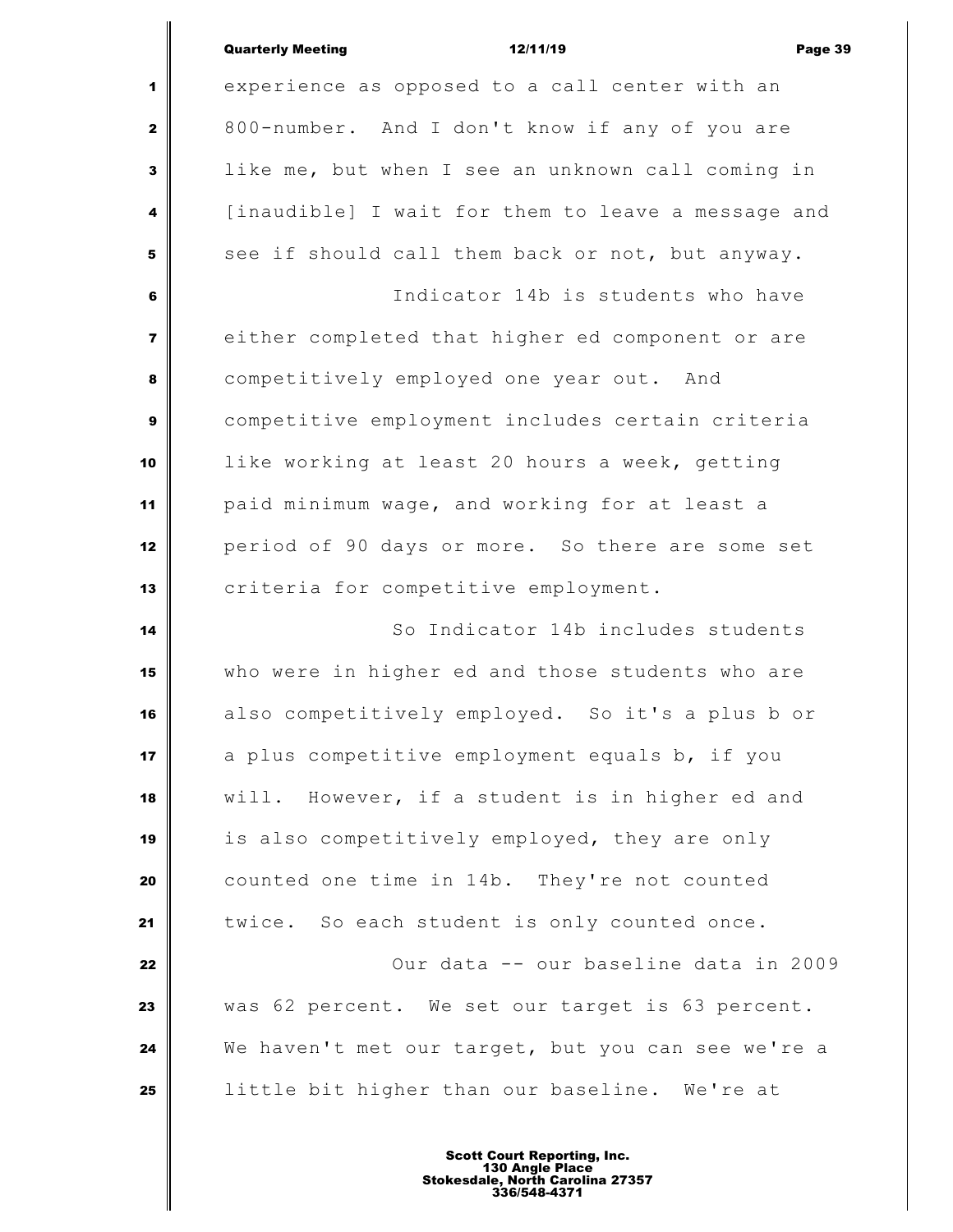|                         | <b>Quarterly Meeting</b><br>12/11/19<br>Page 40    |
|-------------------------|----------------------------------------------------|
| 1                       | 62.83 percent, and we are very close to our target |
| $\mathbf{2}$            | in that area where students are competitively      |
| 3                       | employed or attending higher ed one year out.      |
| 4                       | And these are students who actually                |
| 5                       | respond to the survey. That's why the response     |
| 6                       | rate is so important to us. When we were only      |
| $\overline{\mathbf{z}}$ | getting ten to 13 percent of students who were     |
| 8                       | actually responding to the interviews, we didn't   |
| 9                       | feel our data was as strong as it should be, and   |
| 10                      | we wanted to find out from more students.          |
| 11                      | 14c in the postschool outcomes is a                |
| 12                      | combination of higher ed which is a, competitive   |
| 13                      | employment which is b, or other education and      |
| 14                      | training. So they can be in a vocation             |
| 15                      | rehabilitation training program or some other type |
| 16                      | of community college training program that's not a |
| 17                      | two-year program, or some other type of            |
| 18                      | employment, and it could be things like -- in      |
| 19                      | this instance, it can include students who are     |
| 20                      | self-employed, students who work for their         |
| 21                      | family's business like on a farm or in a family    |
| 22                      | store of some sort.                                |
| 23                      | And while those things -- self-                    |
| 24                      | employment and working for your family's business, |
| 25                      | in some instances, in my mind, might be            |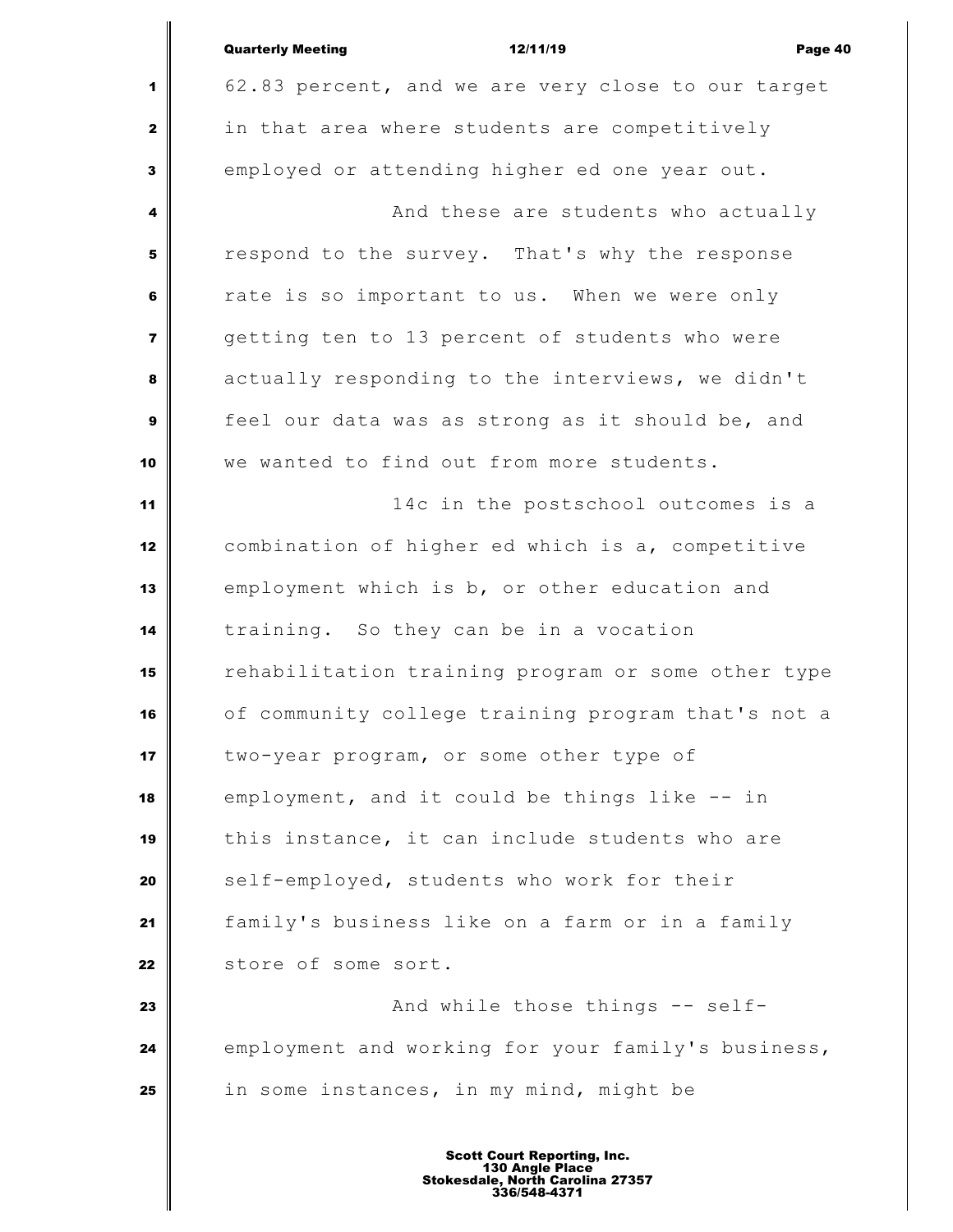| <b>Quarterly Meeting</b> |  |
|--------------------------|--|
|                          |  |

|                | <b>Quarterly Meeting</b><br>12/11/19<br>Page 41    |
|----------------|----------------------------------------------------|
| 1              | competitive employment, it is not considered       |
| $\mathbf{z}$   | competitive employment for this purpose. And I     |
| 3              | will tell you, in analyzing that data when I look  |
| 4              | at it, I do see a lot of students who are          |
| 5              | self-employed. There are some kids who have their  |
| 6              | own landscape companies and do that kind of        |
| $\overline{7}$ | business or work in their parents' -- on their     |
| 8              | parents' farm and they're eventually going to be   |
| 9              | the person who's going to be running the farm kind |
| 10             | of thing. Those are some of things they've         |
| 11             | reported to us in this data.                       |
| 12             | But, anyway, it's a combination of                 |
| 13             | all of those. So at the time back in 2009, we      |
| 14             | were at 73 percent, and our target for that area   |
| 15             | was 74 percent, but you can see we have exceeded   |
| 16             | that target. So when you add in those other        |
| 17             | things, we do have several students who have gone  |
| 18             | through some kind of an education training program |
| 19             | for a particular job, but that doesn't count as    |
| 20             | higher education. Or they've gone through a        |
| 21             | vocational rehabilitation training program so that |
| 22             | they could seek employment, and that's counted in  |
| 23             | this area but not in higher ed.                    |
| 24             | So you can see our previous year's                 |
| 25             | data was 77.70 percent, and that has been our --   |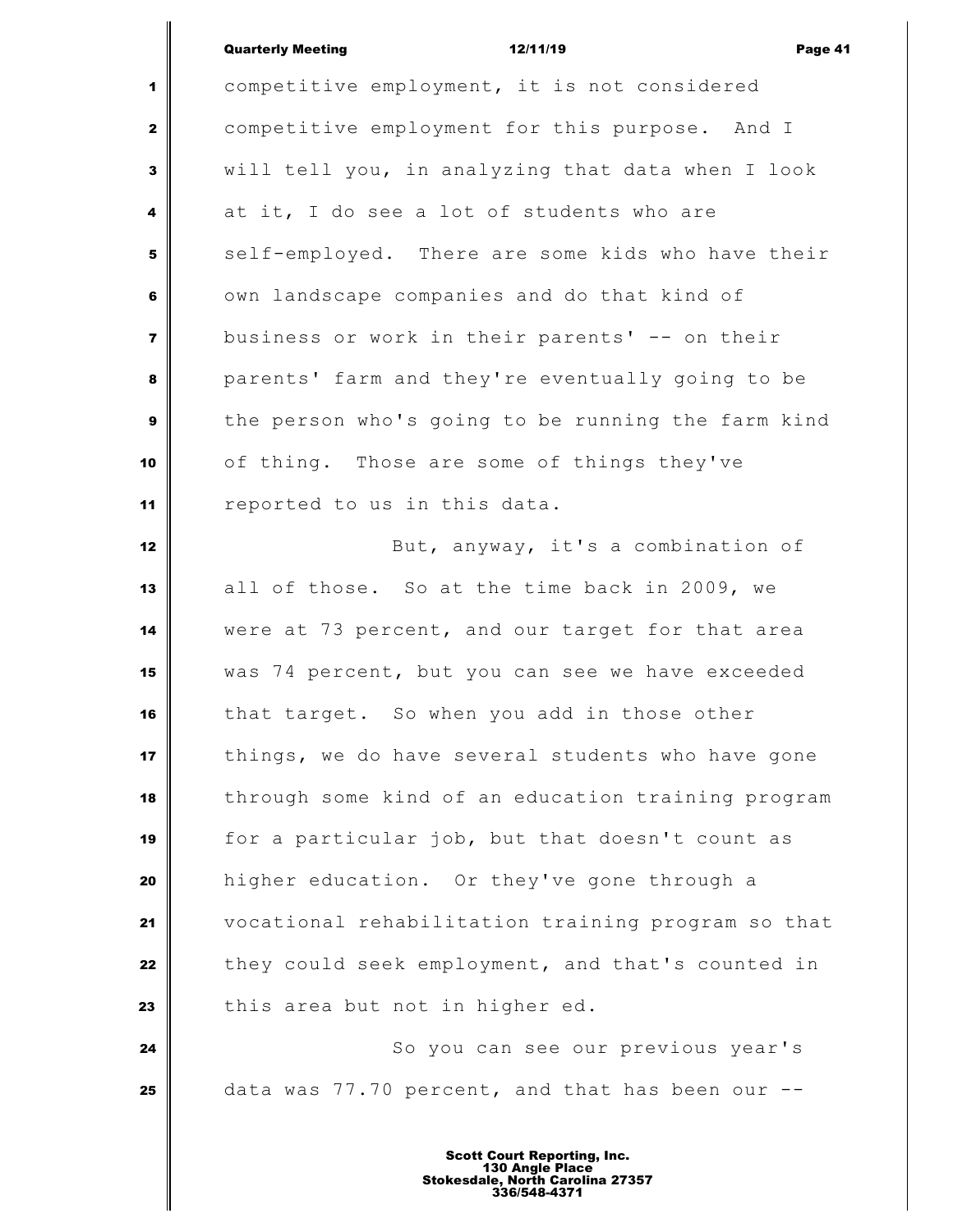## Quarterly Meeting 12/11/19 Page 42

 that was our highest rate, but we were at -- the previous year, I think we were at 75 or 76 percent. We were higher than our target the **previous year as well.** So we do have a lot of students reporting in that area, and we were pleased to see that we were maintaining these percentage rates. The only one we didn't was that higher education that requires the two-year or the four-year program. But that we maintain these rates when we increase the number of students responding because sometimes you'll see your numbers go down, and we've seen ours either maintaining or increasing the rates in Indicators 14b and 14c. So we're pleased with that change that we've made. **And then Indicators 15 and 16, again,** these are our resolution sessions with settlement

 agreements and mediations with mediation agreements. So we look at all of the data that we have related to if somebody has filed for a due process, then they are offered a resolution session. We look to see how many of those sessions ended in settlement agreements and the then same for mediation. Of all the mediations that are done as a result of a due process or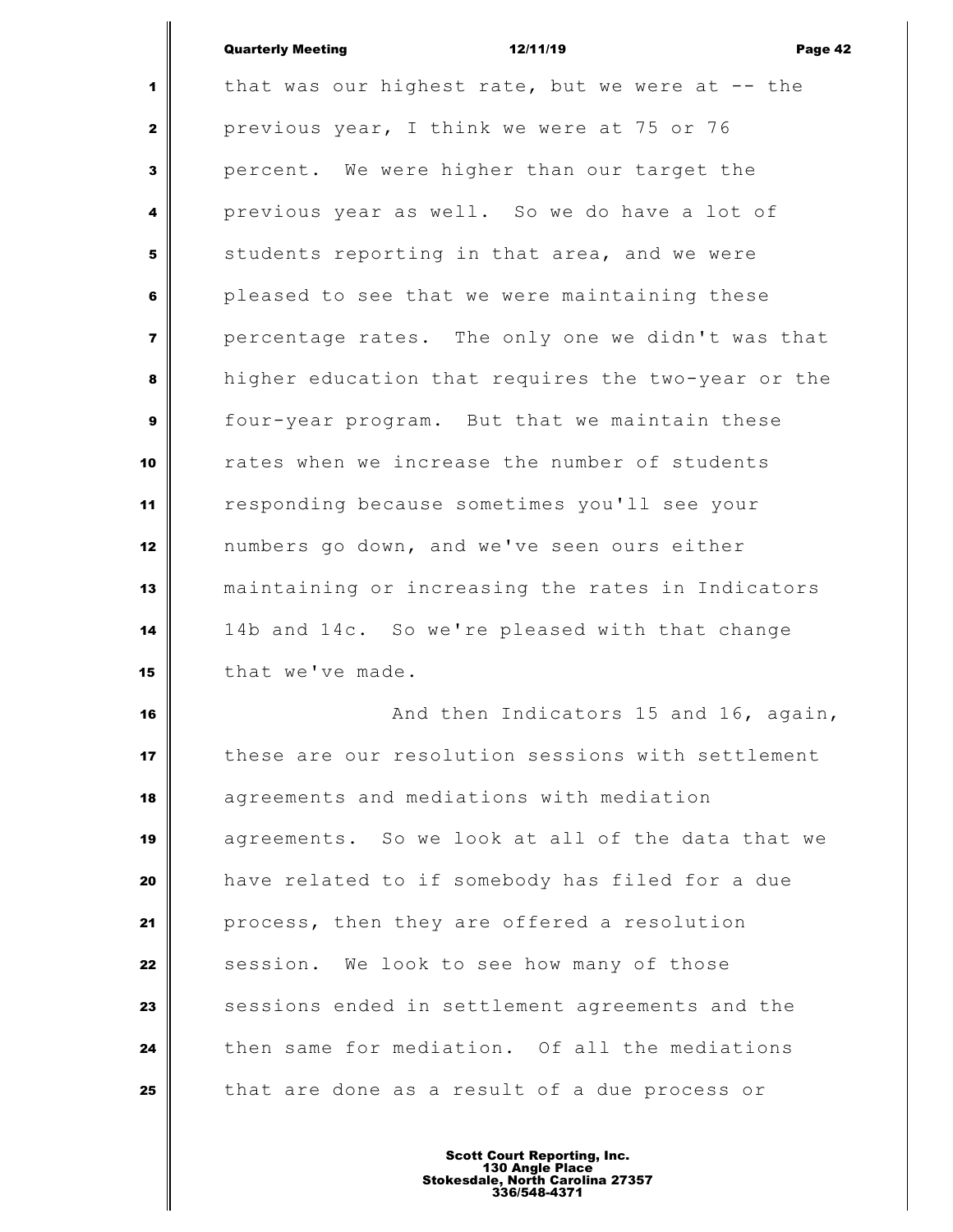|                         | <b>Quarterly Meeting</b><br>Page 43<br>12/11/19    |
|-------------------------|----------------------------------------------------|
| 1                       | prior to a due process or if due process was never |
| $\mathbf{z}$            | requested but a mediation occurred, we look to see |
| $\mathbf{3}$            | how many resulted in mediation agreements.         |
| 4                       | We are allowed to have ranges. Back                |
| 5                       | in 2005, our data for resolution sessions was 86   |
| 6                       | percent and our data for mediations was 71         |
| $\overline{\mathbf{z}}$ | percent. So you can see they were fairly high      |
| 8                       | back in 2005. We did set -- you can see our        |
| 9                       | targets. We did set a range that anywhere from 75  |
| 10                      | to 85 percent based those rates, and we were       |
| 11                      | allowed to set a range that was lower in this      |
| 12                      | instance than our baseline for resolution          |
| 13                      | sessions.                                          |
| 14                      | Our data for this year for resolution              |
| 15                      | sessions that ended in settlement agreements is    |
| 16                      | fairly low. It's at 34.21 percent. Our mediation   |
| 17                      | agreements is at -- mediations that ended in       |
| 18                      | written agreements is 62.6 percent. It's a little  |
| 19                      | bit higher, but it is still not -- neither of them |
| 20                      | are at our target. I can tell you each year our    |
| 21                      | data seems to change. Some years we have met our   |
| 22                      | targets, and other years we have not met this      |
| 23                      | range of targets, and I think it probably depends  |
| 24                      | on individual instances of cases.                  |
| 25                      | We don't necessarily have to $-$ we                |
|                         |                                                    |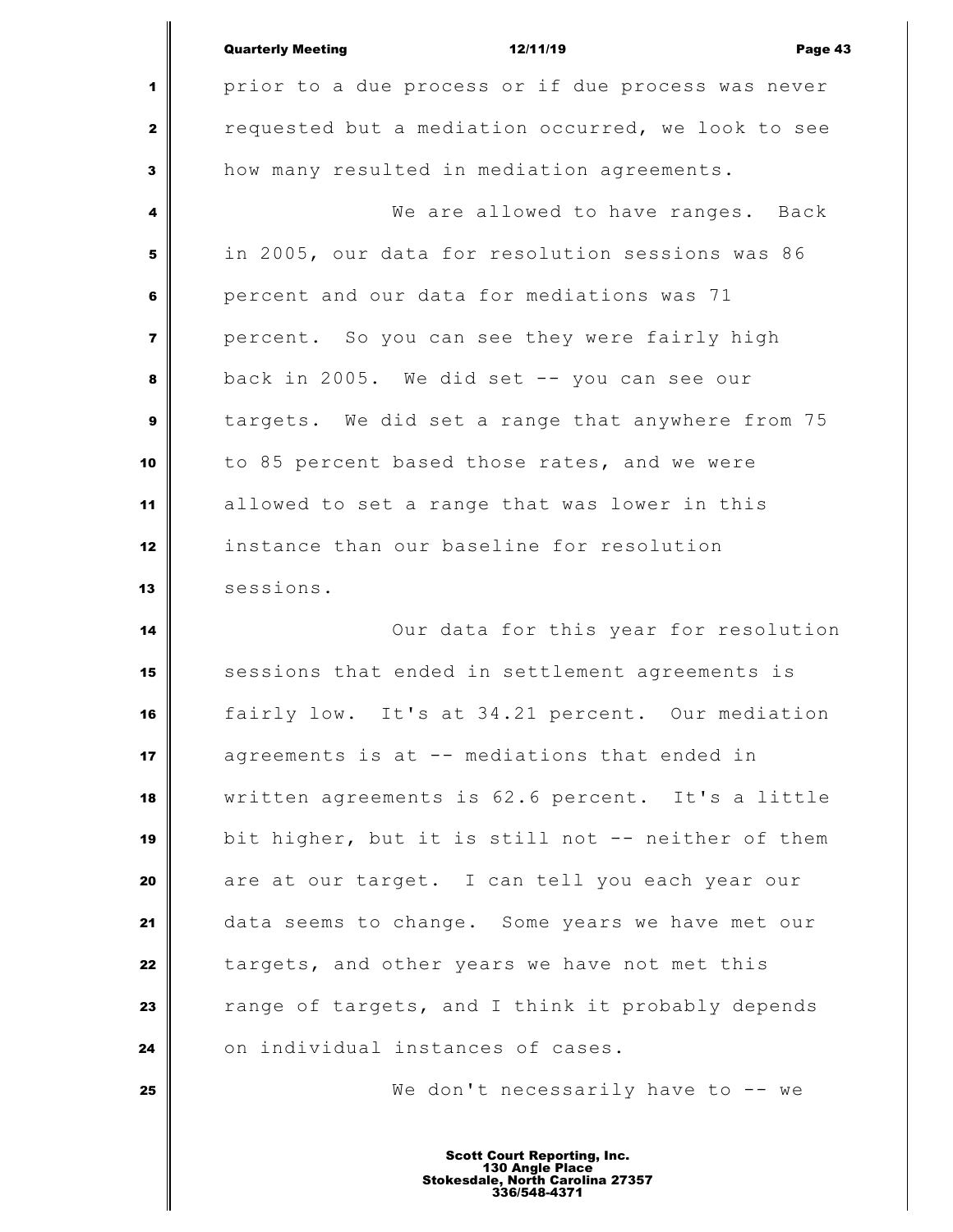## Quarterly Meeting 12/11/19 Page 44

 don't have any control over those cases as a party between a parent and the school system and what they're attempting to resolve. I will say in resolution sessions -- and this is my opinion, but I would think it is a little bit harder to reach a settlement agreement because by that time, one party has filed for due process and communication often has broken down, and there are issues that people want to have the courts decide for them. **With mediation agreements, sometimes**  they've gone to due process already but decided to do a mediation, but we do have many requests for mediation before a due process is ever requested. So we do tend to see more settlements with written agreements through the mediation process because the communication might not be -- maybe hasn't broken down quite as much, or people feel like through a mediator they can resolve this without having to go to court. The majority of people, I would say, or most people don't want to go to court to resolve their differences, and so when they do go through mediation, that often works better than going to a resolution session. **That is where our data is with these.** Again, we can have a range, and we preferred the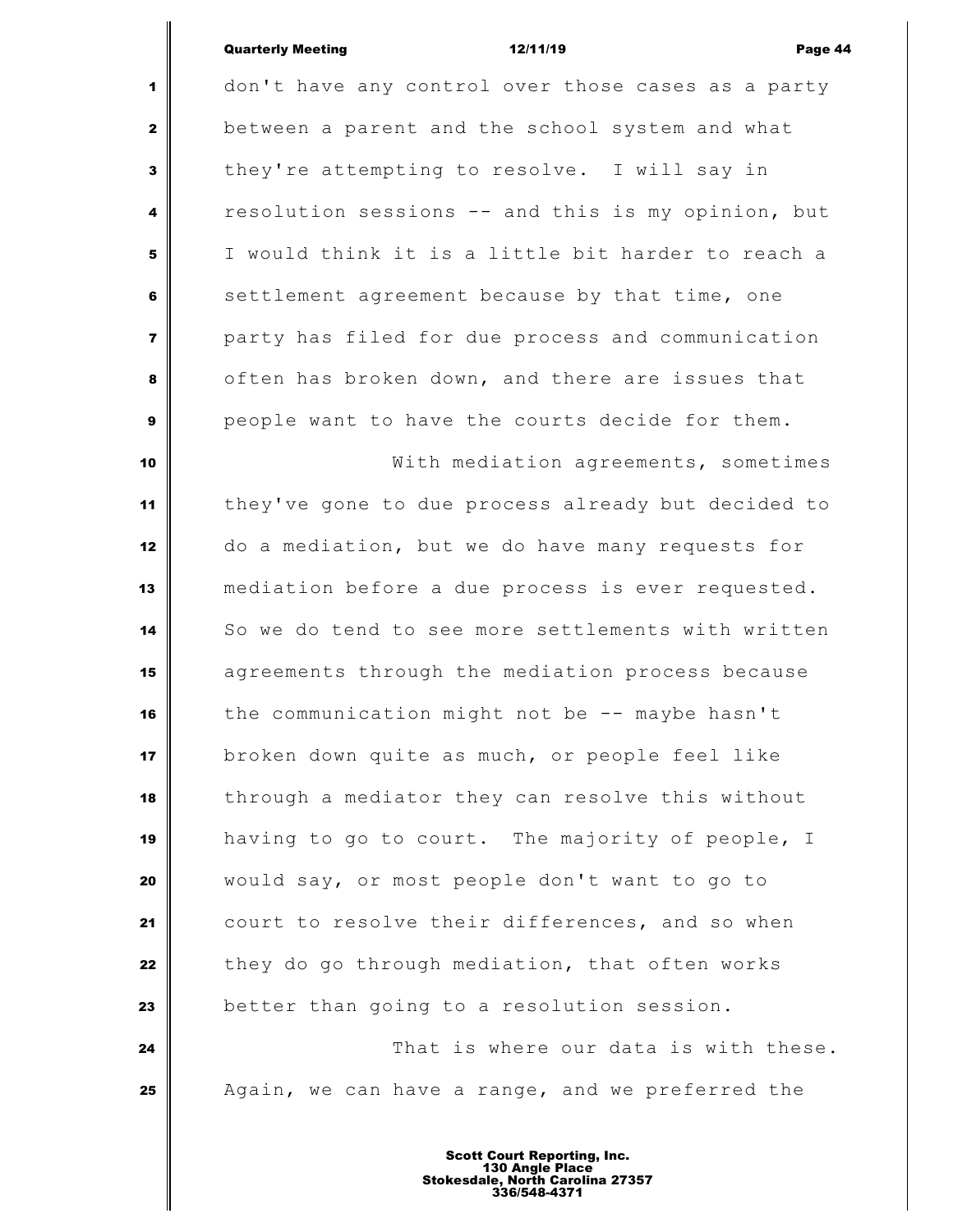|                         | <b>Quarterly Meeting</b><br>12/11/19<br>Page 45    |
|-------------------------|----------------------------------------------------|
| 1                       | range in the past because, like I said, this is    |
| $\mathbf{2}$            | one area where our data fluctuates so much, and it |
| 3                       | just depends on whatever the issues [inaudible]    |
| 4                       | people who file for either due process or          |
| 5                       | mediation.                                         |
| 6                       | Our last target where we have to set               |
| $\overline{\mathbf{z}}$ | a target -- and this target won't be submitted     |
| 8                       | until we submit April 1st for our -- with our      |
| $\mathbf{9}$            | SSIP, but it is our Indicator 17, and it is our    |
| 10                      | five-year cohort graduation rate. Our baseline     |
| 11                      | data for our five-year rate was at 67.82 percent,  |
| 12                      | and this was new back in 2013. It wasn't as long   |
| 13                      | as -- again, I had mentioned that this is our      |
| 14                      | fifth year of submitting our SSIP plan.            |
| 15                      | And so our baseline in 2013 was at                 |
| 16                      | that almost 68 percent. Our target at the time     |
| 17                      | we did projections out based on what we were       |
| 18                      | seeing in the graduation rate, so our target for   |
| 19                      | this year is 76.12 percent. I will tell you, in    |
| 20                      | previous years, we have met our targets. They      |
| 21                      | were lower because we projected them out, but our  |
| 22                      | data for this year's -- for the five-year cohort   |
| 23                      | rate is at 72.5 percent, and that is a drop of     |
| 24                      | about one and a half percentage points, not        |
| 25                      | exactly. I don't have the exact number here, but   |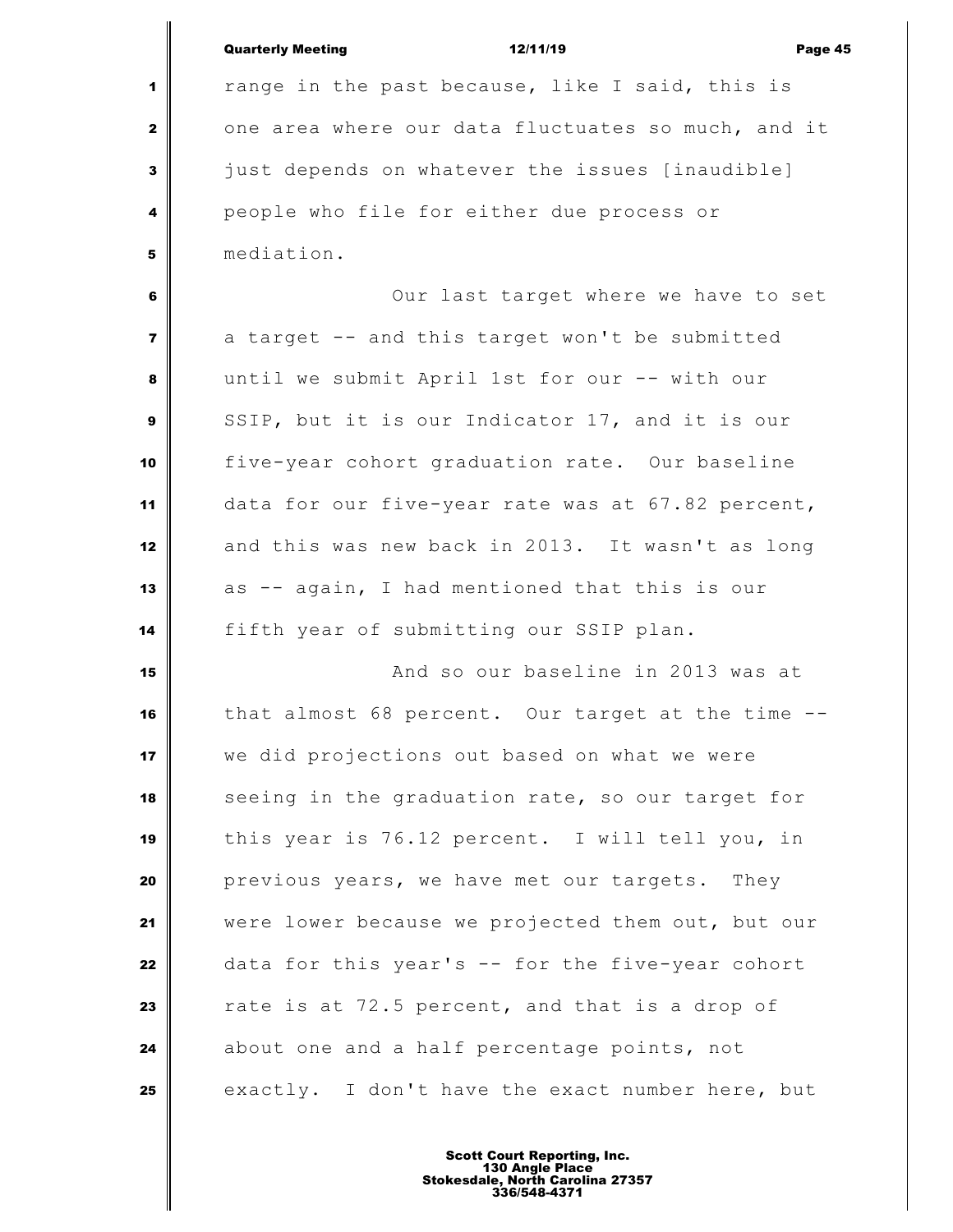|                         | <b>Quarterly Meeting</b><br>Page 46<br>12/11/19    |
|-------------------------|----------------------------------------------------|
| 1                       | it did drop from the previous year.                |
| $\mathbf{2}$            | Not only did our five-year drop, our               |
| 3                       | four-year rate had dropped the previous year as    |
| 4                       | well, and some of the business rules around how    |
| 5                       | graduation rates are calculated with students with |
| 6                       | disabilities have changed, and we're analyzing     |
| $\overline{\mathbf{z}}$ | that data to see if that impacted our rate because |
| 8                       | I will tell you that we had more students who      |
| 9                       | could graduate numberwise and we graduated more    |
| 10                      | students. We had approximately 2500 more students  |
| 11                      | who graduated, and we graduated approximately 1600 |
| 12                      | more students, but based on the numbers, our       |
| 13                      | percentage rate dropped, even though we were       |
| 14                      | graduating more students, based on how the formula |
| 15                      | works.                                             |
| 16                      | So we are still analyzing that data                |
| 17                      | to figure it out -- the drop -- what caused that   |
| 18                      | slippage, but as you can see, we have not met our  |
| 19                      | target for this current year. Again, as with all   |
| 20                      | the other targets, we can either recommend that we |
| 21                      | maintain for this one year or we increase for one  |
| 22                      | year, and then keep in mind that we'll be setting  |
| 23                      | these targets again for the next six years next    |
| 24                      | year when we do more projections for that.         |
| 25                      | Okay. I still do have a few minutes.               |
|                         |                                                    |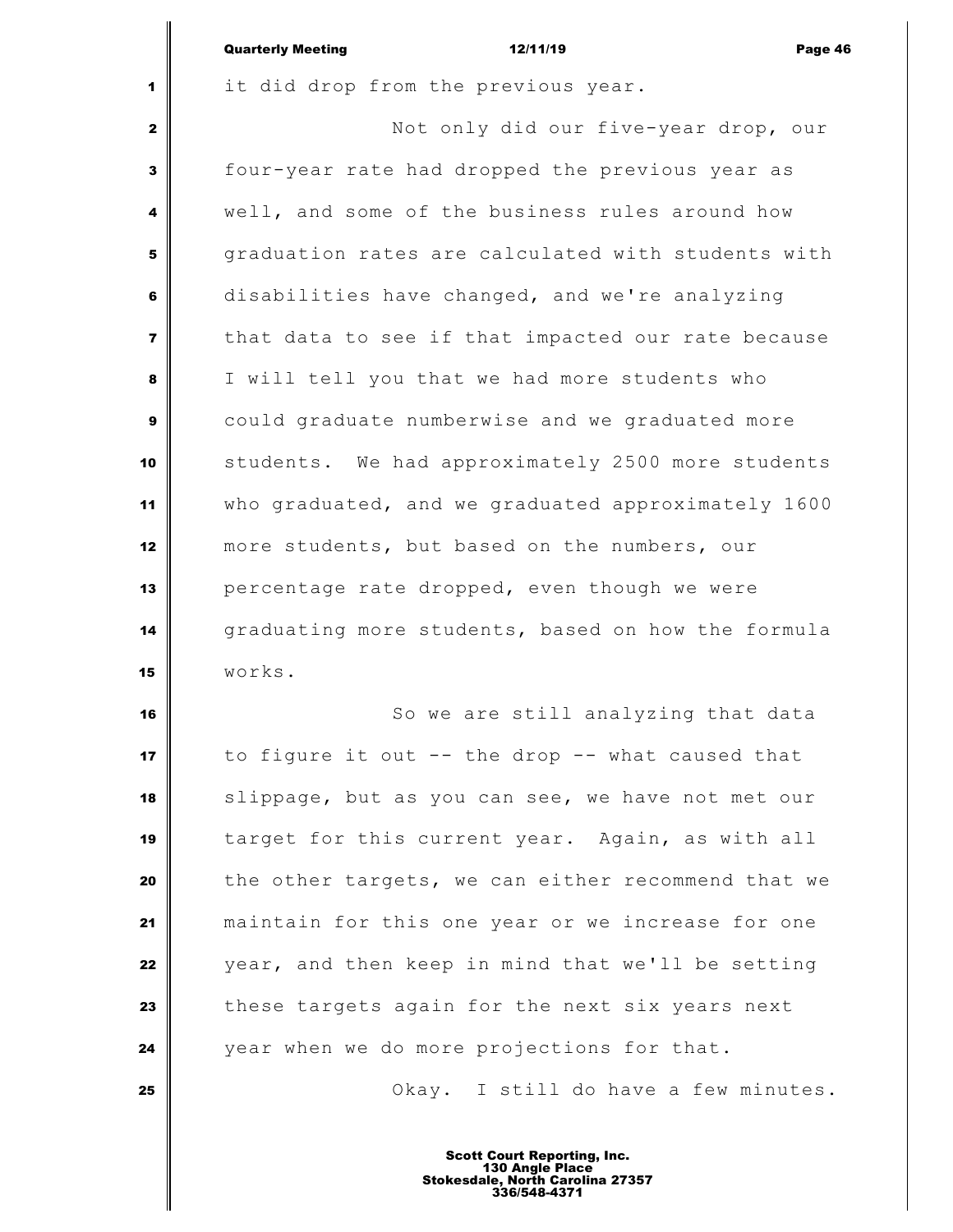|                | <b>Quarterly Meeting</b><br>12/11/19<br>Page 47    |
|----------------|----------------------------------------------------|
| 1              | Before we go on to the next slide, I would like to |
| $\mathbf{z}$   | see if there are any questions about those         |
| 3              | targets. And as I'm saying that, there's a date    |
| 4              | on there about when I need you to submit or email  |
| 5              | your recommendations to me. If I can get those by  |
| 6              | January 15th so that I can consider all those with |
| $\overline{7}$ | the other stakeholder input that we're getting     |
| 8              | from other groups so that we can finalize what our |
| 9              | targets will be because we do have to submit this  |
| 10             | document on February 3rd.                          |
| 11             | We will send out -- the handout that               |
| 12             | you got, you can certainly write on that and mark  |
| 13             | on that, but we will send that out to you          |
| 14             | electronically so you can fill it out and email    |
| 15             | back it to us electronically.                      |
| 16             | Are there any questions related to                 |
| 17             | this information?                                  |
| 18             | MS. MOOREFIELD: This is Ginny                      |
| 19             | Moorefield speaking. I actually have a couple of   |
| 20             | questions, but I wanted to first -- before I take  |
| 21             | up Nancy's time, are we going to discuss this      |
| 22             | $as ---$                                           |
| 23             | THE CHAIRPERSON: I was planning on                 |
| 24             | discussing this during our -- probably our         |
| 25             | committee time because this is---                  |
|                |                                                    |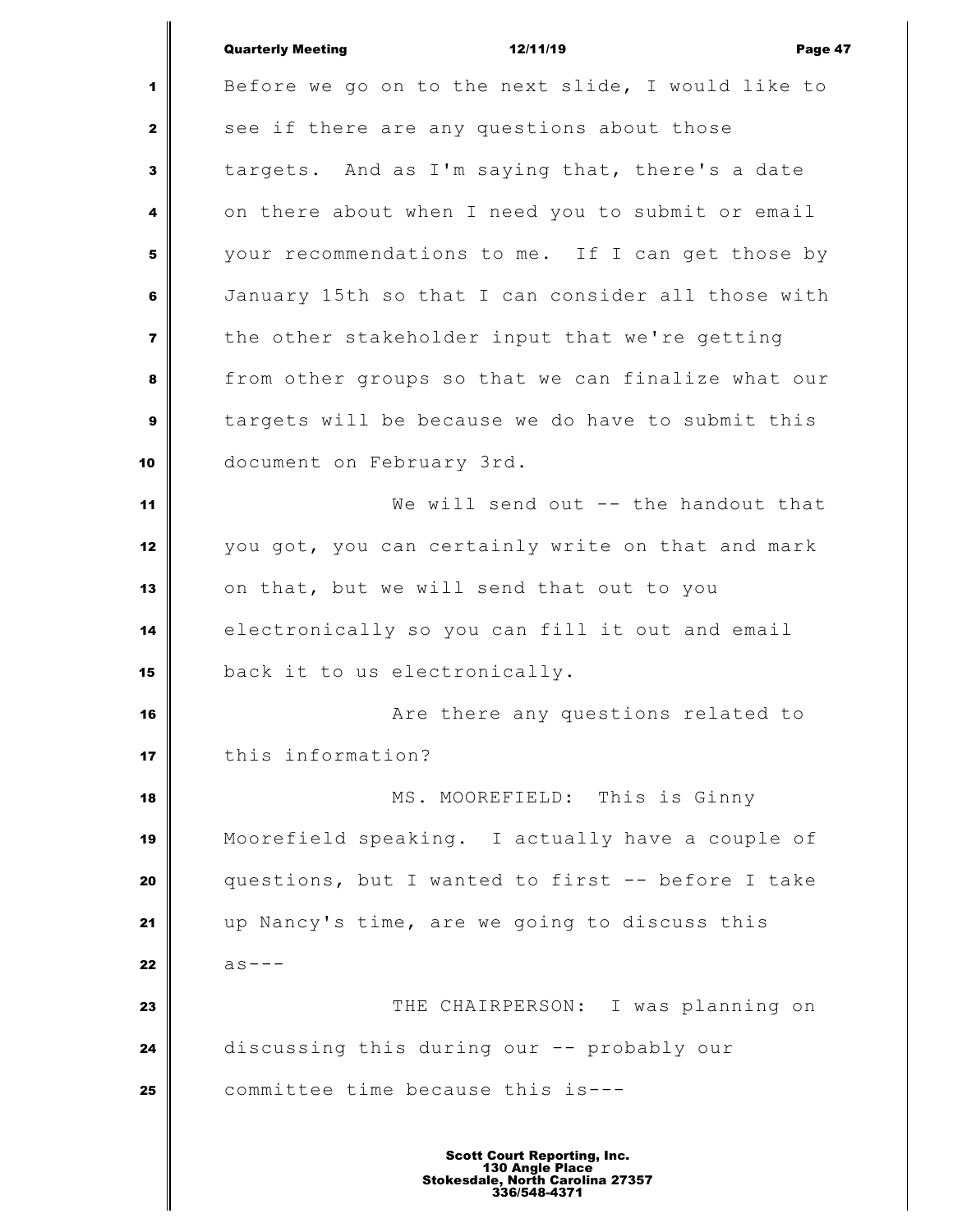Quarterly Meeting 12/11/19 Page 48 MS. HUTCHINSON: This falls perfectly into Cynthia and I -- this is exactly what we  $\mathbf{3}$  have--- MS. MOOREFIELD: Okay. I just needed some kind of expounding on things because I'm not so much thinking clearly today, so I just needed like -- you know, but I didn't want to take up Nancy's time if we're going to all be discussing it. THE CHAIRPERSON: I've seen where our virtual meetings don't always work out very well, and so I'd rather discuss this in person and get it done. MS. MOOREFIELD: All right. THE CHAIRPERSON: But I don't know if I'm going to be the chair after lunch, so you might need to take it up with--- MS. HUTCHINSON: The last time our Reports and Data team got together, this is exactly what we talked about making **Paramendations.**  THE CHAIRPERSON: Yes. MS. HUTCHINSON: So if you don't want to spend time as a whole group, that's probably what we're going to spend out committee time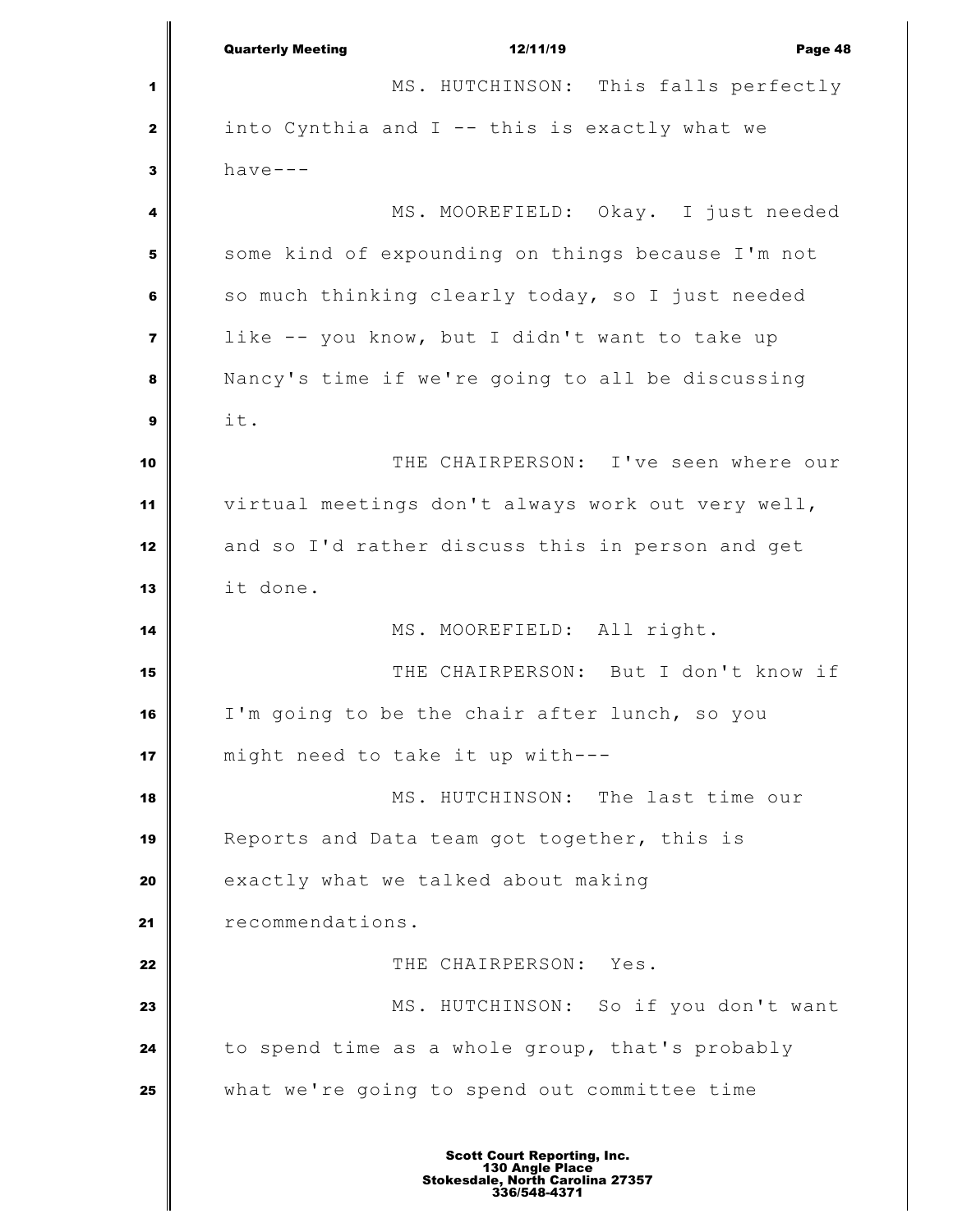|                | <b>Quarterly Meeting</b><br>12/11/19<br>Page 49    |
|----------------|----------------------------------------------------|
| 1              | talking about. It's up to you.                     |
| 2              | THE CHAIRPERSON: We'll figure that                 |
| 3              | out during lunch. How's that sound?                |
| 4              | MS. HUTCHINSON: Okay. Sure.                        |
| 5              | THE CHAIRPERSON: But, yeah,                        |
| 6              | definitely, I want to bring this up, you know,     |
| $\overline{7}$ | today before the whole Council to make a final     |
| 8              | approval of our recommendation on this. But you    |
| 9              | had questions for Nancy?                           |
| 10             | MS. MOOREFIELD: Well, that's what I                |
| 11             | was saying. I wanted to see if we were going to    |
| 12             | discuss it because I didn't want to take up        |
| 13             | Nancy's time for like basic explanation, which is  |
| 14             | what a lot of my questions deal with.              |
| 15             | And then, Nancy, if I could -- if any              |
| 16             | of my questions don't get answered when we discuss |
| 17             | this as a Council, I can just email them to you,   |
| 18             | right?                                             |
| 19             | DR. JOHNSON: Yes. If you-all have                  |
| 20             | any questions that don't get answered today, you   |
| 21             | can email me; or if you would like to me to do     |
| 22             | another call with you at some point, we can do     |
| 23             | that to answer any questions; or if you-all send   |
| 24             | me questions, I can put things in writing and send |
| 25             | them back out so the whole Council has the answers |
|                |                                                    |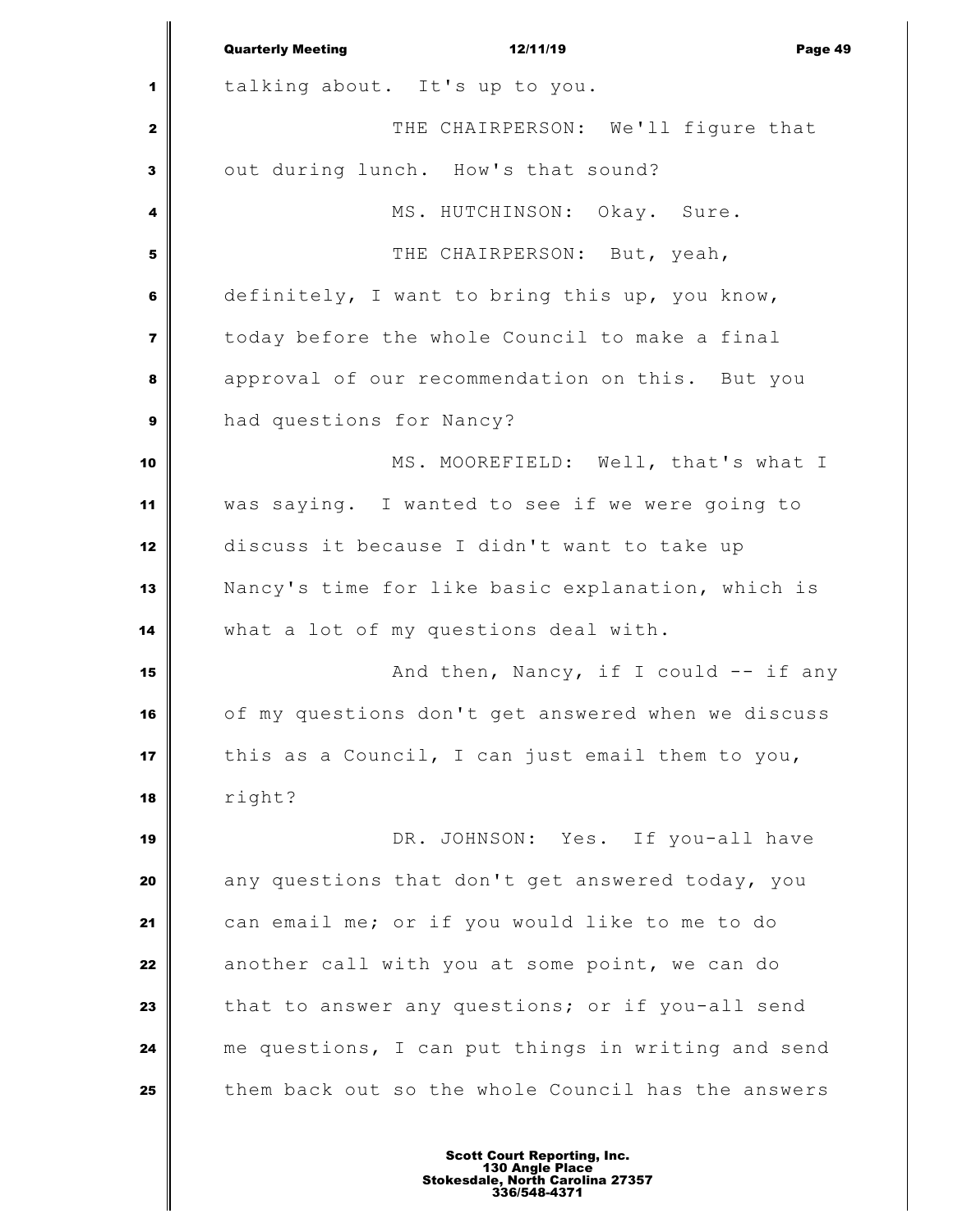|                         | <b>Quarterly Meeting</b><br>12/11/19<br>Page 50                                                                  |
|-------------------------|------------------------------------------------------------------------------------------------------------------|
| 1                       | to the questions.                                                                                                |
| $\mathbf{2}$            | THE CHAIRPERSON: That sounds great.                                                                              |
| 3                       | DR. JOHNSON: And I do think -- and I                                                                             |
| 4                       | think I heard you say this, but I didn't hear what                                                               |
| 5                       | everybody said. I think you might be discussing                                                                  |
| 6                       | this further in your committees, and if you are,                                                                 |
| $\overline{\mathbf{z}}$ | that might be a good time to come up with any                                                                    |
| 8                       | questions that you might have that you can send to                                                               |
| 9                       | me as a group, and then I can respond back to that                                                               |
| 10                      | as well. But I'm happy to answer any questions I                                                                 |
| 11                      | can right now as well.                                                                                           |
| 12                      | THE CHAIRPERSON: Any other                                                                                       |
| 13                      | questions? Anybody online? I can't see that, but                                                                 |
| 14                      | no one's asked any questions?                                                                                    |
| 15                      | MS. UTZ: There's no questions.                                                                                   |
| 16                      | THE CHAIRPERSON: Okay. Folks, who                                                                                |
| 17                      | are listening online, if you have any questions,                                                                 |
| 18                      | please just kind of write in the comment block                                                                   |
| 19                      | that "I have a question," and we will try to get                                                                 |
| 20                      | to you on that, just so that's known. I have a                                                                   |
| 21                      | question, but I'm sure we can figure that out in                                                                 |
| 22                      | the Data Committee so -- because it's about                                                                      |
| 23                      | proficiency rates for nondisabled students to see                                                                |
| 24                      | how we're comparing with our nondisabled---                                                                      |
| 25                      | MS. HUTCHINSON: And they don't have                                                                              |
|                         | <b>Scott Court Reporting, Inc.</b><br>130 Angle Place<br><b>Stokesdale, North Carolina 27357</b><br>336/548-4371 |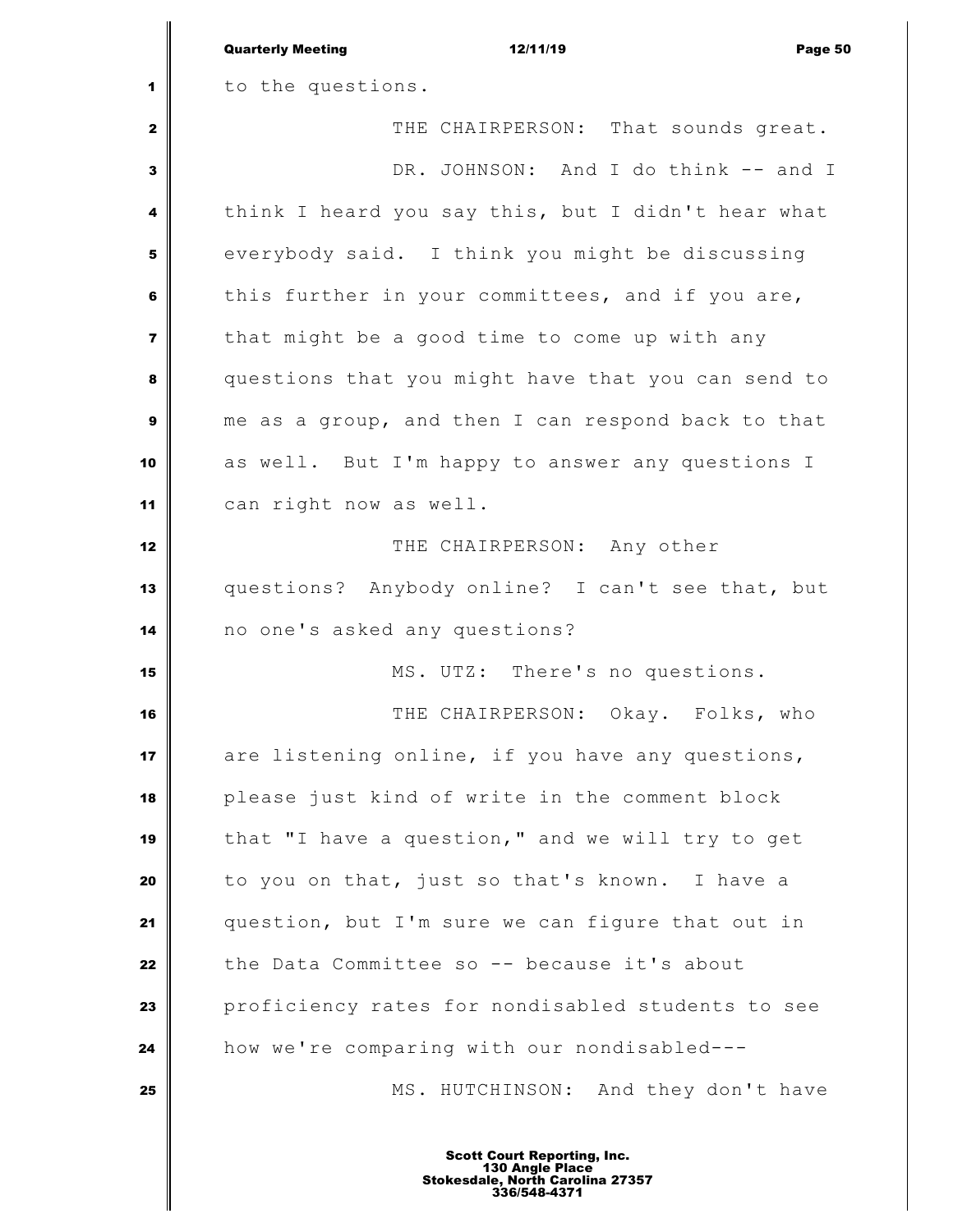Quarterly Meeting 12/11/19 Page 51 like an apples-to-apples comparison because, like Nancy said, they don't have the 21 targets that line up with like ours.  $\parallel$  THE CHAIRPERSON: Exactly. But we still have all of the end-of-year testing that we have to do anyway. MS. HUTCHINSON: Sure. Sure. **I** THE CHAIRPERSON: That would give us an idea of proficiency. MS. HUTCHINSON: It's just they're not following the same business rules. MS. MOOREFIELD: This is Ginny Moorefield again, Nancy. I did have one kind of overall question for several of these indicators. So the data that is collected, are there -- like are there breakdowns or categories for either various disabilities or varying severity of disabilities when you guys measure this? **DR.** JOHNSON: It depends on the categories of what we're looking at and not typically. Like, for example, graduation rates, | they collect that data based on students with disabilities only, and it is not broken down by category of disability. I do believe that we can -- it would be [inaudible] list, but we could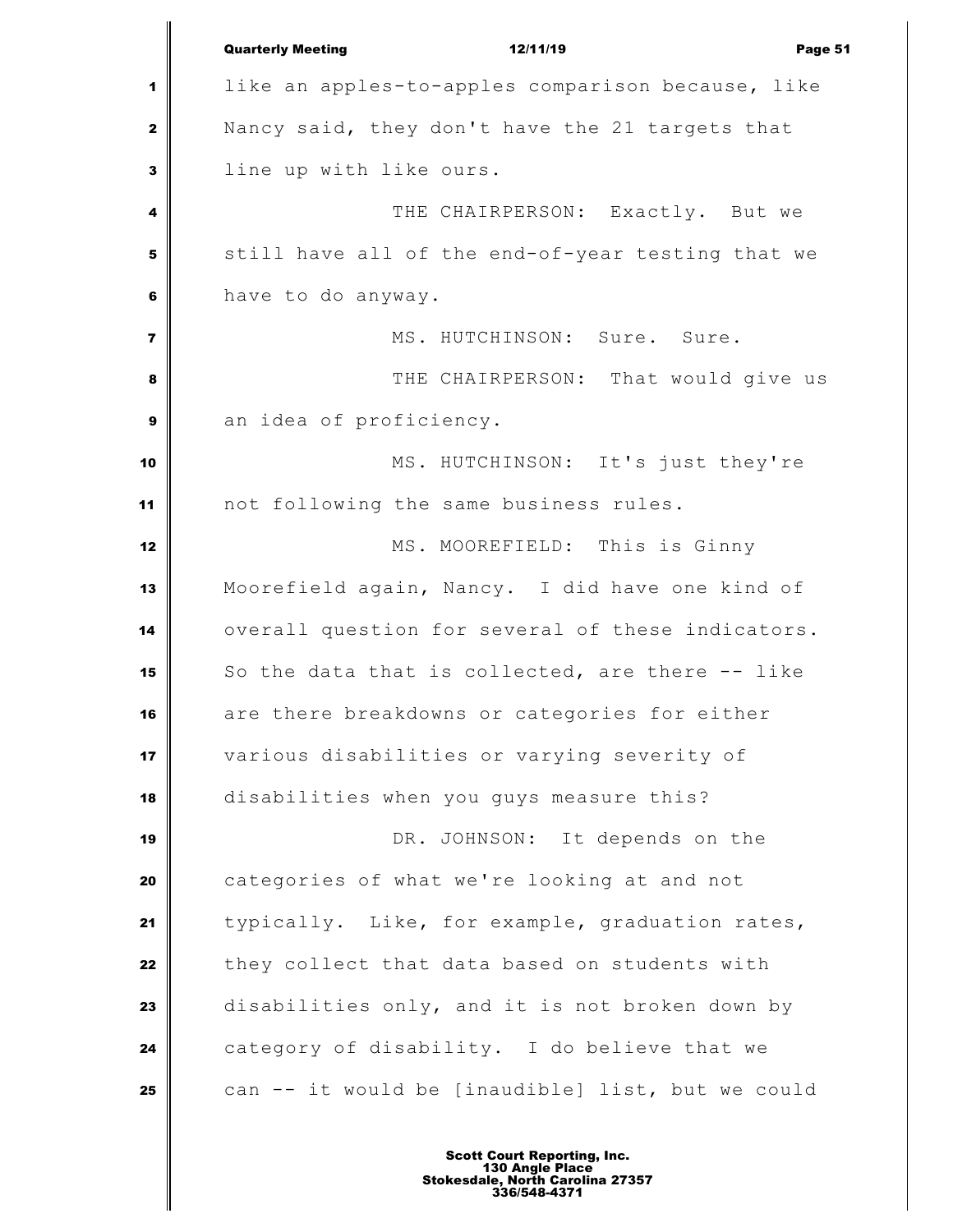|                | <b>Quarterly Meeting</b><br>12/11/19<br>Page 52    |
|----------------|----------------------------------------------------|
| 1              | go in and look at student ID numbers to            |
| $\mathbf{2}$   | determine -- to try to match that. We had to do    |
| 3              | that one time when we looking at the SSIP data,    |
| 4              | but that is extra work on folks' part to get that  |
| 5              | data together.                                     |
| 6              | We have been told that with our new                |
| $\overline{7}$ | ECATS accountability system, and not for this      |
| 8              | year, but at some point in the future, that we are |
| 9              | going to be able to break down our data based on   |
| 10             | disability categories easier and that we will be   |
| 11             | able to start reporting some data that way. But    |
| 12             | right now at this time, we don't have that data,   |
| 13             | and again, I will tell you we were a bit surprised |
| 14             | that they OSEP was having us set this target for   |
| 15             | this year. So we didn't preparations done like we  |
| 16             | do for next -- we know next year that we're going  |
| 17             | to be setting targets for the next six years, and  |
| 18             | we're going to start analyzing our data and        |
| 19             | looking at trend data. So we will be trying to     |
| 20             | break it down a little bit differently.            |
| 21             | But because we were just notified                  |
| 22             | back in -- back in late October that we were going |
| 23             | have to set these targets, we did not have time to |
| 24             | do what we normally would do to recommend setting  |
| 25             | targets, and that's why OSEP told us as long as    |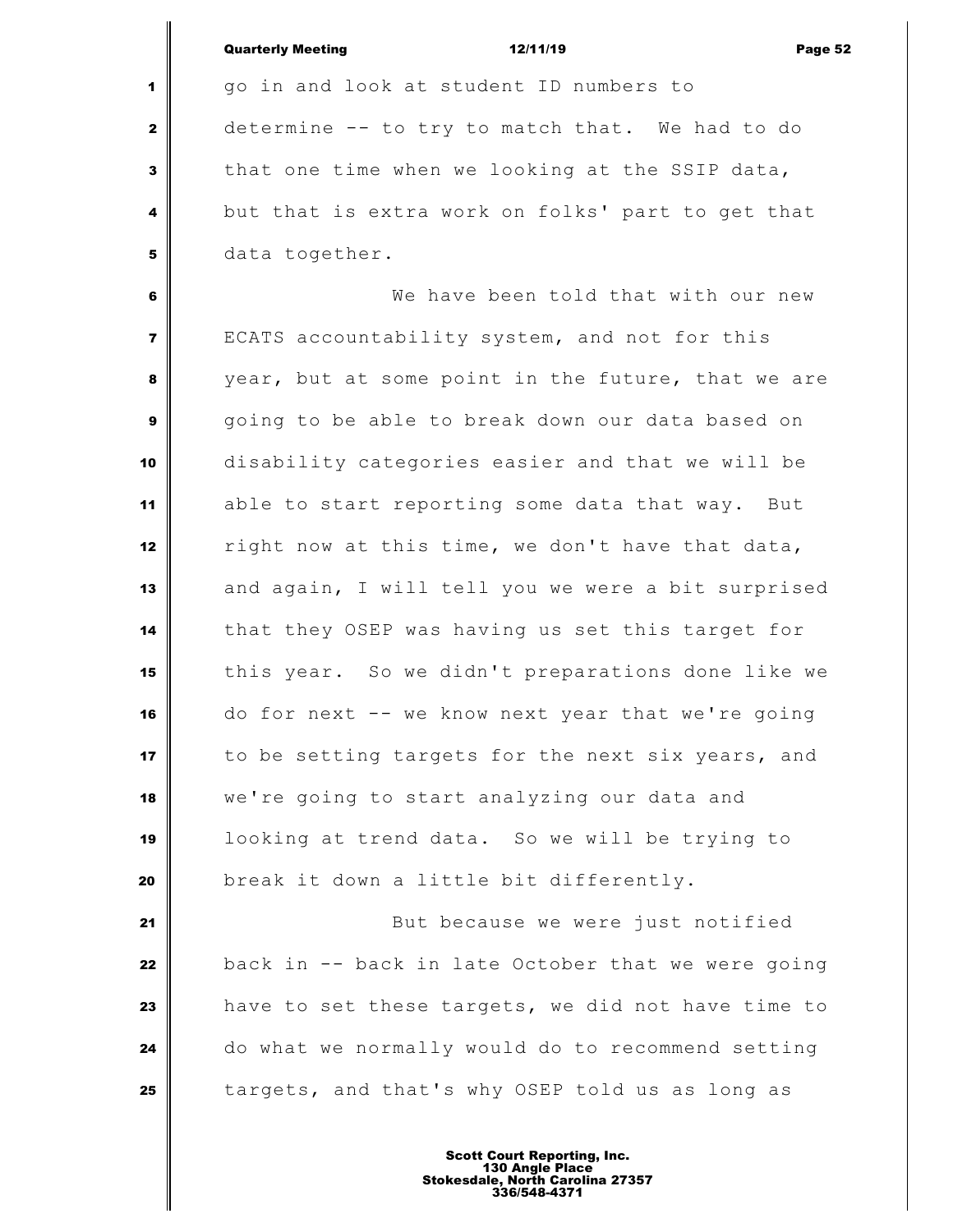|                | <b>Quarterly Meeting</b><br>12/11/19<br>Page 53    |
|----------------|----------------------------------------------------|
| 1              | our numbers are higher than our baseline, if you   |
| $\mathbf{2}$   | want to maintain your target for one year, knowing |
| 3              | you're going to be setting these targets for six   |
| 4              | years, that could be an option for you.            |
| 5              | MS. MOOREFIELD: The indicators that                |
| 6              | I was mainly looking at for where information like |
| $\overline{ }$ | that would be helpful would be with the            |
| 8              | assessments like the state standardized            |
| 9              | assessments and placement and the postschool       |
| 10             | outcomes because I felt like -- as you were        |
| 11             | talking, I wondered if the data reflected a kid    |
| 12             | with a mild -- you know, a mild learning           |
| 13             | disability versus a kid with severe cognitive and  |
| 14             | severe physical disabilities because those -- I    |
| 15             | mean that's apples and oranges.                    |
| 16             | And I wondered if all kids were                    |
| 17             | you know, were being lumped in together to get     |
| 18             | those statistics or if there -- you know, maybe it |
| 19             | just wasn't on this sheet -- that you guys had     |
| 20             | looked at kind of those severity levels and how    |
| 21             | that affected the data.                            |
| 22             | DR. JOHNSON: Yeah. No. And when we                 |
| 23             | look at students with disabilities, it includes    |
| 24             | all students. So it is not -- so kids with         |
| 25             | significant cognitive disabilities are included in |
|                |                                                    |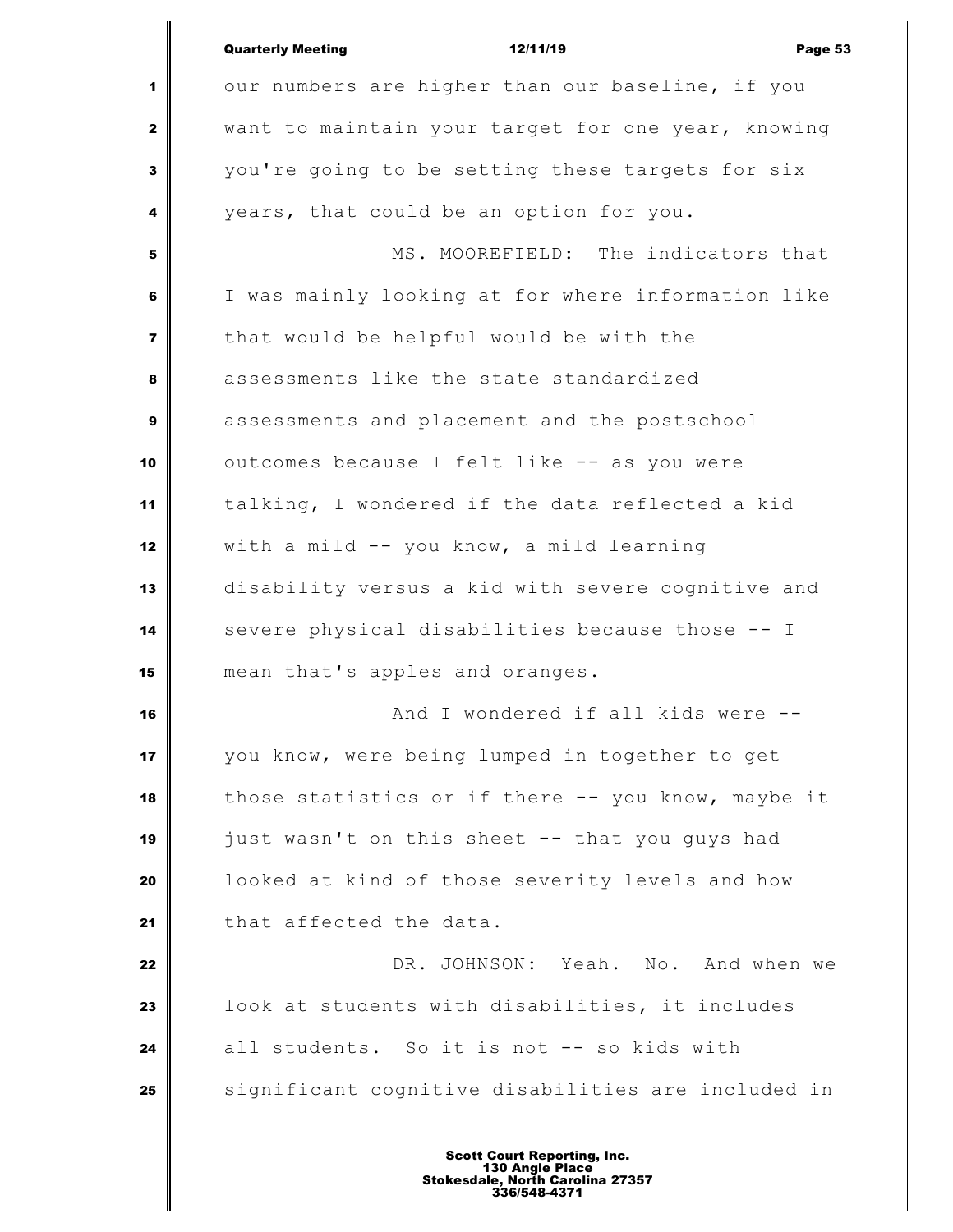|                         | <b>Quarterly Meeting</b><br>12/11/19<br>Page 54    |
|-------------------------|----------------------------------------------------|
| 1                       | the data. So we don't break the data out -- the    |
| $\mathbf{2}$            | data is not broken out by how many of them or what |
| $\overline{\mathbf{3}}$ | percentage of them are students with more          |
| 4                       | significant cognitive disabilities versus low      |
| 5                       | incidence areas like visually impaired or hearing  |
| 6                       | impaired or anything like that.                    |
| $\overline{7}$          | Now we do have some of that data and               |
| 8                       | we do collect that data for like the postschool    |
| 9                       | outcomes. We do know which disability category at  |
| 10                      | least based on what the student has reported that  |
| 11                      | they were classified as or what their parent -- if |
| 12                      | their parent is answering the survey. So we do     |
| 13                      | have some of that data, and I do some of that in   |
| 14                      | the writeup, but I just haven't finished analyzing |
| 15                      | that yet.                                          |
| 16                      | But, again, all students are included              |
| 17                      | and not -- in the data. So it's not like students  |
| 18                      | with significant cognitive disabilities have been  |
| 19                      | excluded from any of this data, if that's what     |
| 20                      | you're asking. I'm not---                          |
| 21                      | MS. MOOREFIELD: No, I wasn't asking                |
| 22                      | about exclusion, but I'm asking about like, you    |
| 23                      | know, if I'm looking at -- you know, if I'm        |
| 24                      | looking at these proficiency rates on state        |
| 25                      | assessments, well, you know, if you're measuring a |
|                         |                                                    |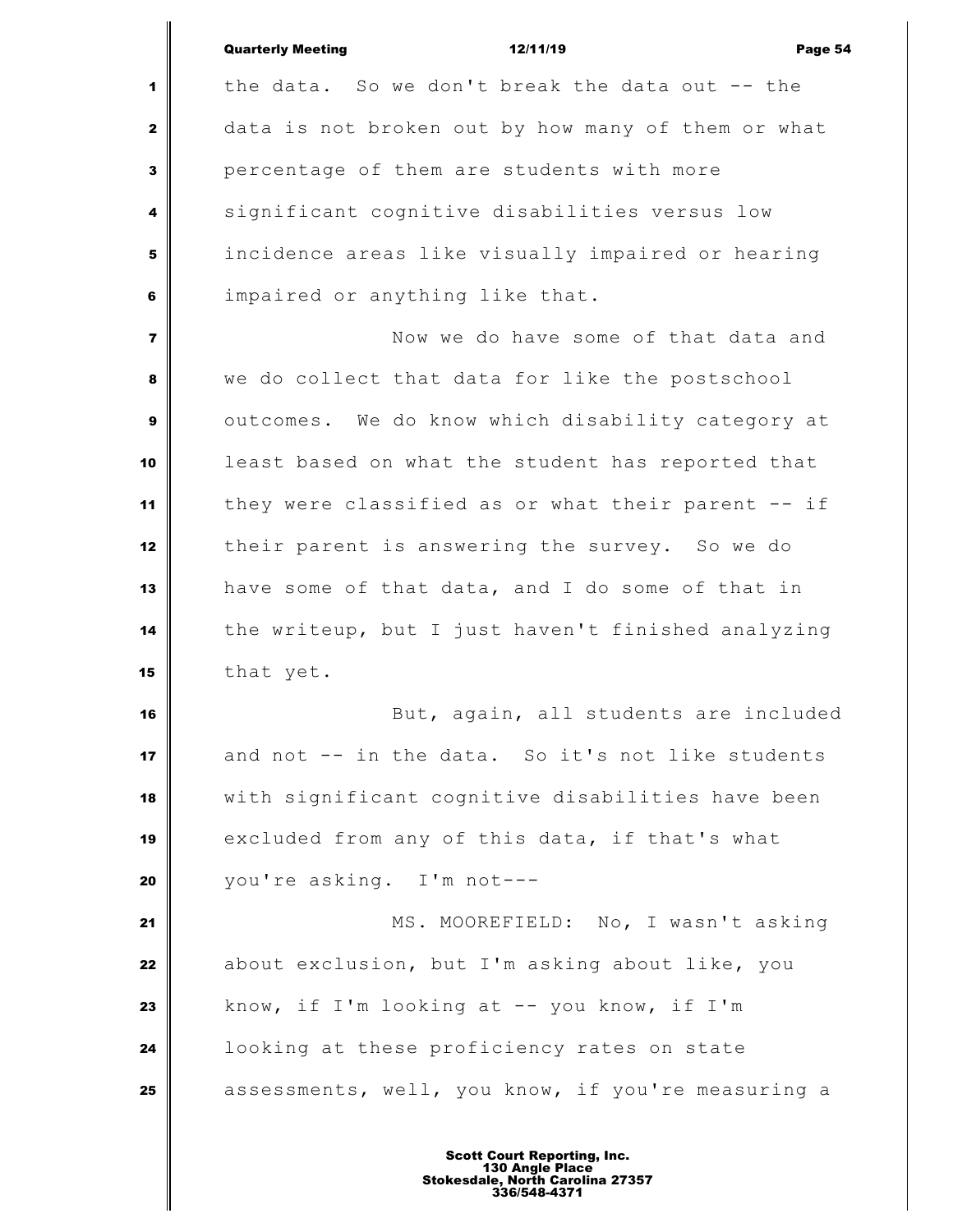|                         | <b>Quarterly Meeting</b><br>12/11/19<br>Page 55   |
|-------------------------|---------------------------------------------------|
| 1                       | child like mine against a child who is -- maybe   |
| $\mathbf{2}$            | has just visually impairment, that's not -- that  |
| 3                       | doesn't -- you know, lumping that wide of a range |
| 4                       | means that, you know, this 56.4 percent doesn't   |
| 5                       | really tell us much of anything.                  |
| 6                       | DR. JOHNSON: Okay. Now it does                    |
| $\overline{\mathbf{z}}$ | include -- the proficiency rates that we report   |
| 8                       | include students who have taken alternate         |
| 9                       | assessments also, and we could break out by -- we |
| 10                      | don't have to for this report, but we could go    |
| 11                      | back, when we get our data, and break it out by   |
| 12                      | alternate assessments and our regular assessments |
| 13                      | and our regular assessments with accommodations.  |
| 14                      | MS. MOOREFIELD: Okay. That's what I               |
| 15                      | was asking.                                       |
| 16                      | DR. JOHNSON: But we do report the                 |
| 17                      | data that way to OSEP, so we could report that    |
| 18                      | data out, but that is not -- what we've reported  |
| 19                      | here is how we have to report it in this report,  |
| 20                      | but we could give you that data. But I won't have |
| 21                      | that data until January.                          |
| 22                      | MS. MOOREFIELD: Okay. All right.                  |
| 23                      | That's what I was asking because I didn't want -- |
| 24                      | I didn't want district programs to be penalized   |
| 25                      | if -- you know, if this report goes in and it     |
|                         |                                                   |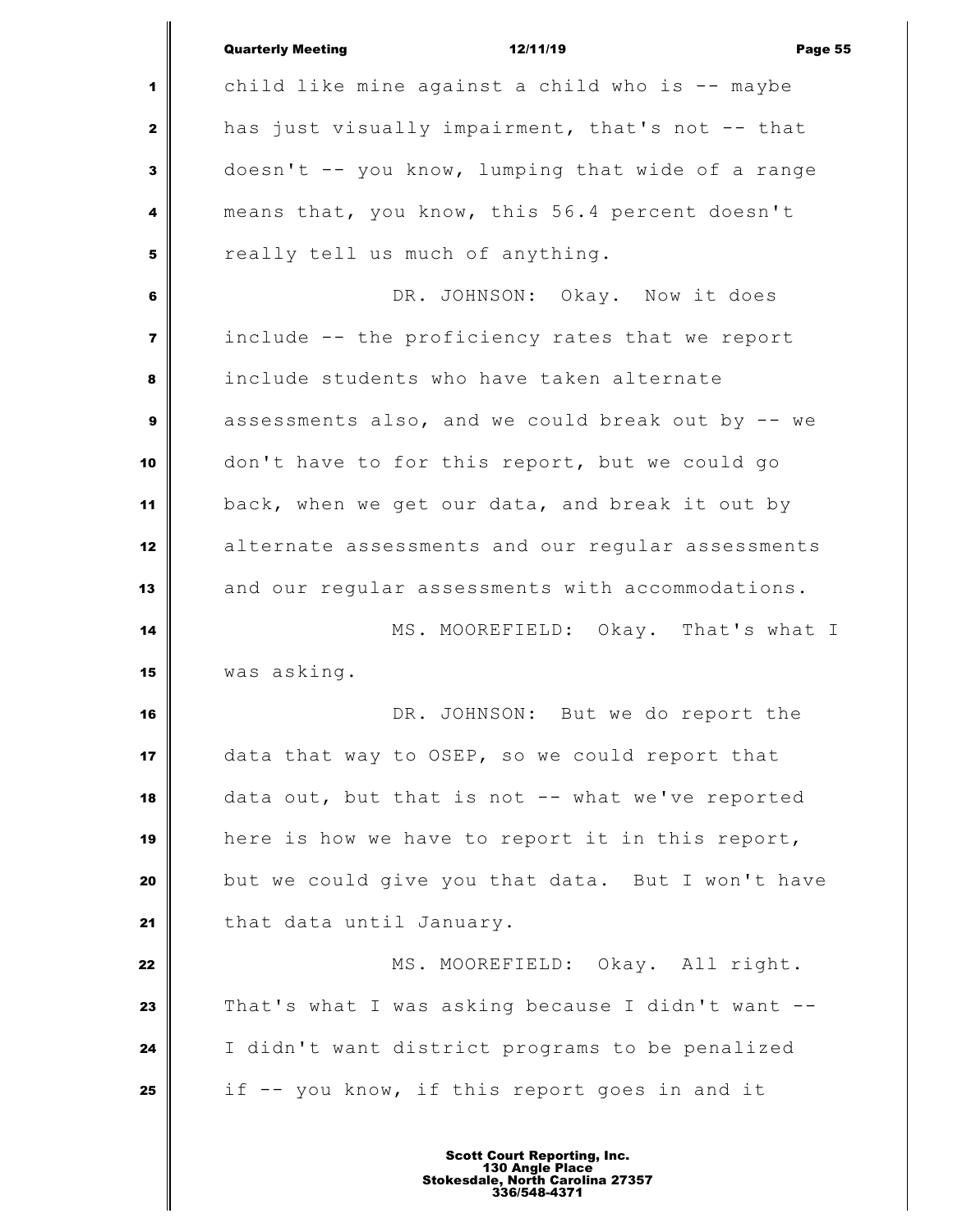|                         | <b>Quarterly Meeting</b><br>12/11/19<br>Page 56    |
|-------------------------|----------------------------------------------------|
| 1                       | looks like they have a low stat number, and it's   |
| 2                       | because, you know, it's this huge range of         |
| 3                       | abilities being measured at one time. So, yeah,    |
| 4                       | that does help.                                    |
| 5                       | DR. JOHNSON: So I can -- for the                   |
| 6                       | proficiency and participation rates, we can report |
| $\overline{\mathbf{z}}$ | it out that way. For graduation rates and things   |
| 8                       | like that, I cannot report this type of data at    |
| 9                       | this point in time.                                |
| 10                      | MS. MOOREFIELD: And graduation rate,               |
| 11                      | that does include like kids who are on -- who are  |
| 12                      | on like the OCS or who are on, you know, like the  |
| 13                      | alternative programs that may not necessarily be   |
| 14                      | getting a diploma but -- yeah, a diploma, but just |
| 15                      | that they have successfully completed the K-12     |
| 16                      | program, right?                                    |
| 17                      | DR. JOHNSON: No. The graduation                    |
| 18                      | rate is required by the definition and by OSEP's   |
| 19                      | requirements that it be students who have received |
| 20                      | a standard high school diploma. So a student who   |
| 21                      | has done the OCS curriculum, if they have received |
| 22                      | a standard high school diploma when they           |
| 23                      | graduate -- if they graduate in four years with    |
| 24                      | their cohort or in five years with their cohort,   |
| 25                      | they would be reported in that four- or five-year  |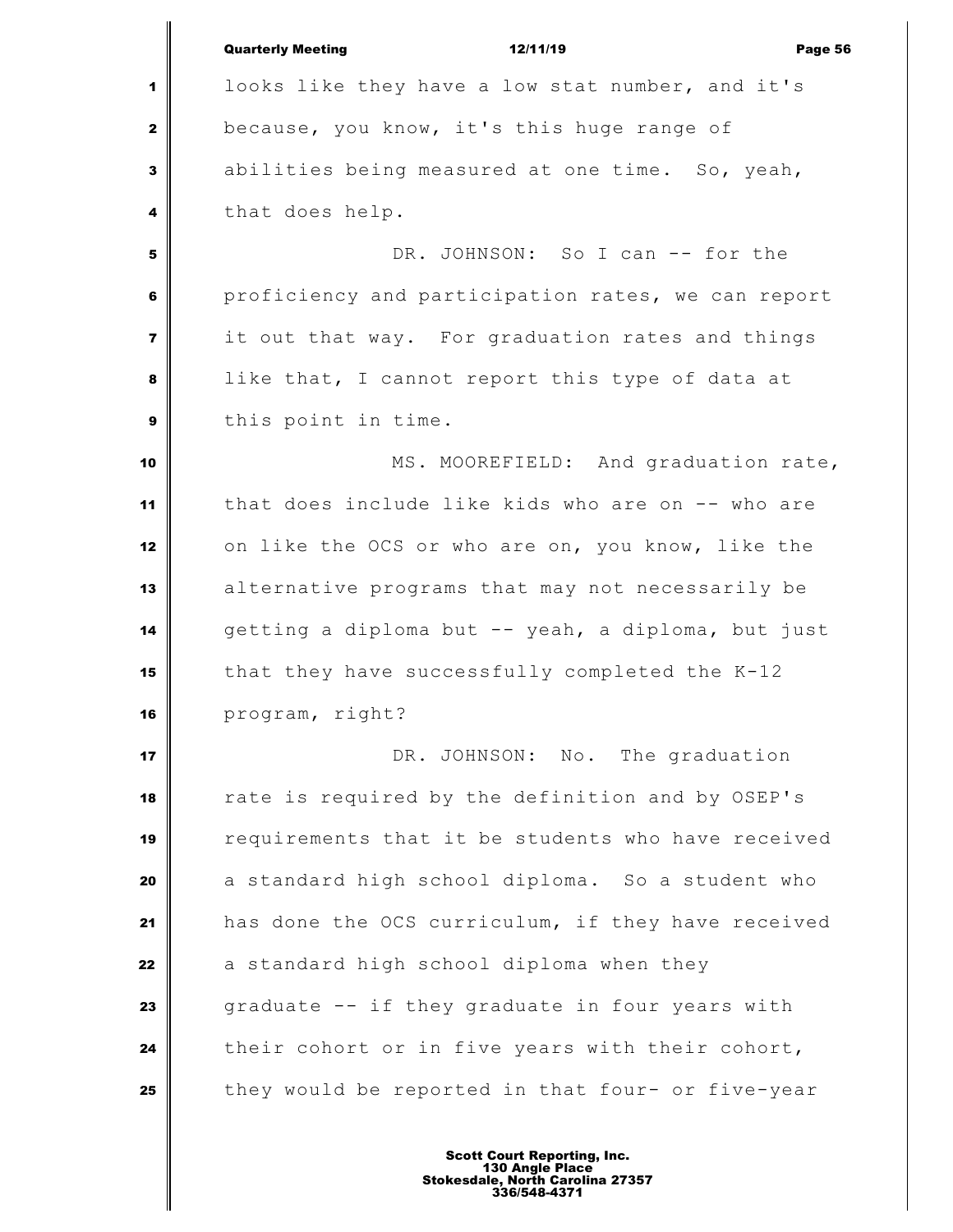|                         | <b>Quarterly Meeting</b><br>12/11/19<br>Page 57    |
|-------------------------|----------------------------------------------------|
| 1                       | cohort rate.                                       |
| $\mathbf{2}$            | But if they don't receive a standard               |
| 3                       | high school diploma, they are not a part of that   |
| 4                       | rate. That whole indicator -- both of those        |
| 5                       | indicators are about students who have received a  |
| 6                       | standard high school diploma.                      |
| $\overline{\mathbf{z}}$ | MR. HOSKINS: And just to clarify,                  |
| 8                       | Nancy, they're included in the denominator of that |
| 9                       | but not the numerator, correct?                    |
| 10                      | DR. JOHNSON: That is correct, Matt.                |
| 11                      | Thank you for clarifying that. They are included   |
| 12                      | in the denominator with their cohort group, but    |
| 13                      | they are not included in the numerator.            |
| 14                      | THE CHAIRPERSON: All right. I don't                |
| 15                      | believe there's any more questions. So let's move  |
| 16                      | on to the next part of your presentation.          |
| 17                      | DR. JOHNSON: Okay. Just real                       |
| 18                      | quickly, and I know I'm out of my time, but the    |
| 19                      | rest of the slides are more similar to what we     |
| 20                      | used to present on, and it just shows the rates if |
| 21                      | we have them already -- some of them, we don't     |
| 22                      | have yet -- for all the compliance indicators, and |
| 23                      | these targets are already set. For example,        |
| 24                      | Indicator 4b is about districts that have a        |
| 25                      | significant discrepancy related to long-term       |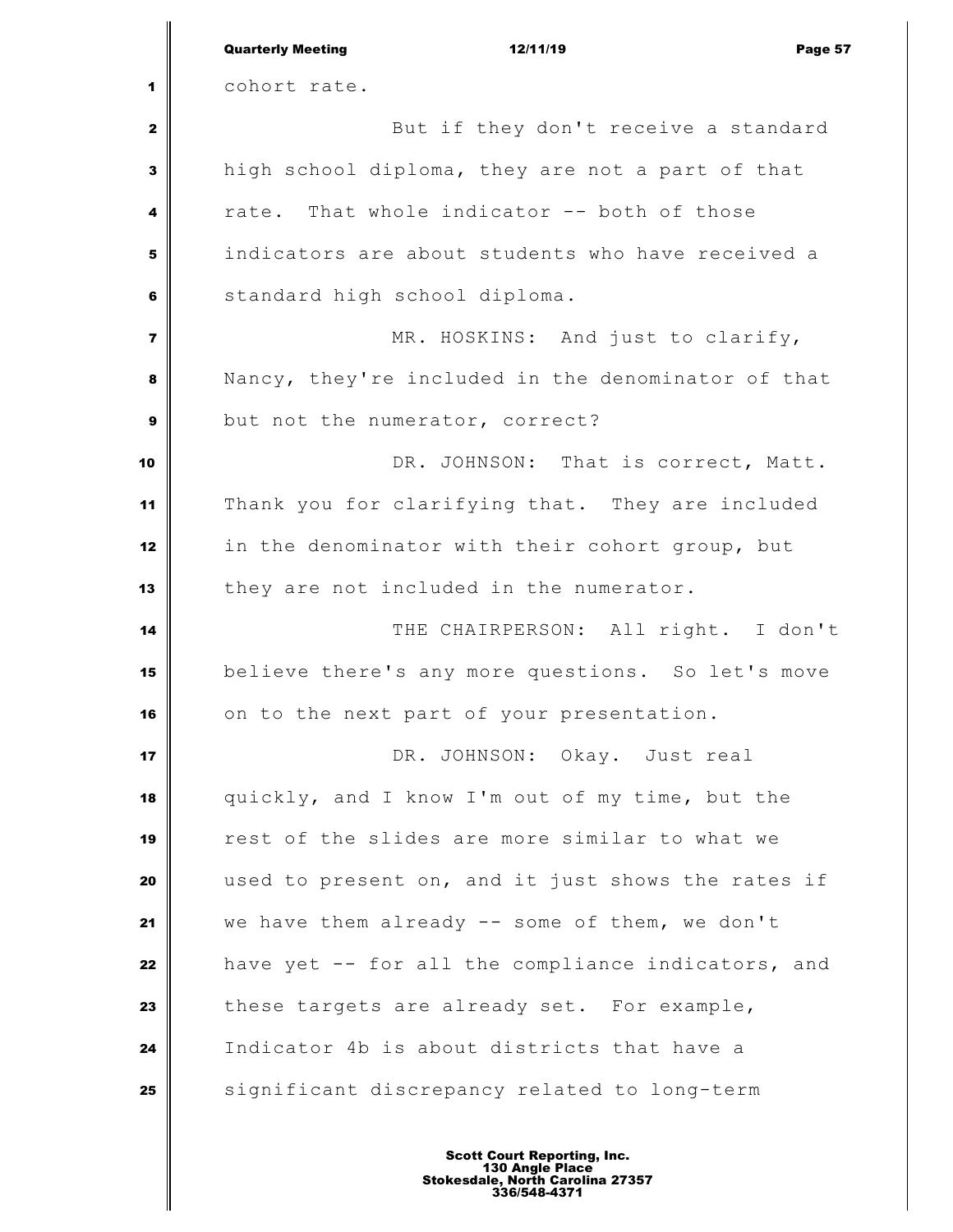|                         | <b>Quarterly Meeting</b><br>12/11/19<br>Page 58   |
|-------------------------|---------------------------------------------------|
| 1                       | suspensions and expulsions, and it's due to not   |
| $\mathbf{2}$            | meeting regulatory requirements. The districts in |
| 3                       | question, we determined it was not due to that,   |
| 4                       | and so we are at zero percent, which is the       |
| 5                       | required target, as an example.                   |
| 6                       | And we can just quickly go through                |
| $\overline{\mathbf{z}}$ | these. I'll show you these. 9 and 10 is about     |
| 8                       | disproportionate representation due to            |
| $\mathbf{9}$            | inappropriate identification. You can see the     |
| 10                      | numbers for Indicator 9 is about all special      |
| 11                      | education, and Indicator 10 is about six specific |
| 12                      | disability categories including autism, specific  |
| 13                      | learning disabilities, speech-language impaired,  |
| 14                      | intellectual disability mild, serious emotional   |
| 15                      | disability, and other health impaired.            |
| 16                      | And you can see the 2018-19 data. We              |
| 17                      | had six LEAs overall for all students -- all      |
| 18                      | special education, and in none of those LEAs was  |
| 19                      | it due to inappropriate identification. And then  |
| 20                      | in Indicator 10, we had 58 LEAs in the specific   |
| 21                      | category areas. We are still reviewing that data  |
| 22                      | to determine, but these, again, are indicators    |
| 23                      | that are supposed to be -- we're supposed to have |
| 24                      | zero percent of our LEAs in that column 2 that it |
| 25                      | was due to inappropriate identification. We might |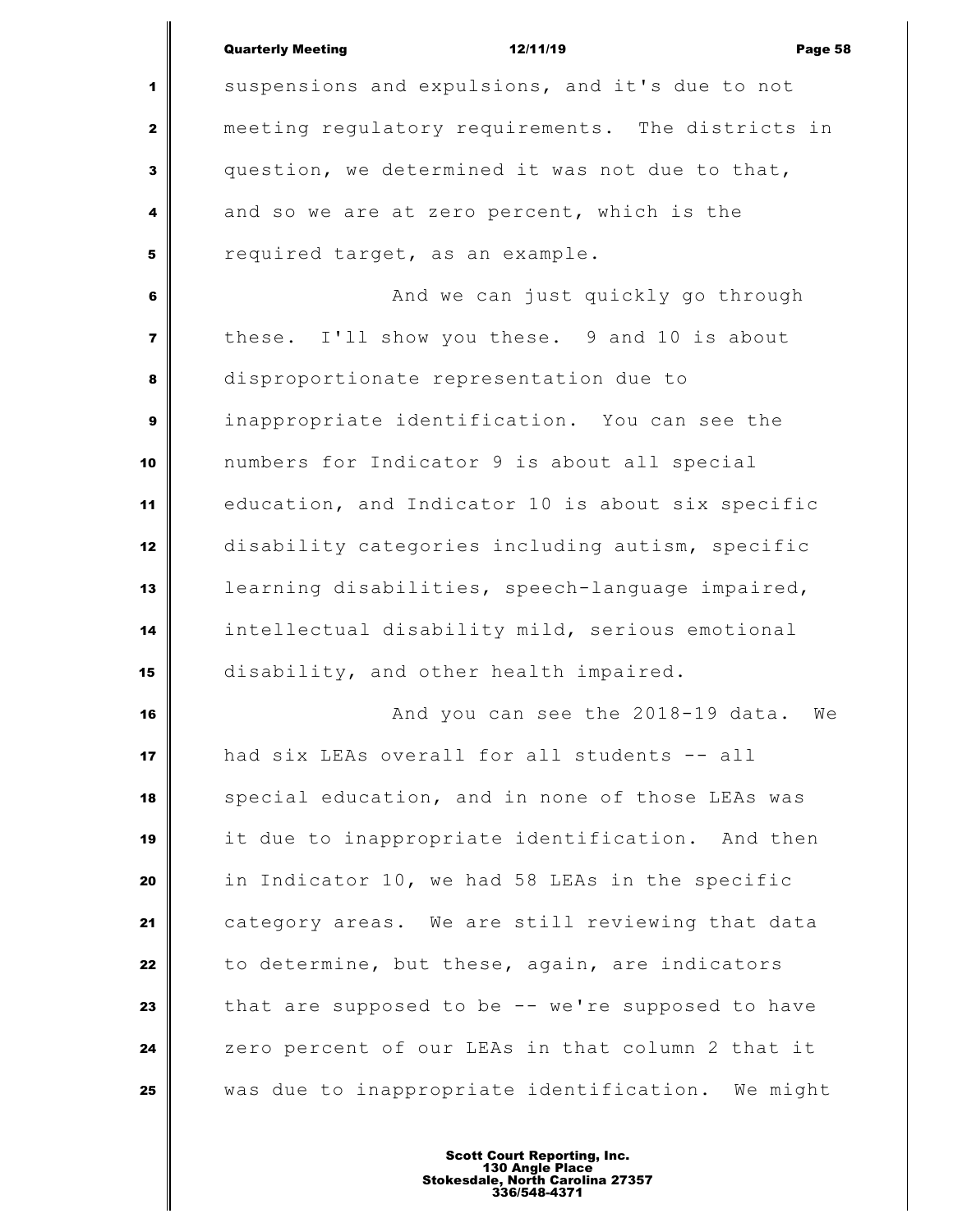Quarterly Meeting 12/11/19 Page 59 have the discrepancy, but as long as it's not due to not following regulations. I will tell you this increase partly relates to we have more LEAs included that have white students in the area autism and the area of other health impaired that are showing -- showing disproportionate representation based on their white population in those two categories. So that's one of the reasons our numbers have increased. **Another reason, we have more charter**  schools this year on the list than we have had in past years as charter schools are getting more students. Some charter schools have said that those students came to me from another district, they were already identified, and our population and enrollment is a little bit different than a district's enrollment. But what we do share with them is that in looking at these numbers that it is a comparison to your district's enrollment. So it's not comparing you to some other district's enrollment. But we are still analyzing those 58 LEAs to see if it had to do with inappropriately identifying students, in other words, not using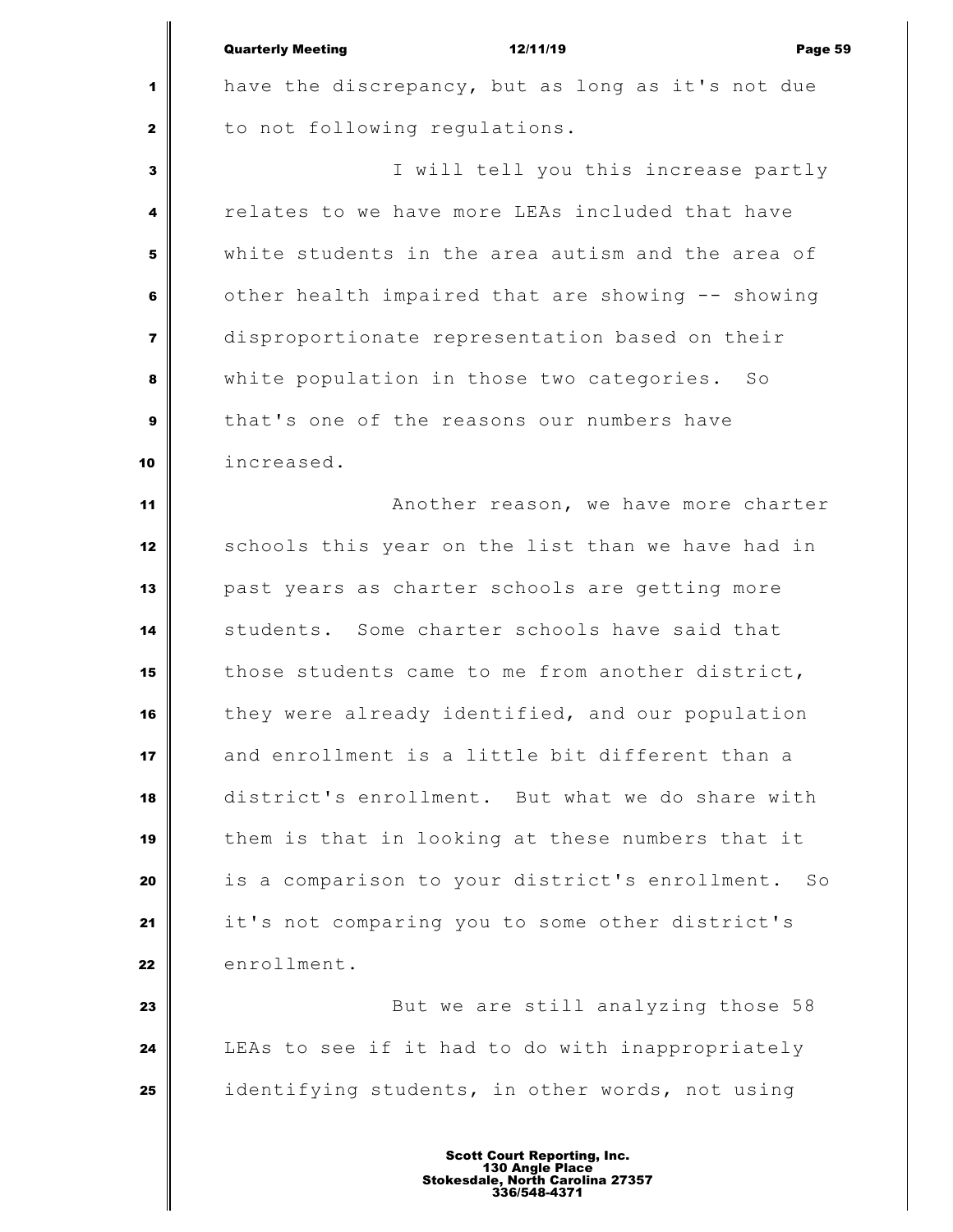|                         | <b>Quarterly Meeting</b><br>12/11/19<br>Page 60    |
|-------------------------|----------------------------------------------------|
| 1                       | the eligibility criteria correctly as they         |
| $\mathbf{2}$            | identified students. So that's where we are with   |
| 3                       | that one, and again, that's at zero percent.       |
| 4                       | The next slide is about our placement              |
| 5                       | timelines. Indicator 11, the 2018-19 data, right   |
| 6                       | now, we are at 88.99 percent, and that's our       |
| $\overline{\mathbf{z}}$ | 90-day timeline. I will tell you that that is      |
| 8                       | lower than we have ever been. For the first time   |
| 9                       | ever, we're below 90 percent, but this data -- I   |
| 10                      | want to share with you this data right now, from   |
| 11                      | my perspective, we're considering this a draft     |
| 12                      | because up until we submit in February, we can     |
| 13                      | look at our data and clean it if we need to.       |
| 14                      | We do find sometimes there are $-$ we              |
| 15                      | do give districts an opportunity to correct their  |
| 16                      | data. We'll go in and see that they entered a      |
| 17                      | wrong date and that threw things off or there's    |
| 18                      | something in the program that throws things off,   |
| 19                      | or we could go in and find out that yes, they      |
| 20                      | actually did meet this timeline, and for some      |
| 21                      | reason it didn't calculate right.                  |
| 22                      | So we are still reviewing a few                    |
| 23                      | districts in that vein so this rate may go up a    |
| 24                      | little bit. It won't go any lower. This is the     |
| 25                      | lowest it will be, but we're required to be at 100 |
|                         |                                                    |

 $\mathsf{l}$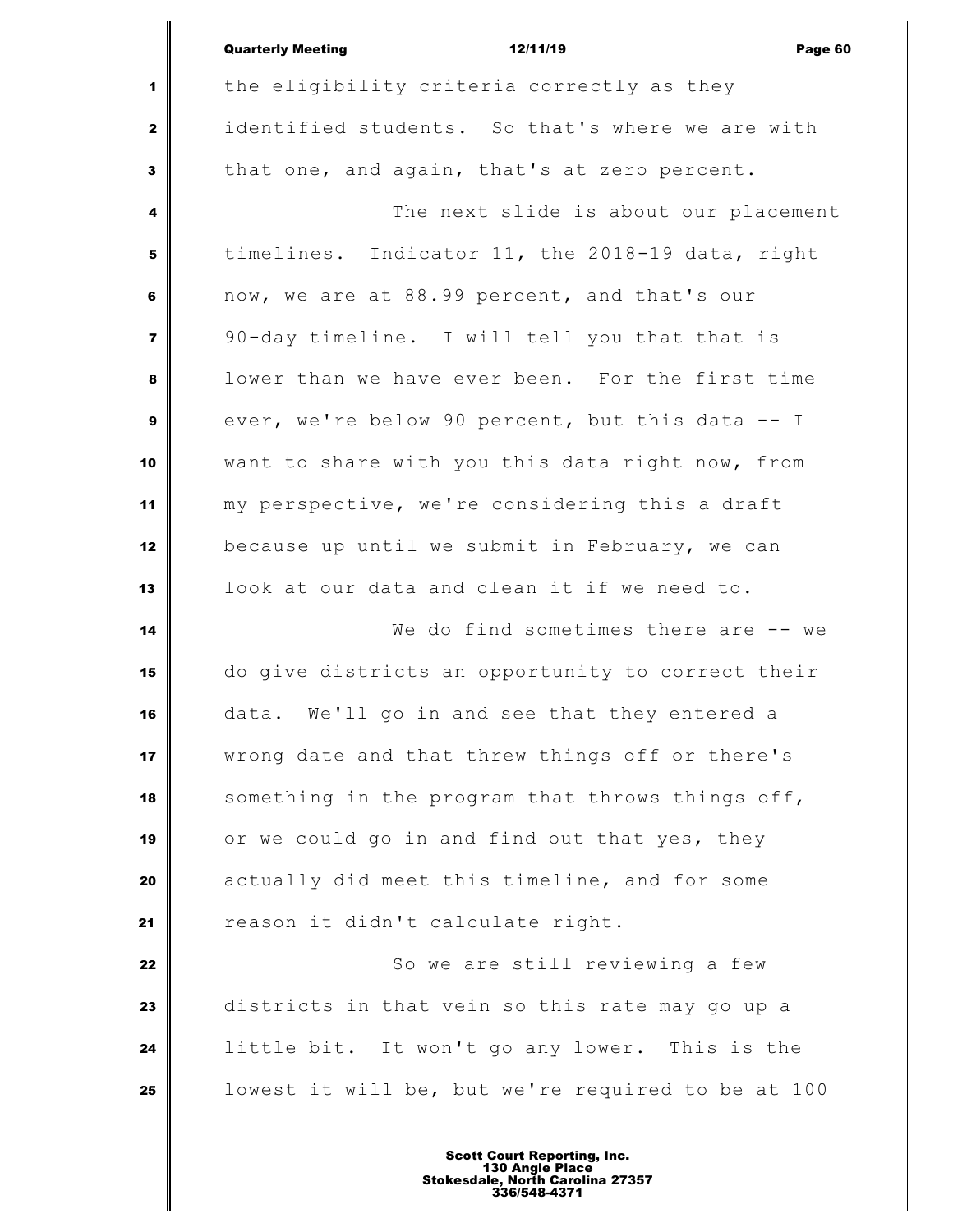|                         | <b>Quarterly Meeting</b><br>12/11/19<br>Page 61    |
|-------------------------|----------------------------------------------------|
| 1                       | percent for Indicator 11 and we're required to be  |
| $\mathbf{2}$            | at 100 percent for Indicator 12. Indicator 12 is   |
| $\overline{\mathbf{3}}$ | 89.60 percent, and this is the second year it's    |
| 4                       | been below 90 percent. We have in the past few     |
| 5                       | years had a relatively high percentage rate, but   |
| 6                       | this was an increase from the previous year.       |
| $\overline{\mathbf{z}}$ | And what we were finding in this area              |
| 8                       | is that some districts changed their process for   |
| 9                       | how they were implementing this process and        |
| 10                      | ensuring they were determining children's          |
| 11                      | eligibility as they [inaudible] Part C to Part B   |
| 12                      | and getting their IEPs developed by age three, and |
| 13                      | when they changed their process for actually doing |
| 14                      | process, it caused them not to meet their          |
| 15                      | timeline. The districts have improved in that,     |
| 16                      | but not quite as much as they need to, so we're    |
| 17                      | still working with them to improve their processes |
| 18                      | to get them back on track for the timeline. But    |
| 19                      | that was an increase in that rate.                 |
| 20                      | On Indicator 13, we're still looking               |
| 21                      | at this data. The last few years, we have been     |
| 22                      | about at 85 percent. Again, this is a requirement  |
| 23                      | to be at 100 percent, and these are children who   |
| 24                      | are age 16 and above, that they had their          |
| 25                      | measurable postsecondary goals, that they were     |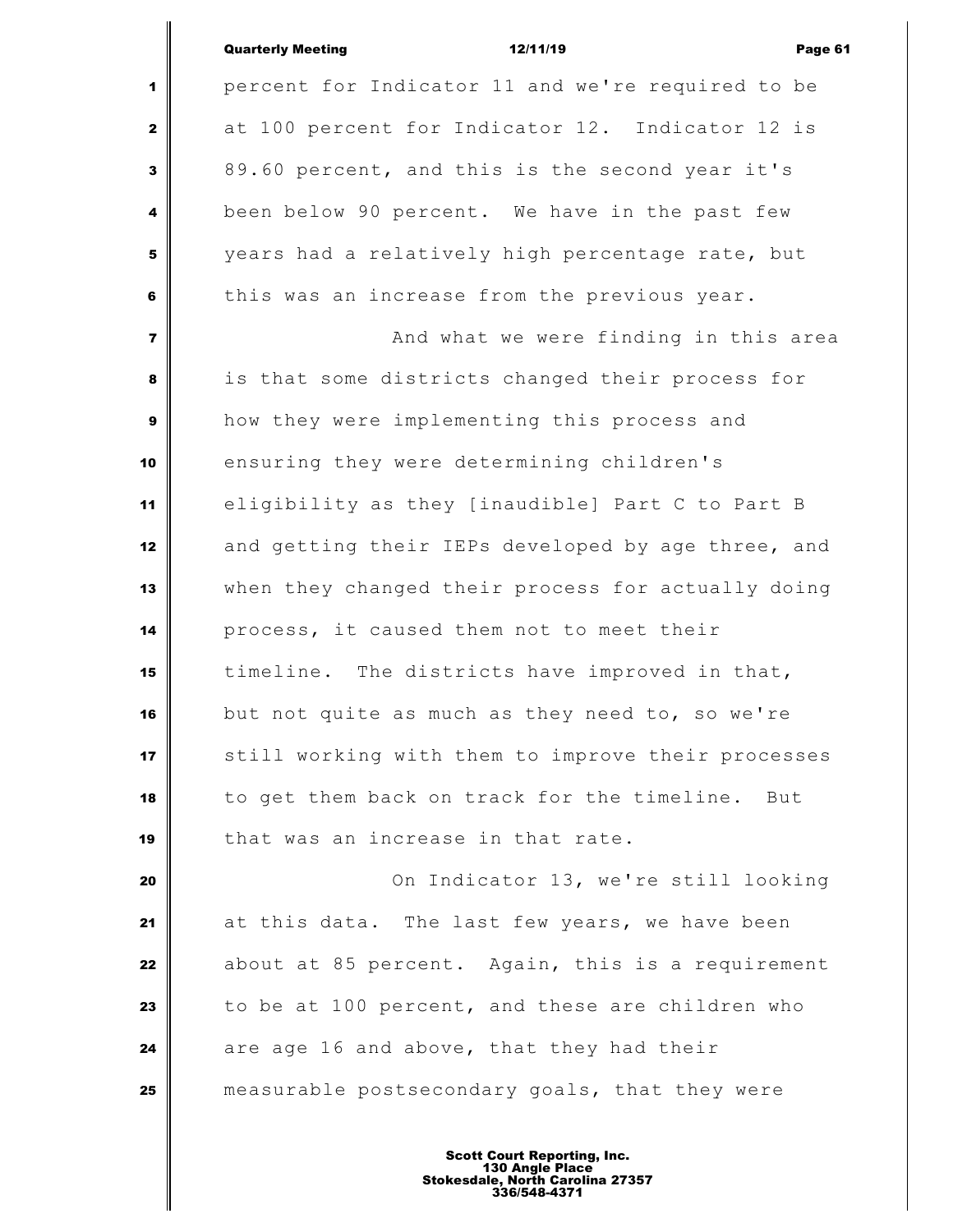| <b>Quarterly Meeting</b> |  |
|--------------------------|--|
|                          |  |

Quarterly Meeting 12/11/19 Page 62 updated appropriately related to transition data and services. We have found that we have variances across our state, and we do [inaudible] our monitoring consultants monitor about a fifth of our school districts each year, and they review IEPs for this area for Indicator 13, and again, the last three or four years, we've been right about 85 percent. This is, again, an indicator 10 that should be 100 percent. The area where we seem to have the most difficulty with this area is writing appropriate measurable postsecondary goals. They seem to do all the other components. We get a lot of technical assistance from our National Technical Assistance Center which is located at UNC Charlotte, and they have a checklist that states use to do this indicator. **And that area of measurable**  postsecondary goals is what IEP teams seem to struggle with the most in terms of focusing on what kids are going to do once they leave school and having that goal be measurable. So we're still working on a lot of training in that area 25 for districts.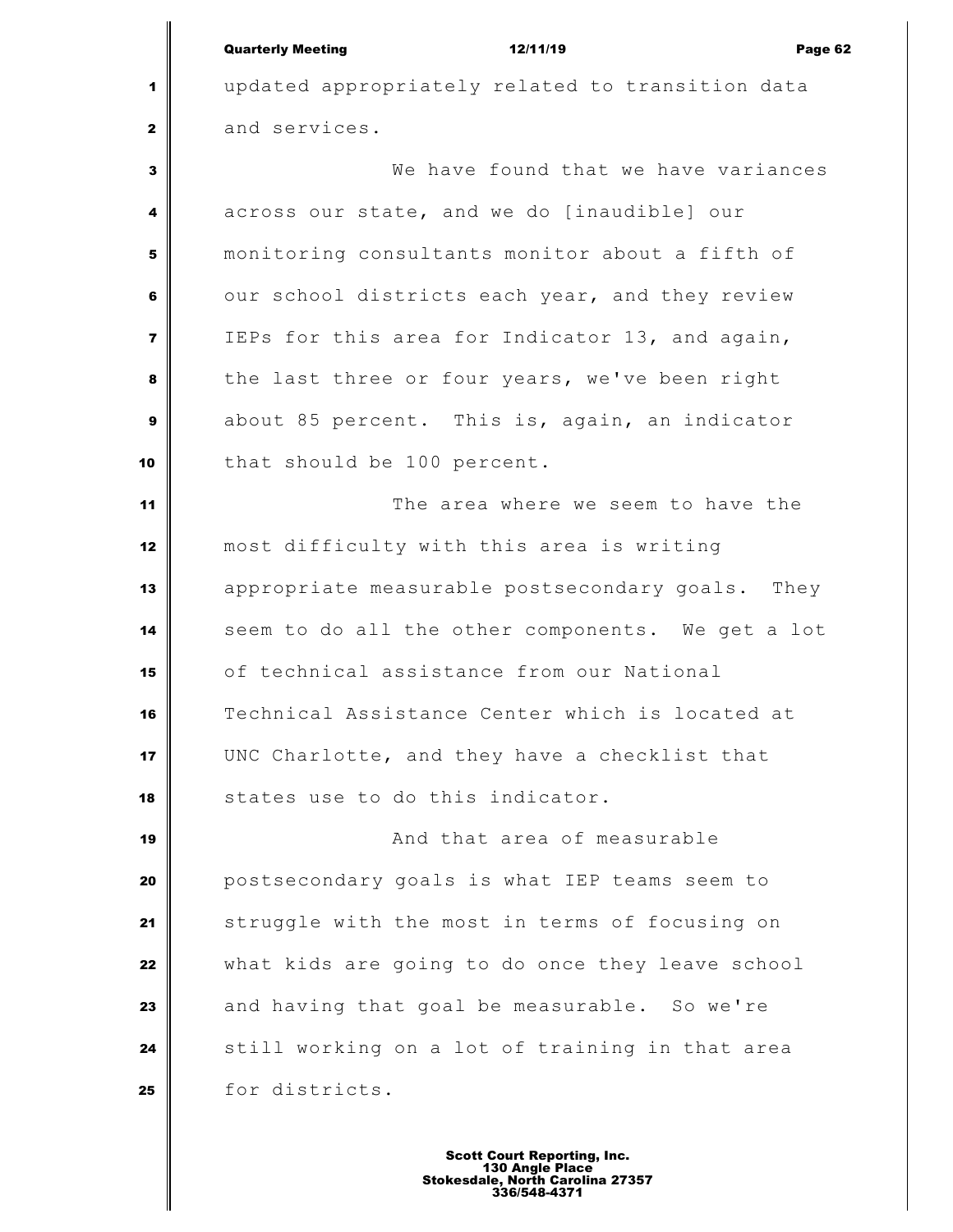|                         | <b>Quarterly Meeting</b><br>12/11/19<br>Page 63             |
|-------------------------|-------------------------------------------------------------|
| 1                       | And I anticipate, as I look at the                          |
| $\mathbf{2}$            | data -- I haven't finished analyzing it yet, but            |
| 3                       | as I look at the data, we're probably going to be,          |
| 4                       | again, somewhere near that 85 percent rate.<br>$\mathbb{I}$ |
| 5                       | doubt that it will be higher. I would love for it           |
| 6                       | to be higher, but I doubt that it will be. That             |
| $\overline{\mathbf{z}}$ | was it for those indicators.                                |
| 8                       | Thank you for giving me that little                         |
| 9                       | bit of extra time to share those with you as well.          |
| 10                      | THE CHAIRPERSON:<br>Thank you, Nancy.                       |
| 11                      | Were there any more questions? One of our guests            |
| 12                      | had a question.                                             |
| 13                      | PUBLIC SPEAKER 2: Should I just ask                         |
| 14                      | from here?                                                  |
| 15                      | THE CHAIRPERSON: Do the mike so that                        |
| 16                      | Nancy can hear you. She's online.                           |
| 17                      | PUBLIC SPEAKER 2: Hello. I'm [name                          |
| 18                      | redacted]. A couple of questions I have. I'm                |
| 19                      | sorry. Is it Nancy? I don't know who I'm talking            |
| 20                      | to.                                                         |
| 21                      | THE CHAIRPERSON: Nancy, yes.                                |
| 22                      | PUBLIC SPEAKER 2: First of all, with                        |
| 23                      | the alternative assessment given that was being             |
| 24                      | referenced that's not separated, the alternative            |
| 25                      | assessment is created in order to basically even            |
|                         |                                                             |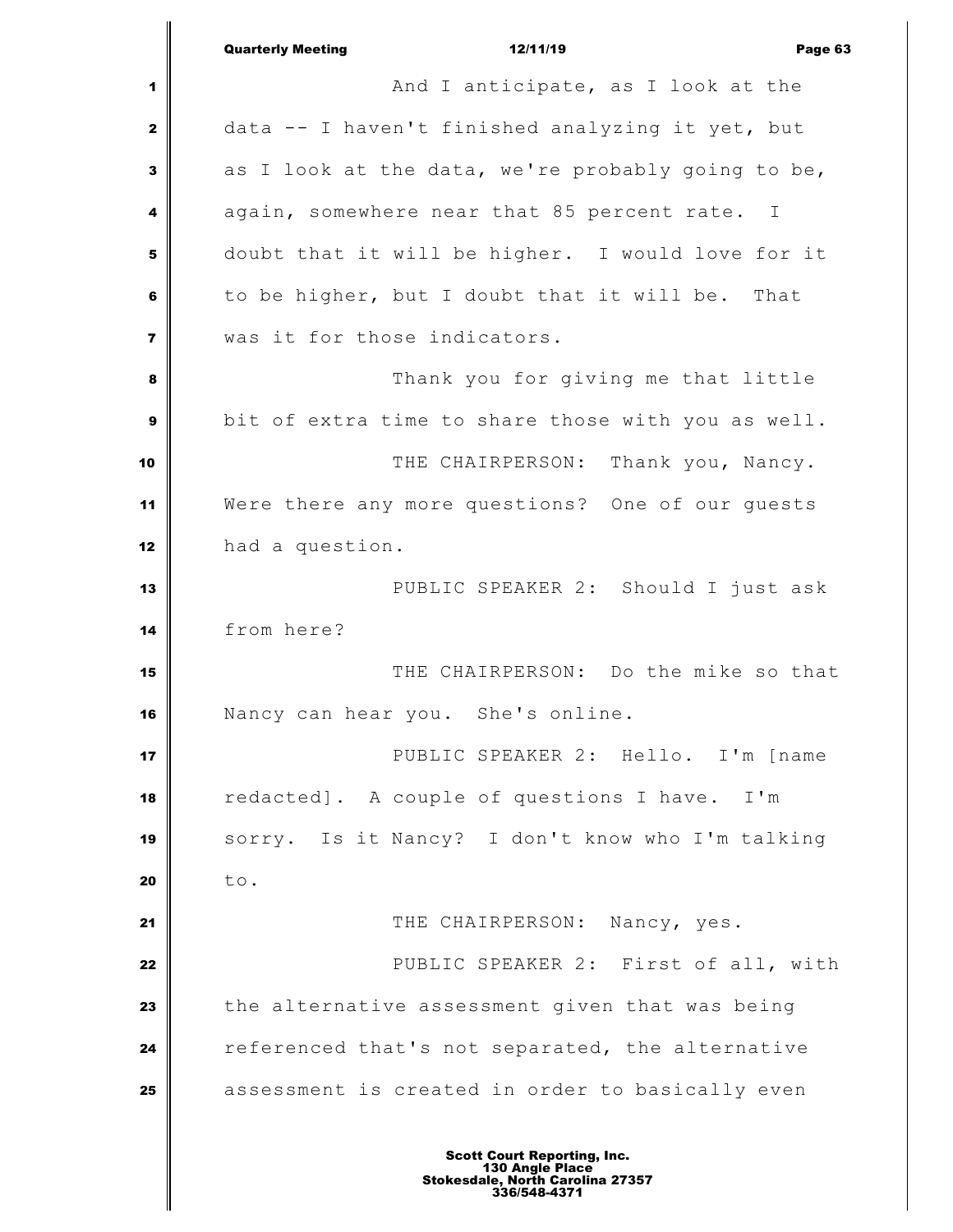|                         | <b>Quarterly Meeting</b><br>12/11/19<br>Page 64    |
|-------------------------|----------------------------------------------------|
| 1                       | the playing fields so that really it's             |
| $\mathbf{2}$            | accommodations that those children should be       |
| 3                       | scoring at a much higher level, is that -- I mean  |
| 4                       | like the alternative test that's given, the whole  |
| 5                       | purpose of that test is to be able to measure what |
| 6                       | the students know.                                 |
| $\overline{\mathbf{z}}$ | And so whether they're given the                   |
| 8                       | alternative test or the regular test, don't you    |
| 9                       | think that the benchmark or the expectant          |
| 10                      | performance of these children -- like fifty-some   |
| 11                      | percent, that's failing, that's low. And if        |
| 12                      | you're looking at an alternative test, they should |
| 13                      | be doing much higher.                              |
| 14                      | My son, you know, at 16,                           |
| 15                      | high-functioning autistic, dyslexic, dysgraphic,   |
| 16                      | everything, and we cannot continue to keep our     |
| 17                      | standards so low for these children. I refused     |
| 18                      | to, and my son is now performing at his ability    |
| 19                      | level, which is above grade level now.             |
| 20                      | The whole purpose of the IDEA when it              |
| 21                      | was rewritten in 2004 -- I believe the findings in |
| 22                      | 14C, I believe it's Section 4, it talks about how  |
| 23                      | our country -- the reason IDEA was not working     |
| 24                      | from the original law in 1976 -- don't quote me on |
| 25                      | that date -- is that we kept our standards and our |
|                         |                                                    |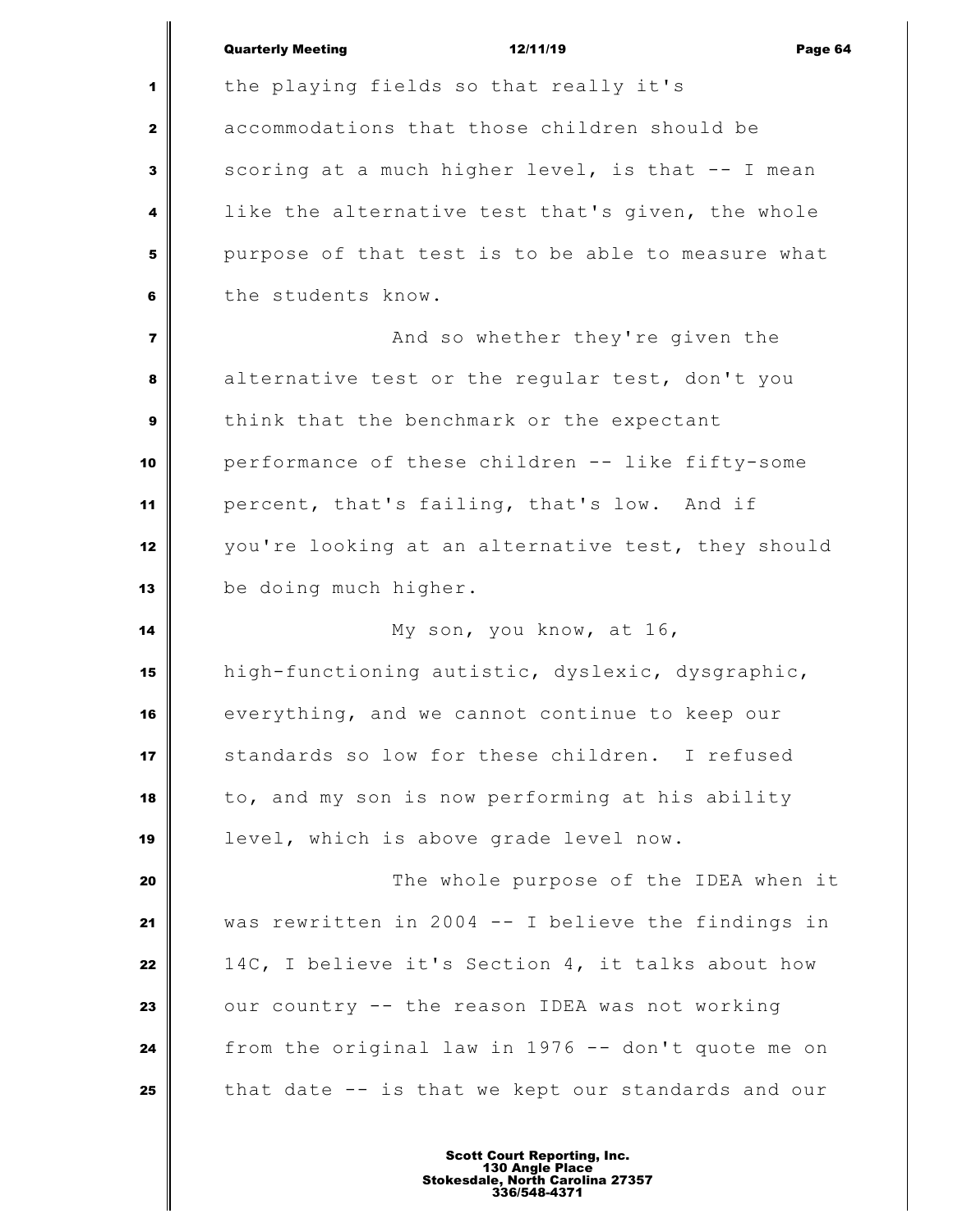|                         | <b>Quarterly Meeting</b><br>12/11/19<br>Page 65    |
|-------------------------|----------------------------------------------------|
| 1                       | expectations so low for children with special      |
| $\mathbf{2}$            | needs. In 2004, Congress had findings based on     |
| $\mathbf{3}$            | science. The reading panel was there, right?       |
| 4                       | People were there based on science saying that     |
| 5                       | these children can learn. They can not only        |
| 6                       | learn, they can thrive.                            |
| $\overline{\mathbf{z}}$ | Why are the standards so low,                      |
| 8                       | considering in 2004 they used science -- 30 years  |
| $\boldsymbol{9}$        | of science -- now it's about 45 years of           |
| 10                      | science -- that shows that these children can have |
| 11                      | their brains rewired, neurobiologically rewired    |
| 12                      | through pretty simple measures. I just -- I don't  |
| 13                      | understand why we are like shooting for a 50       |
| 14                      | percent and like, you know, applauding these kids  |
| 15                      | that get jobs cutting someone's yard. These        |
| 16                      | children should have the same ability to get a job |
| 17                      | and do whatever they want to do.                   |
| 18                      | We have the bar so low. I just moved               |
| 19                      | here a year and a half ago from Pennsylvania, and  |
| 20                      | I am sad and disgusted with how the state treats   |
| 21                      | children who have special needs. There's a lot     |
| 22                      | more children than is even identified. The way     |
| 23                      | North Carolina identifies children is not in       |
| 24                      | compliance with federal law, and there are many,   |
| 25                      | many more children who can be taught appropriately |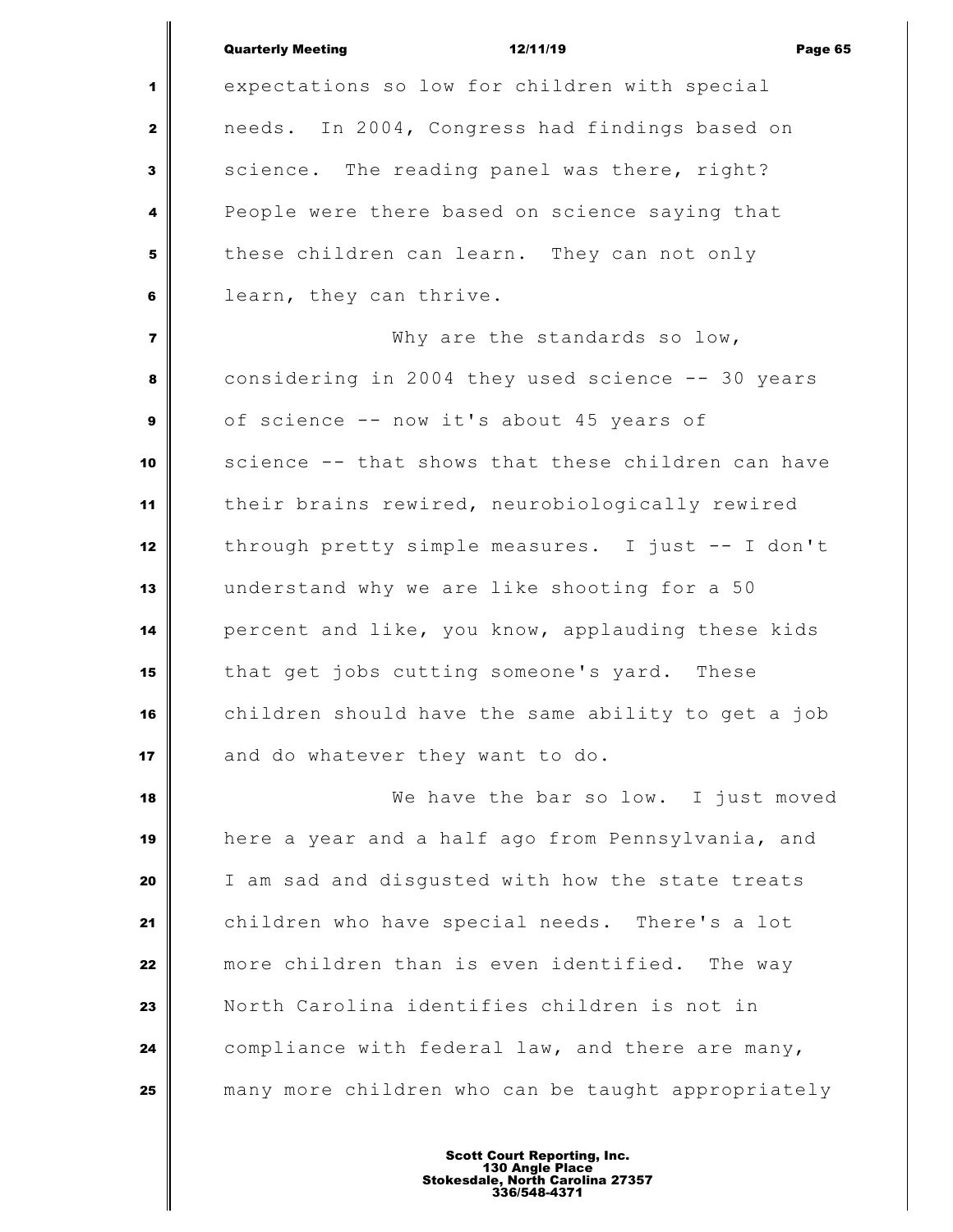|                         | <b>Quarterly Meeting</b><br>12/11/19<br>Page 66     |
|-------------------------|-----------------------------------------------------|
| 1                       | using science and thrive.                           |
| $\mathbf{2}$            | My journey, which I will talk about                 |
| 3                       | later with you-all so hopefully you can learn what  |
| 4                       | I learned, is that all children can learn.<br>We    |
| 5                       | have mission statements in our schools and hanging  |
| 6                       | on the walls how all children can learn, all        |
| $\overline{\mathbf{z}}$ | children can succeed, all children should be able   |
| 8                       | to do what they want to do, and then we're saying   |
| $\mathbf{9}$            | that we should celebrate someone cutting someone's  |
| 10                      | yard.                                               |
| 11                      | My son, in third grade, was                         |
| 12                      | basically -- I was told, "You know what? Good       |
| 13                      | luck --" if he was going to be able to read. He     |
| 14                      | just finished a Coursera class, a college-level     |
| 15                      | class with a 96 percent, independently by himself   |
| 16                      | because I spent \$40,000 getting him research-based |
| 17                      | interventions. So he is no longer dyslexic, he is   |
| 18                      | no longer dysgraphic, and his autism -- you know,   |
| 19                      | that's a lot of comorbidities. He's a little        |
| 20                      | quirky, but that kid has opportunity.               |
| 21                      | We need to give every child in the                  |
| 22                      | state of North Carolina equal opportunity, and we   |
| 23                      | are not, and that is a disgrace, having the         |
| 24                      | numbers so low that Congress in 2004 said that we   |
| 25                      | can't do it. We are collecting federal dollars --   |
|                         |                                                     |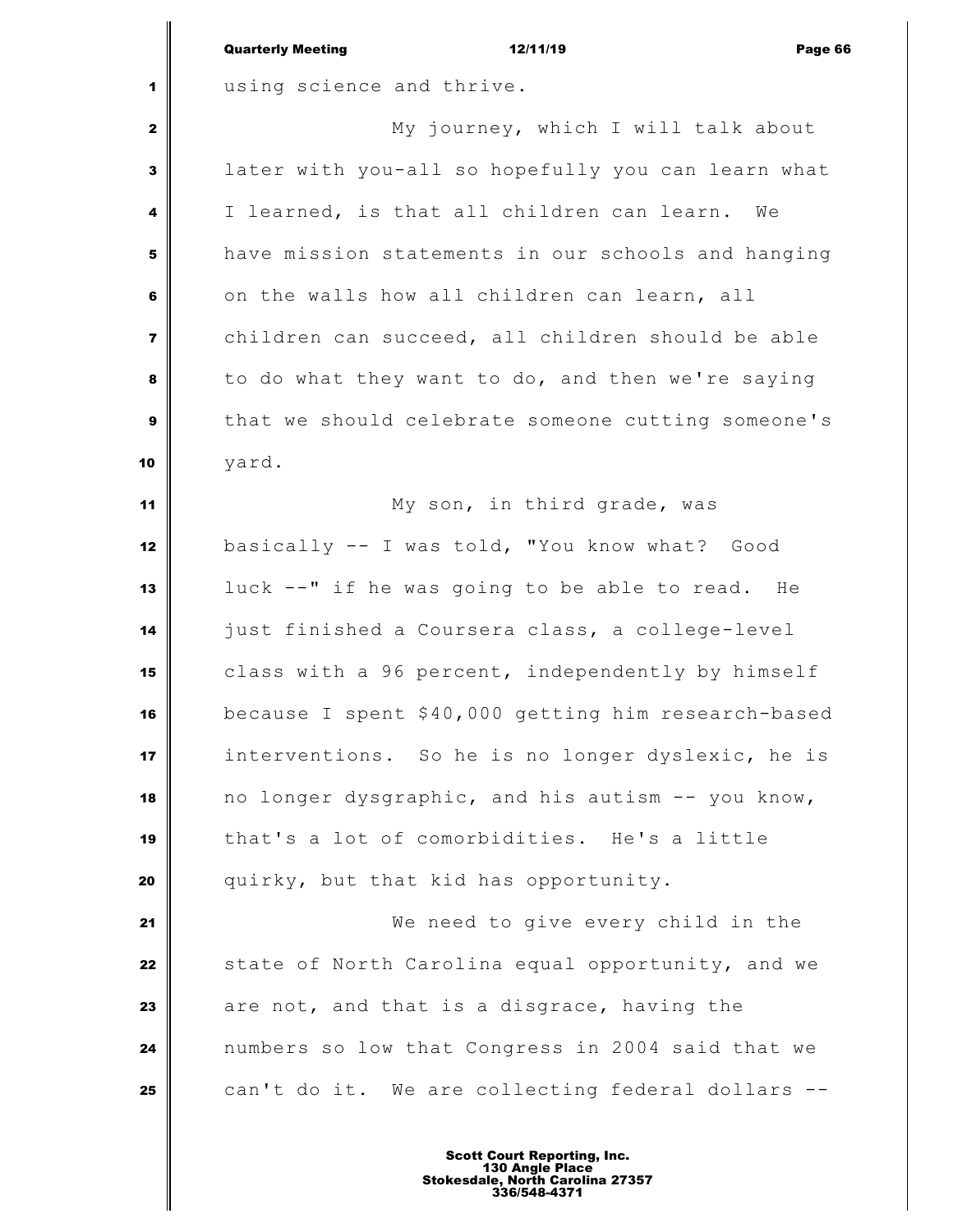|                         | <b>Quarterly Meeting</b><br>12/11/19<br>Page 67    |
|-------------------------|----------------------------------------------------|
| 1                       | are we not? -- and we are not in compliance with   |
| $\mathbf{2}$            | federal law. Our children deserve better. Those    |
| $\mathbf{3}$            | numbers should be changed and need to be changed.  |
| $\overline{\mathbf{4}}$ | And I have a whole plan that I would love to share |
| 5                       | with you later.                                    |
| 6                       | THE CHAIRPERSON: Thank you.                        |
| $\overline{7}$          | PUBLIC SPEAKER 2: But I don't know                 |
| 8                       | if she -- I mean that was a question. I'm sorry.   |
| $\mathbf{9}$            | I have a problem going into a dissertation, so---  |
| 10                      | THE CHAIRPERSON: Thank you.                        |
| 11                      | DR. JOHNSON: This is Nancy, and Matt               |
| 12                      | may want to respond. I do have two things I do     |
| 13                      | need to respond to so that you understand what we  |
| 14                      | are reporting on. This APR only reports on some    |
| 15                      | of our data. For the proficiency rates that        |
| 16                      | are -- the targets right now are at 56 percent, I  |
| 17                      | believe. We might have to go back and look at the  |
| 18                      | Those are for our highest levels 4 and 5<br>slide. |
| 19                      | of our assessments, which are college and career   |
| 20                      | ready.                                             |
| 21                      | But we also -- we choose to report on              |
| 22                      | those kids who meet our statewide proficiency,     |
| 23                      | which is level 3, which says that they are meeting |
| 24                      | the statewide -- they're proficient in the         |
| 25                      | statewide curriculum, but we only report on        |
|                         |                                                    |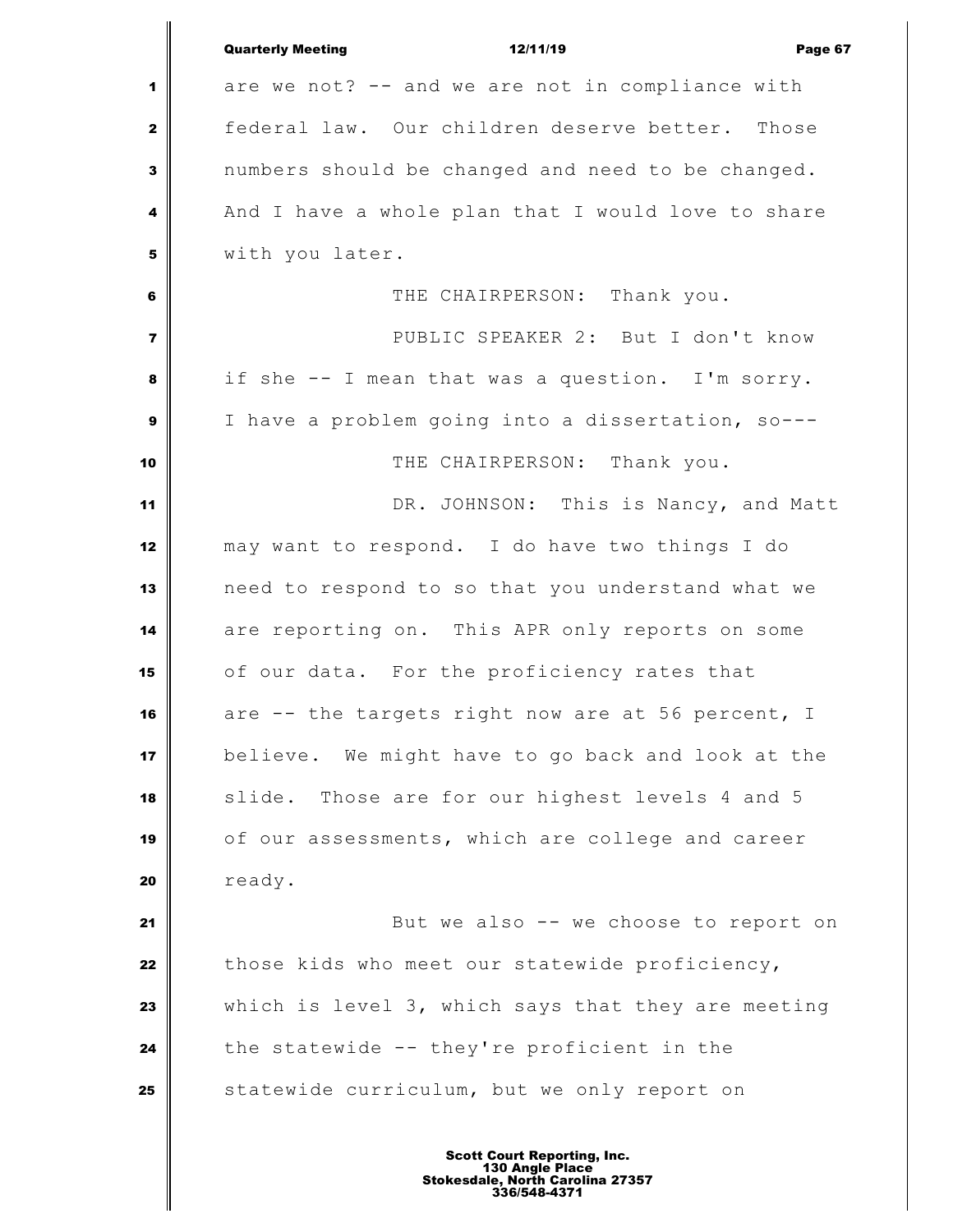|                | <b>Quarterly Meeting</b><br>12/11/19<br>Page 68    |
|----------------|----------------------------------------------------|
| 1              | those -- those two highest levels. So it does not  |
| $\mathbf{2}$   | include all of our kids who are considered         |
| 3              | proficient. So that target -- that is one thing.   |
| 4              | I know that doesn't totally address your concern.  |
| 5              | And we do share with you that we $-$ -             |
| 6              | it is very important that we have high             |
| $\overline{7}$ | expectations for all students, and our SSIP,       |
| 8              | Indicator 17, is a lot about improving outcomes    |
| $\mathbf{9}$   | for all students with disabilities. But related    |
| 10             | to that, those targets are what our state          |
| 11             | submitted in our ESSA plan, our Elementary and     |
| 12             | Secondary plan, for all students, and while we can |
| 13             | have different indicators or different targets on  |
| 14             | here, we would need to explain why our targets are |
| 15             | different than what the US Department of Education |
| 16             | has approved for our ESSA plan. That's one thing.  |
| 17             | And then one other thing, when I                   |
| 18             | mentioned that the students were included          |
| 19             | Indicator 14c, I did not mean to imply that we     |
| 20             | should just assume that our kids can just cut      |
| 21             | grass, and if I did that, I'm sorry. I didn't      |
| 22             | mean to offend anyone. What I was sharing in       |
| 23             | there is that there are students who are quite     |
| 24             | successful. They started their own landscaping     |
| 25             | businesses, and they've explained that, and that's |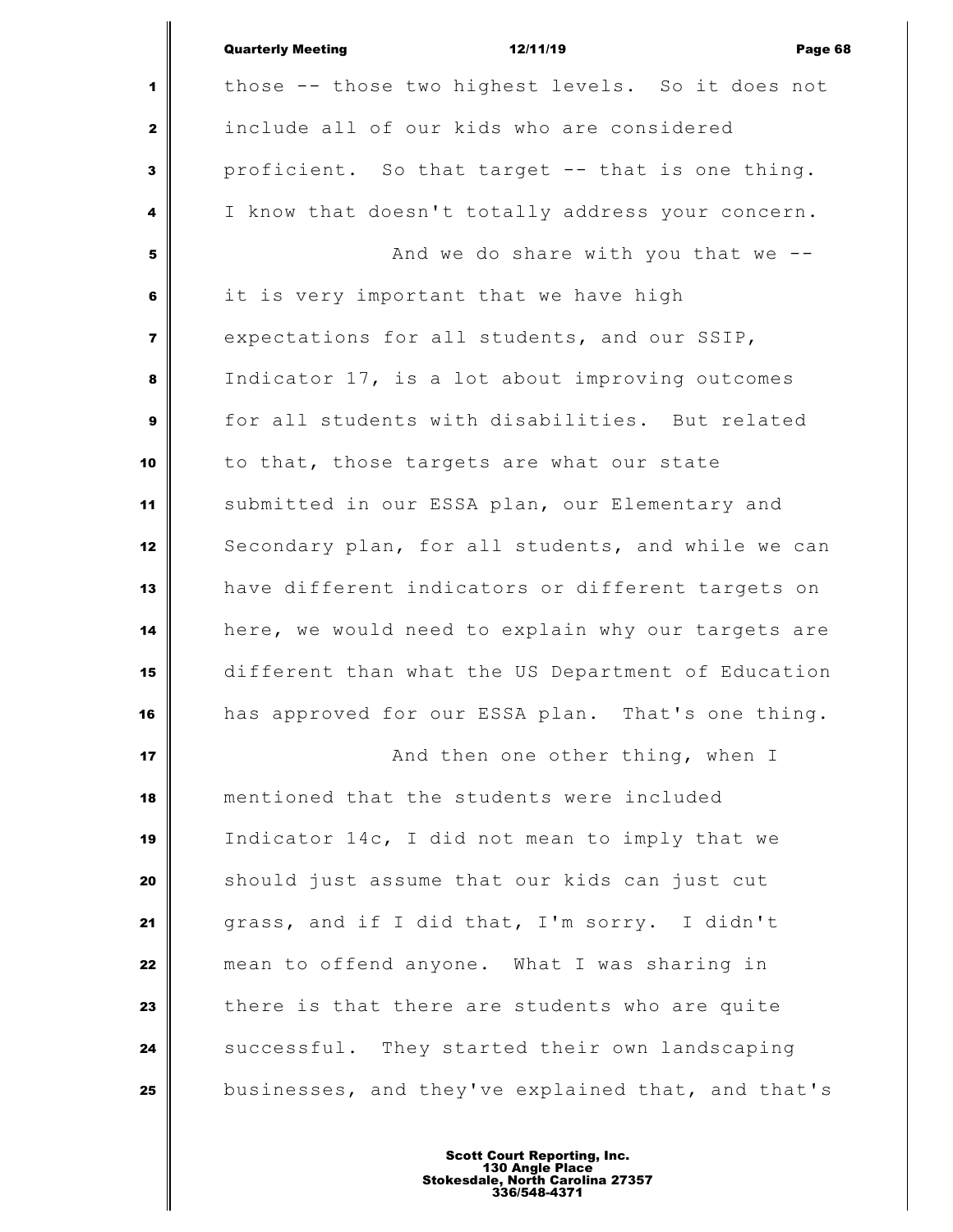|                         | <b>Quarterly Meeting</b><br>12/11/19<br>Page 69    |
|-------------------------|----------------------------------------------------|
| 1                       | not -- but it's not -- they've hired employees who |
| $\mathbf{z}$            | work for them, but that's not considered           |
| $\mathbf{3}$            | competitive employment in these definitions. Yet,  |
| 4                       | those students are quite successful because        |
| 5                       | they're running their own business and they're     |
| 6                       | paying employees.                                  |
| $\overline{\mathbf{z}}$ | So if you misunderstood what I was                 |
| 8                       | saying when I commented about that one, I'm sorry. |
| 9                       | It's hard when you're here on a webinar, and I'm   |
| 10                      | not able to engage directly with folks. So with    |
| 11                      | that, I do hear what you're saying and we do want  |
| 12                      | all of our districts to have high expectations for |
| 13                      | all students. We do at the state level.            |
| 14                      | And I understand now, since I heard                |
| 15                      | Matt's voice, that he is there. So he may want to  |
| 16                      | address that a little bit more or not. So thank    |
| 17                      | you.                                               |
| 18                      | MS. MOOREFIELD: This is Ginny                      |
| 19                      | Moorefield. I just need to say that as a regular   |
| 20                      | ed teacher, I have a couple of students that when  |
| 21                      | they graduated, they did mow yards and I'm darn    |
| 22                      | proud of them.                                     |
| 23                      | PUBLIC SPEAKER 2: There's nothing                  |
| 24                      | wrong with mowing a yard, but we don't want that   |
| 25                      | as their only option. If they choose that, great,  |
|                         |                                                    |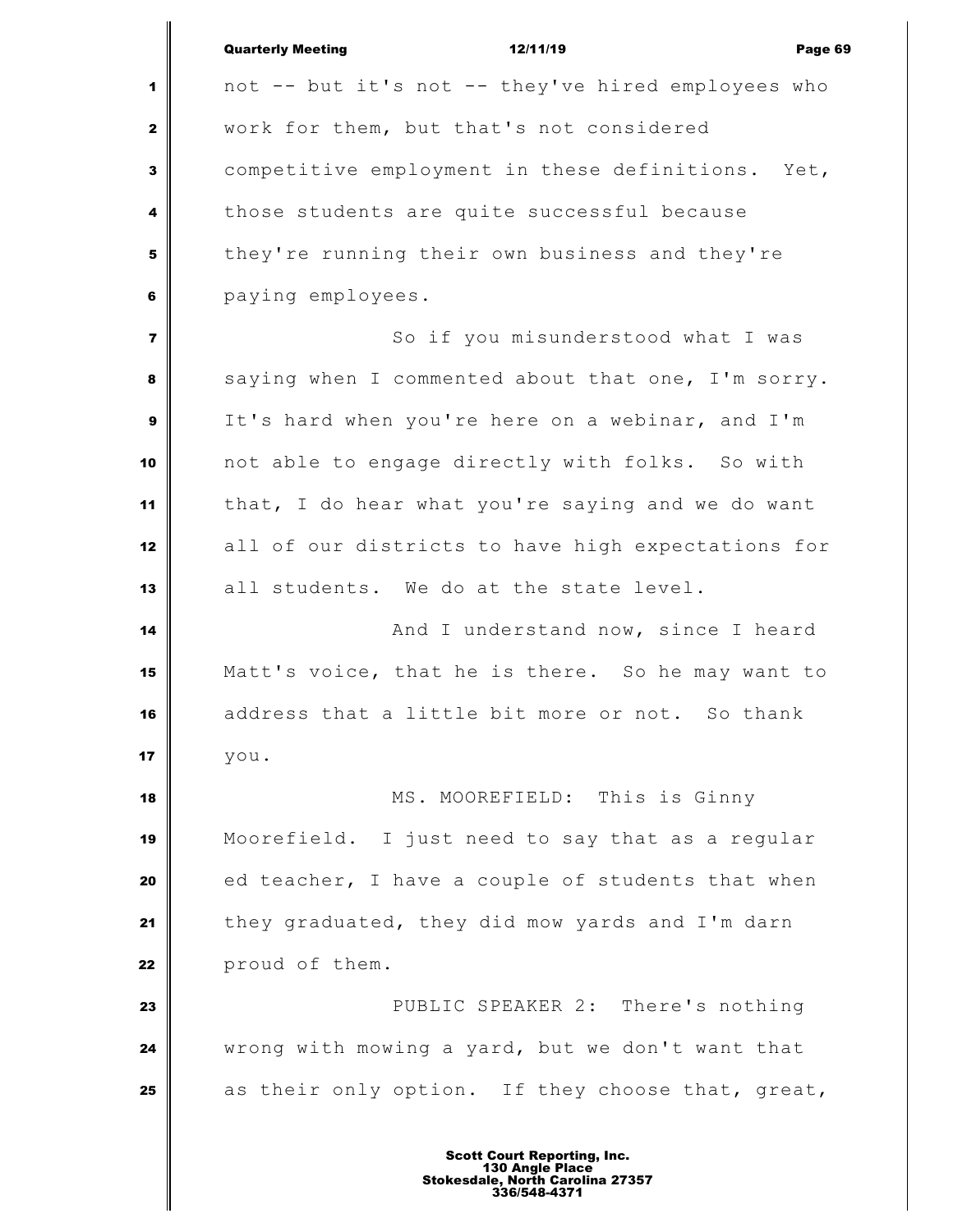|              | <b>Quarterly Meeting</b><br>12/11/19<br>Page 70    |
|--------------|----------------------------------------------------|
| 1            | but we want them to have options. That's what I    |
| $\mathbf{z}$ | was saying.                                        |
| 3            | MR. HOSKINS: I just want to                        |
| 4            | reiterate really what Nancy said. When I think     |
| 5            | about the intent, the vision, the spirit of IDEA,  |
| 6            | it's around results, it's around outcomes for      |
| 7            | students with disabilities. I will not be          |
| 8            | satisfied until we see students with disabilities  |
| 9            | performing as proficiently as nondisabled          |
| 10           | students.                                          |
| 11           | With that said, I think we also have               |
| 12           | to hold high expectations, ambitious expectations  |
| 13           | in what we know, through research and              |
| 14           | implementation science, are ambitious goals that   |
| 15           | can be met over time. At the Department of Public  |
| 16           | Instruction and the Exception Children's Division, |
| 17           | that is a lot of the work that we're doing on the  |
| 18           | SSIP right now is examining if students are        |
| 19           | meeting IEP goals and are they also meeting        |
| 20           | proficiency goals and why or why not, and do we    |
| 21           | need to ensure that IEP goals are directly tied to |
| 22           | proficiency goals because that's our ultimate goal |
| 23           | for students with disabilities.                    |
| 24           | So we are certainly holding ourselves              |
| 25           | accountable based on results and know the          |
|              |                                                    |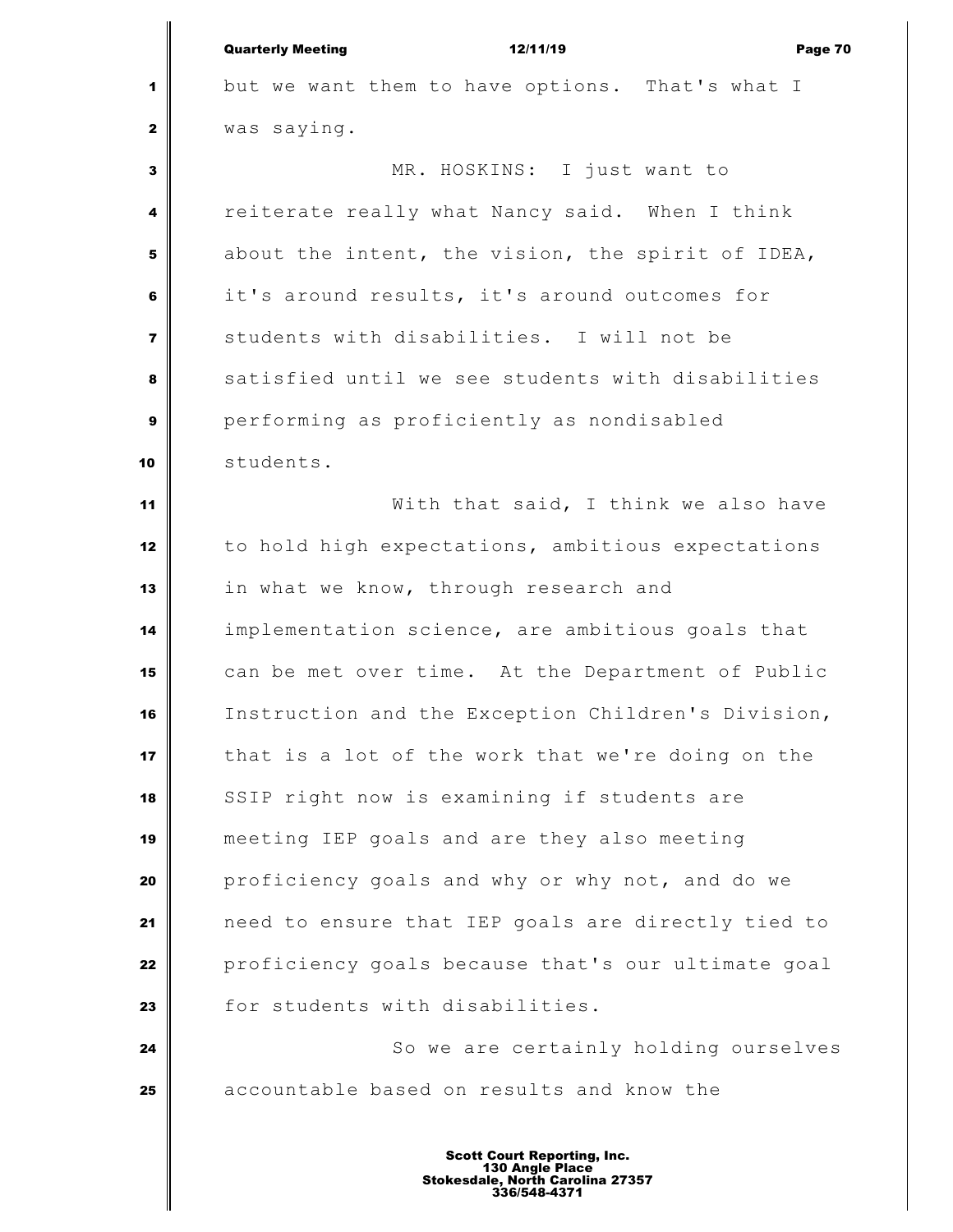|                         | <b>Quarterly Meeting</b><br>12/11/19<br>Page 71    |
|-------------------------|----------------------------------------------------|
| 1                       | critical, critical importance of having high       |
| $\mathbf{2}$            | expectations for students with disabilities. But   |
| 3                       | I appreciate your comments. I also wanted to       |
| 4                       | address -- the first question, I think, you had    |
| 5                       | that I don't know that we addressed, the alternate |
| 6                       | assessments are based on the Extended Content      |
| $\overline{\mathbf{z}}$ | Standards. So they are based on the standards      |
| 8                       | that students should be meeting with significant   |
| $\mathbf{9}$            | cognitive disabilities---                          |
| 10                      | PUBLIC SPEAKER 2: The level should                 |
| 11                      | be the same of a nondisabled child.                |
| 12                      | MR. HOSKINS: I don't know if it's an               |
| 13                      | apples-to-apples comparison, but they are being    |
| 14                      | held accountable to standards that they are being  |
| 15                      | instructed upon, just as nondisabled or students   |
| 16                      | that are on the standard course of study are.      |
| 17                      | MR. BAKER: Standard course of study.               |
| 18                      | MS. MOOREFIELD: This is Ginny                      |
| 19                      | Moorefield again. My son is also on the extend,    |
| 20                      | and I bring in my notebook for every IEP meeting   |
| 21                      | when we set those goals because I do not want him  |
| 22                      | in a glorified daycare. He has the ability to      |
| 23                      | learn, and I want him to be pushed to learn. So    |
| 24                      | the extend standards, they do parallel the common  |
| 25                      | core standards, but whereas like common core may   |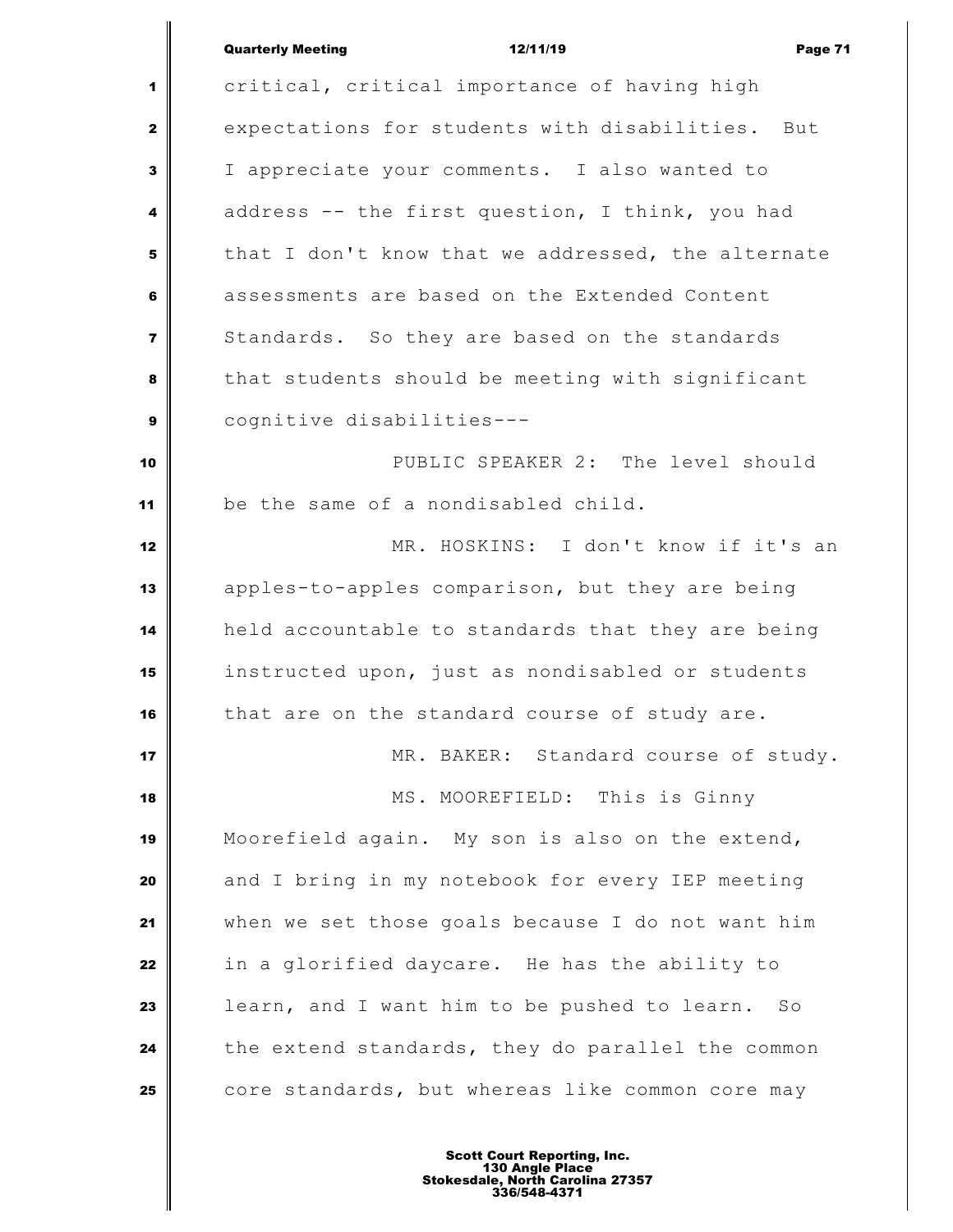## Quarterly Meeting **12/11/19 Constant Constant Orange 72**

 $\mathsf I$ 

| 1              | have in standard 3 for science, whatever, you          |
|----------------|--------------------------------------------------------|
| $\mathbf{2}$   | know, common core may have six items there, six        |
| 3              | objectives and the extend may have two or three.       |
| 4              | So it's the same topics -- like it's the same          |
| 5              | topics that are being discussed and that are being     |
| 6              | learned; it's just -- it makes it a little bit         |
| $\overline{7}$ | more attainable and it gives the teacher a little      |
| 8              | bit more wiggle room about how in-depth they want      |
| $\mathbf{9}$   | to go with a specific concept and how much that        |
| 10             | child can be required to demonstrate after that.       |
| 11             | But the topics and the concepts are                    |
| 12             | pretty much the same. It's just how you get there      |
| 13             | and how in-depth with it you get that is the           |
| 14             | difference.                                            |
| 15             | THE CHAIRPERSON: Any other questions                   |
| 16             | for Nancy while we have her? There's another           |
| 17             | quest in the back. Let's try to keep it brief and      |
| 18             | focus on the question that you have so that we         |
| 19             | $can--$                                                |
| 20             | PUBLIC SPEAKER 3: This is a very                       |
| 21             | simple question. My name is [name redacted].<br>$I'$ m |
| 22             | one of the people sitting back here in the             |
| 23             | audience, Nancy. Good morning.                         |
| 24             | DR. JOHNSON: Good morning.                             |
| 25             | PUBLIC SPEAKER 3: I'm asking about                     |
|                |                                                        |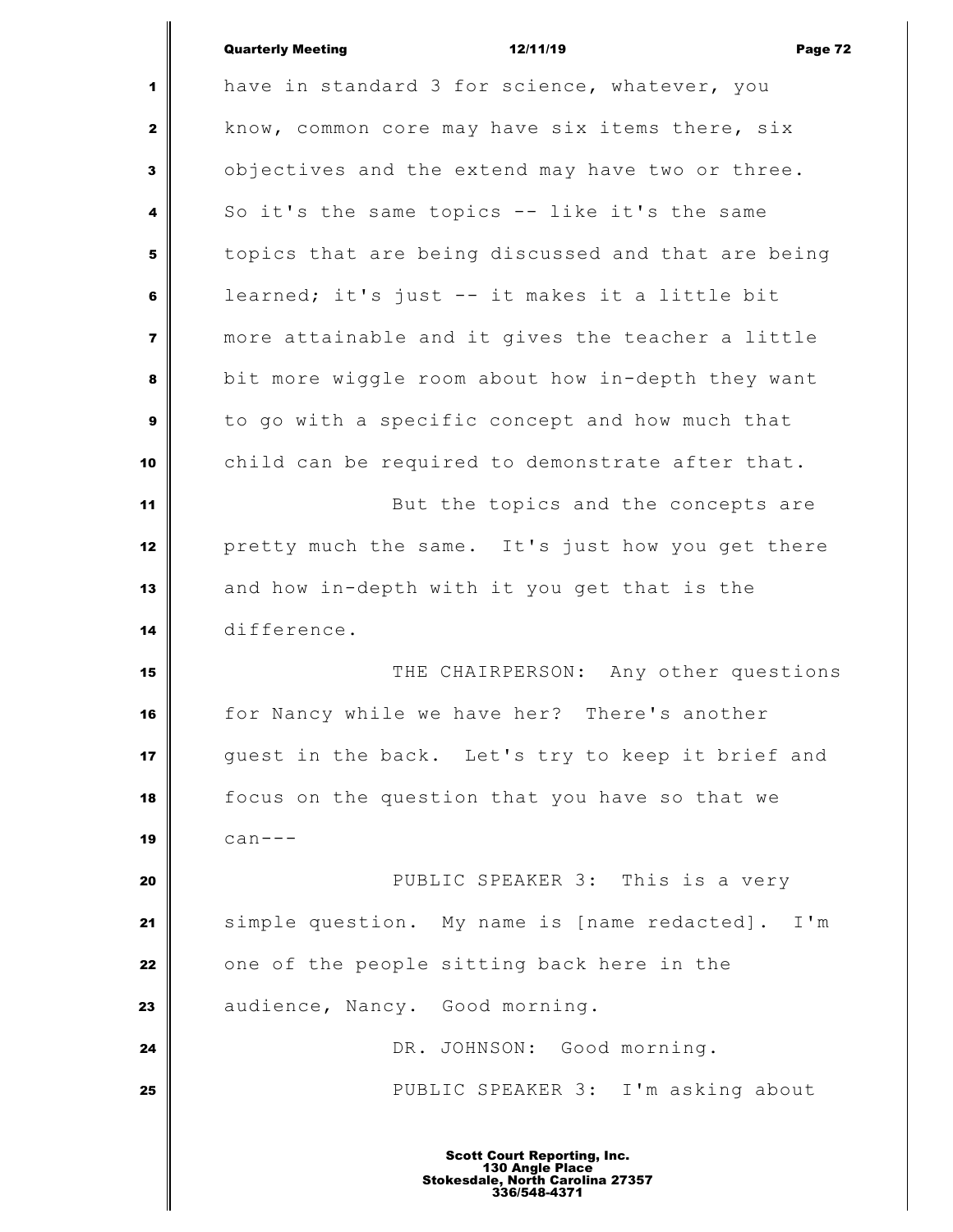|                         | <b>Quarterly Meeting</b><br>12/11/19<br>Page 73   |
|-------------------------|---------------------------------------------------|
| 1                       | number 8, parent involvement survey. I'm          |
|                         | wondering what the mode of delivery may be with   |
| $\mathbf{2}$            |                                                   |
| 3                       | that. I am a parent. I've had a kid on an IEP     |
| 4                       | for three years now, and I have never received a  |
| 5                       | survey.                                           |
| 6                       | DR. JOHNSON: Yes. It is possible                  |
| $\overline{\mathbf{z}}$ | that you would not receive a survey. They are     |
| 8                       | done through a sampling plan. All of our          |
| 9                       | districts, except our large five districts, are   |
| 10                      | only in the sampling plan once every five years.  |
| 11                      | So it's possible your district has not been       |
| 12                      | surveyed yet, and it is not all of the parents    |
| 13                      | that are surveyed per district.                   |
| 14                      | It is based on a random sample that's             |
| 15                      | calculated through a calculator that we were      |
| 16                      | provided to come up with a random sample based on |
| 17                      | the percentage of students based on different     |
| 18                      | categories of disability, based on gender, and    |
| 19                      | based on age. So many go out for kids who are in  |
| 20                      | elementary school and so many go out for kids who |
| 21                      | are in high school and that kind of thing. So it  |
| 22                      | is possible that you have not been or will not be |
| 23                      | surveyed because all parents are not surveyed.    |
| 24                      | However, that is one thing over the               |
| 25                      | next year, as we consider making changes to the   |
|                         |                                                   |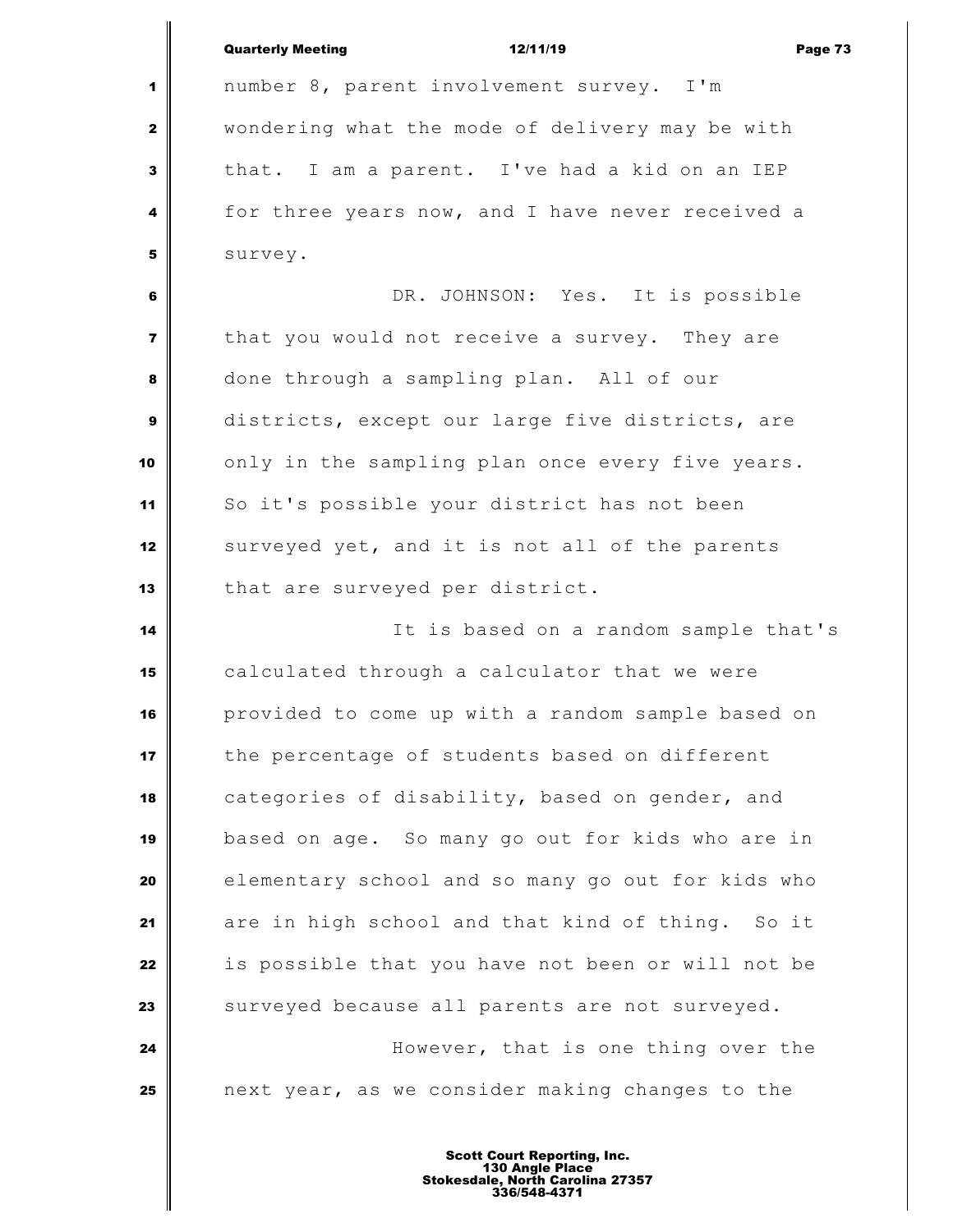# Quarterly Meeting 12/11/19 Page 74

 survey, that we could consider -- some states do what they call a consensus and they allow any parent of a student with a disability in each year that they do this, they allow them to respond to the survey because they do it through their own department website. So that is something we are looking at, how other states are doing it and what changes they've made to allow for that to happen. So if that is something that the Council and other stakeholders think is important for us to consider, we will consider that in our deliberations over the next year. PUBLIC SPEAKER 3: Okay. And let it be noted this is the first meeting I've ever attended so I was just curious. As a parent, I would love to fill out one of your surveys, but again, there is the possibility, based on the way data collection is happening, that I may not see one. Maybe I will see one in middle school or high school. DR. JOHNSON: Yes, that's a possibility that you would see one over -- over the five years of the time, but again -- and we can share with you what the actual survey is. We can share that with anybody and see that. That's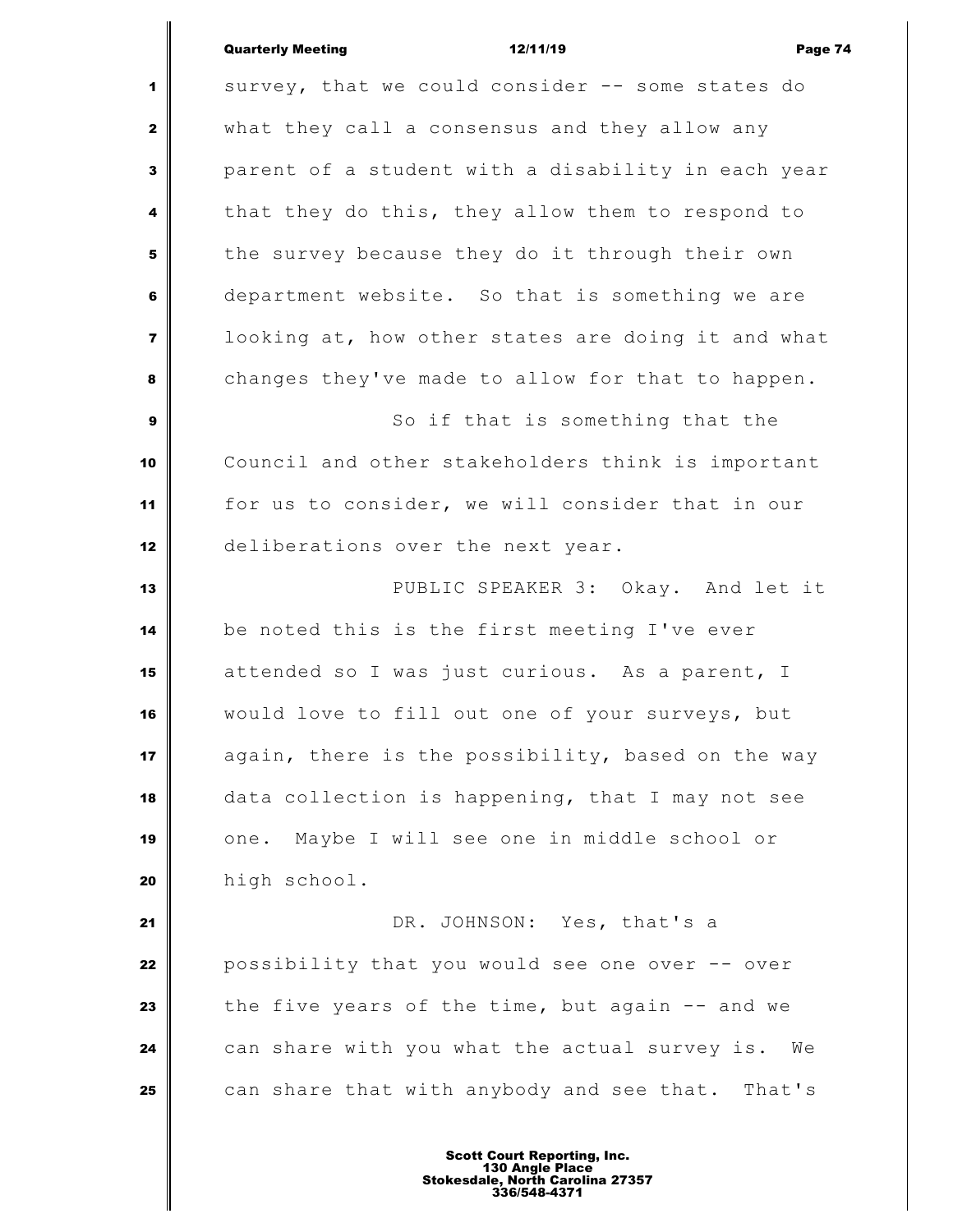|                         | <b>Quarterly Meeting</b><br>12/11/19<br>Page 75    |
|-------------------------|----------------------------------------------------|
| 1                       | a part of our APR. So if you would like to email   |
| $\mathbf{2}$            | me at my address, I can send you a copy of what    |
| 3                       | the survey looks like.                             |
| 4                       | But, again, we are also -- it's a 25-              |
| 5                       | item survey, and that's one of the problems we've  |
| 6                       | had. It's a survey that's kind of lengthy, and we  |
| $\overline{\mathbf{z}}$ | have been told in other states where they've       |
| 8                       | changed to a ten-item survey that they're getting  |
| 9                       | a better response rate.                            |
| 10                      | PUBLIC SPEAKER 3: Awesome. Thank                   |
| 11                      | you so much, Nancy, for answering my question.     |
| 12                      | DR. JOHNSON: You're quite welcome.                 |
| 13                      | Thank you.                                         |
| 14                      | MS. HUTCHINSON: I was just going to                |
| 15                      | mentioned from a school perspective, it also       |
| 16                      | depends on when your child was placed and when     |
| 17                      | they pull that sampling. So after a certain date,  |
| 18                      | like if you were after December 1 or after April 1 |
| 19                      | and we were a district that was in that five-year  |
| 20                      | cycle and we were on our first year and let's say  |
| 21                      | your child was placed after December 1 or after    |
| 22                      | April 1, that might not come back around for five  |
| 23                      | years.                                             |
| 24                      | And just from my perspective -- and I              |
| 25                      | know there's like a strategic way -- if I have     |
|                         |                                                    |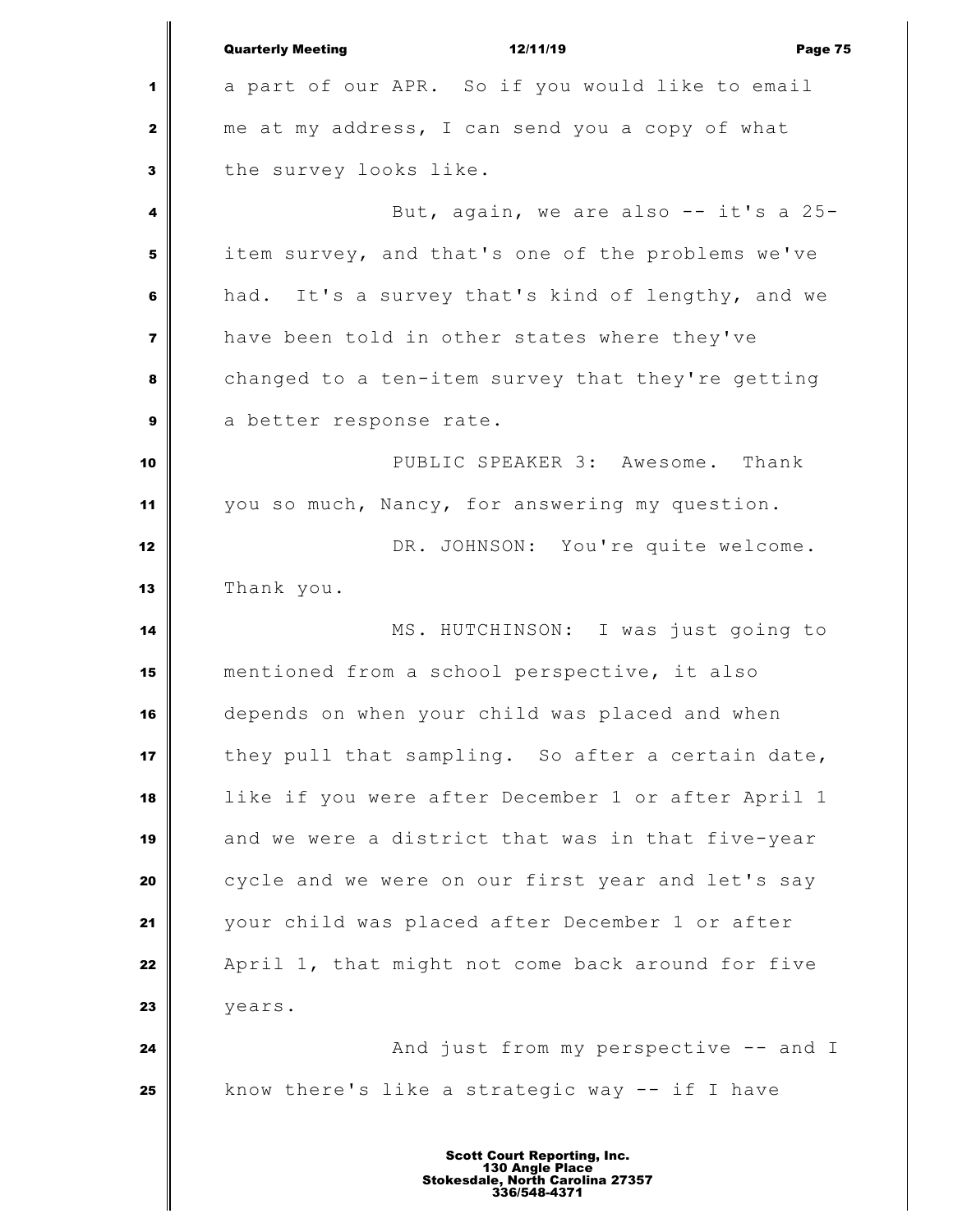## Quarterly Meeting 12/11/19 Page 76

 students in low incidence populations like vision impaired or traumatic brain injury or hearing impaired, they typically always get selected because the numbers are so small, and when I have other students that are in areas like autism or specific learning disability or other health impaired, far less of my student's parents are selected. And then the other point I wanted to make is that we get those letters -- I want to say it's like right in the middle of EOG time. It's

 May. And we get the delivery of the letters, and then the local LEA has a choice of how they want to send that out, and that could be different in each school within the LEA.

 So like many times, people would make a decision that elementary school students do tend to bring their backpacks home to mom and dad, so they might just stuff those in the bags. And sometimes we make decisions about middle school and high school students that those would just **li** live in the bag and never come out to a parent, so we might mail those.

 **So there's not a great answer as to** how you would actually receive it because it would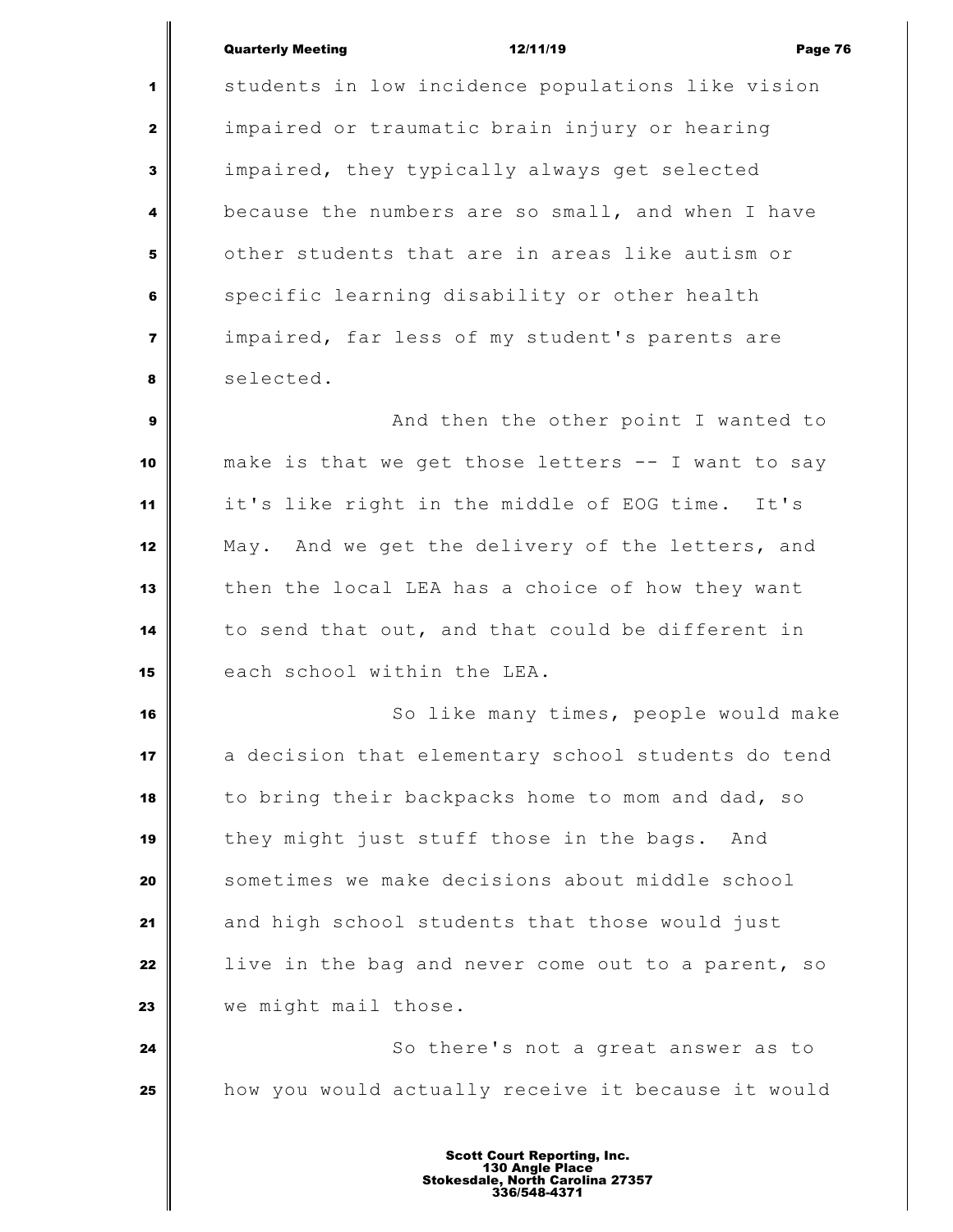Quarterly Meeting 12/11/19 Page 77 depend on, you know, what the district decided to do about how to get that to you. So just a thought. **DR.** JOHNSON: Yeah. Was that Christy Hutchinson speaking? THE CHAIRPERSON: She caught you. PUBLIC SPEAKER 3: That does complete the answer, and I really appreciate you taking the time to answer that and respond back to me. And I would be happy to increase those percentages, but again, as a parent that doesn't receive it, I can't help up those numbers for you. DR. JOHNSON: [Inaudible]. MS. HUTCHINSON: And we don't have the ability to help either because we just send it out, so--- DR. JOHNSON: [Inaudible] districts send that out and they send out based on [inaudible], and it is based on our December 1 Child Count [inaudible] pulled randomly. MS. GRANT: This is Christy Grant. I think it's important to know too that we are sent the names of the parents to send them to. So the districts don't get to choose which parents to send the surveys to. We do -- you know, we do our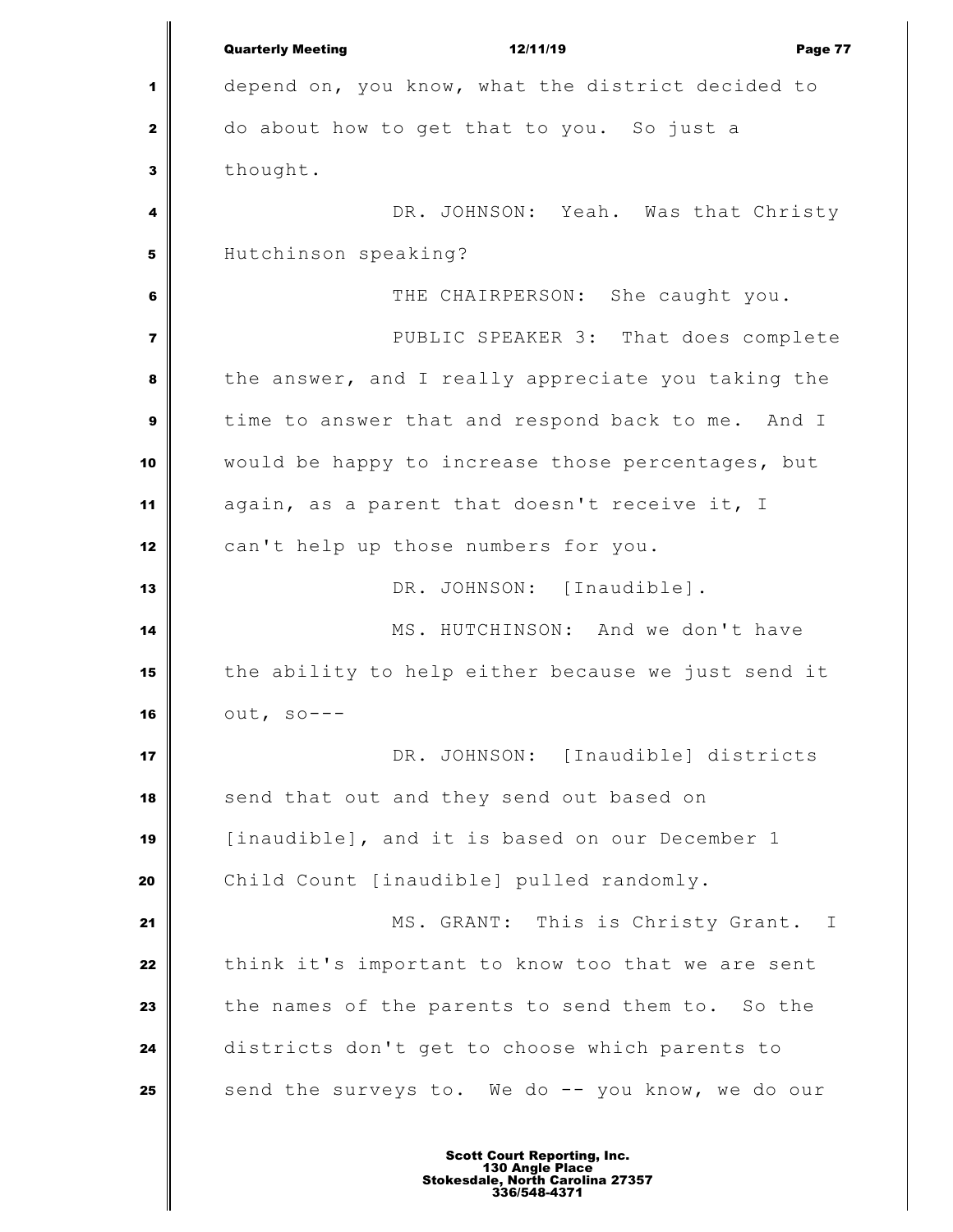| <b>Quarterly Meeting</b> | 12/11/19 | Page 78 |
|--------------------------|----------|---------|
|                          |          |         |

 own internal in-house surveys as well, but some districts, that's just above and beyond. But the names are sent to us.

 MR. HOSKINS: Yeah. So the intent of the survey -- we have to use sampling procedures that are approved by the US Department of Education that then allow us to generalize across the state. So these are really across those kind of big domains that we report to OSEP of how do we develop a sampling strategy without having to survey every single parent, which may be difficult 12 to do, and be able to generalize across the state. So the types of surveys that Christy was talking about that are done at the LEA level give us a much more granular, potentially qualitative way to analyze those data and be able to picture the context of what's happening. PUBLIC SPEAKER 3: Yeah. I also didn't give my additional background. I also do substitute teach, so I do understand when you're saying you're sending something in somebody's backpack and it never comes back. **MS.** HUTCHINSON: Or it comes back along with a half-eaten peanut butter and jelly 25 sandwich.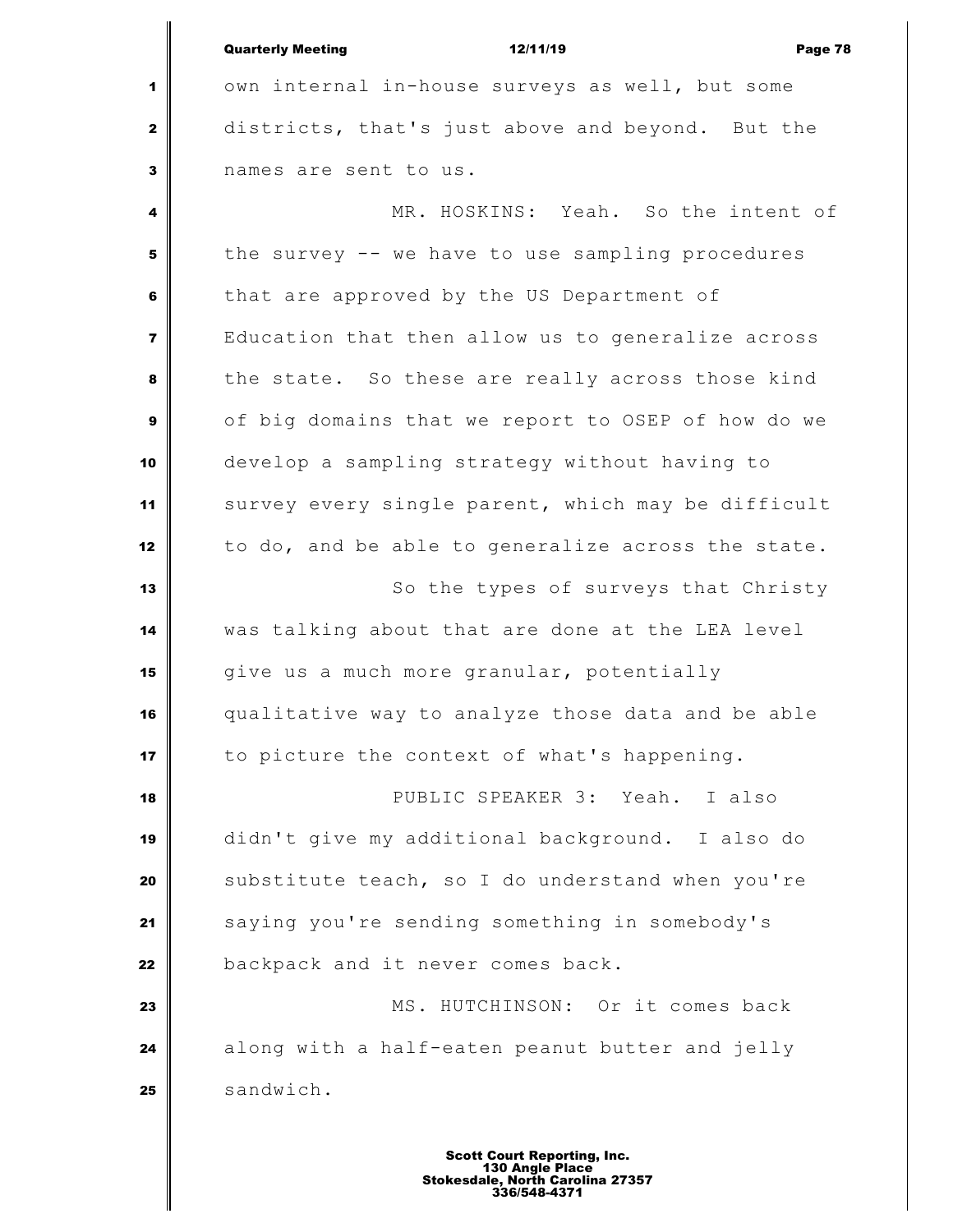|                | <b>Quarterly Meeting</b><br>12/11/19<br>Page 79    |
|----------------|----------------------------------------------------|
| 1              | PUBLIC SPEAKER 3: Yeah. I tend to                  |
| $\mathbf{2}$   | sub in the same classes, so I understand what      |
| 3              | you're saying. Thank you.                          |
| 4              | THE CHAIRPERSON: Thank you.                        |
| 5              | MS. HUTCHINSON: It's also nice to                  |
| 6              | know your LEA and decide -- like I don't know how  |
| $\overline{7}$ | Christy does her survey, but we do ours            |
| 8              | electronically because we're -- that's just where  |
| $\mathbf{9}$   | we're located and how our parents have access, and |
| 10             | so we get a higher percentage rate when they know  |
| 11             | whose email it's coming from because they have a   |
| 12             | person connected with it, and then just knowing    |
| 13             | your parents, how they're able to respond          |
| 14             | electronically might serve certain populations and |
| 15             | not others.                                        |
| 16             | But this is paper-pencil, and so I                 |
| 17             | just know from my population, if my name is not on |
| 18             | there or somebody within the district, it's going  |
| 19             | right in the trash can unfortunately, and it's     |
| 20             | paper-pencil so they are not always going to take  |
| 21             | the effort. But if I was in Nancy's seat---        |
| 22             | THE CHAIRPERSON: Or find it a year                 |
| 23             | later.                                             |
| 24             | MS. HUTCHINSON: Yeah. But if I was                 |
| 25             | in Nancy's seat, I couldn't make a decision for    |
|                |                                                    |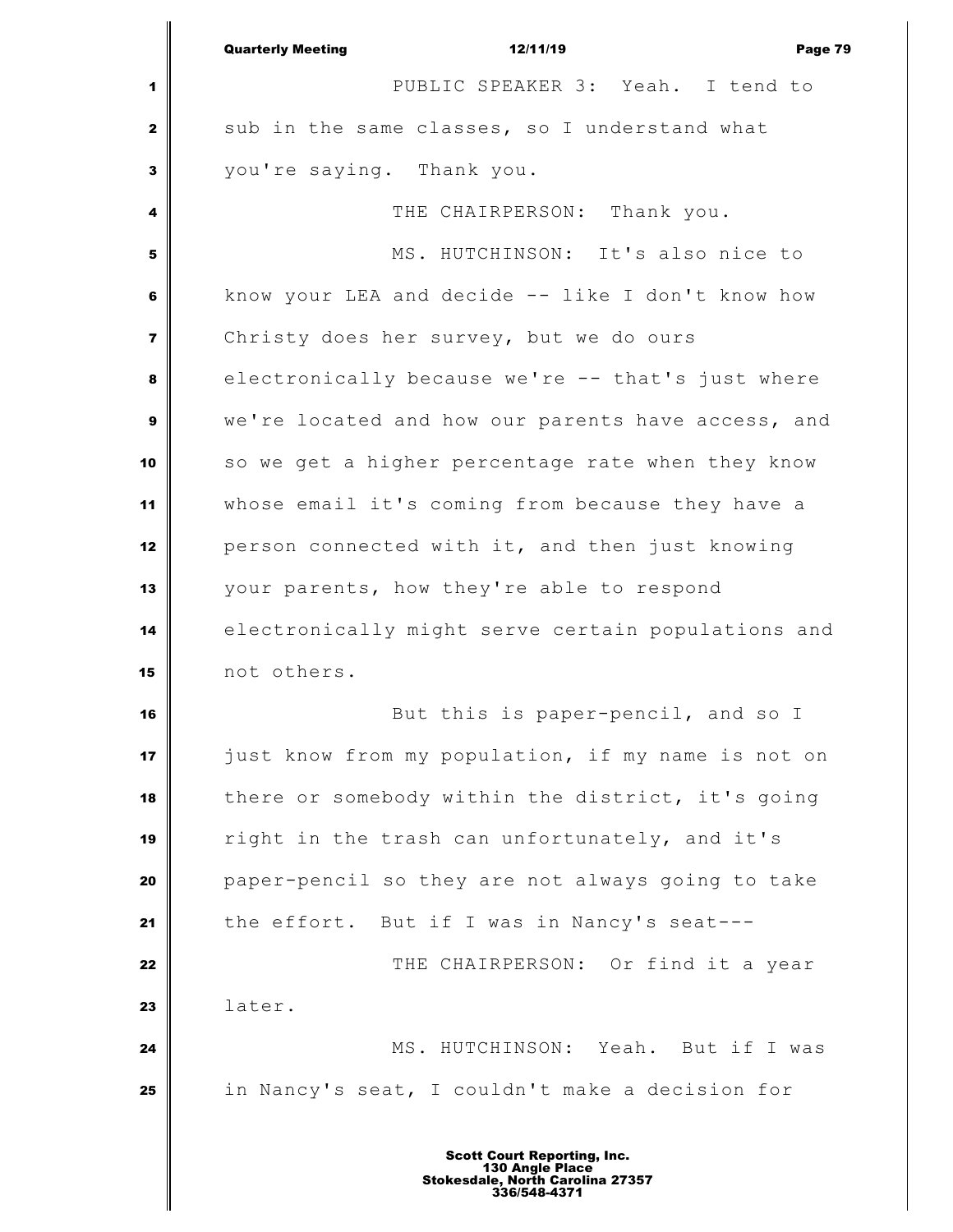|                         | <b>Quarterly Meeting</b><br>12/11/19<br>Page 80    |
|-------------------------|----------------------------------------------------|
| 1                       | the whole entire state that it go electronic       |
| 2                       | because I can't ensure that those folks -- that    |
| 3                       | I'm not setting a barrier of discrimination there. |
| 4                       | So it's just -- you have to know your population,  |
| 5                       | I guess.                                           |
| 6                       | DR. JOHNSON: Yes. And, Christy, for                |
| $\overline{\mathbf{z}}$ | the first time this year, we did allow for an      |
| 8                       | electronic submission through a QR code on our     |
| 9                       | website, but we did find -- we had some parents    |
| 10                      | call us, and we found that parents were -- some    |
| 11                      | parents were having difficulty answering that. So  |
| 12                      | I agree with you. It depends on the parents        |
| 13                      | whether they prefer paper-pencil or an electronic  |
| 14                      | one.                                               |
| 15                      | MS. MOOREFIELD: Nancy, I just had --               |
| 16                      | this is Ginny Moorefield -- I just had a question  |
| 17                      | about that same thing with the parent involvement. |
| 18                      | Is there a -- like is there a mandated timeline    |
| 19                      | for responses?                                     |
| 20                      | DR. JOHNSON: No. Districts or                      |
| 21                      | states can have that timeline set anywhere as long |
| 22                      | as they get the data for one year and submit it    |
| 23                      | within the APR, which we have to submit by         |
| 24                      | February 1st. We've sent it out at different       |
| 25                      | times. Sometimes we -- we try to send it in the    |
|                         |                                                    |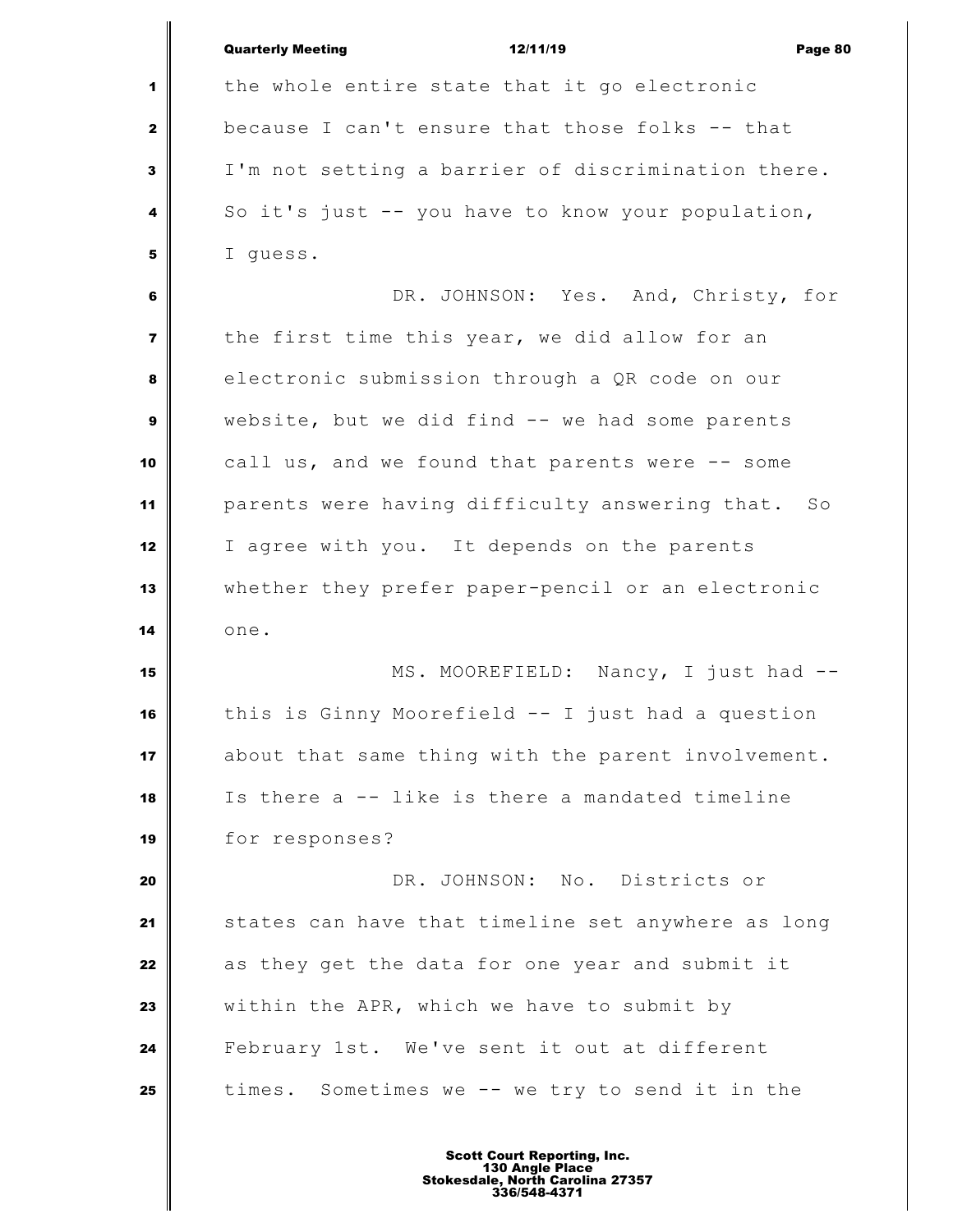|                         | <b>Quarterly Meeting</b><br>12/11/19<br>Page 81    |
|-------------------------|----------------------------------------------------|
| 1                       | spring and have it come back to us in the summer.  |
| $\mathbf{2}$            | It depends on when districts get it out -- when we |
| $\mathbf{3}$            | get it to them and districts get it out.           |
| 4                       | I have been talking with other                     |
| 5                       | states. I've learned one state opens theirs from   |
| 6                       | January to May, which is a different timeline, but |
| $\overline{\mathbf{z}}$ | they're still getting the same -- they're asking   |
| 8                       | for the data for the same school year. So we are   |
| 9                       | looking, again, at those times. There is not a     |
| 10                      | set timeline. Whenever we get it out, then we put  |
| 11                      | a date when we need it back, and that kind of sets |
| 12                      | the timeline for it.                               |
| 13                      | That is another thing that we will be              |
| 14                      | considering because we bumped up against spring    |
| 15                      | break, and people said, "Oh, it came before spring |
| 16                      | break and I forgot about it, so I didn't respond   |
| 17                      | to it," and just different things. Looking at      |
| 18                      | that timeline is an issue as well.                 |
| 19                      | MS. MOOREFIELD: Because I was just                 |
| 20                      | wondering, you know, like if it could be part of   |
| 21                      | that face-to-face IEP meeting where that survey is |
| 22                      | put in the parent's hand.                          |
| 23                      | MS. HUTCHINSON: Sometimes districts                |
| 24                      | do that. That's sometimes ---                      |
| 25                      | MS. MOOREFIELD: So I was just                      |
|                         | <b>Scott Court Reporting, Inc.</b>                 |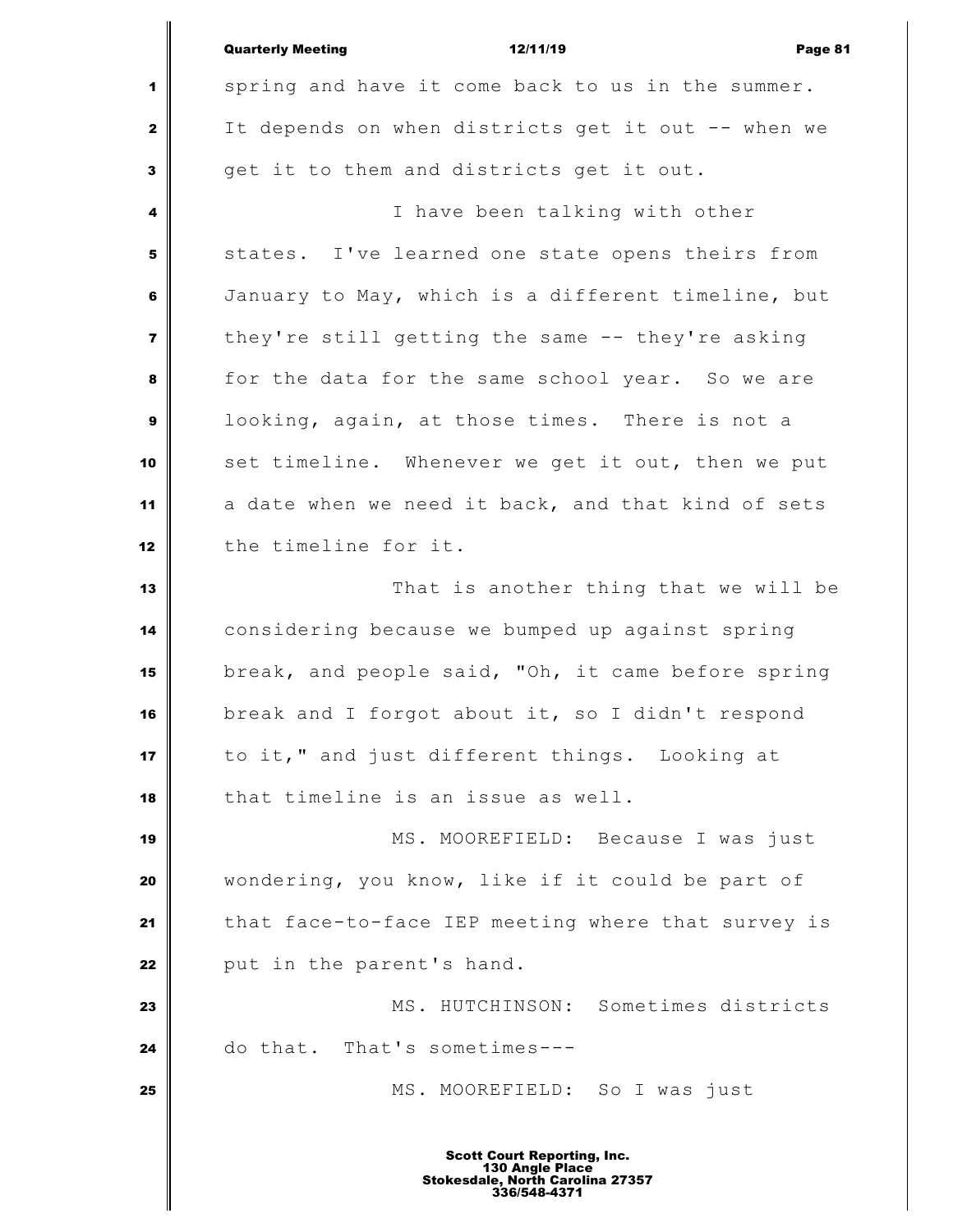## Quarterly Meeting 12/11/19 Page 82

 wondering if there was like a time limit on it like if it had to be back within six weeks of the State sending it out or if it could be, you know, that whole year to potentially catch people in their annual review meetings that that could be handed to them and maybe even completed -- I mean if it's only ten to 15 questions on one sheet of paper versus 25 different slides on an email, if that could be completed, you know, of course, in private, but while the parent is standing there. DR. JOHNSON: That is something that I guess we could consider. It might, though -- the way we get it out and get it out to folks -- especially when used a contractor -- we're not using a contractor now. So we would have to look at our timelines within DPI about getting the information out and who needs to be -- who the district is required to survey through a random sample right now because we base it on the December 1 Child Count for the year, and that's not complete. [Inaudible] December 1 Child Count and they've already had their annual review, we might miss that meeting by the time we identify that child for the district. So we would have to think about how that might work.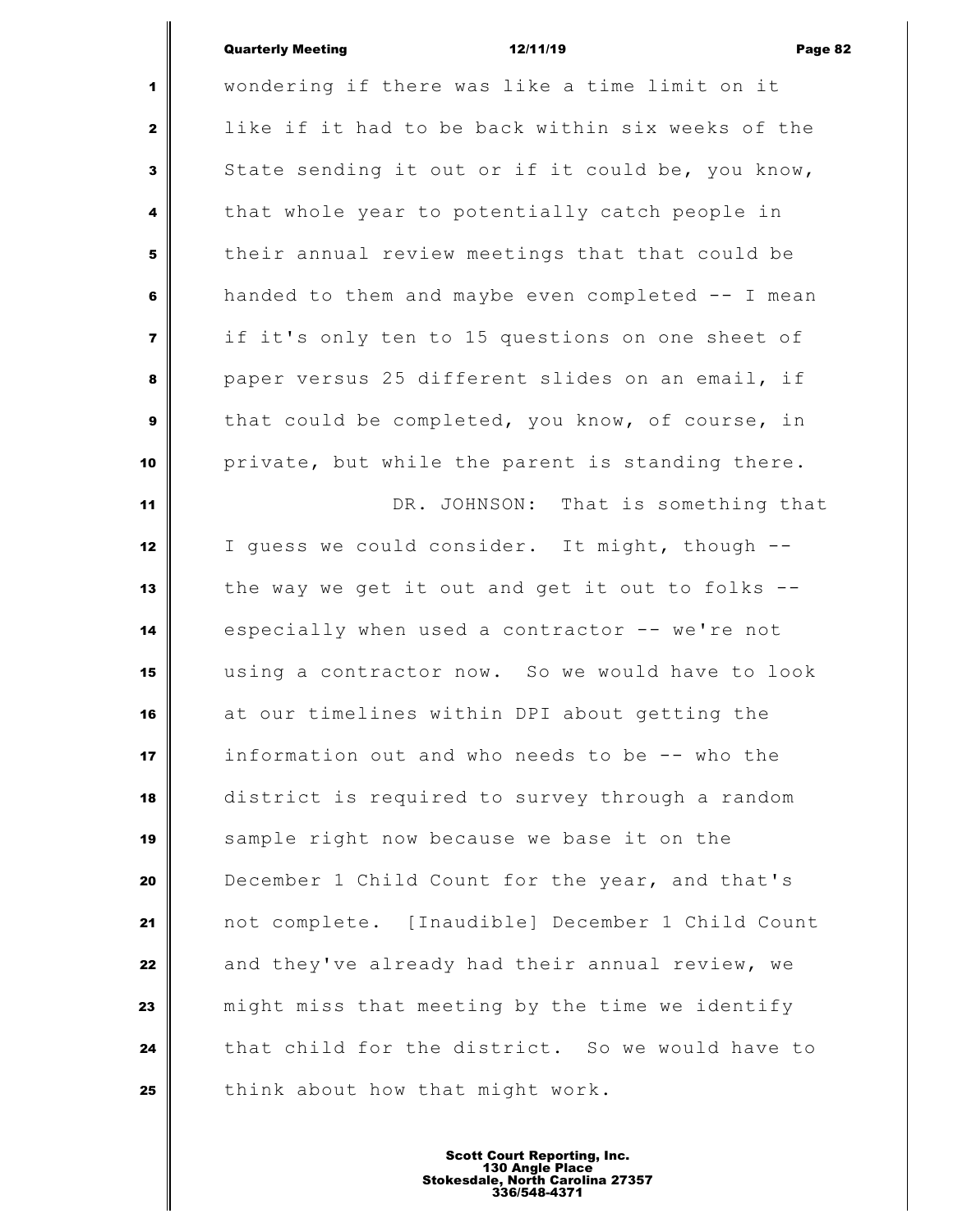|                         | <b>Quarterly Meeting</b><br>12/11/19<br>Page 83    |
|-------------------------|----------------------------------------------------|
| 1                       | THE CHAIRPERSON: Any more questions?               |
| 2                       | I'm actually going to put this down as a future    |
| 3                       | discussion that we can have at some other time to  |
| 4                       | discuss how we might want to change and impact     |
| 5                       | surveys, as it sounds like something that Nancy is |
| 6                       | looking at doing it anyway, so we can definitely   |
| $\overline{\mathbf{z}}$ | have that discussion later.                        |
| 8                       | Any other questions regarding what                 |
| 9                       | was discussed this morning?                        |
| 10                      | (No audible response.)                             |
| 11                      | THE CHAIRPERSON: All right. I know                 |
| 12                      | we've gone over, but that's fine. Let's take       |
| 13                      | about a five-minute break for anybody who needs to |
| 14                      | use the restroom or get up and stretch your legs   |
| 15                      | for a few minutes, and then we'll reconvene.       |
| 16                      | (A brief recess was taken from 11:24               |
| 17                      | a.m. to 11:41 a.m.)                                |
| 18                      | THE CHAIRPERSON: Let's comes back                  |
| 19                      | and we will try to get through this next hour in   |
| 20                      | maybe 30 minutes. We'll see.                       |
| 21                      | All right. On a serious note, next                 |
| 22                      | on the agenda was Matt Hoskins.                    |
| 23                      | MR. HOSKINS: I believe we've had                   |
| 24                      | approval to shift the agenda slightly so I can go  |
| 25                      | ahead and do recommendation -- I mean -- not       |
|                         |                                                    |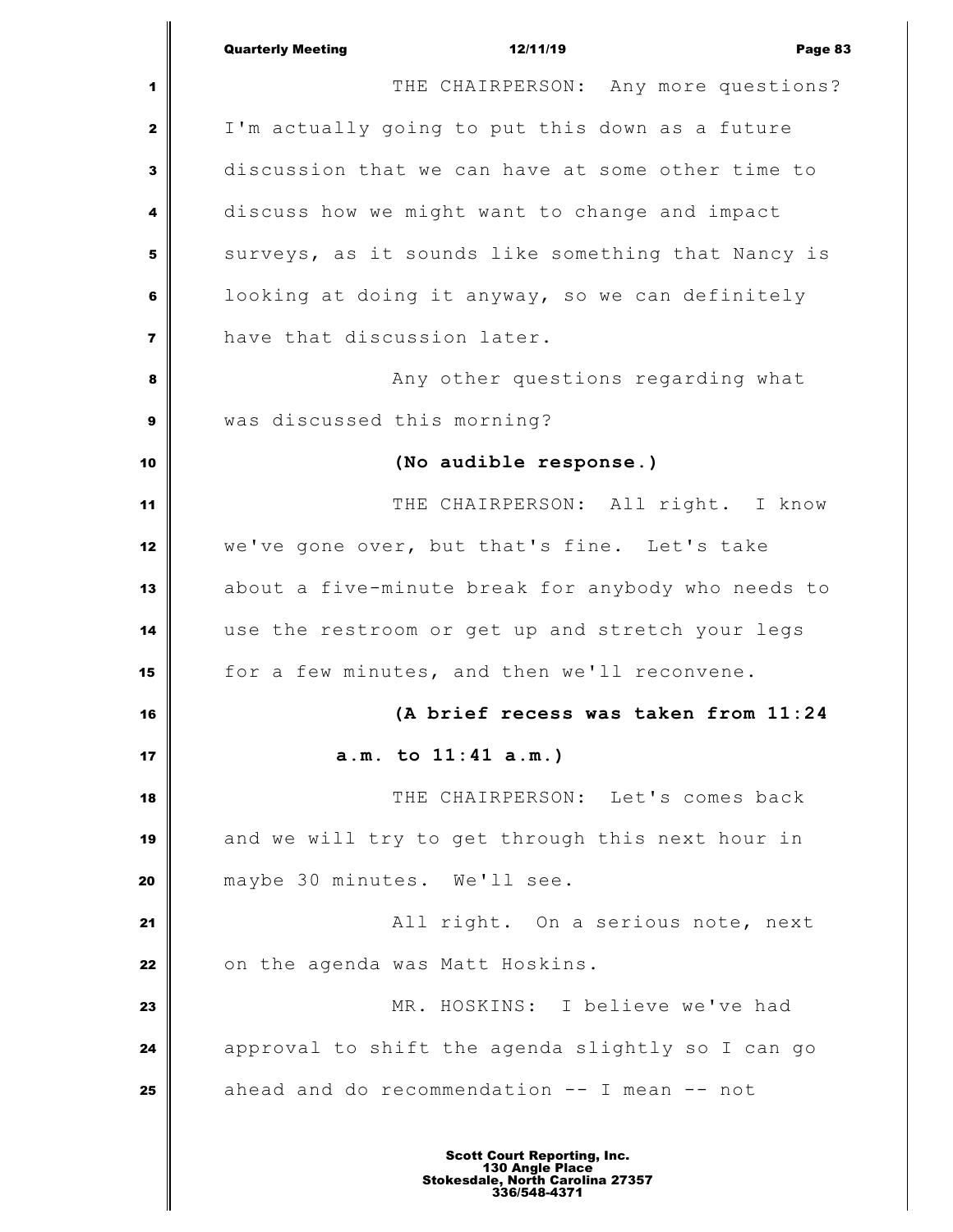Quarterly Meeting 12/11/19 Page 84 **1** recommendations, but updates at this point. THE CHAIRPERSON: Updates and everything else, yes. MR. HOSKINS: So I'll go ahead and do that first and then move on to the next part. My name is Matt Hoskins. I'm the Assistant Director here for the Exceptional Children Division at the Department Public Instruction. I really appreciate the opportunity to share some big updates of what's been occurring at the Division recently. The first thing that I want to start with is related to the policy around specific learning disabilities. We have a policy addendum that will be going into effect July 1st, 2020, and we recently on December 2nd held a stakeholder meeting to look specifically at some of the language that is included in the current policy that's already been passed by the State Board of Education. We have been getting some feedback from various stakeholder groups. We have done Some thematic analysis of the technical assistance questions that we were getting around the policy itself, and so we knew that there might be some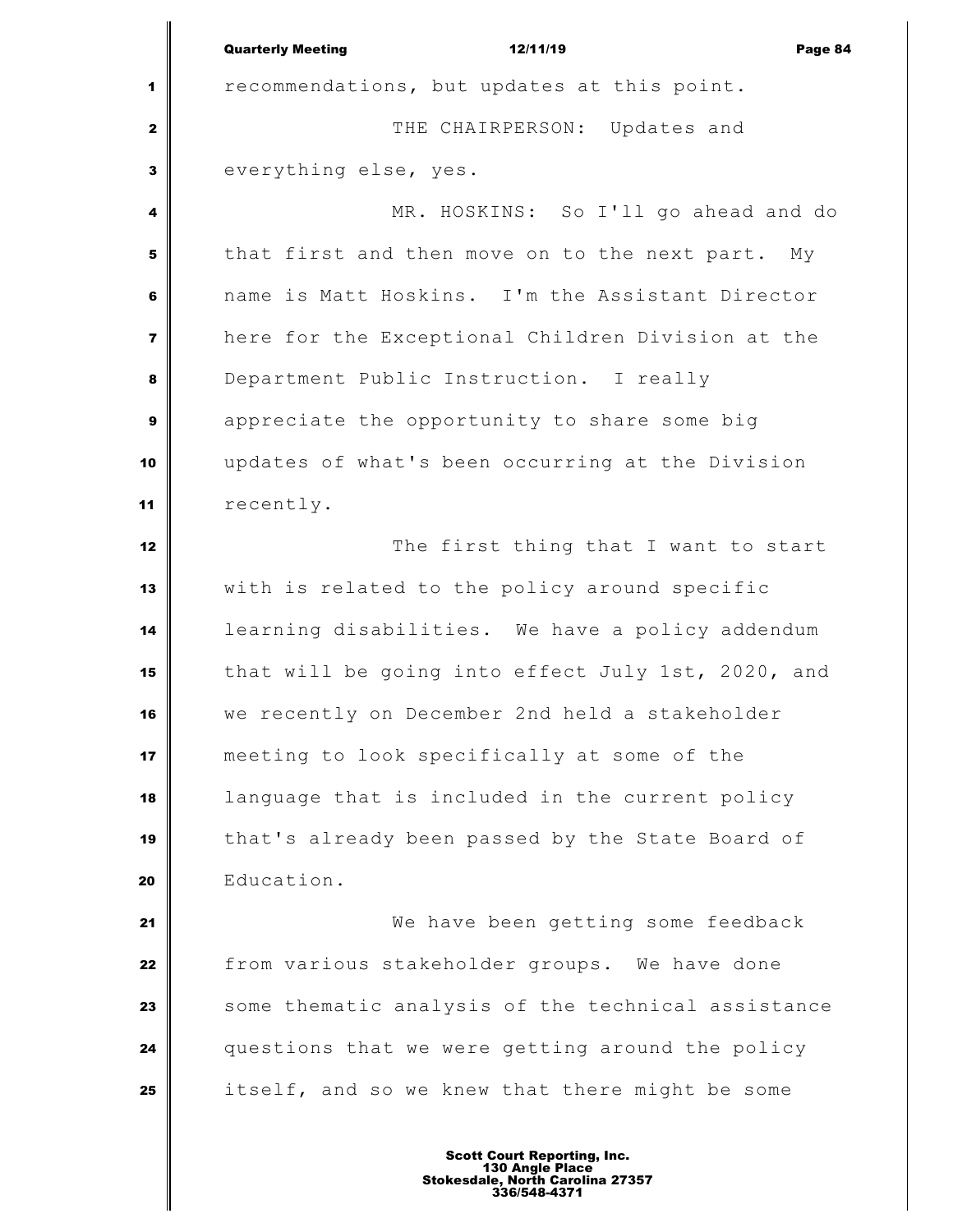|  | <b>Quarterly Meeting</b> | 12/11/19 | Page 85 |
|--|--------------------------|----------|---------|
|--|--------------------------|----------|---------|

 slight language adjustments that we wanted to make with that policy and knew that we needed to begin addressing that now to make those adjustments again in front of the State Board prior to that July 1 date.

 I felt like that meeting was very successful. We had Council representation there. What we did is, we brought people together. The folks that were included, included the major advocacy groups across the state. We had Learning Disabilities Association. We had several groups representing dyslexia. We also had institutes of higher education. The entire task force that was involved with developing the policy also attended as well. We also had some DPI representation that were on that initial task force.

 Our role as DPI staff during that meeting were really just to answer factual questions, and if there were any clarifications about potential intent or context of language that was in the policy, we were there to answer that, but we really didn't participate other than that because we didn't want to influence the conversation and discussion that was going on around potential changes to the policy.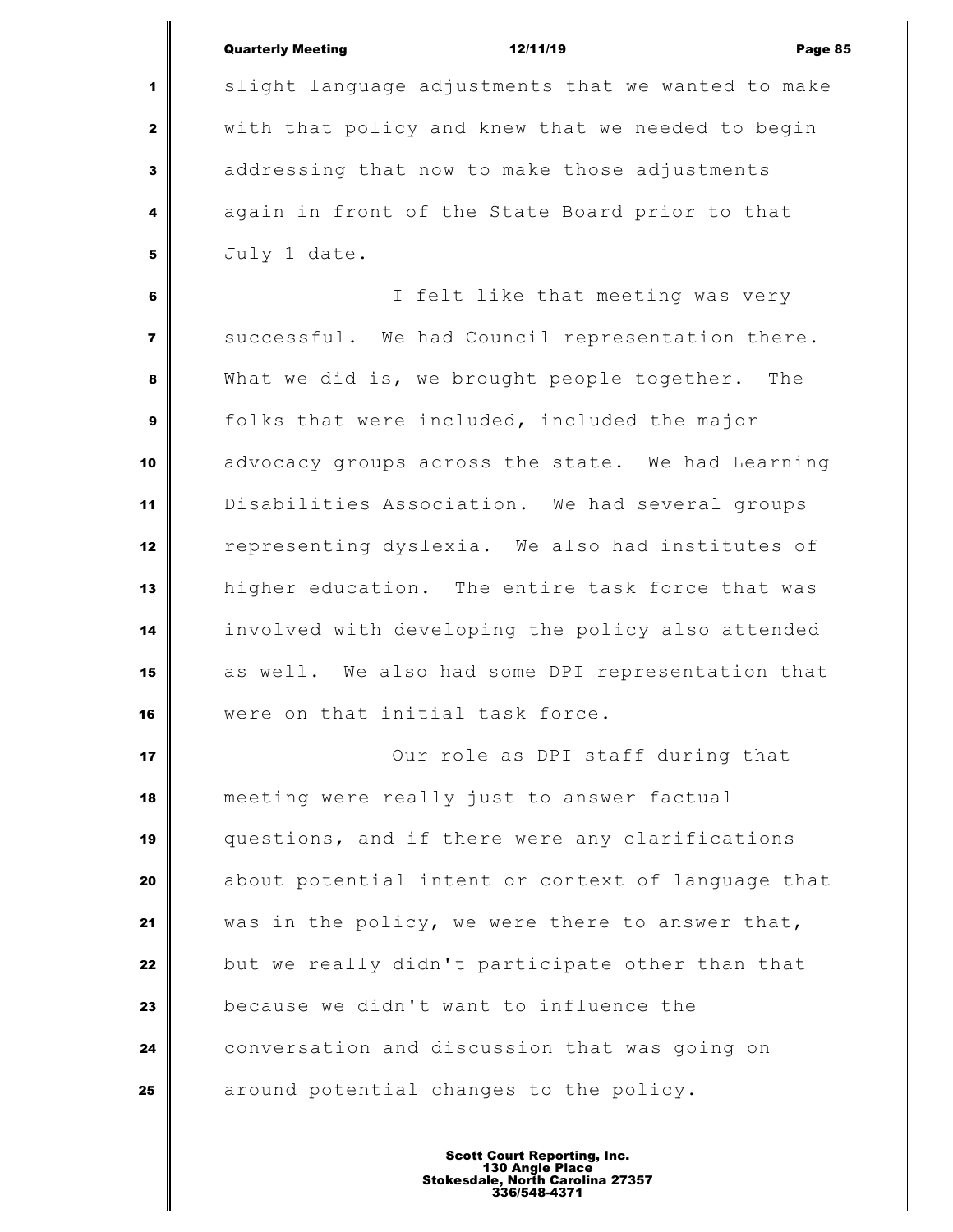# Quarterly Meeting 12/11/19 Page 86

 What we did is, we had folks break into groups and talk about different areas of concern that they had. Once we had them do that, we had those groups share out. We came together as a larger group to prioritize where those concerns were. Then we actually jumped into the policy itself and made recommended -- potential recommended changes from that group that we will now take back and consider implementing within 10 that policy. So our timeline for that -- as we've actually already gone through the recommendations that were made from that group. Hopefully by the end of the week, we will have that policy with any strikethrough's, redlines, additions added to that, send it out to stakeholder groups for review so that we can get one more chance to get feedback from stakeholders on the changes that were made based on that meeting. **Once we get the feedback, make any** 

 final modification, changes, technical corrections that we need to make, get it to the rules committee here, and get it in front of the State Board, I'm thinking -- and I am ambitious, but a | timeline that we can follow is getting that to the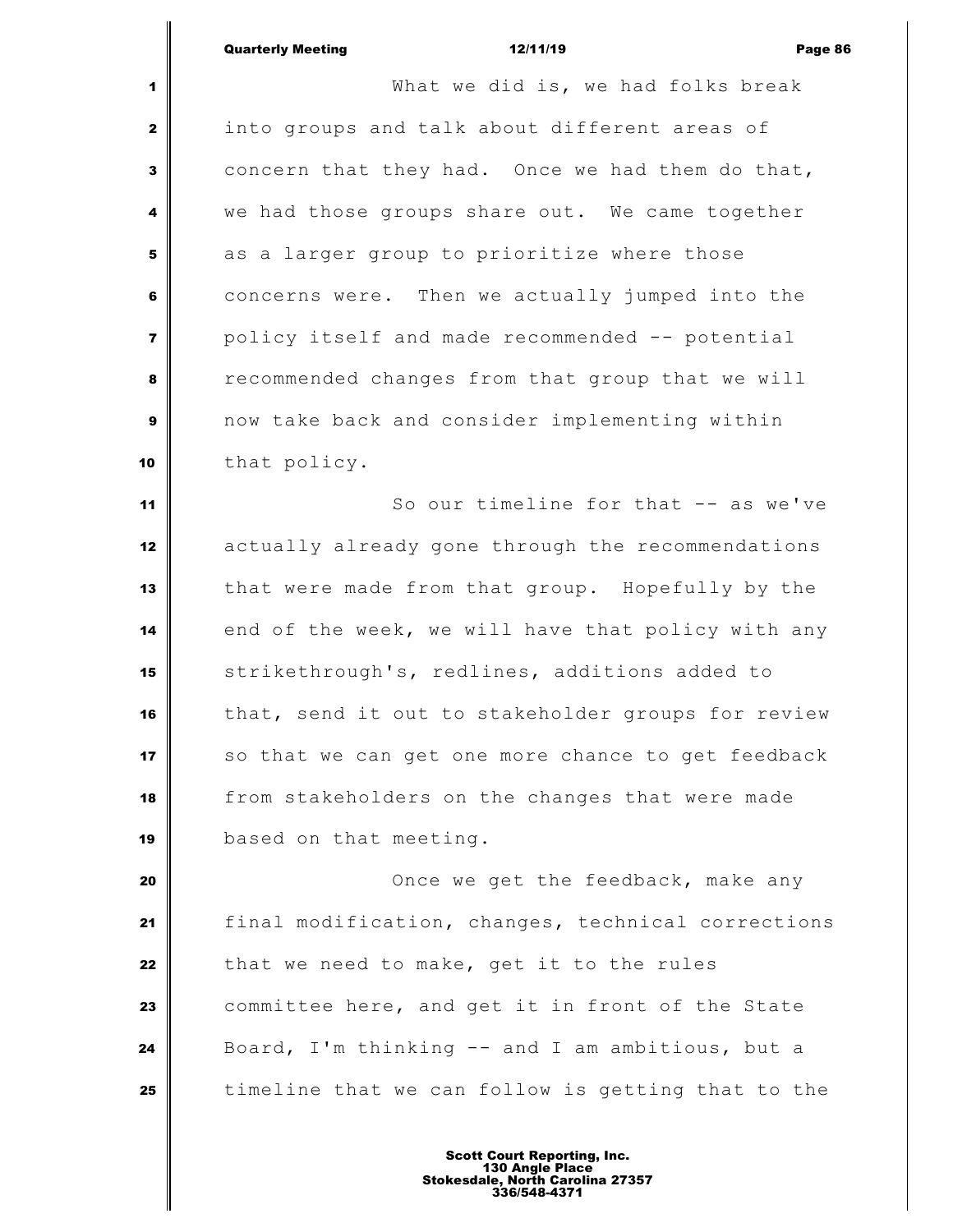Quarterly Meeting 12/11/19 Page 87 rules committee by February and to the State Board by March. So I'm excited about that. I'm excited about the policy itself and thought we had a successful meeting there. We also have an ongoing -- one of the things that you'll see here that's a theme around my updates is around stakeholder groups. We've really intentionally tried to bring experts in the field, bring parents in to guide decisions and the work that we're doing. We have had another stakeholder group around adapted curriculum and students who are being served on the Extended Content Standards really to look at how can we

 improve services across the state and how can we address what we see as significant barriers right now.

 **Those groups came together and formed**  five different workgroups that are focused on community partnerships, teacher recruitment, and retention, which has been a real challenge in Extended Content Standards classrooms across the state, and ensuring that we have an adequate -- not only a pipeline to get teachers into those classes, but that they're being adequately prepared on their pathway there and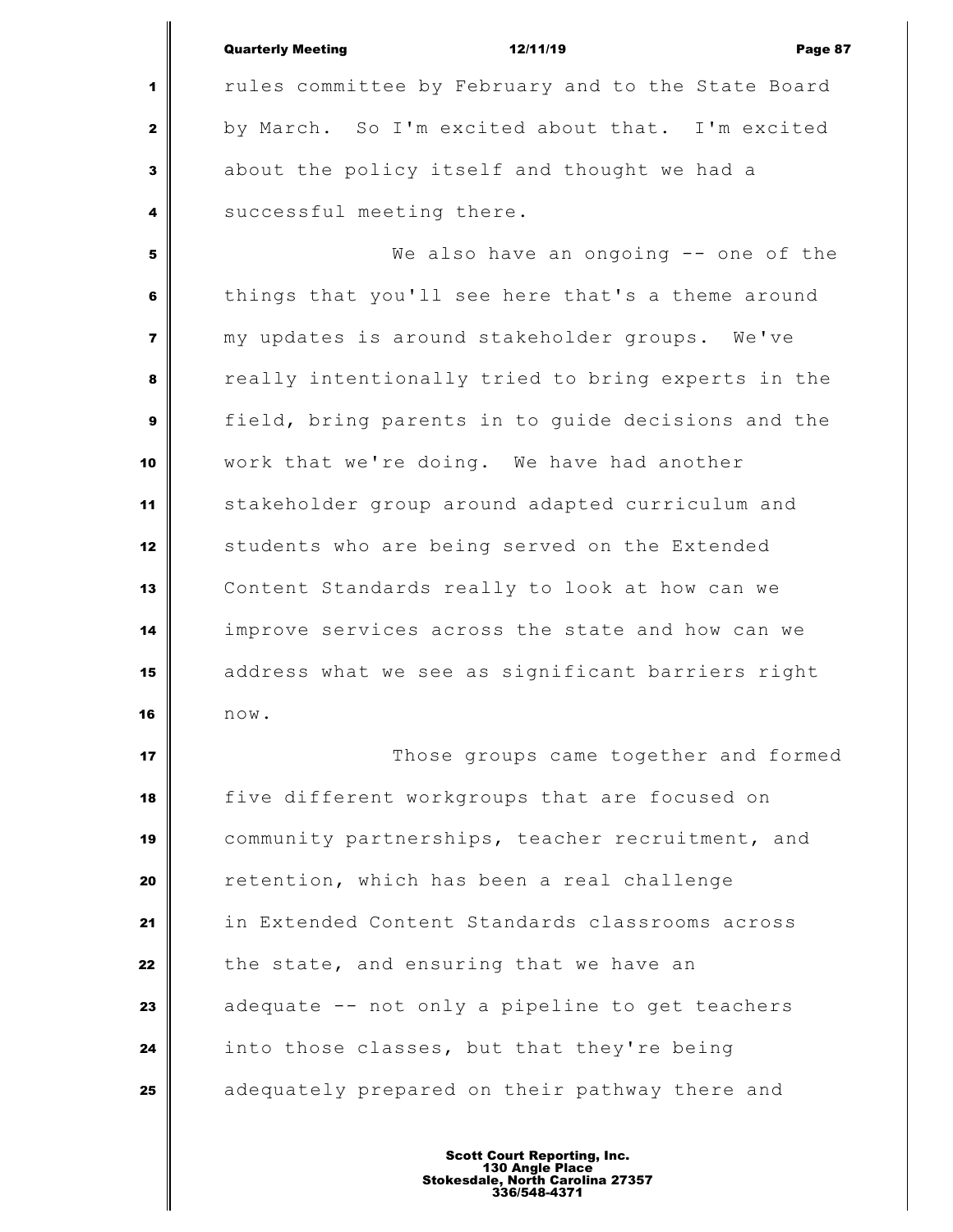|                | <b>Quarterly Meeting</b>                           | 12/11/19                              | Page 88 |
|----------------|----------------------------------------------------|---------------------------------------|---------|
| 1              | then supported through ongoing professional        |                                       |         |
| $\mathbf{2}$   | learning, coaching, and mentorship.                |                                       |         |
| 3              |                                                    | One of the things that you frequently |         |
| 4              | see with teachers who are teaching in classrooms   |                                       |         |
| 5              | with the Extended Content Standards is, there's    |                                       |         |
| 6              | frequently not somebody else in their school or    |                                       |         |
| $\overline{7}$ | schools close by that they can consult with and    |                                       |         |
| 8              | have mentorship with. And so we're really          |                                       |         |
| 9              | thinking about how can we better connect teachers  |                                       |         |
| 10             | that have these really unique challenges that they |                                       |         |
| 11             | face in terms of their role.                       |                                       |         |
| 12             |                                                    | We also have a workgroup on           |         |
| 13             | professional development on the curriculum itself  |                                       |         |
| 14             | and then how can we leverage the resources that we |                                       |         |
| 15             | do have in terms of human capital. So our next     |                                       |         |
| 16             | meeting is coming up January 14th. Those           |                                       |         |
| 17             | workgroups at that point in time -- what they've   |                                       |         |
| 18             | done to this point is described the barriers that  |                                       |         |
| 19             | they're currently facing that are related to their |                                       |         |
| 20             | particular topic. They have talked about           |                                       |         |
| 21             | potential solutions to those, and they're going to |                                       |         |
| 22             | make some formal recommendations at the meeting on |                                       |         |
| 23             | January 14th that we could move forward with.      |                                       |         |
| 24             |                                                    | There are also some overarching       |         |
| 25             | recommendations that were made by that group that  |                                       |         |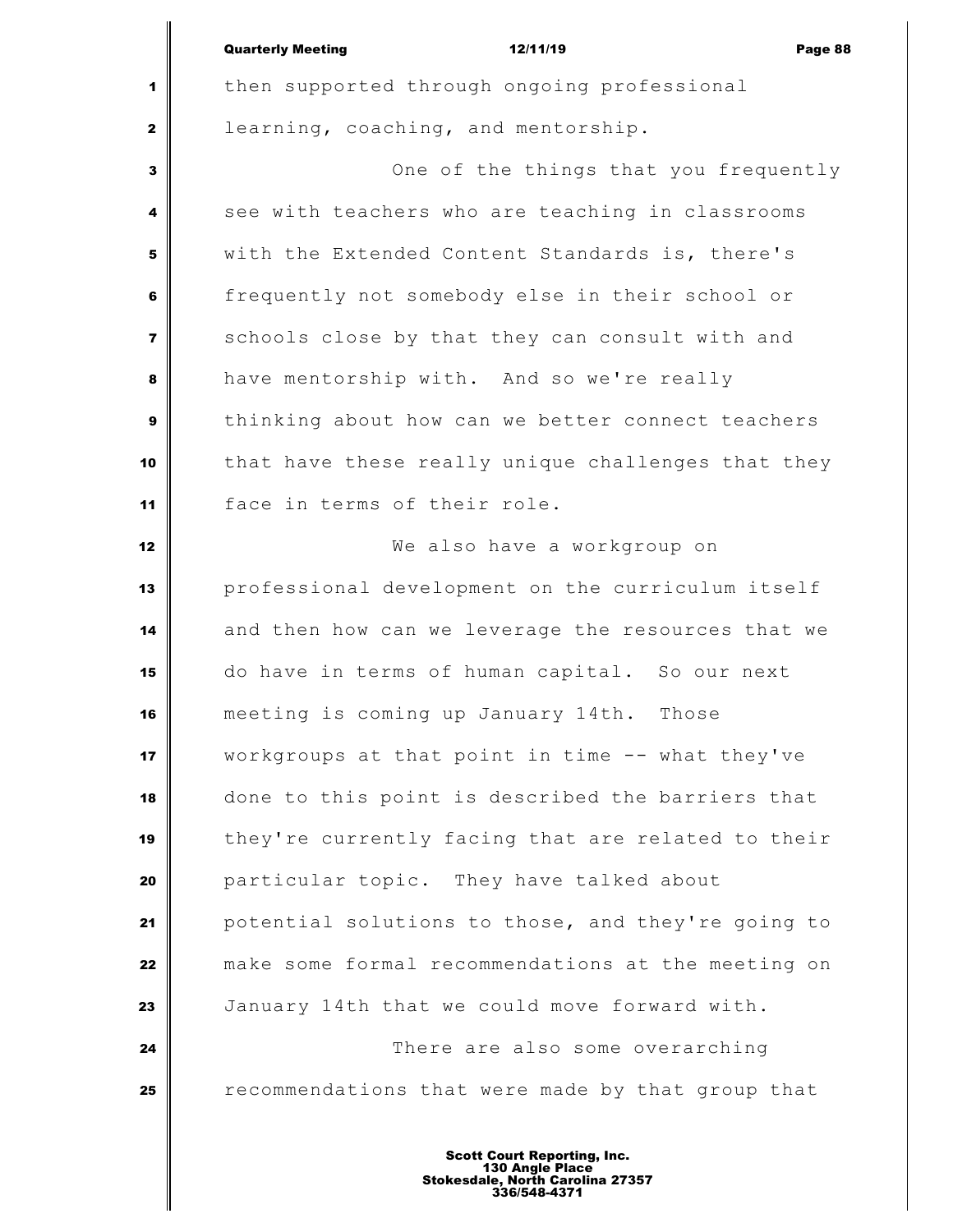|                | <b>Quarterly Meeting</b><br>12/11/19<br>Page 89    |
|----------------|----------------------------------------------------|
| $\mathbf{1}$   | they will consider, the first of which -- if you   |
| $\mathbf{2}$   | look at each of the recommendations of each of     |
| 3              | those groups, they all talk about ensuring best    |
| 4              | practice, and we got into a discussion about do we |
| 5              | have a common understanding or are we able to      |
| 6              | operationalize what best practice is as we teach   |
| $\overline{7}$ | Extended Content Standards.                        |
| 8              | And I don't know that we were able to              |
| 9              | come to a common definition of that yet. So that   |
| 10             | will also be one of the things that we're working  |
| 11             | on with that group, is throughout our              |
| 12             | recommendations when we say "best practice," what  |
| 13             | exactly do we mean by that, what is evidence-based |
| 14             | supports, and what does that look like day-to-day  |
| 15             | in the classroom. So we will be doing work around  |
| 16             | that as well.                                      |
| 17             | The next update is on conference. We               |
| 18             | had conference in November in Greensboro, November |
| 19             | 19th to the 22nd. It felt like it was a really     |
| 20             | great success. We had 14 institutes on the         |
| 21             | 19th -- 13 or 14 institutes the 19th. We had 1400  |
| 22             | people attend that. This gives folks an            |
| 23             | opportunity to spend a full day in-depth on a      |
| 24             | particular topic. We had topics that ranged from   |
| 25             | low incidence things like adapted physical         |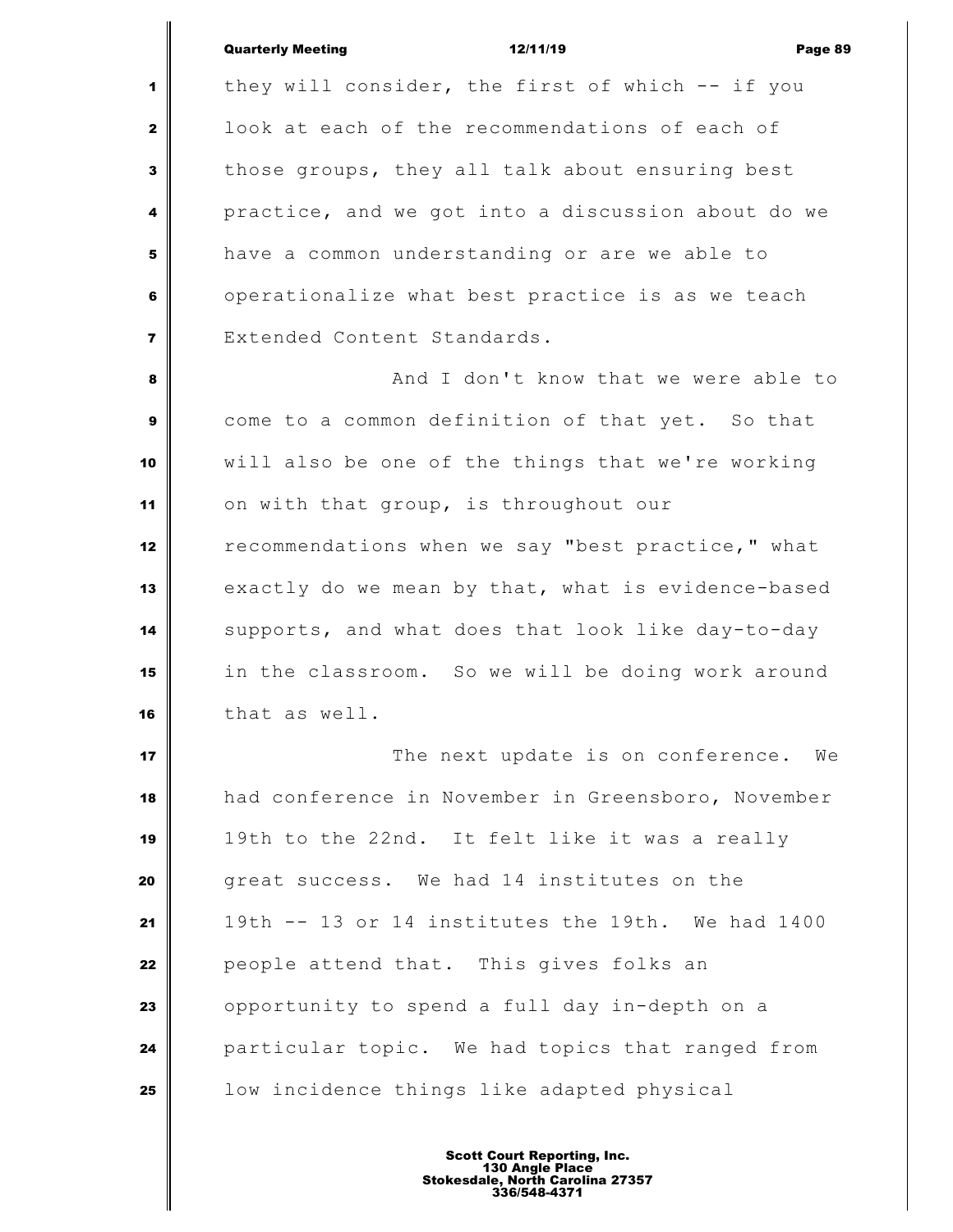| education. We had one on autism. We had one on<br>1<br>the SLD policy. We had some around best practices<br>$\mathbf{2}$<br>in reading instruction. So a varied agenda that<br>3<br>we brought experts from the State and also<br>4<br>nationally to hold those institutes.<br>5<br>And then the 20th through the 22nd,<br>6<br>we had over 2400 people at conference. We had<br>$\overline{\mathbf{z}}$<br>over 95 sessions. I've had a chance to review the<br>8<br>evaluation feedback from those sessions. It was<br>9<br>all very high. I'm very pleased with the quality<br>10<br>of the program that we're able to put together<br>11<br>each year.<br>12<br>As I go and attend the sessions, what<br>13 |  |
|-----------------------------------------------------------------------------------------------------------------------------------------------------------------------------------------------------------------------------------------------------------------------------------------------------------------------------------------------------------------------------------------------------------------------------------------------------------------------------------------------------------------------------------------------------------------------------------------------------------------------------------------------------------------------------------------------------------------|--|
|                                                                                                                                                                                                                                                                                                                                                                                                                                                                                                                                                                                                                                                                                                                 |  |
|                                                                                                                                                                                                                                                                                                                                                                                                                                                                                                                                                                                                                                                                                                                 |  |
|                                                                                                                                                                                                                                                                                                                                                                                                                                                                                                                                                                                                                                                                                                                 |  |
|                                                                                                                                                                                                                                                                                                                                                                                                                                                                                                                                                                                                                                                                                                                 |  |
|                                                                                                                                                                                                                                                                                                                                                                                                                                                                                                                                                                                                                                                                                                                 |  |
|                                                                                                                                                                                                                                                                                                                                                                                                                                                                                                                                                                                                                                                                                                                 |  |
|                                                                                                                                                                                                                                                                                                                                                                                                                                                                                                                                                                                                                                                                                                                 |  |
|                                                                                                                                                                                                                                                                                                                                                                                                                                                                                                                                                                                                                                                                                                                 |  |
|                                                                                                                                                                                                                                                                                                                                                                                                                                                                                                                                                                                                                                                                                                                 |  |
|                                                                                                                                                                                                                                                                                                                                                                                                                                                                                                                                                                                                                                                                                                                 |  |
|                                                                                                                                                                                                                                                                                                                                                                                                                                                                                                                                                                                                                                                                                                                 |  |
|                                                                                                                                                                                                                                                                                                                                                                                                                                                                                                                                                                                                                                                                                                                 |  |
|                                                                                                                                                                                                                                                                                                                                                                                                                                                                                                                                                                                                                                                                                                                 |  |
| I -- I think what always strikes me is that the<br>14                                                                                                                                                                                                                                                                                                                                                                                                                                                                                                                                                                                                                                                           |  |
| program for conference is predominantly presenters<br>15                                                                                                                                                                                                                                                                                                                                                                                                                                                                                                                                                                                                                                                        |  |
| of practitioners in the field, and the quality of<br>16                                                                                                                                                                                                                                                                                                                                                                                                                                                                                                                                                                                                                                                         |  |
| the work that's being shared, it makes you happy<br>17                                                                                                                                                                                                                                                                                                                                                                                                                                                                                                                                                                                                                                                          |  |
| to be an educator in North Carolina to see what we<br>18                                                                                                                                                                                                                                                                                                                                                                                                                                                                                                                                                                                                                                                        |  |
| can aspire to based on those presentations, and<br>19                                                                                                                                                                                                                                                                                                                                                                                                                                                                                                                                                                                                                                                           |  |
| they're also rooted in evidence and research but<br>20                                                                                                                                                                                                                                                                                                                                                                                                                                                                                                                                                                                                                                                          |  |
| practical, how do you make this happen at the<br>21                                                                                                                                                                                                                                                                                                                                                                                                                                                                                                                                                                                                                                                             |  |
| district, at the classroom level.<br>22                                                                                                                                                                                                                                                                                                                                                                                                                                                                                                                                                                                                                                                                         |  |
| So I really appreciated the<br>23                                                                                                                                                                                                                                                                                                                                                                                                                                                                                                                                                                                                                                                                               |  |
| opportunity to host everybody at the conference in<br>24                                                                                                                                                                                                                                                                                                                                                                                                                                                                                                                                                                                                                                                        |  |
| Greensboro. We had an amazing plenary session, if<br>25                                                                                                                                                                                                                                                                                                                                                                                                                                                                                                                                                                                                                                                         |  |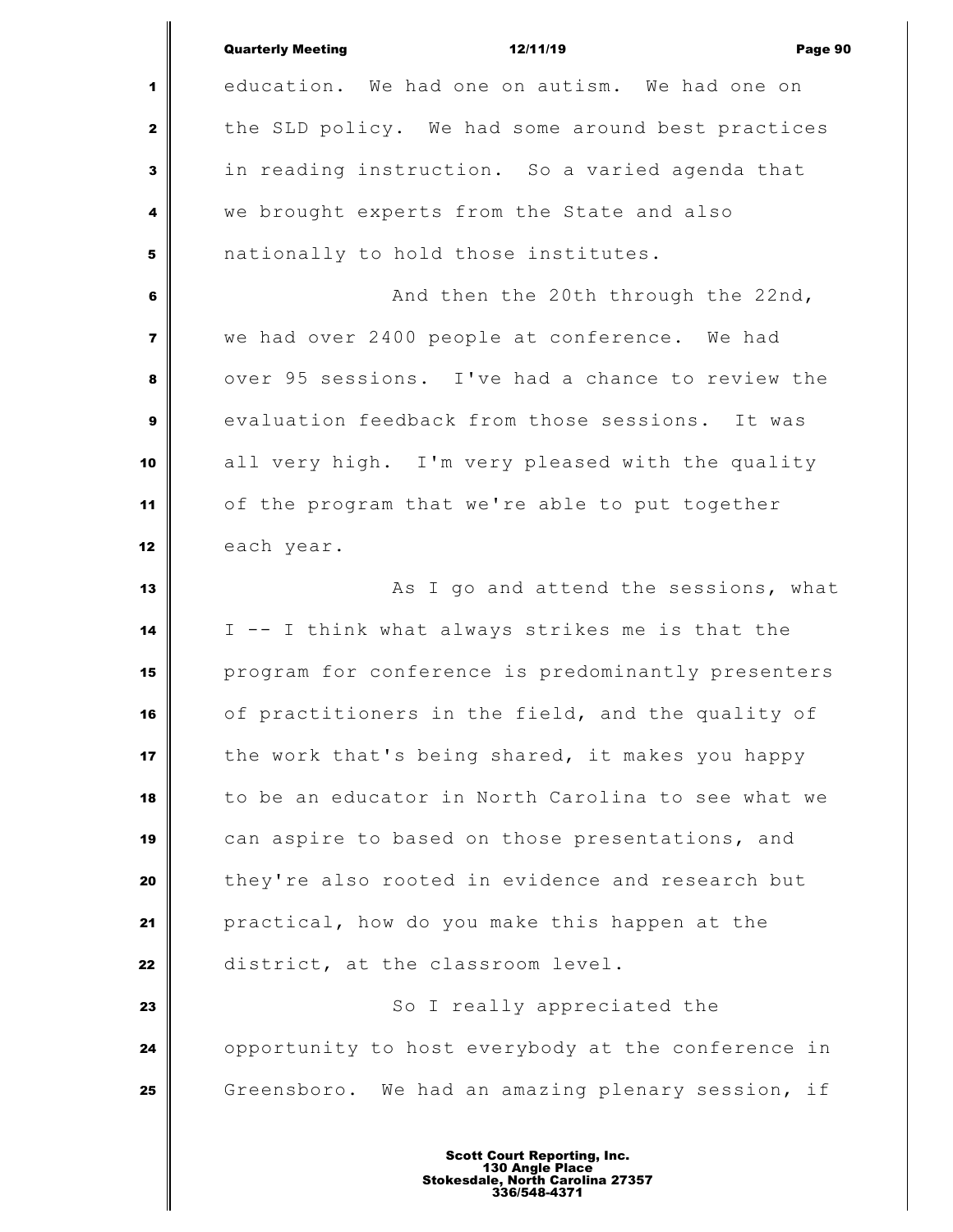Quarterly Meeting 12/11/19 Page 91

 you attended that. We had the most parents ever attend. We did extend out five free parent conference registrations to eight different organizations across the state, so it was good to see parents in attendance. I will say, as I attended the sessions, I frequently saw parents being the ones staying after the sessions, engaging the presenters, having good conversations about the content.

 The next thing I want to talk about is the autism policy. So we have taken that to 12 the State Board. The changes to that have passed. We are now in a training mode. Our autism consultants are out in the field training almost daily. One of our folks who's stationed here and who has a cube next to me, I saw her today for the first time in about a month. I was like, "Wow, how have you been?" And she's been out ensuring the implementation of the new policy will go smoothly.

 We've completed a guidance document for the field that's really designed for use by teachers that's complete. We are taking that and making that into a parents guidance document as well, so one that has content that's more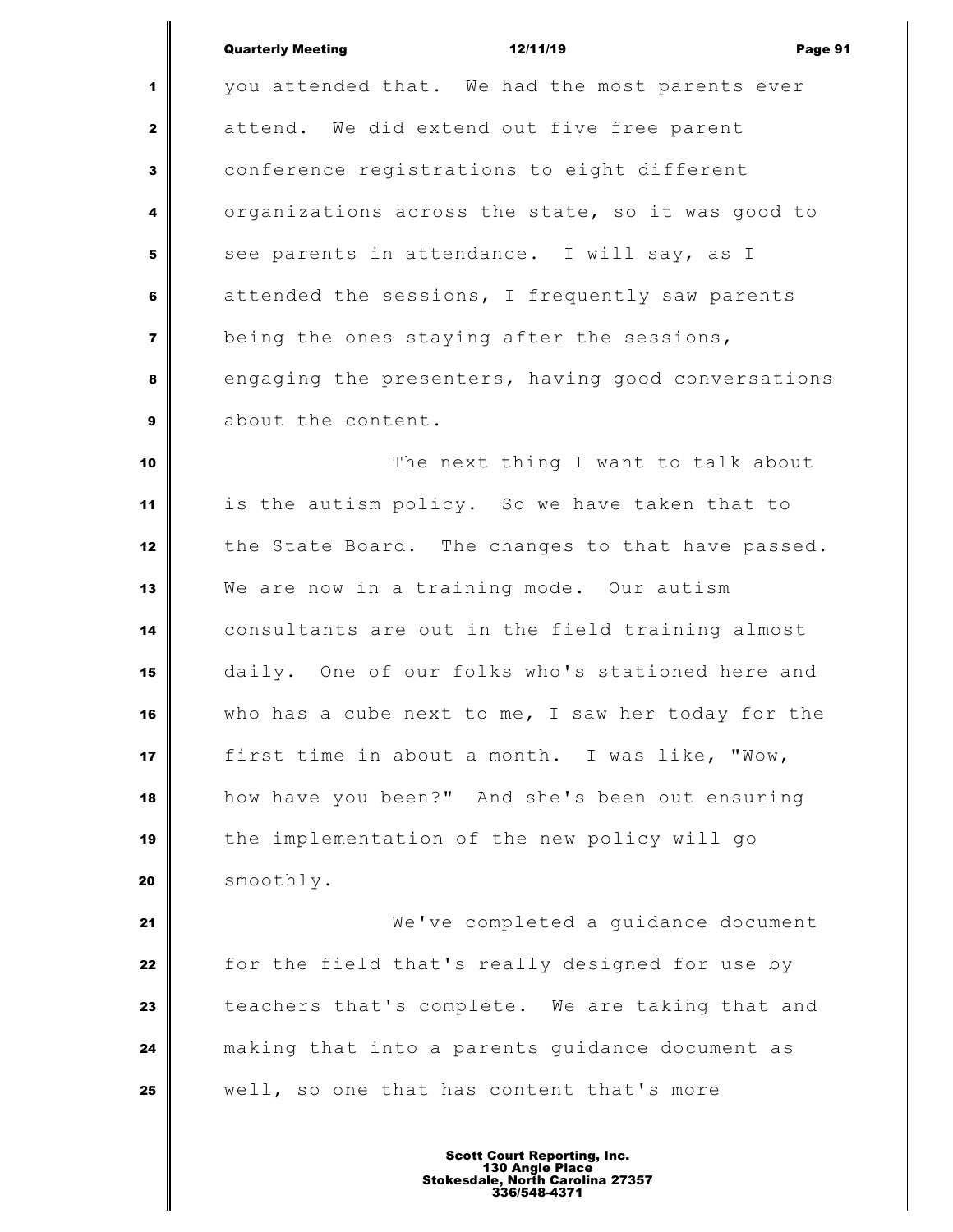# Quarterly Meeting **12/11/19 Constant Constant Orange 92**

∥

| 1                       | relevant, language friendly for parent use. That   |
|-------------------------|----------------------------------------------------|
| $\mathbf{2}$            | is in the process of being developed right now.    |
| $\mathbf{3}$            | The draft is almost complete. We'll have that      |
| 4                       | done prior to the holidays, and we'll send that    |
| ${\bf 5}$               | out to the same stakeholders who provided the      |
| 6                       | feedback on the autism policy before we send that  |
| $\overline{\mathbf{z}}$ | out. We've been partnering with the Exceptional    |
| 8                       | Children's Assistance Center, ECAC, for the        |
| $\boldsymbol{9}$        | development of that guidance document.             |
| 10                      | The final thing that I wanted to                   |
| 11                      | touch base on is the work that we're doing around  |
| 12                      | school mental health. As I talk with folks in the  |
| 13                      | field -- my wife is a teacher. As I talk to her    |
| 14                      | on a daily basis, the frequency and intensity of   |
| 15                      | the mental health problems that we're dealing with |
| 16                      | in schools are ever-growing, and we know that we   |
| 17                      | have a system that's porous that some kids can     |
| 18                      | find cracks to fall through because it is a        |
| 19                      | complex system to navigate through the different   |
| 20                      | resources and ways that mental health are          |
| 21                      | administered.                                      |
| 22                      | So we've had an ongoing group for                  |
| 23                      | about the past three years called the North        |
| 24                      | Carolina School Mental Health Initiative that has  |
| 25                      | brought together educators, has brought together   |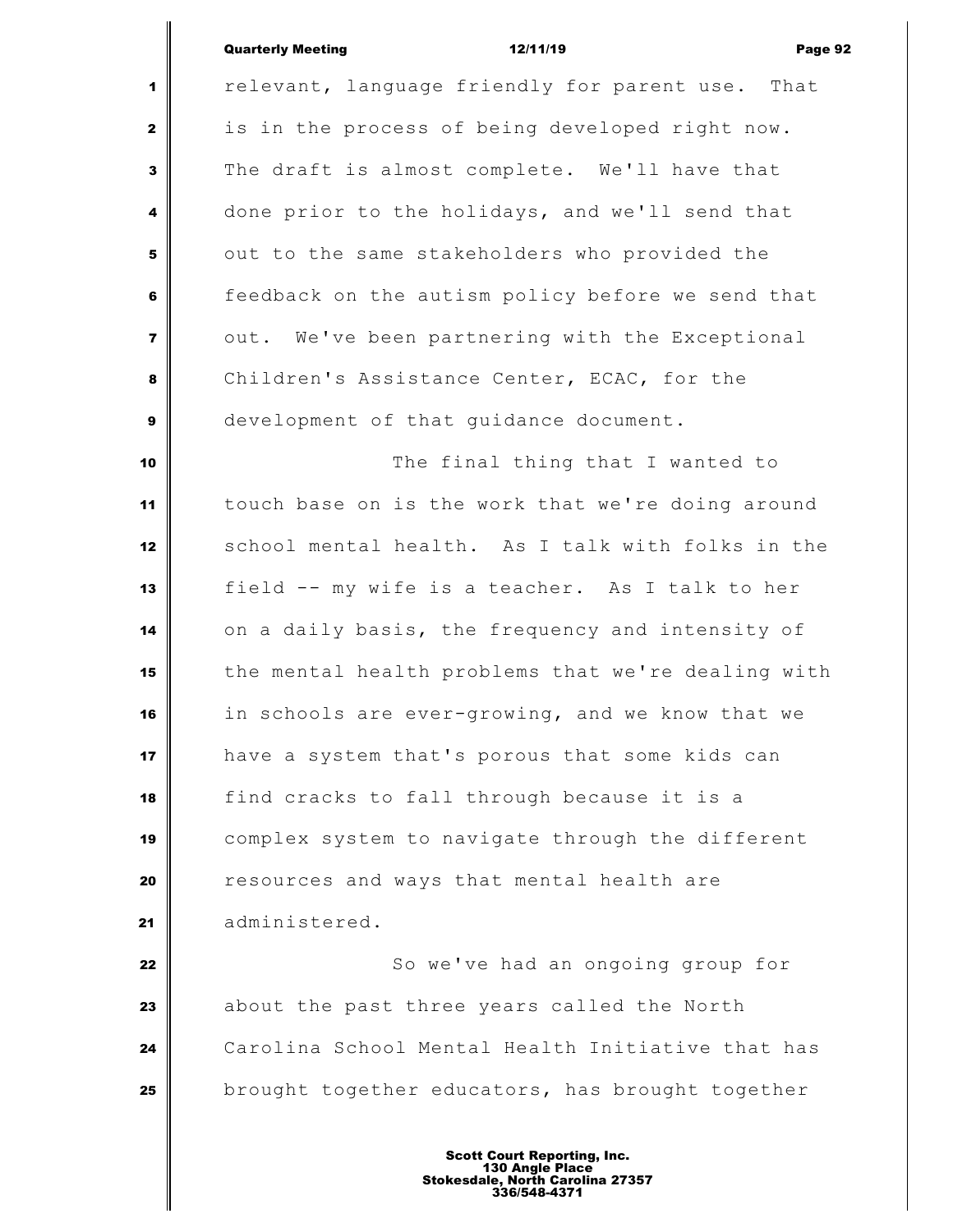| <b>Quarterly Meeting</b> | 12/11/19 | Page 93 |
|--------------------------|----------|---------|
|                          |          |         |

 advocates, it's brought together policymakers, higher ed folks, lawyers, attorneys to really start thinking about how can we improve the system and how can we better align systems, how can we better align what's happening in the schools to what's happening with community-based mental health. **a And we've taken the recommendations**  of that team, and two years ago, we wrote a grant to the Substance Abuse and Mental Health Services Agency. We were fortunate to be awarded a grant

that's \$8.8 million over five years to begin

implementing some of the recommendations, and

We are up and running with staff in three

different districts.

that's called North Carolina Project Activate. We

now have a project director for Project Activate.

Those districts were chosen to be

their demography, their size. So we are up and

running in Cleveland County and Rockingham County

and Beaufort County. The work that has been done

Support where a primary focus of the grant is how

there really follows a multi-tiered system of

do we look at core programming to support kids

representative of the state at large based on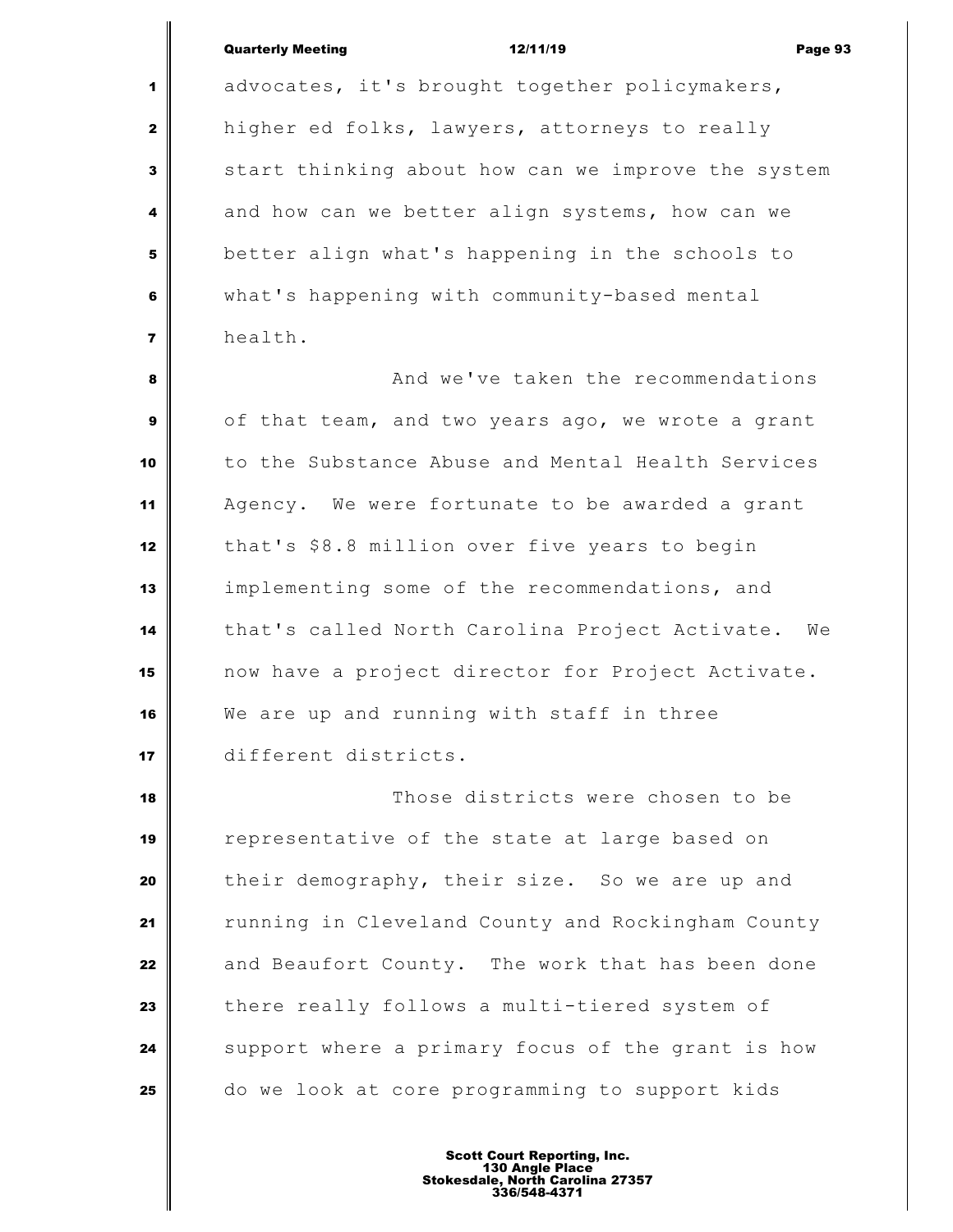| <b>Quarterly Meeting</b> | 12/11/19 | Page 94 |
|--------------------------|----------|---------|
|                          |          |         |

 socially, to support kids emotionally, and to support kids behaviorally. We think a lot about academics and that they need to be explicitly taught, but don't think about some of those social skills, emotional coping resiliency skills that can be explicitly taught in schools. So focusing on those core types of supports that will build resiliency, that promote good mental health, and then think about how can we help groups of kids that may have similar issues, how do we identify kids that are having social skills issues, how do we identify kids that are having externalizing or internalizing behavioral issues, and then how do we match them to appropriate interventions that we know have an evidence base for the issues that they're demonstrating. So these schools are working carefully in selecting what those evidence-based **practices are, the methodology for determining how**  to quickly get the supports for kids that need them, and then, finally, we also know that in some situations, we're going to find that kids are

capacity of what we can support in the school,

exhibiting mental health issues that exceed the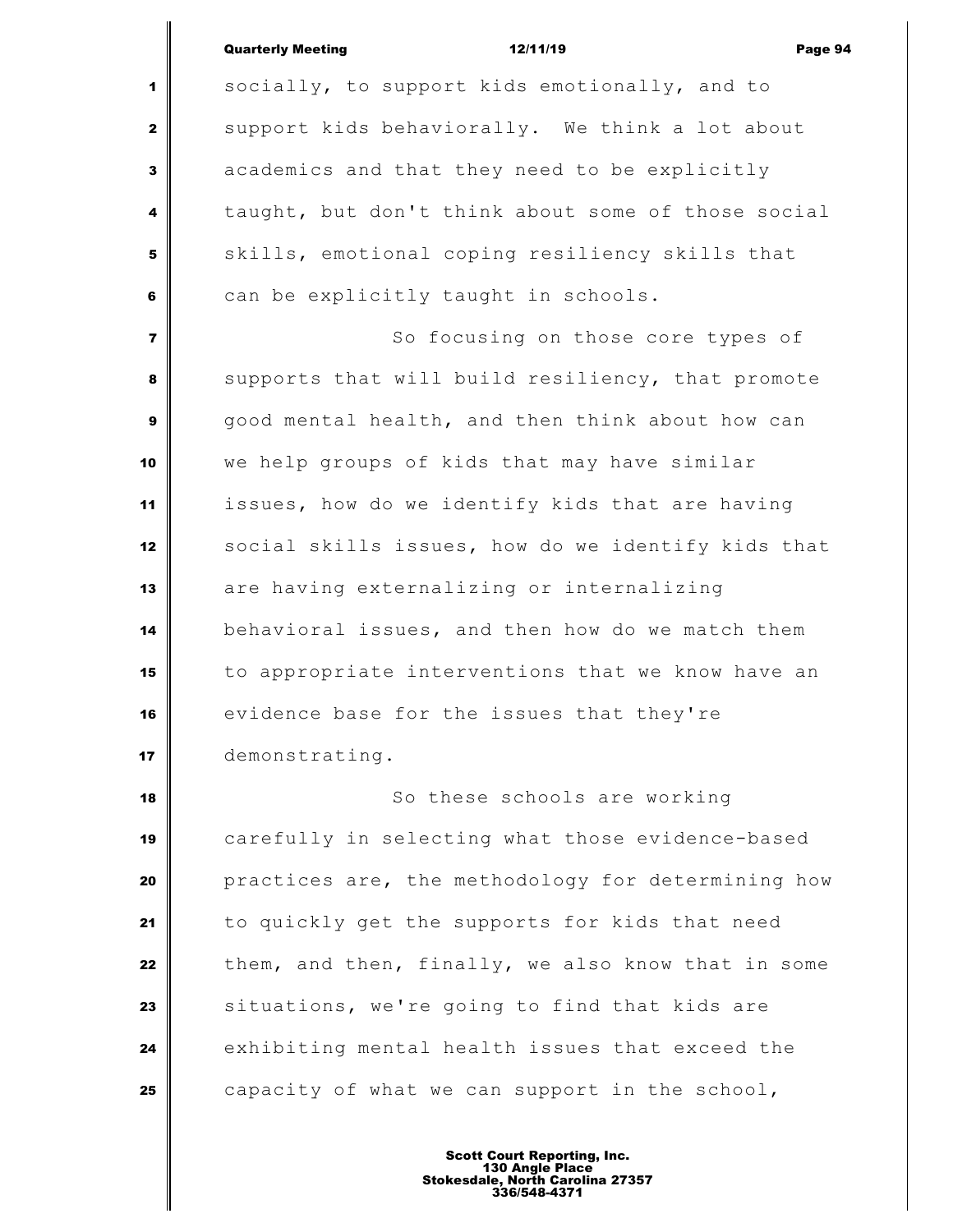## Quarterly Meeting 12/11/19 Page 95

 that we need the community resources, so how do we develop strong partnerships with other community agencies and codify what those partnerships look like through memorandums of agreement, memorandums of understanding, through thinking critically and creatively about how we can quickly make referrals and get supports for kids when that capacity exceeds what we're able to provide. So they've been working with their local community health **c** resources to do that. I do want to say, if you go to the Rural Health Hub, they have recently done a spotlight on Project Activate that details what is happening in each of those three districts. The intent of what is occurring in those districts is that they serve right now as transformation zones or models of best practice. We look really carefully at what can be done, what can work at the local level, and then how can we replicate and Scale that across the state. They have been tremendous partners. They present with us. They were at conference. They had sessions there. They do panel discussions. They're very frequently invited to present and share their story, and they are very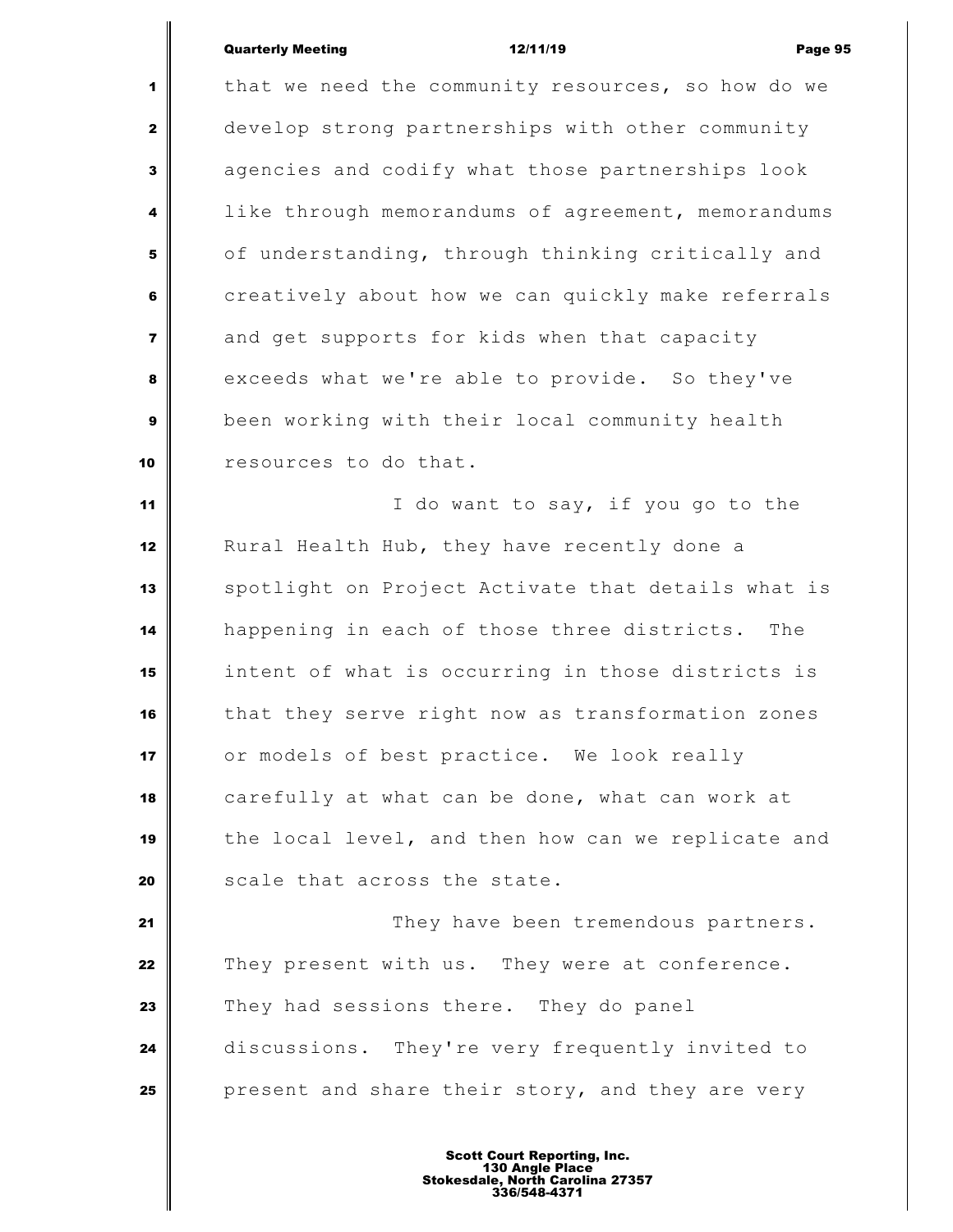|                         | <b>Quarterly Meeting</b><br>12/11/19<br>Page 96    |  |  |
|-------------------------|----------------------------------------------------|--|--|
| 1                       | welcome to establish relationships with other      |  |  |
| $\mathbf{z}$            | partners across the state so that this work can be |  |  |
| 3                       | replicated.                                        |  |  |
| 4                       | So those of the major things that are              |  |  |
| 5                       | going on right now that I wanted to provide an     |  |  |
| 6                       | update on that have evolved since the last meeting |  |  |
| $\overline{\mathbf{z}}$ | here. I really appreciate the time to share those  |  |  |
| 8                       | updates. I'm happy to take any questions on any    |  |  |
| $\mathbf{9}$            | of those or other things as well.                  |  |  |
| 10                      | MS. COFFEY: Matt, one question I                   |  |  |
| 11                      | have within the mental health, is there any plans  |  |  |
| 12                      | for anything at this point as far as general ed    |  |  |
| 13                      | teachers being more able to identify behaviors as  |  |  |
| 14                      | mental health problems and more help in that area? |  |  |
| 15                      | Is there anything in the plans for that?           |  |  |
| 16                      | MR. HOSKINS: Yeah. So there's a lot                |  |  |
| 17                      | of different training that is being provided that  |  |  |
| 18                      | is targeting all folks that work within the        |  |  |
| 19                      | schools and have contact with students, and so I   |  |  |
| 20                      | think the most common training that's being used   |  |  |
| 21                      | in these sites, but that also is being supported   |  |  |
| 22                      | across the state as well, is Youth Mental Health   |  |  |
| 23                      | First Aid that gives all teachers an understanding |  |  |
| 24                      | of some of the etiology or causes of mental health |  |  |
| 25                      | issues, talks some about cases and trauma, but     |  |  |
|                         |                                                    |  |  |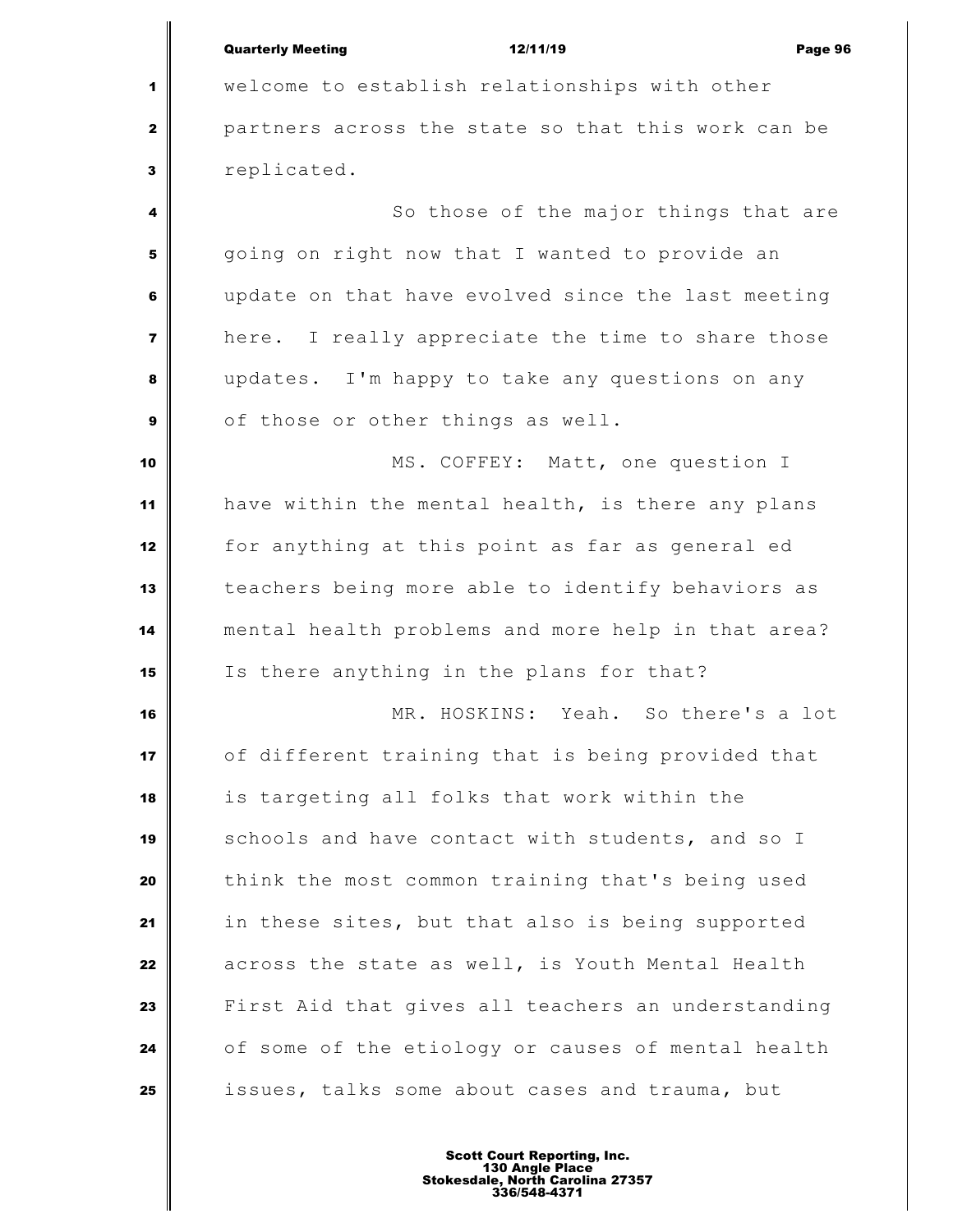|                | <b>Quarterly Meeting</b><br>12/11/19<br>Page 97    |
|----------------|----------------------------------------------------|
| 1              | then also gives them a baseline level of           |
| $\mathbf{2}$   | understanding to be able to recognize mental       |
| $\mathbf{3}$   | health issues, things to do to promote mental      |
| 4              | wellness, but then also some kind of basic things, |
| 5              | what do you do if you see some of these things     |
| 6              | occurring in students.                             |
| $\overline{7}$ | I think mental wellness and promotion              |
| 8              | and ensuring all of our teachers are well-versed   |
| $\mathbf{9}$   | in that, it's really the first part of the         |
| 10             | recommendations of the North Carolina School       |
| 11             | Mental Health Initiative, that we're way better    |
| 12             | off preventing issues than we are trying to work   |
| 13             | with kids and families that are in crisis mode.    |
| 14             | MS. COFFEY: Is there a chance that                 |
| 15             | will ever be a mandatory training?                 |
| 16             | MR. HOSKINS: I don't know that we'll               |
| 17             | ever -- if that specific training will ever be     |
| 18             | mandatory. I do know that we're really fortunate   |
| 19             | at DPI to be able to administer some grants that   |
| 20             | support training through some of the school safety |
| 21             | grants. I can't -- I can't tell you whether that   |
| 22             | will ever be mandatory.                            |
| 23             | MR. BAKER: I do have a question.                   |
| 24             | One of the concerns that we have when we're        |
| 25             | talking about the increase of incidences of mental |
|                |                                                    |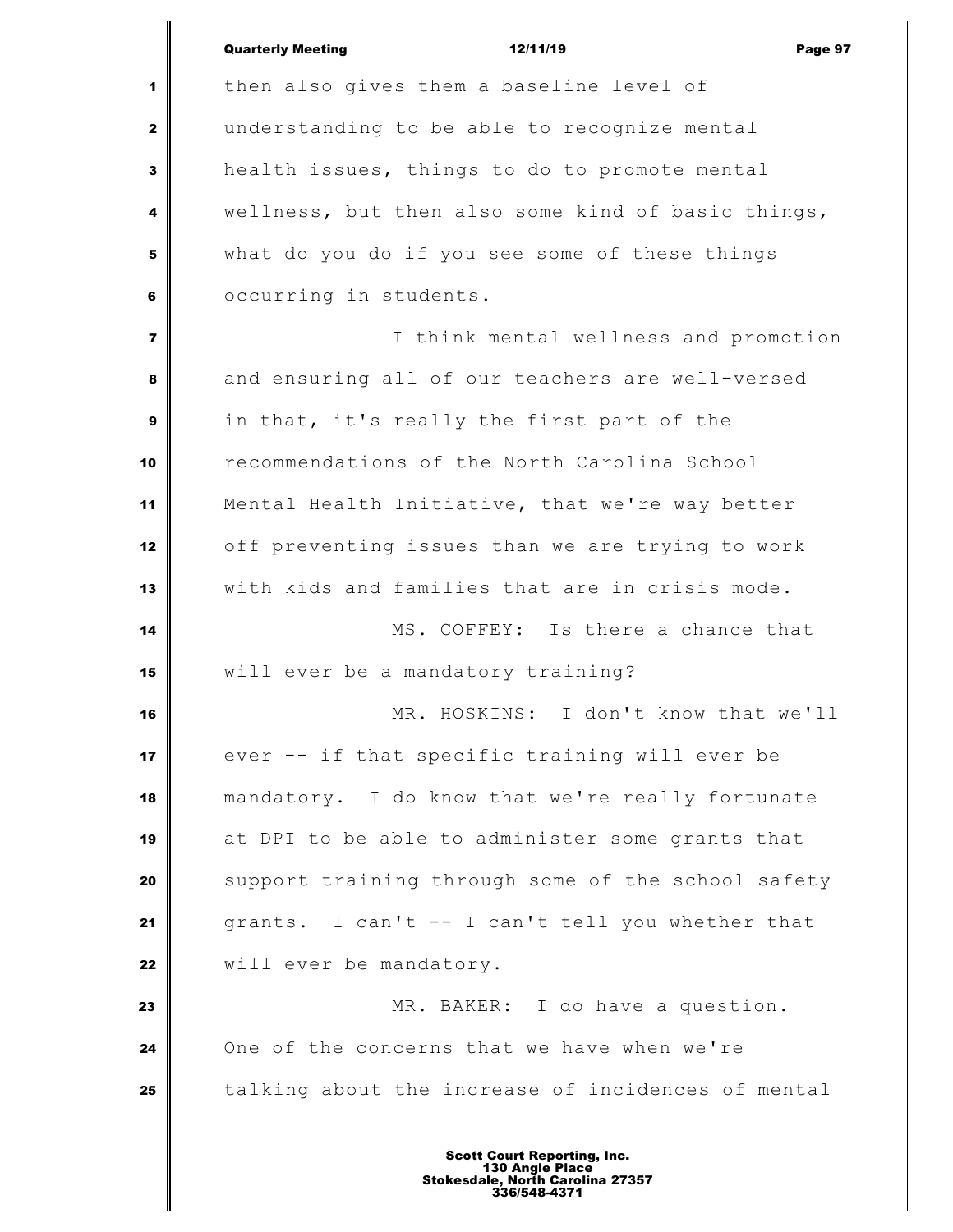|                | <b>Quarterly Meeting</b><br>12/11/19<br>Page 98    |
|----------------|----------------------------------------------------|
| 1              | health and what our teachers are having to deal    |
| 2              | with in the classrooms is how to -- before we had  |
| 3              | basic guides, and we're now so academically        |
| 4              | focused -- finding time for some of those programs |
| 5              | and practices that were really instrumental before |
| 6              | we went to just a push, push for academics.        |
| $\overline{7}$ | We know how both behavior and                      |
| 8              | academics sort of impact one another. So finding   |
| 9              | time now to address those sorts of issues during   |
| 10             | the normal school hours without it impacting the   |
| 11             | times that we're given where we're supposed to     |
| 12             | have instruction going on -- academic instruction. |
| 13             | MR. HOSKINS: And that is a great                   |
| 14             | question and one that we have really been          |
| 15             | wrestling with because when you say                |
| 16             | social-emotional competencies is something we need |
| 17             | to teach just like we're teaching reading and      |
| 18             | math, there's only so many hours and minutes in    |
| 19             | the day. How do we do that? We've recently         |
| 20             | partnered with CASEL, which is a national          |
| 21             | organization that looks at social-emotional        |
| 22             | learning, and we've been identifying some of the   |
| 23             | standards that we have here at DPI around those    |
| 24             | social-emotional competencies.                     |
| 25             | And we're working on a project now                 |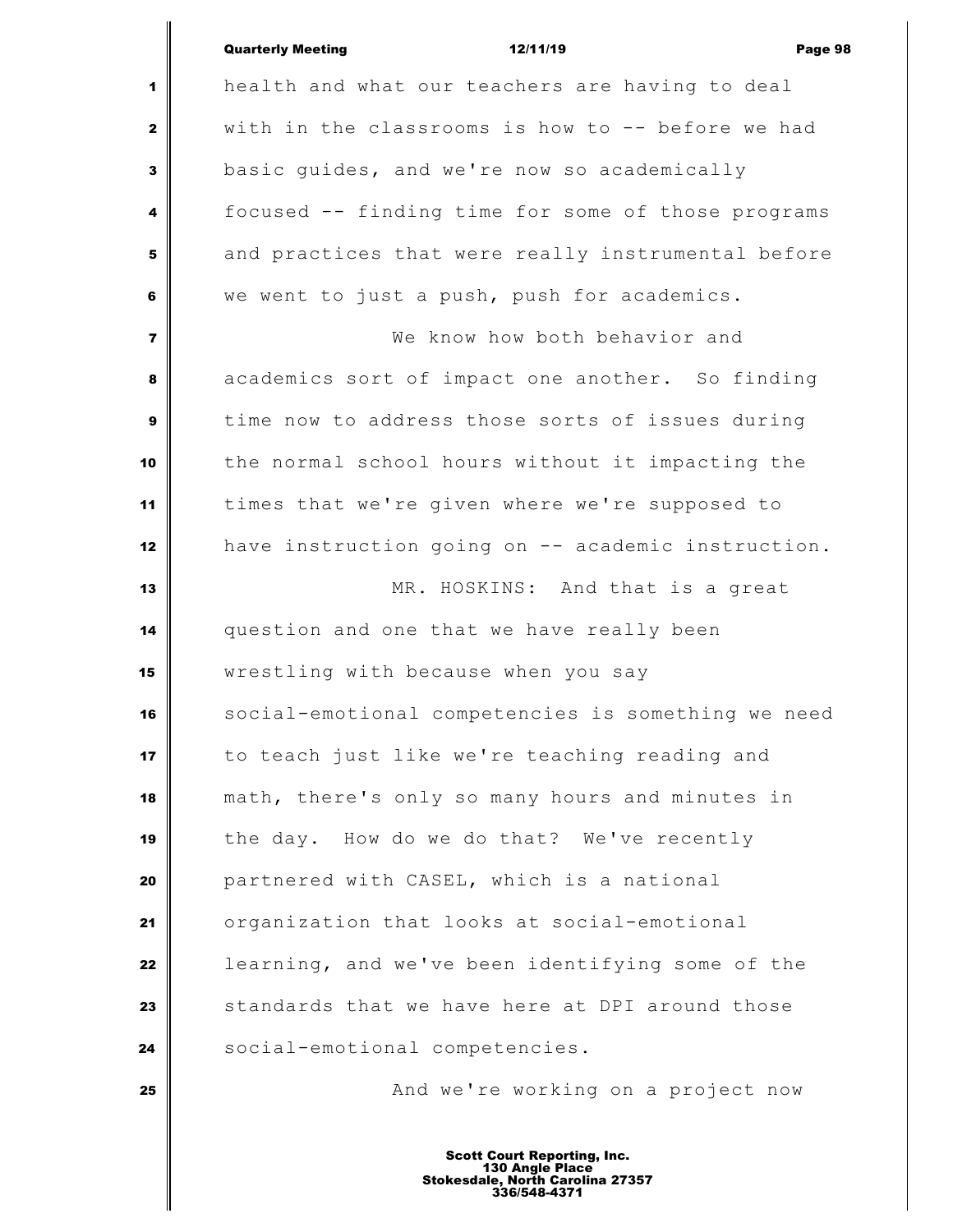| <b>Quarterly Meeting</b> | 12/11/19 | Page 99 |
|--------------------------|----------|---------|
|                          |          |         |

 $\parallel$ 

| $\mathbf{1}$            | that's how can we start thinking about some                 |
|-------------------------|-------------------------------------------------------------|
| $\mathbf{2}$            | cross-walking between some social-emotional                 |
| $\overline{\mathbf{3}}$ | learning skills and some of the academic standards          |
| $\overline{\mathbf{4}}$ | that are out there. So my background is in                  |
| 5                       | mathematics instruction. When I think about what            |
| 6                       | makes a kid successful in mathematics, it's those           |
| $\overline{7}$          | kids who are able to exhibit grit, those kids who           |
| 8                       | are able to demonstrate resiliency, to sit down             |
| $\boldsymbol{9}$        | and work through a problem for a long period of             |
| 10                      | time, may be unsuccessful multiple times until              |
| 11                      | they finally kind of tackle it. And some of the             |
| 12                      | math research is actually starting to show that as          |
| 13                      | well, is that willingness to engage in a                    |
| 14                      | productive struggle is critically important.                |
| 15                      | So how can we start teaching some of                        |
| 16                      | these coping and resiliency skills through the              |
| 17                      | context of academics and not think about these              |
| 18                      | things as a dichotomy and kind of dualistically,            |
| 19                      | but how can we teach these things together.<br>$\mathbf{I}$ |
| 20                      | gave an example that's fairly an easy one to make,          |
| 21                      | though. So it's going to be challenging, how can            |
| 22                      | we really start to expand this out and then                 |
| 23                      | provide the training and the coaching necessary to          |
| 24                      | do it well. I think that's where that question              |
| 25                      | ultimately gets answered.                                   |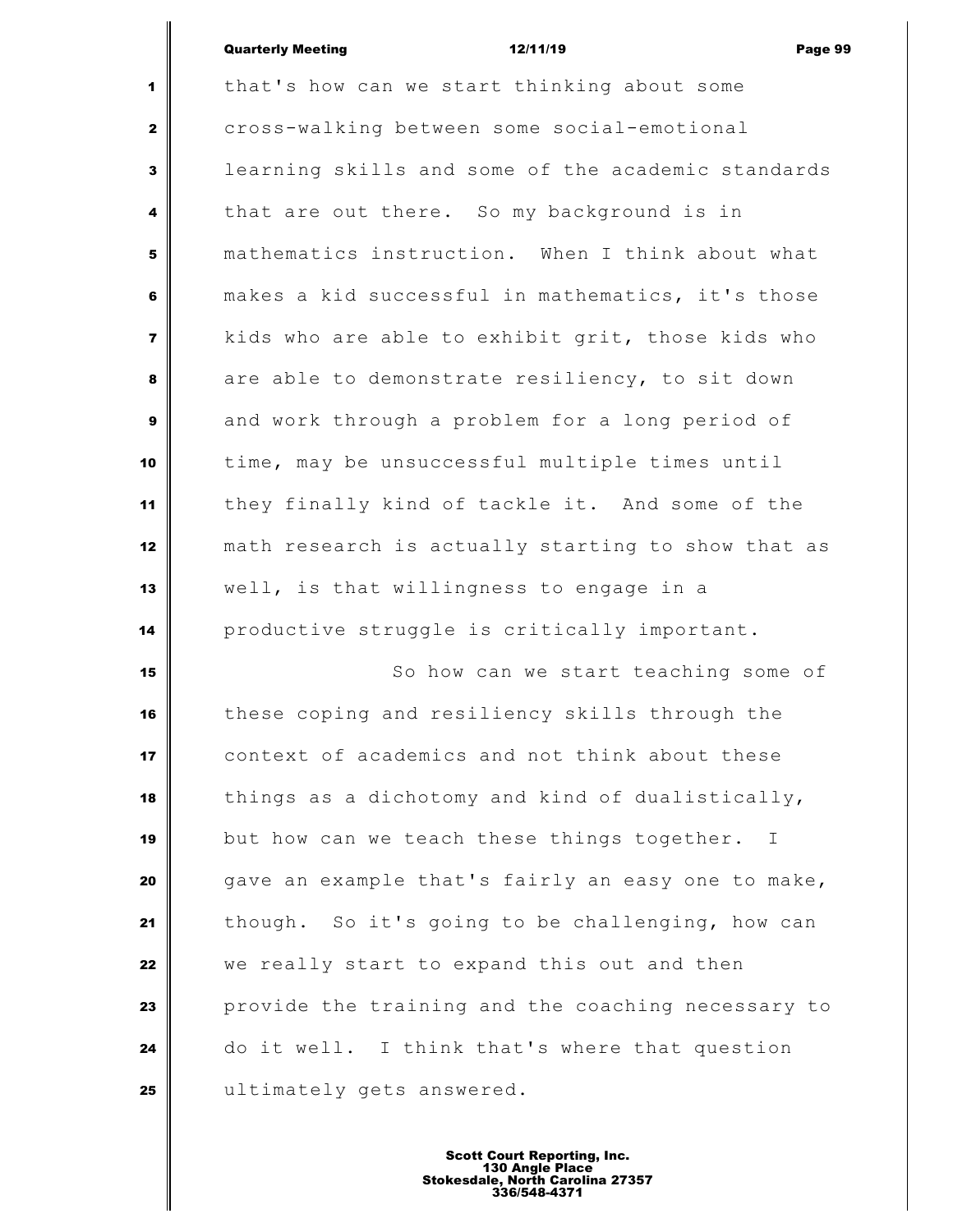|                | <b>Quarterly Meeting</b><br>12/11/19<br><b>Page 100</b> |  |  |
|----------------|---------------------------------------------------------|--|--|
| 1              | MS. HUTCHINSON: I just wanted to                        |  |  |
| $\mathbf{2}$   | make one comment that we had -- during our              |  |  |
| 3              | administrator training at the conference, we had a      |  |  |
| 4              | huge presentation on mental health in that line,        |  |  |
| 5              | and not thinking about the emotional and the            |  |  |
| 6              | practical and instructional part of mental health,      |  |  |
| $\overline{7}$ | but a few years ago, this was really brought on by      |  |  |
| 8              | the EC Division and [inaudible] was at the center       |  |  |
| 9              | at grouping those folks together.                       |  |  |
| 10             | But to be respectful, it's not                          |  |  |
| 11             | special ed money that needs to pay for that. It         |  |  |
| 12             | is -- this is a kid issue, not who are you,             |  |  |
| 13             | special ed or regular ed.                               |  |  |
| 14             | MR. BAKER: Absolutely.                                  |  |  |
| 15             | MS. HUTCHINSON: This is a kid issue.                    |  |  |
| 16             | And I think that what we heard at conference -- or      |  |  |
| 17             | at least I heard it -- was that there's a feeling       |  |  |
| 18             | out there that if there's a mental health issue,        |  |  |
| 19             | it's a referral issue for special education, and        |  |  |
| 20             | there are general ed kids out there every single        |  |  |
| 21             | day and a large number of them that are not             |  |  |
| 22             | special ed, but they need those mental health           |  |  |
| 23             | supports and services.                                  |  |  |
| 24             | MR. BAKER: Absolutely.                                  |  |  |
| 25             | MS. HUTCHINSON: And so this really                      |  |  |
|                |                                                         |  |  |
|                | <b>Scott Court Reporting, Inc.</b>                      |  |  |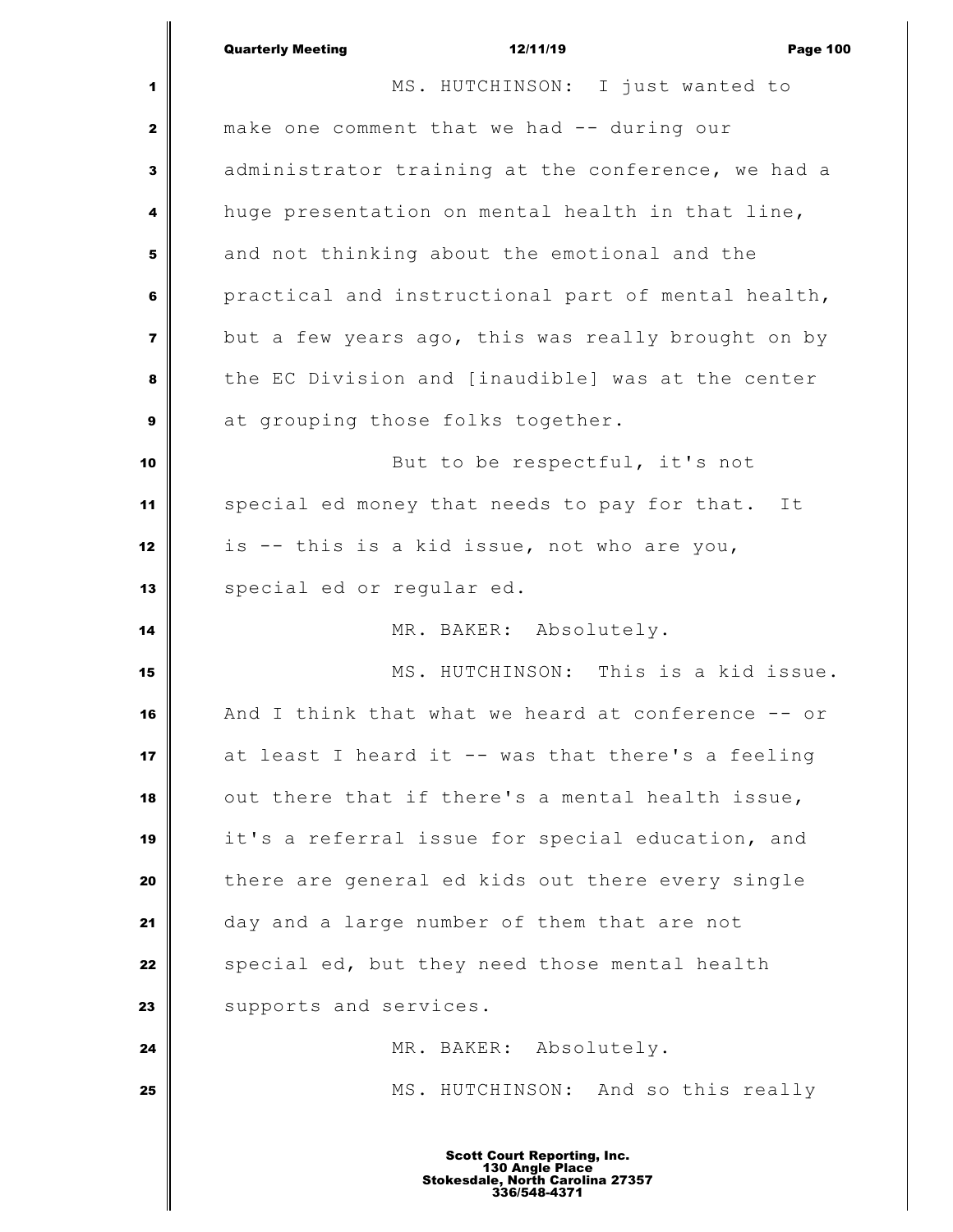|                         | <b>Quarterly Meeting</b><br>12/11/19<br><b>Page 101</b> |
|-------------------------|---------------------------------------------------------|
| 1                       | has to become like a push for regular ed, and           |
| $\mathbf{z}$            | respectfully, in that mental health consortium of       |
| 3                       | folks, I don't know if there is any regular ed          |
| 4                       | folks that actively participated. I can't               |
| 5                       | remember. And it's not a slam on regular ed.            |
| 6                       | It's just that it has to be a collaborative             |
| $\overline{\mathbf{z}}$ | approach---                                             |
| 8                       | MR. BAKER: I agree.                                     |
| 9                       | MS. HUTCHINSON: ---and it can't be                      |
| 10                      | we refer kids for special ed and an evaluation          |
| 11                      | because there's mental health issues. We have to        |
| 12                      | like change it systematically through like a            |
| 13                      | system of support.                                      |
| 14                      | MR. BAKER: I've been suggesting                         |
| 15                      | doing that for a long time.                             |
| 16                      | MS. HUTCHINSON: It's got to be like                     |
| 17                      | an MTSS thing, like what is in support of our tier      |
| 18                      | one levels, our intensive supports, our -- you          |
| 19                      | know, and I think that EC folks are the                 |
| 20                      | cheerleaders because their kids maybe are affected      |
| 21                      | at higher rates, but that doesn't mean that all         |
| 22                      | special ed kids have mental health needs and it         |
| 23                      | doesn't mean that no regular ed kids don't.             |
| 24                      | MR. BAKER: Correct.                                     |
| 25                      | MS. HUTCHINSON: I think the struggle                    |
|                         |                                                         |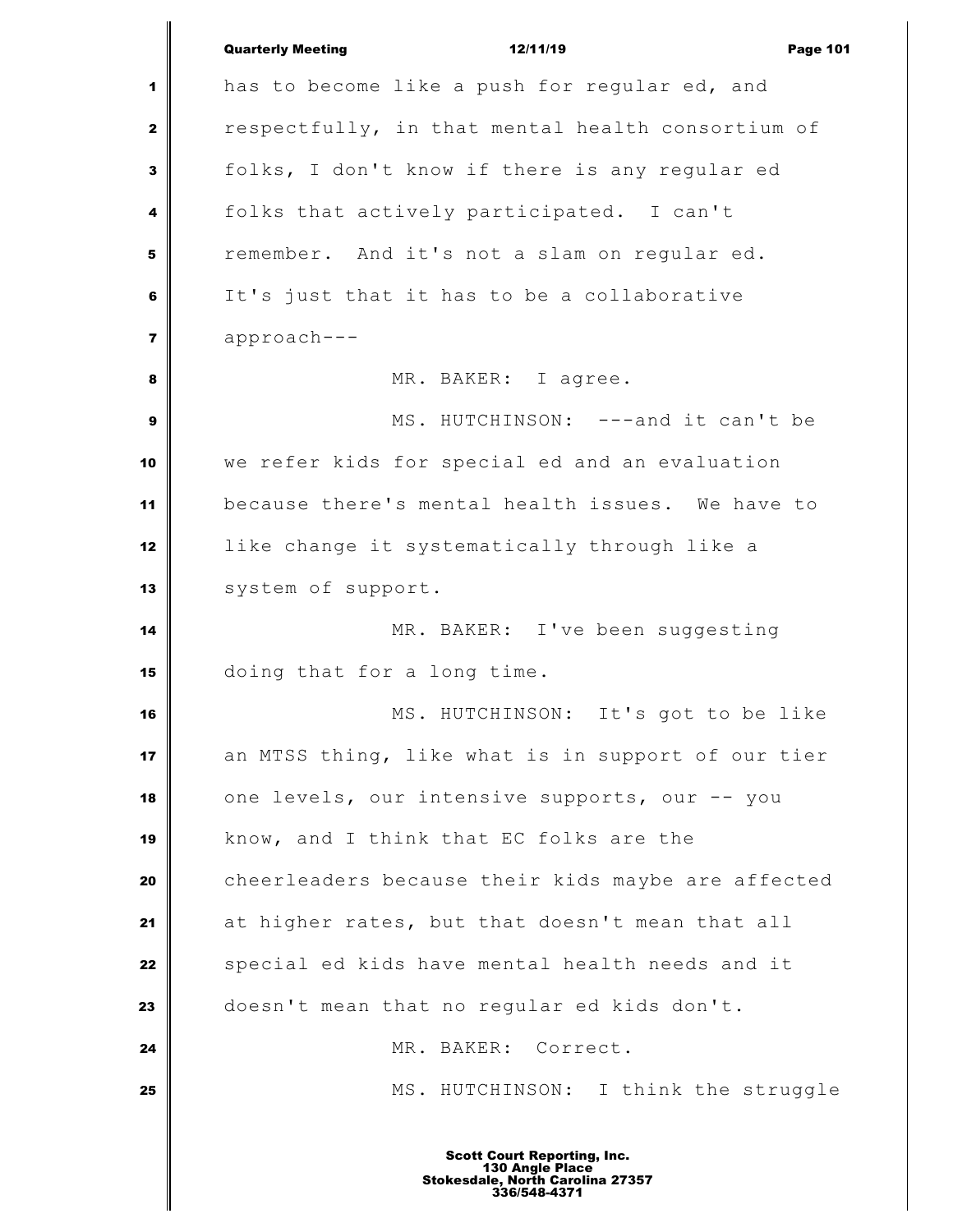## Quarterly Meeting **12/11/19** Page 102

 is that there have been grants and funding -- like our state safety grant did kind of align with the mental health stuff, but it's nowhere near the amount that needs to happen to address the problem because we have kids that, like Matt said, are **falling through the cracks because if they have**  private insurance, there's nothing out there for them. There is nothing, and it is extremely frustrating, from a person who lives in a school every day, to see these kids who need day treatment, and you can call 15 day treatments, and they say, "Oh, it's a private. Oh, bye." That kid is still struggling and they're still in my **S** school and I still need to serve them. MR. BAKER: Parents are coming to us and they're frustrated as well. MS. HUTCHINSON: And you mentioned at the beginning of your comment that what are we doing to arm our teachers because this is what they're dealing with, but I also would like to say what are we doing to arm our parents. And I know parents can access the Mental Health First Aid Training, but those aren't the folks that I see there, but they need it.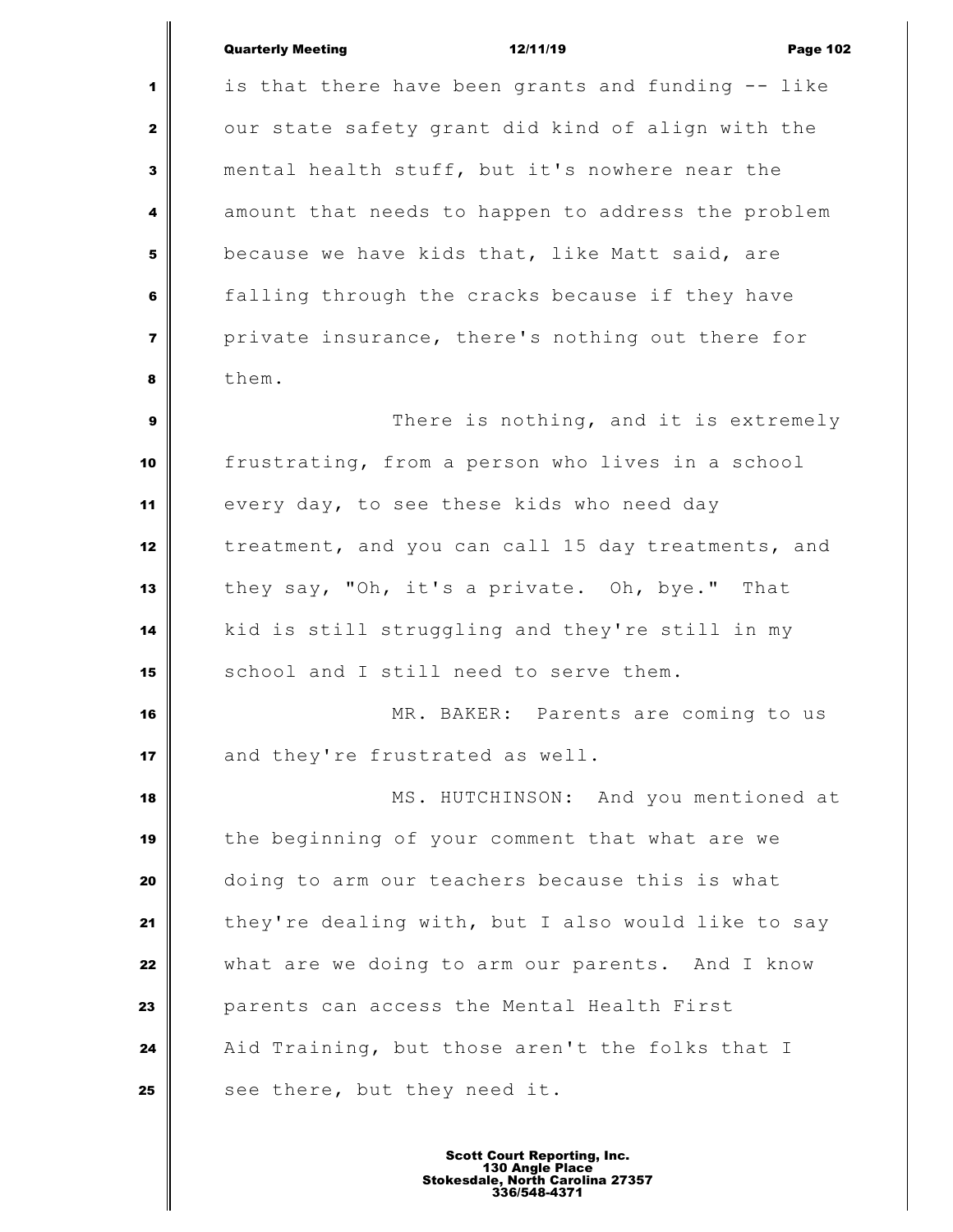|                | <b>Quarterly Meeting</b><br>12/11/19<br><b>Page 103</b> |
|----------------|---------------------------------------------------------|
| 1              | MR. BAKER: Absolutely.                                  |
| $\mathbf{2}$   | MS. HUTCHINSON: Their children with                     |
| 3              | mental health needs are living with them for 18         |
| 4              | hours a day, or however many, and many times if         |
| 5              | you just look at genetics, those folks are also         |
| 6              | struggling with mental health issues.                   |
| $\overline{7}$ | MR. BAKER: Yes.                                         |
| 8              | MS. HUTCHINSON: So those are the                        |
| 9              | people that need even more training, and there's        |
| 10             | not much out there for them, when I've attempted        |
| 11             | to help people find those resources. So I think         |
| 12             | it's like a way bigger problem for our legislative      |
| 13             | folks to spend a lot of time on.                        |
| 14             | MR. BAKER: I agree.                                     |
| 15             | MS. HUTCHINSON: Not that we don't                       |
| 16             | want to do our job; I'm not saying that. It's           |
| 17             | just we need other people to help us do our job         |
| 18             | too, bigger people.                                     |
| 19             | MR. BAKER: Yeah, absolutely.                            |
| 20             | MR. HOSKINS: And so I don't want                        |
| 21             | to -- I know that we have limited time, and I           |
| 22             | don't want to go too far into it. But as                |
| 23             | educators, we see the silos between general and         |
| 24             | special ed, but then it's even bigger than that.        |
| 25             | Then it's, well, what's happening between               |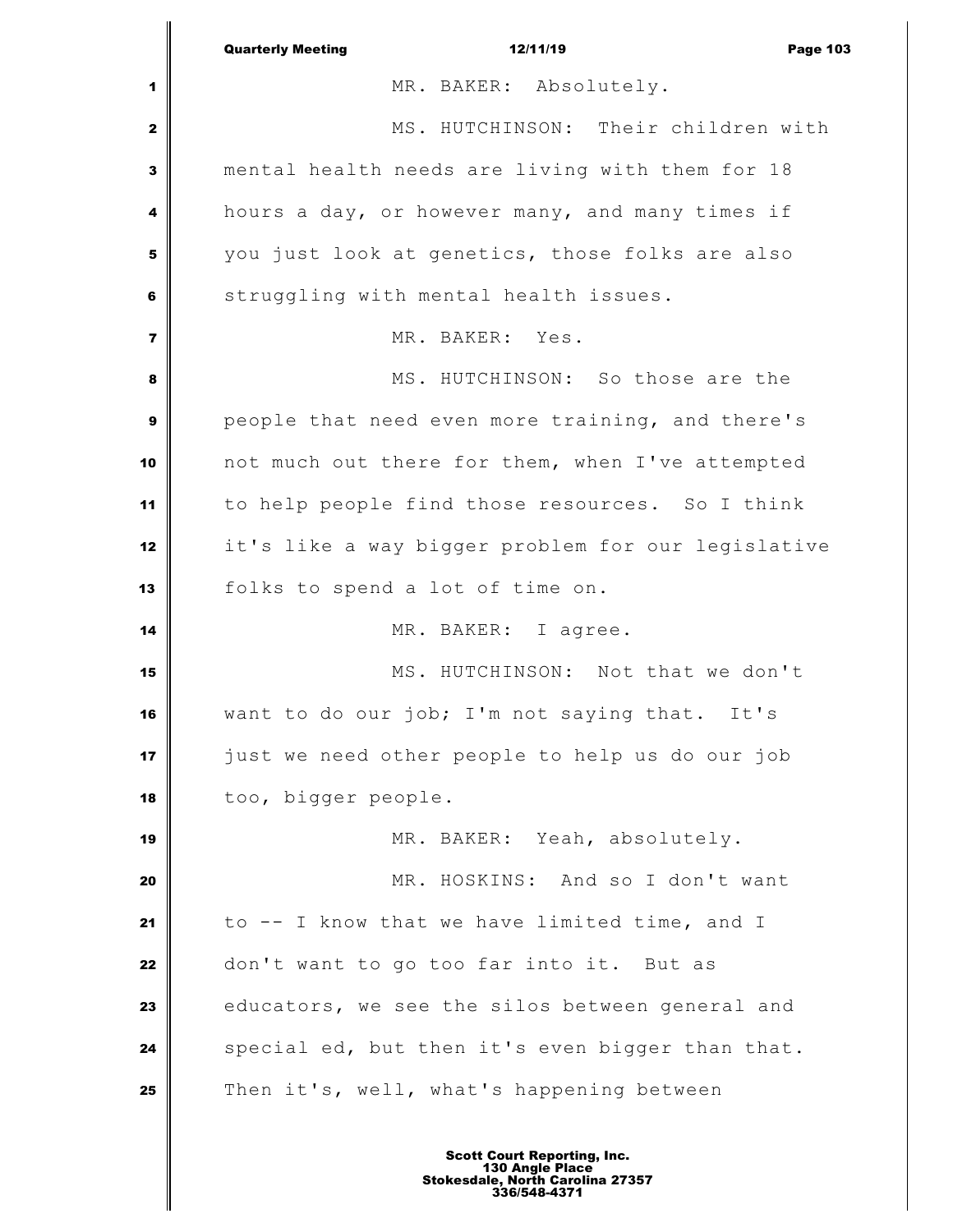|                         | <b>Quarterly Meeting</b><br>12/11/19<br><b>Page 104</b> |
|-------------------------|---------------------------------------------------------|
| 1                       | education, what's happening with fee-based mental       |
| $\mathbf{2}$            | health at DHHS, what's happening with supports          |
| 3                       | being provided to Juvenile Justice.                     |
| 4                       | MR. BAKER: That's right.                                |
| 5                       | MR. HOSKINS: And so the issue---                        |
| 6                       | MS. HUTCHINSON: And we're stuck in                      |
| $\overline{\mathbf{z}}$ | the middle of it trying to help those kids.             |
| 8                       | MR. HOSKINS: ---even more, and what                     |
| $\boldsymbol{9}$        | happens -- what happens is, we're all doing our         |
| 10                      | own thing, and you end up with redundancies in the      |
| 11                      | system where we're providing Youth Mental Health        |
| 12                      | First Aid, DHHS is providing Youth Mental Health        |
| 13                      | First Aid. How are we targeting and ensuring that       |
| 14                      | those efforts are integrated together?                  |
| 15                      | So I'm really excited about, through                    |
| 16                      | that same grant and our work with SAMHSA, being         |
| 17                      | able to work with some technical assistance             |
| 18                      | centers where we've actually worked with all of         |
| 19                      | those state agencies to do an inventory of exactly      |
| 20                      | what are we doing and doing an analysis for those       |
| 21                      | gaps and redundancies so that we can better             |
| 22                      | coordinate the services across the agencies, how        |
| 23                      | we can better think flexibly about coordinating         |
| 24                      | our funding streams to ensure that our efforts are      |
| 25                      | pushing forward in the same way and never kind of       |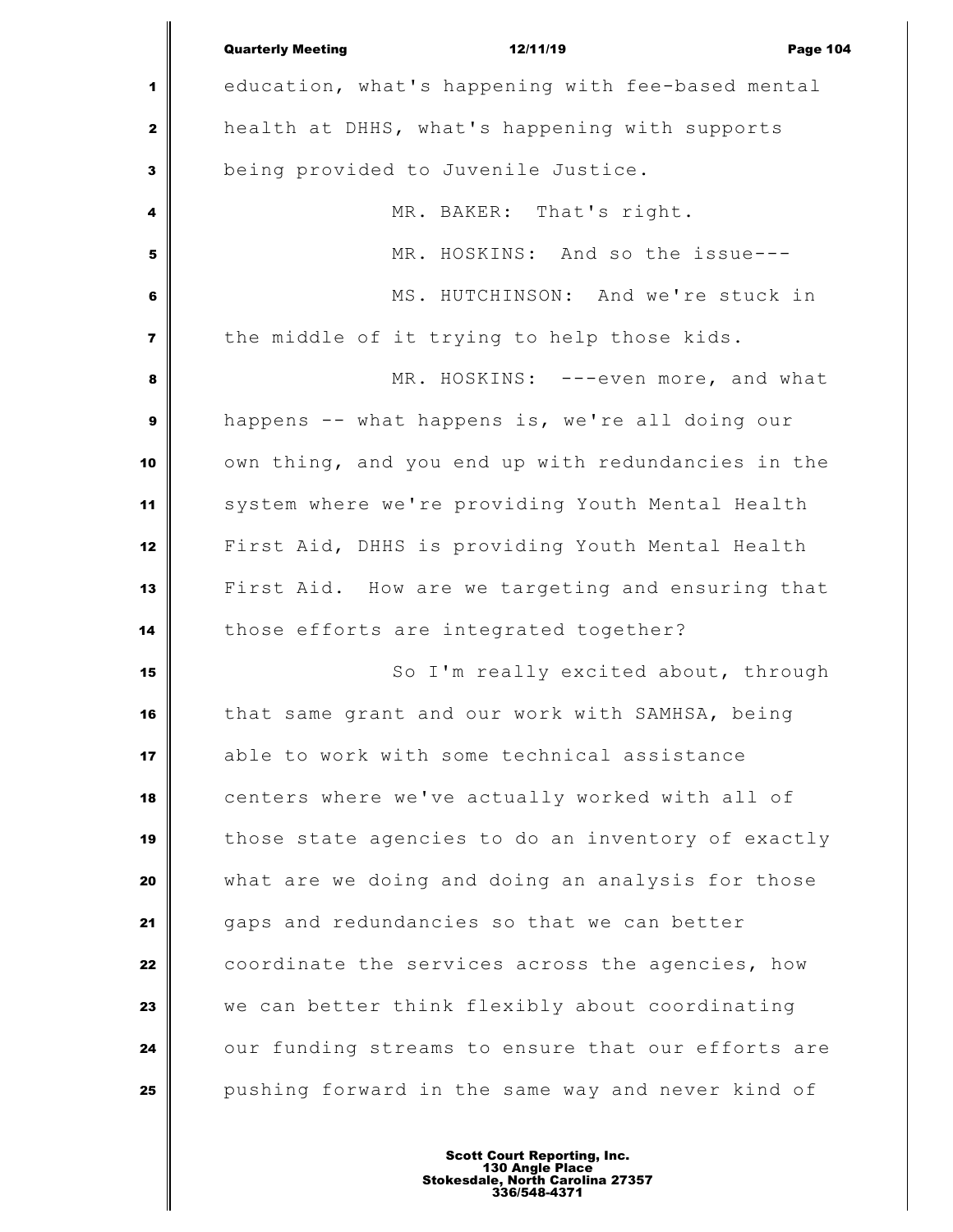| <b>Quarterly Meeting</b> | 12/11/19 | <b>Page 105</b> |
|--------------------------|----------|-----------------|

 against each other. So I'm really excited about that work in the coordination of mental health supports as well.

 Okay. With that, I want to move to Some recognitions. So we are -- I just want to take a moment to express my gratitude to this group who regularly meets here, but I know also spends a lot of time outside of these meetings thinking about these issues carefully, critically, and making recommendations to us that we are very confident in receiving. So we really appreciate the work that this group does, the role that you serve, and how you support kids across the state with disabilities.

 So at this time, I would like to -- today we're actually nominating chairs and vice chairs. So I would like to recognize the current Chair and Vice Chair. So, first, I would like to recognize Cynthia.

 MS. DANIELS-HALL: Thank you. MR. HOSKINS: So Cynthia Daniels- Hall. And this says, "This is presented to Cynthia Daniels-Hall for dedicated service to the Council on Educational Services for Exceptional Children, December 2019." Thank you so much for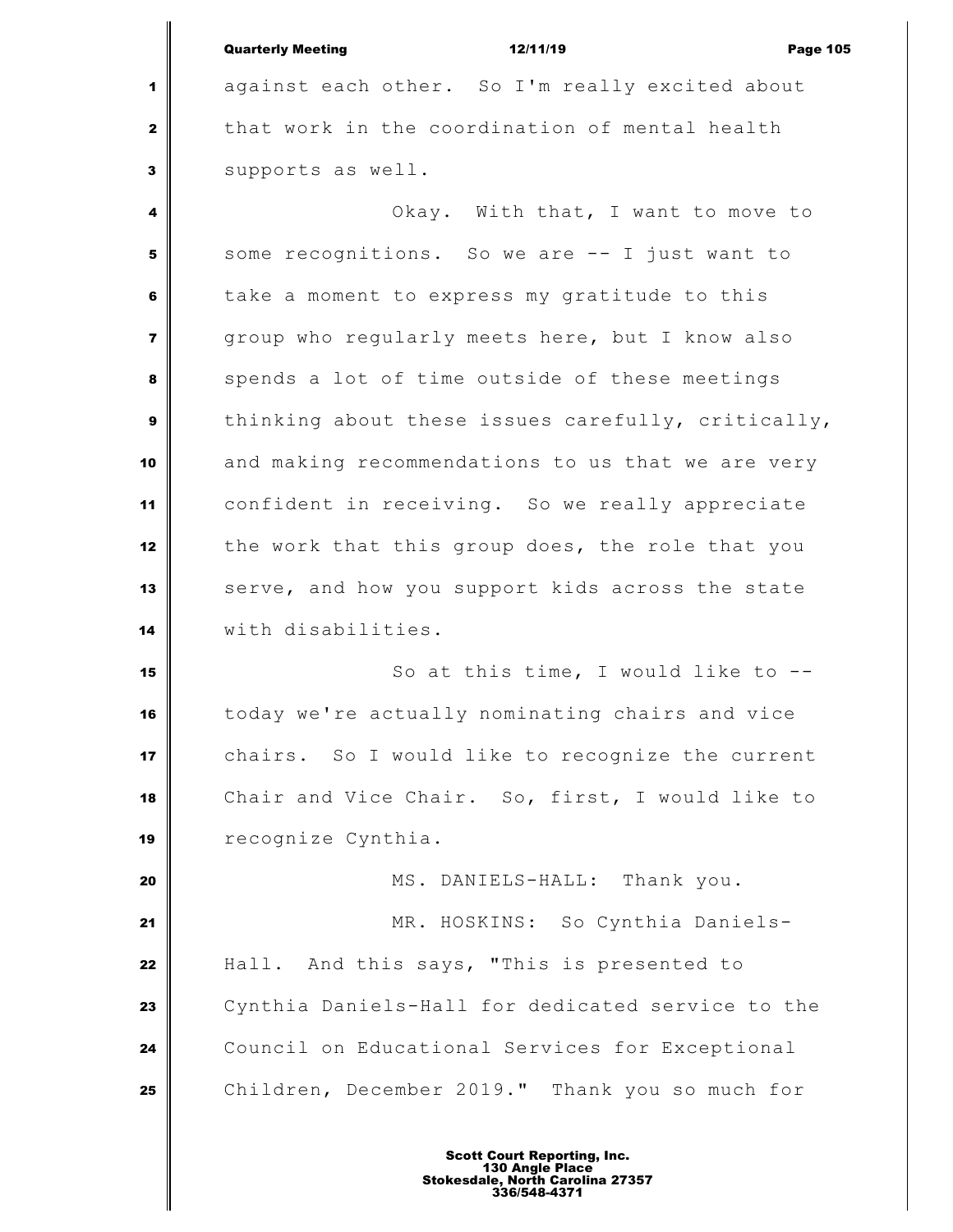|                | <b>Quarterly Meeting</b><br>12/11/19<br><b>Page 106</b> |
|----------------|---------------------------------------------------------|
| 1              | your service.                                           |
| 2              | Next, I would like to recognize                         |
| 3              | Leanna George for your service as well. And I do        |
| 4              | want to give you both a moment. If you have any         |
| 5              | words that you would like to share, I would like        |
| 6              | to give you an opportunity to do so. If you             |
| $\overline{7}$ | don't, then that's okay as well.                        |
| 8              | THE CHAIRPERSON: I figured I would                      |
| 9              | say a few words at the end, but I guess I won't be      |
| 10             | in charge at the end so I can't do that, can I?         |
| 11             | It's been a pleasure this last --                       |
| 12             | I've forgotten how long it's been since I became        |
| 13             | chair, and we kind of overlooked the policy where       |
| 14             | it said you only serve for a year. So remember          |
| 15             | that. So if you get nominated and voted in as           |
| 16             | chair, remember, it's only for one year.                |
| 17             | MS. DANIELS-HALL: No, it's two                          |
| 18             | years.                                                  |
| 19             | THE CHAIRPERSON: No, it was one                         |
| 20             | year.                                                   |
| 21             | MS. DANIELS-HALL: Two.                                  |
| 22             | THE CHAIRPERSON: I'll have to                           |
| 23             | double-check then. But, anyway---                       |
| 24             | MR. HOSKINS: Yeah, we can check the                     |
| 25             | bylaws over the next break.                             |
|                |                                                         |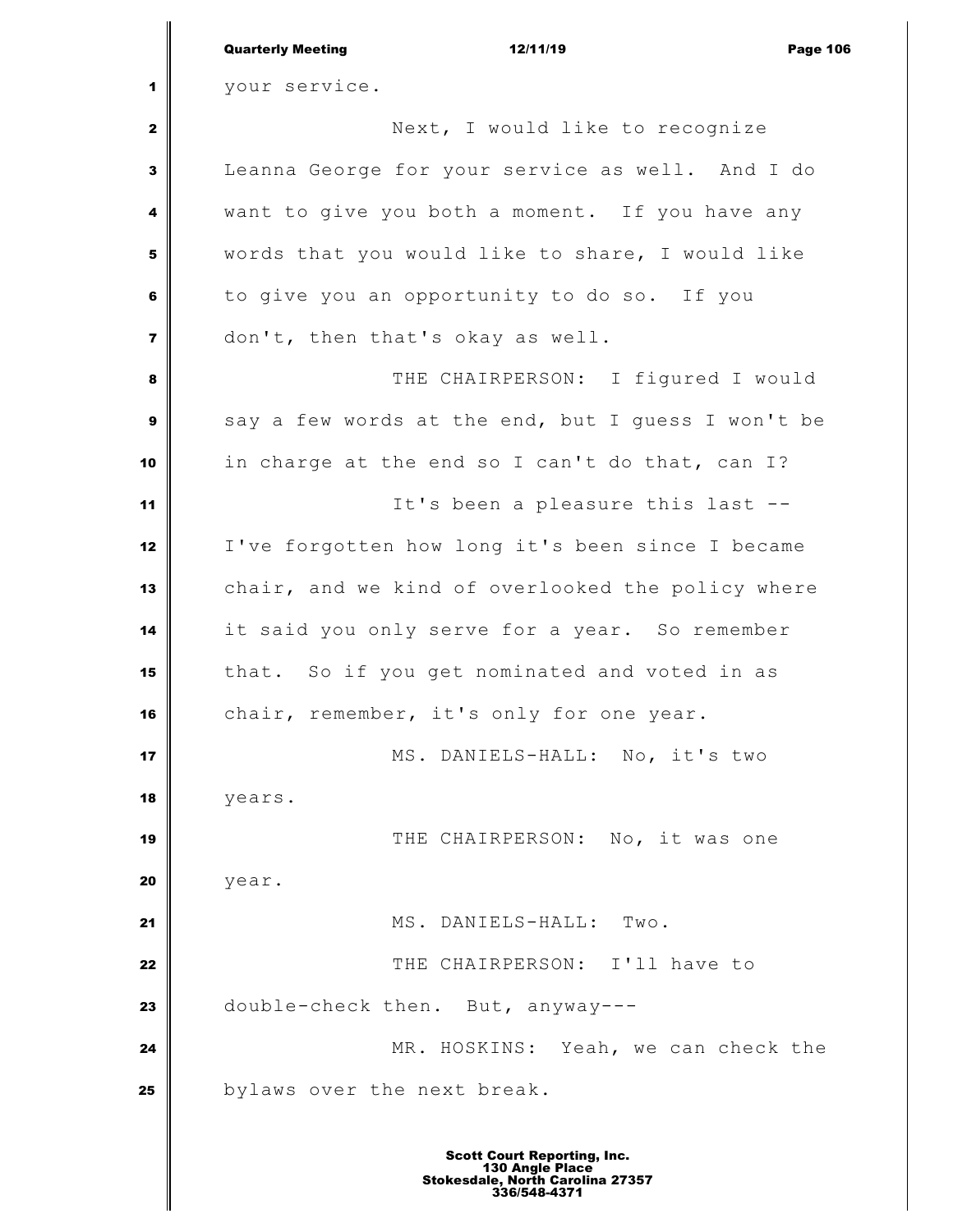THE CHAIRPERSON: Yeah, we'll have to | look over the bylaws again. Anyway, but it's been a pleasure. Thank you for all your support. I couldn't do this alone. I couldn't do this without Cynthia or Vicki, when -- you know, she stepped off for her tenure -- and support from the Council and all the opportunities that have been **d g d d g d d d d d e d d d e d e d e d e d e d e d e**  Thank you, and let's continue the fight. We're here to try to make our system a better system. It's not about my child or your child; it's about all of our kids, it's about all of our teachers, it's about all of our schools so that they can become who they're supposed to be from here into the future. As long as we keep that as the focus, despite little disagreements here and there about methodologies, we'll go a long way. So thank you, everybody. MS. DANIELS-HALL: So I just want to say thank you, everyone, for being able to participate collaboratively with you-all and that everything that Leanna said is right, that it is about all the children here in North Carolina who

who were really hard for their own children.

live with disabilities and all of those families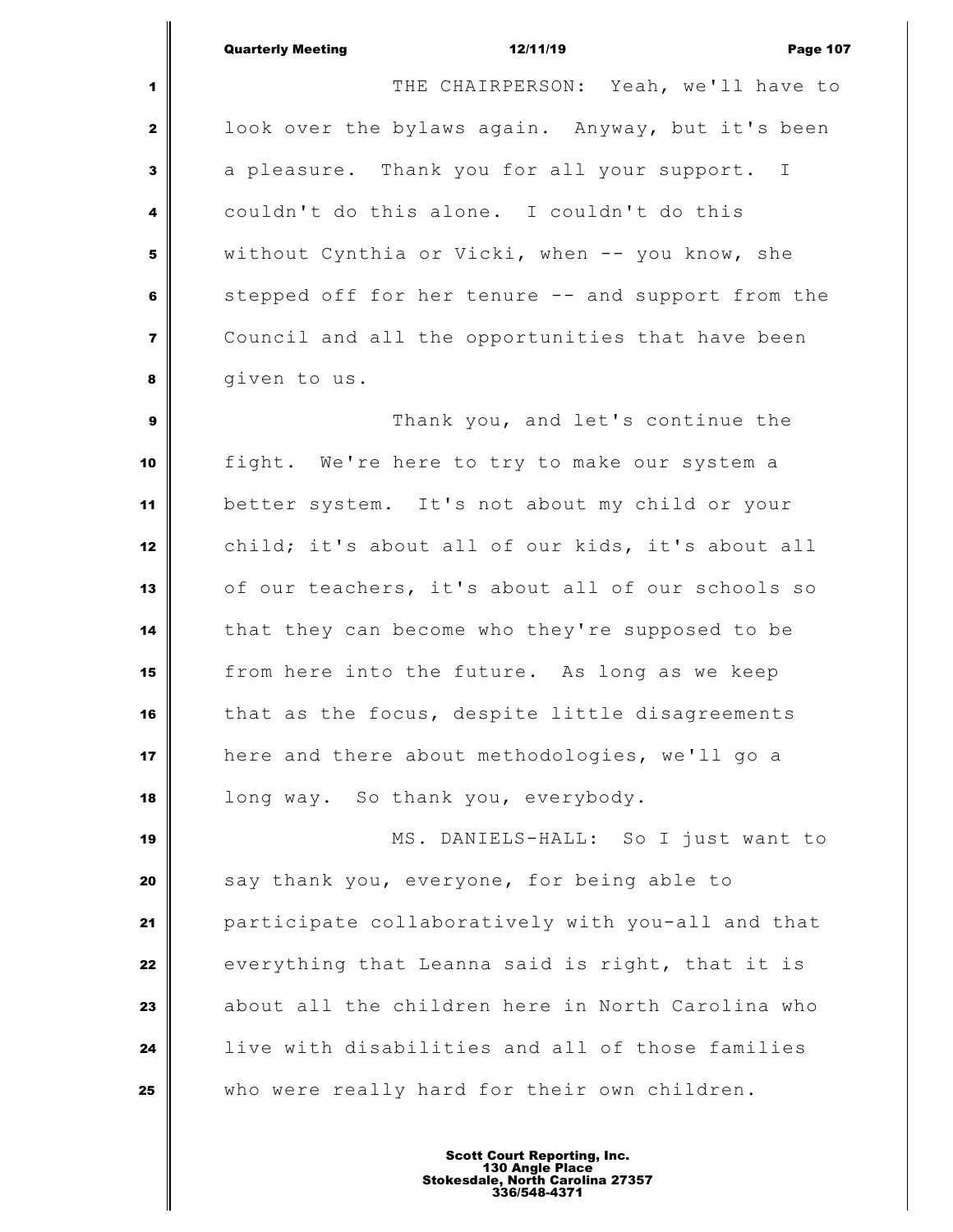|                         | <b>Quarterly Meeting</b><br>12/11/19<br><b>Page 108</b> |
|-------------------------|---------------------------------------------------------|
| 1                       | Thank you all.                                          |
| $\mathbf{2}$            | MR. HOSKINS: Thank you all so much                      |
| 3                       | for your work. And this makes me just want to           |
| 4                       | share a very quick story about the importance of a      |
| 5                       | group like this that bring different perspectives       |
| 6                       | to decision-making.                                     |
| $\overline{\mathbf{z}}$ | So I lived in Ashe County for a                         |
| 8                       | little bit, and when my son was six or seven years      |
| 9                       | old, we went up to the top of Mount Jefferson,          |
| 10                      | which is right there on the side of the city, if        |
| 11                      | you have ever been there. And we looked out over        |
| 12                      | one of the overlooks, and I said to him -- I said       |
| 13                      | look how much we can see from up there. Like,           |
| 14                      | "Look that is our house. See that little tiny           |
| 15                      | thing down there. That's where we live. That's          |
| 16                      | our house. We can see so much more from up here         |
| 17                      | at this perspective."                                   |
| 18                      | He said, "We can't see more here,                       |
| 19                      | Dad."                                                   |
| 20                      | And I said, "What are you talking                       |
| 21                      | about?"                                                 |
| 22                      | He was like, "I can't see the blades                    |
| 23                      | of grass. I can't see the leaves on the trees. I        |
| 24                      | can't see the windows on the house." And it was         |
| 25                      | just like, oh, wow, it's not that we can see more;      |
|                         |                                                         |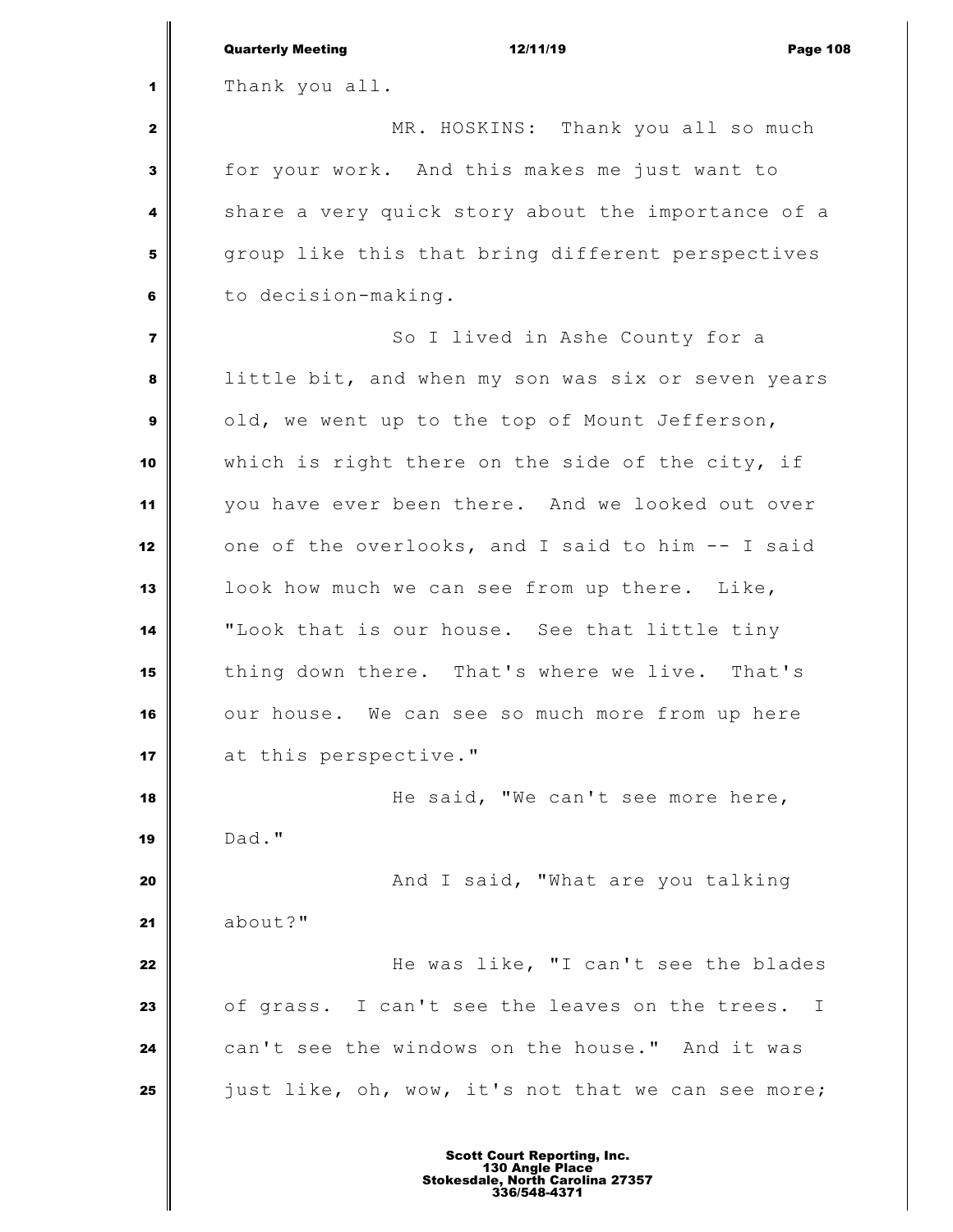|                | <b>Quarterly Meeting</b><br>12/11/19<br><b>Page 109</b> |
|----------------|---------------------------------------------------------|
| 1              | it's just we see it from a different perspective.       |
| $\mathbf{z}$   | We see different things. And being able to have         |
| 3              | those different perspectives and see those              |
| 4              | different perspectives is so critical to                |
| 5              | decision-making, and you can't do it from a single      |
| 6              | perspectives.                                           |
| $\overline{7}$ | So thank you so much for bringing                       |
| 8              | your perspectives, your experiences to the work of      |
| 9              | the State Board and to the Department of Public         |
| 10             | Instruction. Thanks.                                    |
| 11             | MS. UTZ: All right. So the next                         |
| 12             | thing on the agenda is to make the nominations for      |
| 13             | the new chair and vice chair. So it is going to         |
| 14             | be done through a Mentimeter. So let me pull that       |
| 15             | up really quick, and I'm just going to leave this       |
| 16             | up over lunch so that by the time -- by like            |
| 17             | 12:30, if you could have all your voting done so        |
| 18             | that I can then put it in too so that when we come      |
| 19             | back from lunch, we can actually do the voting.         |
| 20             | Whoops. I've got to show the people                     |
| 21             | on the phone. So if you will go to menti.com on a       |
| 22             | phone, computer, whatever it is, you'll use the         |
| 23             | code that's up there and then just type in your         |
| 24             | nomination for who you think should be the chair        |
| 25             | or vice chair. This one is just going to be             |
|                |                                                         |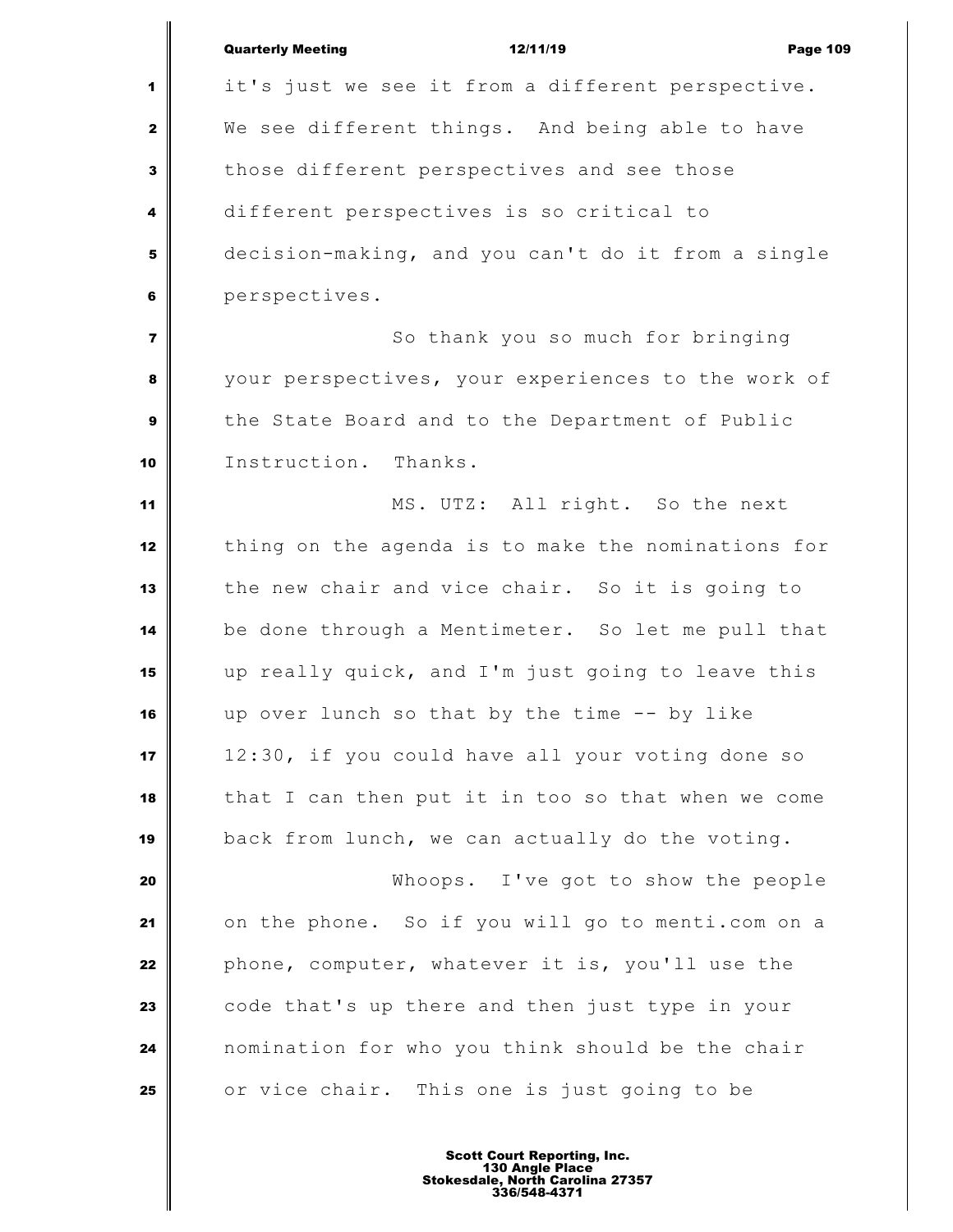|                | <b>Quarterly Meeting</b><br>12/11/19<br><b>Page 110</b> |
|----------------|---------------------------------------------------------|
| 1              | chair, and then I'll take it to vice chair.             |
| $\mathbf{2}$   | I guess we'll have to do that before                    |
| 3              | we go to lunch since -- I was thinking it was one       |
| 4              | screen, but it's not. It's two different screens.       |
| 5              | So we'll just take a few minutes to do this, and        |
| 6              | then I'll go to vice chair.                             |
| $\overline{7}$ | (Pause.)                                                |
| 8              | THE CHAIRPERSON: I'm not sure if I                      |
| 9              | can run again, so---                                    |
| 10             | MS. UTZ: No, you cannot.                                |
| 11             | THE CHAIRPERSON: Not for chair.                         |
| 12             | Sorry.                                                  |
| 13             | MS. UTZ: Not for chair. They could                      |
| 14             | nominate you for vice chair, not for chair.             |
| 15             | MS. MOOREFIELD: Oh, well.                               |
| 16             | THE CHAIRPERSON: This isn't a vote.                     |
| 17             | This is just the nominations, so---                     |
| 18             | MS. UTZ: Yeah, we'll get to the                         |
| 19             | voting after lunch.                                     |
| 20             | THE CHAIRPERSON: We'll probably make                    |
| 21             | lunch a working lunch because I know we still have      |
| 22             | to get our presentation from Ms. King in as well,       |
| 23             | so -- it's hard to follow up Nancy and be on time.      |
| 24             | MS. UTZ: I'll give it another                           |
| 25             | minute, and then I think we'll have everyone from       |
|                |                                                         |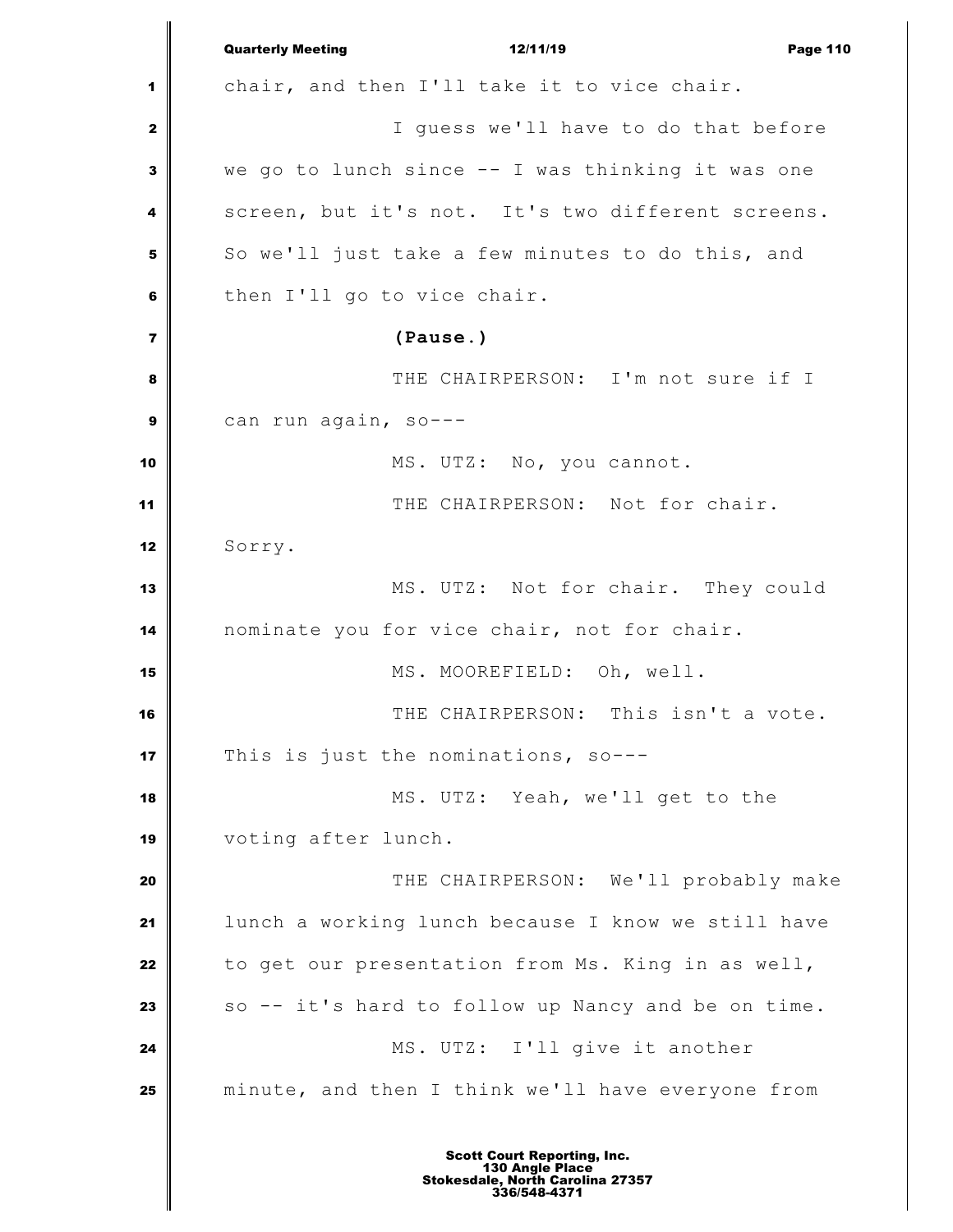|                | <b>Quarterly Meeting</b><br>12/11/19<br>Page 111   |
|----------------|----------------------------------------------------|
| 1              | here and on the phone.                             |
| $\mathbf{z}$   | (Pause.)                                           |
| $\mathbf{3}$   | MS. UTZ: Okay. And then if you'll                  |
| 4              | do the same thing for vice chair.                  |
| 5              | (Pause.)                                           |
| 6              | MS. UTZ: All right. We had 12 last                 |
| $\overline{7}$ | time and 12 this time. So before -- the last       |
| 8              | thing, is there anyone that was nominated for vice |
| $\mathbf{9}$   | chair that would like to withdraw their nomination |
| 10             | and don't want to be part of the voting that their |
| 11             | name is up there?                                  |
| 12             | MS. DANIELS-HALL: Okay. My name is                 |
| 13             | up there for vice chair, and I've already been     |
| 14             | vice chair so I can't be vice chair again.         |
| 15             | MS. UTZ: Okay. All right. And then                 |
| 16             | let me go back to chair. Is there anyone that is   |
| 17             | nominated that would not like to be considered?    |
| 18             | THE CHAIRPERSON: The same situation.               |
| 19             | MS. UTZ: Right. Sorry. All right.                  |
| 20             | Then, during lunchtime, I'll get the voting set    |
| 21             | up, and then when we come back from lunch, we'll   |
| 22             | do a quick vote and see who our new chair and vice |
| 23             | chair are.                                         |
| 24             | THE CHAIRPERSON: As I said, let's do               |
| 25             | a working lunch. So let's go ahead and get our     |
|                |                                                    |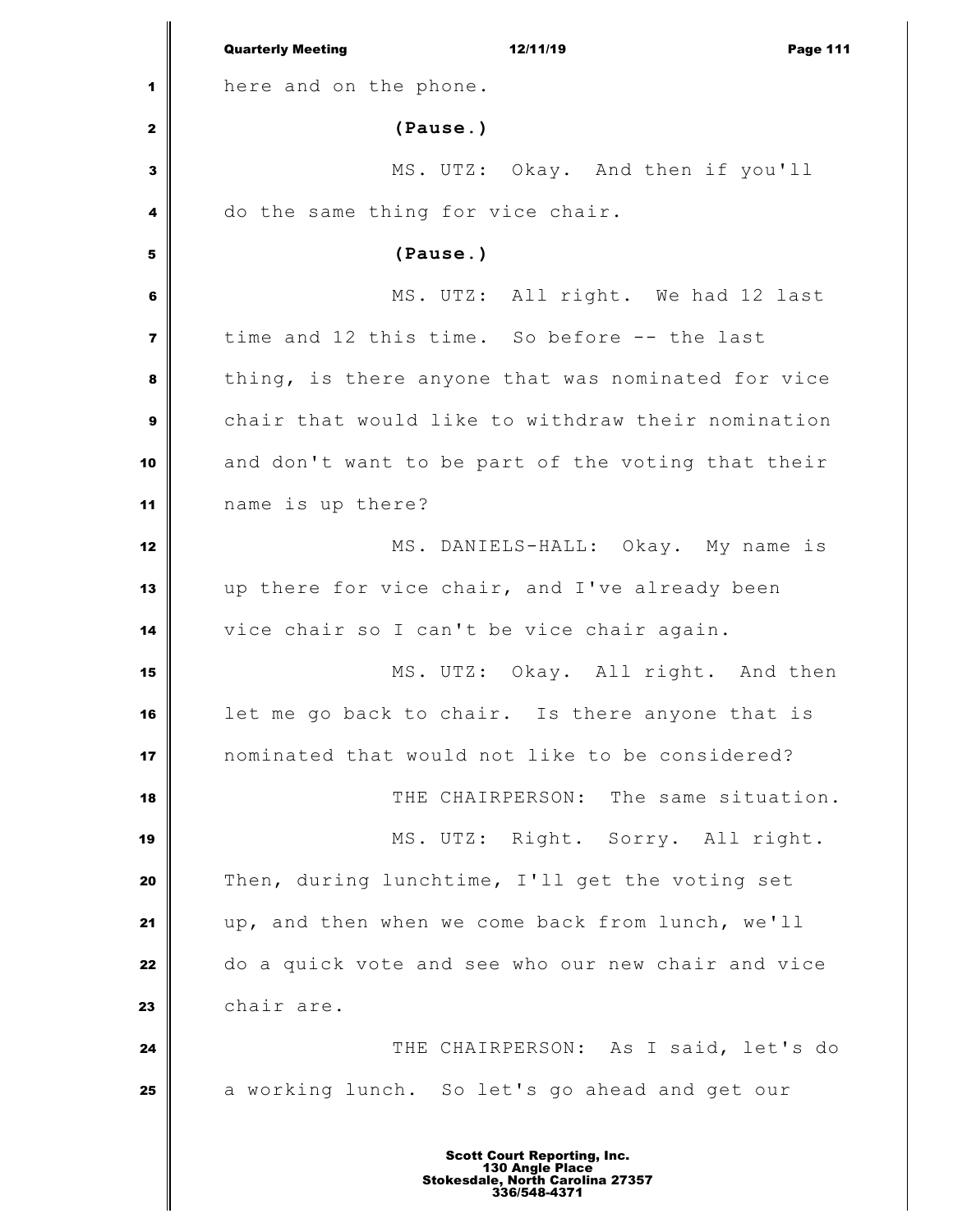|                         | <b>Quarterly Meeting</b><br>12/11/19<br><b>Page 112</b>                                                   |
|-------------------------|-----------------------------------------------------------------------------------------------------------|
| 1                       | plates now and we'll be back in about ten or 15                                                           |
| $\mathbf{2}$            | minutes and get our presentation. That,                                                                   |
| 3                       | hopefully, will put us back on time. Sorry for --                                                         |
| 4                       | you're Ms. King, right? Yes. Sorry for the delay                                                          |
| 5                       | here.                                                                                                     |
| 6                       | (Pause.)                                                                                                  |
| $\overline{\mathbf{z}}$ | MS. UTZ: All right. So as you guys                                                                        |
| 8                       | are eating, I will put up the voting so that you                                                          |
| 9                       | guys can go ahead and vote for chair, and then                                                            |
| 10                      | we'll go ahead and vote for vice chair as we're                                                           |
| 11                      | eating. So the names are up there.                                                                        |
| 12                      | (A luncheon recess was taken from                                                                         |
| 13                      | $12:19$ p.m. to $12:50$ p.m.)                                                                             |
| 14                      | THE CHAIRPERSON: So you yield the                                                                         |
| 15                      | election to -- is that what we were saying?                                                               |
| 16                      | MR. HOSKINS: I was just going to say                                                                      |
| 17                      | the same thing. Sorry.                                                                                    |
| 18                      | THE CHAIRPERSON: You yield the                                                                            |
| 19                      | nomination to---                                                                                          |
| 20                      | MS. HUTCHINSON: Yes, I would like                                                                         |
| 21                      | to.                                                                                                       |
| 22                      | MS. UTZ: So, then, I will go and                                                                          |
| 23                      | move the screen to vice chair, and we will do the                                                         |
| 24                      | same thing.                                                                                               |
| 25                      | MR. BAKER: So could I say one thing                                                                       |
|                         |                                                                                                           |
|                         | <b>Scott Court Reporting, Inc.</b><br>130 Angle Place<br>Stokesdale, North Carolina 27357<br>336/548-4371 |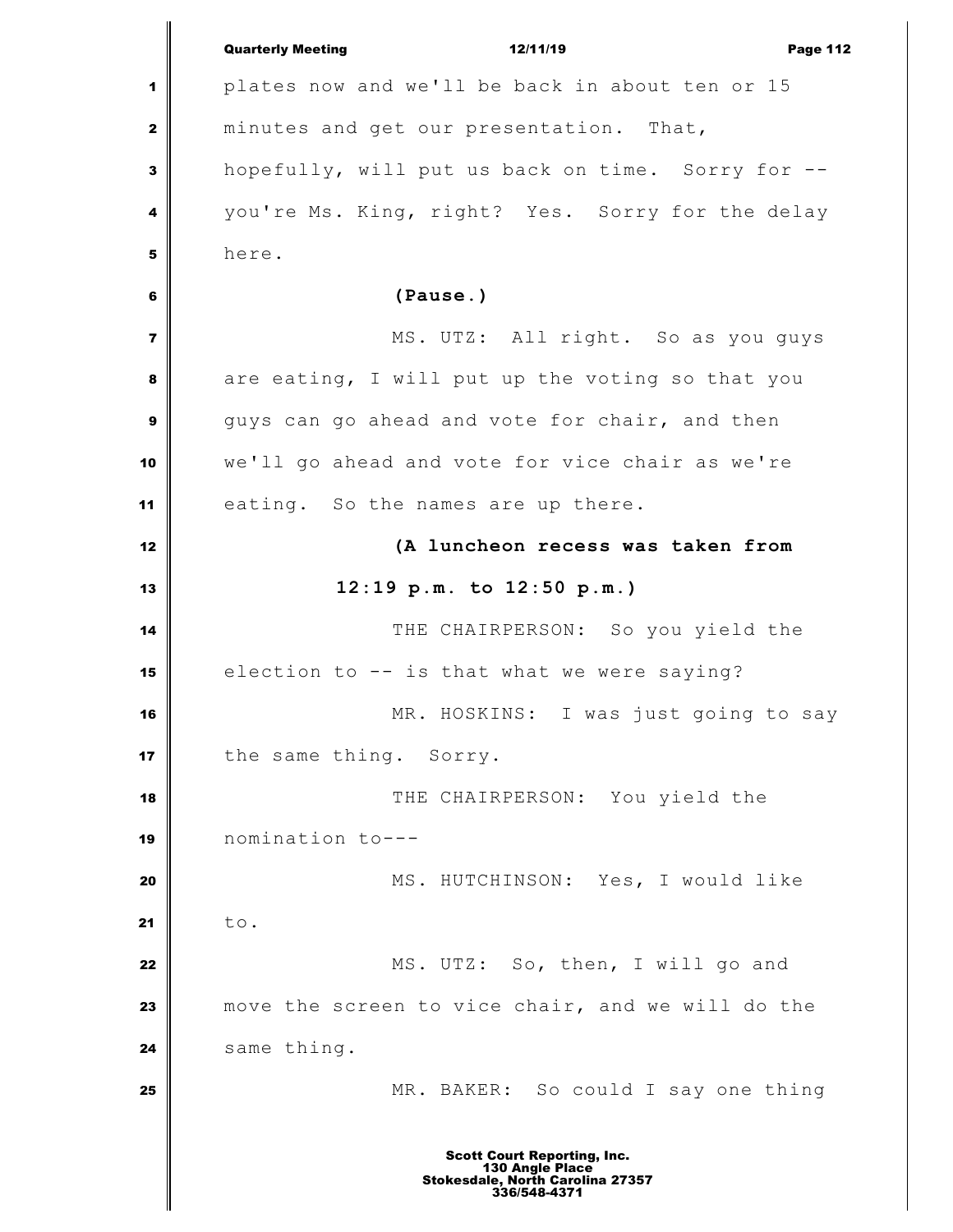|                         | <b>Quarterly Meeting</b><br>12/11/19<br><b>Page 113</b>                                                   |
|-------------------------|-----------------------------------------------------------------------------------------------------------|
| 1                       | before we do that?                                                                                        |
| $\mathbf{2}$            | MS. UTZ: Yes.                                                                                             |
| 3                       | MR. BAKER: So would you have the                                                                          |
| 4                       | same objections for vice chair?                                                                           |
| 5                       | MS. HUTCHINSON: I see that one a                                                                          |
| 6                       | little differently. I don't want to impact this                                                           |
| $\overline{\mathbf{z}}$ | at all, but I see that a little differently                                                               |
| 8                       | because I feel like the chair is the point of                                                             |
| $\boldsymbol{9}$        | contact, and I have a little different perspective                                                        |
| 10                      | on that, and maybe it's not right, but I'm more                                                           |
| 11                      | $open--$                                                                                                  |
| 12                      | MS. MOOREFIELD: It would be fine                                                                          |
| 13                      | until one of us parents had an issue, and then it                                                         |
| 14                      | would turn into "You don't know what my life is."                                                         |
| 15                      | It would be perfectly fine until something                                                                |
| 16                      | happened.                                                                                                 |
| 17                      | (Pause.)                                                                                                  |
| 18                      | MS. UTZ: All right. I think we have                                                                       |
| 19                      | everyone's vote. So it looks like Christy                                                                 |
| 20                      | Hutchinson has most the votes with ten, Christy                                                           |
| 21                      | Grant with one, and Diane Coffey with one.                                                                |
| 22                      | THE CHAIRPERSON: So do you want to                                                                        |
| 23                      | take over the meeting now, Madam Chair?                                                                   |
| 24                      | MS. DANIELS-HALL: I'll let you                                                                            |
| 25                      | finish out the day.                                                                                       |
|                         | <b>Scott Court Reporting, Inc.</b><br>130 Angle Place<br>Stokesdale, North Carolina 27357<br>336/548-4371 |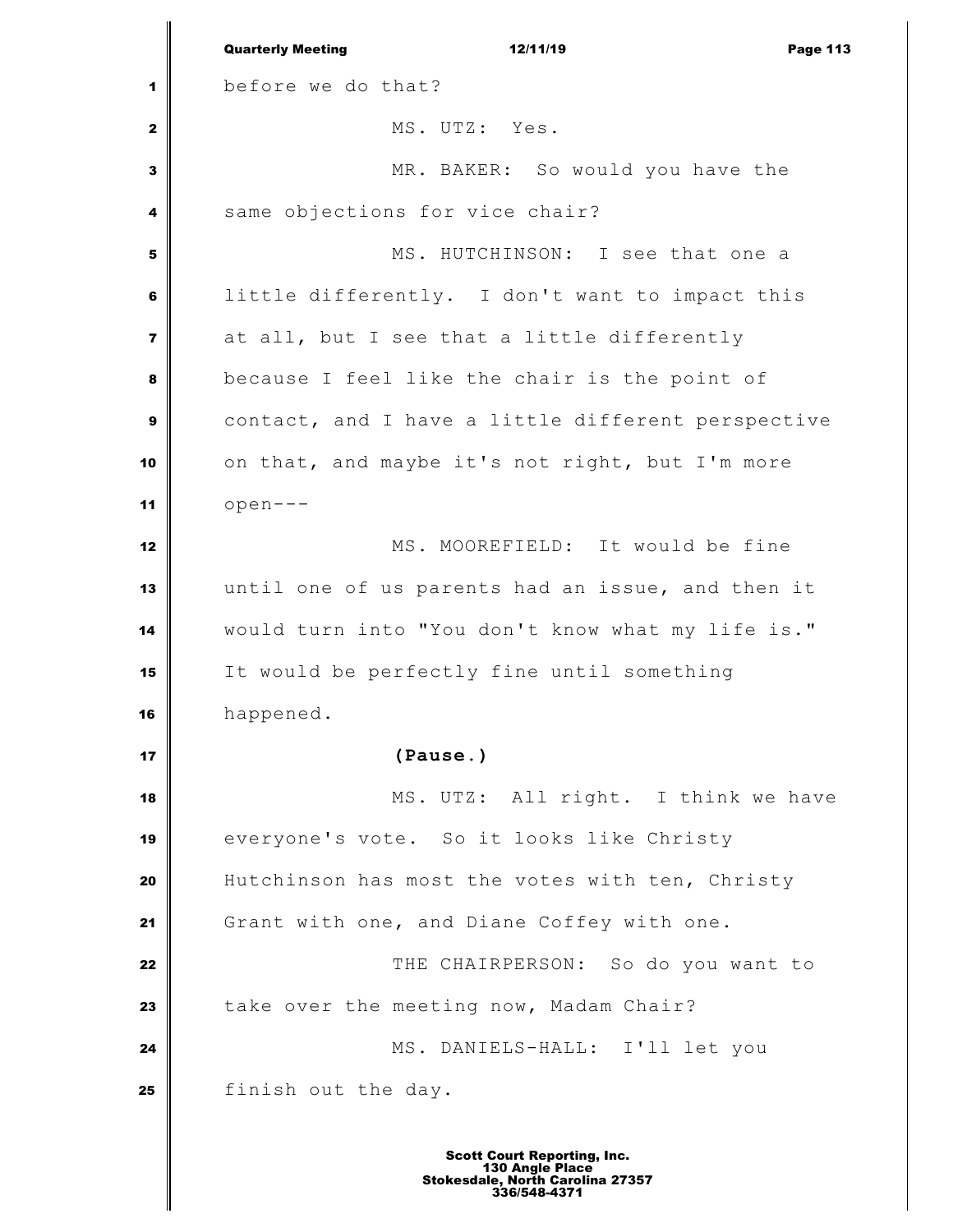|                         | <b>Quarterly Meeting</b><br>12/11/19<br><b>Page 114</b> |
|-------------------------|---------------------------------------------------------|
| 1                       | THE CHAIRPERSON: All right. It is                       |
| $\mathbf{2}$            | 1:00 and we have it kind of concreted in for            |
| 3                       | public comments from 1:00 to 1:30. I see we have        |
| 4                       | a large population out in the field, and I forgot       |
| 5                       | to grab the sign-in sheet. So let me grab that          |
| 6                       | real quick.                                             |
| $\overline{\mathbf{z}}$ | All right. I'll call you one at a                       |
| 8                       | time to come up. Remember, we have a three-minute       |
| 9                       | limit per person. We don't weight that too              |
| 10                      | terribly heavily, so -- and just remember any           |
| 11                      | concerns around privacy and that the Council is         |
| 12                      | not a dispute resolution entity. So you can come        |
| 13                      | tell us you hate your kid's teacher, but there's        |
| 14                      | probably not much we can do about that. So---           |
| 15                      | First up, we have the [name                             |
| 16                      | redacted].                                              |
| 17                      | PUBLIC SPEAKER 1: My son was                            |
| 18                      | privately diagnosed with dyslexia after his school      |
| 19                      | district refused to evaluate him when I asked them      |
| 20                      | They rather naively expected my son to be<br>to.        |
| 21                      | taught to read and write proficiently whilst at         |
| 22                      | public school. However, all my requests for help        |
| 23                      | were ignored.                                           |
| 24                      | Like many dyslexics, my son did a                       |
| 25                      | pretty good job of memorizing sight words and           |
|                         |                                                         |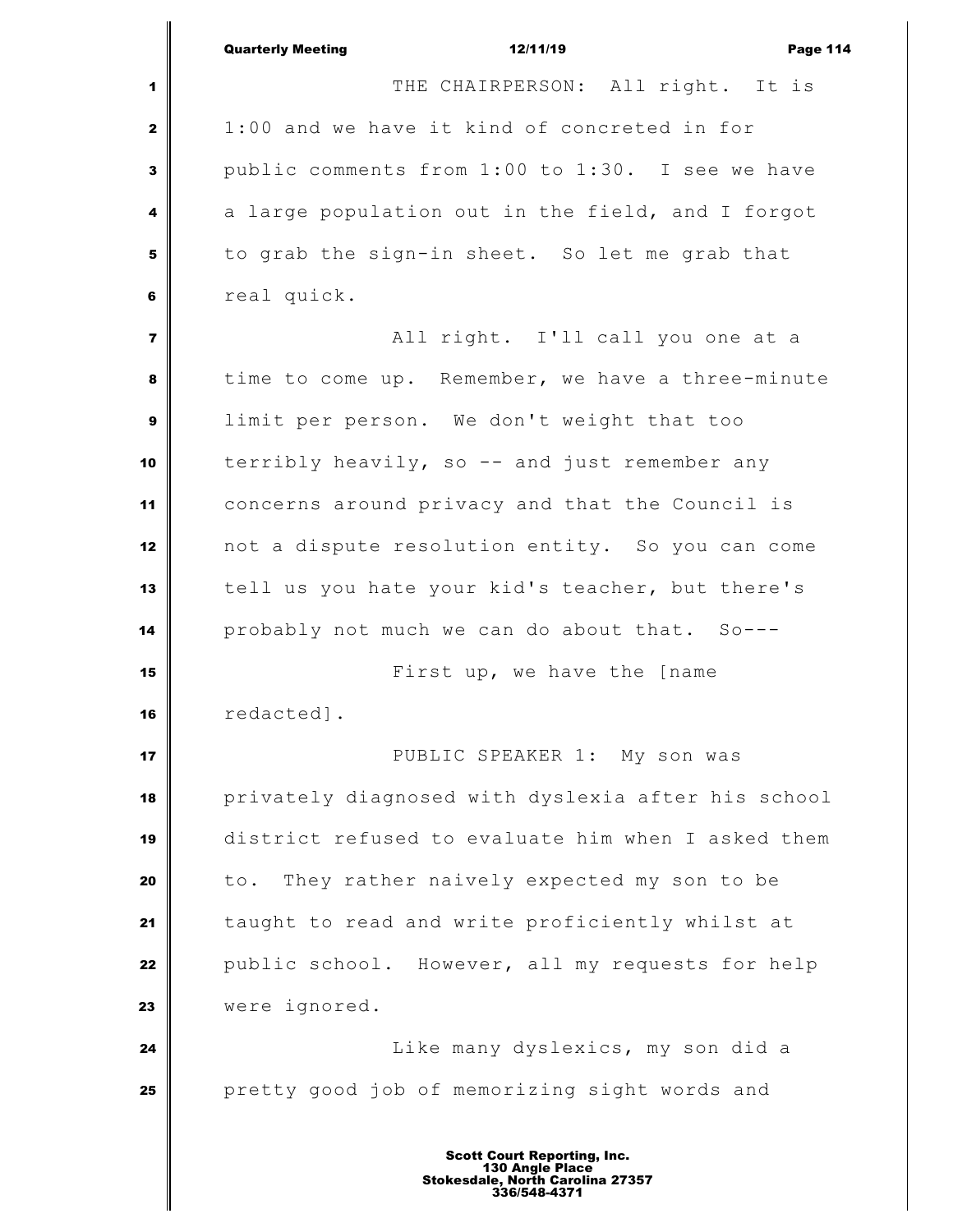Quarterly Meeting **12/11/19** Page 115 pretending to read. Like 56 percent of third graders in Wake County, my son passed his third grade EOGs and was apparently on track for career and college readiness. Yet, he could not decode a word and he didn't recognize or write more than one sentence. Later testing showed that my son's skills were far below grade level, and he had not mastered skills that were critical for continued growth in word-level reading. The fact that my son had passed the state test was all that mattered to Guilford County. He was not proficient in reading or writing, and no matter how many times I tried to tell the professionals, I was simply a parent and an annoyance. A passing EOG score is not the whole story in the education of a child when countless other data points are ignored. I want you to know that my son was able to pass an EOG whilst having significant difficulty with decoding and encoding which impacted his reading and writing abilities. He

 demonstrated a 20 percent proficiency with spelling grade-level words. His decoding skills were measured directly and found to be the first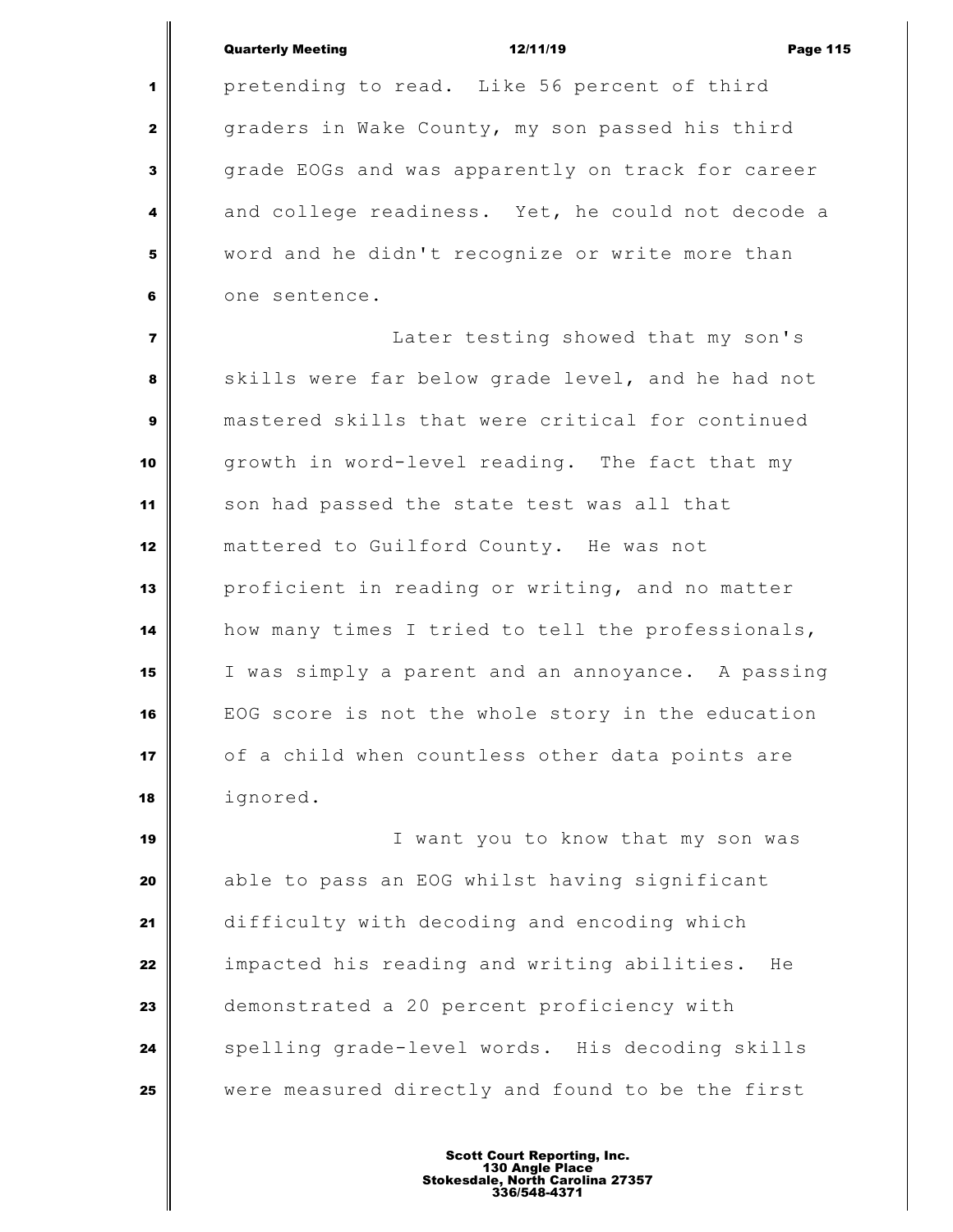|                | <b>Quarterly Meeting</b><br>12/11/19<br><b>Page 116</b> |
|----------------|---------------------------------------------------------|
| 1              | percentile. His phonemic decoding proficiency           |
| $\mathbf{2}$   | score was in the eighteenth percentile, and his         |
| 3              | working memory was in the eighth percentile.            |
| 4              | My son had been able to learn to read                   |
| 5              | a sufficient number of sight words and was able to      |
| 6              | meet some measure of grade performance. His             |
| $\overline{7}$ | knowledge of letter-sound association and spelling      |
| 8              | patterns were far below grade level, and his            |
| 9              | overall score on sound-symbol knowledge was at the      |
| 10             | first percentile in comparison to students his          |
| 11             | This was in contrast to his ability to read<br>age.     |
| 12             | real familiar words. My son had developed some          |
| 13             | basic phonological awareness skills, however had        |
| 14             | not mastered the higher level of skills that are        |
| 15             | critical for continued growth in word-level             |
| 16             | reading.                                                |
| 17             | How does this happen? How is a child                    |
| 18             | able to move through grades with such huge              |
| 19             | deficits in their learning without anyone being         |
| 20             | aware? How can a child be declared to be on track       |
| 21             | for college and a career without being unable to        |
| 22             | read or write proficiently? Parents deserve to be       |
| 23             | heard and our children deserve to receive an            |
| 24             | appropriate and free education.                         |
| 25             | Undiagnosed disabilities do result in                   |
|                |                                                         |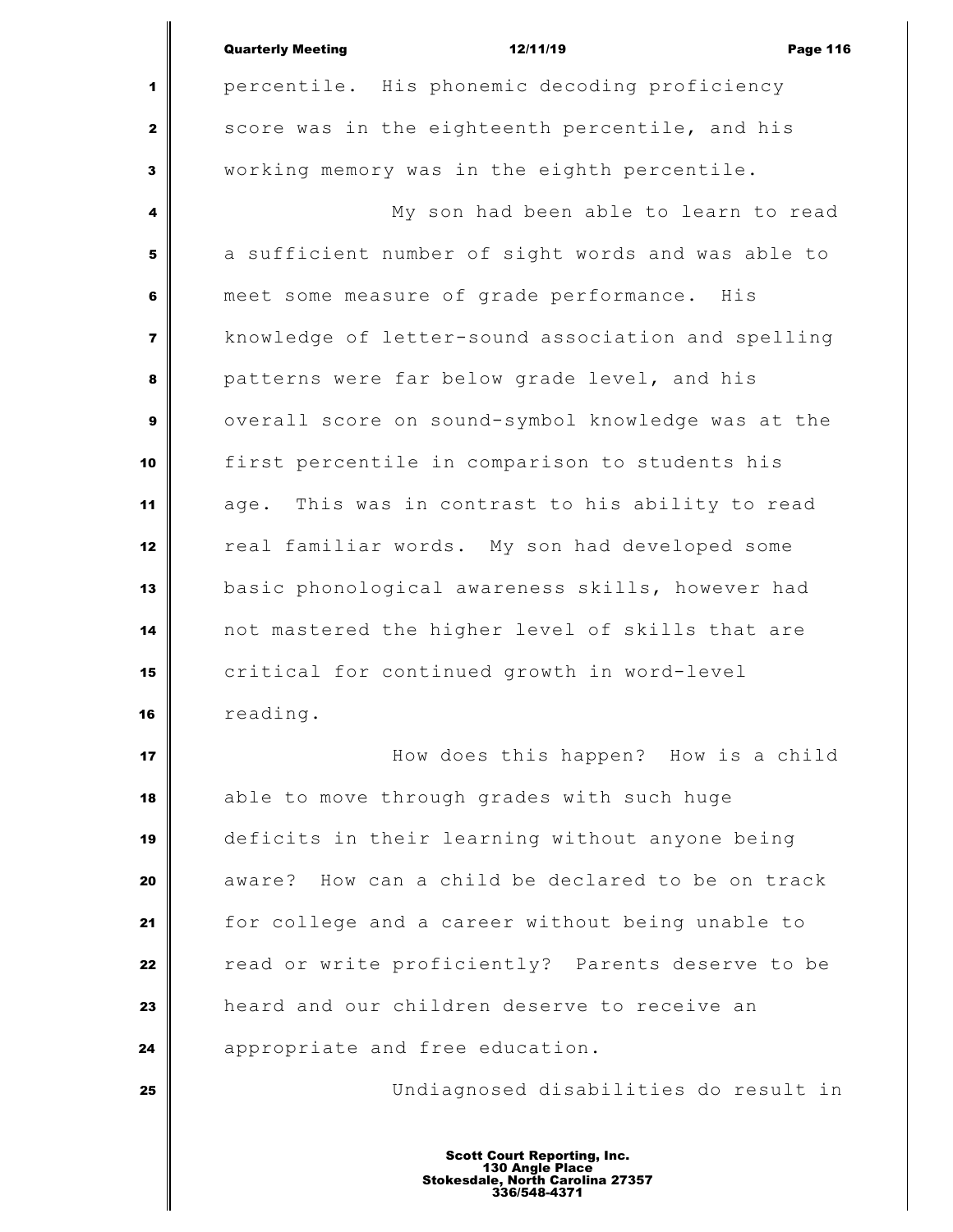|                         | <b>Quarterly Meeting</b><br>12/11/19<br><b>Page 117</b>     |
|-------------------------|-------------------------------------------------------------|
| 1                       | behavioral issues, they do result in self-esteem            |
| $\mathbf{2}$            | issues, and they do result in extreme anxiety. At           |
| 3                       | eight years old, my son was so anxious that he              |
| 4                       | told us he wanted to die. Undiagnosed needs are             |
| 5                       | serious, and we need to do better.                          |
| 6                       | My child hung in there for two years.                       |
| $\overline{\mathbf{z}}$ | An eight-year-old shouldn't need grit and                   |
| 8                       | resilience, and he isn't a math problem. Our                |
| $\boldsymbol{9}$        | students shouldn't have to survive an education.            |
| 10                      | He's a person with a name and he deserves an                |
| 11                      | education. Thank you.                                       |
| 12                      | THE CHAIRPERSON: Thank you, [name                           |
| 13                      | redacted]. Next is [name redacted].                         |
| 14                      | PUBLIC SPEAKER 2: As I said, I'll                           |
| 15                      | try to read fast. My name is [name redacted], and           |
| 16                      | I'm an educator with over two decades of classroom          |
| 17                      | experience from primary to college level.<br>$\mathbf{I}$   |
| 18                      | recently retired from the Pennsylvania teaching             |
| 19                      | system. I was an educational leader. I am a                 |
| 20                      | researcher. I'm an adjunct professor at a                   |
| 21                      | graduate college teaching teachers getting their            |
| 22                      | principal certificates and reading specialist               |
| 23                      | degrees.                                                    |
| 24                      | I worked as a consultant and provided                       |
| 25                      | professional development to many districts.<br>$\mathbb{I}$ |
|                         |                                                             |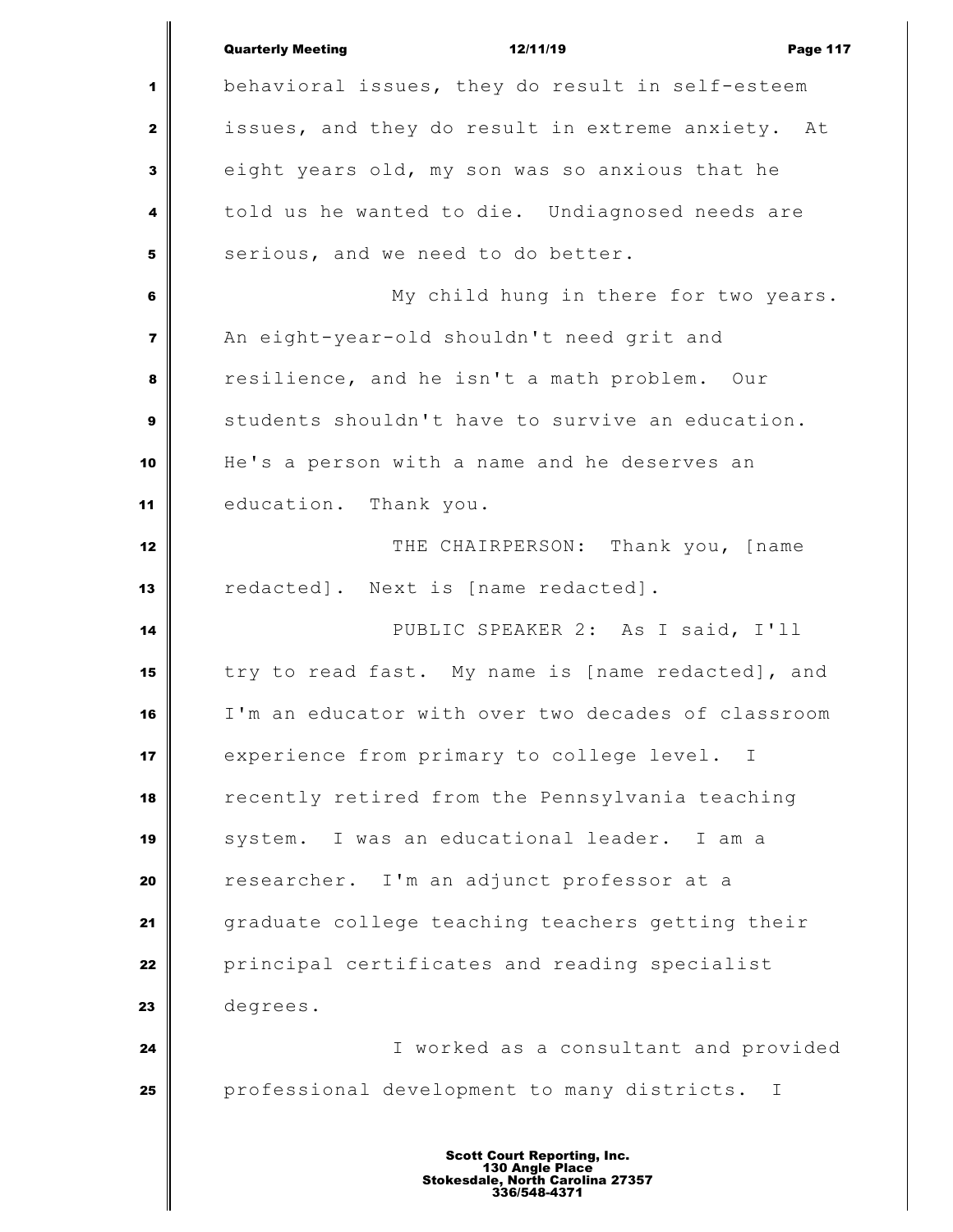|                | <b>Quarterly Meeting</b><br>12/11/19<br><b>Page 118</b> |
|----------------|---------------------------------------------------------|
| 1              | hold many degrees and certifications including a        |
| $\mathbf{2}$   | master's in curriculum and instruction and a            |
| 3              | doctorate in educational leadership, along with         |
| 4              | other -- other criteria along the way.                  |
| 5              | Now one would assume that with my                       |
| 6              | educational background and my devotion to research      |
| $\overline{7}$ | that I would have obtained the experience about         |
| 8              | the science of literacy, educational law, and how       |
| 9              | to read and interpret data to make educational          |
| 10             | decisions for my students, but this was not the         |
| 11             | case. And let me tell you Pennsylvania's                |
| 12             | standards for teaching are higher than North            |
| 13             | Carolina's standards. Teachers have to have a           |
| 14             | master's degree and you have to -- you know, so         |
|                |                                                         |
| 15             | for me not to have this information is pretty           |
| 16             | glaring.                                                |
| 17             | I did not know and I was ignorant of                    |
| 18             | my ignorance. In all my collegiate studies, my          |
| 19             | district professional development, I was never          |
| 20             | provided essential knowledge on the science of          |
| 21             | reading, information on dyslexia, the skills            |
| 22             | required to identify a dyslexic student, or             |
| 23             | trained to use the tools utilized by districts to       |
| 24             | obtain present reading levels.                          |
| 25             | Since I lacked this knowledge, it is                    |
|                |                                                         |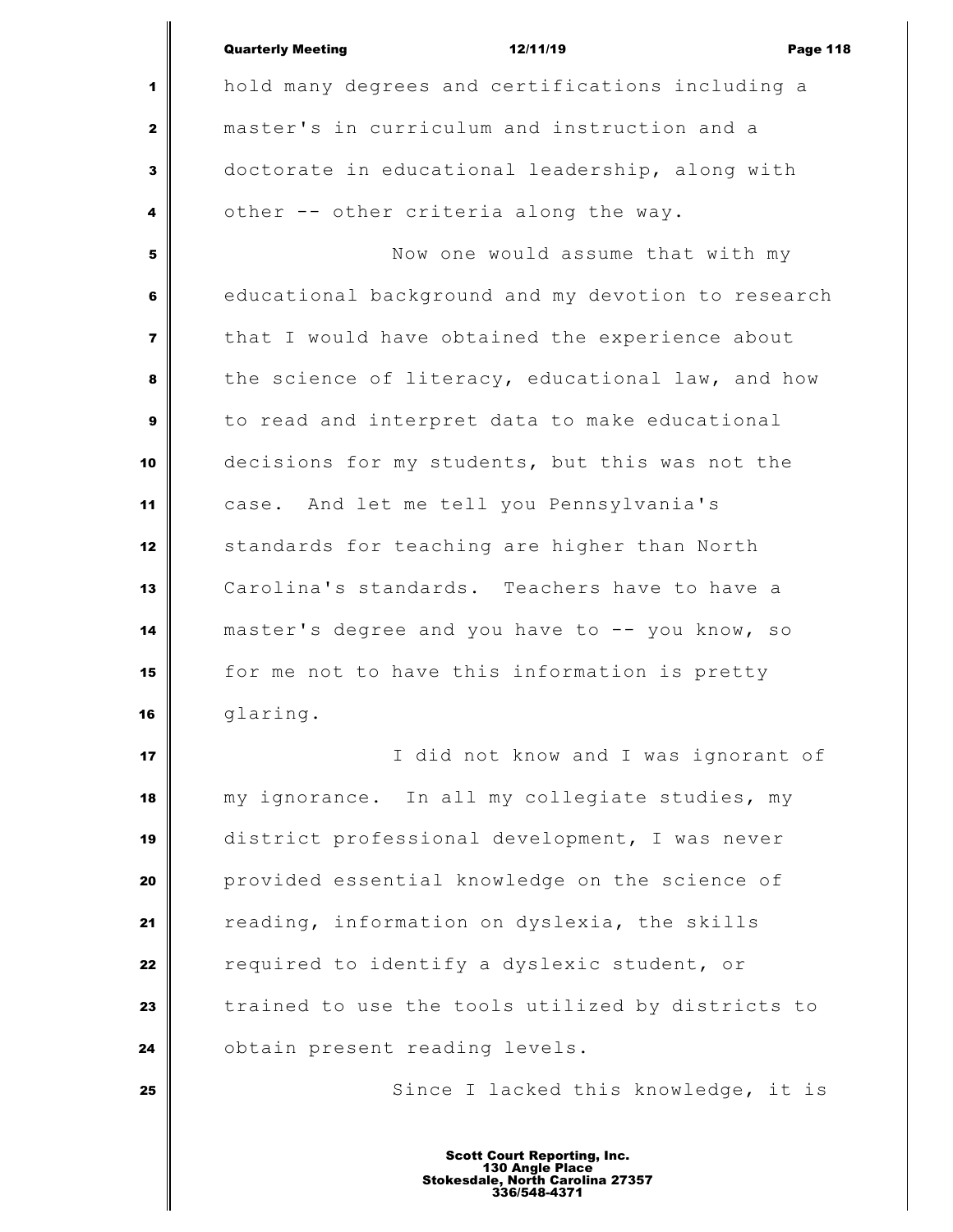|                | <b>Quarterly Meeting</b><br>12/11/19<br><b>Page 119</b> |
|----------------|---------------------------------------------------------|
| 1              | not difficult to believe or realize that teachers,      |
| $\mathbf{2}$   | educational leaders, reading specialists, and           |
| 3              | school psychologists as well do not have this           |
| 4              | knowledge either.                                       |
| 5              | In 2016, I made the heart-wrenching                     |
| 6              | discovery that my son had fallen through the            |
| $\overline{7}$ | proverbial cracks and failed to be identified as        |
| 8              | dyslexic because, of course, it's his autism, it's      |
| 9              | his lack of focus. While his cognitive abilities        |
| 10             | were above his peers, he struggled to read and          |
| 11             | write. A mother's guilt does a lot, and with            |
| 12             | that, along my professional obligation to find          |
| 13             | truth, I set out on a two-year journey to figure        |
| 14             | out how much child and how other children fall          |
| 15             | through the cracks.                                     |
| 16             | Teachers are often blamed, but they                     |
| 17             | are not the problem. Teachers beg for solutions,        |
| 18             | real solutions to help their students. It is            |
| 19             | tiresome to jump on and off of bandwagons.              |
| 20             | Teachers have great intentions, yet lack the            |
| 21             | knowledge they need of how the brain learns to          |
| 22             | The 45 years of scientific research---<br>read.         |
| 23             | And I heard research cited earlier.                     |
| 24             | There is research-based, there's research               |
| 25             | evidence-based, and there's scientific research.        |
|                |                                                         |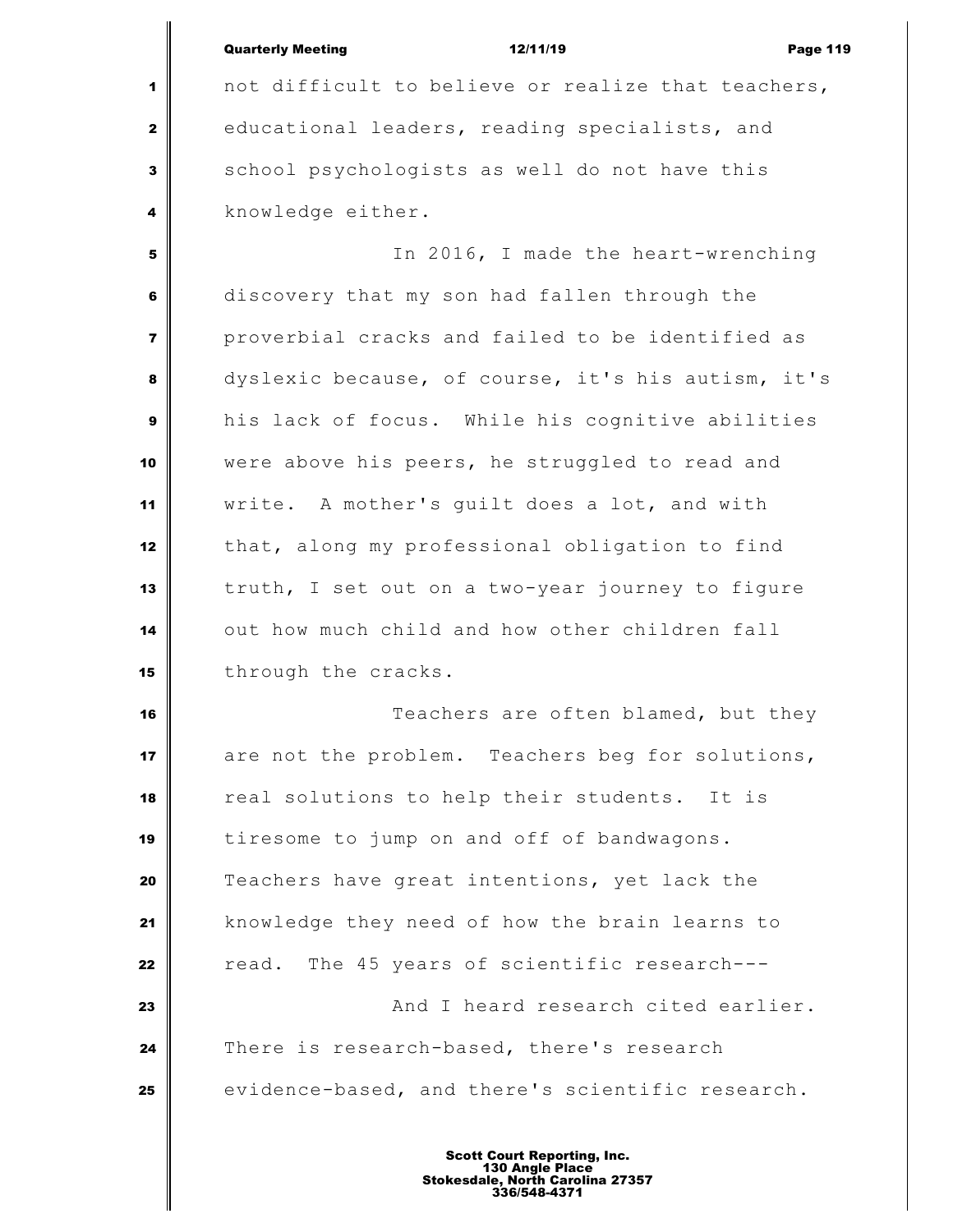|                         | <b>Quarterly Meeting</b><br>12/11/19<br><b>Page 120</b> |
|-------------------------|---------------------------------------------------------|
| 1                       | Our laws hold us to the scientific research, which      |
| $\mathbf{z}$            | is the same level as the FDA uses for drug              |
| 3                       | approval with randomized controlled trials, and so      |
| 4                       | you need to make sure all research is not the           |
| 5                       | same. So keep that tucked away, please.                 |
| 6                       | ---to learn the 45 years of                             |
| $\overline{\mathbf{z}}$ | scientific research to know how to teach reading,       |
| 8                       | understand dyslexia, and the knowledge and skills       |
| 9                       | to read data and to make diagnostic decisions.          |
| 10                      | Many psychologists that were actually brought on        |
| 11                      | board by our federal government underneath Jimmy        |
| 12                      | Carter to actually advocate and protect parents do      |
| 13                      | not even understand dyslexia or know how to             |
| 14                      | identify it. There is not a test for dyslexia. I        |
| 15                      | can look at any ed psych and tell you if a child        |
| 16                      | is dyslexic or not. You have to be able to read         |
| 17                      | the data.                                               |
| 18                      | Over two years of research, attending                   |
| 19                      | conferences rooted in science, obtaining my             |
| 20                      | credentials as a literacy teacher in the science        |
| 21                      | of reading, becoming certified as a dyslexia            |
| 22                      | practitioner, personal conversations with experts       |
| 23                      | in the field, and actually living in Trinidad for       |
| 24                      | two months studying underneath the great Dr. Tim        |
| 25                      | Conway, who actually teaches people to read who         |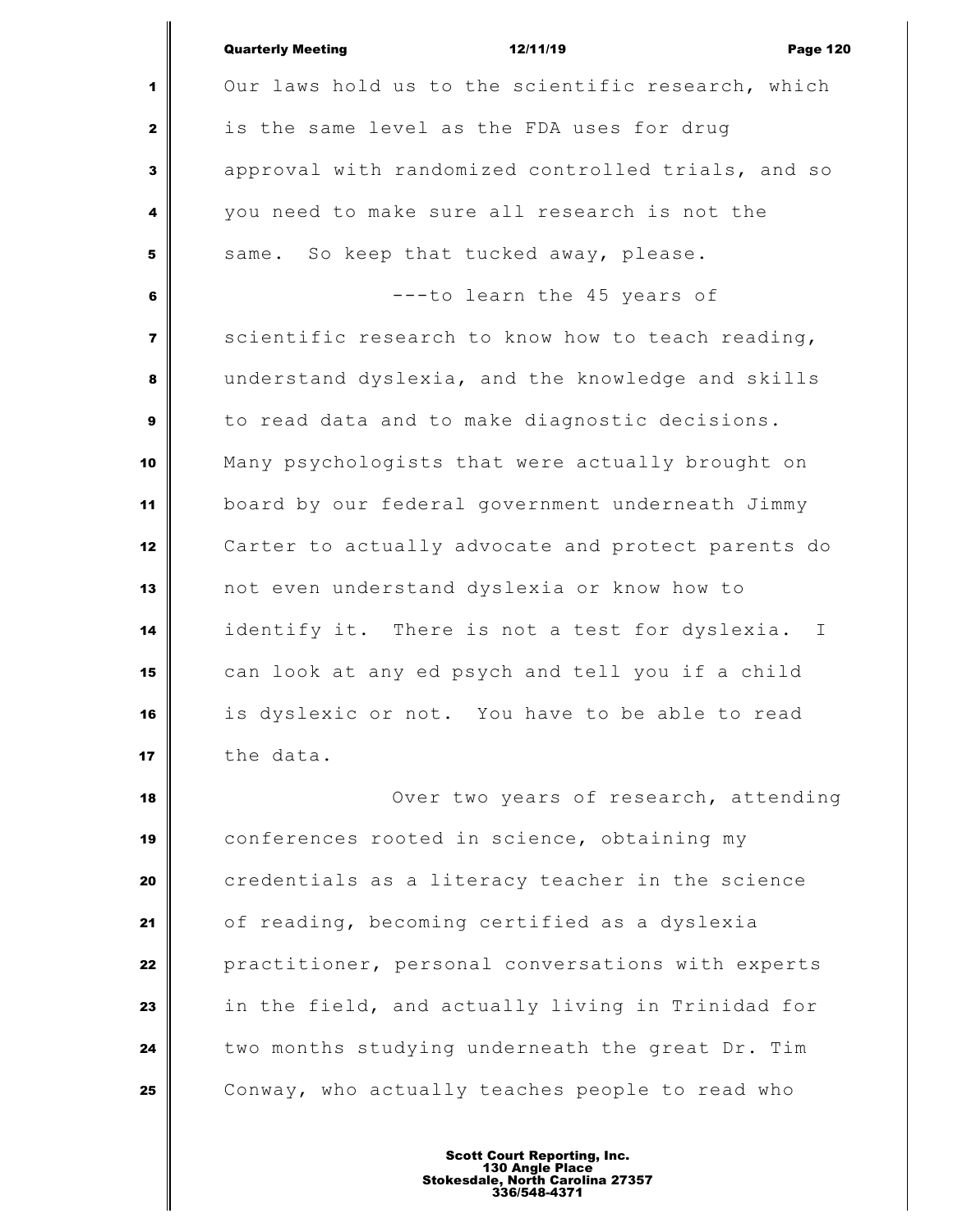|                         | <b>Quarterly Meeting</b><br>12/11/19<br><b>Page 121</b> |
|-------------------------|---------------------------------------------------------|
| 1                       | have had strokes.                                       |
| $\mathbf{2}$            | If you can rewire a brain of a                          |
| 3                       | 65-year-old with a stroke and learn to read again,      |
| 4                       | you can rewire any brain. And I was under the           |
| 5                       | erroneous belief that after third grade, a child's      |
| 6                       | brain is more difficult to rewire, but no.              |
| $\overline{\mathbf{z}}$ | There's a lot of myths out there, and I am still        |
| 8                       | being schooled. I am definitely not an expert,          |
| $\mathbf{9}$            | but I have a lot of experience in this area.            |
| 10                      | I've also -- I've also learned a lot                    |
| 11                      | from Dr. Pete Wright from Wrightslaw, as I              |
| 12                      | personally have interactions with him, and I've         |
| 13                      | learned how to acquire knowledge and skills to be       |
| 14                      | able to teach any child to read. Knowledge is           |
| 15                      | power, and currently, educators within this state       |
| 16                      | lack the knowledge, lack the skills in order for        |
| 17                      | all children to learn to read, and all children         |
| 18                      | can learn to read.                                      |
| 19                      | My findings revealed significant                        |
| 20                      | problems with professional development related to       |
| 21                      | the teaching of reading, and this impacts not only      |
| 22                      | dyslexics but any child with a language-based           |
| 23                      | disability, whether it's apraxia or otherwise.<br>We    |
| 24                      | need -- especially in the areas of the knowledge        |
| 25                      | and skills of the science of reading and dyslexia,      |
|                         |                                                         |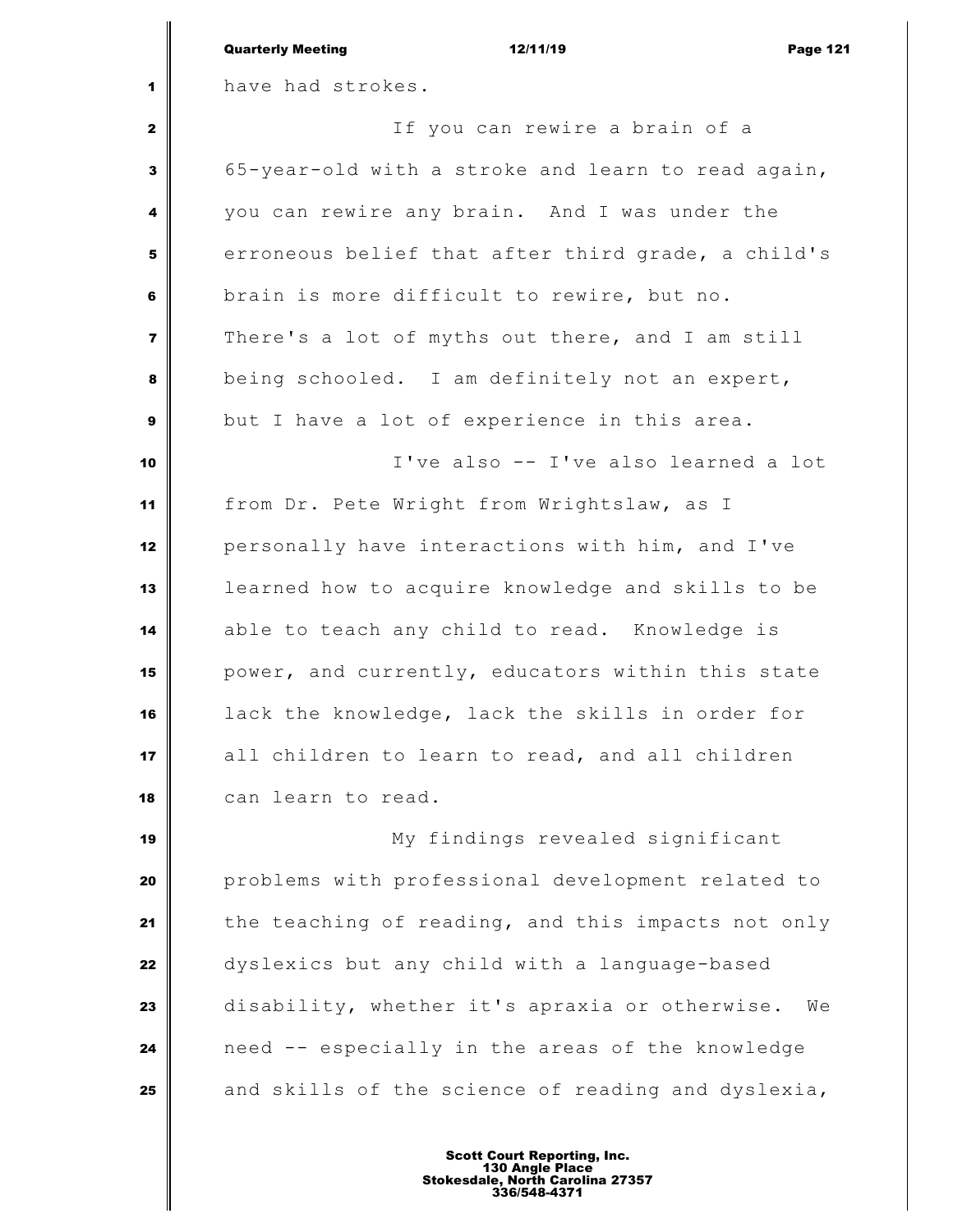|                | <b>Quarterly Meeting</b><br>12/11/19<br><b>Page 122</b> |
|----------------|---------------------------------------------------------|
| 1              | we need to understand all of those things in order      |
| $\mathbf{2}$   | to implement and to be able to ask for RTI              |
| 3              | effectively.                                            |
| 4              | Child Find is being ignored. Most                       |
| 5              | teachers don't even understand what Child Find is,      |
| 6              | and that goes from birth to the age of 21. If a         |
| $\overline{7}$ | child is struggling to read, they will struggle to      |
| 8              | learn all the way through their academic career.        |
| 9              | The State really needs to start to look at the          |
| 10             | law. In IDEA 2004, there is actually a mandate          |
| 11             | that says that schools must teach reading using         |
| 12             | science to the maximum extent possible. Most            |
| 13             | schools don't even understand what the science of       |
| 14             | reading is.                                             |
| 15             | The science of reading was developed                    |
| 16             | out of the 1999 National Reading Panel that             |
| 17             | testified before Congress, and they had five            |
| 18             | pillars that they said needed to be done in order       |
| 19             | to read. That's the ingredients. They never             |
| 20             | actually went far enough to put it into action,         |
| 21             | and so the Center for Effective Reading                 |
| 22             | Instruction actually created standards for              |
| 23             | teaching reading, teaching literacy.                    |
| 24             | We need to adopt those standards here                   |
| 25             | in North Carolina. There are skills and knowledge       |
|                |                                                         |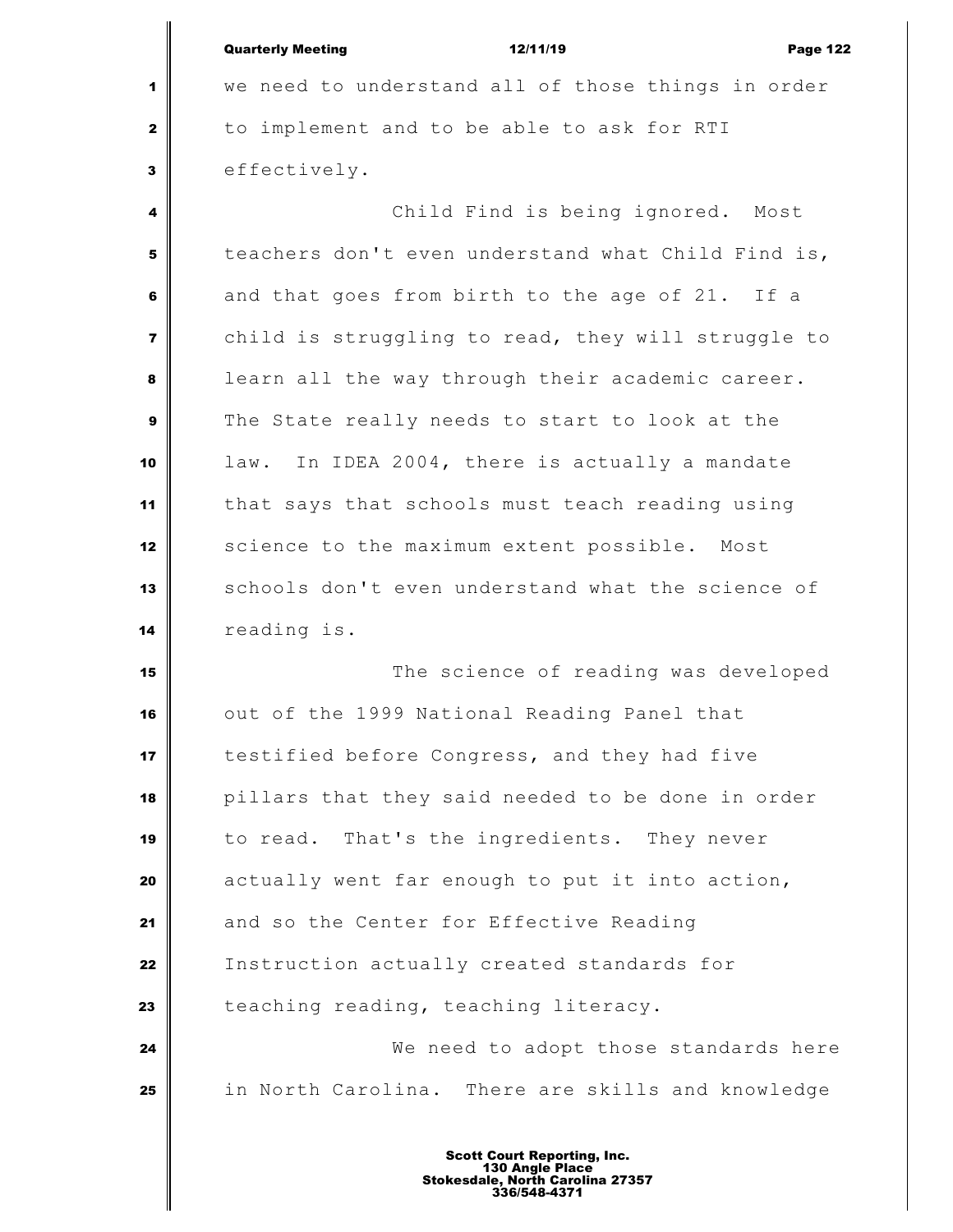## Quarterly Meeting **12/11/19 Page 123**

 for the science of reading that comes out of the 1999 National Reading Panel, and most people don't even know they exist. The cause of our reading crisis is not due to a lack of funding. We don't need more money. In fact, we would save money if we would do things the right way. It is due to a lack of knowledge.

 Therefore, it is impossible for districts to provide effective interventions. It is impossible to provide an appropriate education which the law mandates called FAPE, which we've all heard of. It is impossible to ensure that teachers of reading are able to identify students with reading disabilities. We have got to provide our teachers with the knowledge and the tools in order to do this.

 I used to think it was crazy when they said every child could read by the end of third grade. I was just in a classroom a year ago. It is not impossible. I was wrong. The 21 Science of reading has been around for decades. The algorithm was so compelling that the United States Congress, a bipartisan Congress, actually approved it and put it in IDEA, and if you want to or you're bored, you can read the commentary on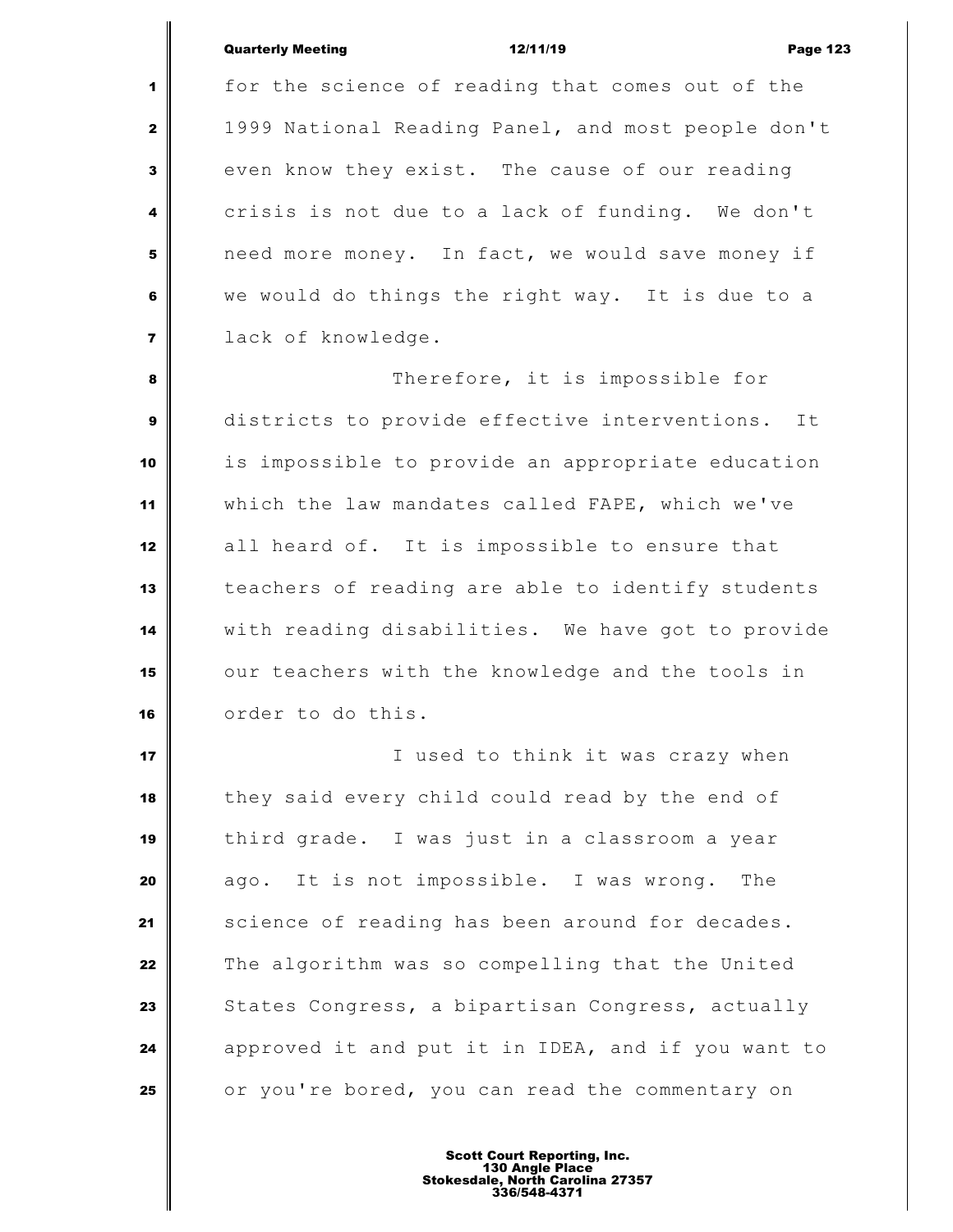|                | <b>Quarterly Meeting</b><br>12/11/19<br><b>Page 124</b> |
|----------------|---------------------------------------------------------|
| 1              | that.                                                   |
| $\mathbf{2}$   | All children can learn to read.                         |
| 3              | Prolific studies on the science of reading helps        |
| 4              | not only children with dyslexia, which is about 20      |
| 5              | percent of the population, most are unidentified,       |
| 6              | but it also helps others with language-based,           |
| $\overline{7}$ | specific learning disabilities, students who            |
| 8              | struggle due to a lack of a text rich environment,      |
| 9              | and also students who are English language              |
| 10             | learners. It even helps gifted students.                |
| 11             | Dyslexia is an organic medical                          |
| 12             | condition with an educational remedy. Schools           |
| 13             | still are not using the science of reading.             |
| 14             | Instead they rely on antiquated theories that have      |
| 15             | been proven ineffective. In fact, most districts        |
| 16             | now try to use a blended approach or balanced           |
| 17             | literacy, which is actually whole language              |
| 18             | renamed. Both of these haphazard models have no         |
| 19             | scientific backing and are actually harmful to our      |
| 20             | children.                                               |
| 21             | Can you imagine if the medical                          |
| 22             | profession was permitted to treat patients using a      |
| 23             | theory instead of science? That is exactly what         |
| 24             | we are doing with our children. Outside the realm       |
| 25             | of using science, schools see no academic               |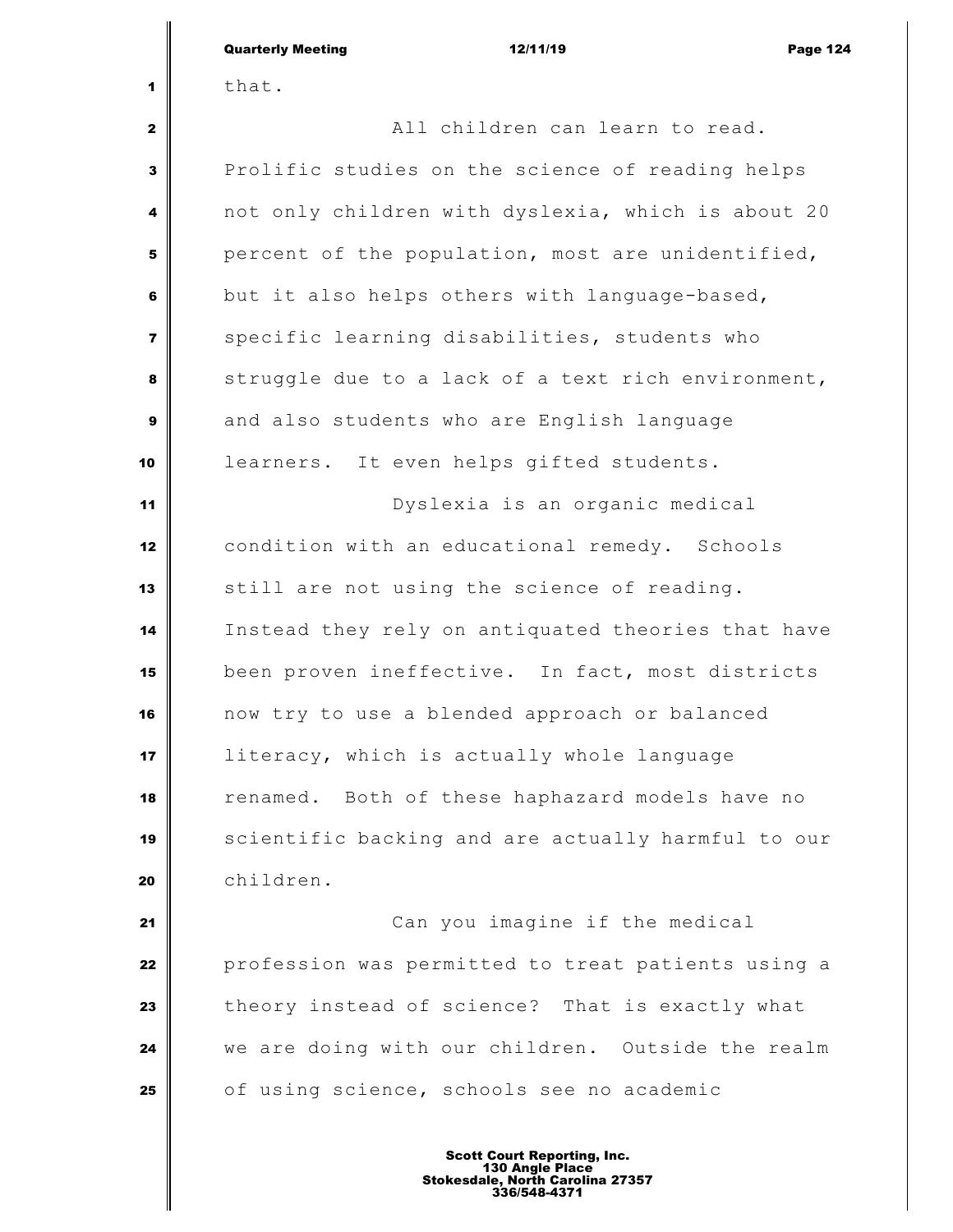|                         | <b>Quarterly Meeting</b><br>12/11/19<br><b>Page 125</b> |
|-------------------------|---------------------------------------------------------|
| 1                       | improvement. This is evident because there is no        |
| $\mathbf{2}$            | improvement in literacy over the past 50 years.         |
| 3                       | Conversely, the medical field has made vast gains       |
| 4                       | because they are mandated to use science,               |
| 5                       | evidence-based science in order for insurance           |
| 6                       | companies to reimburse them for their services.         |
| $\overline{\mathbf{z}}$ | Education needs to be held to the same standards.       |
| 8                       | North Carolina continues to collect                     |
| 9                       | federal funds, yet fails to follow the mandates         |
| 10                      | that are on the books at the federal level.<br>It is    |
| 11                      | okay if educators do not know these things. It is       |
| 12                      | okay if educational leaders do not know these           |
| 13                      | things because I didn't. It is not okay for us to       |
| 14                      | choose to stay ignorant because I consider myself       |
| 15                      | an educator still. We have got to have a                |
| 16                      | teachable spirit.                                       |
| 17                      | More money is not the answer.                           |
| 18                      | Billions of dollars are wasted every single year        |
| 19                      | because schools are digging in their heels to           |
| 20                      | defend antiquated practices instead of digging          |
| 21                      | into the 45 years of scientific studies. Poverty        |
| 22                      | is not the cause of the reading crisis. Schools         |
| 23                      | not using science is the cause of the reading           |
| 24                      | crisis. There are struggling readers from               |
| 25                      | impoverished homes -- more struggling readers from      |
|                         |                                                         |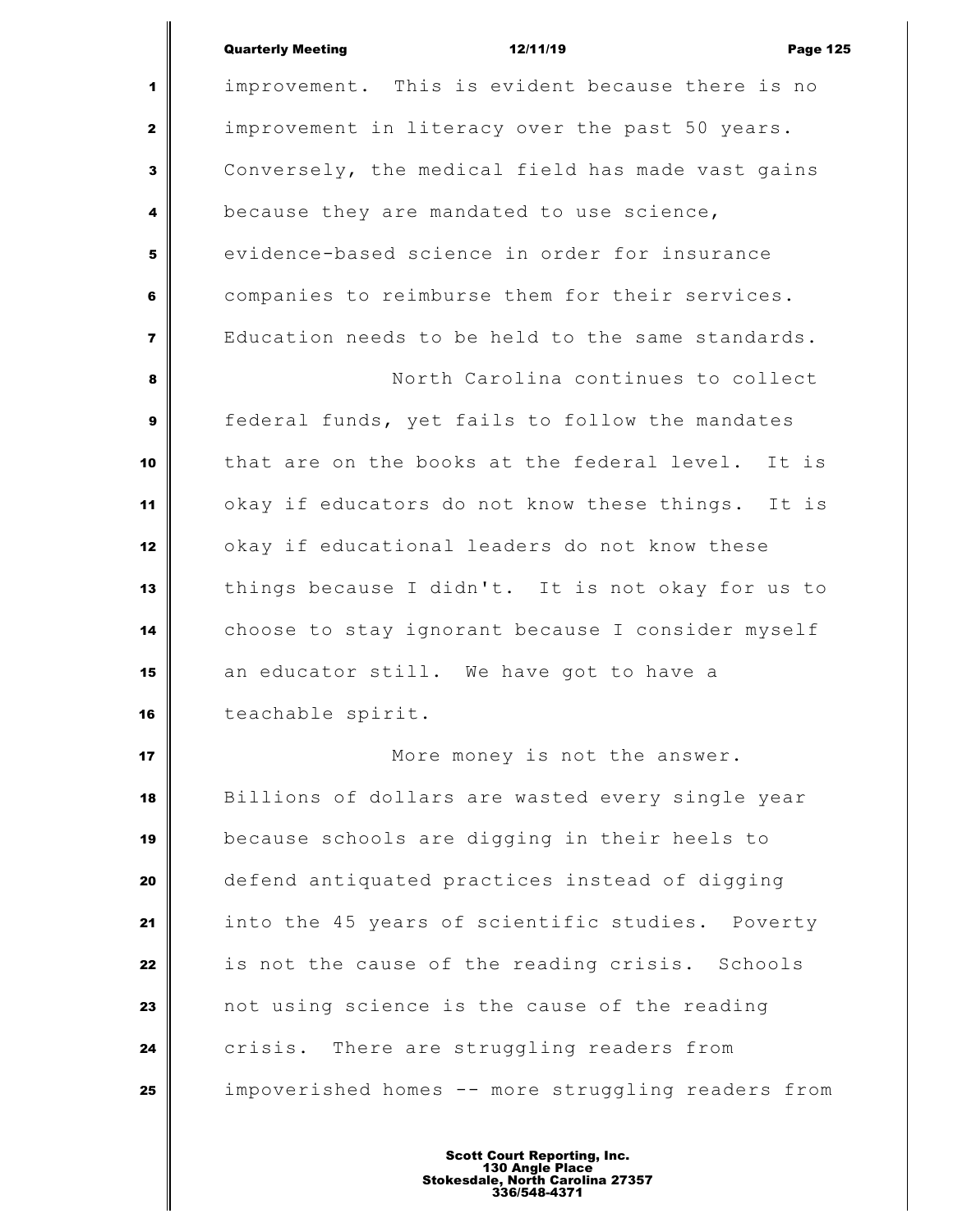|              | <b>Quarterly Meeting</b>                          | 12/11/19 | <b>Page 126</b> |
|--------------|---------------------------------------------------|----------|-----------------|
| $\mathbf{1}$ | impoverished homes because welfare families can't |          |                 |
| 2            | afford to have the funds to pay for private       |          |                 |
| 3            | tutors. So there is discrimination and an equity  |          |                 |

issue.

 Freedom is won and lost in our classrooms. Reading is a civil right. Reading is the basis for our freedom. Noah Webster knew this when he began and he penned the first dictionary after the Revolutionary War. Frederick Douglass knew this as he fought for this very freedom. Literacy has a long history, and it is used for social control and oppression when we deny it from 13 our children and from our citizens.

 Throughout much of history, the ability to read was something that only the privileged and upper white men were allowed. Schools were not free. Education was provided to that select few of privileged class, and the poor and the powerless were kept down. No one would argue with this fact, but literacy is about freedom.

  $\parallel$  **22**  $\parallel$  **22**  $\parallel$  **22**  $\parallel$  **22**  $\parallel$  **22**  $\parallel$  **22**  $\parallel$  **22**  $\parallel$  **22**  $\parallel$  **22**  $\parallel$  **22**  $\parallel$  **22**  $\parallel$  **22**  $\parallel$  **22**  $\parallel$  **22**  $\parallel$  **22**  $\parallel$  **22**  $\parallel$  **22**  $\parallel$  **22**  $\parallel$  **22**  $\parallel$  **22**  $\parallel$  **22**  $\parallel$  **2**  disabilities, dyslexia is a comorbidity that is missed often. Dyslexia is misunderstood. It just means difficulty with words, whether it's spoken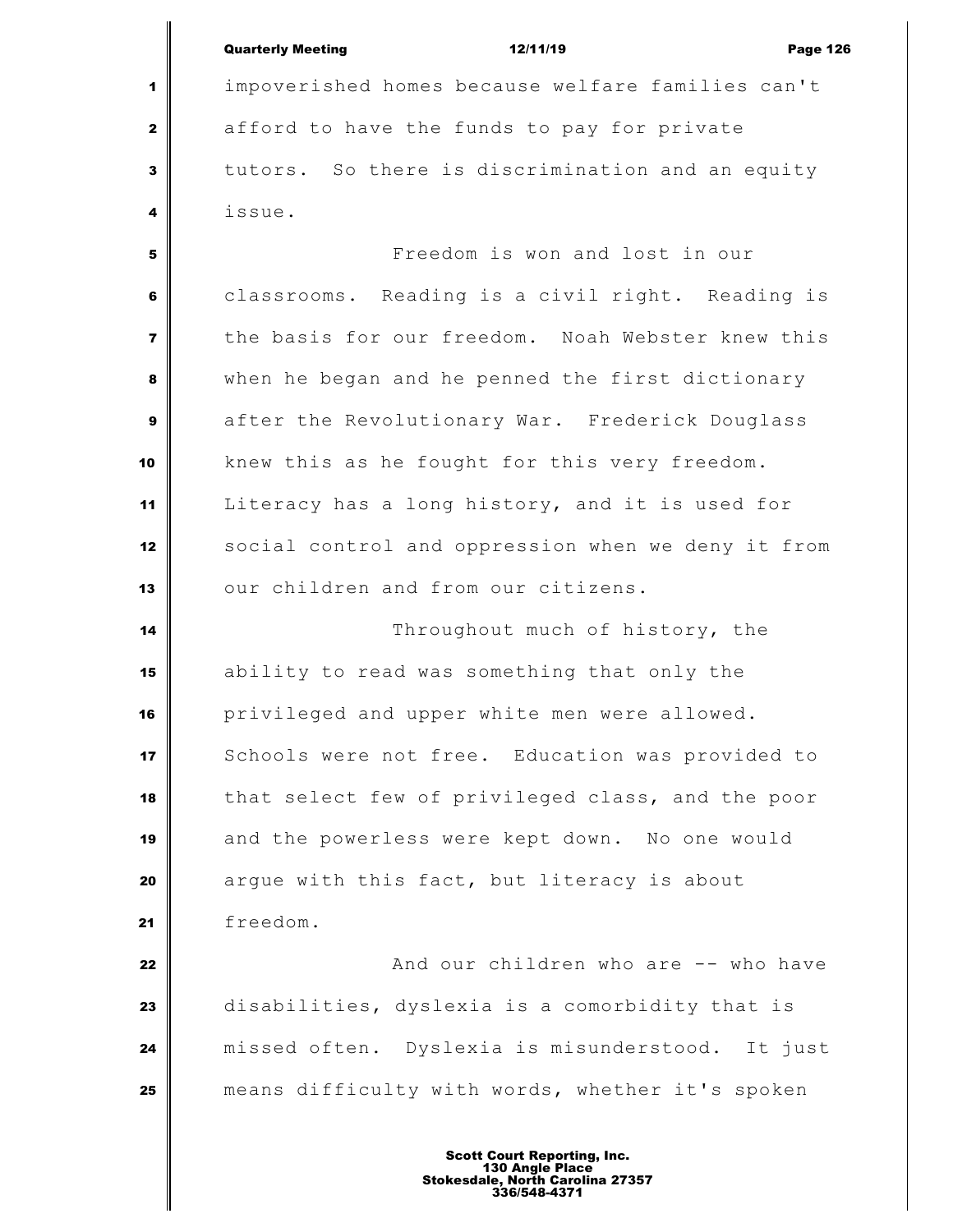## Quarterly Meeting **12/11/19** Page 127

 words, written words, comprehension, processing. If schools used the scientific approach and appropriate intensive professional development and implemented RTI or MTSS the way it was designed, all children would be reading on grade level by the end of third grade. Failure to do so is keeping our children in special education and **keeping poverty alive.** 

 Schools do not use science to quide educational practices because of the glaring void in teacher preparation programs as well. We need to start providing teachers with the tools that they need to be able to teach our children to read. They need to be competent, analytical readers. This not only, if they do not become this, does not only impact them in school but has a damaging nature for the rest of their lives.

 Struggling readers in our society are not productive members of society. Most people are unaware of the negative impacts that these individuals have on our society, and I am dyslexic as well, recovering, on the path. Everybody pays for it, financially or otherwise. It impacts families, it impacts communities, it impacts our **country, and it impacts special needs children.**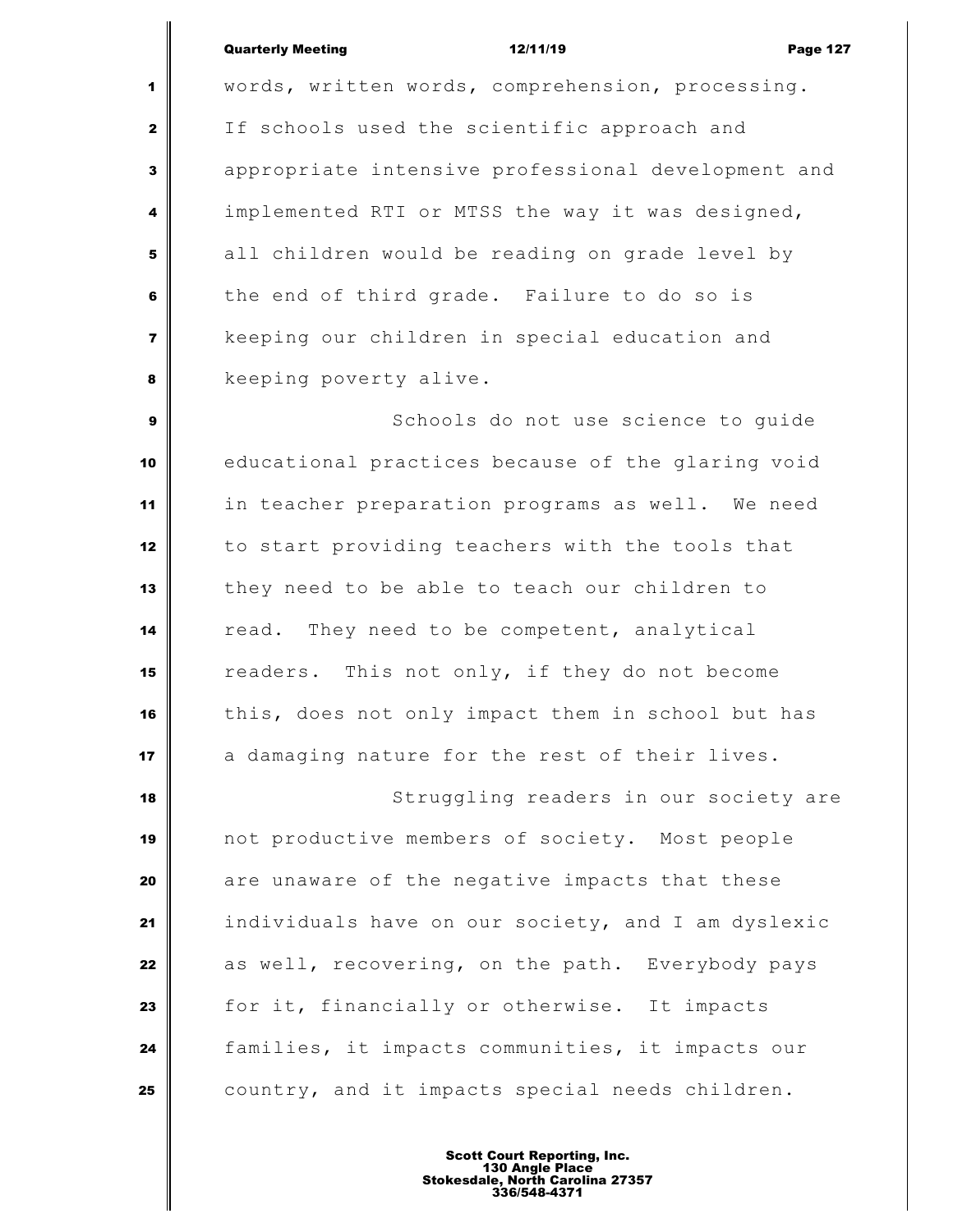| <b>Quarterly Meeting</b> | 12/11/19 | <b>Page 128</b> |
|--------------------------|----------|-----------------|

| $\blacksquare$ | Statistics from our Nation's Report               |
|----------------|---------------------------------------------------|
| $\mathbf{2}$   | Card and other nonbiased groups report that the   |
| 3              | vast number of school failures are related to     |
| 4              | reading issues. Keep in mind, 45 years of         |
| 5              | scientific research indicates that these          |
| 6              | individuals who have language-based learning      |
| $\overline{7}$ | disabilities could become competent readers. They |
| 8              | feel like failures, but they need to know that    |
| $\mathbf{9}$   | they are not failures. They are in a failed       |
| 10             | system.                                           |
| 11             | This is not an isolated problem.                  |
| 12             | More than 60 percent of fourth-graders in our     |
| 13             | country are functionally illiterate, which means  |
| 14             | that they lack the ability to use language to     |
| 15             | function in society. Dyslexia is the most common  |
| 16             | cause of dysfunctional illiteracy, and let me     |
| 17             | close with some of these sobering facts to let    |
| 18             | them sink in.                                     |
| 19             | Mental health issues, which was                   |
| 20             | talked about here today -- mental health issues,  |
| 21             | students who have learning disabilities are three |
| 22             | times likely to have mental health issues than    |
| 23             | those that do not. 89 percent of suicide notes    |
| 24             | that were found after a successful suicide were   |
| 25             | found to have errors in it related to an issue    |
|                |                                                   |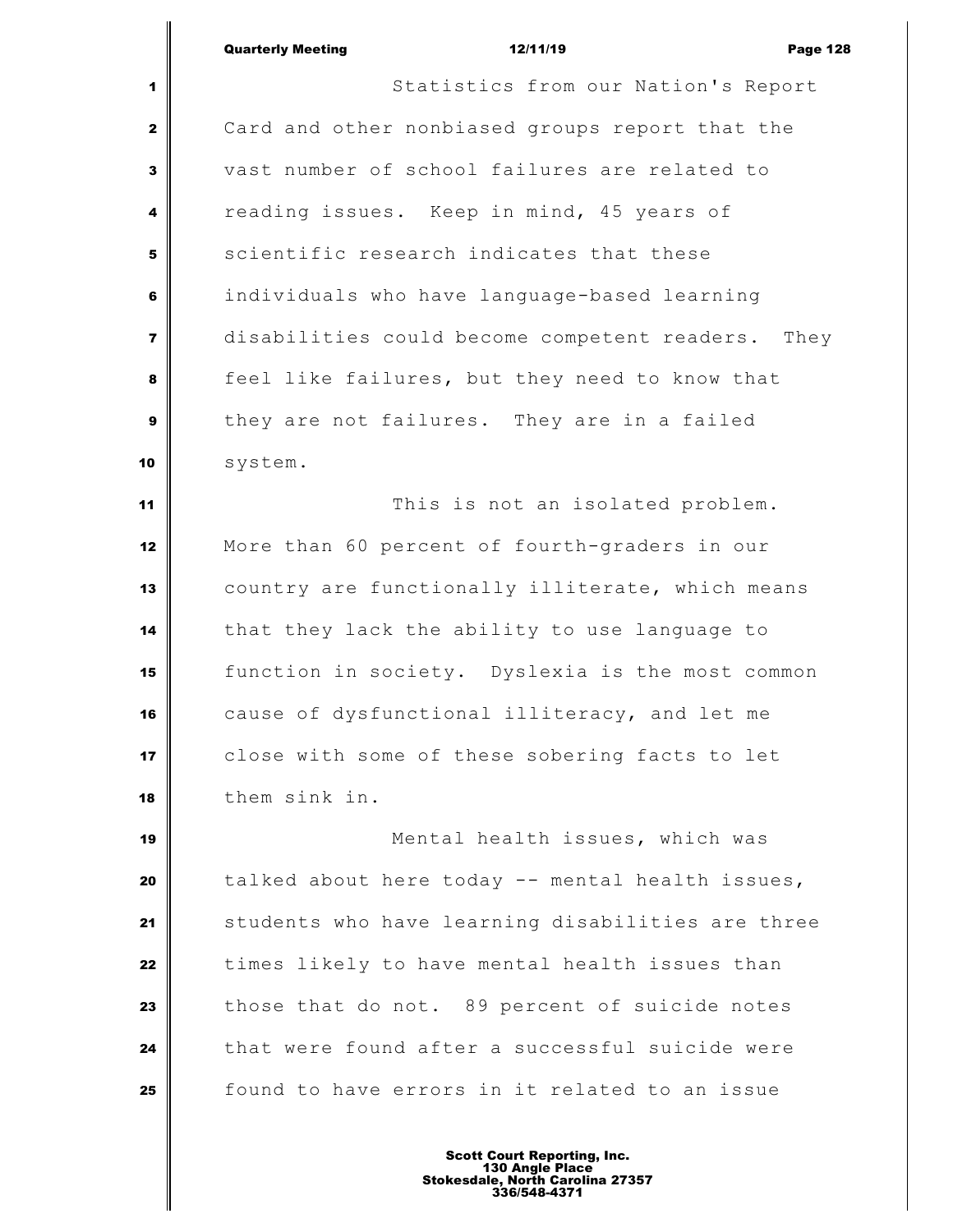|                | <b>Quarterly Meeting</b><br>12/11/19<br><b>Page 129</b> |
|----------------|---------------------------------------------------------|
| 1              | with a learning disability, namely dyslexia.            |
| $\mathbf{2}$   | Struggling readers are more likely to                   |
| 3              | drop out of high school and end up in the criminal      |
| 4              | justice system and live a life of poverty. 75           |
| 5              | percent of our prison inmates are dyslexic. 85          |
| 6              | percent of our juvenile delinquents are dyslexic.       |
| $\overline{7}$ | Poor reading skills also increases the chance of a      |
| 8              | young girl to become a teenage mom.                     |
| $\mathbf{9}$   | One study says that 21 percent of                       |
| 10             | girls who are well below grade average in their         |
| 11             | early teens -- 21 percent of girls end up as            |
| 12             | teenage moms as opposed to five percent of girls        |
| 13             | who are reading on grade level. There's a loss of       |
| 14             | productivity. It is estimated that we are losing        |
| 15             | \$225 billion a year because of dyslexia and the        |
| 16             | schools not providing appropriate education for         |
| 17             | these students.                                         |
| 18             | 90 percent of welfare recipients are                    |
| 19             | dyslexic. Being able to read is important to            |
| 20             | maintain good health. Our healthcare system is          |
| 21             | spending \$100 billion because 45 percent of adults     |
| 22             | cannot read their prescriptions. And trauma -- we       |
| 23             | talk about posttraumatic stress and all the trauma      |
| 24             | in schools, the single most powerful predictor of       |
| 25             | a child that has the grit to overcome trauma is         |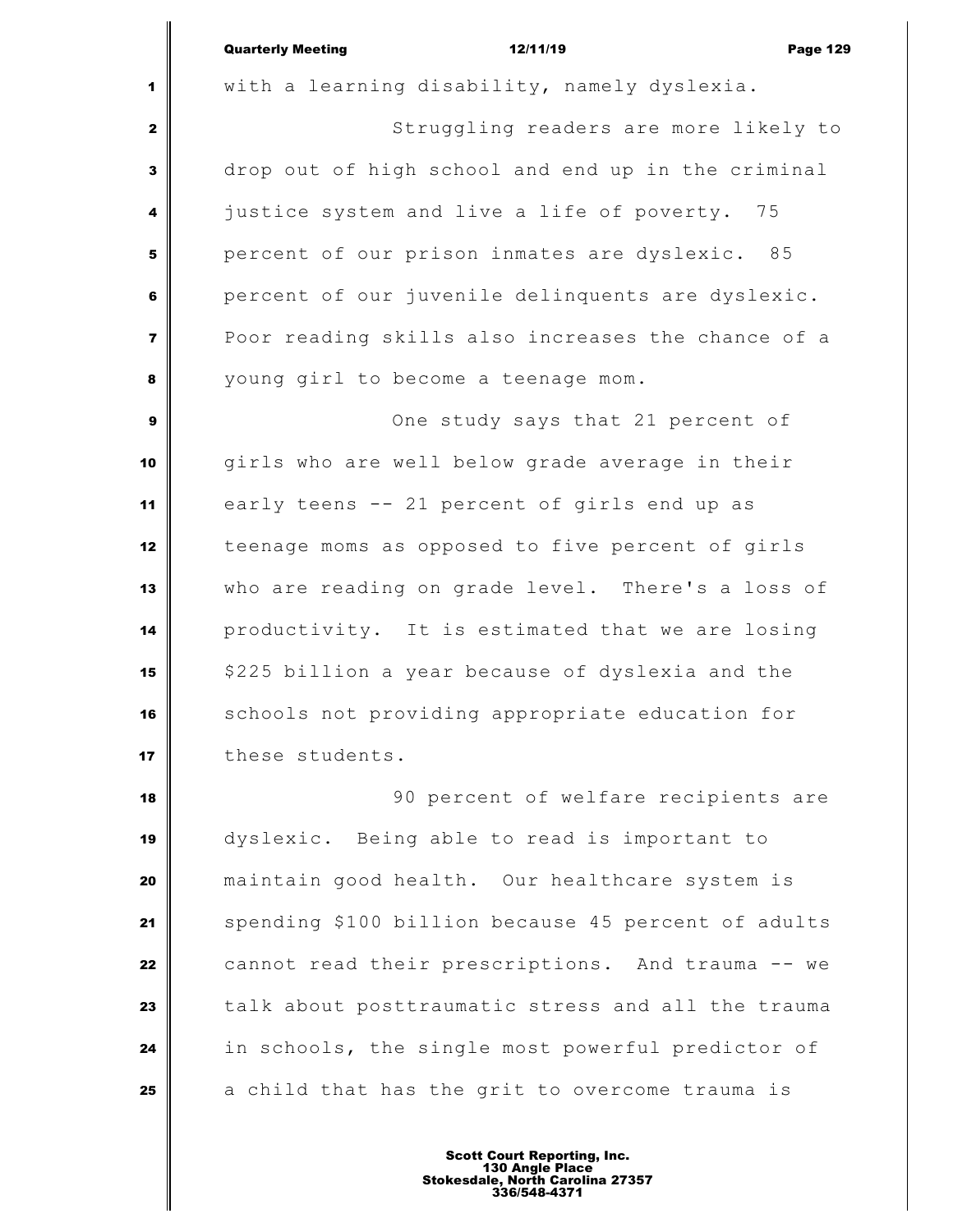|                         | <b>Quarterly Meeting</b><br>12/11/19<br><b>Page 130</b> |
|-------------------------|---------------------------------------------------------|
| 1                       | the ability to read.                                    |
| $\mathbf{2}$            | Senator Casey from Texas had a bill,                    |
| 3                       | and it passed, where incarcerated adults are being      |
| 4                       | tested for dyslexia and being taught to read.           |
| 5                       | Incarcerated adults are getting help in our             |
| 6                       | country, yet students in our country and in North       |
| $\overline{\mathbf{z}}$ | Carolina do not. Our schools lack practices to          |
| 8                       | prevent children from winding up behind bars,           |
| 9                       | committing suicide, and developing mental health        |
| 10                      | issues and trauma and facing a lifetime of              |
| 11                      | struggles.                                              |
| 12                      | And let me just say that not only can                   |
| 13                      | dyslexia and learning disabilities be remediated        |
| 14                      | at any age, they can actually be prevented.             |
| 15                      | Looking at 100 percent of our children not              |
| 16                      | struggling if we used the neurodevelopmental            |
| 17                      | approach to literacy.                                   |
| 18                      | So I ask that we start looking at                       |
| 19                      | that science instead of other science. Thank you.       |
| 20                      | I know I went over. I appreciate it.                    |
| 21                      | THE CHAIRPERSON: Anthony, did you                       |
| 22                      | have something?                                         |
| 23                      | MR. BAKER: I guess I just want to be                    |
| 24                      | heard today. I signed in on the wrong list.             |
| 25                      | THE CHAIRPERSON: That's all right.                      |
|                         | <b>Scott Court Reporting, Inc.</b><br>130 Angle Place   |

I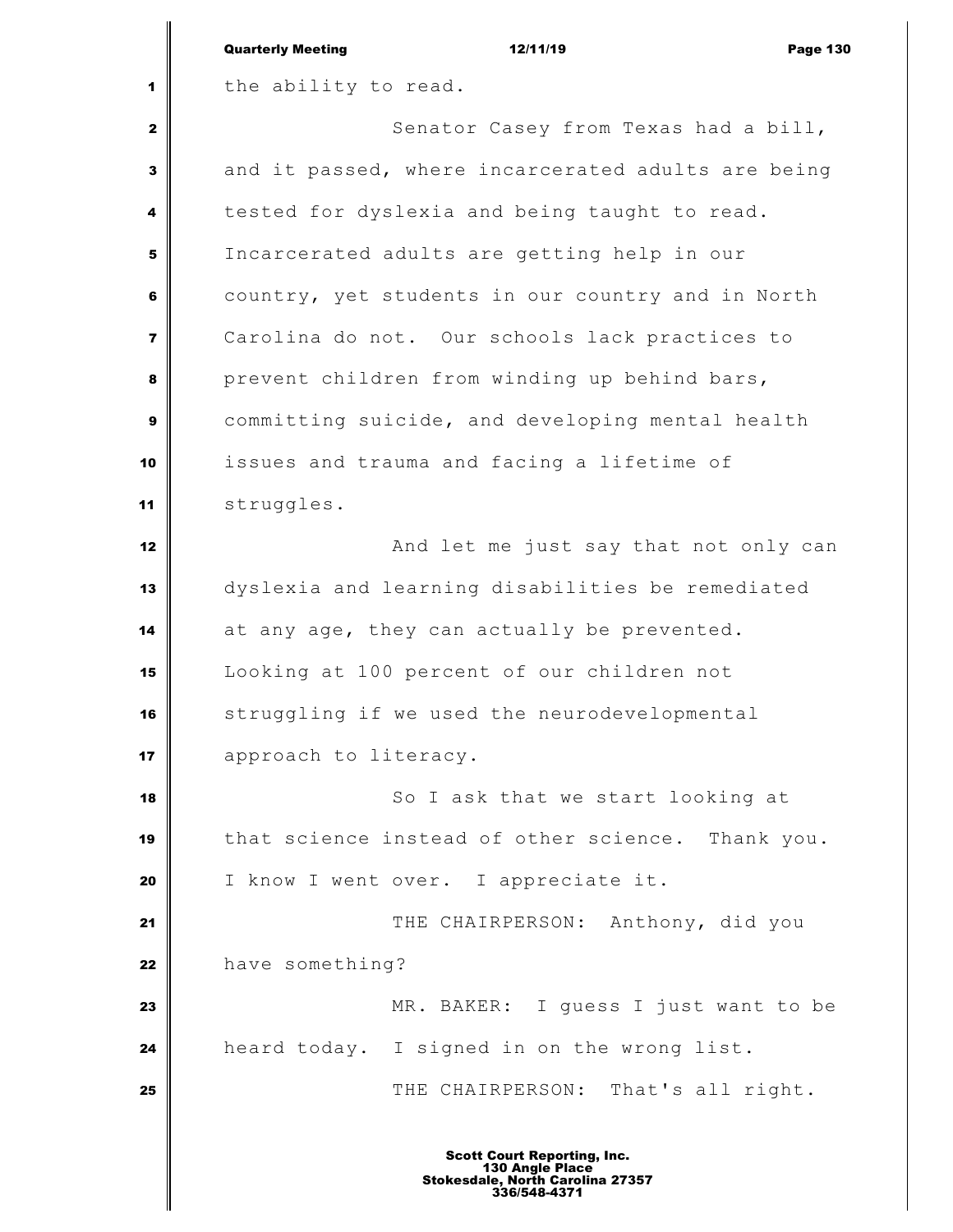|                         | <b>Quarterly Meeting</b><br>12/11/19<br><b>Page 131</b> |
|-------------------------|---------------------------------------------------------|
| 1                       | THE CHAIRPERSON: [Name redacted]?                       |
| $\mathbf{2}$            | PUBLIC SPEAKER 3: All right. Again,                     |
| 3                       | I'm going to tell you guys it's my first meeting        |
| 4                       | today. I wasn't really planning on coming today,        |
| 5                       | but I am [name redacted]. I have two kids that          |
| 6                       | are in the Wake County Public School system. I          |
| $\overline{\mathbf{z}}$ | have a third-grader and a fourth-grader. The            |
| 8                       | fourth-grader, he was identified with an IEP when       |
| 9                       | he was in first grade, properly identified by the       |
| 10                      | teacher, properly identified by the parent. We          |
| 11                      | have been utilizing the IEP.                            |
| 12                      | However, I have a fourth-grader that                    |
| 13                      | still cannot read and still cannot write. So what       |
| 14                      | am I doing wrong as a parent, or what are we doing      |
| 15                      | wrong in the education system here? She just            |
| 16                      | mentioned something about structured literacy, and      |
| 17                      | I am just starting to understand that curriculum        |
| 18                      | can potentially play a factor. So that's one of         |
| 19                      | the things I'm here to talk about today, just to        |
| 20                      | give you that plain overview as a parent concern.       |
| 21                      | I don't have a bunch of statistics                      |
| 22                      | for you today, but again, I have a kid that can't       |
| 23                      | read and can't write. Do I have a kid that can't        |
| 24                      | be successful? I don't know, guys. I have a kid         |
| 25                      | who is currently playing travel ice hockey.<br>He       |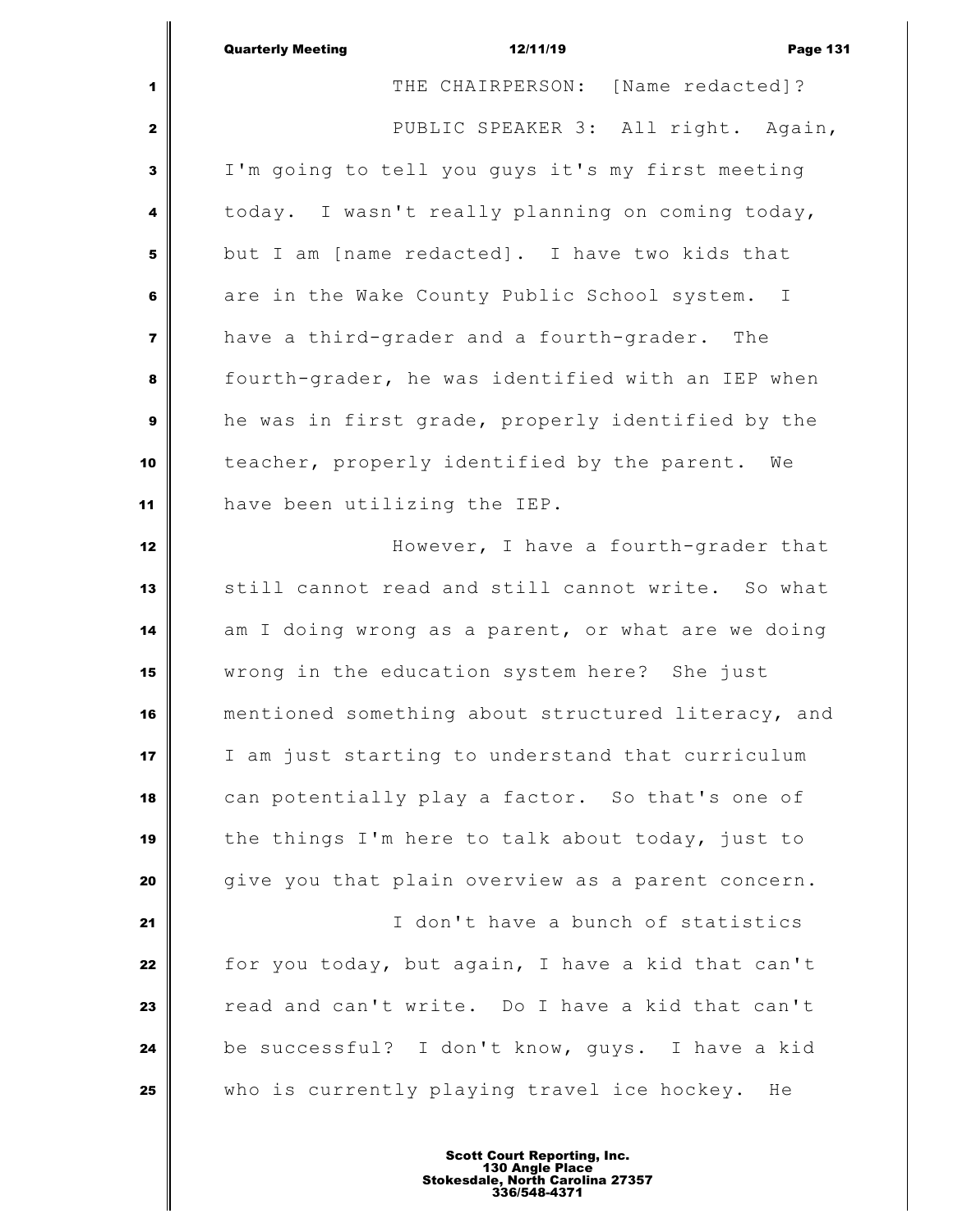|                | <b>Quarterly Meeting</b><br>12/11/19<br><b>Page 132</b>        |
|----------------|----------------------------------------------------------------|
| 1              | can follow two to three step systems. He's doing               |
| $\mathbf{2}$   | drills that the NHL players do. So, obviously,                 |
| 3              | this kid can listen and this kid can do something              |
| 4              | in that realm. Why can't he succeed in reading                 |
| 5              | and writing?                                                   |
| 6              | That's the question I have for you                             |
| $\overline{7}$ | guys and for whoever else I'm supposed to ask                  |
| 8              | because as a parent I'm doing everything I can.<br>$\mathbf I$ |
| 9              | also recently became a substitute teacher, so I                |
| 10             | better need to understand what am I supposed to do             |
| 11             | in that role. Granted, you know, most of the                   |
| 12             | time, you're just following along with this, but I             |
| 13             | could go that extra step.                                      |
| 14             | But, again, you know, what is that                             |
| 15             | curriculum that's positively going to affect                   |
| 16             | students? Because the curriculum used right now                |
| 17             | isn't getting him anywhere. You tell me he's                   |
| 18             | improving step-by-step through all these IEP                   |
| 19             | meetings. Again, I have a kid that comes home, he              |
| 20             | cannot read and he cannot write.                               |
| 21             | Mental health, I'm glad you mentioned                          |
| 22             | that because guess what? That's something we need              |
| 23             | to look at today. You guys were very interested                |
| 24             | in talking about it. One of the things you guys                |
| 25             | said, how do we identify students quickly. Well,               |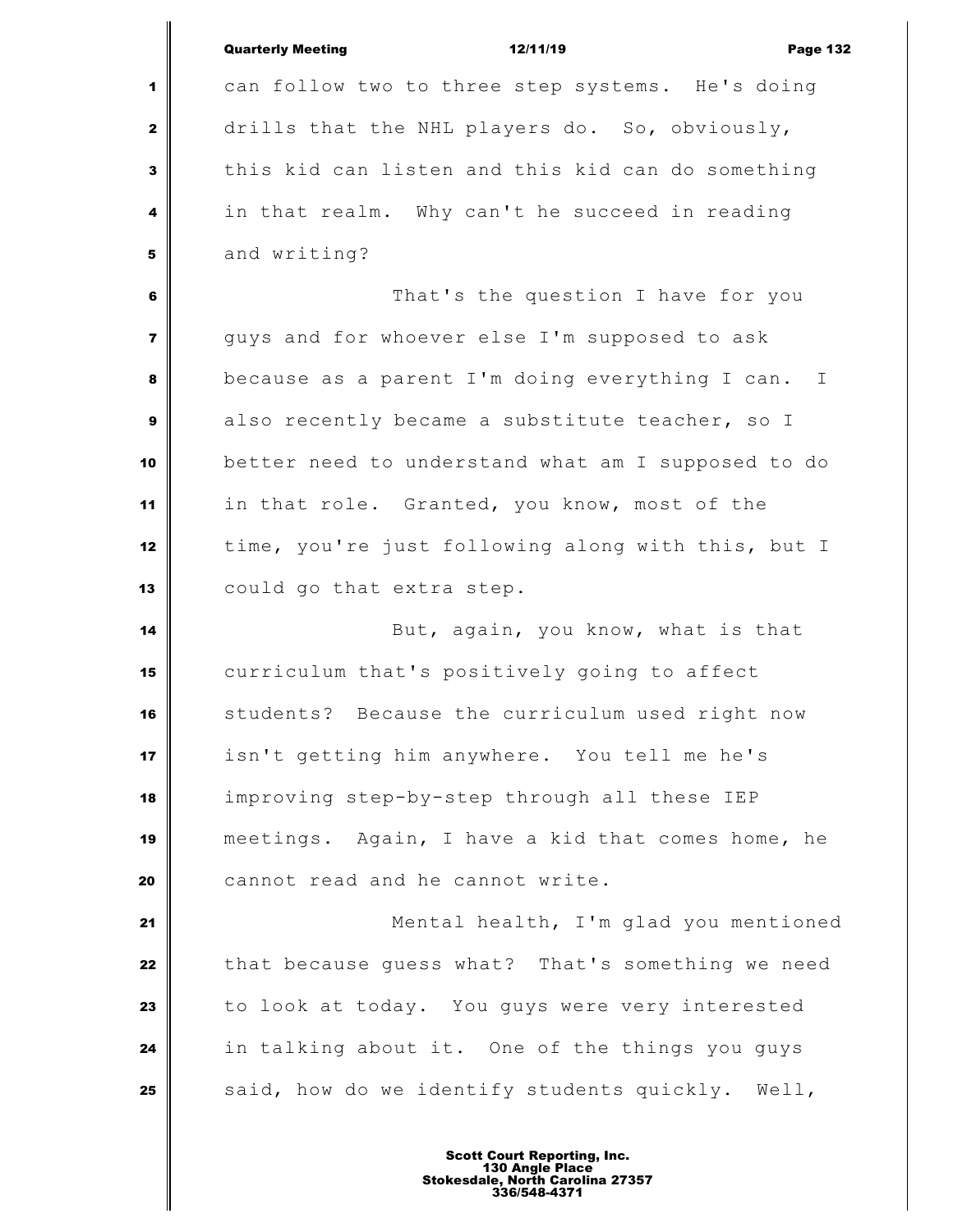Quarterly Meeting **12/11/19 Page 133**  we need more mandatory teacher training. If you guys train the teachers on what to do instead of kind of shoving it under the rug because you don't **know what to do with it, I think that would be**  helpful. Unfortunately, my son ran into a little bit of that yesterday. I'm not going to go into those details, but again, you know, that hit something as a parent who wasn't really concerned about the mental side of things. If my son was taught more social and emotional learning skills through something, I think he would be able to identify and know what to do when that happens. **He did the right thing.** He told the teacher. I don't know that the teacher necessarily did the right thing, but I don't know that she has the right direction as to what she should do. And then, in turn, I think he made that cognitive decision that "Hey, I don't think I got the right response from my teacher," and **brought it home to the parents.**  So, again, teaching them what they need to do as kids. They don't know how to **respond.** You know, you can't respond physically. Again, I have that tough hockey player. He could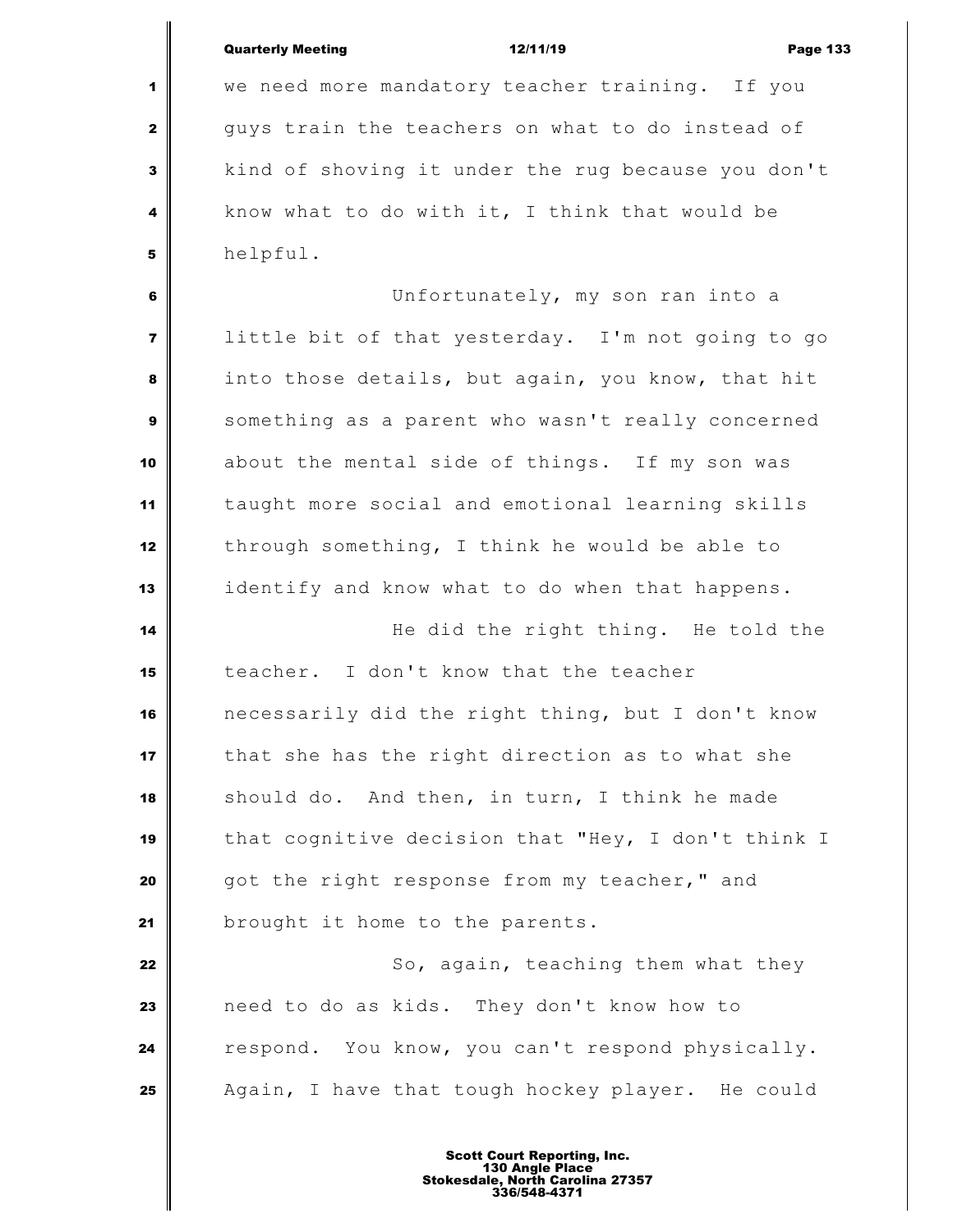|                         | <b>Quarterly Meeting</b><br>12/11/19<br><b>Page 134</b> |
|-------------------------|---------------------------------------------------------|
| 1                       | respond in a different method, but as a parent,         |
| $\mathbf{2}$            | I'm trying to teach him how to respond. So thank        |
| 3                       | you for starting to mention that.                       |
| 4                       | Thank you for mentioning dyslexia as                    |
| 5                       | well. I didn't really say what my kid was on an         |
| 6                       | IEP for. He's SLD. SLD, to me, I don't know             |
| $\overline{\mathbf{z}}$ | exactly what that means, but if I keep reading          |
| 8                       | everything from all these parents that are sharing      |
| $\mathbf{9}$            | stories, I understand that it looks like he could       |
| 10                      | be dyslexic, he could have discalculia, he could        |
| 11                      | have dysgraphia, he could have all of them. And         |
| 12                      | he also definitely has social and emotional skills      |
| 13                      | that he needs to develop because I can see that he      |
| 14                      | has a hard time responding to different students.       |
| 15                      | You guys also mentioned, you know, we                   |
| 16                      | do need to do something to help mental health,          |
| 17                      | and you weren't sure that there was enough time         |
| 18                      | during the school day. Well, our school is              |
| 19                      | currently completing a positivity project at            |
| 20                      | school. I don't really understand exactly what          |
| 21                      | that is. You know, is that funded through a             |
| 22                      | grant? Is that something our specific elementary        |
| 23                      | school is completing? There's time for that. You        |
| 24                      | know, we could lump that together with that             |
| 25                      | positivity project.                                     |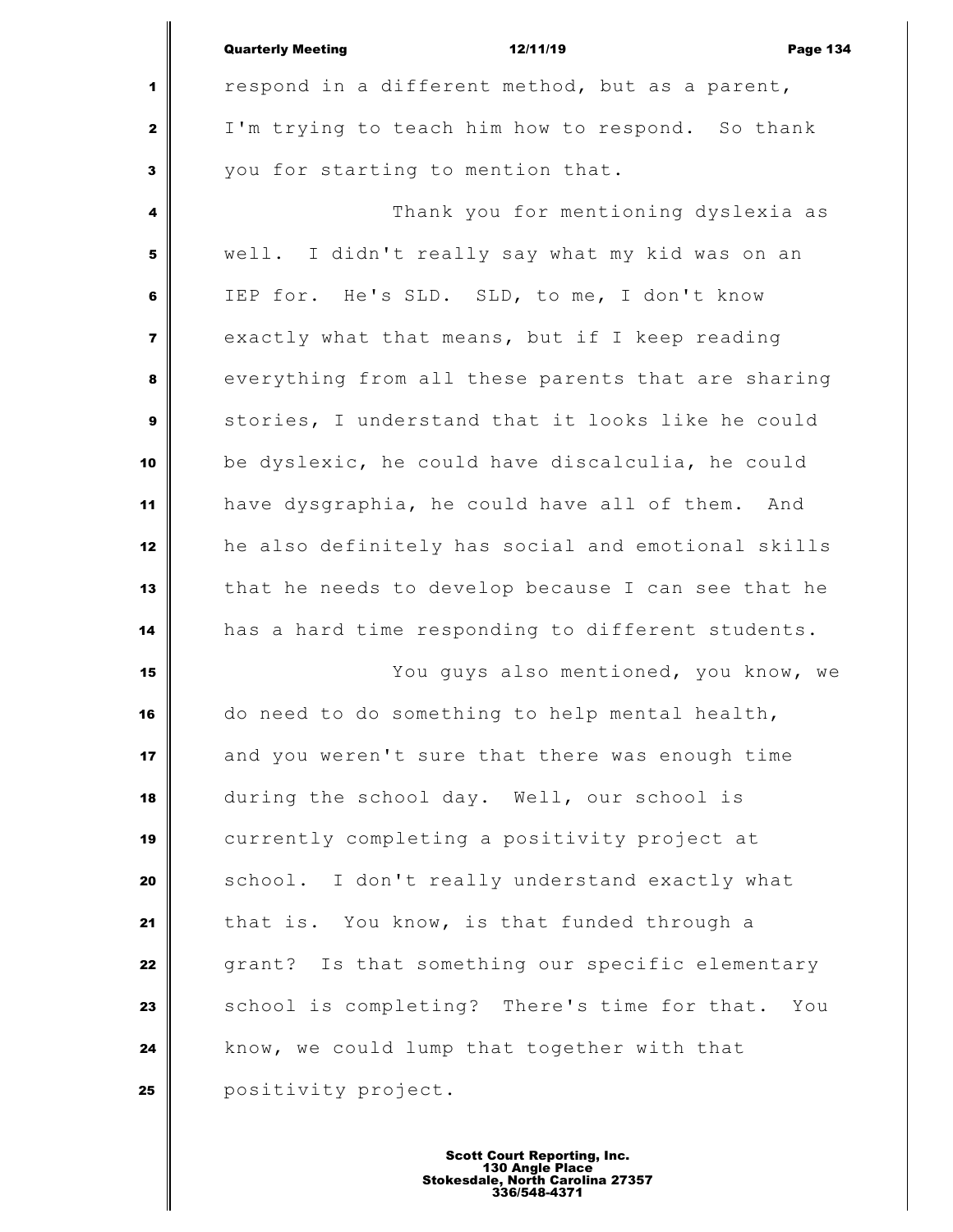| <b>Page 135</b> |
|-----------------|
|                 |

 **And when my son faced something at**  school yesterday, the answer to me as a parent, when I presented it to the teacher and the principal, is that we are teaching our kids kindness and the words to use through this positivity project. So, hopefully, that helps, you know, everybody that's kind of concerned about those issues, that somehow there's been that time to set aside. I just don't know why or how, and that's something that could kind of connect in with positivity. The other thing too that I want to say is that as a parent just starting into this, you know, I let him sit on his IEP since first grade. He's a fourth-grader and can't read and write. I really didn't get involved. Here's my first time being involved. I don't think I should have to get to Indicator Number 15. I think through -- and if anybody wants to reference Indicator 15, it's, you know, within whatever 21 documents you guys have. I think through all your meetings that you guys do, you guys will get there. I just hope you guys get there by the time my son gets to be at the end of elementary school, gets to be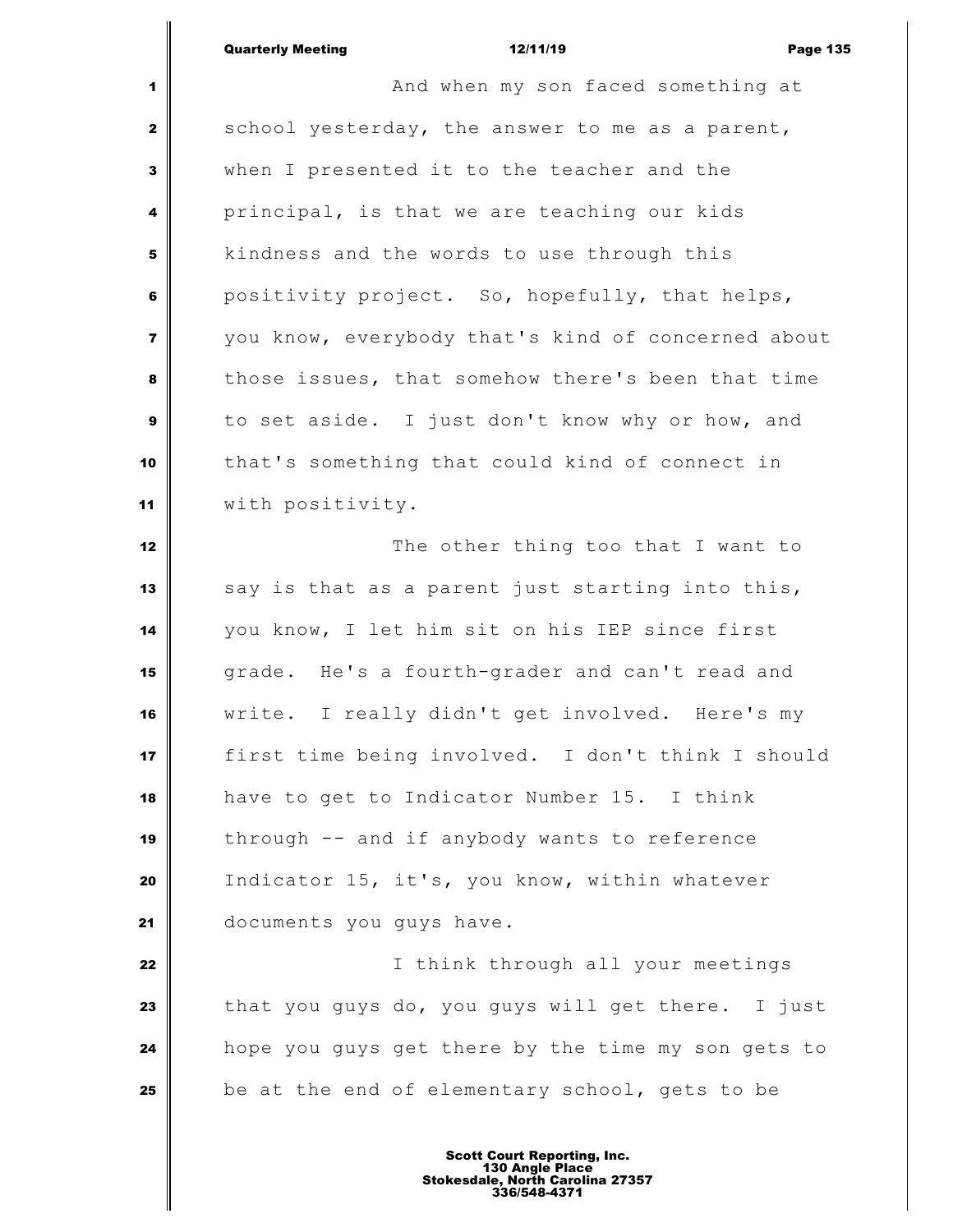Quarterly Meeting **12/11/19** Page 136 middle school, high school, and I don't know if that will happen. Again, I wasn't prepared to say anything, but I hope this helps, and I would love to ask questions in the future. Again, [name redacted]. I appreciate it. THE CHAIRPERSON: Thank you, [name redacted]. It's always nerve-racking taking that first step as an advocate and a mom and be able to speak to everybody. Thank you for your bravery because I know how challenging that can be, being there myself. [Name redacted]? Sorry if I tortured your name. PUBLIC SPEAKER 4: That's all right. My name is [name redacted]. I just want to give a short introduction to myself. I'm dyslexic so when I went to kindergarten in 1970, I couldn't **put sounds to letters.** And then when my daughter went to kindergarten in 2005, I thought, "Oh, it's been so many years. They must know how to teach a dyslexic by now."  $\parallel$  Sorry. I'm not going to cry. When she was in sixth grade, she could not read. She's a very smart girl, but she could not read. The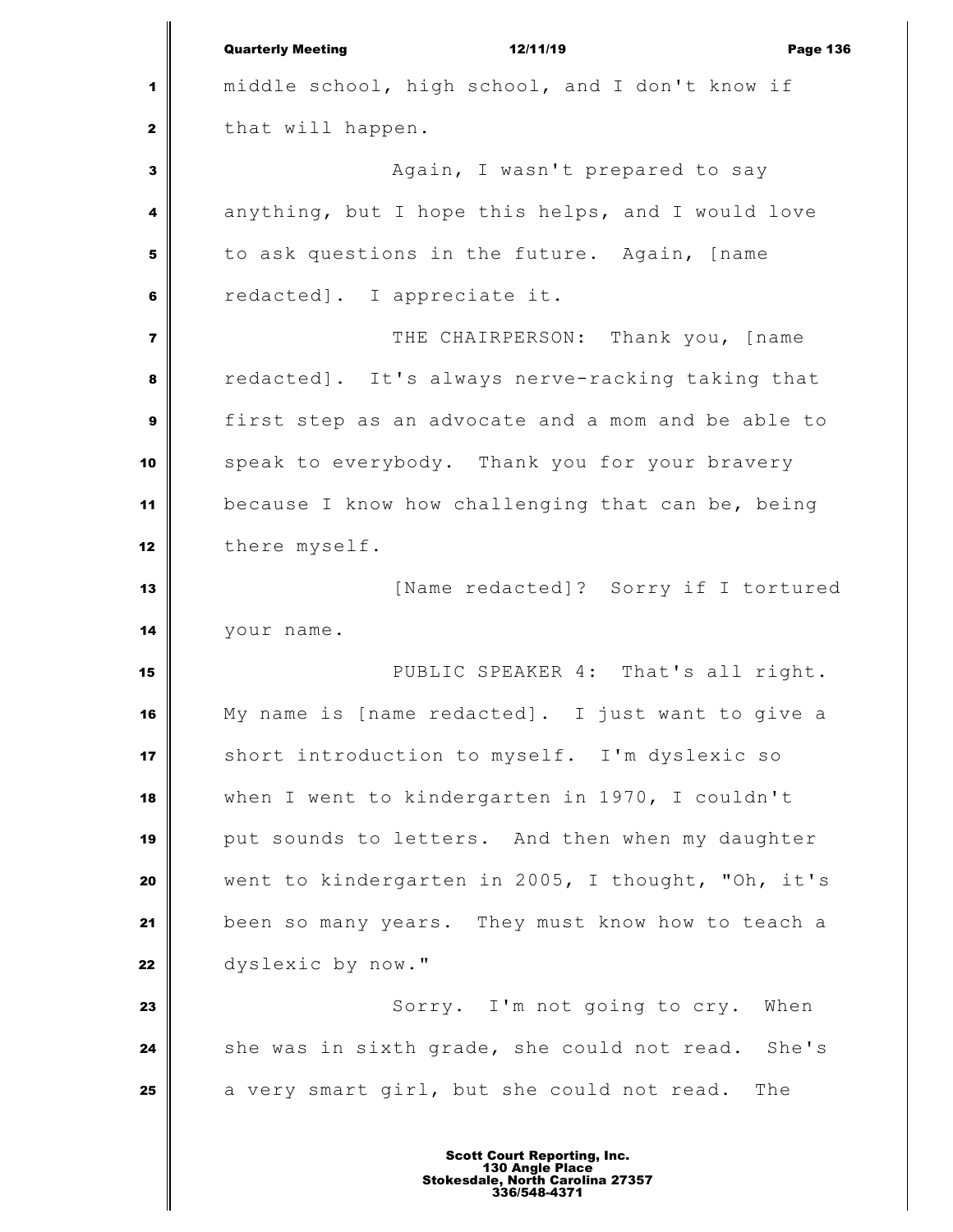## Quarterly Meeting **12/11/19 Page 137**

 teachers at her school were kind and caring. They did not know how to remediate her. I would go to IEP meetings, and I would be explaining to them the six syllable types, I'd be explaining to them what an r-controlled vowel was, I'd be explaining to them what's the difference between phonemic awareness and phonological awareness. They didn't know.

 There's a huge knowledge gap -- there's a giant knowledge gap. She was talking earlier about the science of reading. The state of North Carolina needs to embrace the science of reading. We need to move away from whole language and move to the science of reading. So my daughter was lucky. She got to go to boarding school in Connecticut, and she worked with an Orton-Gillingham tutor every day for 15 minutes less of special education time.

 When she started school in the Seventh grade, she was at the one percentile in reading. She was at the beginning of seventh grade. She could not read. She was still working on doing hamburger (indicating). She couldn't pull apart the word of hamburger into three syllables. After working with the Orton-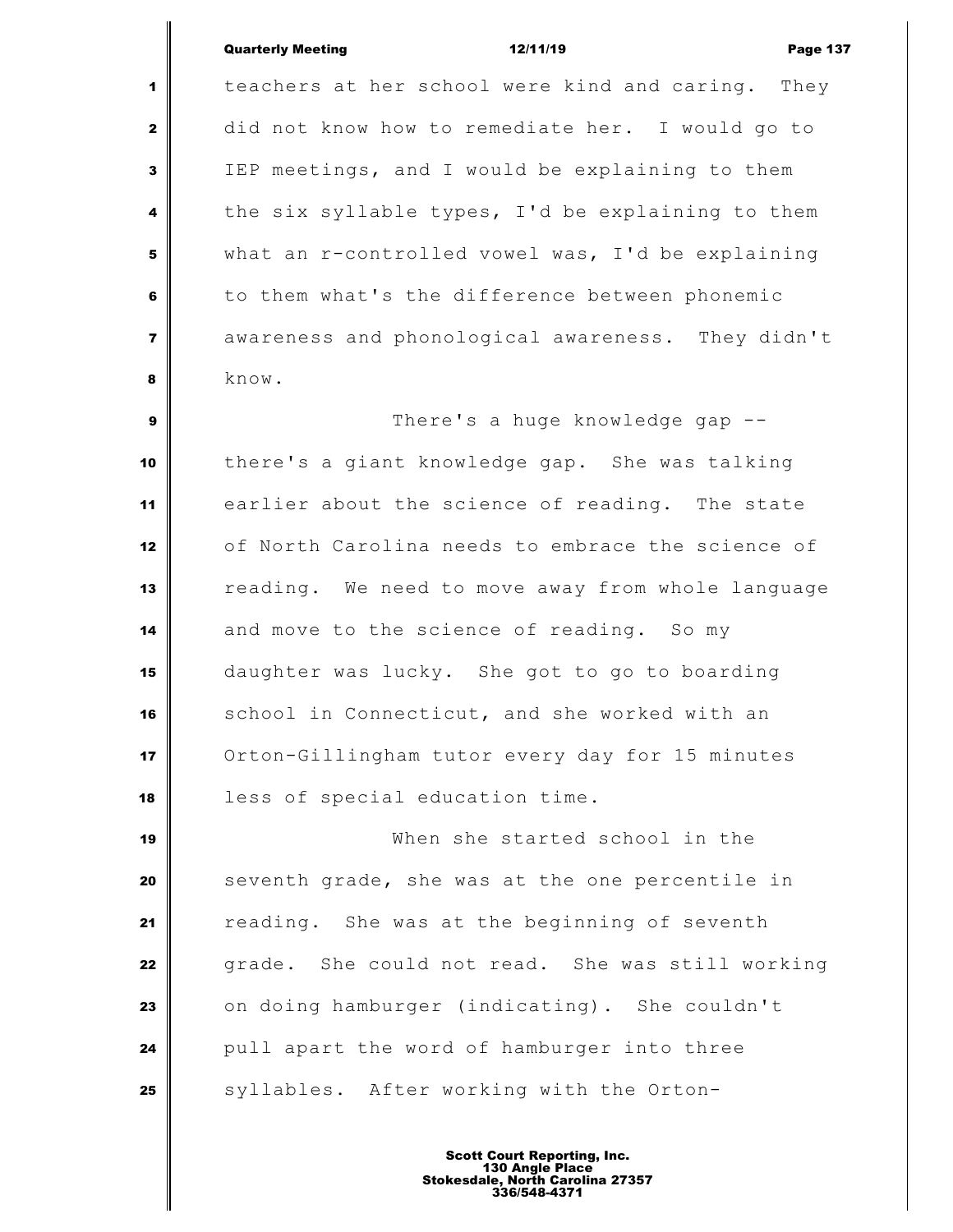## Quarterly Meeting **12/11/19** Page 138

 Gillingham tutor every day, she went from one percentile to 87 percentile in one school year. By the next school year, she was at 99 percentile. She was one of the best readers in the school. My daughter then went on to be -- go to another very good high school, and she applied and was accepted to UNC Chapel Hill, but instead she turned down UNC Chapel Hill, and she's going to one of the top private schools in the country. Now let's go back to when she was in sixth grade. Nobody believed that she could read. Nobody. When she was in the sixth grade, the 13 School told me, "If she hasn't learned to read by now, she's not going to learn how to read," and they wanted to push her out of special education and exit her and give her a 504. **This is a major problem across the**  state. Children don't get the help that they need, and then in the sixth grade, the push out happens. Because guess what they don't have in middle school? Reading teachers. And it's, quote, "not part of the curriculum," and they, quote, "don't have to teach reading." **Okay.** So that's how I got into this work, and my daughter is okay, but many other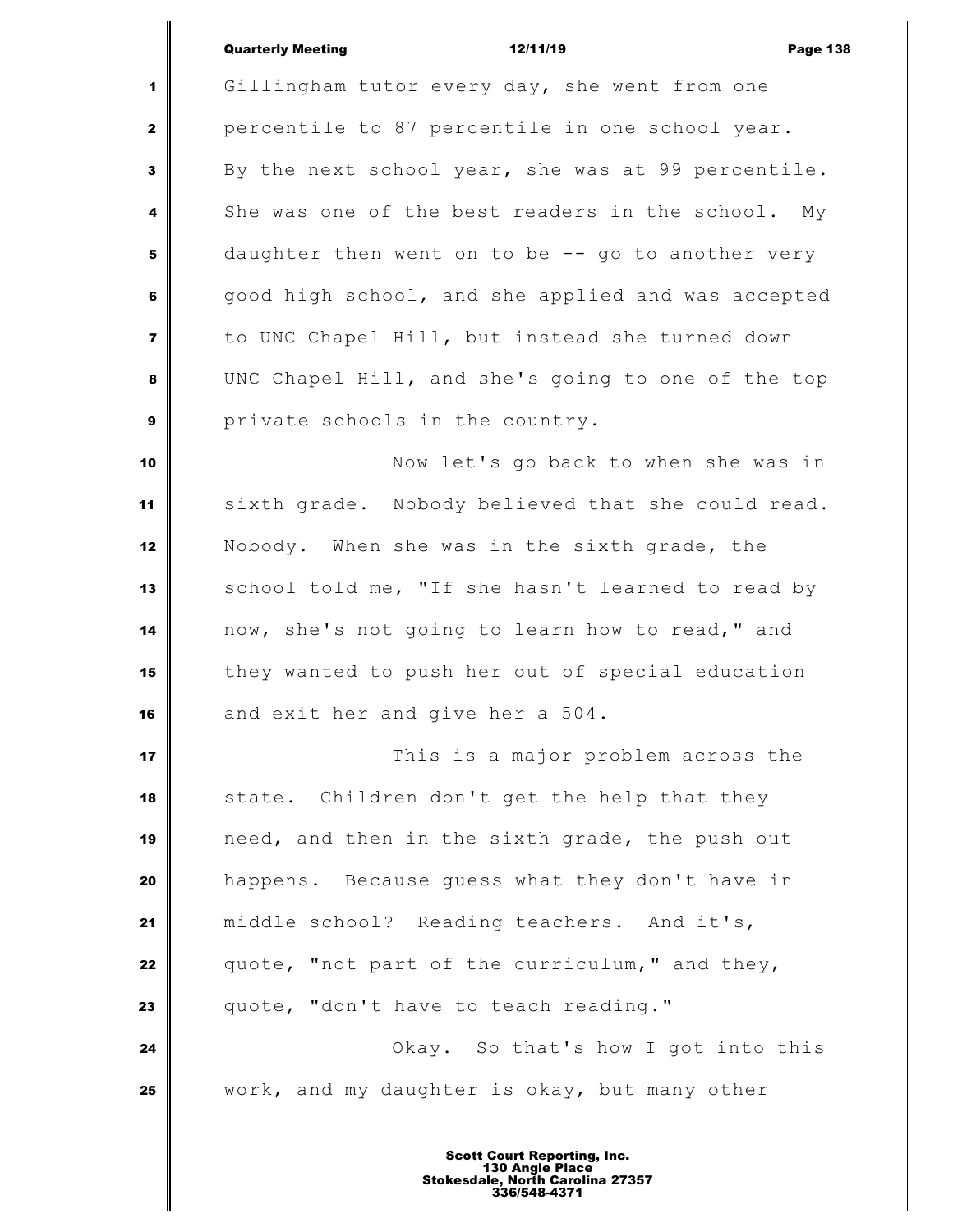|                         | <b>Quarterly Meeting</b><br>12/11/19               | <b>Page 139</b> |  |
|-------------------------|----------------------------------------------------|-----------------|--|
| 1                       | children across the state, they're not okay.       |                 |  |
| $\mathbf{z}$            | Boarding school in Connecticut is not the solution |                 |  |
| 3                       | for the reading crisis in the state of North       |                 |  |
| 4                       | Carolina. So I'm want to talk about two more       |                 |  |
| 5                       | topics.                                            |                 |  |
| 6                       | One topic is the role of this                      |                 |  |
| $\overline{\mathbf{z}}$ | advisory council and the new special education     |                 |  |
| 8                       | policy that's rolling out July 1st, 2020. There's  |                 |  |
| 9                       | a lot of issues with this policy, and I know this  |                 |  |
| 10                      | is a one-way conversation, but I would like to     |                 |  |
| 11                      | know the role the advisory council has in          |                 |  |
| 12                      | reviewing this SLD policy because when this policy |                 |  |
| 13                      | was first passed in early 2016, the advisory       |                 |  |
| 14                      | council was very involved in reviewing this        |                 |  |
| 15                      | policy, and the advisory council advised the State |                 |  |
| 16                      | Board of Education not to pass the policy, to hold |                 |  |
| 17                      | off.                                               |                 |  |
| 18                      | The State Board of Education did not               |                 |  |
|                         |                                                    |                 |  |

 take the advice of this Council and passed the policy anyway. Now we're looking at the policy again -- DPI is looking at the policy again, and they're going to get back to the State Board with changes. And I would like to know why we're not having a 30-day public comment period, and I would | like to know if this advisory council is going to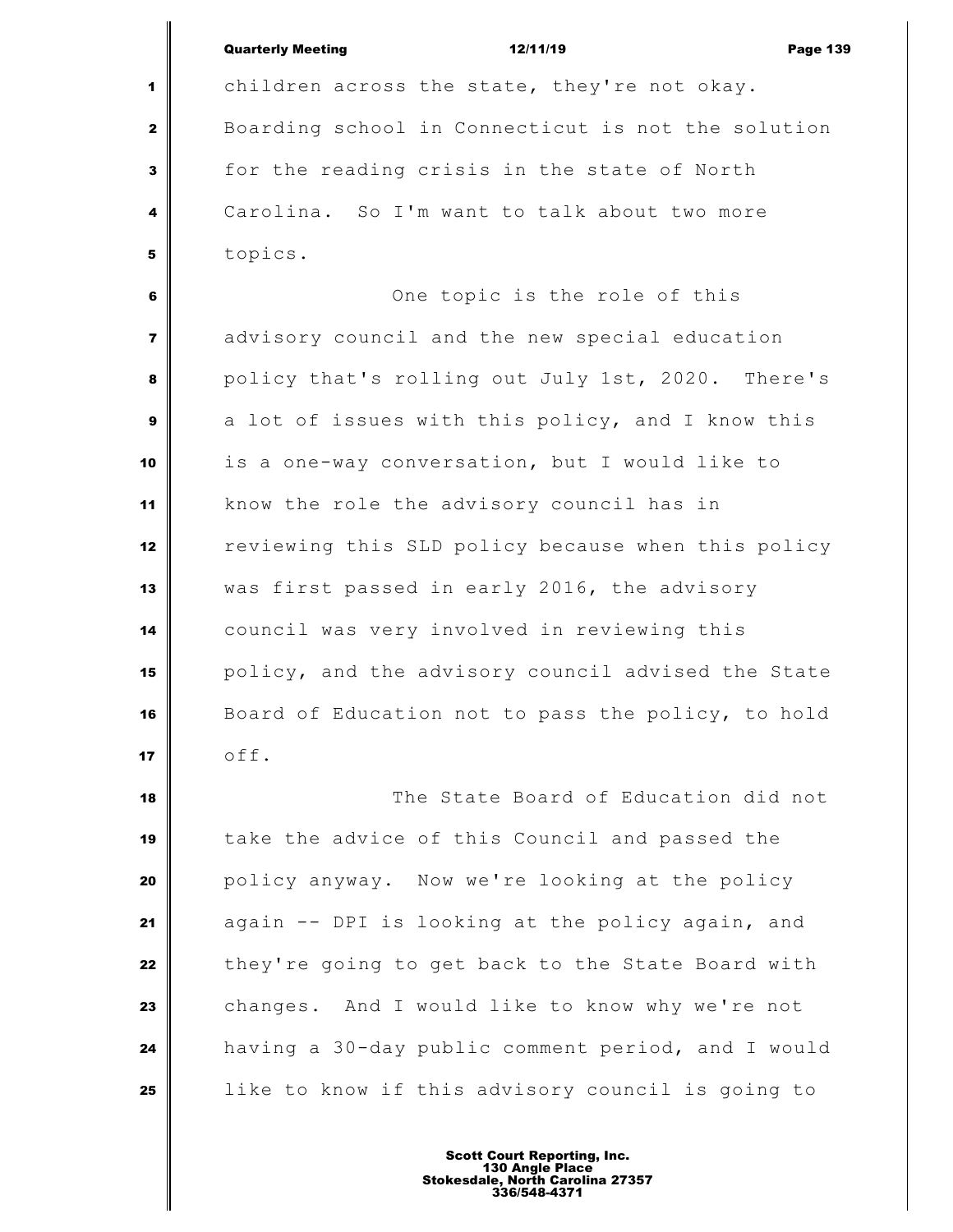Quarterly Meeting **12/11/19** Page 140 look into the changes of the SLD policy and what this advisory council's role is going to be with respect to giving advice to the State Board of Education. Just, in general, this is just the first page of the policy. The first page of the policy defines what a specific learning disability is. This is defined in IDEA. North Carolina changed the definition of SLD. They changed the word from a disability -- from a disorder, and IDEA says it's a disorder. North Carolina changed the word to disability. That is not allowed. In the Federal Registry, it says it's not allowed. You cannot align the definition of SLD with the definition of disability. Yet, the State Board of Education passed it anyway. **DPI** took out the word psychological,

 and SLD is a disorder in one or more of the basic psychological processes. I don't know how the State of North Carolina can take a federal law and change a definition. The other thing is, the first part when it comes to determining whether a child has -- is eligible for special education, the first step is to determine whether the child has academic underachievement.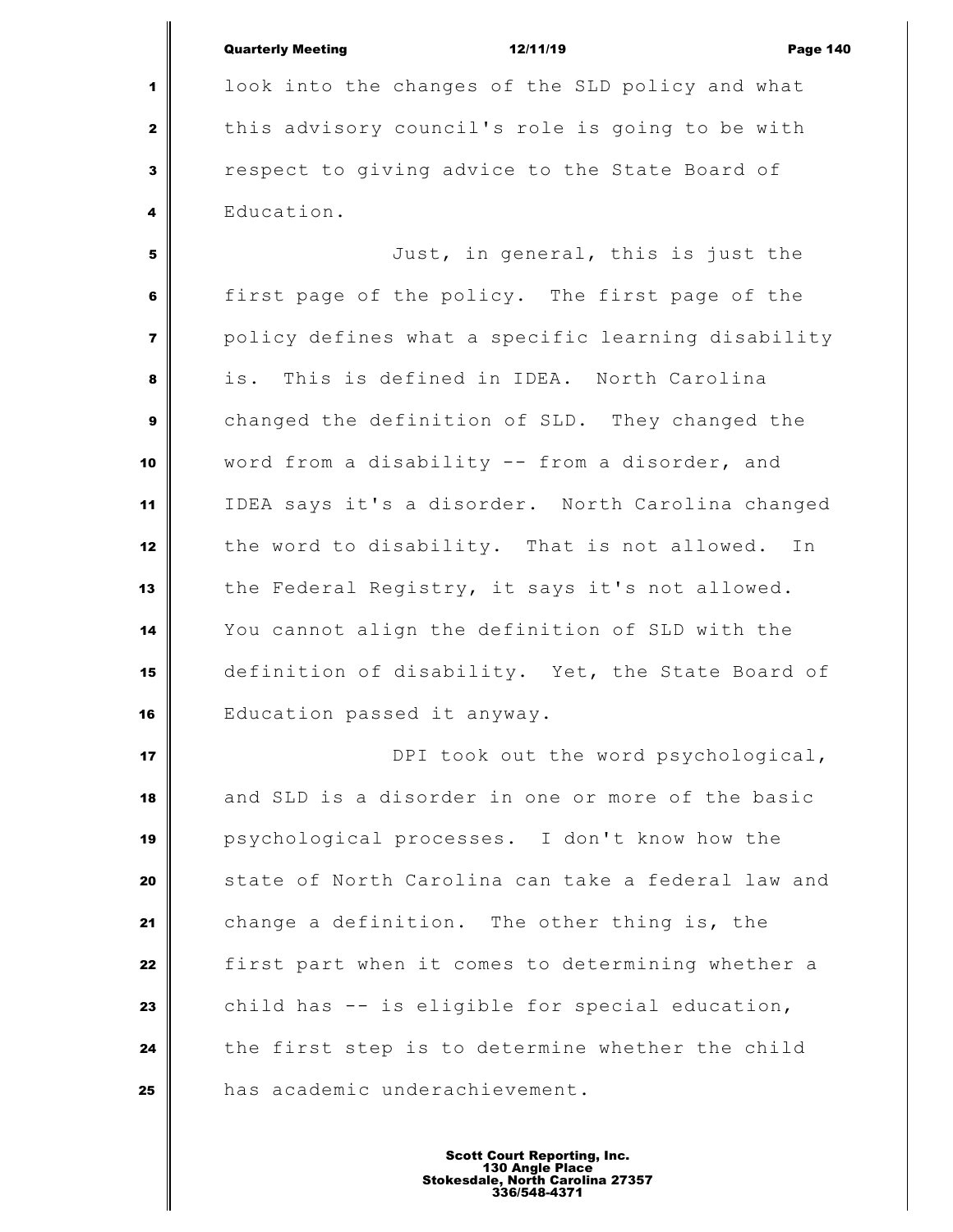|                         | <b>Quarterly Meeting</b><br>12/11/19<br><b>Page 141</b> |  |  |
|-------------------------|---------------------------------------------------------|--|--|
| 1                       | The IDEA law says you compare a                         |  |  |
| $\mathbf{2}$            | child's academic achievement level to state             |  |  |
| $\mathbf{3}$            | standards that are expressed as benchmarks. You         |  |  |
| 4                       | don't compare them to state norms, district norms,      |  |  |
| 5                       | classroom peers. You compare them to state              |  |  |
| 6                       | standards. Then afterwards if the child doesn't         |  |  |
| $\overline{\mathbf{z}}$ | have -- has academic underachievement, then you         |  |  |
| 8                       | ask why, those other steps to the policy, and you       |  |  |
| $\boldsymbol{9}$        | can say later on is it because of culture, is it        |  |  |
| 10                      | because of economic reasons.                            |  |  |
| 11                      | Well, what North Carolina has done                      |  |  |
| 12                      | is, when they're answering the question does this       |  |  |
| 13                      | child have academic underachievement, they're           |  |  |
| 14                      | comparing children to their cultural peer group.        |  |  |
| 15                      | What do you think cultural peer group means?            |  |  |
| 16                      | They're taking black kids and comparing them to         |  |  |
| 17                      | other black kids, white kids and comparing them to      |  |  |
| 18                      | other white kids. So every single cultural group        |  |  |
| 19                      | are going to have their own different academic          |  |  |
| 20                      | standard.                                               |  |  |
| 21                      | Now we've talked about this at the                      |  |  |
| 22                      | stakeholders meeting, and we did find a consensus       |  |  |
| 23                      | among the stakeholders to delete that whole             |  |  |
| 24                      | paragraph, and I hope that DPI will delete that         |  |  |

whole paragraph because dyslexia has nothing to do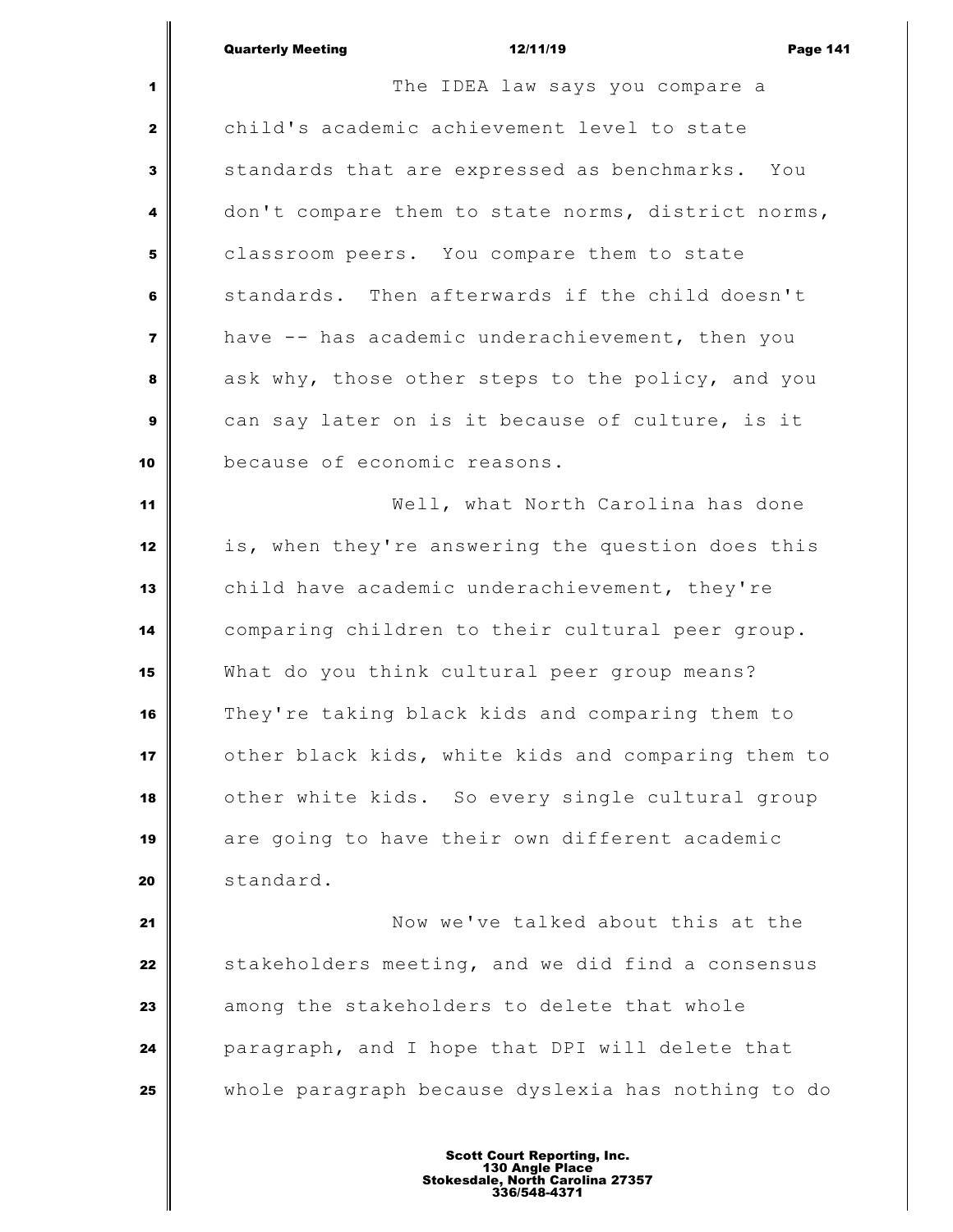|                | <b>Quarterly Meeting</b><br>12/11/19<br><b>Page 142</b> |  |
|----------------|---------------------------------------------------------|--|
| 1              | with race. Poverty has nothing to do with               |  |
| $\mathbf{2}$   | dyslexia. Dyslexia is a neurological condition.         |  |
| $\mathbf{3}$   | So that has to be removed.                              |  |
| 4              | The other thing in the policy was                       |  |
| 5              | they removed nationally normed and criterion-           |  |
| 6              | referenced assessments. Those words don't exist         |  |
| $\overline{7}$ | in the new policy anymore. So they're not using         |  |
| 8              | nationally normed and criterion-referenced              |  |
| 9              | assessments. Well, what are they using for              |  |
| 10             | assessments? North Carolina, in the policy, it          |  |
| 11             | says you can use formal and/or informal                 |  |
| 12             | assessments.                                            |  |
| 13             | So you're going to determine whether                    |  |
| 14             | a child is eligible for special education with          |  |
| 15             | informal assessments? Does anybody believe you          |  |
| 16             | can just informally find dyslexic children? We          |  |
| 17             | need formal assessments. Sorry. This is                 |  |
| 18             | upsetting to me.                                        |  |
| 19             | Okay. The next thing I want to talk                     |  |
| 20             | about is MTSS. I strongly encourage every single        |  |
| 21             | person who is interested in the topic of MTSS to        |  |
| 22             | read what happened to Texas and read OSEP's letter      |  |
| 23             | to Texas. Texas got into a lot of trouble because       |  |
| 24             | it had a cap on how many children could be              |  |
| 25             | identified for special education. A lot of people       |  |
|                |                                                         |  |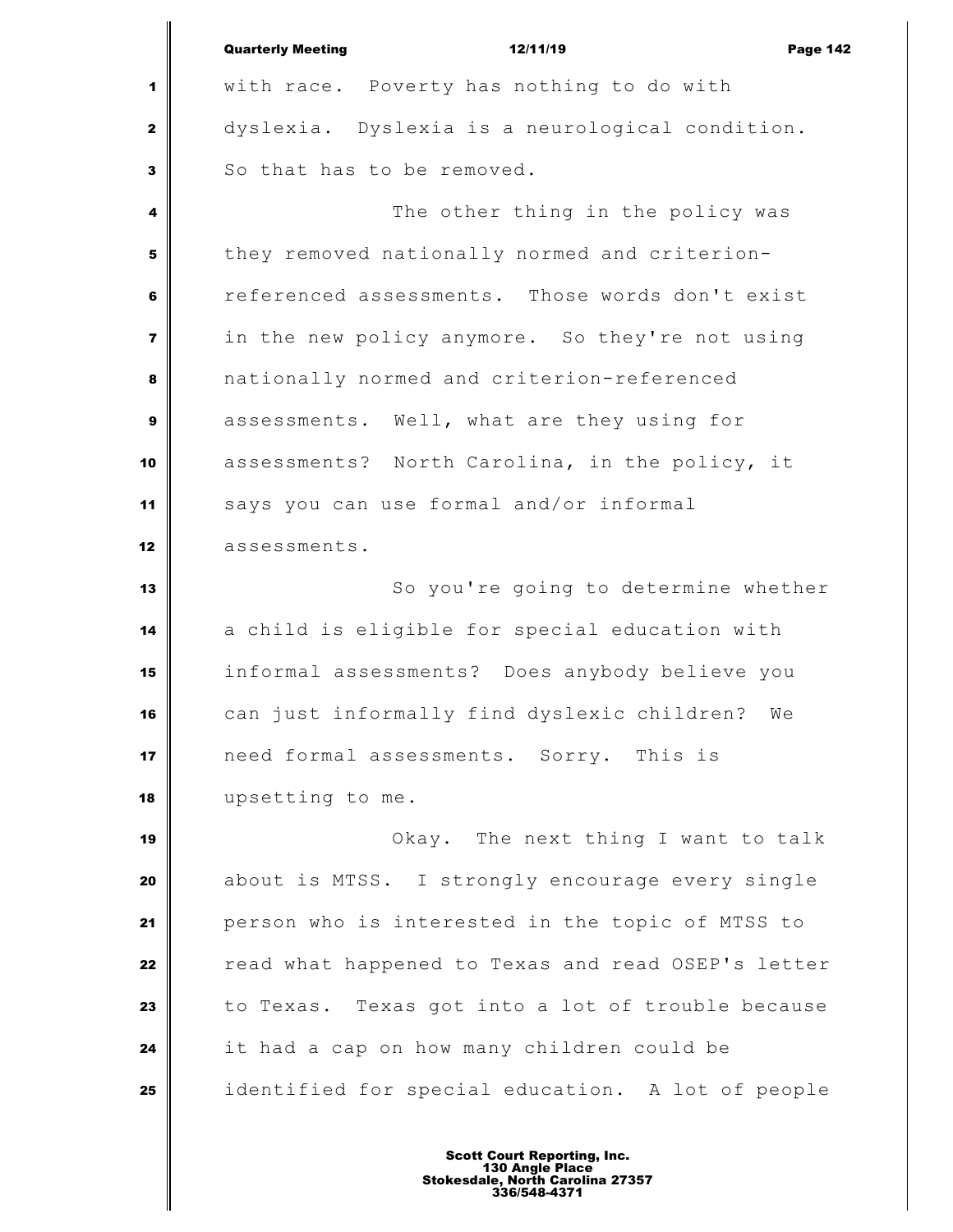|                         | <b>Quarterly Meeting</b><br>12/11/19<br><b>Page 143</b> |  |  |
|-------------------------|---------------------------------------------------------|--|--|
| 1                       | know about that, but keep reading deeper. Texas         |  |  |
| $\mathbf{z}$            | got into a lot more trouble than just the cap.          |  |  |
| 3                       | And one reason Texas got in trouble                     |  |  |
| 4                       | is because teachers could not consistently tell         |  |  |
| 5                       | OSEP how a child moves from tier to tier. OSEP          |  |  |
| 6                       | went down to Texas, and they interviewed different      |  |  |
| $\overline{\mathbf{z}}$ | teachers, administrators. They had public comment       |  |  |
| 8                       | periods with parents. And when they interviewed         |  |  |
| $\mathbf{9}$            | the teachers, they asked the teachers how does a        |  |  |
| 10                      | child move from Tier 1 to Tier 2, and the teacher       |  |  |
| 11                      | said, "Well, I make up a goal and I just decide         |  |  |
| 12                      | it."                                                    |  |  |
| 13                      | And then they went to another teacher                   |  |  |
| 14                      | in a different county, and they said, "How does a       |  |  |
| 15                      | teacher move -- how does a child move from Tier 1       |  |  |
| 16                      | to Tier 2?" And that teacher had another method.        |  |  |
| 17                      | North Carolina has not defined or given any             |  |  |
| 18                      | standards to how a child moves from tier to tier.       |  |  |
| 19                      | And the other thing, which I haven't seen               |  |  |
| 20                      | documented, but I believe it to be true, is that        |  |  |
| 21                      | race is also being used when a child's being moved      |  |  |
| 22                      | from tier to tier.                                      |  |  |
| 23                      | So it's like MTSS is supposed to look                   |  |  |
| 24                      | at the bottom 20 percent, but because of OSEP's --      |  |  |
| 25                      | the way they do their oversight, states get in          |  |  |
|                         |                                                         |  |  |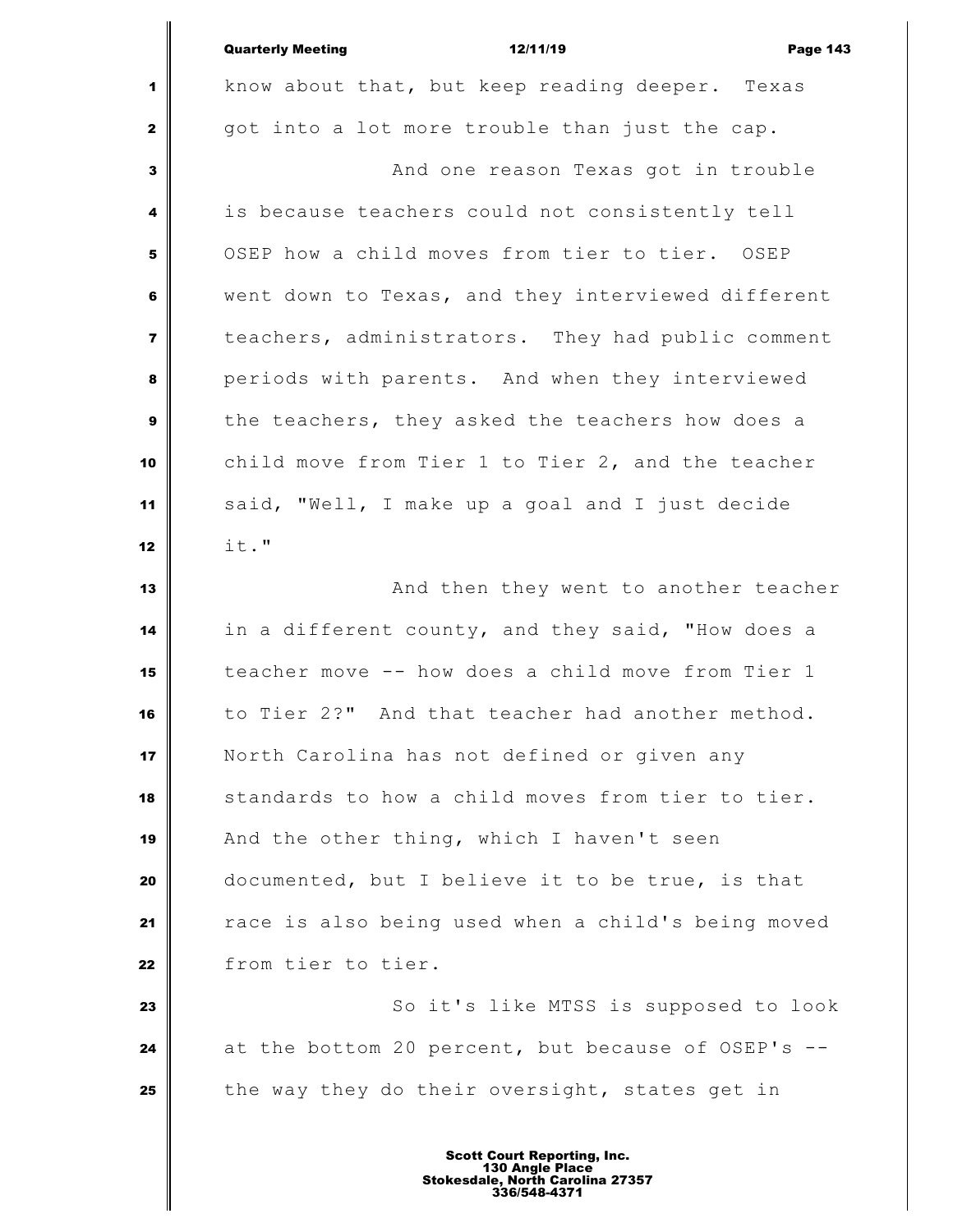| <b>Quarterly Meeting</b> | 12/11/19 | <b>Page 144</b> |
|--------------------------|----------|-----------------|
|                          |          |                 |

 trouble if they have overrepresentation of a subgroup. So it looks to me that race is a factor when moving a child from Tier 1 to Tier 2. That's wrong. That's wrong. If MTSS is supposed to help the kids that need the help most, then that's who they help. Race should not have any part of this.  $\parallel$  **And so I would encourage everybody to**  ask how does a child move from Tier 1 to Tier 2 and are you using race as a factor. Because another parent here, they asked an MTSS trainer, 11 and they said, "Yes, race is used as a factor." 12 So that's wrong. The other thing I would like to talk about just briefly is early identification. There is no good reason that my daughter had to go to private boarding school in Connecticut at a giant expense to myself as a single parent. Even though she got very good financial aid, it was extremely expensive. **Early** identification is key. When they saw that she couldn't pull apart words like hamburger at five years old, they should have been right in there giving her intensive services and remediation, but the knowledge isn't there.

Teachers don't know how to remediate dyslexic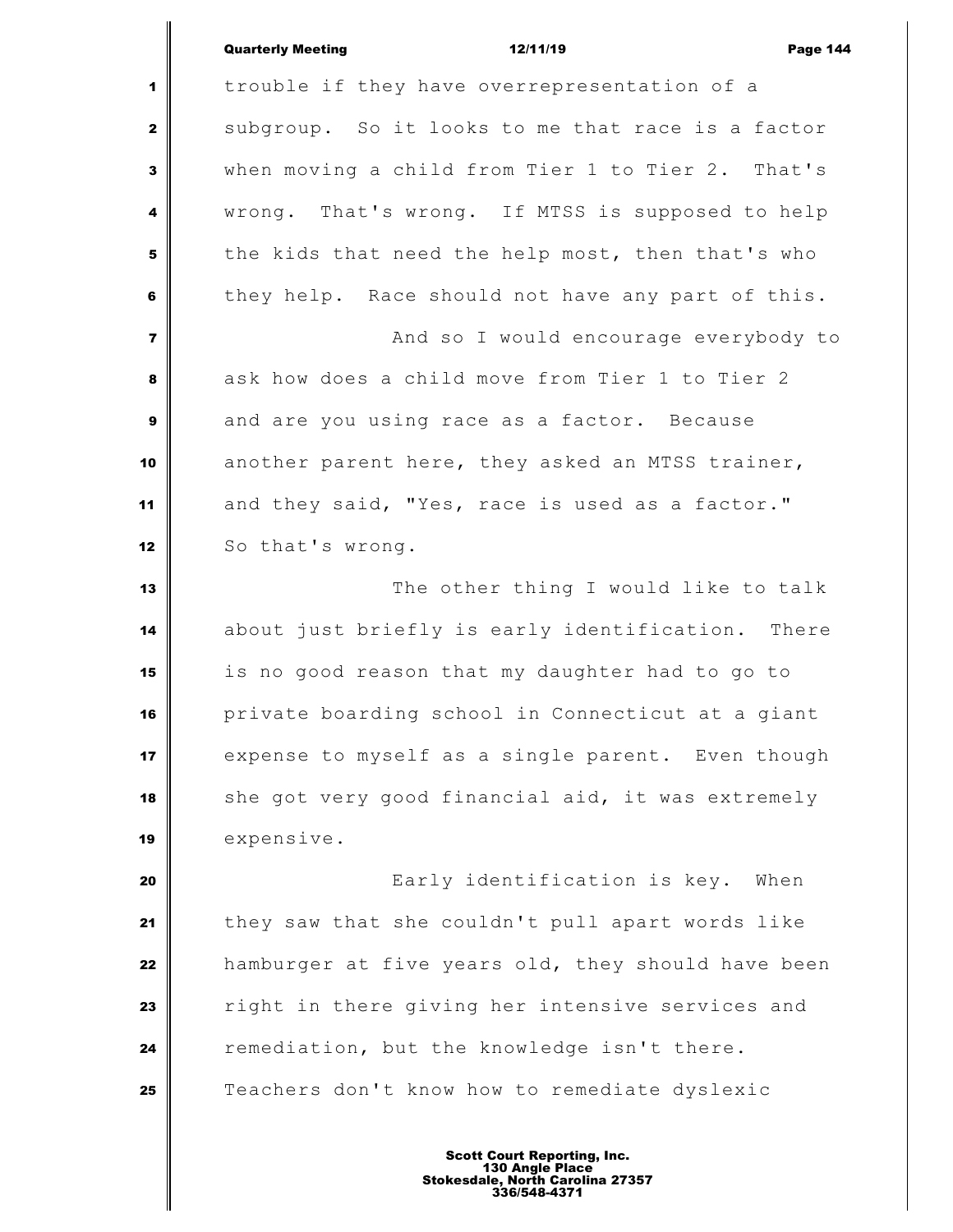|                         | <b>Quarterly Meeting</b><br>12/11/19<br><b>Page 145</b> |
|-------------------------|---------------------------------------------------------|
| 1                       | children, and honestly, if you know the science of      |
| $\mathbf{z}$            | reading, that works for all kids.                       |
| $\mathbf{3}$            | In the 2015-2016 school year, only                      |
| 4                       | 399 [inaudible] were identified as SLD, but wait        |
| 5                       | until they become to ten, 11, and 12 years old,         |
| 6                       | and over 7000 kids were identified as SLD. They         |
| $\overline{\mathbf{z}}$ | weren't SLD when they were in kindergarten? I'm         |
| 8                       | sorry. Now I'm getting angry.                           |
| 9                       | But those are the things I'm fighting                   |
| 10                      | for, and you know, it's not for my daughter. It's       |
| 11                      | for all these other kids. They're smart kids.           |
| 12                      | Dyslexic kids aren't dumb. They're smart.               |
| 13                      | They're smart and we're leaving them on the             |
| 14                      | sidelines. Thank you.                                   |
| 15                      | THE CHAIRPERSON: Thank you, [name                       |
| 16                      | redacted].                                              |
| 17                      | And, finally, we have [name                             |
| 18                      | redacted].                                              |
| 19                      | PUBLIC SPEAKER 5: Hi. I'm [name                         |
| 20                      | redacted], and I reside in Guilford County, and I       |
| 21                      | have three children. I have an 18-year-old, who         |
| 22                      | graduated last year from the Guilford County            |
| 23                      | School system, I have a nine-year-old, and I have       |
| 24                      | a six-year-old. My younger two children are             |
| 25                      | dyslexic, and their path through public education       |
|                         |                                                         |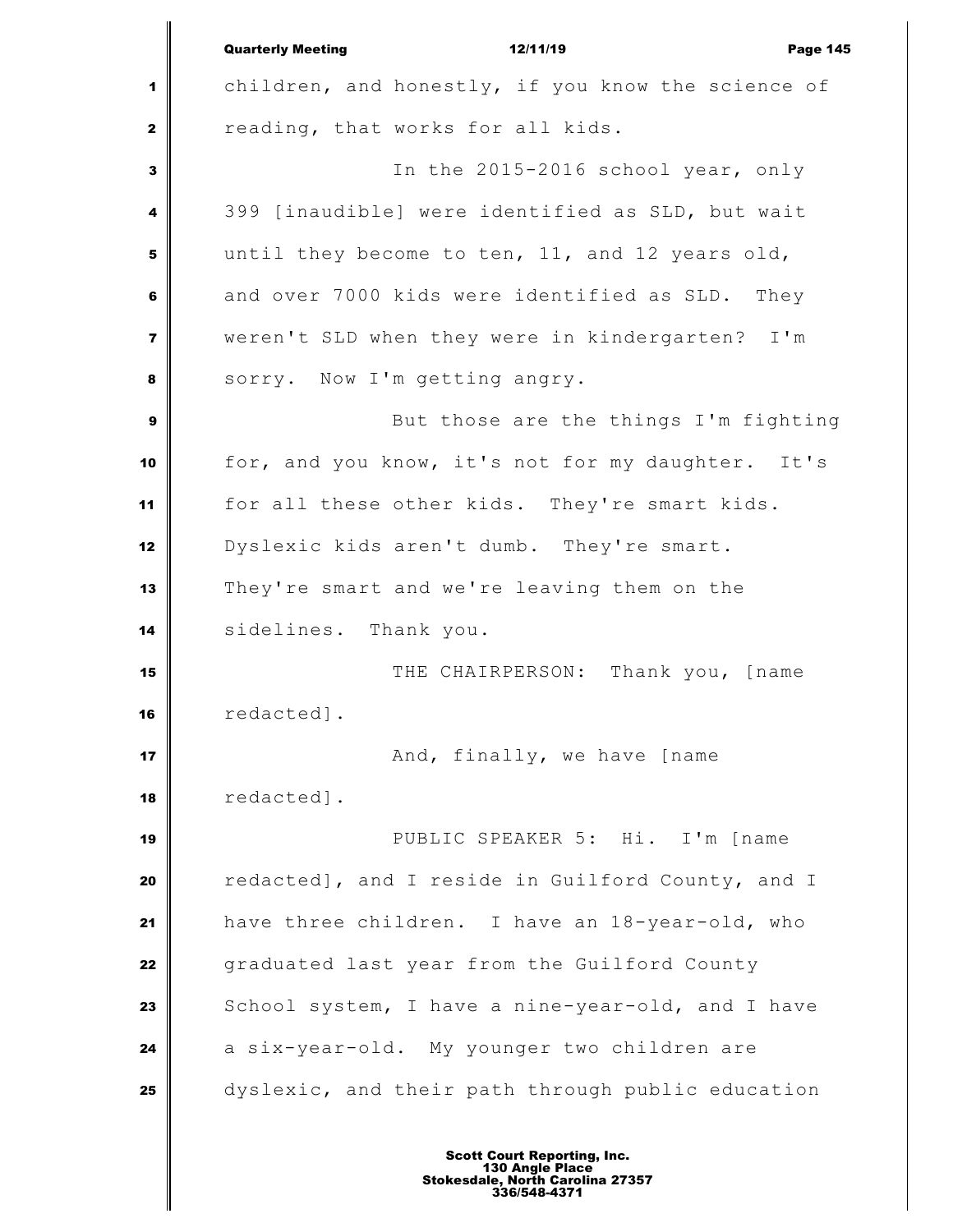| <b>Quarterly Meeting</b> | 12/11/19 | <b>Page 146</b> |
|--------------------------|----------|-----------------|
|                          |          |                 |

 has been devastating. It is devastating what is occurring in Guilford County and all over the State of North Carolina.

 I know some of these ladies that are here today. We didn't talk about what we were going to say. I didn't write anything down to tell you. I didn't last time I came here either, but they have spoken a lot to a lot of the numbers and a lot of what is happening and what isn't happening. I can just tell you that, from a personal standpoint, what is happening is wrong. It is wrong, and it's wrong at every level.

 My daughter is with me today because she is not in public school any longer. She has private tutors that teach her how to read, write, spell, and do math because she is dyslexic, she has dyscalculia, she has dysgraphia. They all go hand-in-hand. She has ADHD. All of the things that she has are not why she can't read, write, and spell. She cannot read, write, and spell because public school does not value children that are different.

 They are different and they deserve an education. Every child deserves an education. They are not getting one. They absolutely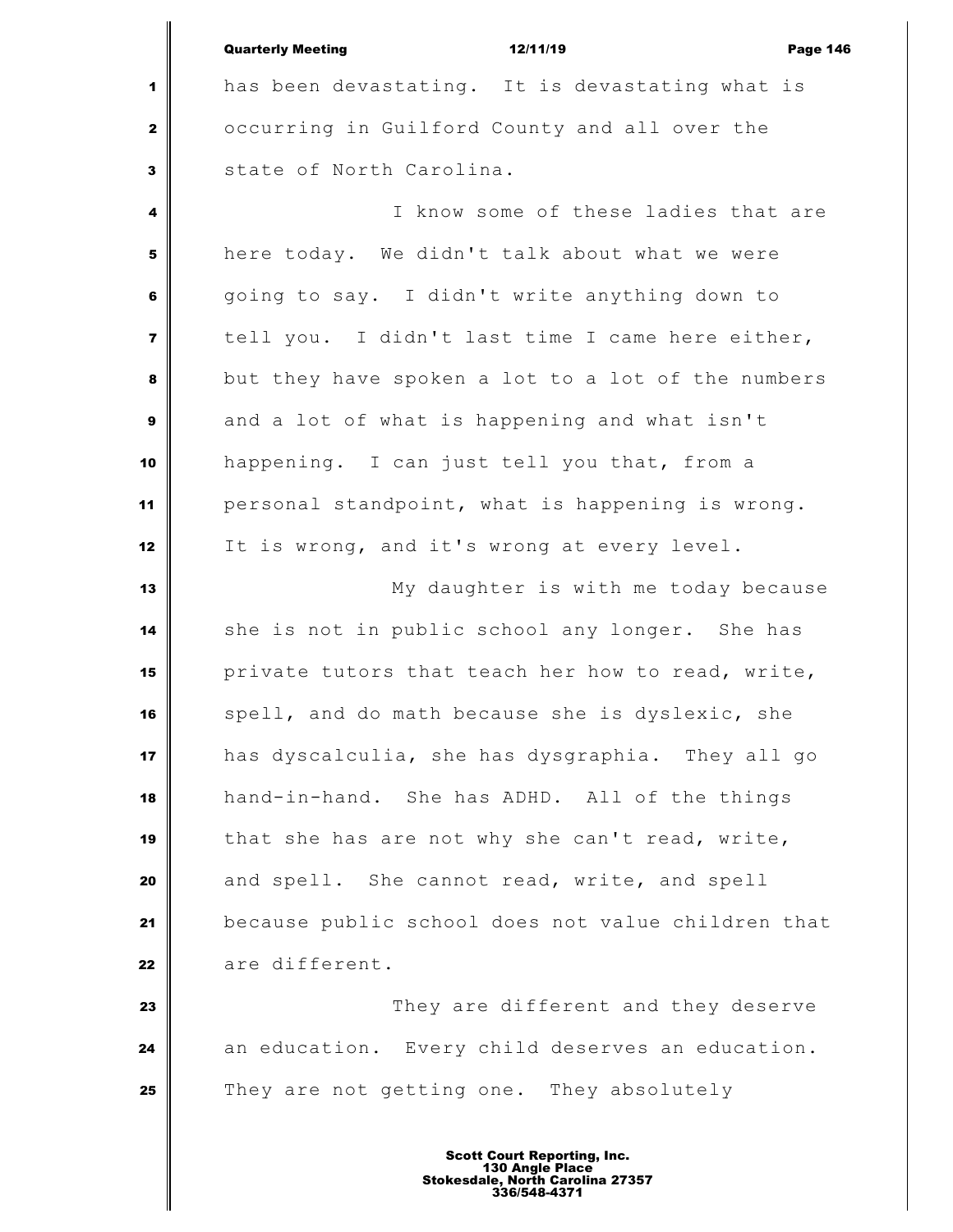| <b>Quarterly Meeting</b> | 12/11/19 | <b>Page 147</b> |
|--------------------------|----------|-----------------|

 unequivocally are not, and my children are a testament. We have to do better. You may say to yourself how can we do better. Google Mississippi. Google Bethlehem, Pennsylvania. Look and see what they've done. Google the state of Arkansas and see what they've done. They did it from a legislative standpoint. They just got a \$38-million grant from the federal government to train their teachers. Our teachers do not know what

 dyslexia is. They do not know how to remediate a dyslexic. The reason they don't is because they don't know how to teach reading in a scientific, structured, systematic, direct, and explicit way. I cannot speak to every teacher in the state of North Carolina. I can speak to the teachers that I have personally dealt with. There may be some. I filed Freedom of Information Acts to try to figure out who they were because I was willing to transport my children anywhere within the state of -- excuse me -- within the County of Guilford that could educate my children. My

 Freedom of Information Act was declined, and they said that they could not tell me that, that that was a private matter, a private matter on who is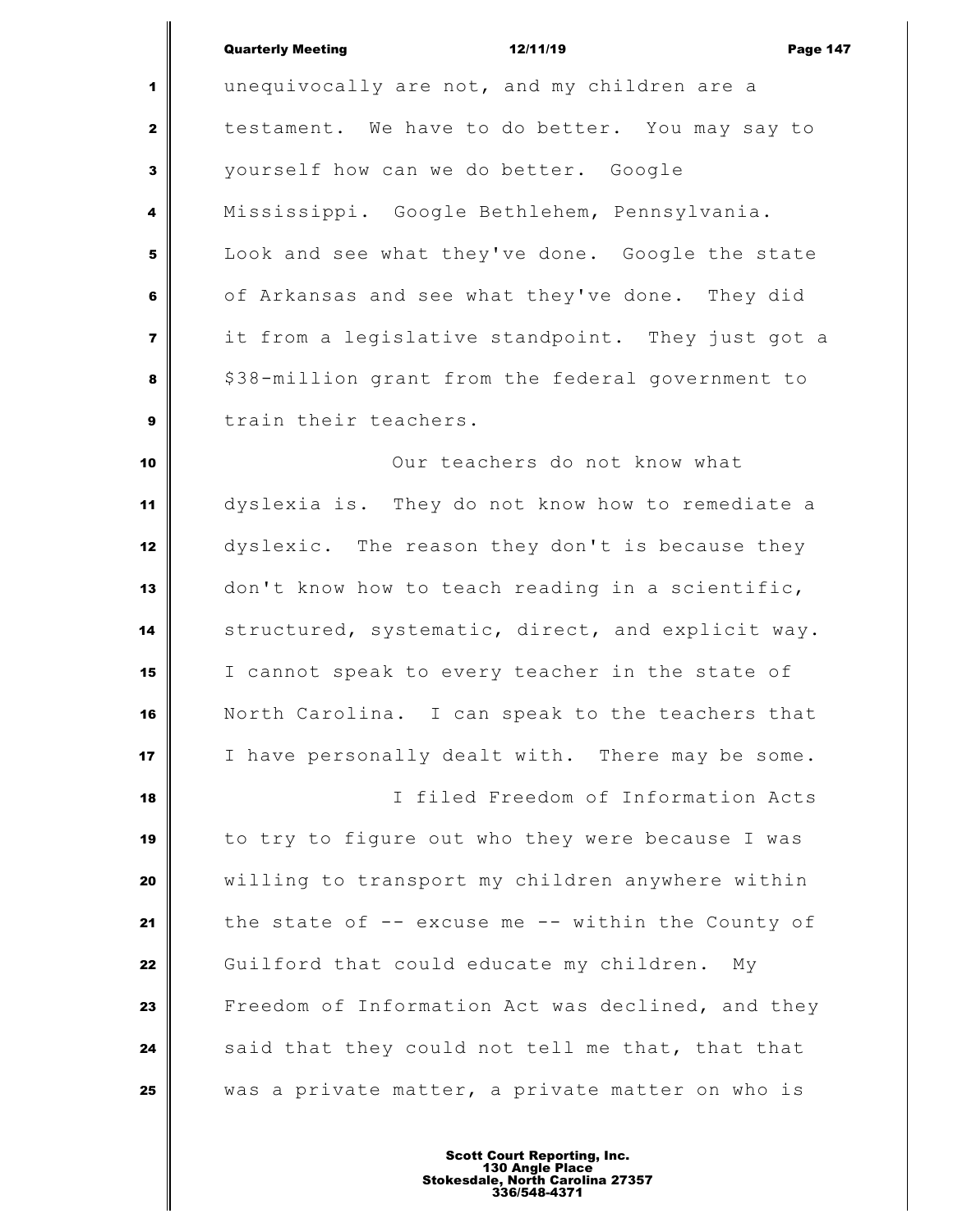|                | <b>Quarterly Meeting</b> | 12/11/19                                         | <b>Page 148</b> |
|----------------|--------------------------|--------------------------------------------------|-----------------|
| $1 \parallel$  |                          | trained to deliver literacy in a structured way. |                 |
| 2 <sup>1</sup> |                          | That's a problem, folks. That's a                |                 |

 $\mathbf{I}$ 

 problem. That's a problem. We're all supposed to be a team. This is a team. We're here -- I have begged the Guilford County school system to help me, begged them with every ounce of everything I have in me. I removed her because it wasn't going to happen. I'm still somewhat hopeful. My son is -- was one of the six -- he was six years old when he was identified. He was identified because I wrote a letter because I knew more. I wrote a letter and I said he needed to be tested.

 I didn't receive a tremendous amount of pushback, which I was very thankful for. He was identified, but guess what? There's still nobody in the building that knows how to teach him. They still don't know how to teach him. They have no idea. They don't know what phonemic awareness is. My children have a phonemic awareness deficit. That is what dyslexia is. 21 It's mapping sounds with letters. It's reading. If you write an IEP for a child who is dyslexic and they have no phonemic awareness goal because the teachers don't what it is -- and I know they don't, folks. I mean I have so much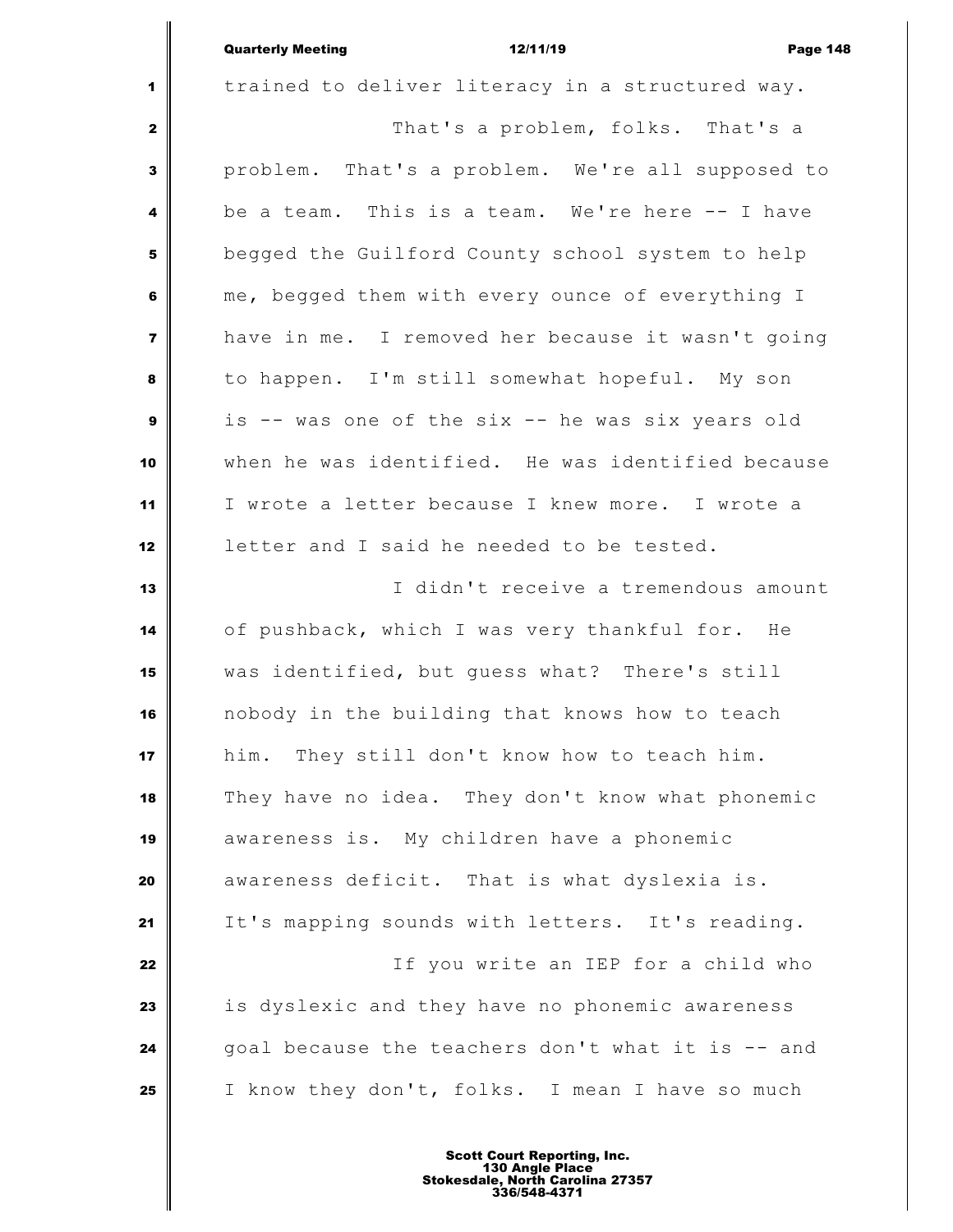|                         | <b>Quarterly Meeting</b><br><b>Page 149</b><br>12/11/19 |
|-------------------------|---------------------------------------------------------|
| 1                       | respect for all of you. I know you're here. I           |
| $\mathbf{2}$            | know that -- I know what this Council is. Please        |
| $\mathbf{3}$            | help us. You speak to people. You see people.           |
| 4                       | Please say dyslexia. Please ask people to educate       |
| 5                       | themselves. Please educate our teachers.                |
| $\bf 6$                 | LTRS training. The state of                             |
| $\overline{\mathbf{z}}$ | Mississippi trained 14,000 people in LTRS. They         |
| 8                       | are the only state in the United States that have       |
| $\mathbf{9}$            | reading [inaudible]. Connect the dots. Our              |
| 10                      | teachers need professional development, and             |
| 11                      | without it, we will remain where we are with            |
| 12                      | children not being taught how to read, write, and       |
| 13                      | spell.                                                  |
| 14                      | There are -- there were two things                      |
| 15                      | that I was going to speak to today, and one was         |
| 16                      | professional development. Please, please give           |
| 17                      | teachers professional development. And the other        |
| 18                      | was accountability. There is no accountability.         |
| 19                      | There's absolutely no accountability. There's no        |
| 20                      | personal accountability. There's no professional        |
| 21                      | accountability. There's no accountability through       |
| 22                      | NC DPI. There's no accountability through               |
| 23                      | Guilford County. There's no accountability              |
| 24                      | anywhere because everything is somebody else's          |
| 25                      | department. Everything is somebody else's job.          |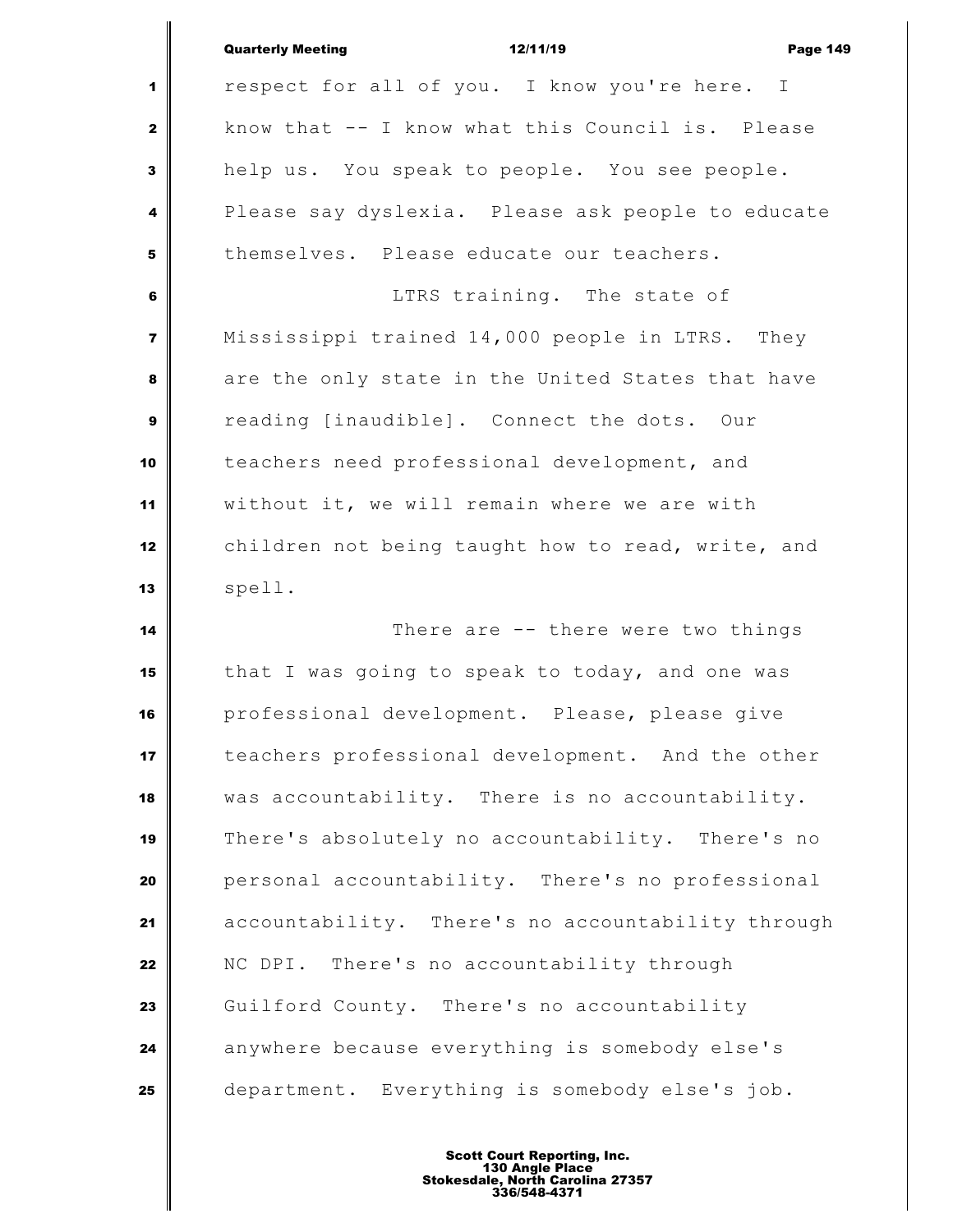## Quarterly Meeting **12/11/19** Page 150

 It's all of our jobs. We're all human. We all have the ability to read. Every one of us in this room, more than likely, have the ability to read, and without it, the children of the state of North Carolina will not be what they're destined to be. My children will be what they were destined to be because I have money. There are many children that will not. There is a school in Guilford County that has got a very high African-American population. They have 23 percent proficiency. Why is that school not closed? Why should those children have to attend that school? Why? That is not fair, that is not right, that is not just. It is a complete and total waste of money. Some of those -- it's not poverty. It is not poverty. These children can learn how to read. If 75 percent of the children in a school don't know how to read, it's not the children's fault. If it's not the educators, then you have to -- at some point, it has to fall back on the child, and that is what happened at my daughter's IEP. I will close with this. My beautiful, blonde-haired, blue-eyed daughter, when I said "She's not making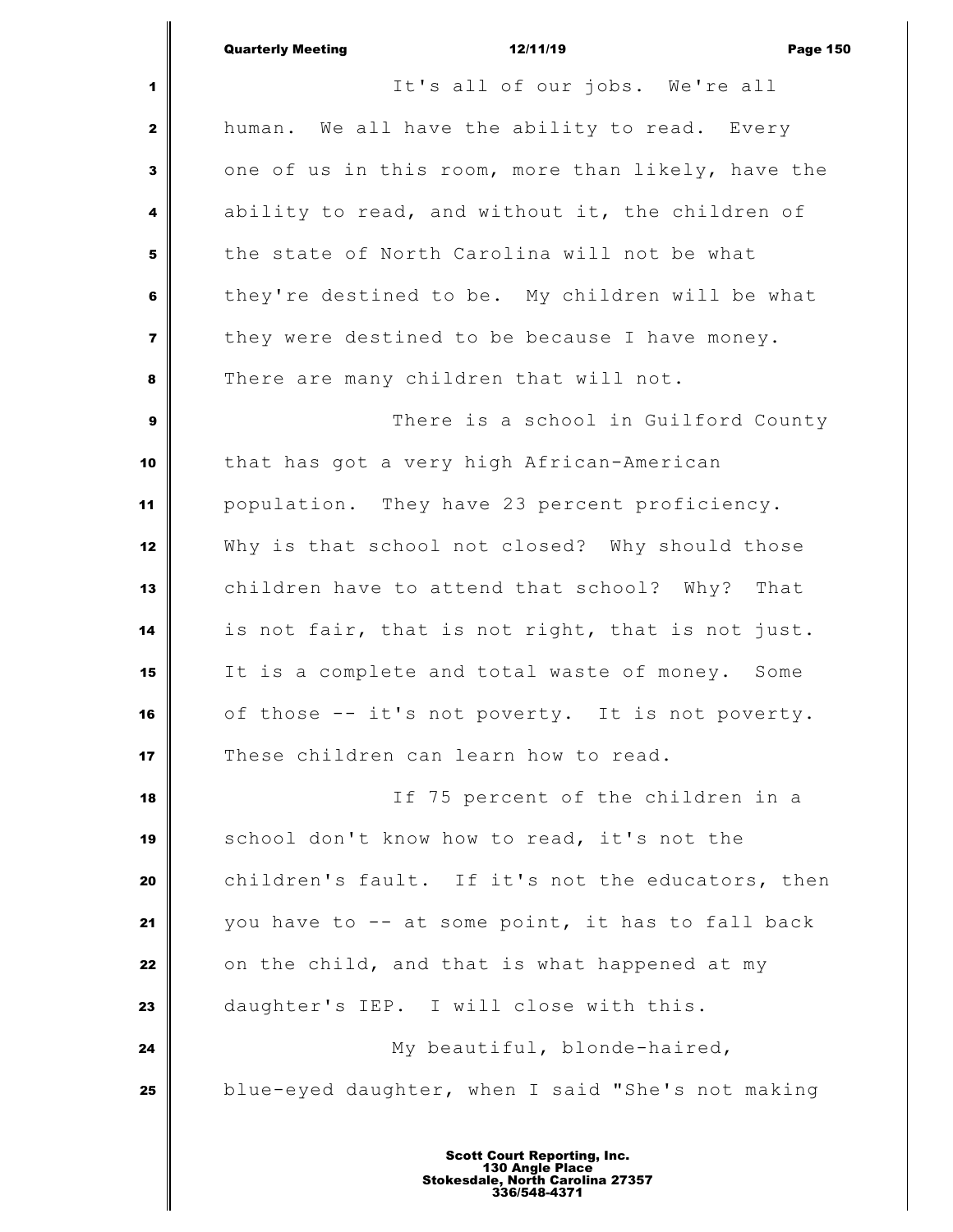Quarterly Meeting **12/11/19** Page 151 progress. Please help me. Please help me. She can't read. She cannot read. She will be illiterate," the school psychologist said, "[Name redacted], you're right." I said, "She's on the path to be functionally illiterate." **And the school psychologist said,**  "[Name redacted], you're right." "Because I volunteer and I work with children." This is me saying this. "I volunteer and I work with children and I try to help them. They don't know how to read when they're in high school. My child will be functionally illiterate at best at the rate she's going. After three and a half years of public school instruction, she's reading at a kindergarten level." The school psychologist said, "You're right, [name redacted]. I work with them every day. Not only do we graduate functionally illiterate children, we graduate illiterate children." **And you absolutely do, and we**  absolutely are, and it's every one of ours -- it's a gen ed issue, it's an EC issue, it's a dyslexia issue, it's a human issue, it's a civil rights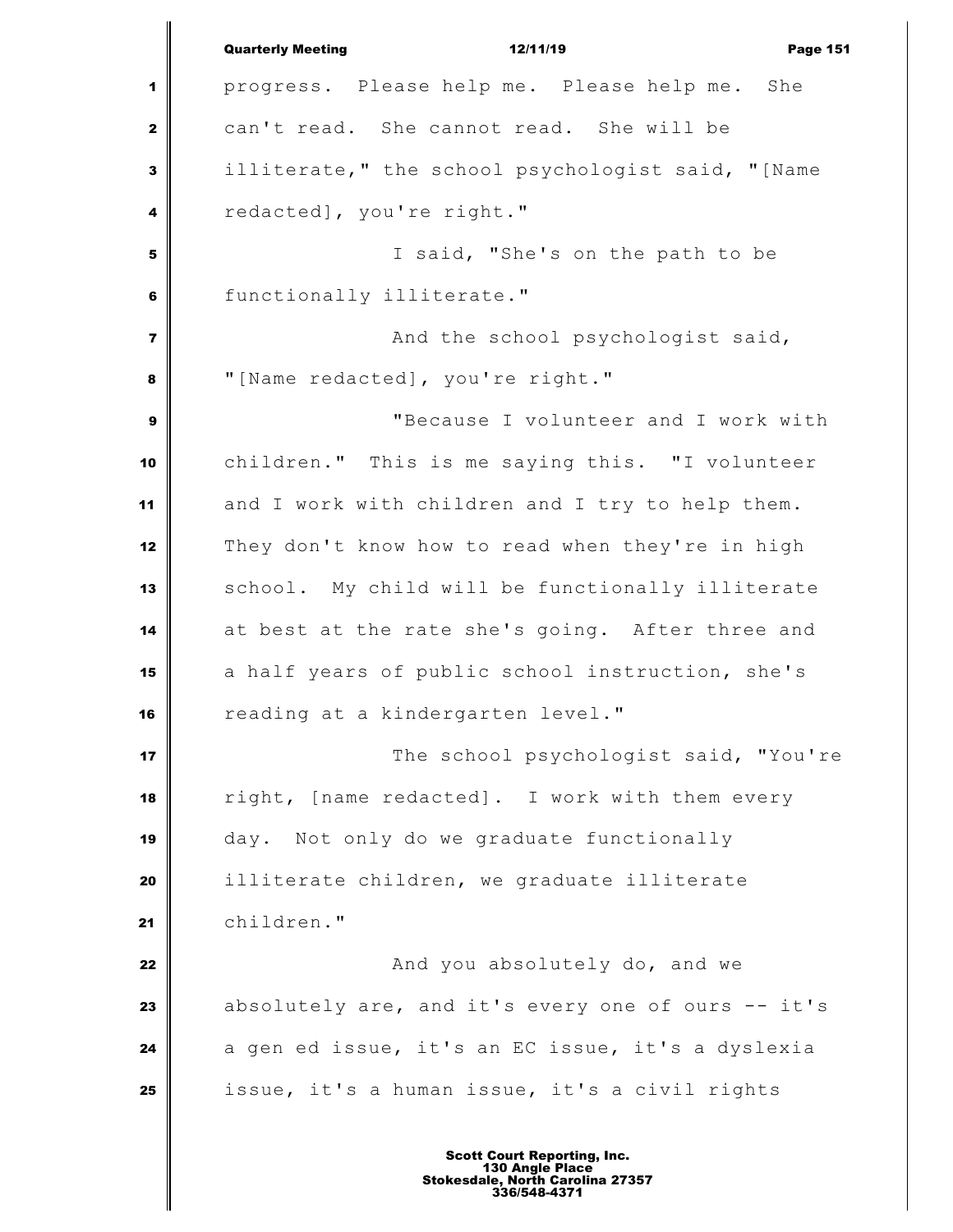Quarterly Meeting **12/11/19** Page 152 issue. Please help us. You're here for a reason. Please help us. Please help the children, all of them, every one of them. **The parents that don't know to be**  here, the parents that don't have the money to come here, the parents that don't have the money to help their children, their children are going to be illiterate. They're going to be illiterate. Please help us. Please. THE CHAIRPERSON: Thank you, [name redacted]. **||** REPRESENTATIVE STRICKLAND: Miss Chair? THE CHAIRPERSON: Yes. REPRESENTATIVE STRICKLAND: I've got a question. As a lawmaker that works in those two buildings over there--- THE CHAIRPERSON: I know. I've visited you over there a time or two. It's been **awhile**, though. **All 21 REPRESENTATIVE STRICKLAND:** And this is my first meeting, but I've listened very intensely to these ladies for the last hour, and I guess what I would like to know is the process of the minutes. I'm assuming they're being recorded,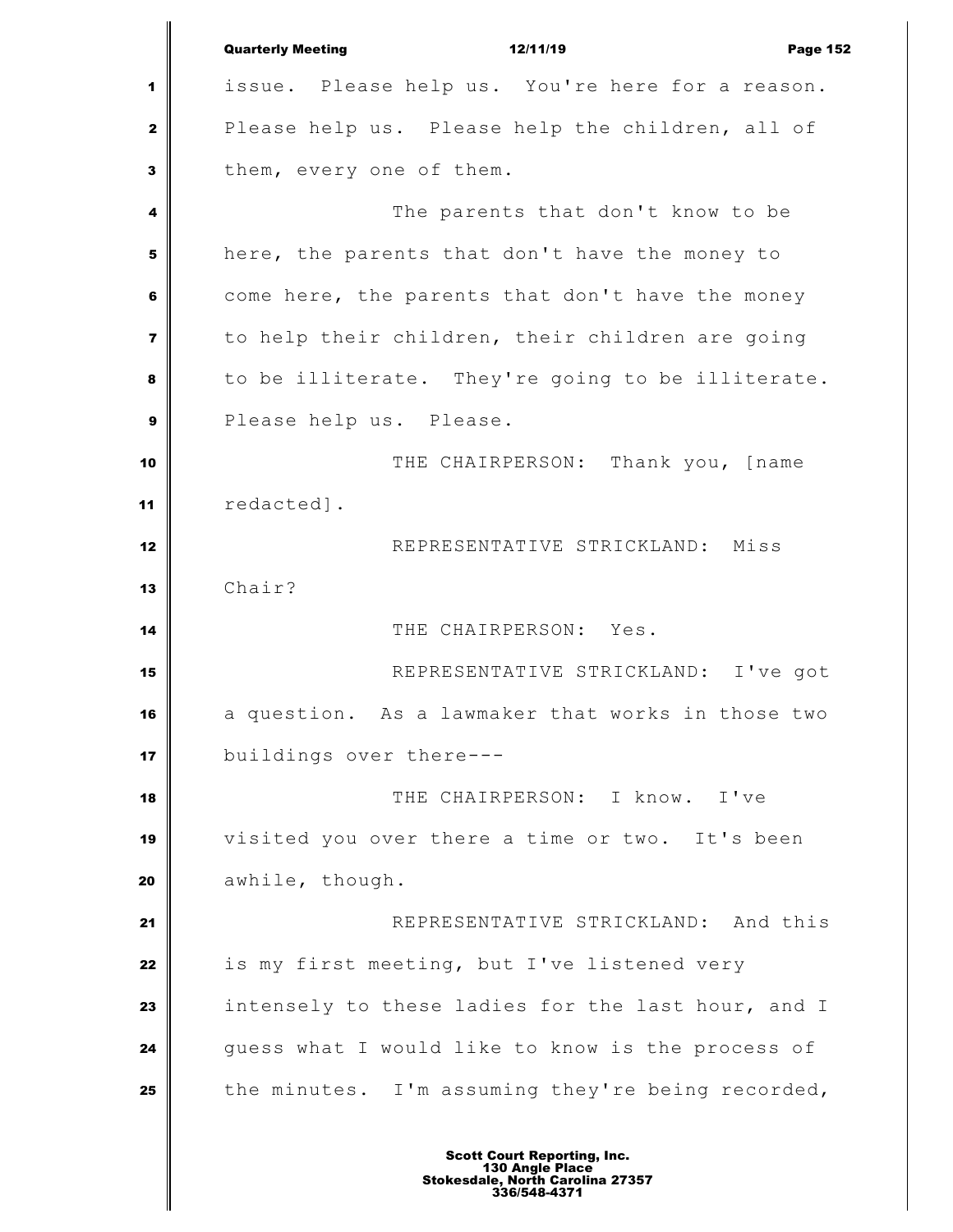Quarterly Meeting **12/11/19 Page 153** 1 every comment they made. How soon will those minutes be ready for us as members of this board to have? **I** THE CHAIRPERSON: Don't we have a full transcript that will be available? I know it takes time usually. MS. SANDERS: It's also being Streamed live so that will be available, and the minutes, probably within the week, will be available on the website. REPRESENTATIVE STRICKLAND: I think some of my fellow colleagues really need to read 13 some of these comments that have been made today. Thank you. THE CHAIRPERSON: I know that [name redacted] was going to send in some written comment as well to the Council, and I will make sure that she gets that to everybody who would like a copy of her written comment. REPRESENTATIVE STRICKLAND: Thank you. MS. MOOREFIELD: I'm sorry. I want 23 to make sure I use your correct title. Representative Strickland? 25 | REPRESENTATIVE STRICKLAND: Uh-huh. Scott Court Reporting, Inc. 130 Angle Place Stokesdale, North Carolina 27357 336/548-4371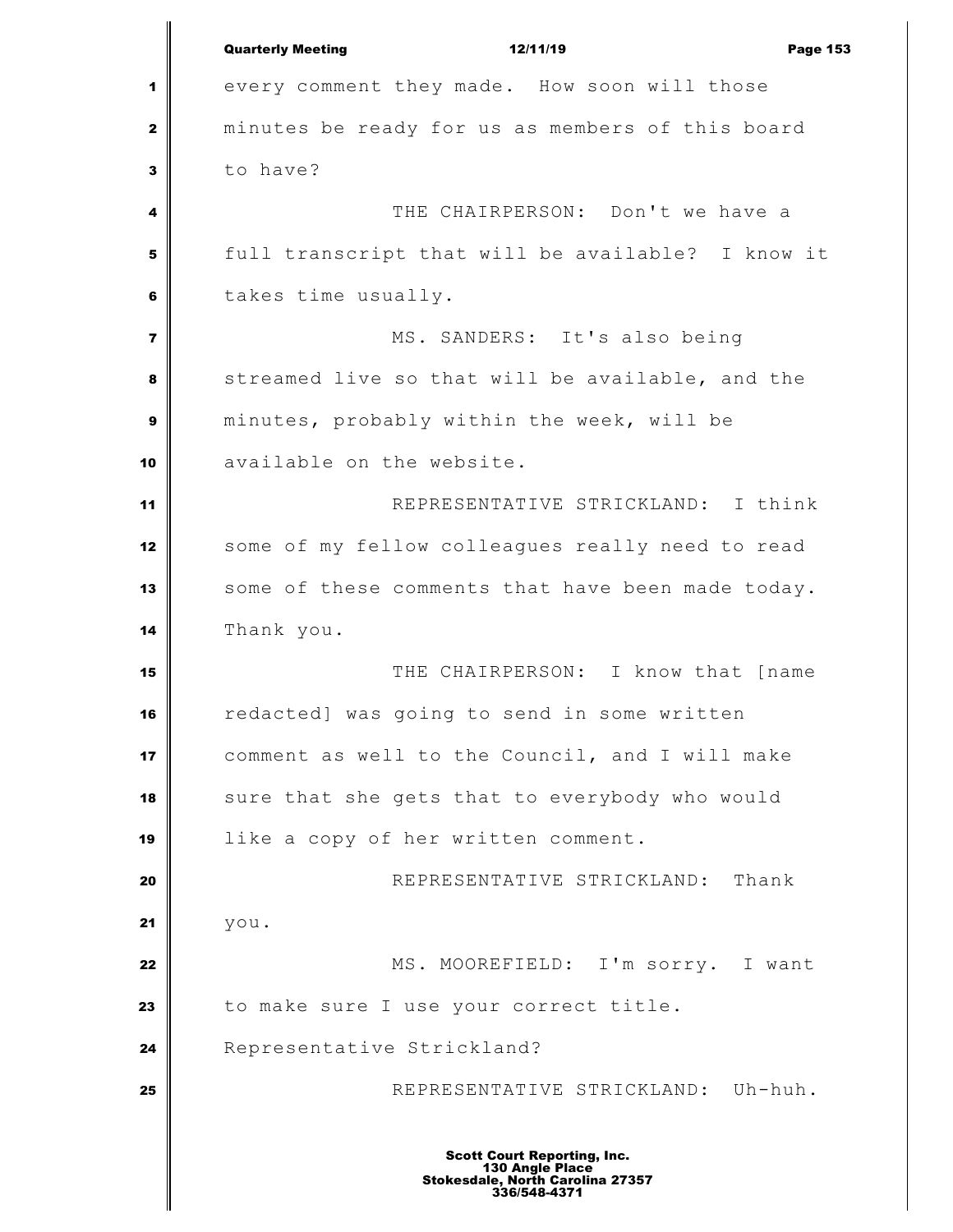|                         | <b>Quarterly Meeting</b><br>12/11/19<br>Page 154  |
|-------------------------|---------------------------------------------------|
| 1                       | MS. MOOREFIELD: Hallelujah. Thank                 |
| $\mathbf{2}$            | you for showing up.                               |
| 3                       | THE CHAIRPERSON: You're the first                 |
| 4                       | one I've seen in a long time.                     |
| 5                       | MS. MOOREFIELD: For somebody coming               |
| 6                       | over here that's supposed to be here from those   |
| $\overline{\mathbf{z}}$ | two buildings over there. Thank you.              |
| 8                       | REPRESENTATIVE STRICKLAND: Well, we               |
| 9                       | spend quite a bit of money here in North Carolina |
| 10                      | on education, and we try to increase that and get |
| 11                      | good results from that. So when I hear these type |
| 12                      | comments, it really -- I know it concerns many in |
| 13                      | state legislative buildings, and I just -- I want |
| 14                      | to have those comments to take back to my         |
| 15                      | colleagues.                                       |
| 16                      | THE CHAIRPERSON: We'll do everything              |
| 17                      | we can to make sure you get them. Did you want to |
| 18                      | say something, [name redacted]?                   |
| 19                      | PUBLIC SPEAKER 2: Yes, ma'am.                     |
| 20                      | Sorry. And I have to be leaving, but I'll send    |
| 21                      | information to this lady here.                    |
| 22                      | THE CHAIRPERSON: Danyelle.                        |
| 23                      | PUBLIC SPEAKER 2: Okay. So I'll get               |
| 24                      | your email address. But my son is fine. I mean    |
| 25                      | I'm here for all of the kids in North Carolina,   |
|                         |                                                   |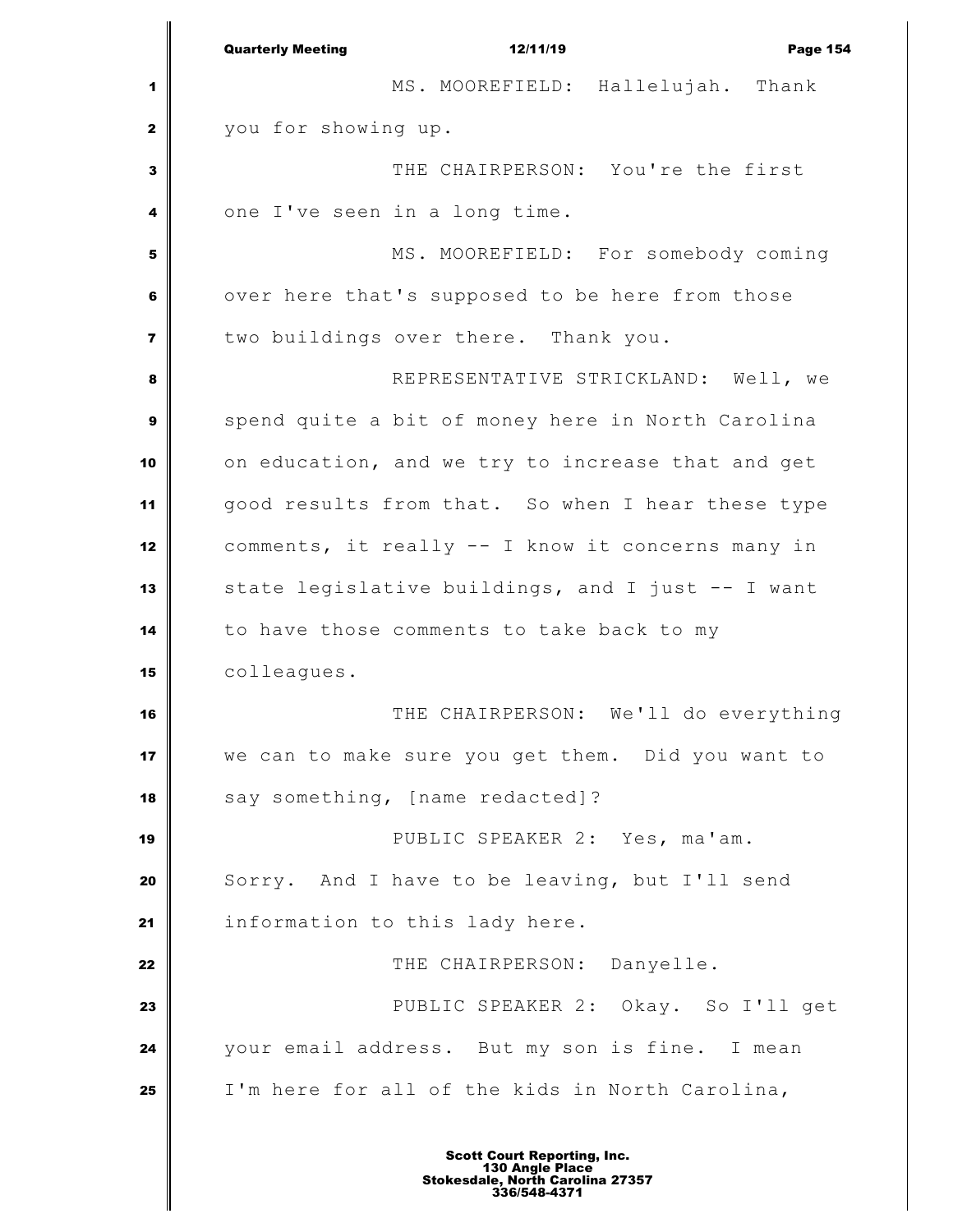| 1                       | and let me tell you, sir, thank you for being      |
|-------------------------|----------------------------------------------------|
| $\mathbf{2}$            | here. And now I have the knowledge because there   |
| 3                       | is not only ingredients to teach all children to   |
| 4                       | read, there's an exact recipe that works every     |
| 5                       | single time.                                       |
| 6                       | I can teach a child to read without                |
| $\overline{\mathbf{z}}$ | any fancy curriculum, without spending a million   |
| 8                       | dollars on textbooks. I can teach them with note   |
| 9                       | cards and old books. We are wasting taxpayer       |
| 10                      | dollars, we are wasting lives, and our children    |
| 11                      | are suffering. Our teachers are begging for        |
| 12                      | answers.                                           |
| 13                      | And the whole MTSS is put in place so              |
| 14                      | that kids can get help earlier, and in North       |
| 15                      | Carolina, it looks like it's a delay, which is     |
| 16                      | against the law. And even if they're in MTSS and   |
| 17                      | the tiered system, it does not bar a parent from   |
| 18                      | requesting educational testing, which is happening |
| 19                      | day after day after day because I get emails       |
| 20                      | because people say [inaudible].                    |
| 21                      | I spend my days trying to put out                  |
| 22                      | fires for you-all. That's why I decided to come    |
| 23                      | here. I want to be a part of the solution, and I   |
| 24                      | want to help you get the answers because I found   |
| 25                      | out so much in my journey. It is very easy to      |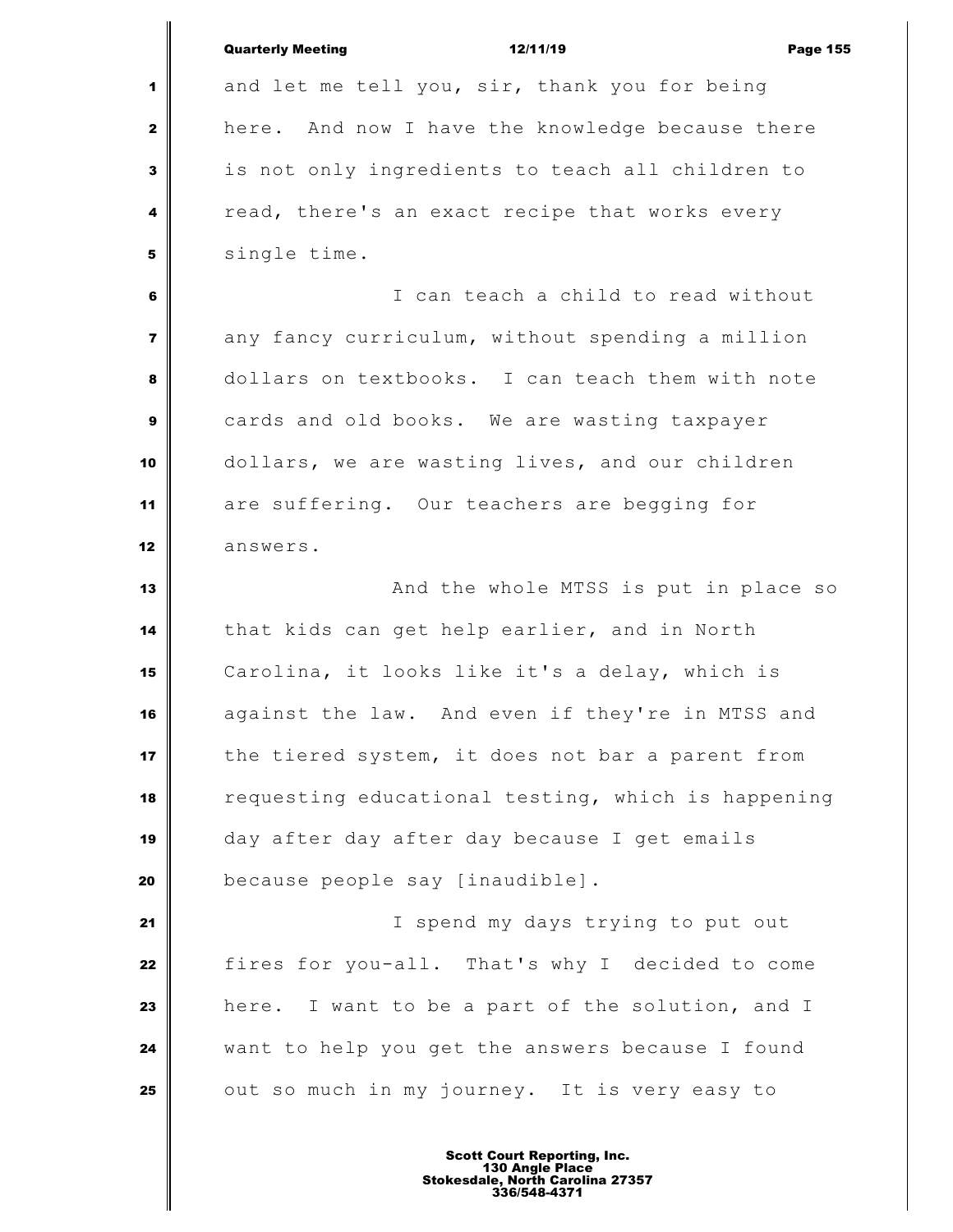|                  | <b>Quarterly Meeting</b><br>12/11/19<br><b>Page 156</b> |
|------------------|---------------------------------------------------------|
| 1                | teach every single child to read. So thank you          |
| $\mathbf{z}$     | all for your time.                                      |
| 3                | THE CHAIRPERSON: Thank you. Thank                       |
| 4                | you for the comments from the Council as well. I        |
| 5                | think next we have -- we did the voting already         |
| 6                | and public comments.                                    |
| $\overline{7}$   | We still need to do the dispute                         |
| 8                | resolution annual report with Ms. King. Thank you       |
| $\boldsymbol{9}$ | for allowing us to do the public comment first.         |
| 10               | MS. KING: Good afternoon. I'm                           |
| 11               | Teresa King, Dispute Resolution Consultant,             |
| 12               | Facilitator, Mediator, Mediation, Due Process,          |
| 13               | State Complaints, a little bit of it all, and           |
| 14               | Corrective Action Coordinator.                          |
| 15               | Okay. So I have some proposed policy                    |
| 16               | updates that came from our Section Chief for            |
| 17               | Policy, Monitoring, and Audit. An internal EC           |
| 18               | Division workgroup has been initiated to review         |
| 19               | and develop proposals for the revision of the           |
| 20               | definitions of the required screenings and              |
| 21               | evaluations that goes with Policy NC 1500(2).11,        |
| 22               | Evaluation," and (b), "Definitions of Evaluations       |
| 23               | and Screenings."                                        |
| 24               | So the purpose of the review, one, is                   |
| 25               | to ensure definitions are sufficiently                  |
|                  |                                                         |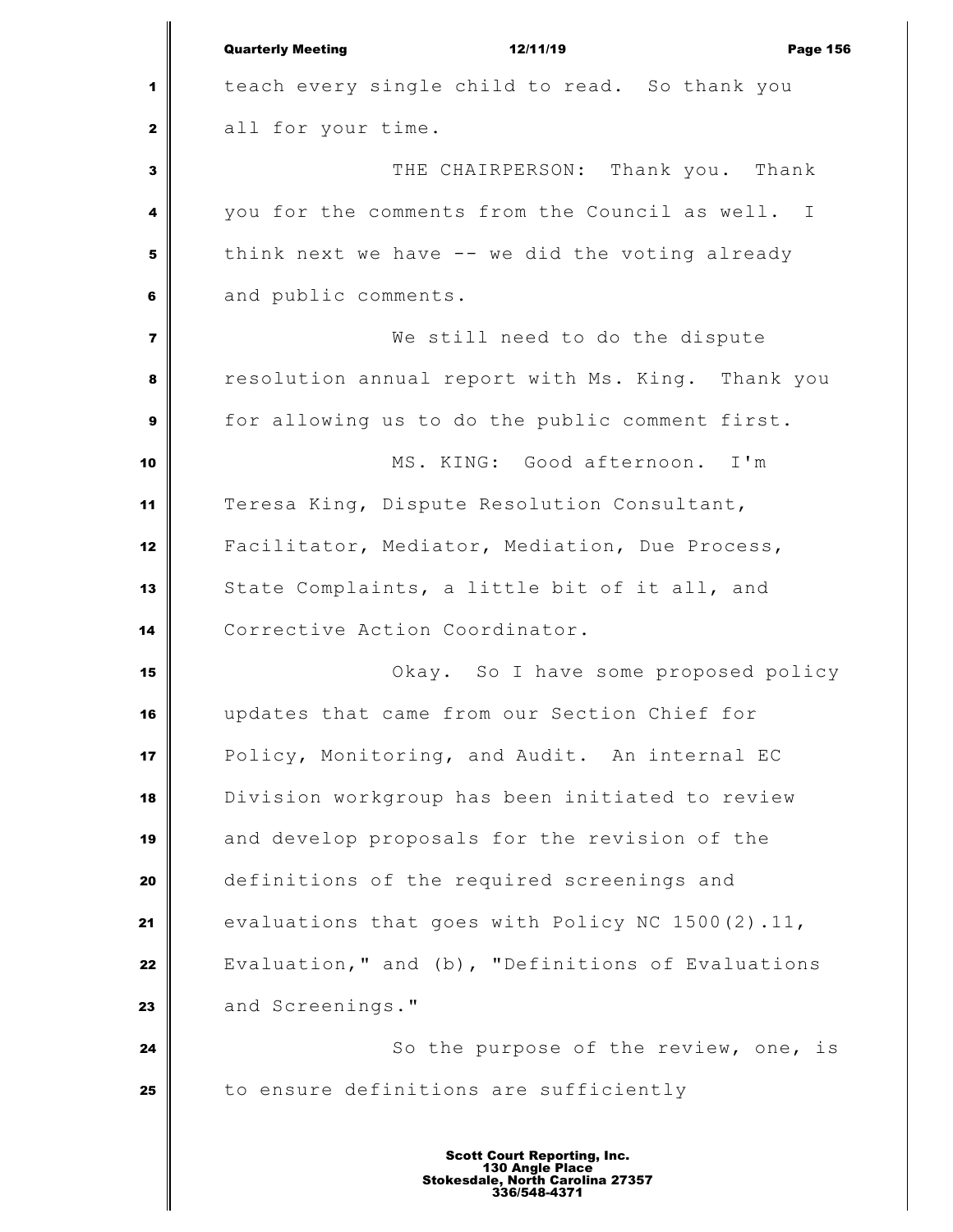## Quarterly Meeting **12/11/19** Page 157

 comprehensive to yield the data needed to inform eligibility and programming decisions in development of an IEP; two, to clearly identify those screenings that require parental consent and eliminate confusion with screening for initial purposes; and, three, provide enough detail regarding the evaluation procedures needed to administer and interpret the results of assessments/evaluations. This review is not intended to alter eligibility requirements for disability categories. For example, the functional behavior assessment, the FBA, no current policy definition is there. Adapted physical education evaluation, currently no definition is there. The timeline right now is a tentative timeline. The internal workgroup cross-section of the EC Division will put forth its proposals by January 1st to the EC Division leadership team. The leadership team will then provide feedback and recommendations to the internal group. February through March, public comments **period to include Council presentation.** April and May, proposal to the State Board of Education and

implementation with a date of July 1, 2020.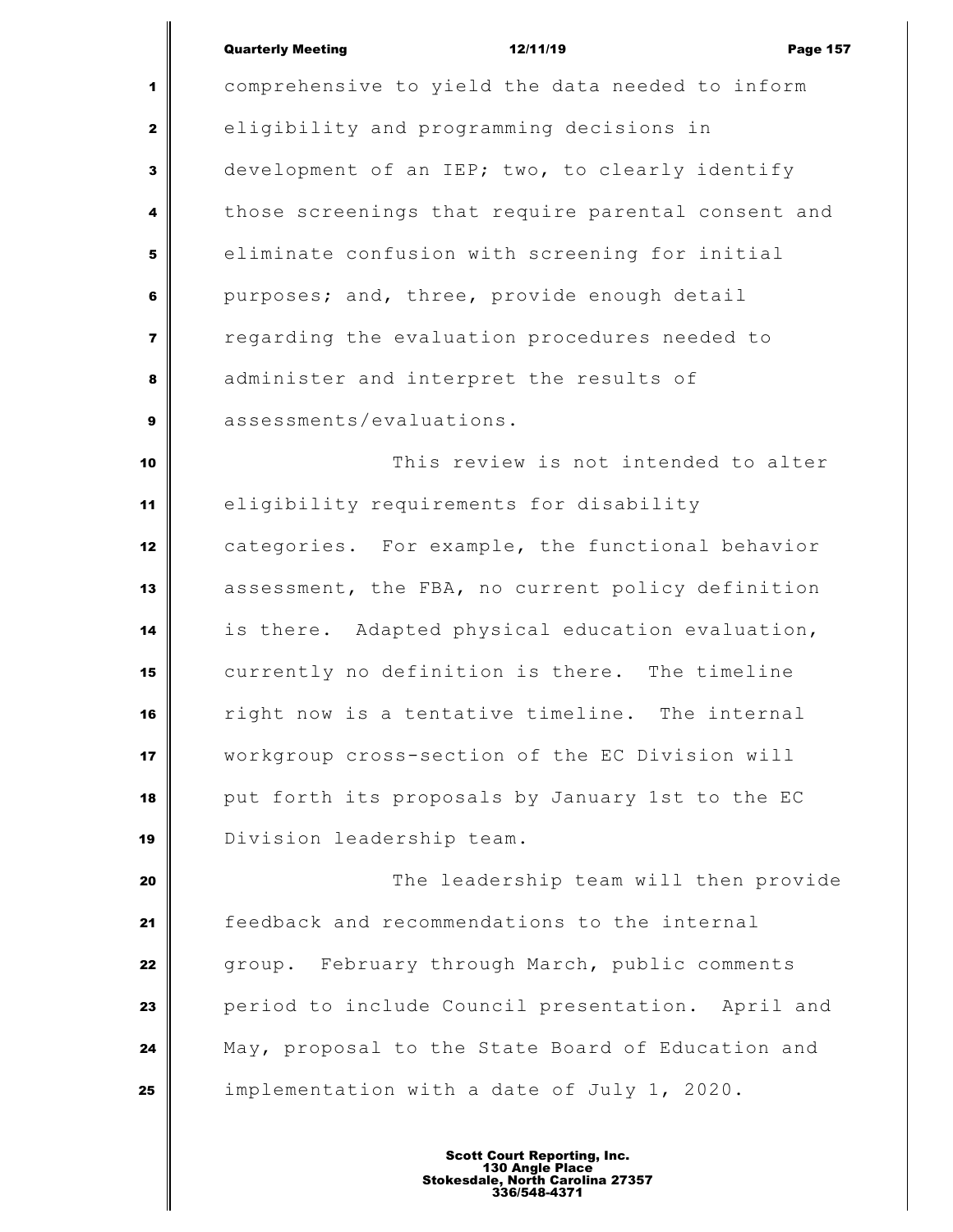|                         | <b>Quarterly Meeting</b><br>12/11/19<br><b>Page 158</b> |
|-------------------------|---------------------------------------------------------|
| 1                       | Factors that will impact this timeline will be the      |
| $\mathbf{2}$            | scope of recommendations, will the field need           |
|                         |                                                         |
| 3                       | additional training prior to the implementation         |
| $\overline{\mathbf{4}}$ | date, and ensuring sufficient communication loops       |
| 5                       | have occurred for the stakeholders.                     |
| 6                       | Now I'll give you the dispute                           |
| $\overline{7}$          | resolution annual report. So this will consist of       |
| 8                       | 2018-2019 data, and this data is also on the            |
| $\mathbf{9}$            | website at this time. All right. So we have             |
| 10                      | written and signed complaints. The total number         |
| 11                      | of complaints filed was 130. The Department             |
| 12                      | issued 96 reports. There were 73 noncompliant.          |
| 13                      | 92 were issued within the 60-day timeline.<br>Two       |
| 14                      | were issued with extended timelines. We had 34          |
| 15                      | complaints that were withdrawn or dismissed.            |
| 16                      | There are no complaints pending at this time from       |
| 17                      | the '18-19 school year.                                 |
| 18                      | Mediation requests, we had 83. Of                       |
| 19                      | those 83, 48 mediations were held. 31 of those          |
| 20                      | were related to due process complaints. 21              |
| 21                      | reached agreements related to the due process           |
| 22                      | complaints. Mediations that were not related to         |
| 23                      | due process were 17. Nine agreements not related        |
| 24                      | to due process was agreed upon. We had -- at the        |
| 25                      | time of this report, there were nine mediations         |
|                         |                                                         |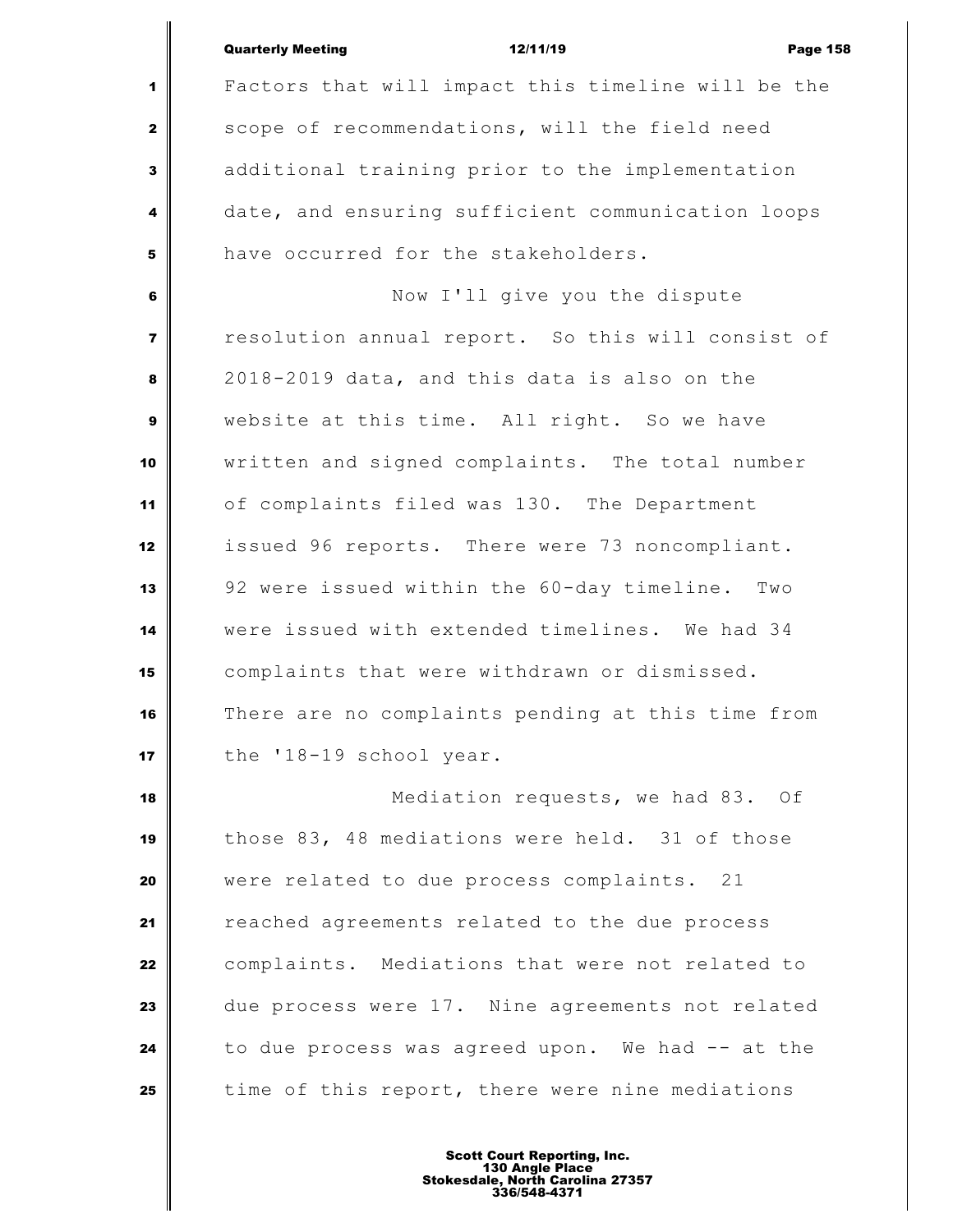|                         | <b>Quarterly Meeting</b><br>12/11/19<br><b>Page 159</b>             |
|-------------------------|---------------------------------------------------------------------|
| 1                       | pending and 26 mediations were withdrawn or not                     |
| $\mathbf{2}$            | held. Question?                                                     |
| 3                       | MS. MOOREFIELD: Hi, Ms. King. I                                     |
| 4                       | wanted to ask, the complaints that are being                        |
| 5                       | filed, are those only for academics or do they                      |
| 6                       | deal with anything related to school services?                      |
| $\overline{\mathbf{z}}$ | MS. KING: Anything related to IDEA.                                 |
| 8                       | MS. MOOREFIELD: IDEA?                                               |
| 9                       | MS. KING: Uh-huh.                                                   |
| 10                      | MS. MOOREFIELD: Okay. Would that --                                 |
| 11                      | help me out -- would that include special                           |
| 12                      | transportation for students with disabilities,                      |
| 13                      | IEPs, and everything?                                               |
| 14                      | MS. KING: Yes.                                                      |
| 15                      | MS. MOOREFIELD: Then, like I know of                                |
| 16                      | a complaint that has been ongoing, has not been                     |
| 17                      | resolved, is still an issue. So the complaints                      |
| 18                      | that come in, are these the ones that come in                       |
| 19                      | through the -- this is at the state-level,                          |
| 20                      | correct?                                                            |
| 21                      | MS. KING: This is only for state                                    |
| 22                      | complaints, not due process.                                        |
| 23                      | MS. MOOREFIELD: Okay. So this would                                 |
| 24                      | not be county?                                                      |
| 25                      | MS. KING: Right.                                                    |
|                         | <b>Scott Court Reporting, Inc.</b>                                  |
|                         | 130 Angle Place<br>Stokesdale, North Carolina 27357<br>336/548-4371 |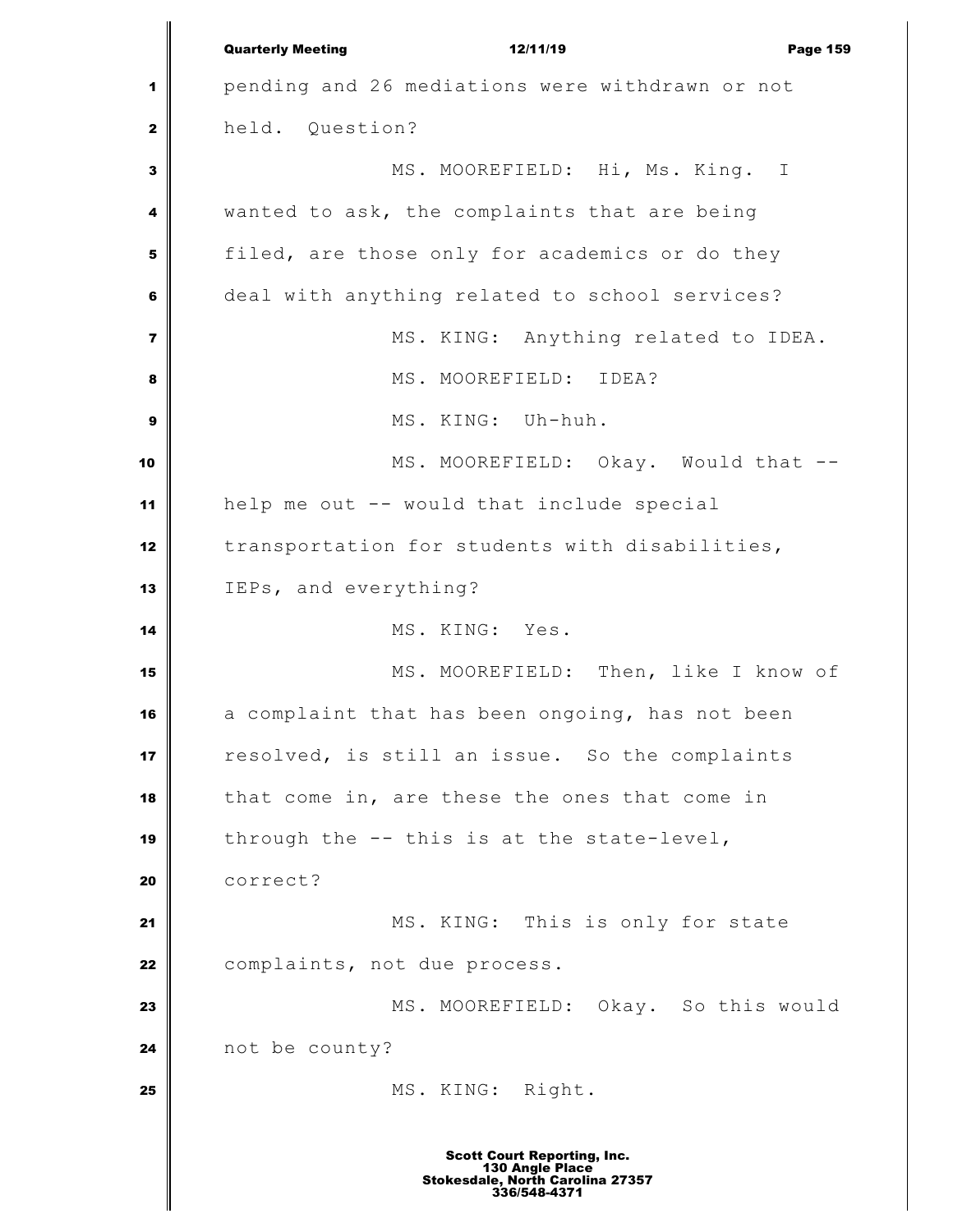|                | <b>Quarterly Meeting</b><br>12/11/19<br><b>Page 160</b> |
|----------------|---------------------------------------------------------|
| 1              | MS. MOOREFIELD: Got it. Okay.                           |
| 2              | MS. KING: Well, it could be county.                     |
| 3              | However, did the parent file through a state            |
| 4              | complaint---                                            |
| 5              | MS. MOOREFIELD: They filed through                      |
| 6              | the county. So this is only for the state?              |
| $\overline{7}$ | MS. KING: Okay. So that's the                           |
| 8              | county. This is only through the state, yes.            |
| 9              | MS. MOOREFIELD: Okay. All right.                        |
| 10             | I've got it. Thank you.                                 |
| 11             | MS. KING: All right. So the due                         |
| 12             | process complaints filed, we had 92. There were         |
| 13             | 38 resolution meetings. 13 of those reached an          |
| 14             | agreement in the resolution meeting. We had six         |
| 15             | that were fully adjudicated, which means they go        |
| 16             | all the way through the process and a judge             |
| 17             | renders a final decision. We had six decisions          |
| 18             | within the timeline to include the expedited.<br>We     |
| 19             | had 22 due process complaints pending, and 64           |
| 20             | complaints were withdrawn or dismissed.<br>That         |
| 21             | meant they were withdrawn without a hearing.            |
| 22             | Expedited due process, these are                        |
| 23             | related to disciplinary decisions. There were           |
| 24             | two. One had a resolution meeting and one was           |
| 25             | done with a written settlement agreement. So that       |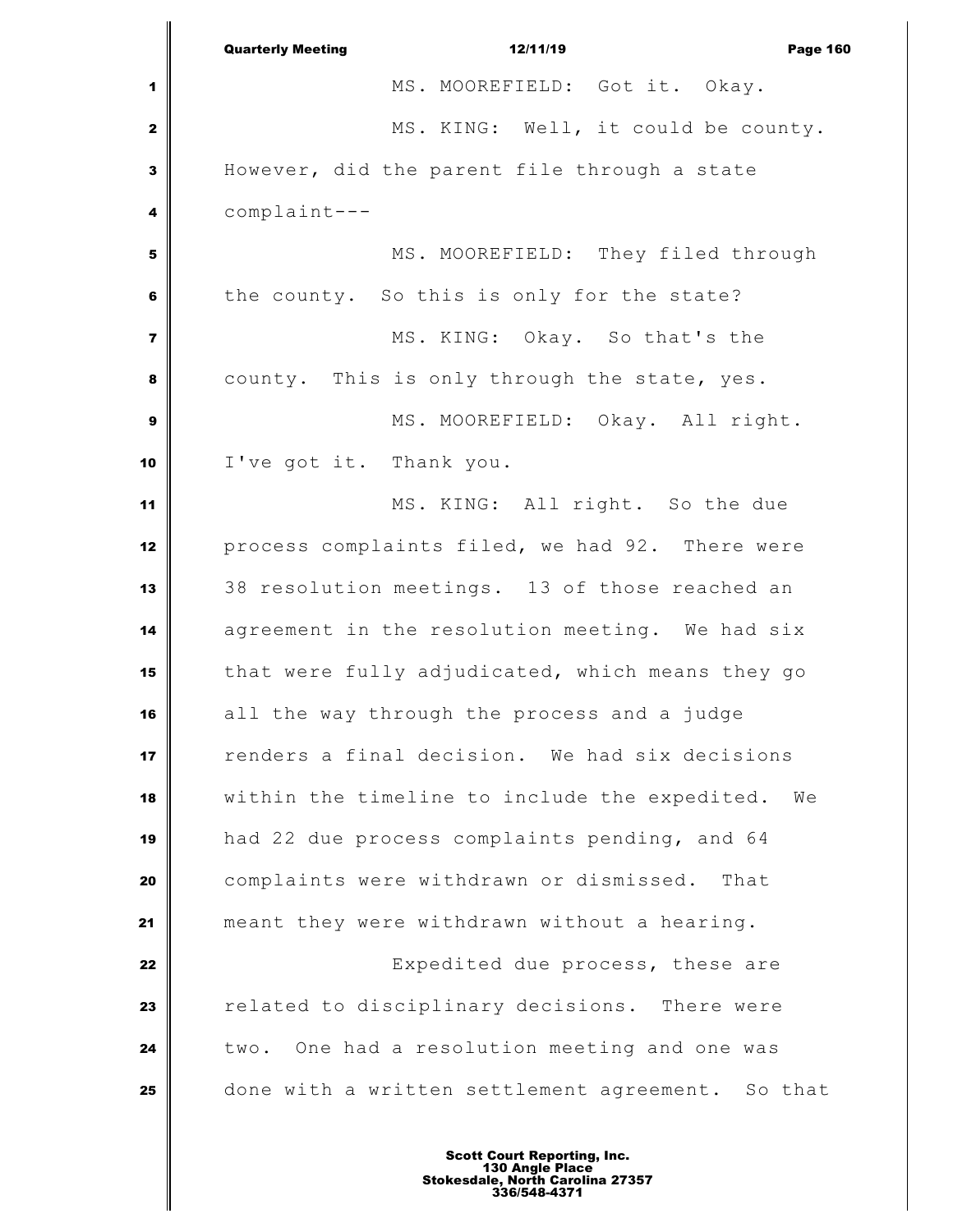|                         | <b>Quarterly Meeting</b><br>12/11/19<br><b>Page 161</b> |
|-------------------------|---------------------------------------------------------|
| 1                       | takes care of those, and those two were withdrawn.      |
| $\mathbf{2}$            | Both of those were withdrawn and dismissed.             |
| $\overline{\mathbf{3}}$ | Okay. Are there any questions about                     |
| 4                       | the data?                                               |
| 5                       | MS. GRANT: Teresa, you may have said                    |
| 6                       | this, so excuse me if I missed it. Facilitated          |
| $\overline{7}$          | IEP meetings, how many of those does the State do       |
| 8                       | and do they fall within either one of those             |
| $\mathbf{9}$            | categories? You can get that to me at any time,         |
| 10                      | but do we have data on how many of those were done      |
| 11                      | throughout the state that may have prevented---         |
| 12                      | MS. KING: Yes, I do have                                |
| 13                      | facilitation data. This data right here is what         |
| 14                      | is reported to federal because facilitation is not      |
| 15                      | federally-mandated. So I do have the facilitation       |
| 16                      | data, and I can send that to you individually if        |
| 17                      | you would like that information.                        |
| 18                      | MS. GRANT: Okay.                                        |
| 19                      | MS. HUTCHINSON: I just have a                           |
| 20                      | comment about transparency because we had all           |
| 21                      | those visitors that wanted to speak. I asked them       |
| 22                      | about going before you, you know, with the              |
| 23                      | schedule, and they asked about what your                |
| 24                      | presentation was, and I said it was this, and they      |
| 25                      | had all asked for that information. So I wonder         |
|                         |                                                         |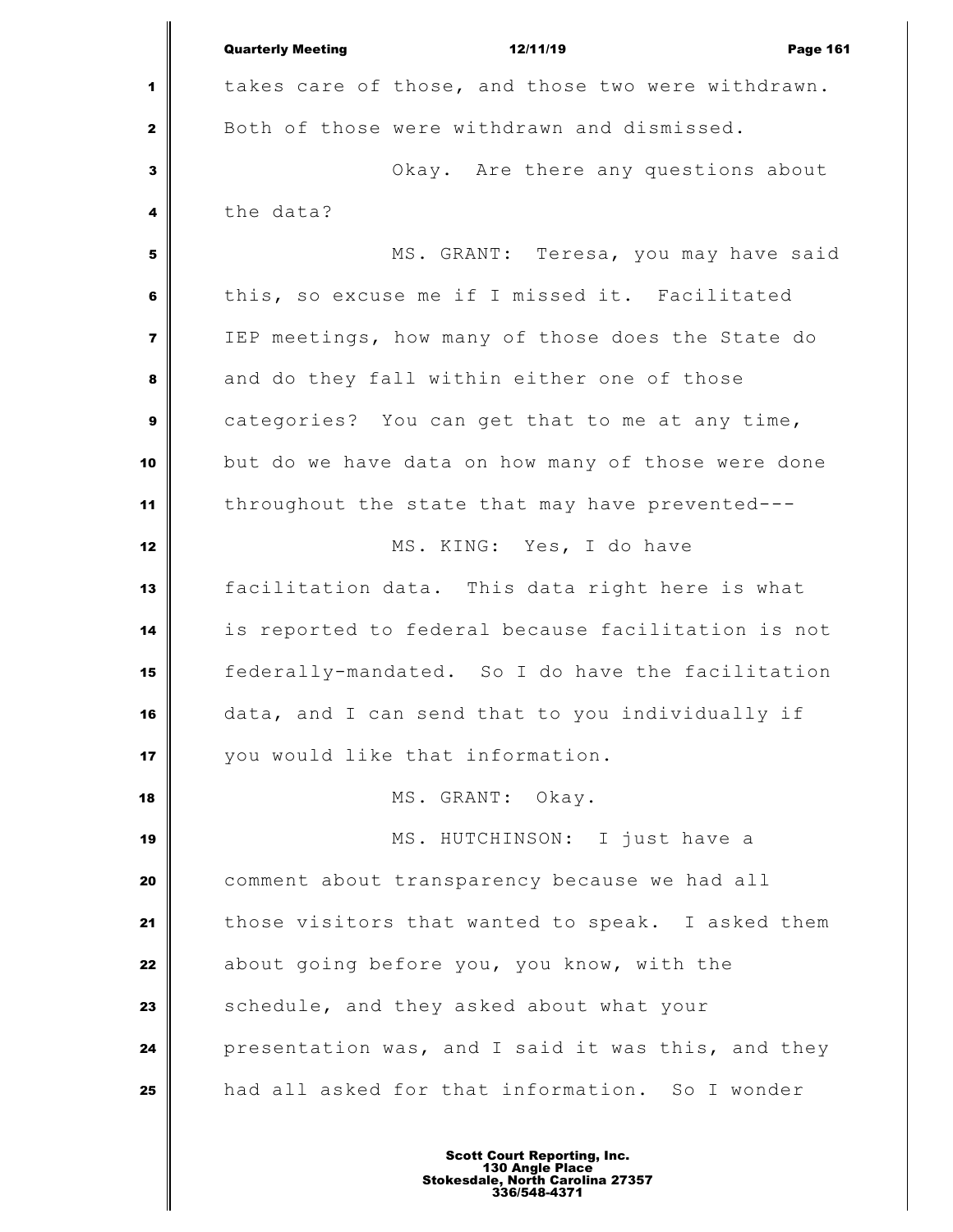Quarterly Meeting **12/11/19** Page 162 how we can get that presentation and just make it public, or if we have their emails--- MS. KING: This information is all online. THE CHAIRPERSON: This is all online. | MS. HUTCHINSON: It's all online. MS. KING: It's all online. MS. HUTCHINSON: But I just thought it would be nice for those folks--- MS. KING: The only thing that's not there is facilitation, and that's because it's not 12 | a federal report. 13 || MS. HUTCHINSON: Federal mandate. MS. KING: Yes. MS. HUTCHINSON: Okay. I just thought it would be nice -- since we have their emails, it would be nice to shoot them the presentation because they weren't able to stay. THE CHAIRPERSON: Nobody gave their 20 emails. MS. HUTCHINSON: They didn't? MS. GRANT: Oh, no. MS. HUTCHINSON: Okay. Never mind. I just thought -- they were interested and they approached me about it, so -- oh, well. I tried.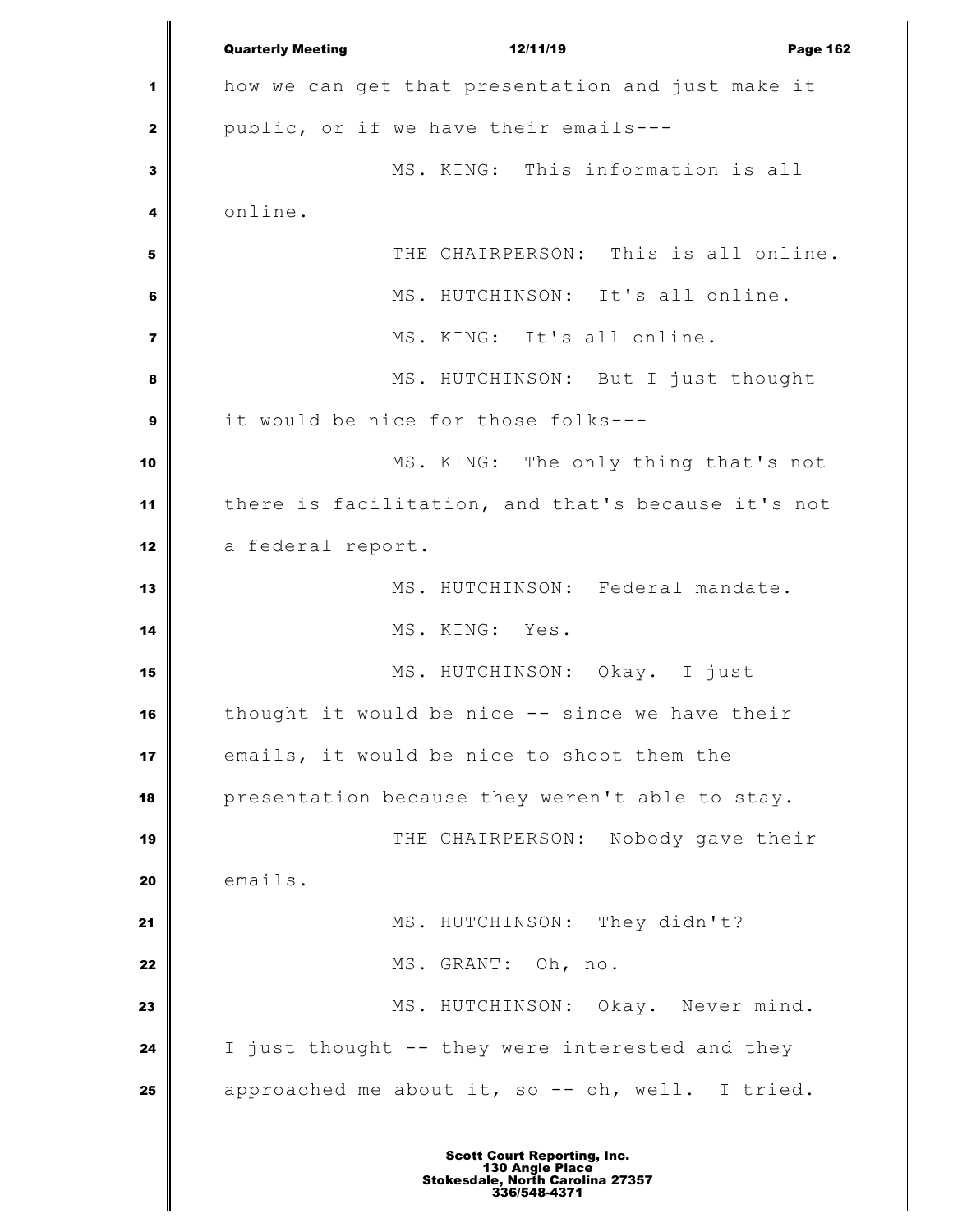|                         | <b>Quarterly Meeting</b><br>12/11/19<br><b>Page 163</b> |
|-------------------------|---------------------------------------------------------|
| 1                       | THE CHAIRPERSON: Okay. Thank you                        |
| $\mathbf 2$             | for that, Teresa, and for your patience today.          |
| $\mathbf 3$             | Would you rather us go ahead and                        |
| 4                       | discuss this first and then move on to committee        |
| 5                       | work? Since you're going to be the Chair---             |
| 6                       | MS. DANIELS-HALL: I think we should                     |
| $\overline{\mathbf{z}}$ | discuss this first because we want to get this          |
| 8                       | done.                                                   |
| $\boldsymbol{9}$        | THE CHAIRPERSON: Yes, that has to                       |
| 10                      | get done. That's more critical.                         |
| 11                      | MS. DANIELS-HALL: So Diane and I had                    |
| 12                      | a little side conversation during lunch, and we         |
| 13                      | talked about one thing that we think is most            |
| 14                      | pressing, and that's 3c. And on the proficiency         |
| 15                      | on state assessments, we thought -- when we're          |
| 16                      | looking at this data and seeing that we're at 20        |
| 17                      | percent and 20 percent and 22.67 percent and our        |
| 18                      | actual target was 56 percent -- 56.40 percent for       |
| 19                      | third to eighth-graders and then 54.70 percent for      |
| 20                      | the eleventh-graders in math and then 57 percent        |
| 21                      | for the tenth-graders in reading, we thought that       |
| 22                      | we would want to suggest to the group that we           |
| 23                      | maintain the actual target that we have, but we         |
| 24                      | believe that we need additional data.                   |
| 25                      | We need to know how we are finding                      |
|                         |                                                         |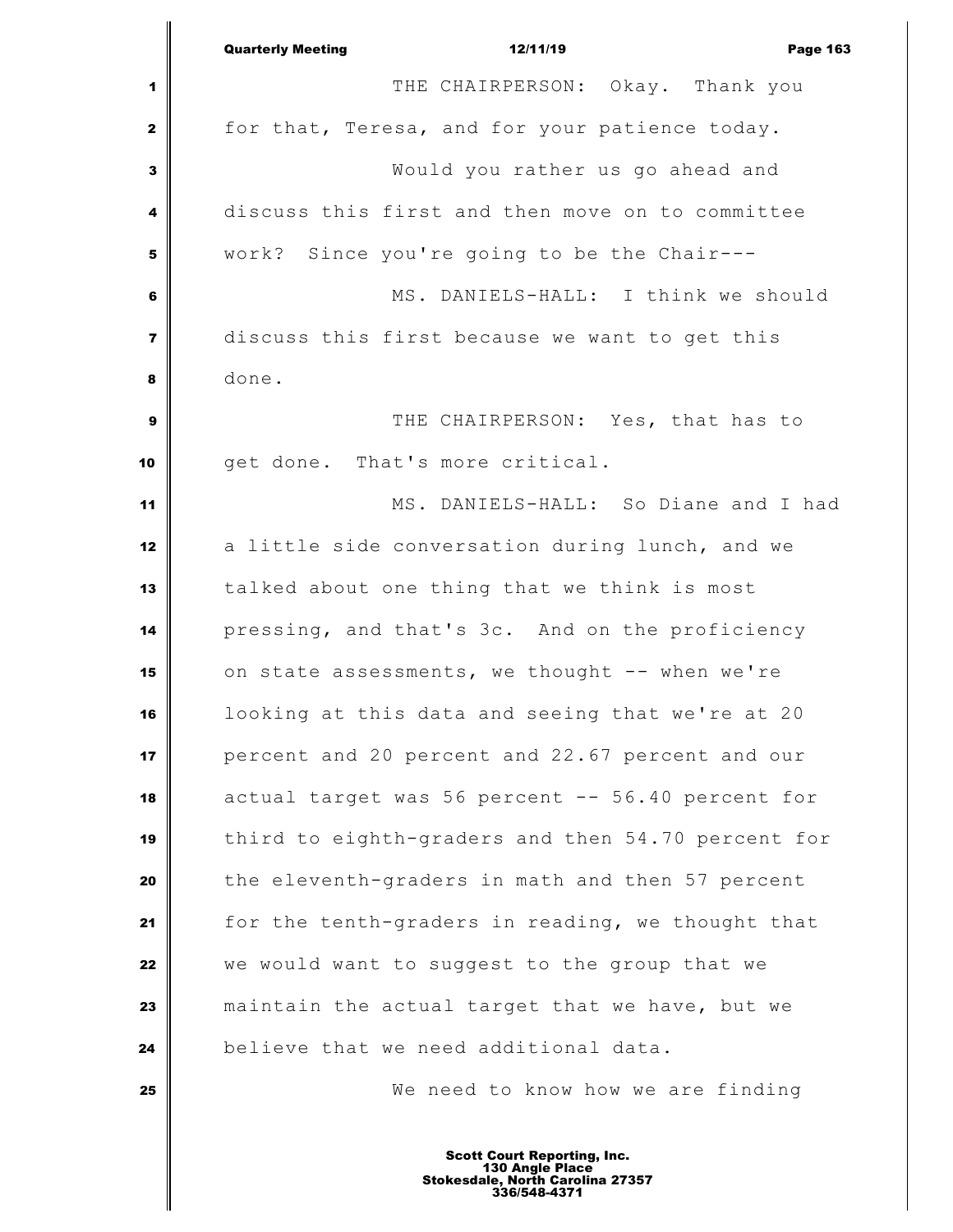|                         | <b>Quarterly Meeting</b><br>12/11/19<br><b>Page 164</b> |
|-------------------------|---------------------------------------------------------|
| 1                       | ourselves here at this point, why do we have these      |
| $\mathbf{2}$            | numbers, and what those numbers actually mean.<br>SO    |
| $\mathbf{3}$            | we believe that we need from Nancy or from              |
| 4                       | whomever can provide us the additional data that        |
| 5                       | we're going to need as we go forward to make that       |
| 6                       | five-year suggestion to proposals when we're doing      |
| $\overline{\mathbf{z}}$ | the five-year plan in a year. But since this is         |
| 8                       | just a year and this data is so poor, in our            |
| 9                       | opinion, that we need more information. We need         |
| 10                      | data. Any thoughts?                                     |
| 11                      | MS. HUTCHINSON: Are you saying data                     |
| 12                      | like you want it broken out by area of                  |
| 13                      | exceptionality or---                                    |
| 14                      | MS. DANIELS-HALL: We want it broken                     |
| 15                      | out by area of exceptionality. We want to know          |
| 16                      | where the deficits are, is it a major $-$ is it all     |
| 17                      | over across all disabilities or is it occurring in      |
| 18                      | certain disabilities and even if we can get             |
| 19                      | information about race.                                 |
| 20                      | THE CHAIRPERSON: Socioeconomic and                      |
| 21                      | cultural diversity.                                     |
| 22                      | MS. COFFEY: Yeah. Because we're                         |
| 23                      | looking at better than 30 percent from actual data      |
| 24                      | than what we're trying to achieve, and which I          |
| 25                      | mean the 50 percent range is not -- I mean it's         |
|                         | <b>Scott Court Reporting, Inc.</b><br>130 Angle Place   |

I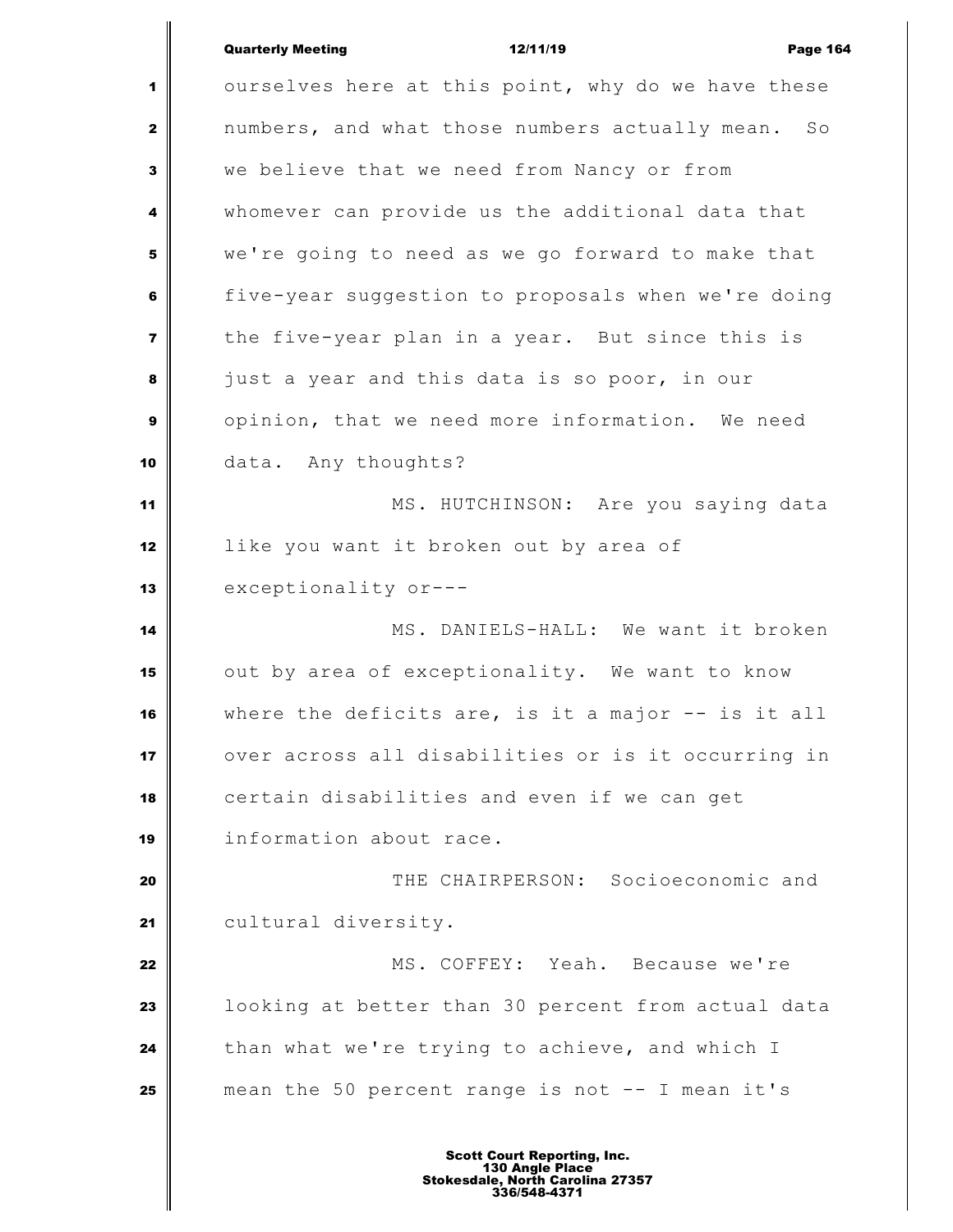Quarterly Meeting **12/11/19** Page 165 not great achievement asking for, anyway, but we're not even at that. MS. DANIELS-HALL: And to ask for an increase [inaudible]. MS. COFFEY: So where is the problem of why we're anywhere near? MS. MOOREFIELD: That's what I was -- that's what I was, you know, trying to ask her, is that in this -- you know, in these current numbers that we have that are less than 20 percent, are you -- because if you're lumping in the entire spectrum of disabilities, you've got kids who -- they may have ADHD, and then you've got kids that they don't even know where they are right now, I mean, you know, and they have no physical way to participate fully in an assessment. **That's what I was saying, like those**  numbers don't do us any good--- MR. BAKER: I agree. MS. MOOREFIELD: ---because we don't know -- I mean you can't compare apples and bananas. **THE CHAIRPERSON:** Well, it's my understanding that for 3c, those that -- I mean we're doing 95 percent for 3b. 95 percent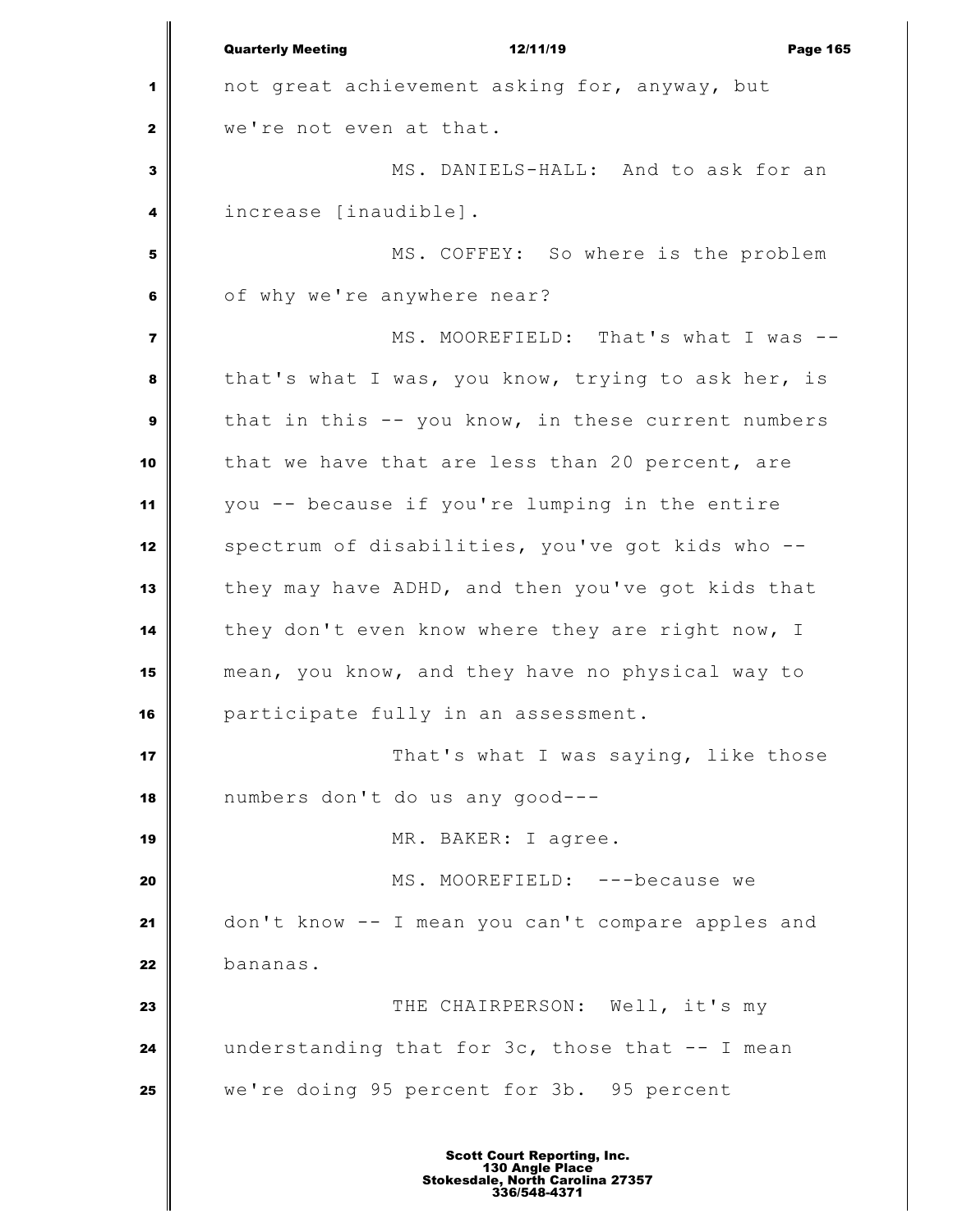|                         | <b>Quarterly Meeting</b><br>12/11/19<br><b>Page 166</b> |
|-------------------------|---------------------------------------------------------|
| 1                       | participation -- that five percent is not---            |
| $\mathbf{z}$            | MS. MOOREFIELD: Right. But that                         |
| 3                       | participation -- that doesn't---                        |
| 4                       | THE CHAIRPERSON: What I'm saying,                       |
| 5                       | though, is that five percent that it would really       |
| 6                       | be a challenge to get to participate fully are not      |
| $\overline{\mathbf{z}}$ | being counted in that, are they?                        |
| 8                       | MS. HUTCHINSON: No. It's over 95                        |
| $\mathbf{9}$            | percent so that it's not identifiable. And over         |
| 10                      | 95 percent, like when we have targets, they just        |
| 11                      | say over 95 percent. That number is not where we        |
| 12                      | need to spend our time worrying about.                  |
| 13                      | MS. MOOREFIELD: No. I'm just saying                     |
| 14                      | it's the proficiency that we need to look at.           |
| 15                      | THE CHAIRPERSON: What I'm saying is                     |
| 16                      | that that five percent, though, is not impacting        |
| 17                      | 3c at all, so I mean---                                 |
| 18                      | MS. MOOREFIELD:<br>$\mathbb{N} \circ$ .                 |
| 19                      | MR. BAKER:<br>$\mathop{\rm No}\nolimits$ .              |
| 20                      | MS. MOOREFIELD: No. And parents do                      |
| 21                      | have -- they can like opt out?                          |
| 22                      | MS. HUTCHINSON: [Inaudible] fragile                     |
| 23                      | kid that's, you know, doing treatment and---            |
| 24                      | MS. MOOREFIELD: They can opt out,                       |
| 25                      | right?                                                  |
|                         |                                                         |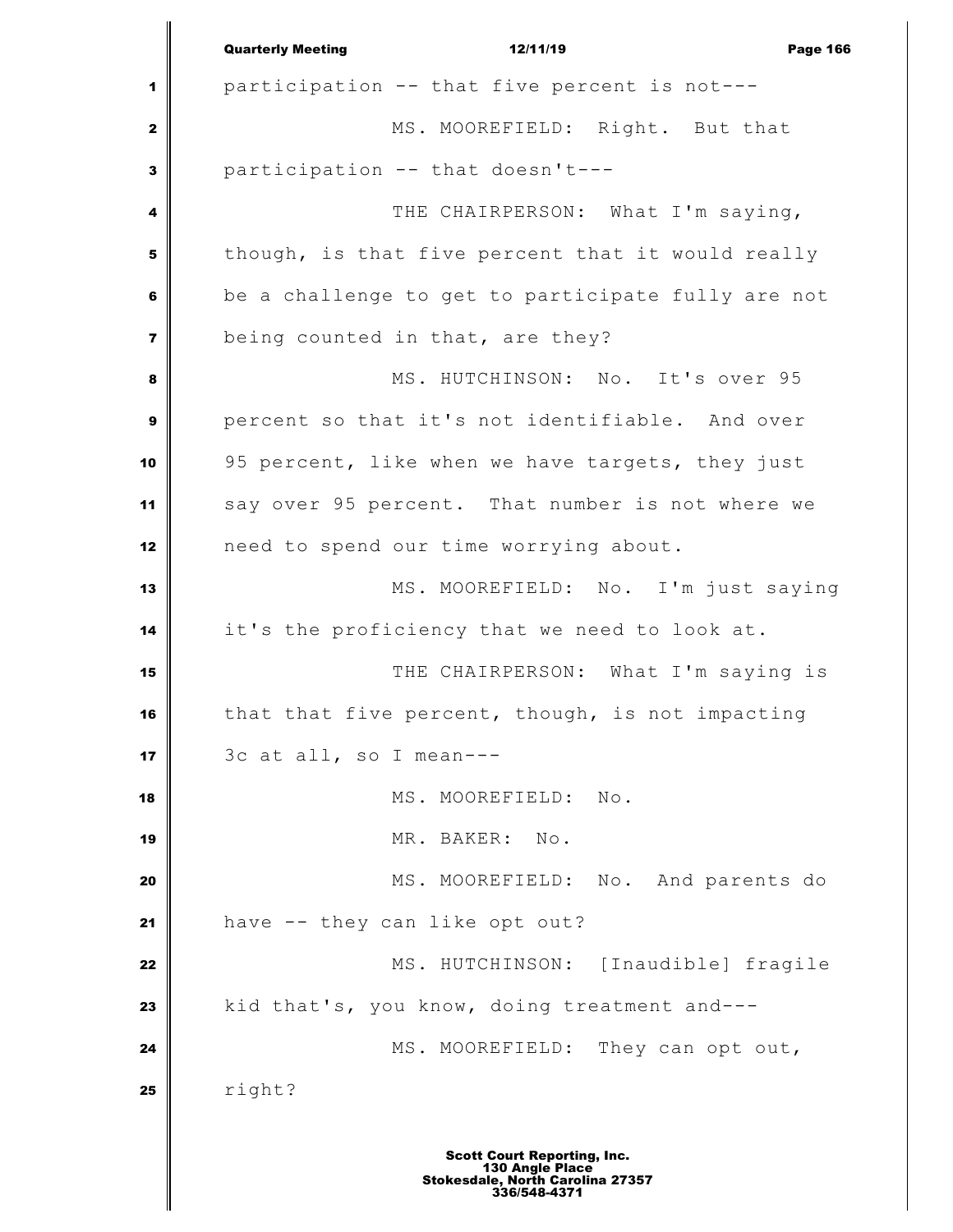Quarterly Meeting **12/11/19** Page 167 MS. HUTCHINSON: Yes. THE CHAIRPERSON: Yeah. MS. GRANT: Yes, some parents do opt out. MS. HUTCHINSON: But that's not where we need to [inaudible].  $\parallel$  MS. COFFEY: 3c, to us, we've got to get more of a picture of what's behind that.  $\parallel$  THE CHAIRPERSON: I agree. MS. GRANT: I think looking at it too at individual grades to see where is there -- elementary, middle, high -- is there a grade level where we're seeing -- are we seeing some of our students who meet good cause exceptions go on to fourth grade and do they never recover from that because we're already saying that they're not proficient. That has been very eye-opening for us as a district, is looking at it by grade, also looking at it by those that test with the Extended Content Standards versus the standard assessments 21 and seeing the differences there with that. **The other thing that I just want to**  point out -- I'm an exceptional children's director, and I try to be knowledgeable in all areas, but the accountability director in our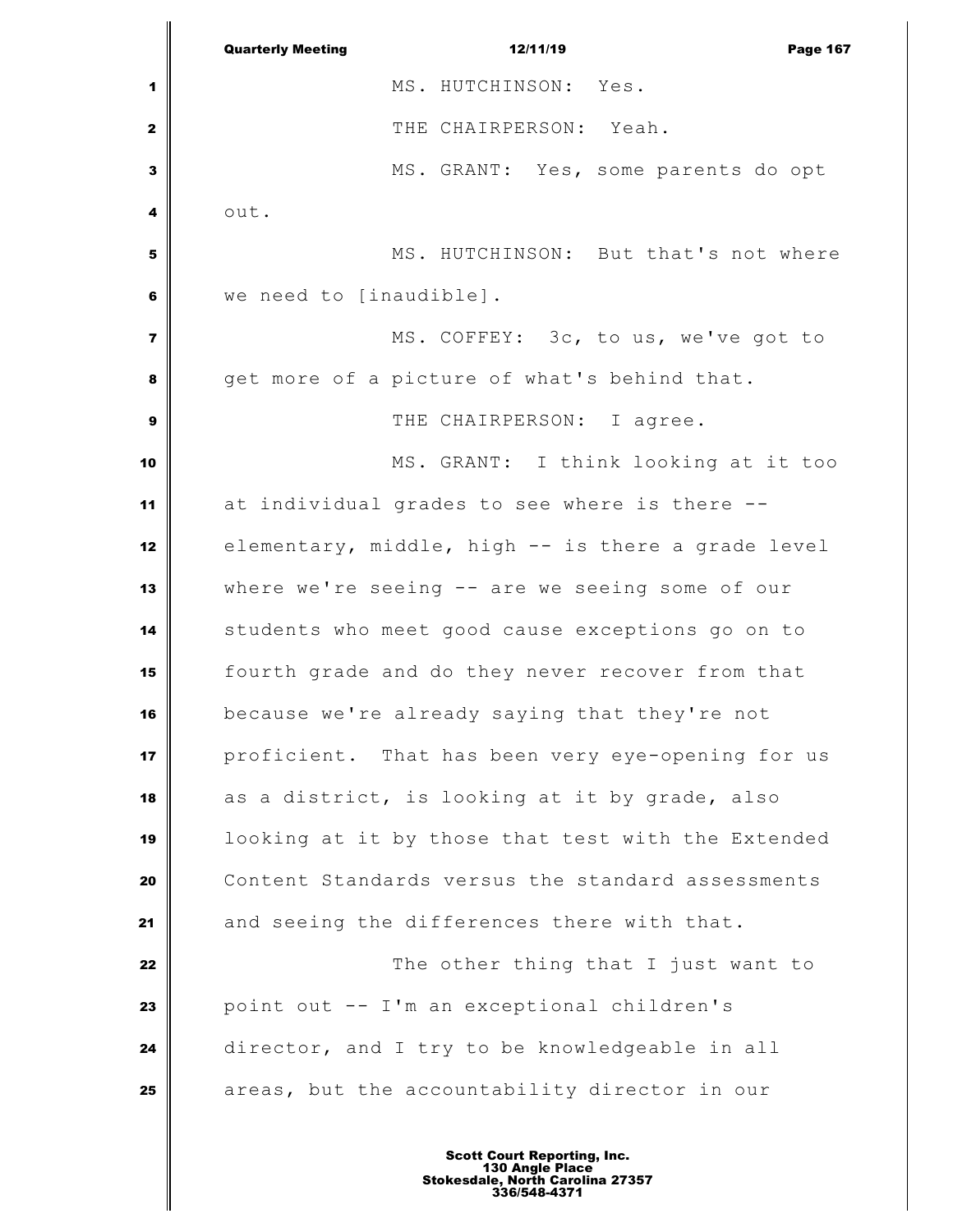| <b>Quarterly Meeting</b> |  |
|--------------------------|--|
|                          |  |

Quarterly Meeting 12/11/19 Page 168 district has really become my friend in trying to understand the North Carolina ESSA state plan. And if you pull up that plan and you truly look at where as a state they're saying that the students with disabilities subgroup has to be -- and this is just for the high school reading, which would be our target -- was at 57 percent there. In 1920, we are supposed to be between 22.7 percent--- THE CHAIRPERSON: You mean 2020? MS. GRANT: ---22.7 percent to meet our ten-year percent improvement to get up to 45 percent in '26-27. So I think it's worth taking some time, if you haven't looked at the ESSA -- the North Carolina ESSA plan that was approved by the federal government, to really look at that so you can get a grasp like that's not okay to me. **And what that does, though, is take**  it off of the '15-16 baseline. So they're saying in '15-16, the baseline performance was 13 percent, and here's what it's going to take you over a ten-year period to improve up to 45 percent. And that's not okay. I tell my people all the time it's not okay. I mean until we're like way high up there in percentages, we're not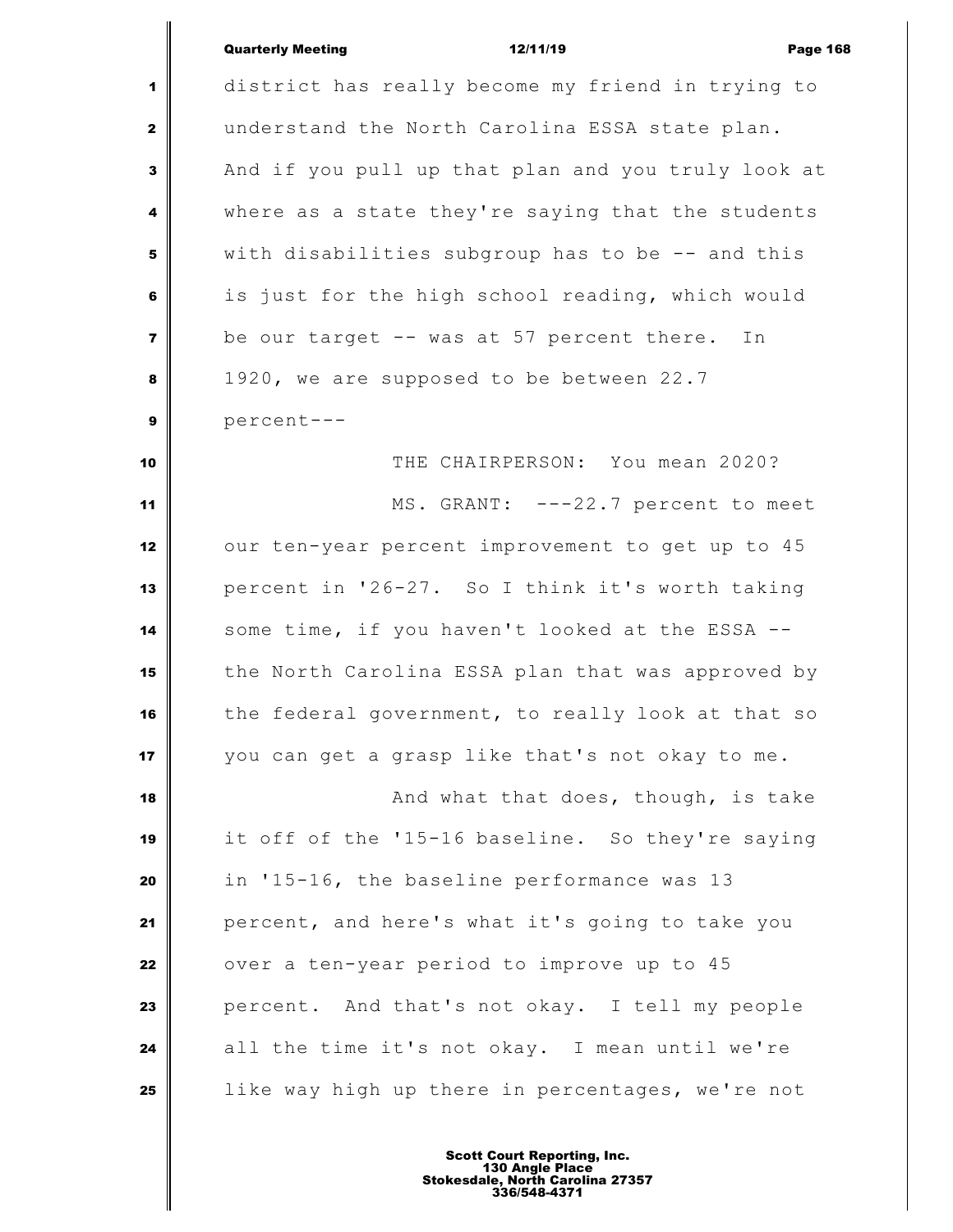|                         | <b>Quarterly Meeting</b><br>12/11/19<br><b>Page 169</b> |
|-------------------------|---------------------------------------------------------|
| 1                       | done, right?                                            |
| $\mathbf{z}$            | But I just -- I want to kind of put                     |
| 3                       | that in perspective, but I do feel like the             |
| 4                       | Exceptional Children Division took a much higher        |
| 5                       | stance, even though it doesn't seem that way when       |
| 6                       | you look at 50 percent. Putting it into                 |
| $\overline{\mathbf{z}}$ | perspective a little bit, when I look at what our       |
| 8                       | North Carolina ESSA plan, accountability state          |
| $\mathbf{9}$            | plan says for everybody, it's much lower.               |
| 10                      | So I agree with you on keeping it                       |
| 11                      | where that -- maintaining where that is and then        |
| 12                      | asking for some additional information so we can        |
| 13                      | kind of see where we -- where we are and how we         |
| 14                      | can go in and offer some suggestions for                |
| 15                      | improvement. That would be great.                       |
| 16                      | MS. HUTCHINSON: One thing to add to                     |
| 17                      | what Christy said, our state plan was approved by       |
| 18                      | the federal government. Those targets are so much       |
| 19                      | lower than what we have here. So the federal            |
| 20                      | government has approved our State Improvement           |
| 21                      | Plan, and the targets are here, and we have             |
| 22                      | targets here. I don't think that should change,         |
| 23                      | like she said, but it's just not---                     |
| 24                      | MS. COFFEY: But in the end, does the                    |
| 25                      | target really matter if we're nowhere near it?          |
|                         |                                                         |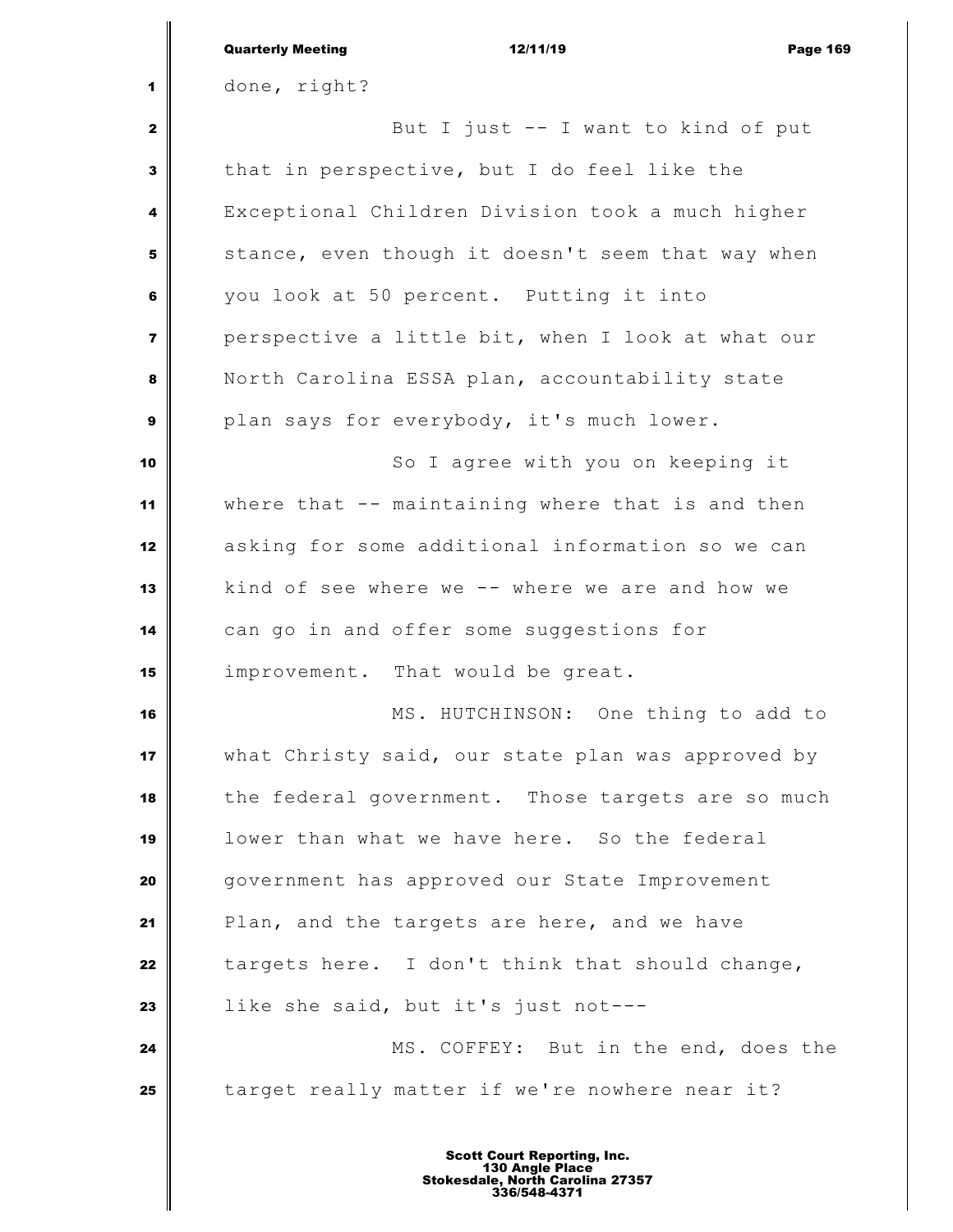Quarterly Meeting 12/11/19 Page 170 MS. GRANT: No. You're exactly **d** right. I agree. MS. COFFEY: I mean in the end if we're at 20 -- and we've not grown. I mean we were less than 20 percent in 2012. We're still less than 20 percent. So, to me, the target's a moot point almost at this point till we our kids Somewhere near it. MS. GRANT: I would like to see some growth data too like because our kids our growing, but we're not growing at a percentage that's ever going to catch up at a rate that's going to get us where we need to be at such small gains. So I would like to see -- and that's one thing often people don't look at -- is the actual growth data of the students with disabilities as well. MS. MOOREFIELD: I think what you just said answers one of my questions. I just want to make sure. So like when we have -- so we have this huge spectrum of disabilities. If some of those kids take regular ed standardized tests and then some of them take the extend -- you know, I know how the extend standards compare to like regular ed standards, but as far as the assessment -- I mean, of course, I've never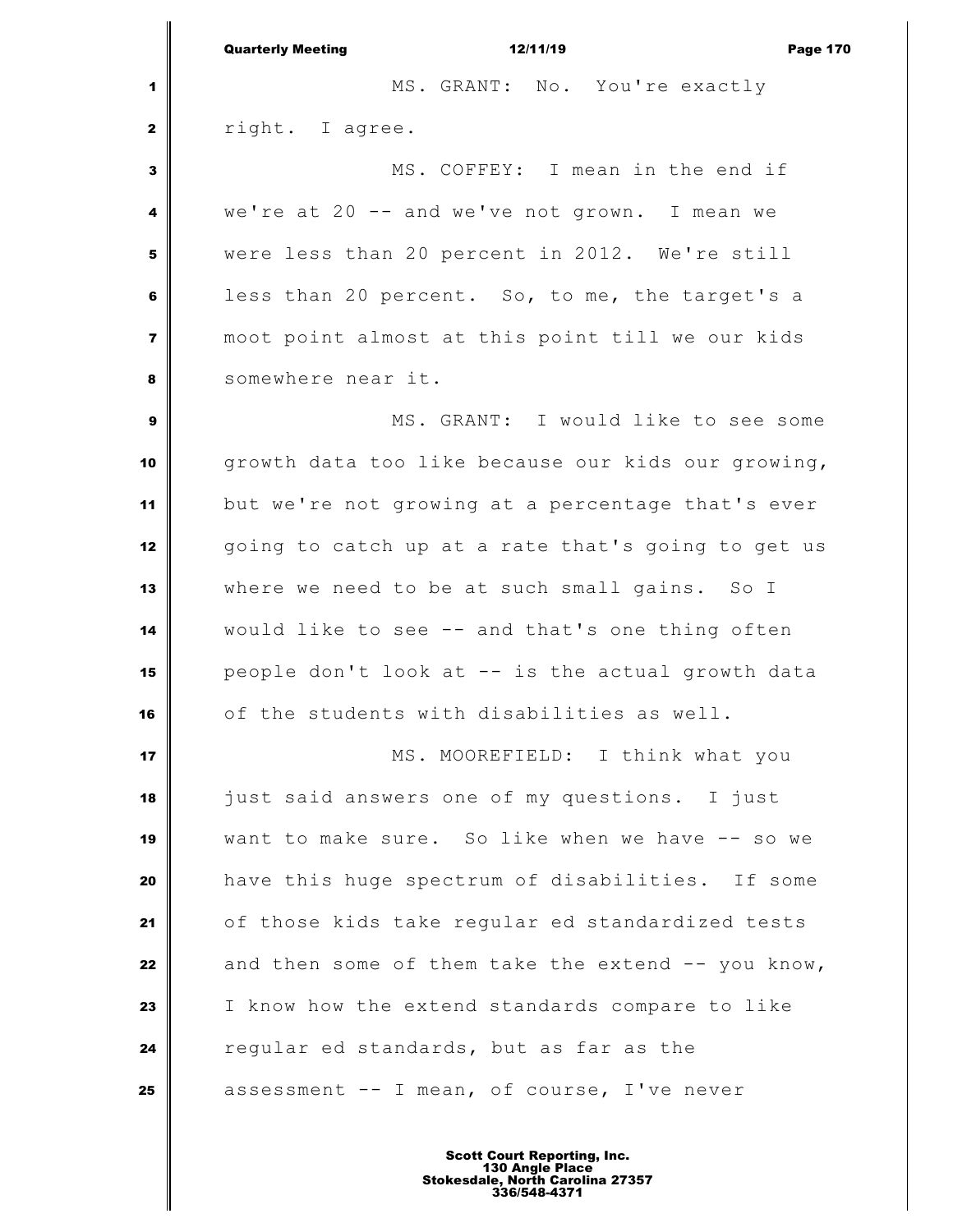|                         | <b>Quarterly Meeting</b><br>12/11/19<br><b>Page 171</b> |
|-------------------------|---------------------------------------------------------|
| 1                       | been -- you know, I'm not able to see it. I don't       |
| 2                       | know what's on those. I don't know how they're          |
| 3                       | administered.                                           |
| 4                       | But for kids who have severe                            |
| 5                       | disabilities and like their growth for that year        |
| 6                       | might have been they can now -- maybe it's a            |
| $\overline{\mathbf{z}}$ | 16-year-old student who can now recognize and           |
| 8                       | identify red, blue, and yellow, and that's huge.        |
| 9                       | So when they're assessed, are they assessed on          |
| 10                      | what they've actually been able to do or are they       |
| 11                      | assessed on those standards?                            |
| 12                      | MS. GRANT: They're assessed on the                      |
| 13                      | Extended Content Standards, and it's a pretty           |
| 14                      | rigorous---                                             |
| 15                      | MS. MOOREFIELD: And that's by grade                     |
| 16                      | level, right?                                           |
| 17                      | MS. GRANT: ---standard course of                        |
| 18                      | study and rigorous assessment.                          |
| 19                      | MS. MOOREFIELD: So even if that                         |
| 20                      | 16-year-old made huge gains in this what seems to       |
| 21                      | us as this tiny, tiny little improvement, but           |
| 22                      | they're still being measured on grade--- What           |
| 23                      | would that be? Like tenth, a 16-year-old?               |
| 24                      | ---like grade ten extended standards?                   |
| 25                      | MS. GRANT: Yes. It's just---                            |
|                         |                                                         |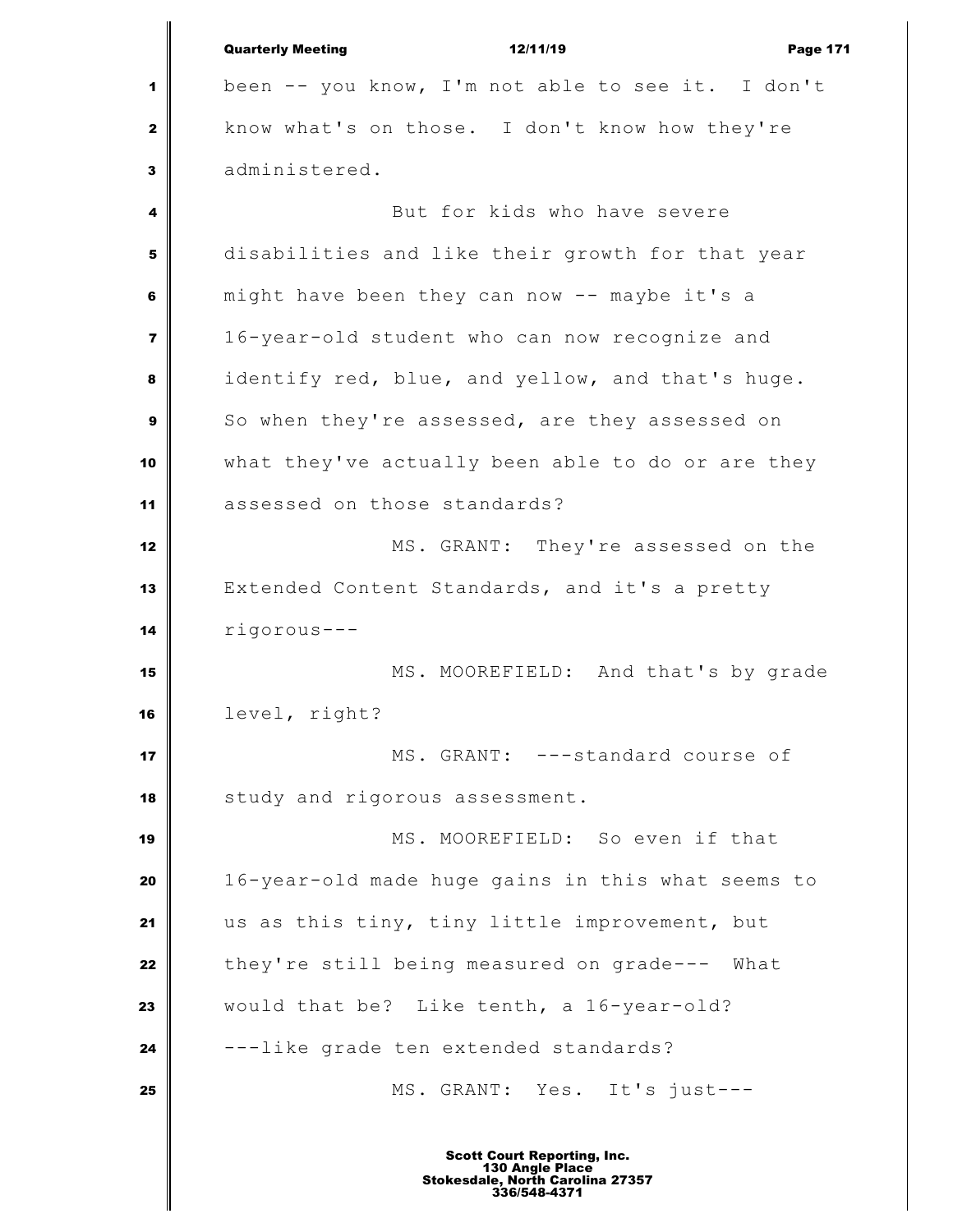Quarterly Meeting **12/11/19** Page 172 MR. BAKER: Yes. MS. GRANT: Go ahead. MR. BAKER: I'm sorry. Go ahead. MS. GRANT: No. Go ahead. Go ahead. I'd love to hear your perspective. MR. BAKER: I was just going to say, and keep in mind too that we still have some students that are still having great challenges, but they don't qualify to be on the Extended Content Standards. So you have those kids that are taking the regular--- MS. MOOREFIELD: Okay. So there's a group of kids--- MR. BAKER: ---standard assessments, the EOGs and EOCs, and they're struggling with those. And so that, again, is where some of our numbers are bottoming out. MS. MOOREFIELD: So you're saying that -- so there's like the group of kids with disabilities but who can still take like just the regular ed assessments, there's the group that takes the extend, and then there's also a group  $\parallel$  that--- **M**S. HUTCHINSON: The old Extend 2 **kids** is what we say---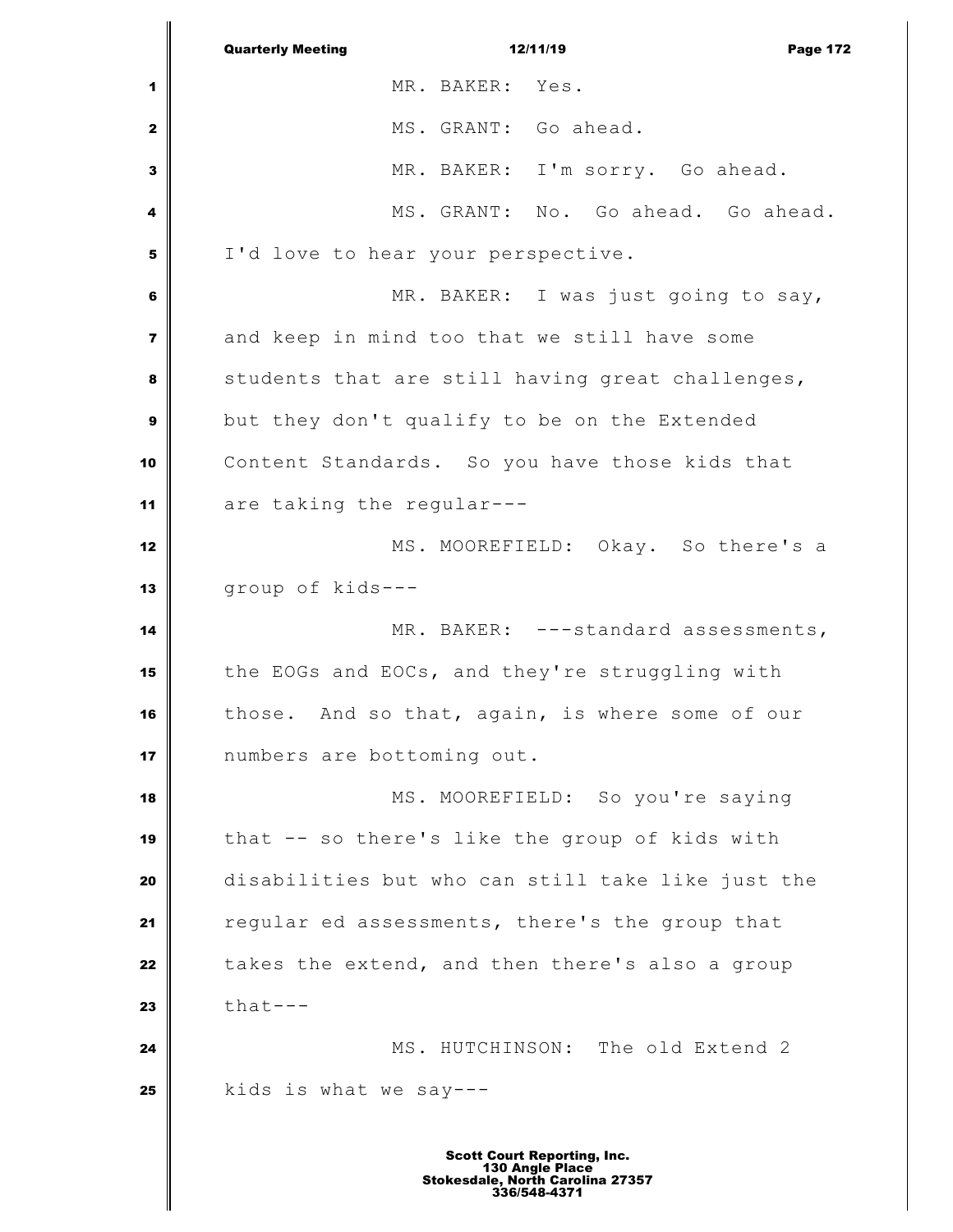Quarterly Meeting **12/11/19 Page 173**  MR. BAKER: Since there is no Extend 2 anymore, so those kids that--- MS. MOOREFIELD: But they could not--- MR. BAKER: ---would normally have been maybe on that other Extend 2, they're taking the regular assessment. MS. MOOREFIELD: ---they could not really be expected to even do the extend, so they're not -- they're not included in this? MS. GRANT: They are. MR. BAKER: They're included. They're included in this, but what we're saying  $\mathbf{i} s ---$  MS. MOOREFIELD: But they're not measured -- they're not measured? MR. BAKER: Right. MS. MOOREFIELD: Okay. And the reason that I'm asking this is because one thing that I faced with--- MS. GRANT: They're there. MS. HUTCHINSON: Their data is in there, but I think what his point is, is that test is not accessible for them. They are not appropriately placed on the Extend 1---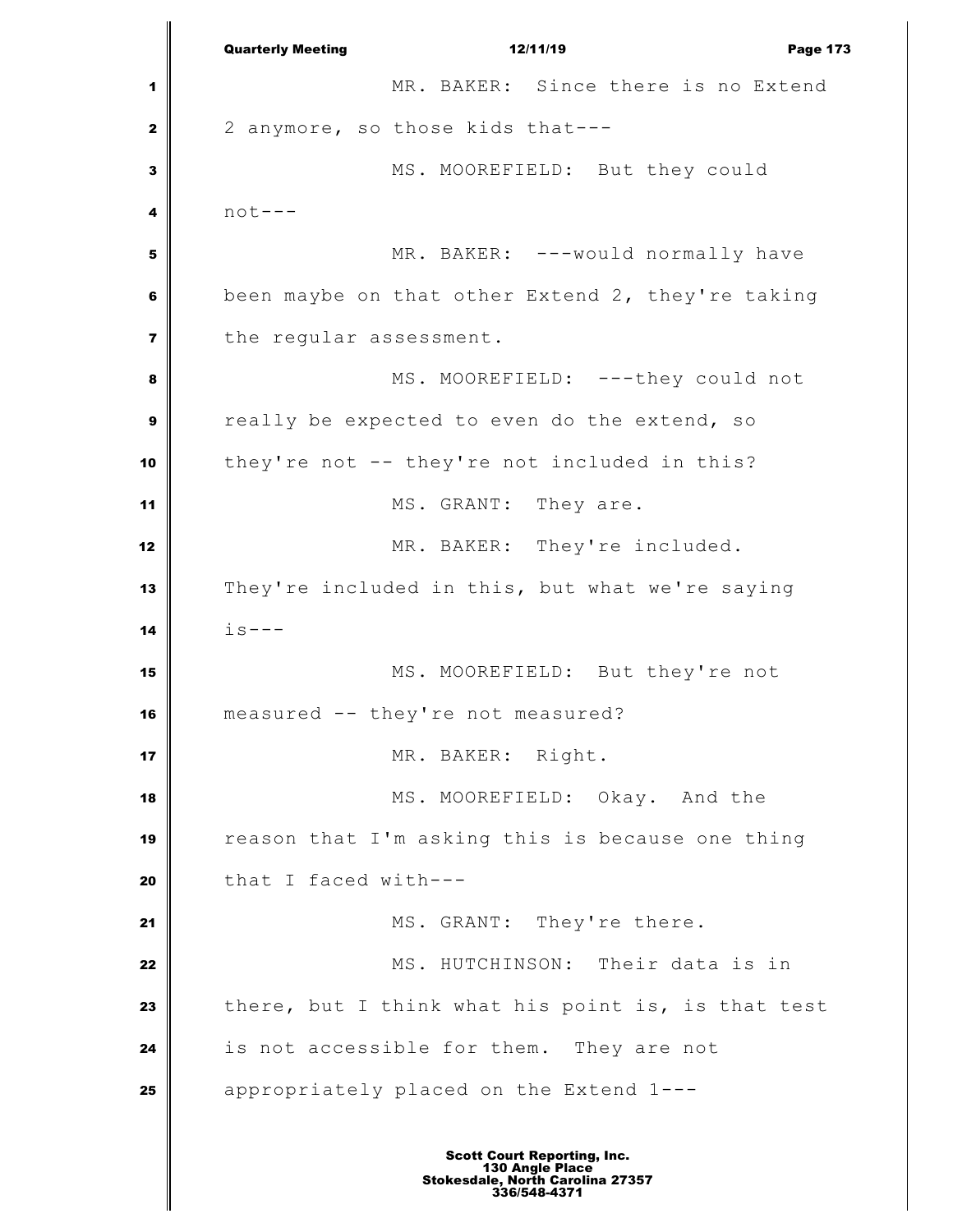|                         | <b>Quarterly Meeting</b><br>12/11/19<br><b>Page 174</b> |
|-------------------------|---------------------------------------------------------|
| 1                       | MR. BAKER: Correct.                                     |
| 2                       | MS. HUTCHINSON: ---so their numbers                     |
| 3                       | are showing in the traditional assessments as not       |
| 4                       | proficient---                                           |
| 5                       | MR. BAKER: Yes.                                         |
| 6                       | MS. HUTCHINSON: ---when we know in                      |
| $\overline{\mathbf{z}}$ | reality---                                              |
| 8                       | MS. MOOREFIELD: Okay. See, now                          |
| 9                       | that's -- so that's the problem that I have with        |
| 10                      | this and that I was trying to get at, is that I         |
| 11                      | kind of came upon an administrator in one of my         |
| 12                      | son's schools who "[Vocal imitation], I don't want      |
| 13                      | these kids to take -- you know, because they're         |
| 14                      | pulling our numbers down."                              |
| 15                      | Oh, huh-uh. If it takes my kid a                        |
| 16                      | year to be able to meet this one standard, you          |
| 17                      | better darn well praise him for meeting that one        |
| 18                      | standard. So I don't -- I don't want -- I don't         |
| 19                      | want kids to feel -- now I know that kids are           |
| 20                      | never going to see these, but I don't want              |
| 21                      | programs that are working hard to get those             |
| 22                      | measurable progresses for that particular child         |
| 23                      | and what they can do -- I don't them punished           |
| 24                      | because they're being -- they're being measured         |
| 25                      | against impossible standards.                           |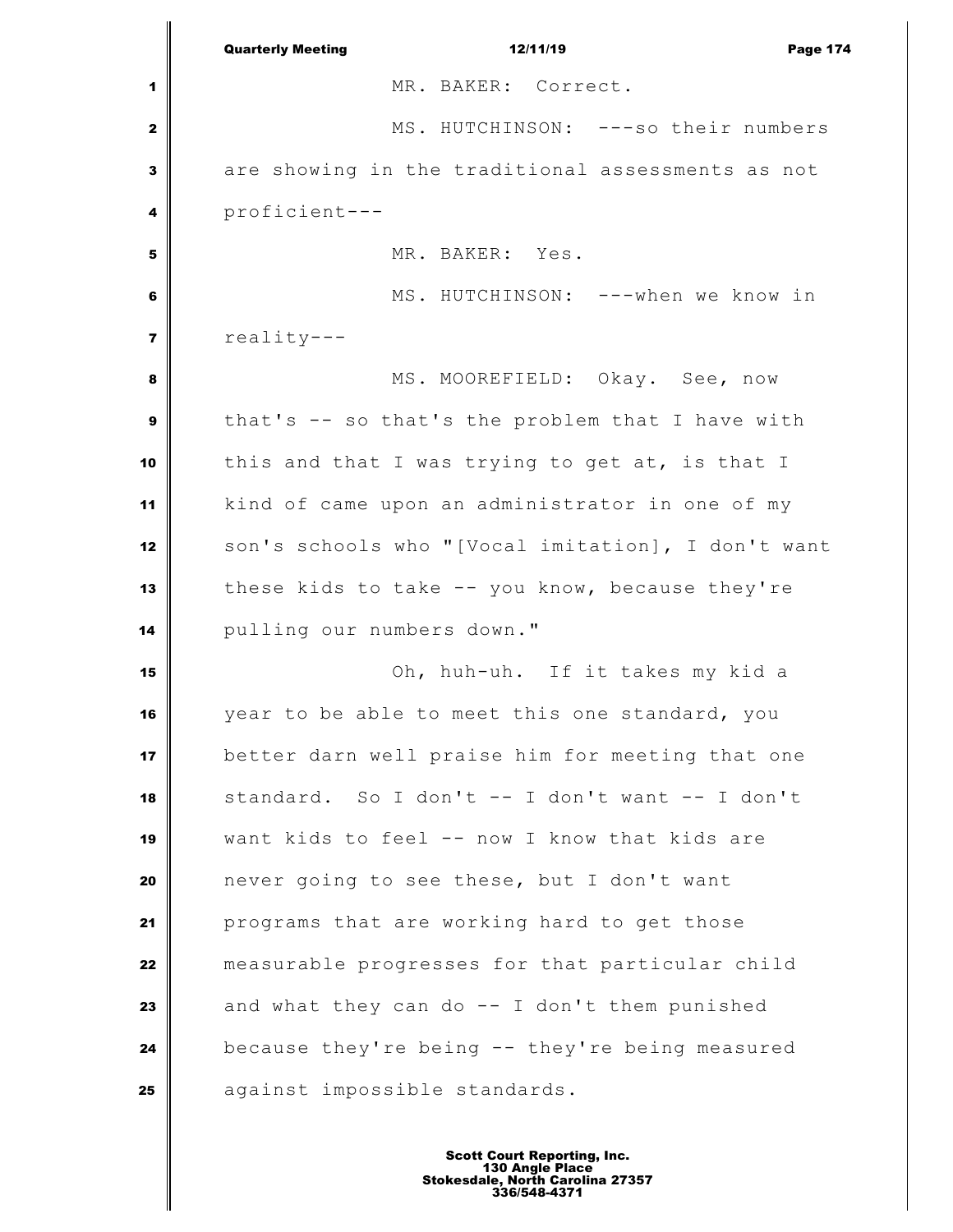|                         | <b>Quarterly Meeting</b><br>12/11/19<br><b>Page 175</b> |
|-------------------------|---------------------------------------------------------|
| 1                       | MR. BAKER: Yes.                                         |
| $\mathbf{z}$            | MS. MOOREFIELD: You know what I'm                       |
| 3                       | saying? So that's why I was asking her, within          |
| 4                       | these statistics, can we break it down--- I don't       |
| 5                       | know if we need to break it down by -- what's the       |
| 6                       | word I want? Not label, but disability category.        |
| $\overline{\mathbf{z}}$ | MS. HUTCHINSON: Classification.                         |
| 8                       | MS. MOOREFIELD: Classification.                         |
| 9                       | MS. HUTCHINSON: Area of                                 |
| 10                      | exceptionality.                                         |
| 11                      | MS. MOOREFIELD: Yeah, area of                           |
| 12                      | exceptionality. I don't know if we want to break        |
| 13                      | it down that specifically, if we want to break it       |
| 14                      | down just versus like mild, moderate, severe            |
| 15                      | disability. But I don't think that it's fair -- I       |
| 16                      | don't think it's fair to the schools, I don't           |
| 17                      | think it's fair to the teachers who were being          |
| 18                      | held responsible for these numbers, and I don't         |
| 19                      | think it's fair to the kids and families who are        |
| 20                      | constantly being told that your kid is not good         |
| 21                      | enough and your kid is not proficient and your kid      |
| 22                      | is -- when [vocal imitation] my kid's amazing.          |
| 23                      | So, you know, I don't want -- but if                    |
| 24                      | you're going to compare him to a physically             |
| 25                      | able-bodied, verbal child, well, then, no, but          |
|                         |                                                         |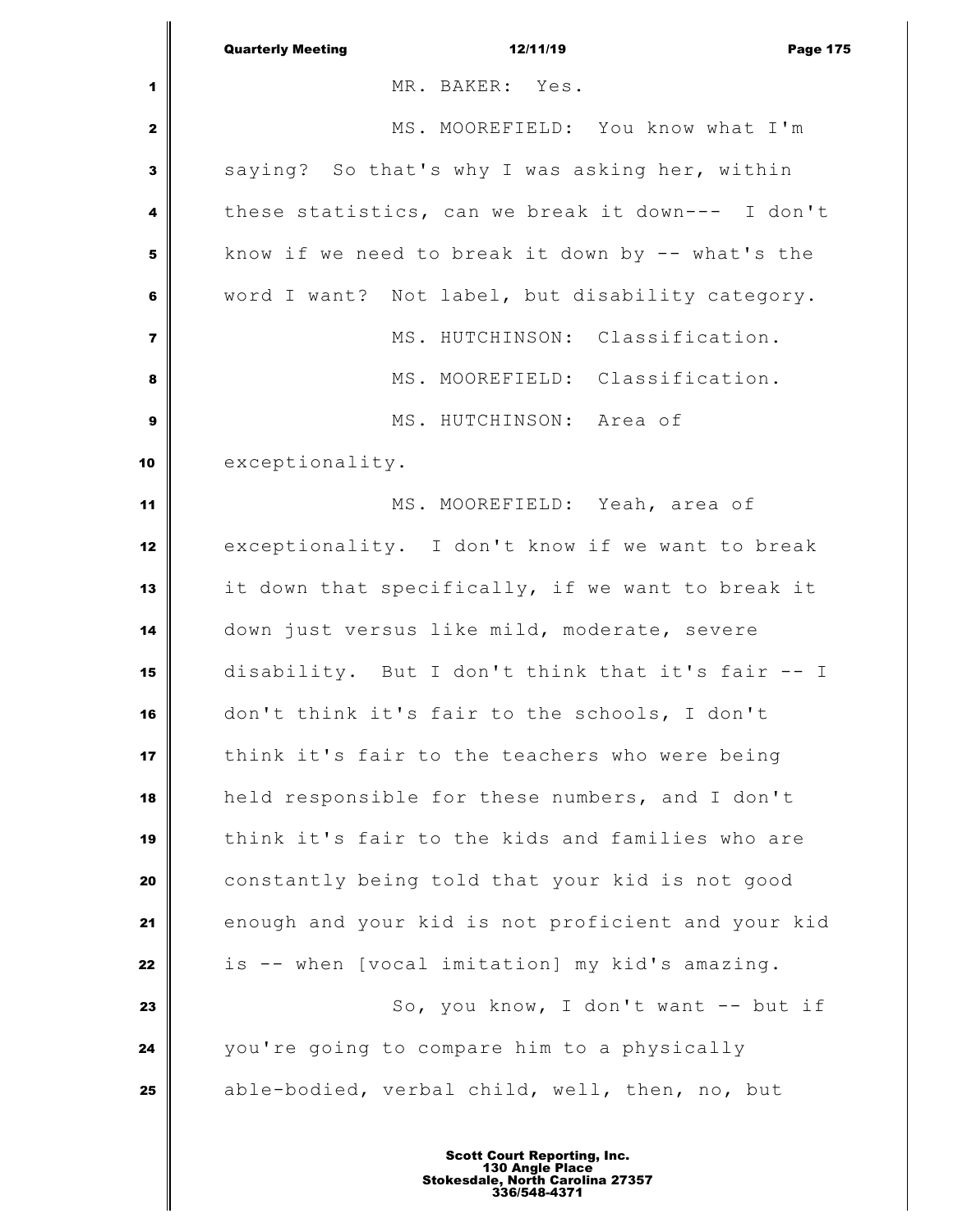|                         | <b>Quarterly Meeting</b><br>12/11/19<br><b>Page 176</b> |
|-------------------------|---------------------------------------------------------|
| 1                       | that's not -- and his teacher should not be             |
| $\mathbf{2}$            | penalized by a number that says that they're            |
| 3                       | not -- they're not measuring up.                        |
| 4                       | MR. BAKER: Sure. Sure.                                  |
| 5                       | MS. GRANT: Yeah. And they're not                        |
| 6                       | penalized, I would say. And the one thing I will        |
| $\overline{\mathbf{z}}$ | tell you -- and I agree with what you're saying.        |
| 8                       | The one thing that bothers me, not about what           |
| 9                       | you're saying but about our accountability system,      |
| 10                      | is that we do not get growth data for our Extended      |
| 11                      | Content Standards students.                             |
| 12                      | For those that take Extend 1, that's                    |
| 13                      | the piece to me that I hold so much weight in, and      |
| 14                      | we simply can't get it because the way --               |
| 15                      | supposedly, when I asked the way the test is            |
| 16                      | given, the statistical analysis of the test is          |
| 17                      | subjective, so you can't really get growth. Well,       |
| 18                      | then, figure it out because I want to see how our       |
| 19                      | Extended Content Standards kids are growing             |
| 20                      | because for some of our kids that are tested, like      |
| 21                      | our very lowest performing children, that little        |
| 22                      | bit of growth means so much to parents---               |
| 23                      | MS. MOOREFIELD: It's huge.                              |
| 24                      | MS. GRANT: ---because they don't                        |
| 25                      | always see the proficiency, but to see that growth      |
|                         |                                                         |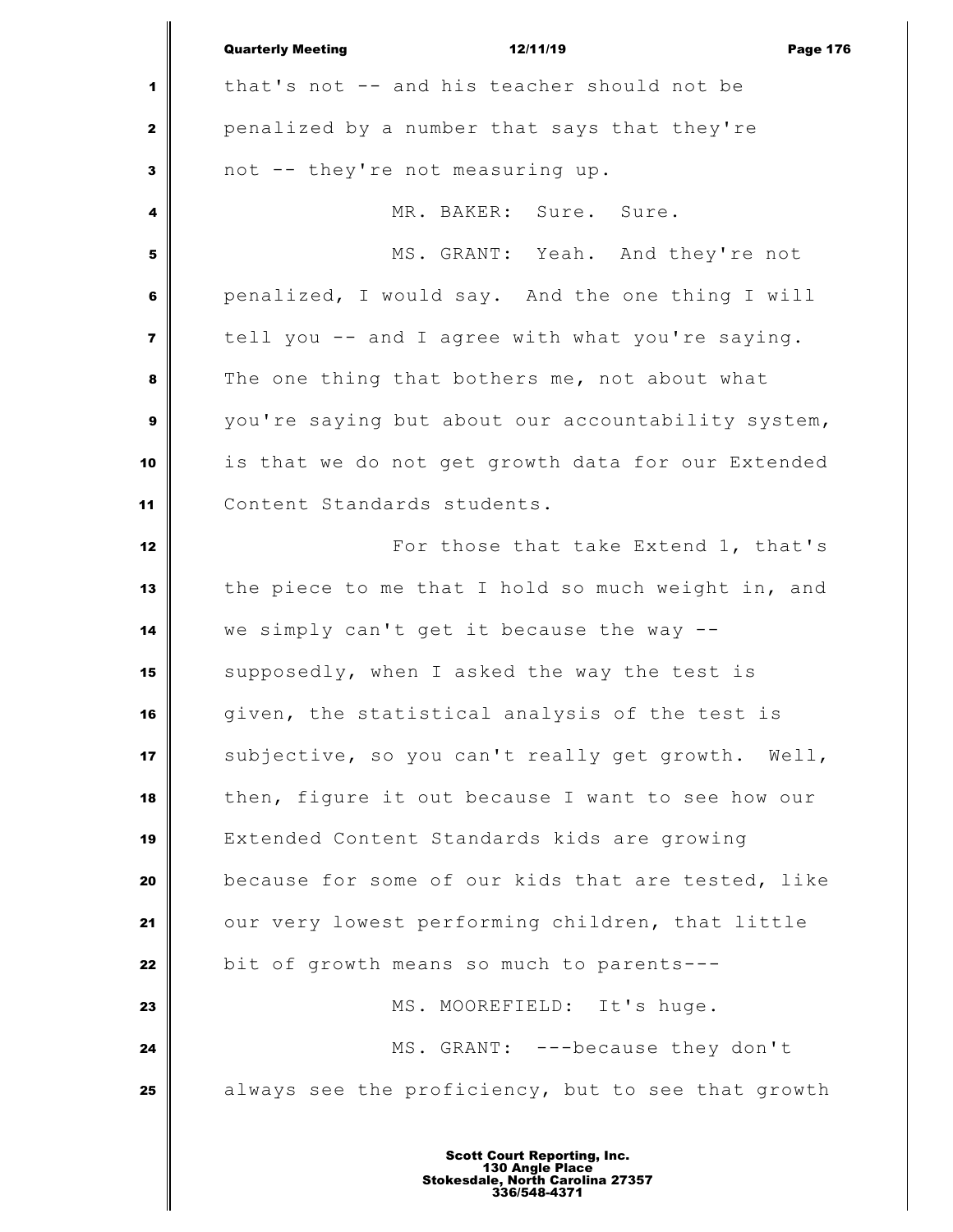|                         | <b>Quarterly Meeting</b><br>12/11/19<br><b>Page 177</b> |
|-------------------------|---------------------------------------------------------|
| 1                       | is huge.                                                |
| 2                       | MS. MOOREFIELD: It is. I mean, you                      |
| 3                       | know, like -- and I know that I only have, you          |
| 4                       | know, real experience with just my one kid, but         |
| 5                       | it's taken him ten years to be able to get his          |
| 6                       | brain to connect with the parts of his body in          |
| $\overline{\mathbf{z}}$ | order to make his left foot go in front of his          |
| 8                       | right foot. It's taken ten years.                       |
| 9                       | So it's not fair -- now cognitively,                    |
| 10                      | though, he's all there, but it takes him so long        |
| 11                      | to get a message from his brain to a body part to       |
| 12                      | make it do what he wants it to do, that for him to      |
| 13                      | take an assessment -- he knows the information,         |
| 14                      | but it takes so long for him to demonstrate that        |
| 15                      | he knows that information.                              |
| 16                      | So kids like that, kids with, you                       |
| 17                      | know, whatever, to be compared with kids with mild      |
| 18                      | learning disabilities, that's not -- that number        |
| 19                      | is useless because then we don't know what we need      |
| 20                      | to do to support teachers or support classes or         |
| 21                      | whatever to bring those numbers up.                     |
| 22                      | MR. BAKER: That is correct. And                         |
| 23                      | herein lies the issue that we have and the              |
| 24                      | challenge that we have. All of the information          |
| 25                      | that is publicized is always about proficiency,         |
|                         |                                                         |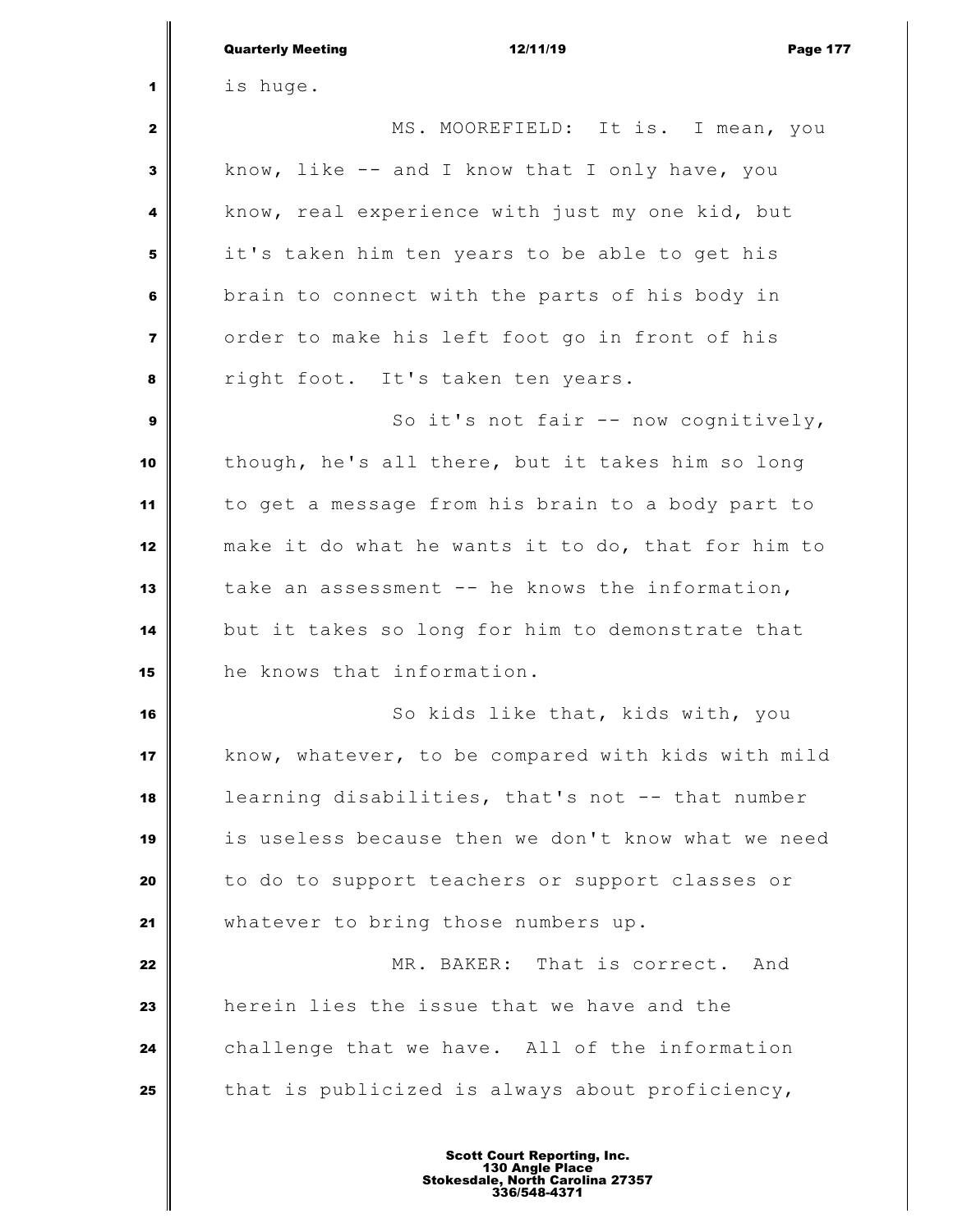|              | <b>Quarterly Meeting</b><br>12/11/19<br><b>Page 178</b> |
|--------------|---------------------------------------------------------|
| 1            | talks about how well the kids are doing as far as       |
| $\mathbf{z}$ | how they measured on these end-of-year                  |
| 3            | assessments. So did my child make a 3, 4, or 5.         |
| 4            | MS. MOOREFIELD: Right.                                  |
| 5            | MR. BAKER: Okay. So, then, we've                        |
| 6            | got to keep up with -- not only are we talking          |
| 7            | about the proficiency, even more so what's              |
| 8            | publicized is are they college and career ready.        |
| 9            | So then we're not looking at 3's, and we're             |
| 10           | talking about the 4's and the 5's.                      |
| 11           | But what's important to us, as you                      |
| 12           | mentioned, is the growth. If we actually looked         |
| 13           | at the growth here, these numbers would be a whole      |
| 14           | lot better than what we're seeing right here.           |
| 15           | MS. MOOREFIELD: Yeah, and they'd be                     |
| 16           | more encouraging.                                       |
| 17           | MR. BAKER: And that's not what the                      |
| 18           | public gets to see, not even the parents get to         |
| 19           | see it because it's not shared.                         |
| 20           | MS. MOOREFIELD: Right. They would                       |
| 21           | also -- I've mentioned before, in the World             |
| 22           | Language Department of North Carolina Public            |
| 23           | Schools, we -- you know, we test-drove an ASW           |
| 24           | process that measured growth. It did not -- we          |
| 25           | did not care if a kid made an A, a B, a C, a D, or      |
|              |                                                         |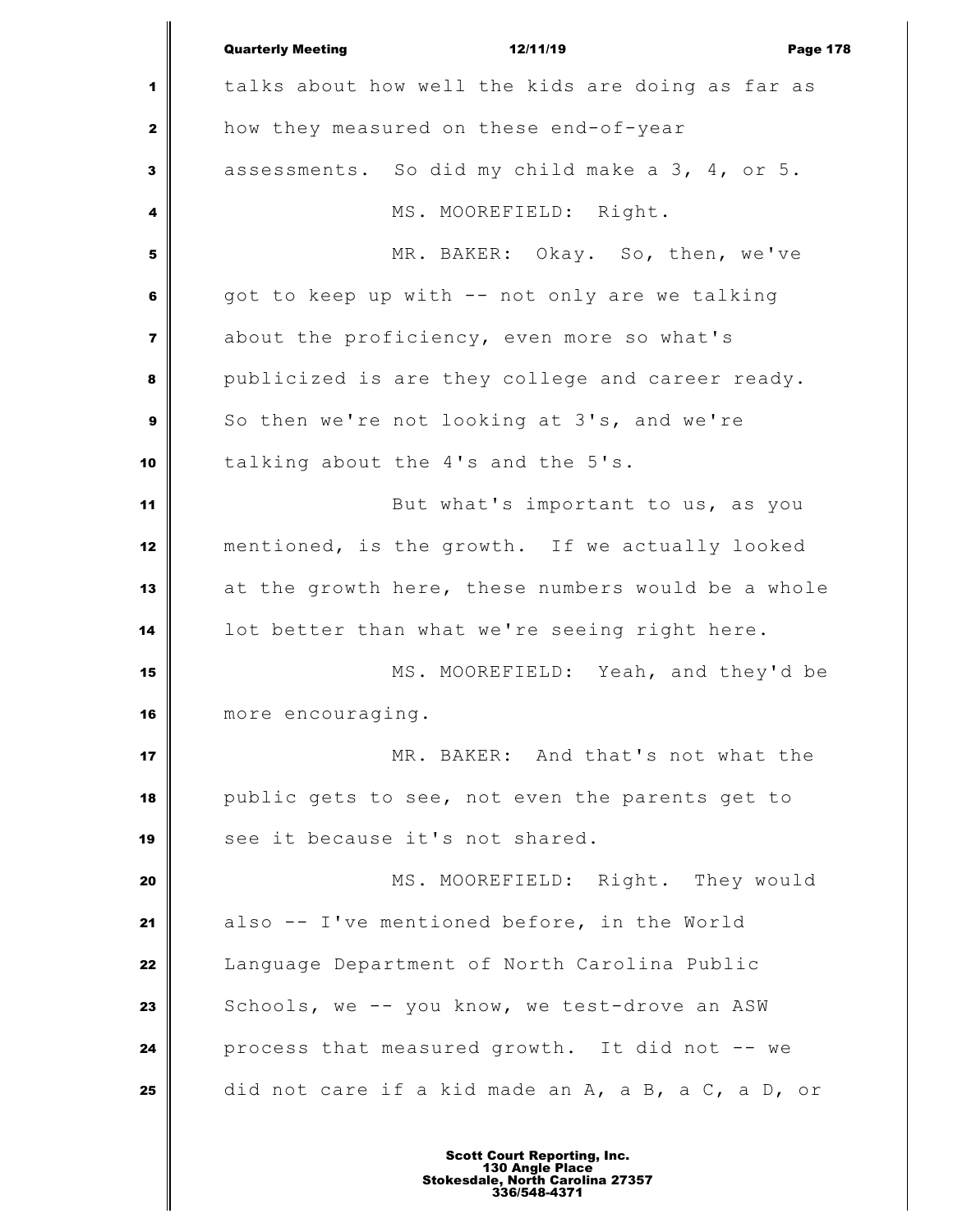|                         | <b>Quarterly Meeting</b><br>12/11/19<br><b>Page 179</b> |
|-------------------------|---------------------------------------------------------|
| 1                       | whatever.                                               |
| 2                       | We measured growth for each standard                    |
| 3                       | that we taught, and -- and I liked that concept.        |
| 4                       | Like getting it to be efficient enough to use on a      |
| 5                       | huge scale, that would be the issue, but to be          |
| 6                       | able to see that, you know, there has been growth,      |
| $\overline{\mathbf{z}}$ | you're at least going in the right direction, and       |
| 8                       | you're building on that because no kid is               |
| $\boldsymbol{9}$        | standard, and we all know that.                         |
| 10                      | So I just -- I was worried that these                   |
| 11                      | numbers are going to make decisions that they           |
| 12                      | don't necessarily reflect, and I just lost my           |
| 13                      | other train of thought.                                 |
| 14                      | MS. JOHNSON: I would just say --                        |
| 15                      | when you were talking about mild, moderate, severe      |
| 16                      | and whether we should do it that way or by the          |
| 17                      | area of exceptionality, I mean just based on what       |
| 18                      | we hear from parents here saying that we're not         |
| 19                      | using science-based practices in dyslexia, for          |
| 20                      | $example--$                                             |
| 21                      | And I work in the field of autism.<br>$\mathbf{I}$      |
| 22                      | don't work in the public schools. I work in the         |
| 23                      | private sector, but I do a lot of work in the           |
| 24                      | public schools, and I would say I feel the same         |
| 25                      | way in terms of what I see in terms of instruction      |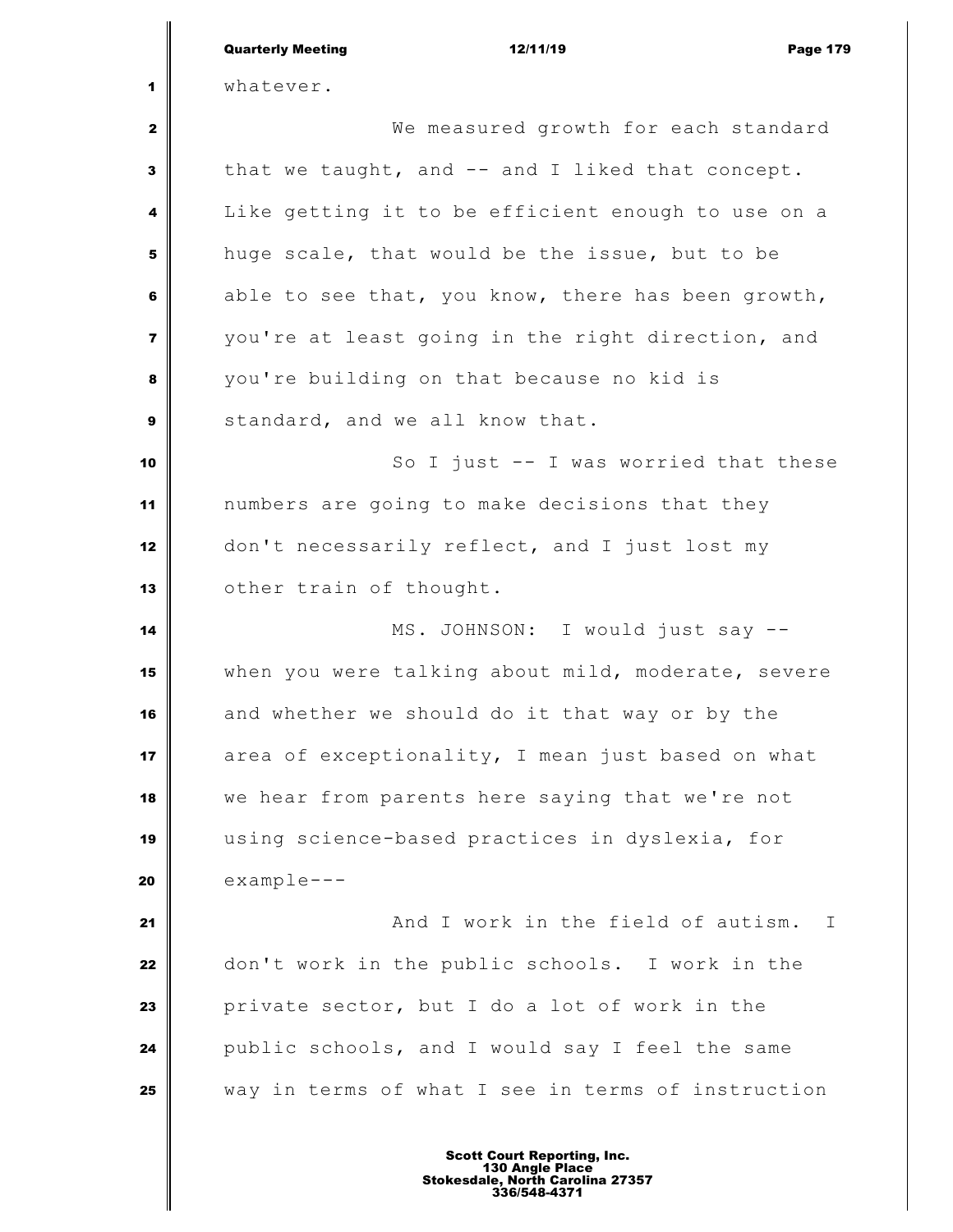Quarterly Meeting 12/11/19 **Page 180**  happening in the world of autism. And so I think it would be very interesting to see where the breakdown is to try to potentially identify those areas where a greater emphasis on truly evidence-based practices makes the difference in proficiency. So I would say classifications or exceptionality is a critical piece of that. And then I don't know how you get at what are the practices that are being used. I mean I don't know how that's then tied back to  $\parallel$  that--- MS. COFFEY: It's so different--- MS. JOHNSON: ---like the schools don't--- MS. HUTCHINSON: That wouldn't be something you could pull off an IEP [inaudible]. THE COURT REPORTER: Guys--- **THE CHAIRPERSON:** Speak into your mikes. THE COURT REPORTER: ---one at a time, please. I'm losing you when everybody talks 23 at one time. Okay. MS. HUTCHINSON: An IEP wouldn't capture the resource used.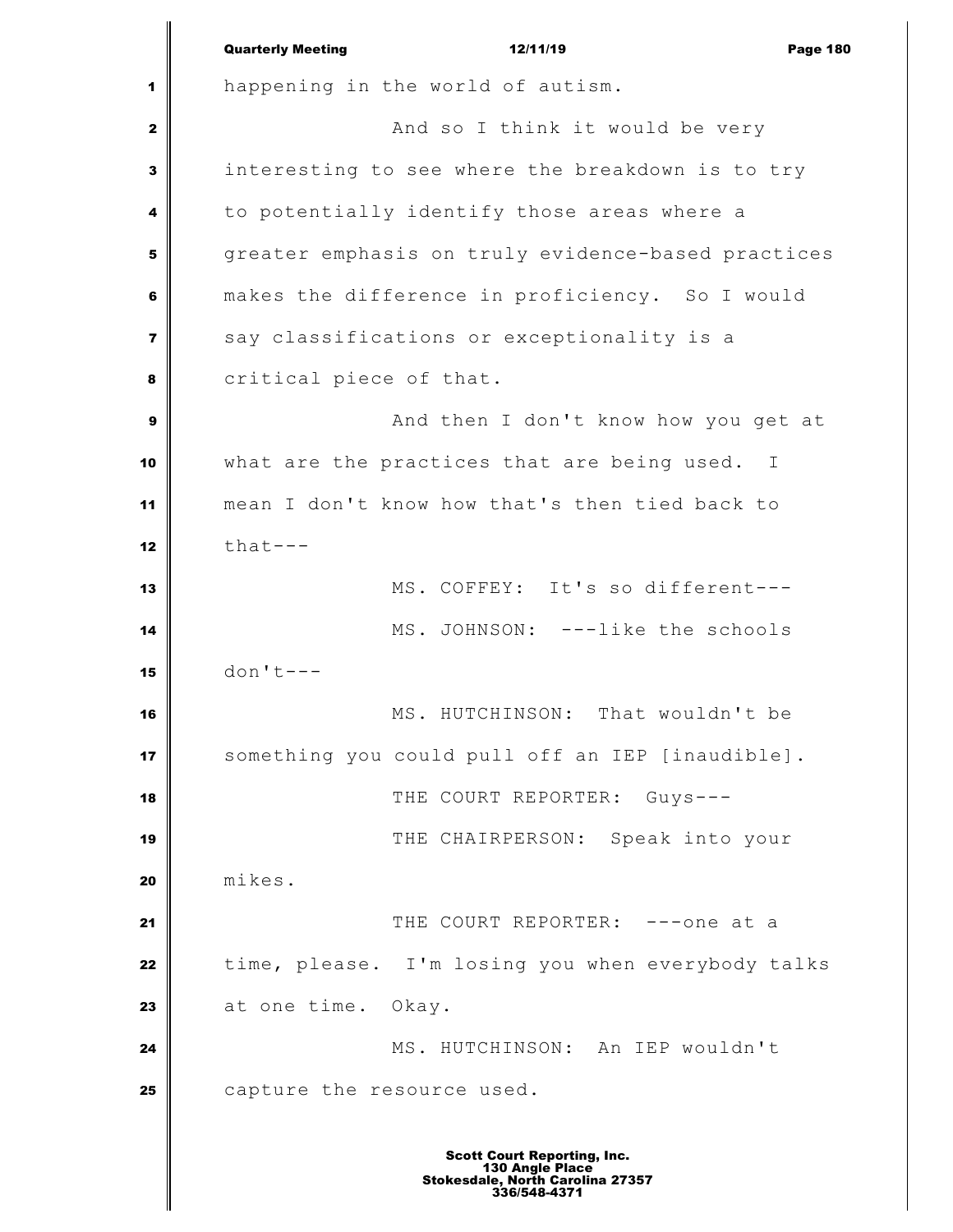|                | <b>Quarterly Meeting</b><br>12/11/19<br><b>Page 181</b> |  |
|----------------|---------------------------------------------------------|--|
| 1              | MS. MOOREFIELD: And that's one of                       |  |
| $\mathbf{z}$   | the drawbacks of being a local control.                 |  |
| $\mathbf{3}$   | MS. HUTCHINSON: And the only thing I                    |  |
| 4              | would cautious us to just be a little mindful           |  |
| 5              | about is the area of exceptionality is going to --      |  |
| 6              | like if you were problem-solving with a team and        |  |
| $\overline{7}$ | you wanted to dive deeper into your data, this is       |  |
| 8              | masking our data. So area of exceptionality would       |  |
| $\mathbf{9}$   | give us the red flag like, oh, our TBI kids in          |  |
| 10             | middle school are not making any growth, but our        |  |
| 11             | TBI kids in elementary area.                            |  |
| 12             | Like that would give us a nice data                     |  |
| 13             | dive, but it might be nice to also consider their       |  |
| 14             | service delivery model because we have specific         |  |
| 15             | learning disability students that are in the            |  |
| 16             | regular setting 80 percent or more of the day and       |  |
| 17             | then we have specific learning disability students      |  |
| 18             | that are, you know, 85 to 90 percent of their day       |  |
| 19             | in a special ed classroom and we have students who      |  |
| 20             | are autistic who are at this end of the spectrum        |  |
| 21             | of service.                                             |  |
| 22             | So area of exceptionality doesn't                       |  |
| 23             | speak to their ability in any way. So it might be       |  |
| 24             | good to kind of do a tiered approach to area of         |  |
| 25             | exceptionality and service delivery model. Do you       |  |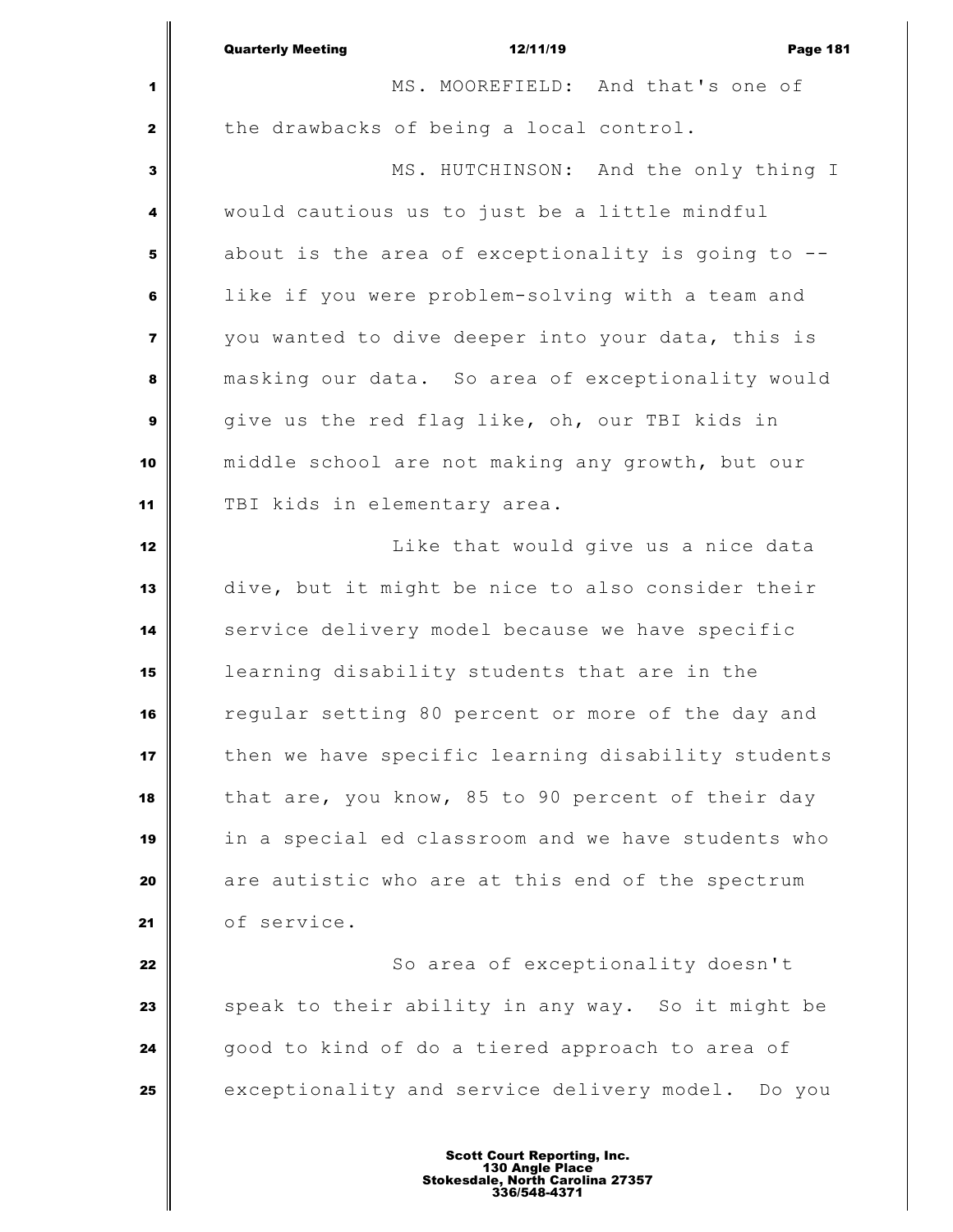|                         | <b>Quarterly Meeting</b><br>12/11/19<br><b>Page 182</b> |
|-------------------------|---------------------------------------------------------|
| 1                       | see what I'm saying?                                    |
| $\mathbf{z}$            | THE CHAIRPERSON: Uh-huh. Yeah.                          |
| 3                       | MS. JOHNSON: When you say "service                      |
| 4                       | delivery model---"                                      |
| 5                       | THE CHAIRPERSON: Placement.                             |
| 6                       | MS. JOHNSON: ---do you mean like                        |
| $\overline{\mathbf{z}}$ | reqular ed versus---                                    |
| 8                       | MS. HUTCHINSON: I mean like how much                    |
| $\mathbf{9}$            | time are they in regular, resource, and---              |
| 10                      | MS. JOHNSON: No, I mean I agree. I                      |
| 11                      | think the more you can break it down and like           |
| 12                      | disaggregate the data, the more you can glean from      |
| 13                      | it.                                                     |
| 14                      | MS. HUTCHINSON: We do have access to                    |
| 15                      | data -- I don't remember how we got it, and I           |
| 16                      | think it was Nancy that had it. We do have data         |
| 17                      | that tells us the areas of exceptionality of            |
| 18                      | students on Extend 1 and on the continuum.<br>$\perp$   |
| 19                      | can't remember how that was presented to us, but I      |
| 20                      | think what you're looking for here is the testing       |
| 21                      | data.                                                   |
| 22                      | MS. GRANT: That was for the one for                     |
| 23                      | our state being over the one percent requirement        |
| 24                      | for testing on the Extended Content Standards, and      |
| 25                      | that was presented at that time.                        |
|                         |                                                         |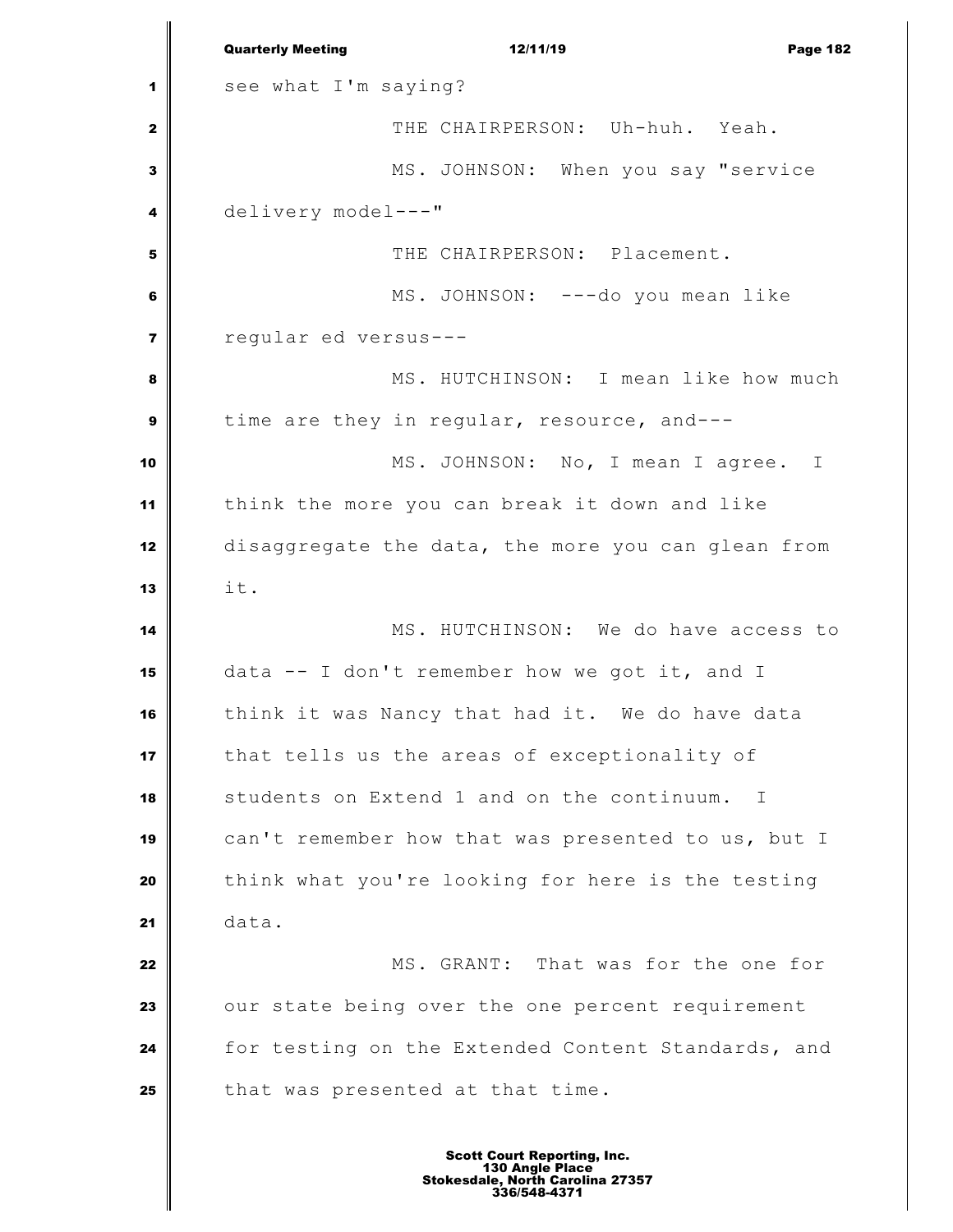| <b>Quarterly Meeting</b> | 12/11/19 | <b>Page 183</b> |
|--------------------------|----------|-----------------|

 $\mathsf I$ 

| $\mathbf{1}$            | MS. MOOREFIELD: Like while we're                   |  |
|-------------------------|----------------------------------------------------|--|
| $\mathbf{2}$            | talking about kind of breaking down, you know, so  |  |
| 3                       | that we can see specifically what needs to be      |  |
| 4                       | happening, is there a way for--- One of the        |  |
| 5                       | parents mentioned -- you know, I think she was     |  |
| 6                       | looking at a Freedom of Information Act or         |  |
| $\overline{\mathbf{z}}$ | something. She wanted to know, okay, where is      |  |
| 8                       | this particular method used.                       |  |
| $\boldsymbol{9}$        | Is there a way for teachers within                 |  |
| 10                      | North Carolina to share resources and find         |  |
| 11                      | resources? So like if I'm teaching in an AU class  |  |
| 12                      | and I'm having huge success with my, you know,     |  |
| 13                      | numbers, or however all that's measured, and then  |  |
| 14                      | for other teachers in North Carolina or even       |  |
| 15                      | parents to say, okay, we need to strengthen our AU |  |
| 16                      | program, and for them to find other teachers, you  |  |
| 17                      | know, that we could have more collaboration about  |  |
| 18                      | what works and what doesn't work like sharing      |  |
| 19                      | ideas? Is that a thing?                            |  |
| 20                      | MS. HUTCHINSON: The State's website                |  |
| 21                      | has like best practices for each---                |  |
| 22                      | MS. MOOREFIELD: Yeah, but there's                  |  |
| 23                      | best practices and then there's what actually      |  |
| 24                      | works. I mean, you know what I'm saying? Like      |  |
| 25                      | if -- like just those different resources.         |  |
|                         |                                                    |  |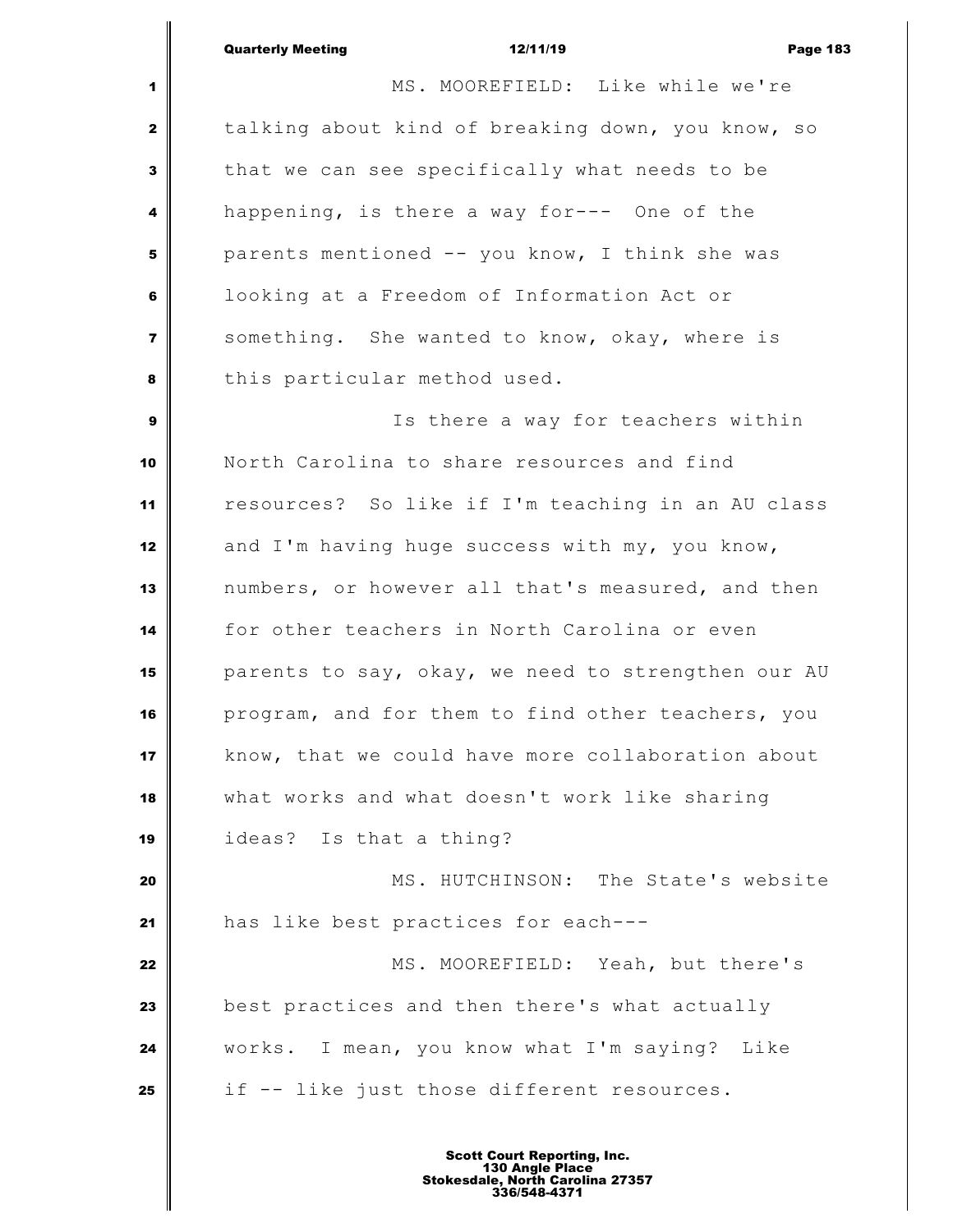|                         | <b>Quarterly Meeting</b><br>12/11/19<br><b>Page 184</b>                                                   |  |
|-------------------------|-----------------------------------------------------------------------------------------------------------|--|
| 1                       | Because I might have found something on my own,                                                           |  |
| $\mathbf{2}$            | you know, that I'm using in my classroom that                                                             |  |
| 3                       | works or I might have a particular kid who---                                                             |  |
| 4                       | You know, as a regular ed teacher,                                                                        |  |
| 5                       | I'm like okay because they were right. Teachers                                                           |  |
| 6                       | don't know how to $--$ I've had three students with                                                       |  |
| $\overline{\mathbf{z}}$ | autism. I don't know the first thing about                                                                |  |
| 8                       | autism, and I certainly don't know how to reach                                                           |  |
| 9                       | those children in a silent classroom. So like a                                                           |  |
| 10                      | way for teachers to collaborate about different --                                                        |  |
| 11                      | like find out where AU classrooms are -- not                                                              |  |
| 12                      | classrooms maybe, but like teachers or just                                                               |  |
| 13                      | something -- some kind of networking                                                                      |  |
| 14                      | collaboration, does that exists?                                                                          |  |
| 15                      | MS. DANIELS-HALL: Is that happening                                                                       |  |
| 16                      | at the LEA level with the professional                                                                    |  |
| 17                      | development?                                                                                              |  |
| 18                      | MS. GRANT: In our district, it                                                                            |  |
| 19                      | absolutely is.                                                                                            |  |
| 20                      | MR. BAKER: It's happening in ours as                                                                      |  |
| 21                      | well.                                                                                                     |  |
| 22                      | MS. GRANT: We do look at those,                                                                           |  |
| 23                      | especially we pair our like beginning teachers,                                                           |  |
| 24                      | zero to five years, with -- often there's not                                                             |  |
| 25                      | mentors within their schools that truly can                                                               |  |
|                         | <b>Scott Court Reporting, Inc.</b><br>130 Angle Place<br>Stokesdale, North Carolina 27357<br>336/548-4371 |  |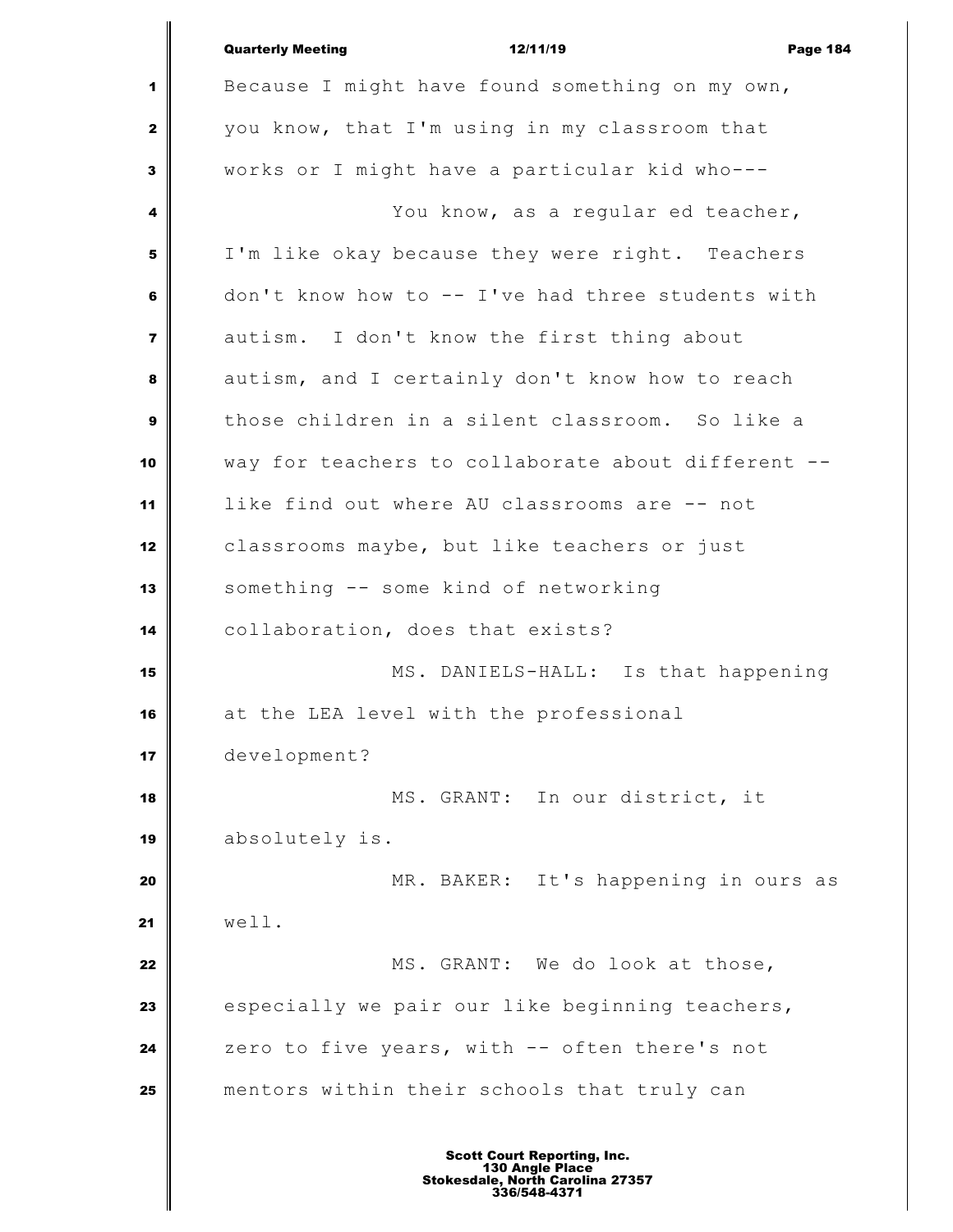|                         | <b>Quarterly Meeting</b><br>12/11/19<br><b>Page 185</b> |
|-------------------------|---------------------------------------------------------|
| 1                       | understand, especially like someone in a                |
| $\mathbf{z}$            | self-contained classroom, so we pair them up with       |
| 3                       | somebody else. We also have a curriculum design         |
| 4                       | team at our level that just focuses on Extended         |
| 5                       | Content Standards.                                      |
| 6                       | I think one thing for me is, like I                     |
| $\overline{\mathbf{z}}$ | can get a list and see who our top 25 percent at        |
| 8                       | the state level are and who are our top 25 percent      |
| $\mathbf{9}$            | in regular ed in our district, but because              |
| 10                      | teachers in self-contained and Extended Content         |
| 11                      | Standards are excluded from that legislation,           |
| 12                      | which really bothers me, but anyway, I can't see        |
| 13                      | who are the ones in the state that are the top 25       |
| 14                      | percent that could [inaudible].                         |
| 15                      | MS. MOOREFIELD: What's excluded from                    |
| 16                      | what?                                                   |
| 17                      | MS. GRANT: Our teachers that teach                      |
| 18                      | in Extended Content Standards classrooms and            |
| 19                      | self-contained classrooms or adapted curriculum,        |
| 20                      | they're not -- where our teachers that work in          |
| 21                      | regular ed classrooms or like my co-teachers that       |
| 22                      | are paired and co-teaching with a third grade           |
| 23                      | regular ed teacher, those that get the bonuses and      |
| 24                      | everything for being the top 25 percent at the          |
| 25                      | state level and top 25 at the local level, our          |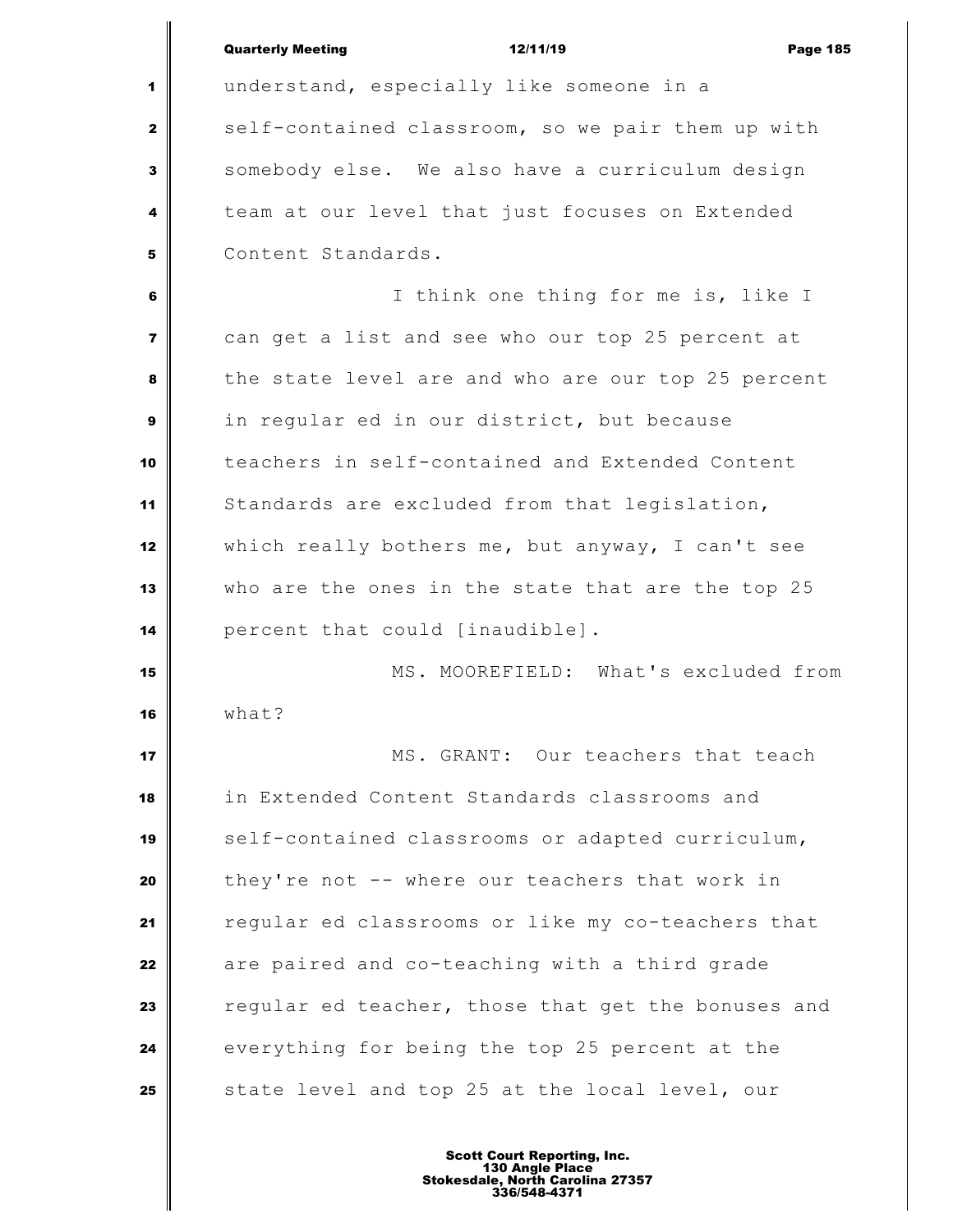|                         | <b>Quarterly Meeting</b><br>12/11/19<br><b>Page 186</b> |
|-------------------------|---------------------------------------------------------|
| 1                       | teachers that are in the adapted and self-              |
| $\mathbf{2}$            | contained classrooms are excluded from that             |
| 3                       | calculation.                                            |
| 4                       | MS. MOOREFIELD: So the teachers who                     |
| 5                       | need the most support because they're islands are       |
| 6                       | not able---                                             |
| $\overline{\mathbf{z}}$ | MS. HUTCHINSON: No. They're kept                        |
| 8                       | out of the bonus structure because they don't have      |
| 9                       | eval data.                                              |
| 10                      | MS. GRANT: Because there's no growth                    |
| 11                      | data. So I can't look to see where are the top 25       |
| 12                      | percent in the state in our Extended Content            |
| 13                      | Standards to know that there's a best practice          |
| 14                      | there that I want to figure out. We do it in the        |
| 15                      | LEA. I would say, "What are you doing in your           |
| 16                      | classroom that's gotten you this much growth? I         |
| 17                      | mean, how have you done that?" But you can't do         |
| 18                      | that.                                                   |
| 19                      | THE CHAIRPERSON: That's where the                       |
| 20                      | conference is so nice.                                  |
| 21                      | MS. MOOREFIELD: So self-contained                       |
| 22                      | teachers -- they're not being measured on               |
| 23                      | anything?                                               |
| 24                      | MS. GRANT: It's because there's                         |
| 25                      | no -- we can't -- they can't figure out how to          |
|                         | Caurt Danartina In                                      |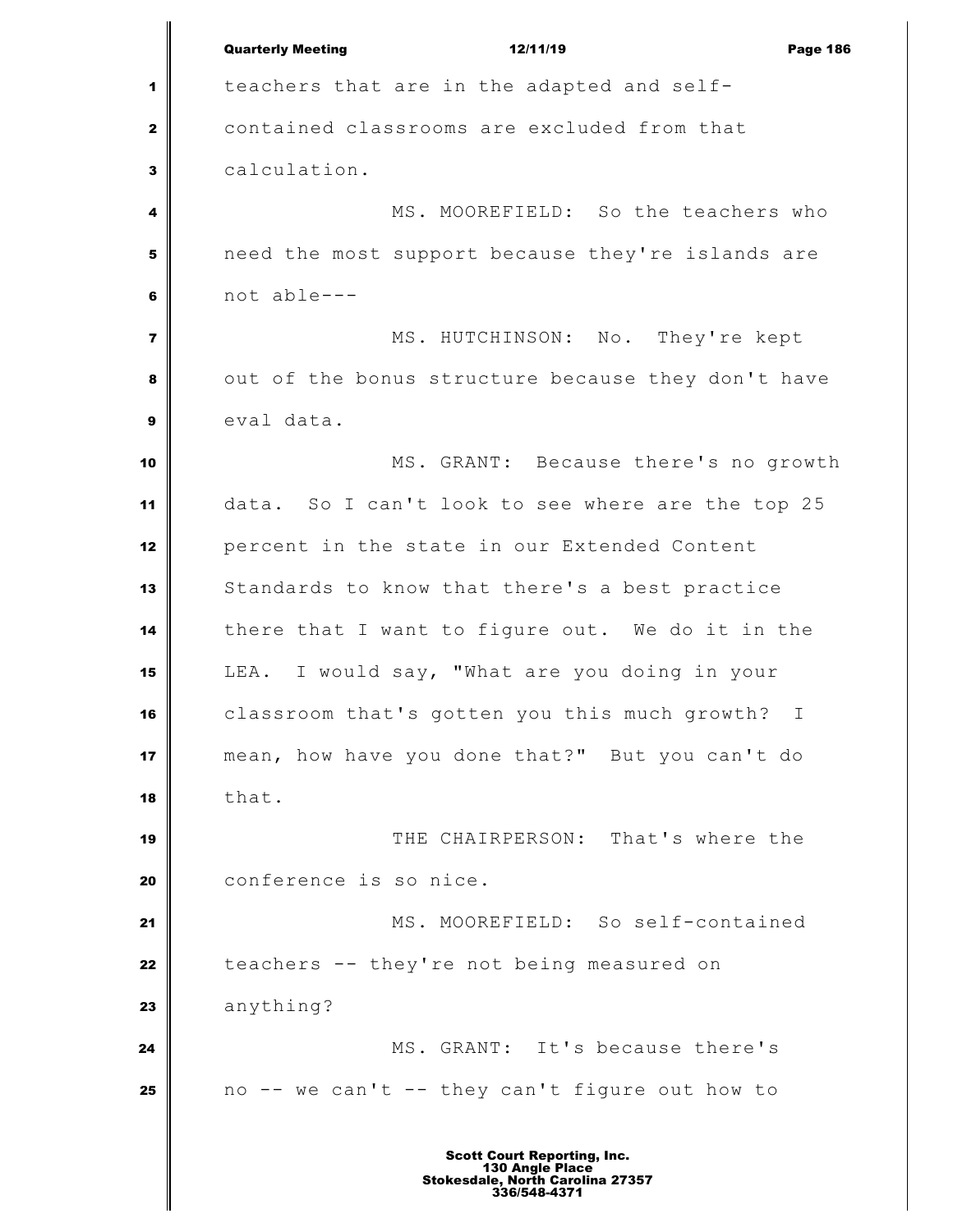Quarterly Meeting **12/11/19** Page 187 calculate growth. MS. JOHNSON: You mentioned that  $\mathbf{3}$  earlier--- MS. MOOREFIELD: I'm going to be at your office later, and we're going to be talking about this. MS. JOHNSON: ---but you said -- just now you said that you look at it and you're able to see the growth. So how are you doing it? MS. GRANT: I cannot tell you the statistical formula or how my accountability director does it, but she pulls -- from the data that comes from the State, she pulls that for me to see -- we actually just look at where the kids were last year, where they are now, and then we look at them from a cohort perspective versus  $\parallel$  that. I could not do that by myself, though. I mean she's the one that really has to pull and manipulate the data. I don't know if you-all do anything. MR. BAKER: It's the same way with us. It's shared with our director and our EC director, and then it's shared out to the | administrators at the local schools. Scott Court Reporting, Inc. 130 Angle Place Stokesdale, North Carolina 27357 336/548-4371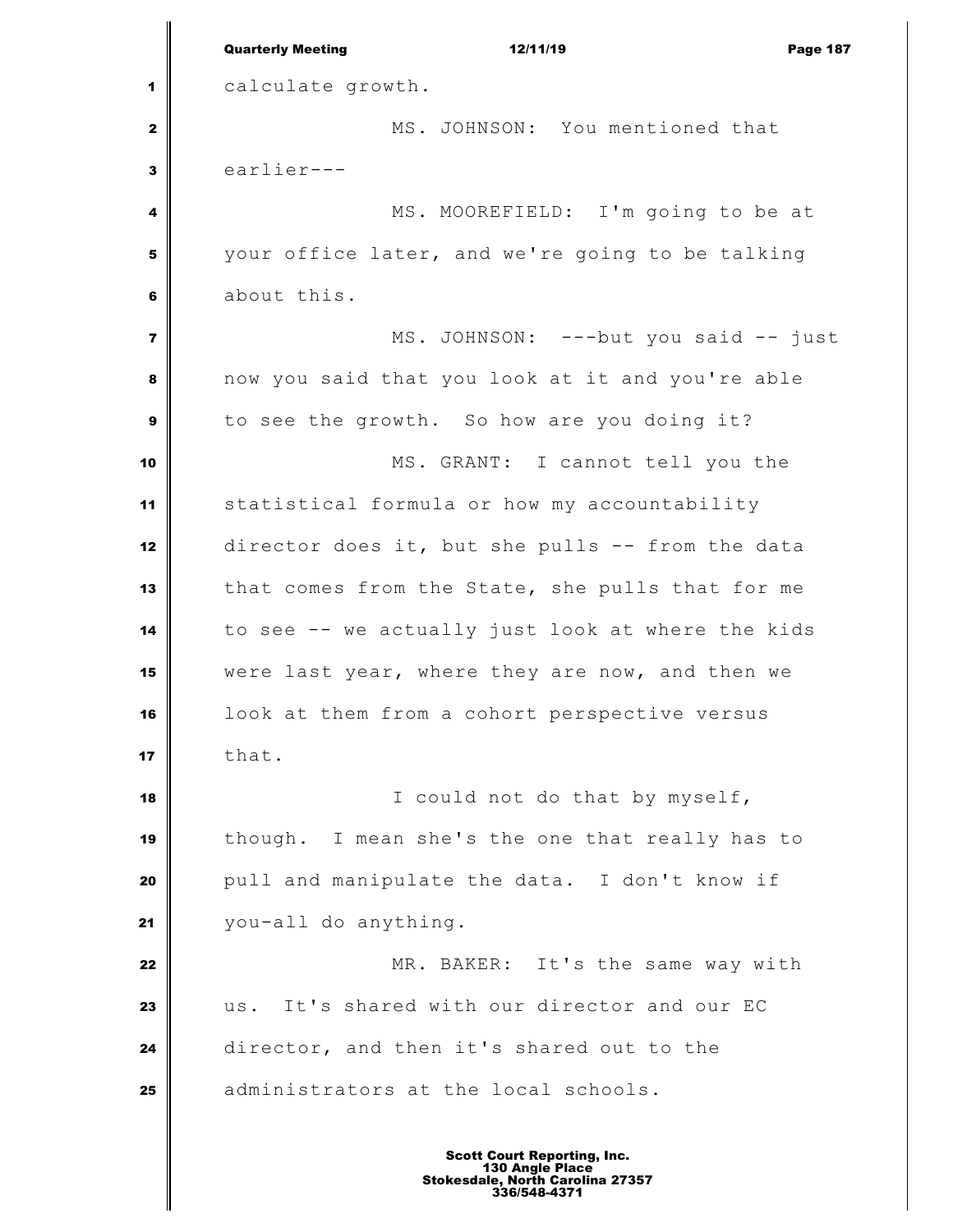Quarterly Meeting **12/11/19** Page 188 MS. UTZ: And just a comment. Marge commented here that the NC Council for Exceptional Children offers opportunities for EC teachers to network across the state. MS. GRANT: Yes, I did forget about that. MS. HUTCHINSON: Leanna, you had made a quiet pitch---  $\parallel$  THE CHAIRPERSON: The conference. MS. HUTCHINSON: ---but the best professional involvement we could ever send our teachers to is the EC conference." There's nothing that compares. **I** THE CHAIRPERSON: Unfortunately, it happens during November when our teachers have to be in the classroom versus talking to each other about how great their program for reading is or what have you. MS. MOOREFIELD: Okay. Just one more just to make sure that I have understood what I think I have understood. So it is possible, not probable but possible, for self-contained **classrooms** to be a glorified day care? THE CHAIRPERSON: Uh-huh. MS. GRANT: Not in Nash-Rocky Mount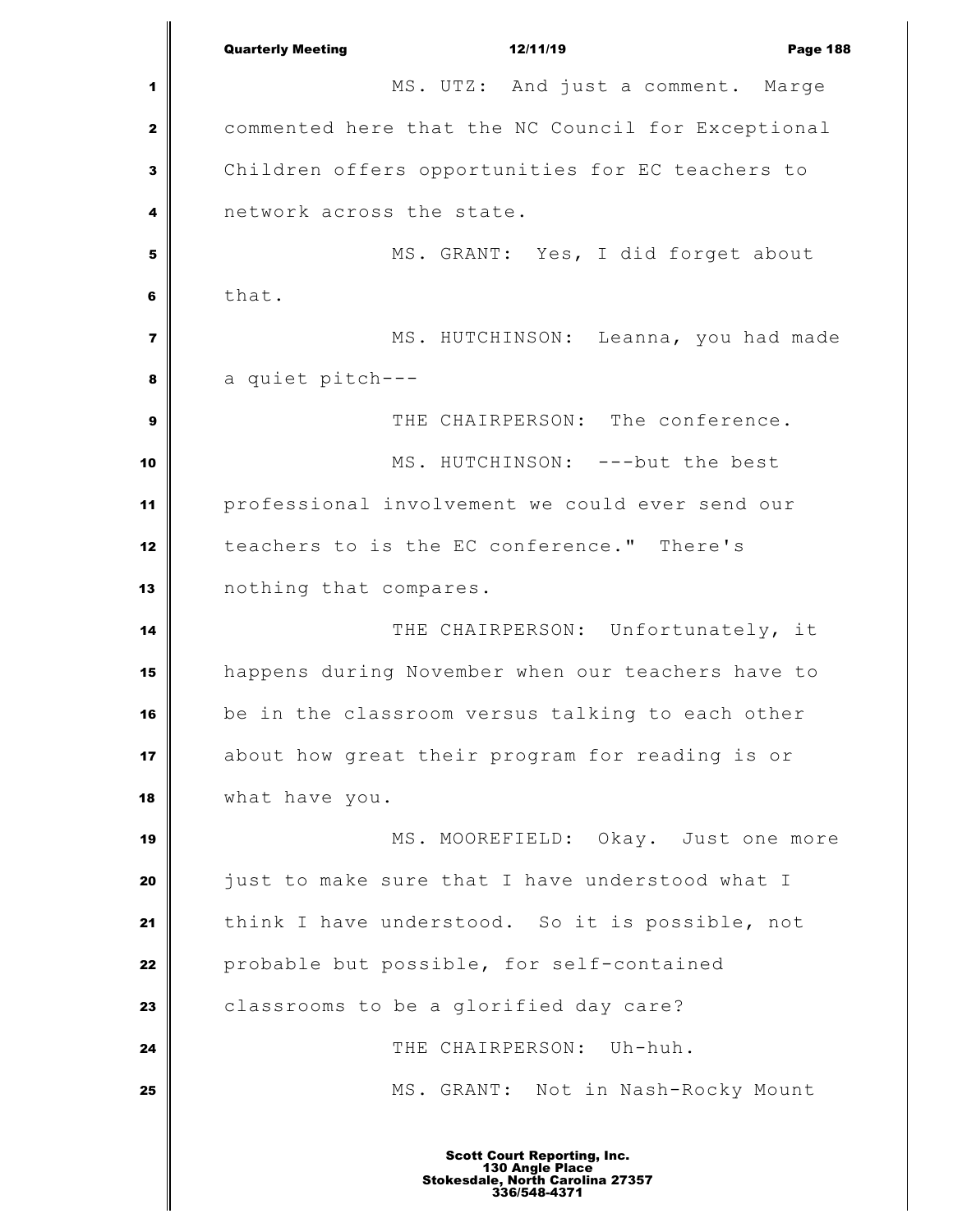|                         | <b>Quarterly Meeting</b><br>12/11/19<br><b>Page 189</b>                                                   |
|-------------------------|-----------------------------------------------------------------------------------------------------------|
| 1                       | Public Schools. But, yes, if you're not in the                                                            |
| $\mathbf{2}$            | classrooms a lot, if your administrators are not                                                          |
| 3                       | truly paying attention to what's going on. I will                                                         |
| 4                       | tell you, from what my teachers say now, there's                                                          |
| 5                       | no way they can because they want the kids to                                                             |
| 6                       | grow. They want the proficiency to be there and                                                           |
| $\overline{\mathbf{z}}$ | they want the growth with their kids and they want                                                        |
| 8                       | to see their kids do.                                                                                     |
| 9                       | And to be a glorified day care with                                                                       |
| 10                      | the standards the way they are now and as rigorous                                                        |
| 11                      | as everything is, there's no way that can happen.                                                         |
| 12                      | MR. BAKER: We've got targets that                                                                         |
| 13                      | we've got to meet.                                                                                        |
| 14                      | MS. GRANT: Yeah, you do.                                                                                  |
| 15                      | MS. MOOREFIELD: But who makes sure                                                                        |
| 16                      | that they're being met? Because for two years, I                                                          |
| 17                      | found out, after the fact, that my child was in a                                                         |
| 18                      | glorified day care, and boy howdy, I came across                                                          |
| 19                      | the table. So---                                                                                          |
| 20                      | THE CHAIRPERSON: That's where data                                                                        |
| 21                      | collection comes in so handy, and it has to be on                                                         |
| 22                      | an individual-by-individual basis because where---                                                        |
| 23                      | MS. MOOREFIELD: But who's doing that                                                                      |
| 24                      | collection?                                                                                               |
| 25                      | THE CHAIRPERSON: That's the teacher.                                                                      |
|                         |                                                                                                           |
|                         | <b>Scott Court Reporting, Inc.</b><br>130 Angle Place<br>Stokesdale, North Carolina 27357<br>336/548-4371 |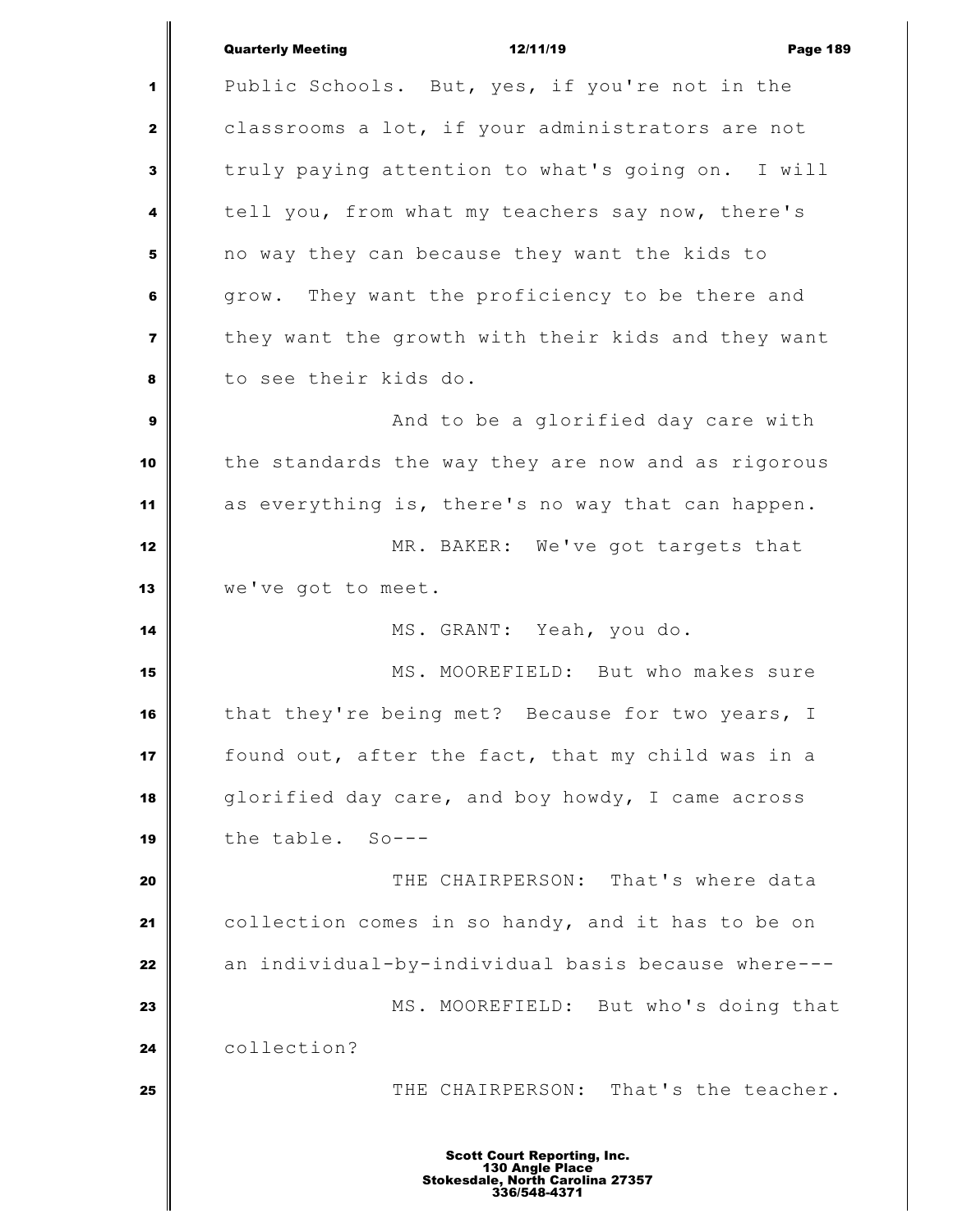Quarterly Meeting **12/11/19** Page 190 MS. GRANT: My teachers do it and [inaudible]. MS. MOOREFIELD: But who are the teachers accountable to? MS. HUTCHINSON: The building administrators. MS. GRANT: The building administrators, it runs through them, and then we review the data three times a year to make sure that the progress monitoring--- MS. MOOREFIELD: So when the building administrator views that class as doing nothing but pulling their numbers down and they take equipment out of there because it's better used in other classrooms where students can actually use it, that's a problem. MS. GRANT: It's a problem. I've not experienced it in my district. **MS. MOOREFIELD:** This is my personal. So it's up to -- it's up to the administrators to hold the self-contained teachers accountable for what they're doing. So if the administrator hypothetically says "Oh, nobody's gotten hurt today. Must have been a good day," that's good enough for the State?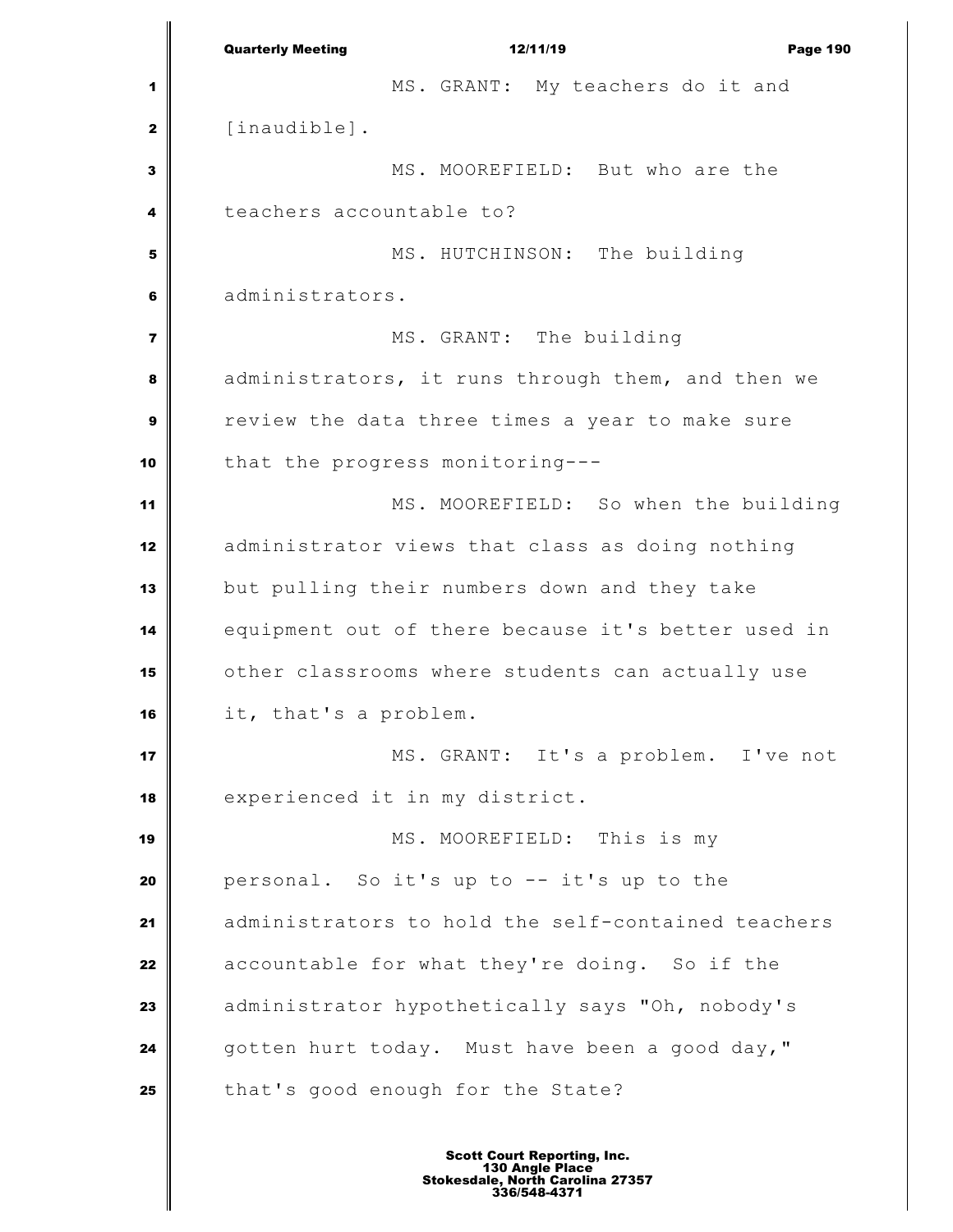Quarterly Meeting 12/11/19 Page 191 MR. BAKER: Well, I can tell you this: That administrator's not going to last too long--- MS. MOOREFIELD: Well, they haven't. I've been through two of them. MR. BAKER: ---because there's got to be some growth with every student population, and so if they're not monitoring that--- MS. MOOREFIELD: Theoretically, yes. MR. BAKER: ---and that data is not there, then they're not going to keep that job. MS. MOOREFIELD: But the thing is, though, is if they're the end of the line for accountability--- 15 MR. BAKER: Well, one thing I will say with our district too, we've got a great EC director, we've great program coordinators, and we've got a great mentoring program and everything in place for all of our teachers, that they come through on a regular basis. It is scheduled, and we administrators know -- because we use a shared **calendar** -- we know what's going on, and we're all there and present and making sure that the right things and the right instruction is occurring in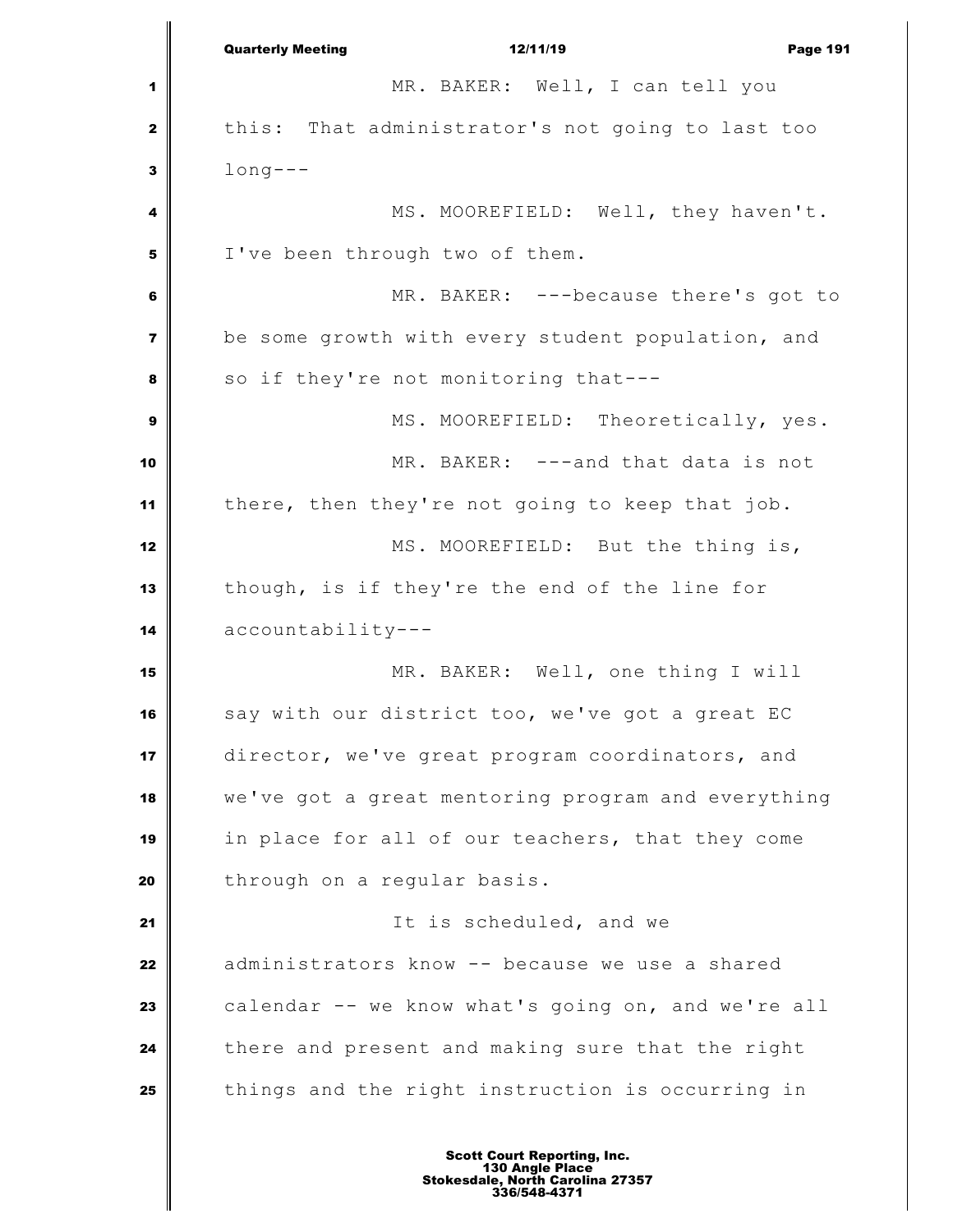|              | <b>Quarterly Meeting</b><br>12/11/19<br><b>Page 192</b> |
|--------------|---------------------------------------------------------|
| 1            | all of our classrooms including our adapted             |
| $\mathbf{z}$ | curriculum classrooms.                                  |
| 3            | MS. MOOREFIELD: But that's you.                         |
| 4            | MR. BAKER: But that should be -- it                     |
| 5            | should be the case everywhere.                          |
| 6            | MS. MOOREFIELD: I just need to know                     |
| 7            | that I'm valid in my indignation.                       |
| 8            | THE CHAIRPERSON: Yeah, we've got the                    |
| 9            | cream of the crop here. That's the problem.             |
| 10           | MS. JOHNSON: I have just a couple of                    |
| 11           | more comments on this, not related to number 3c.        |
| 12           | But one question I had, I thought it was                |
| 13           | interesting, on the educational environments            |
| 14           | especially after -- it was like either the last         |
| 15           | council meeting or the one before, we had the           |
| 16           | folks from -- maybe it was the Exceptional              |
| 17           | Children's Advocacy Council or Center or another        |
| 18           | group, and they were talking about the concerns         |
| 19           | about homebound.                                        |
| 20           | MS. GRANT: It was Disability Rights.                    |
| 21           | MS. JOHNSON: Disability Rights.                         |
| 22           | Thank you. I knew it was one of those. That             |
| 23           | there are -- there were no data reported on             |
| 24           | regarding homebound instruction. Can we request         |
| 25           | that?                                                   |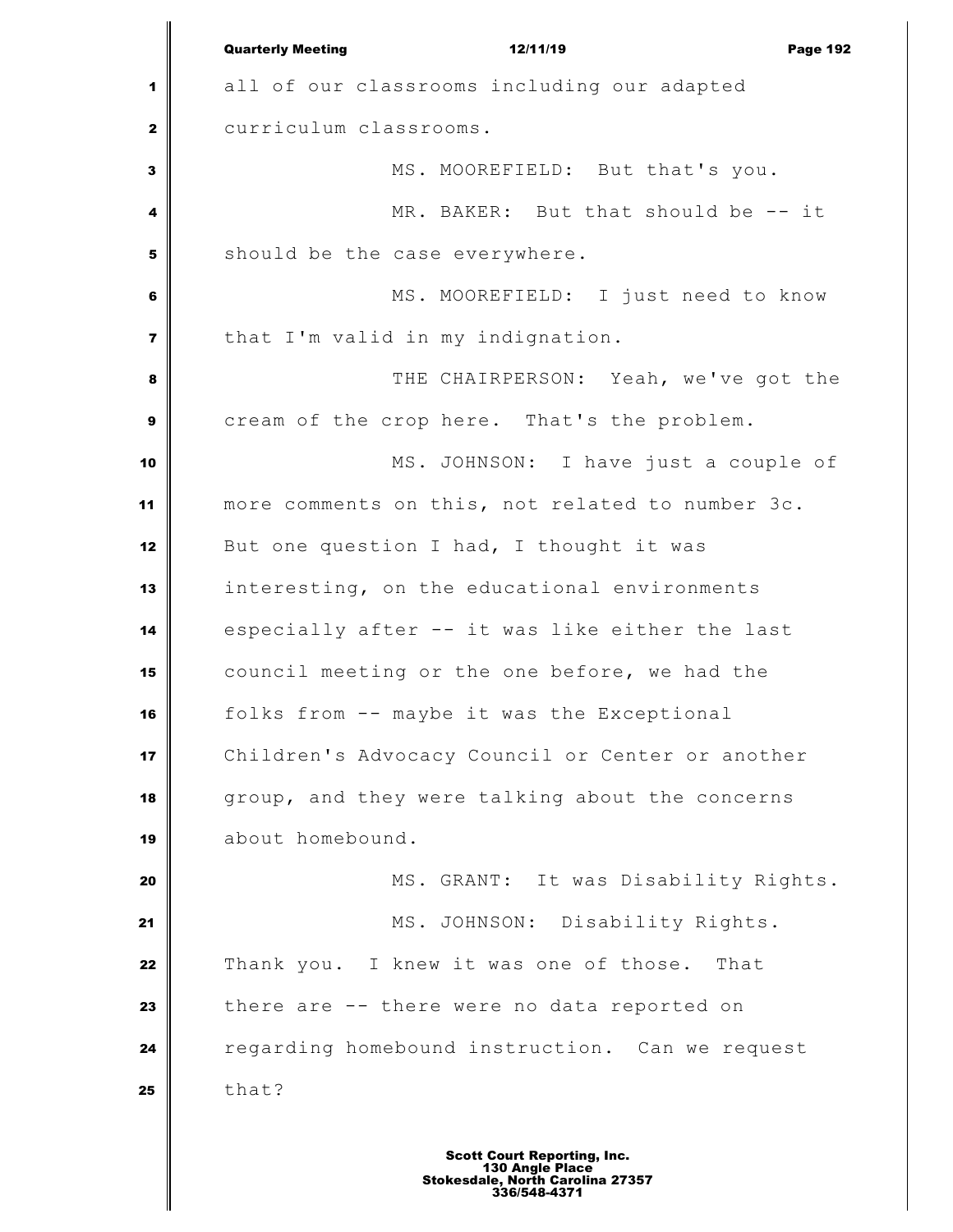|                         | <b>Quarterly Meeting</b><br>12/11/19<br><b>Page 193</b> |
|-------------------------|---------------------------------------------------------|
| 1                       | And then my other one was, there was                    |
| $\mathbf{2}$            | a comment made about how -- I think she said some       |
| $\mathbf{3}$            | states do the parent surveys where everyone has an      |
| $\overline{\mathbf{4}}$ | opportunity and then they call it like a consensus      |
| 5                       | survey. If you're having trouble getting enough         |
| 6                       | people to participate anyway, it seems a good           |
| $\overline{\mathbf{z}}$ | recommendation would be to send it to more people.      |
| 8                       | I don't know why we wouldn't do that, if there is       |
| $\boldsymbol{9}$        | a mechanism by which you can.                           |
| 10                      | THE CHAIRPERSON: Yeah. I have                           |
| 11                      | listed as a discussion -- to have parent                |
| 12                      | involvement surveys as a discussion that we have        |
| 13                      | Nancy later on [inaudible]. I mean I know for one       |
| 14                      | Disability Rights North Carolina does their annual      |
| 15                      | target survey. I figured something of a                 |
| 16                      | similar -- you know, where we send it out for any       |
| 17                      | parent of a child with a disability that's              |
| 18                      | enrolled in a public school system, you know, but       |
| 19                      | that would probably be the way to do it, is to $-$ -    |
| 20                      | but, of course, keep it short and simple and to         |
| 21                      | the point.                                              |
| 22                      | MS. HUTCHINSON: Right now, it's 25                      |
| 23                      | questions.                                              |
| 24                      | THE CHAIRPERSON: Yeah, 25 questions.                    |
| 25                      | I don't know. I'd probably get tired after five.        |
|                         |                                                         |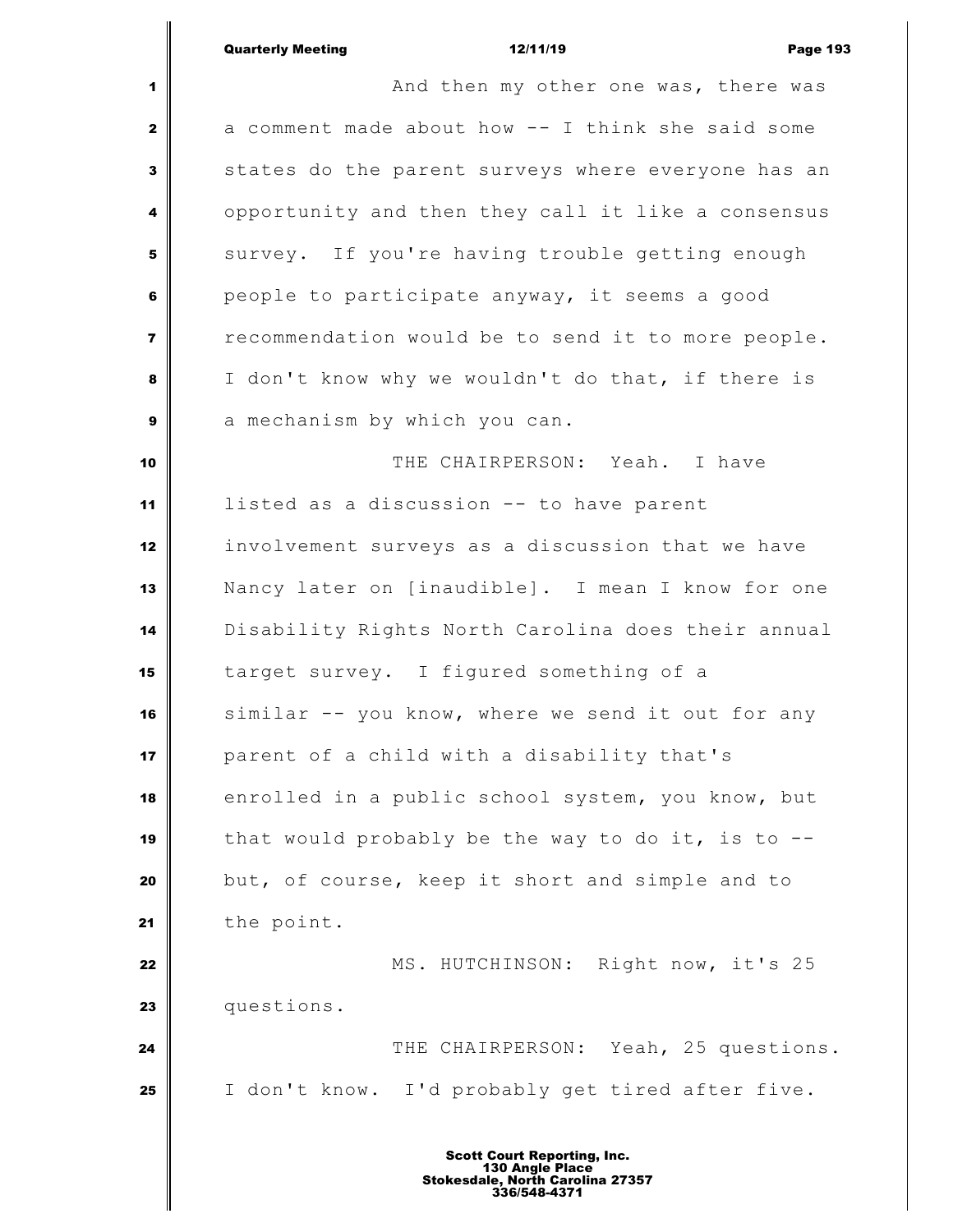| <b>Quarterly Meeting</b> | 12/11/19 | <b>Page 194</b> |
|--------------------------|----------|-----------------|

 MS. GRANT: I do know they've changed the way they've done it over the years to try to get more participation, and even this past year, like she said, they did allow some parents to do it electronically versus paper-pencil. So I think they're open too, from what I hope when talking with them. They've already talked about reducing the number of questions and getting some feedback on that. So that would be a good conversation to have. MS. UTZ: And I believe that is something that I'm going to start working on in January because I did start working on a survey to send out to someone -- I'm not sure who yet -- with questions related to the survey and how we can shorten it, but that's at the very, very beginning stages. MS. JOHNSON: Well, it sounds like there are parents that want to participate that are not given the opportunity to, and then we have -- like we're saying we're not getting enough response. So--- **MS.** MOOREFIELD: I wondered how they decided like what that sample size has to be because I'm thinking, well, if you're not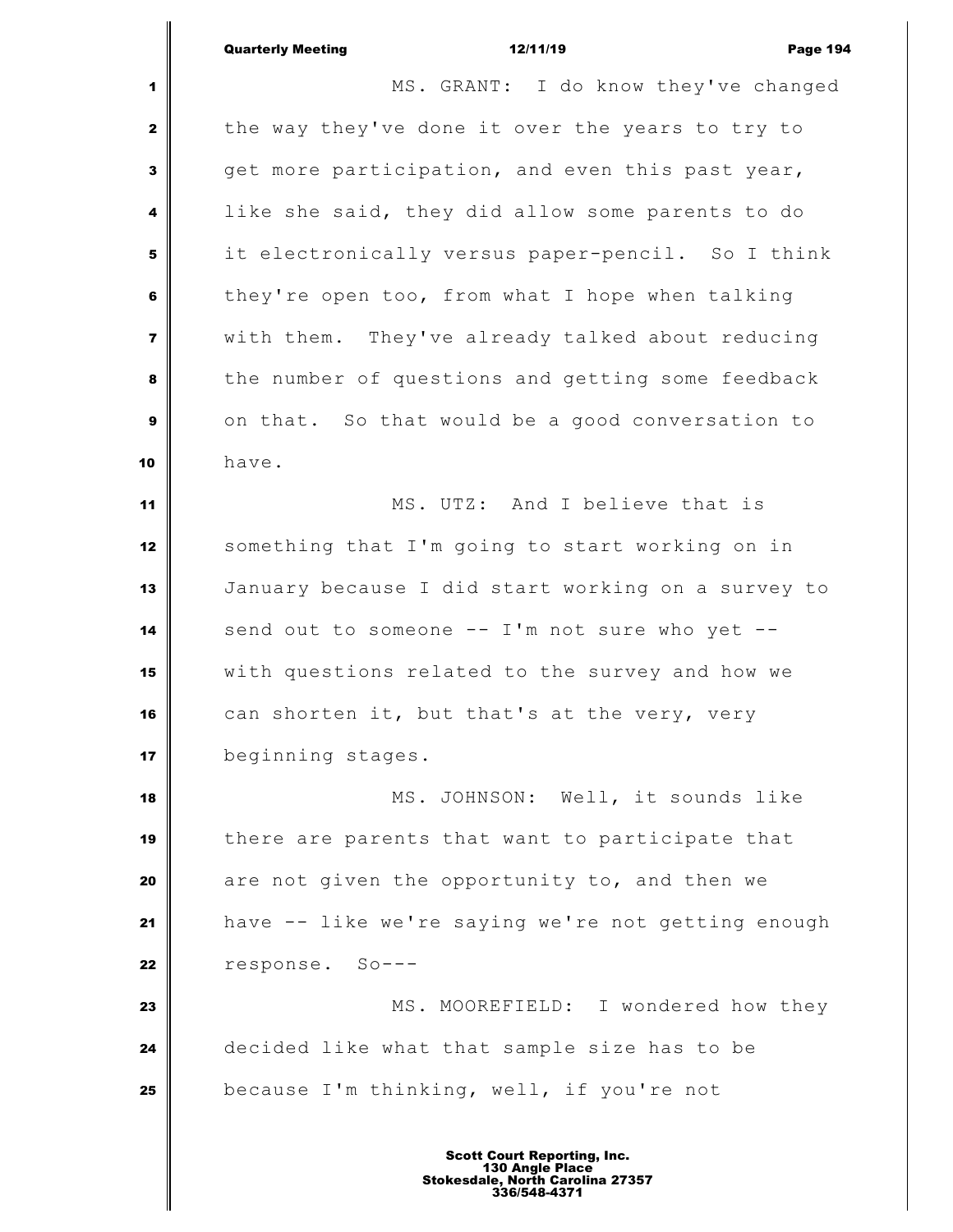Quarterly Meeting **12/11/19** Page 195  $q$ etting--- MS. GRANT: It's a statistical formula--- MS. HUTCHINSON: And the five largest districts, they always get included--- MS. MOOREFIELD: Yeah, yeah. MS. HUTCHINSON: ---and then a percent from the five largest districts, and then all the other districts on our on a five-year rotation. Like we just got sampled last year, so I can put it on my calendar. It's going to be four years. And based on our total child count, they take a percentage of OHI, a percentage of SLD, and like I said, like--- MS. MOOREFIELD: And they send you like specific names for it to go home? MS. HUTCHINSON: It's in an envelope that is sealed, and "Dear Virginia Moorehead, parent of, you know, Child Moorehead --" or Moorefield. I'm sorry. MS. GRANT: And we can't change that to somebody else. **MS. MOOREFIELD:** Right. Because I was wondering how that got done because I was thinking, okay, well, like if---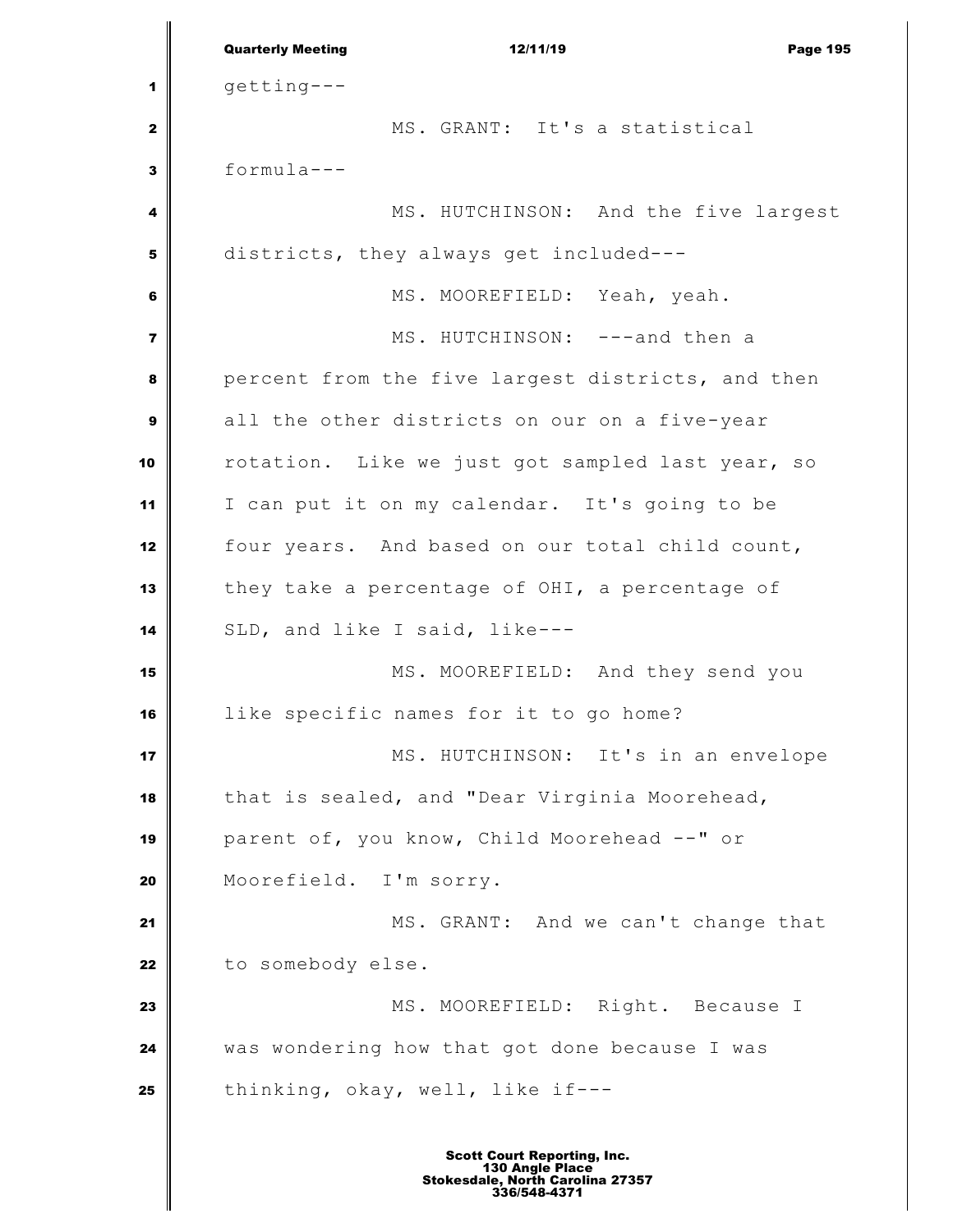Quarterly Meeting **12/11/19** Page 196 MS. HUTCHINSON: You know some of those, when you put them in the bags, you're like--- MS. MOOREFIELD: Yeah, that's not | qoing anywhere. MS. HUTCHINSON: But, yeah, you can't change the names and say I know this one won't come back. MS. MOOREFIELD: Because I wondered if like -- you know, if that could be handed to a parent in an IEP meeting with at least like a signature to decline if they didn't want to do it 13 | so that we would at least know, okay, we don't have the information because the parent decided, you know, chose not to participate and not because the parent had no idea that they could. **I** THE CHAIRPERSON: I think it's definitely an area we can discuss later, and I'm sure--- There goes the chair. Well, you're the co-chair or vice chair. MS. HUTCHINSON: I just think that I'd echo what Christy said, that we're asked all the time how can we get that rate to improve. So if we had some ideas, I am certain they would be | open-minded to it.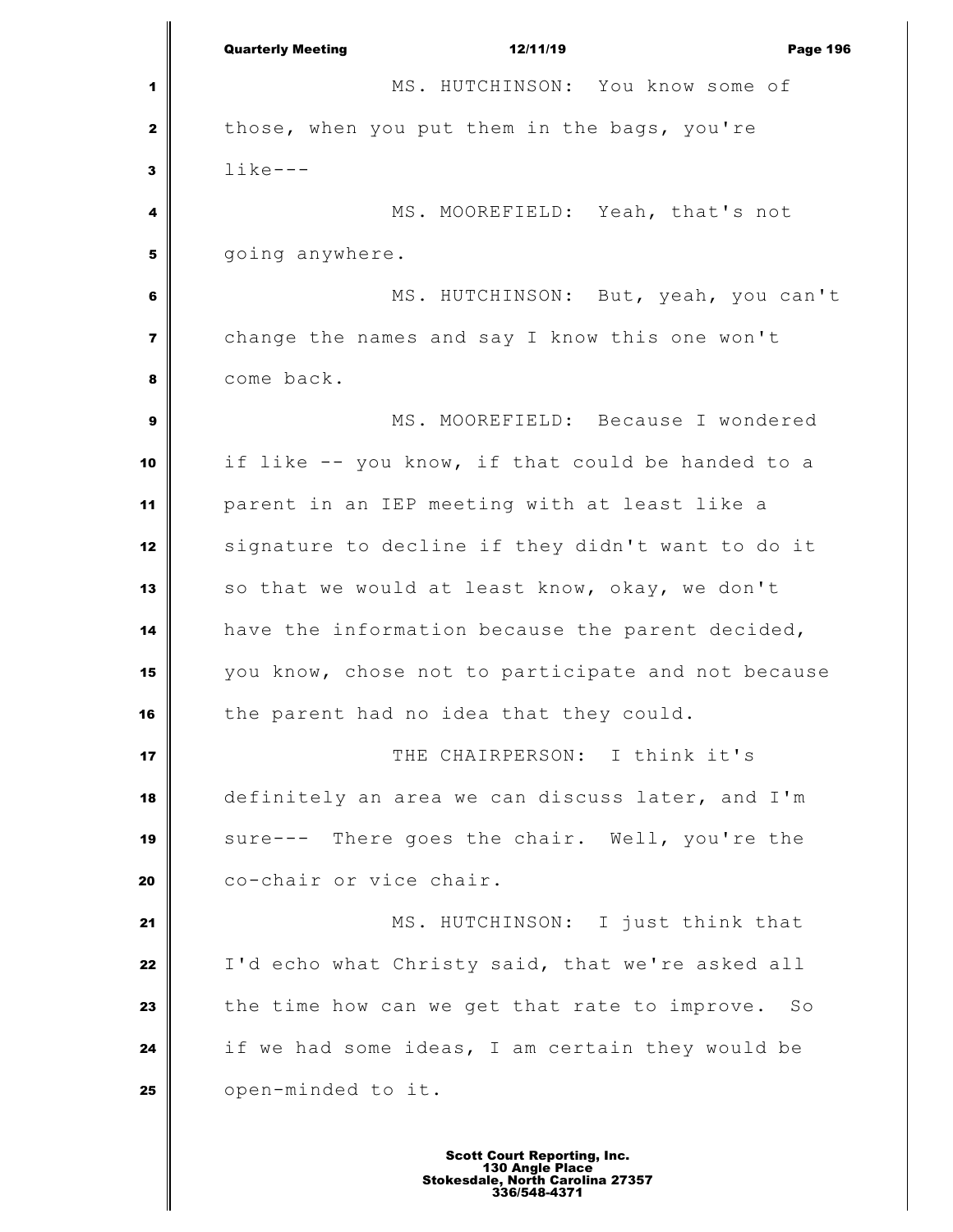|                         | <b>Quarterly Meeting</b><br>12/11/19<br><b>Page 197</b>                                                   |  |
|-------------------------|-----------------------------------------------------------------------------------------------------------|--|
| 1                       | THE CHAIRPERSON: I'm sure a 20- or                                                                        |  |
| $\mathbf{2}$            | 30-minute brainstorming session along here for                                                            |  |
| 3                       | Nancy would probably be very beneficial. One                                                              |  |
| 4                       | thing that I had a concern with, looking at the                                                           |  |
| 5                       | graduation rate, is 70 percent, and I think that's                                                        |  |
| 6                       | pretty great. You know, I think it's pretty good.                                                         |  |
| $\overline{\mathbf{z}}$ | It's not great, but it's -- you know, but if you                                                          |  |
| 8                       | look at the proficiency rates---                                                                          |  |
| 9                       | MS. MOOREFIELD: Yeah. How that's                                                                          |  |
| 10                      | that possible?                                                                                            |  |
| 11                      | THE CHAIRPERSON: Yeah. I mean,                                                                            |  |
| 12                      | seriously, that's---                                                                                      |  |
| 13                      | MS. MOOREFIELD: And that's one of my                                                                      |  |
| 14                      | issues too, is that in North Carolina a kid has to                                                        |  |
| 15                      | fail before they're allowed to be -- to repeat a                                                          |  |
| 16                      | grade. So if that kid has barely -- maybe had a                                                           |  |
| 17                      | day on a multiple-choice assessment -- has met                                                            |  |
| 18                      | that number, then they get pushed on without the                                                          |  |
| 19                      | proficiency needed to continue on, which just puts                                                        |  |
| 20                      | them further and further and further and further                                                          |  |
| 21                      | behind, which makes them hate school more and more                                                        |  |
| 22                      | and more, which takes their motivation down more                                                          |  |
| 23                      | and more and more, and there's nothing a parent                                                           |  |
| 24                      | can do about it.                                                                                          |  |
| 25                      | THE CHAIRPERSON: Yeah. I've often                                                                         |  |
|                         | <b>Scott Court Reporting, Inc.</b><br>130 Angle Place<br>Stokesdale, North Carolina 27357<br>336/548-4371 |  |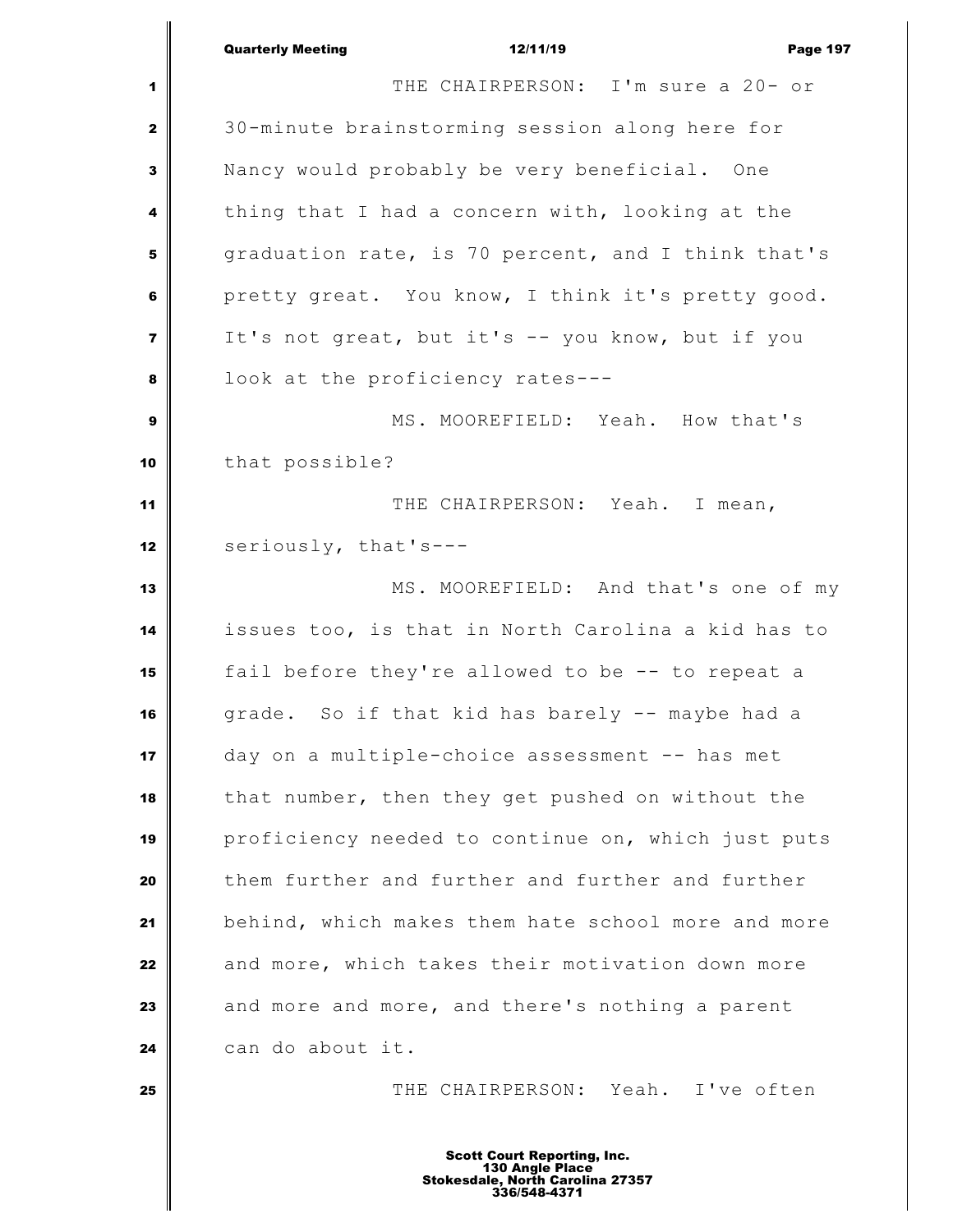|                         | <b>Quarterly Meeting</b><br>12/11/19<br><b>Page 198</b> |
|-------------------------|---------------------------------------------------------|
| 1                       | wondered because I mean I know that with my             |
| 2                       | daughter -- you know, with IDEA and the severity        |
| 3                       | of her disability, there's no way she's going to        |
| 4                       | grade out of special education. Would having            |
| 5                       | retained her in second grade have helped her learn      |
| 6                       | those crucial, critical reading skills or first         |
| $\overline{\mathbf{z}}$ | $grade -- -$                                            |
| 8                       | MS. MOOREFIELD: And you can't even                      |
| $\boldsymbol{9}$        | do that.                                                |
| 10                      | THE CHAIRPERSON: Yeah. And you                          |
| 11                      | can't even do that at that age level.                   |
| 12                      | MS. MOOREFIELD: You can't do it.                        |
| 13                      | That's why we -- like I didn't even start my            |
| 14                      | seven-year-old until -- I started him a year late       |
| 15                      | because I knew that if I started him on time and        |
| 16                      | he was not able to keep up with proficiency -- and      |
| 17                      | I kind of had my suspicions that he might not -- I      |
| 18                      | would not be able, you know, as his mother, to          |
| 19                      | make that decision to hold him back to get a            |
| 20                      | firmer foundation.                                      |
| 21                      | So that's one of our fundamental,                       |
| 22                      | across-the-board, not-just-EC issues in North           |
| 23                      | Carolina, is that we pass kids along just because       |
| 24                      | they meet a certain number and not because they         |
| 25                      | actually have proficiency to be successful at the       |
|                         |                                                         |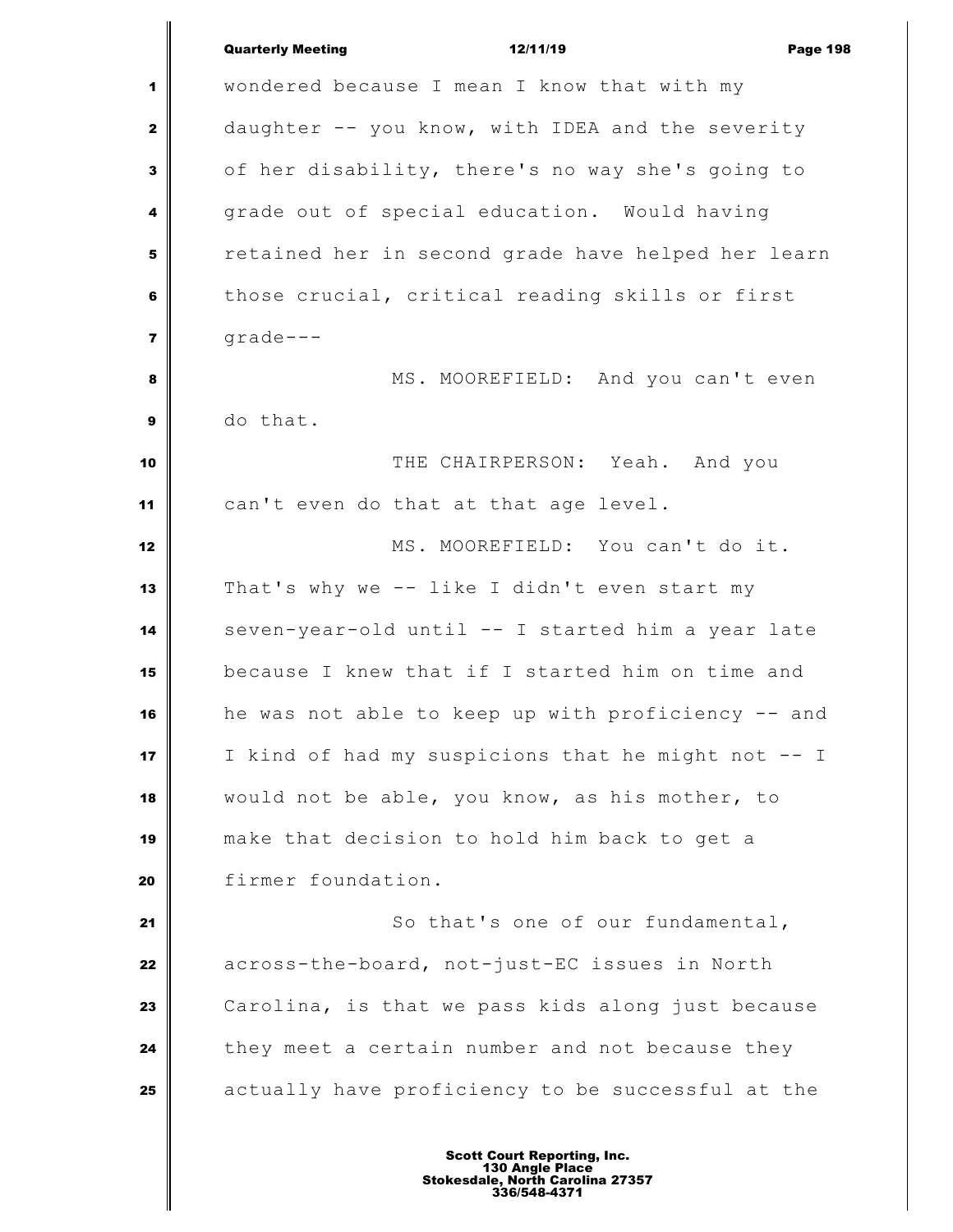|                         | <b>Quarterly Meeting</b><br>12/11/19<br><b>Page 199</b> |
|-------------------------|---------------------------------------------------------|
| 1                       | next level, and that I think also probably feeds        |
| $\mathbf{2}$            | into the mental health issue.                           |
| $\mathbf{3}$            | THE CHAIRPERSON: And I was also                         |
| 4                       | looking at -- let's see for this one -- maybe some      |
| 5                       | modest improvements or increases in like 5a             |
| 6                       | because it seems like we're getting very close --       |
| $\overline{\mathbf{z}}$ | we've actually passed that target. So let's raise       |
| 8                       | the target a little bit. Let's see if we can't          |
| 9                       | hit 68 percent or 70 percent.                           |
| 10                      | MS. MOOREFIELD: Which one was that?                     |
| 11                      | I'm sorry.                                              |
| 12                      | THE CHAIRPERSON: 5a, educational                        |
| 13                      | environments. Because we want our kids to be as         |
| 14                      | much as possible in the full inclusive                  |
| 15                      | environment.                                            |
| 16                      | MS. MOOREFIELD: This is another one                     |
| 17                      | that I just wanted opinions from people who know        |
| 18                      | more than me. So I just -- my concern with all          |
| 19                      | three of these $-$ a, b, and $c$ $-$ is that I don't    |
| 20                      | want kids to be put into an inappropriate               |
| 21                      | placement just for the sake of a number.                |
| 22                      | THE CHAIRPERSON: That's true too.                       |
| 23                      | MS. MOOREFIELD: You know, I kind of                     |
| 24                      | question why we measure some of this stuff or why       |
| 25                      | we don't have ranges on some of it.                     |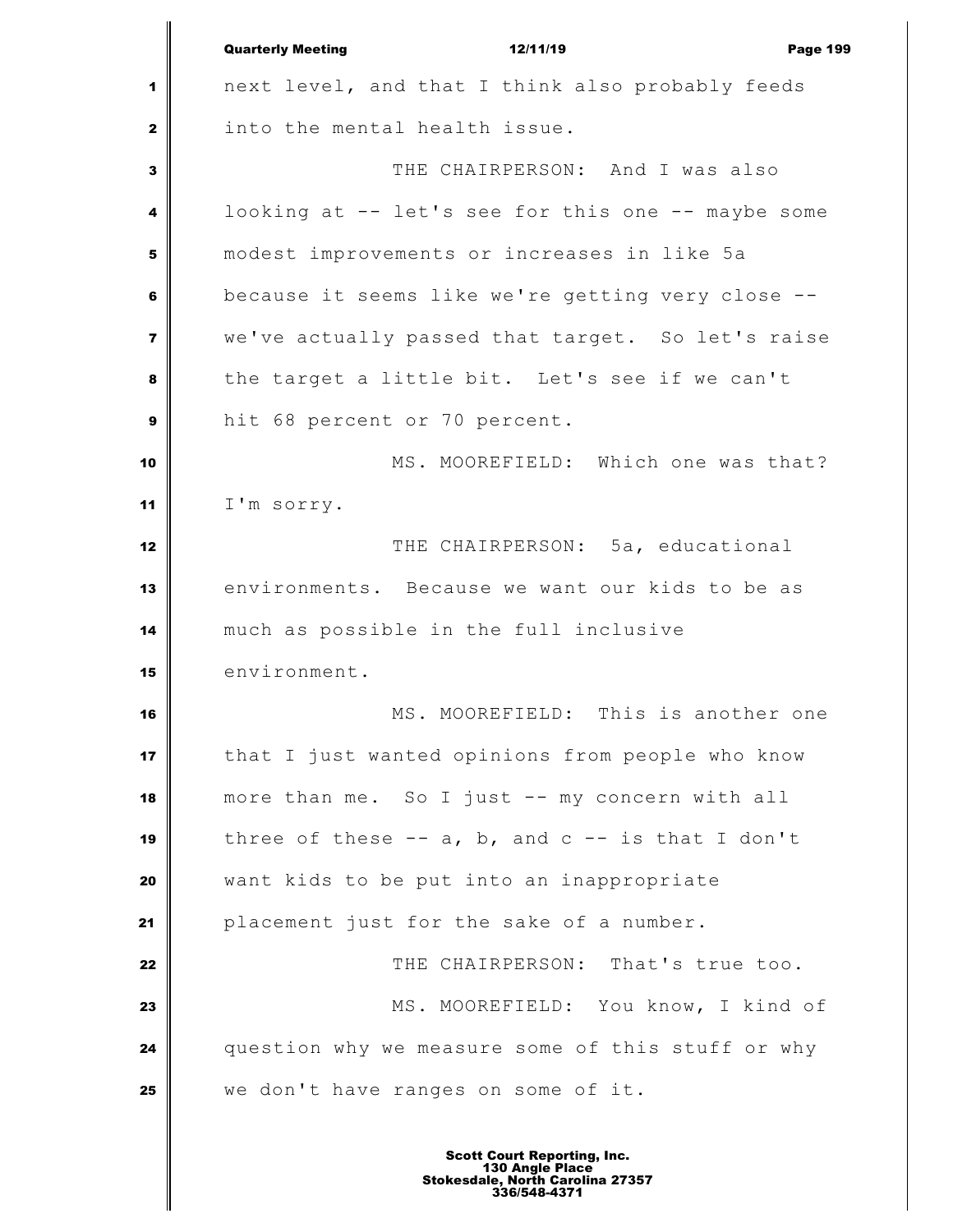|                | 12/11/19<br><b>Quarterly Meeting</b><br><b>Page 200</b> |
|----------------|---------------------------------------------------------|
| 1              | MS. GRANT: Because the federal                          |
| $\mathbf{2}$   | government tells us we have to.                         |
| 3              | MS. MOOREFIELD: Oh, well, that's a                      |
| 4              | great reason, then, because they know what they're      |
| 5              | doing there.                                            |
| 6              | MS. GRANT: I will tell you with                         |
| $\overline{7}$ | ECATS, with the new IEPs, they actually                 |
| 8              | intentionally took off regular, resource,               |
| 9              | separate. So the regular, resource, separate            |
| 10             | doesn't drive the placement. So you're looking at       |
| 11             | the total -- how much time does this child need         |
| 12             | for this reading goal or for this math goal. So I       |
| 13             | don't know if you've had your IEP meeting or seen       |
| 14             | the new ECATS stuff.                                    |
| 15             | MS. MOOREFIELD: Huh-uh, not yet.                        |
| 16             | MS. GRANT: But they did                                 |
| 17             | intentionally take that off of the -- that's only       |
| 18             | a federally reported thing, so they took it off         |
| 19             | the state form so that your discussion is centered      |
| 20             | not around we can't -- we can't give them that          |
| 21             | much time because then they'll be separate and          |
| 22             | they'll have to go into Extended Content                |
| 23             | Standards. You know what I'm saying?                    |
| 24             | MS. MOOREFIELD: Yes.                                    |
| 25             | MS. GRANT: So it's not driving the                      |
|                |                                                         |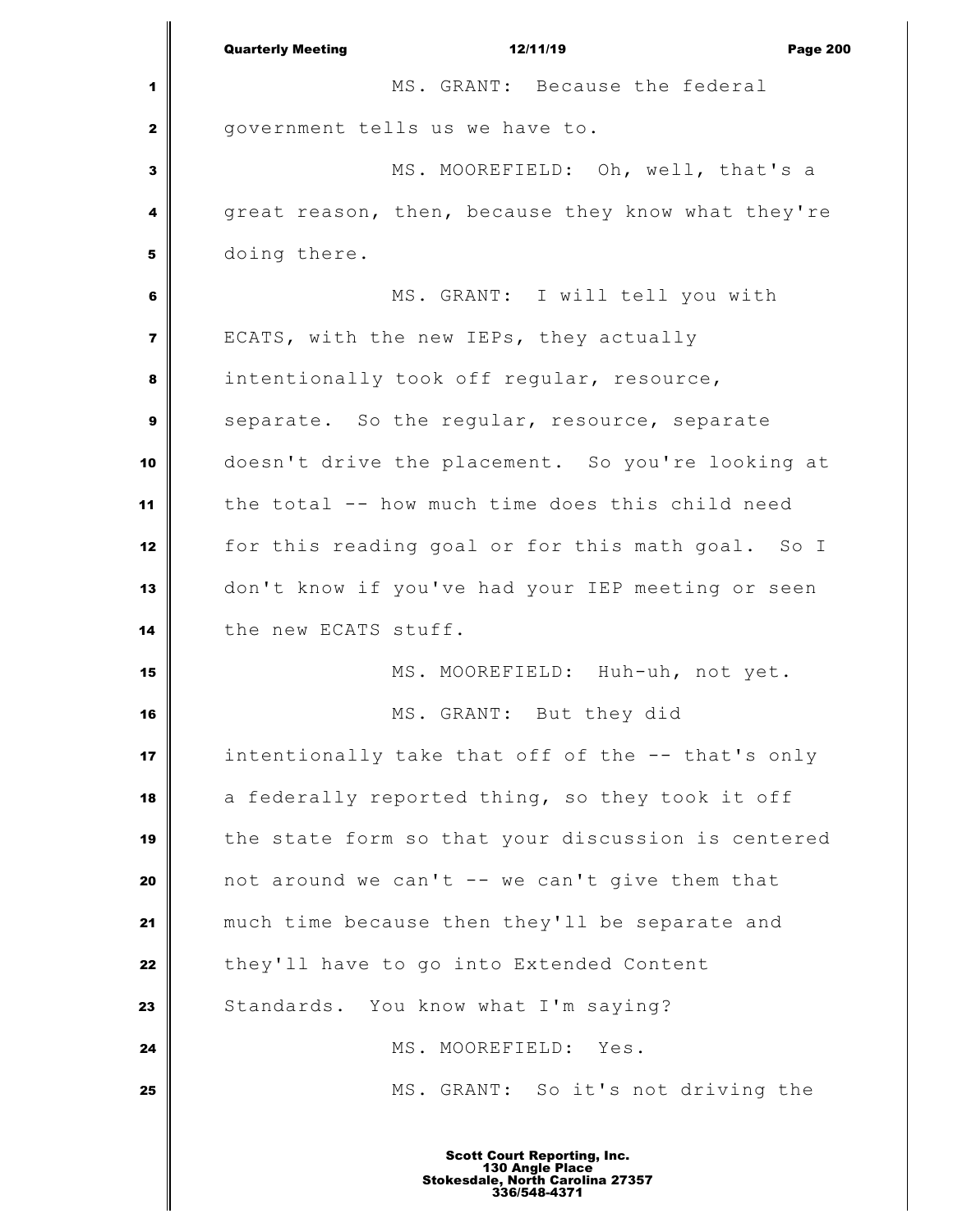|                         | <b>Quarterly Meeting</b><br>12/11/19<br><b>Page 201</b>                                                   |
|-------------------------|-----------------------------------------------------------------------------------------------------------|
| 1                       | type of class.                                                                                            |
| $\mathbf{2}$            | MS. MOOREFIELD: Because I was not                                                                         |
| $\mathbf{3}$            | allowed to put my child in a regular education                                                            |
| 4                       | classroom because then he would lose his therapy                                                          |
| 5                       | services.                                                                                                 |
| 6                       | MS. GRANT: Yeah. So all of that's                                                                         |
| $\overline{\mathbf{z}}$ | off the IEP now for a reason, right.                                                                      |
| 8                       | MS. MOOREFIELD: Okay. All right.                                                                          |
| 9                       | That was my only concern with the whole of 5.                                                             |
| 10                      | MS. HUTCHINSON: Like it just                                                                              |
| 11                      | calculates automatically. You can see it -- as                                                            |
| 12                      | the director, you can see the percent.                                                                    |
| 13                      | THE CHAIRPERSON: So I mean I was                                                                          |
| 14                      | just sharing that I was looking at maybe a modest                                                         |
| 15                      | increase in the 5a to 70 or 68 percent. Just                                                              |
| 16                      | raise it slightly. Because we're at 67.4.                                                                 |
| 17                      | Since we have already beat that, so raising it a                                                          |
| 18                      | little bit might not be a bad thing.                                                                      |
| 19                      | I was also looking at the 7's, with                                                                       |
| 20                      | modest increases for them since we're right at or                                                         |
| 21                      | have exceeded the targets as well. Those are the                                                          |
| 22                      | preschool outcomes. And I was wondering if we                                                             |
| 23                      | could possibly get -- I had written down that I                                                           |
| 24                      | had a concern. What was it?                                                                               |
| 25                      | MS. MOOREFIELD: Did I hear her say                                                                        |
|                         | <b>Scott Court Reporting, Inc.</b><br>130 Angle Place<br>Stokesdale, North Carolina 27357<br>336/548-4371 |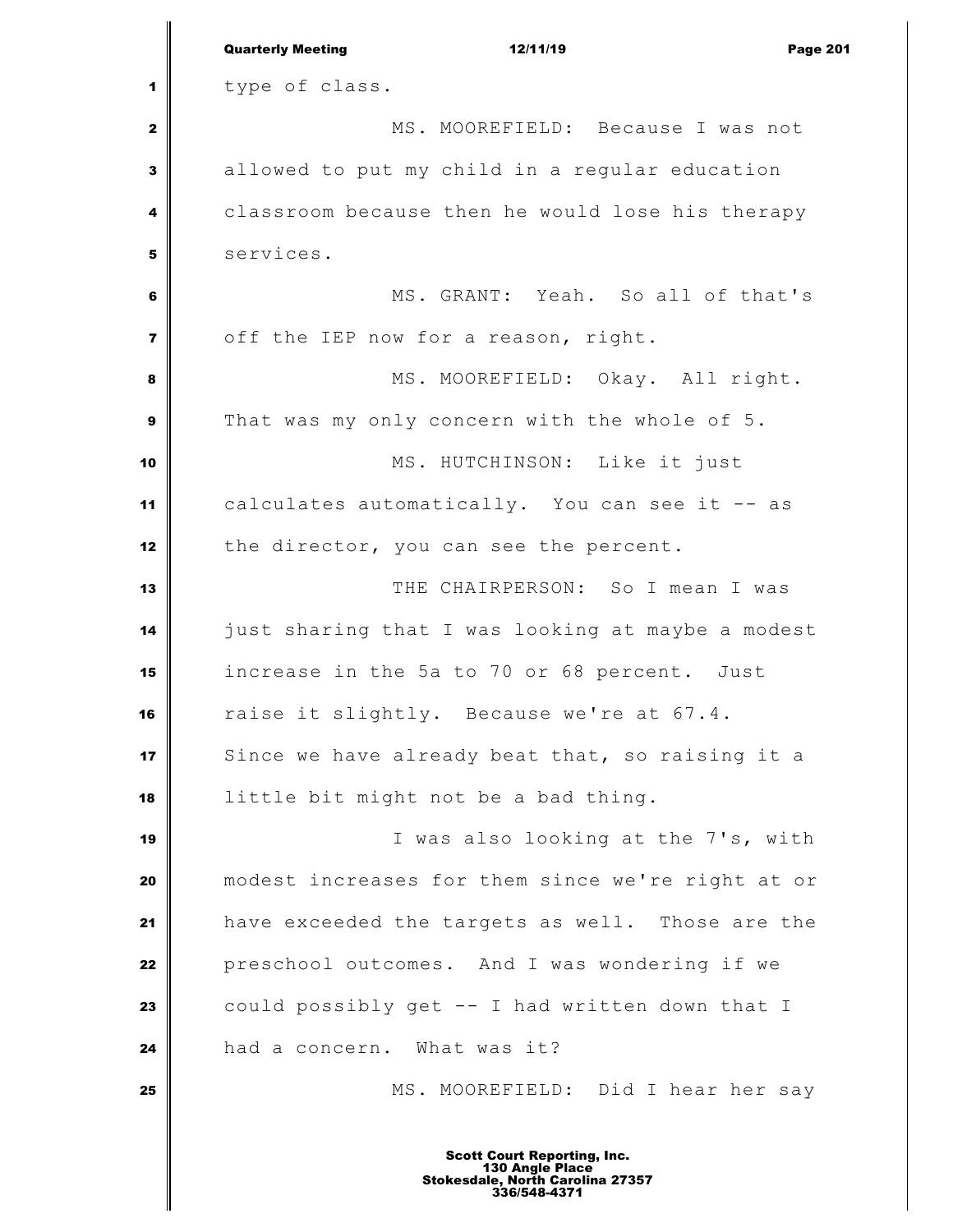|                 | <b>Quarterly Meeting</b><br>12/11/19<br><b>Page 202</b> |
|-----------------|---------------------------------------------------------|
| 1               | that in the next year or two the preschool $-$ -        |
| $\mathbf{2}$    | those preschool indicators will be mixed in with        |
| $\mathbf{3}$    | the $K-12$ ?                                            |
| 4               | THE CHAIRPERSON: The five-year-olds.                    |
| 5               | The five-year-olds.                                     |
| $6\phantom{1}6$ | MS. MOOREFIELD: Just the                                |
| $\overline{7}$  | five-year-olds.                                         |
| 8               | THE CHAIRPERSON: If you have a                          |
| 9               | five-year-old in kindergarten, they're going to be      |
| 10              | with the kindergarten to 12. If you have a              |
| 11              | five-year-old in preschool, they're going to be         |
| 12              | with preschool.                                         |
| 13              | MS. MOOREFIELD: Oh, okay. But we're                     |
| 14              | still looking at pre-K and K-12 separate?               |
| 15              | THE CHAIRPERSON: Yeah. But I was                        |
| 16              | also wanting to look at, you know, as a possible        |
| 17              | future meeting, since I'm going to be leaving as        |
| 18              | chair, what's the $--$ not the proficiency rate $--$    |
| 19              | preschool programming, what are the challenges of       |
| 20              | providing a more inclusive environment for our          |
| 21              | pre-K students. Because there's never going to be       |
| 22              | an opportunity for our most severe students to be       |
| 23              | close to the same level as their nondisabled peers      |
| 24              | than preschool and kindergarten. There's never          |
| 25              | going to be a more level playing field than             |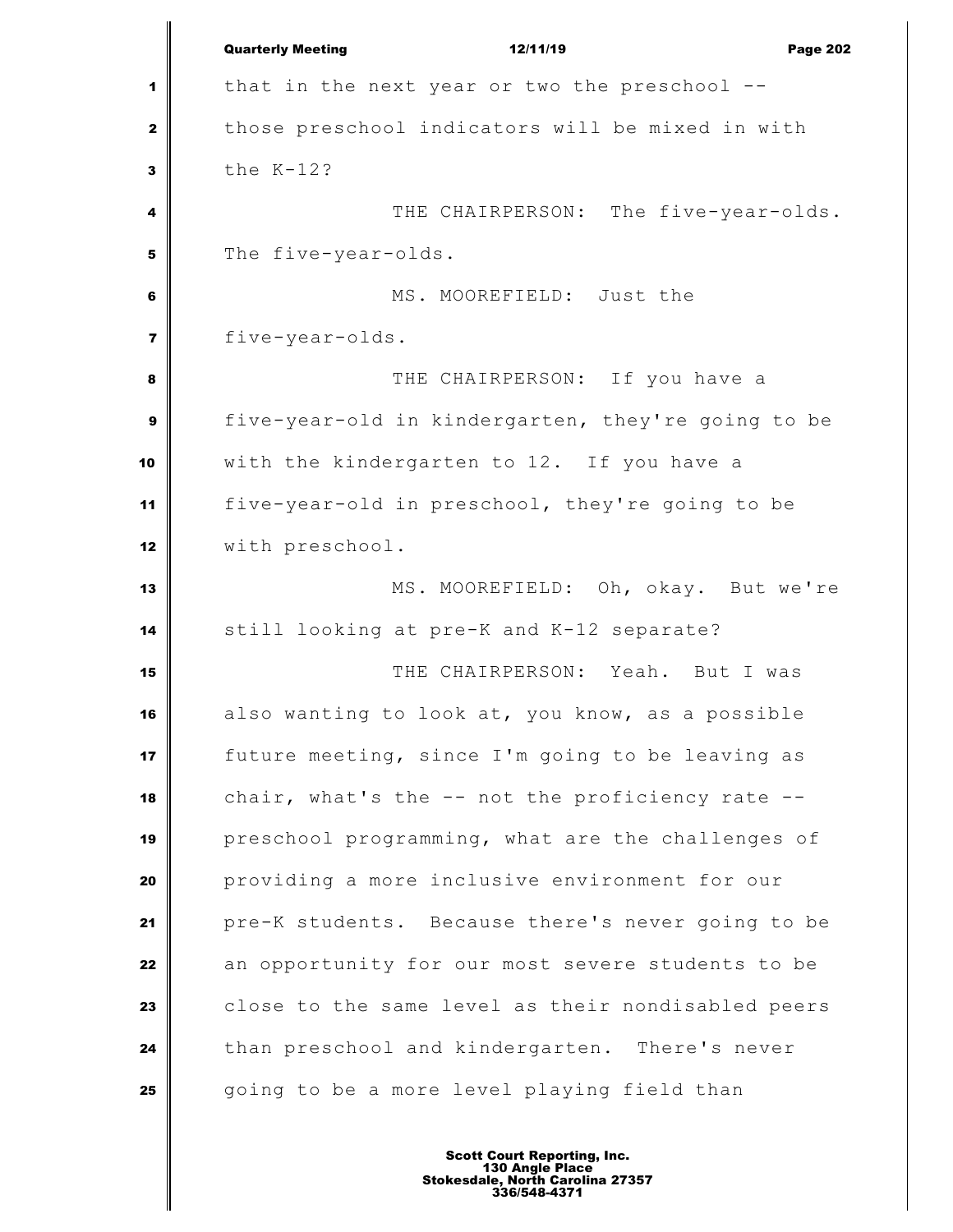|                         | <b>Quarterly Meeting</b><br>12/11/19<br><b>Page 203</b> |
|-------------------------|---------------------------------------------------------|
| 1                       | preschool and kindergarten ever.                        |
| $\mathbf{2}$            | MS. MOOREFIELD: Right. And if we                        |
| 3                       | can get those early intervention things set up in       |
| 4                       | preschool for some of these kids, they may not          |
| 5                       | ever enter into the EC K-12.                            |
| 6                       | THE CHAIRPERSON: They might still                       |
| $\overline{\mathbf{z}}$ | need a little bit of support through speech             |
| 8                       | therapy or something like that, but we can---           |
| $\boldsymbol{9}$        | MS. MOOREFIELD: It's going to be way                    |
| 10                      | more cost-effective to nip some of these                |
| 11                      | disorders -- you know, like the ladies were             |
| 12                      | talking about with the dyslexia -- I mean I'm sure      |
| 13                      | that three years old might be -- you know, but if       |
| 14                      | we could, you know, identify and put our focus in       |
| 15                      | these kids when they're little, they might not          |
| 16                      | need as many resources as they go through.              |
| 17                      | THE CHAIRPERSON:<br>Yeah. So barriers                   |
| 18                      | to more inclusive environments in the preschool         |
| 19                      | level.                                                  |
| 20                      | MS. GRANT: And what is the State                        |
| 21                      | doing about those to help that. And I think, when       |
| 22                      | you sit here and you look at all this and you hear      |
| 23                      | about our kids being out in regular classes more        |
| 24                      | and more inclusive environments, I get it. We           |
| 25                      | have a group -- there's a National Inclusion            |
|                         |                                                         |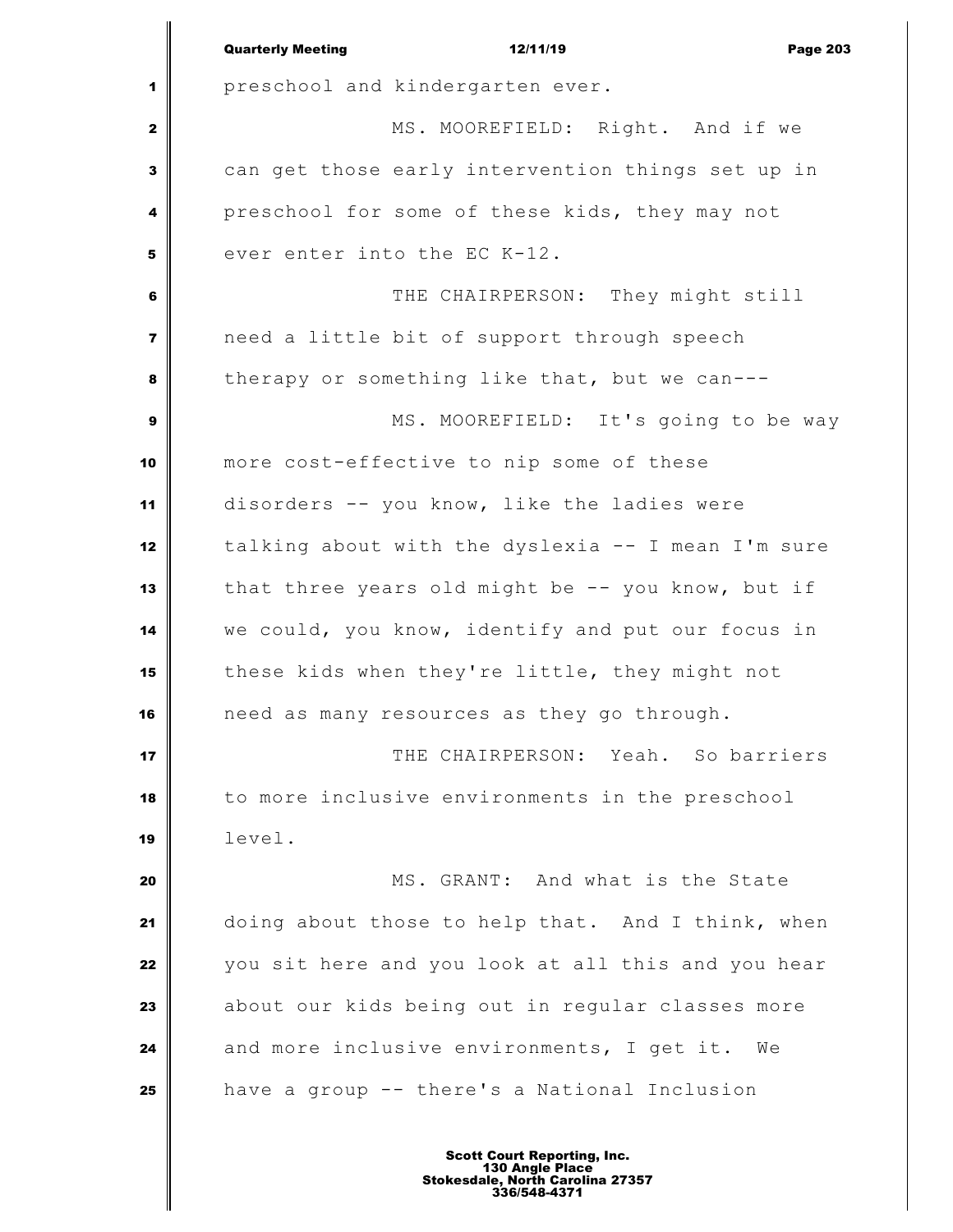|                         | <b>Quarterly Meeting</b><br>12/11/19<br><b>Page 204</b> |
|-------------------------|---------------------------------------------------------|
| 1                       | Conference. It's actually here in North Carolina        |
| $\mathbf{2}$            | every year, and that is a huge push.                    |
| 3                       | And we have tried that and we are                       |
| 4                       | doing it, but we have taken -- had to take a lot        |
| 5                       | of time to work with the regular ed teachers. We        |
| 6                       | spent just years preparing them for, you know,          |
| $\overline{\mathbf{z}}$ | what is it going to be like, what does a child          |
| 8                       | with autism -- what are the characteristic even of      |
| 9                       | a child with autism, and now we're there, and           |
| 10                      | we're still facing some challenges.                     |
| 11                      | But I just think this is not                            |
| 12                      | something -- even with the proficiency, when you        |
| 13                      | look at the percentage of our students as a state       |
| 14                      | that are out in regular ed, this is not an EC           |
| 15                      | thing that EC is going to fix by themselves             |
| 16                      | because a lot of the schools -- it's a tier one         |
| 17                      | core instructional issue.                               |
| 18                      | And I know I'm on record right now,                     |
| 19                      | but I do not ever allow my teachers to use that as      |
| 20                      | an excuse. "Well, my kids aren't mastering the          |
| 21                      | standards because of what the regular ed teachers       |
| 22                      | are doing."                                             |
| 23                      | And I say, "Don't stop. What are we                     |
| 24                      | doing to help them provide some supports?" But we       |
| 25                      | can talk about it all we want in this environment,      |
|                         |                                                         |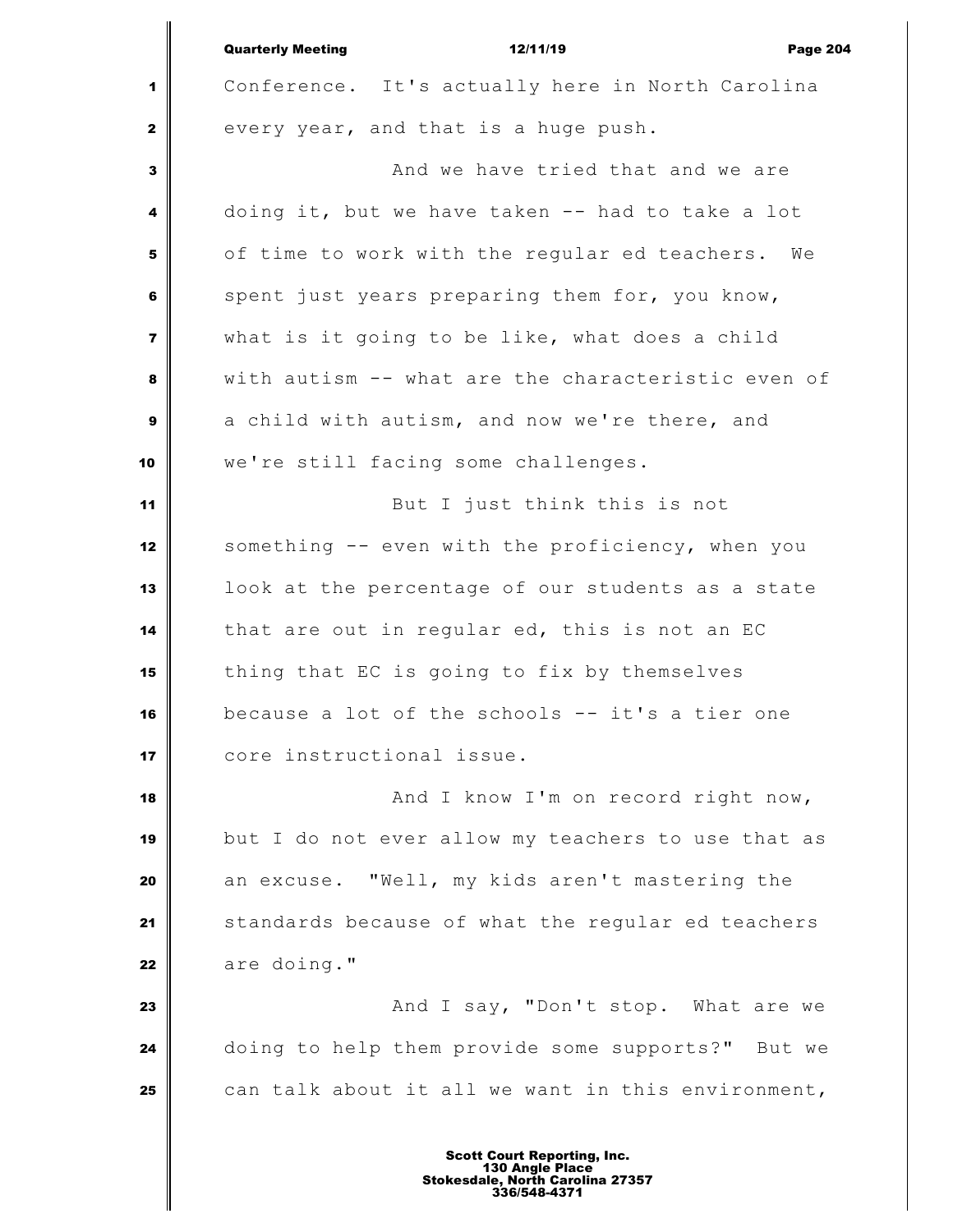|    | <b>Quarterly Meeting</b><br>12/11/19<br><b>Page 205</b> |
|----|---------------------------------------------------------|
| 1  | but until we get regular ed to the table to talk        |
| 2  | about what are you doing and how are you pushing        |
| 3  | out MTSS and how are you rolling out tiered             |
| 4  | instruction and the supports that need to be put        |
| 5  | in place and how you building in universal design       |
| 6  | for learning within your standards and your             |
| 7  | curriculum guides and maps that go out, we're not       |
| 8  | going to see a whole change wholesale over the          |
| 9  | state because we can't fix it ourselves.                |
| 10 | MS. HUTCHINSON: That's over 80                          |
| 11 | percent of our kids.                                    |
| 12 | THE CHAIRPERSON: I have a question.                     |
| 13 | Do we have a regular education teacher on this          |
| 14 | Council?                                                |
| 15 | MS. DANIELS-HALL: We used to.                           |
| 16 | MS. HUTCHINSON: He's the regular ed                     |
| 17 | administrator.                                          |
| 18 | MS. GRANT: You tell me. I mean, do                      |
| 19 | you agree with that? Do you see anything                |
| 20 | different than what I said?                             |
| 21 | MR. BAKER: What you said, you're                        |
| 22 | exactly right, 100 percent.                             |
| 23 | MS. COFFEY: Christy, I'm looking                        |
| 24 | behind you while you're saying that. It says,           |
| 25 | "Whole school, whole community, whole child."<br>It     |
|    |                                                         |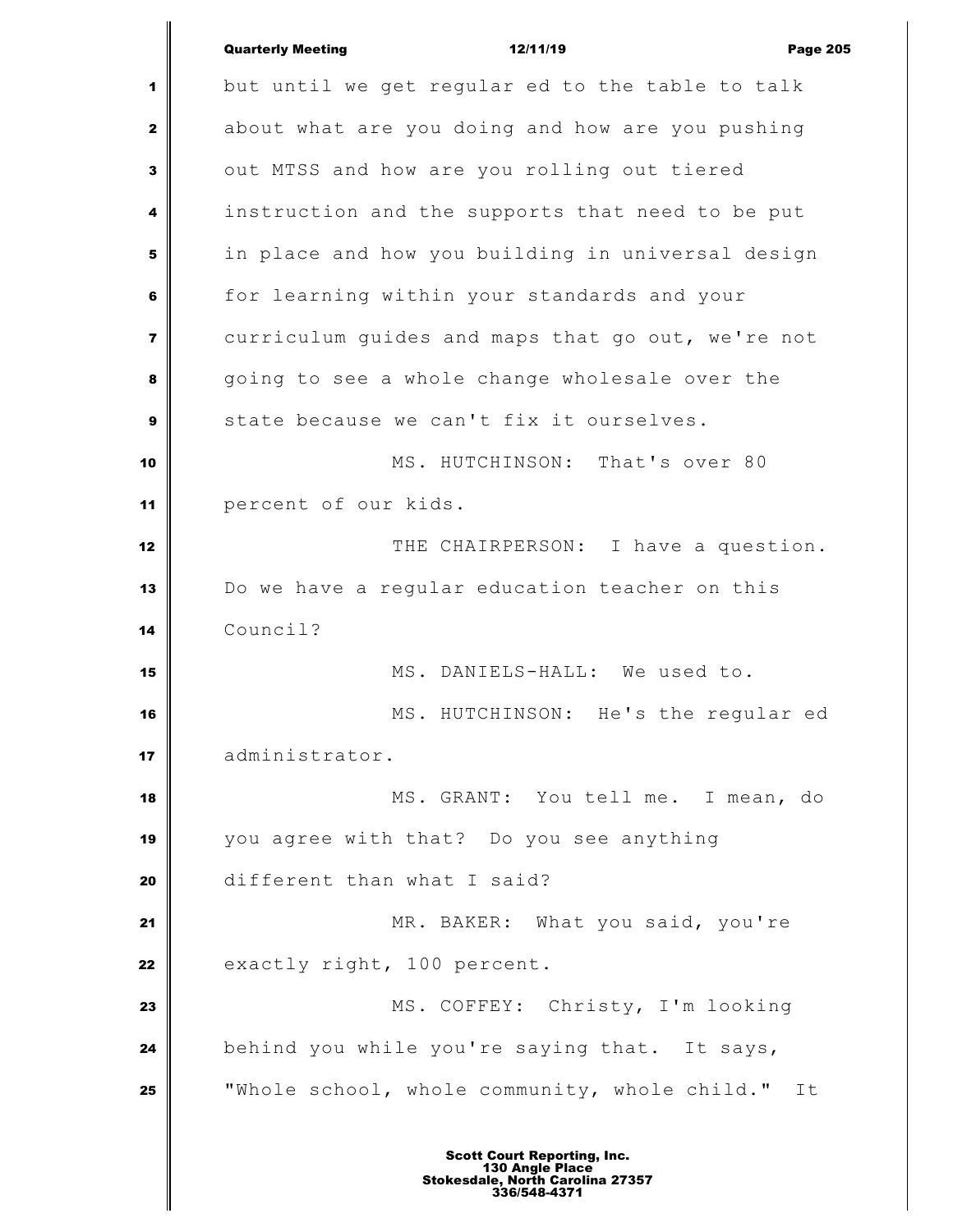|                | <b>Quarterly Meeting</b><br>12/11/19<br><b>Page 206</b> |
|----------------|---------------------------------------------------------|
| 1              | doesn't say all that separate.                          |
| $\mathbf{2}$   | MR. BAKER: It's got to be everybody.                    |
| $\mathbf{3}$   | THE CHAIRPERSON: I wonder if we                         |
| 4              | should see if we can't get a person that is -- you      |
| 5              | know, you're a regular ed administrator, but a          |
| 6              | person that's in the classroom. I know you're a         |
| $\overline{7}$ | mom, but you're also a regular ed -- it's kind of       |
| 8              | hard to wear two hats, don't you think?                 |
| $\mathbf{9}$   | MS. MOOREFIELD: I've got three or                       |
| 10             | four going on over here. I've got multiple              |
| 11             | personalities to go with them too.                      |
| 12             | THE CHAIRPERSON: You wear too many                      |
| 13             | hats just like the rest of us. But that might be        |
| 14             | something we want to look at, is see if we can't        |
| 15             | get a regular education teacher as a teacher            |
| 16             | position. And we love your input as a teacher as        |
| 17             | well, but just -- because when you cycle off,           |
| 18             | who's going to replace you?                             |
| 19             | MS. MOOREFIELD: Well, so far they                       |
| 20             | haven't wanted to find anybody, so that's why I         |
| 21             | cycled back on. I think if I just -- you know,          |
| 22             | keep low, they'll just keep sending off those           |
| 23             | letters.                                                |
| 24             | MS. GRANT: Indicator 1, then, did we                    |
| 25             | talk about maintaining that 80 percent? Because         |
|                |                                                         |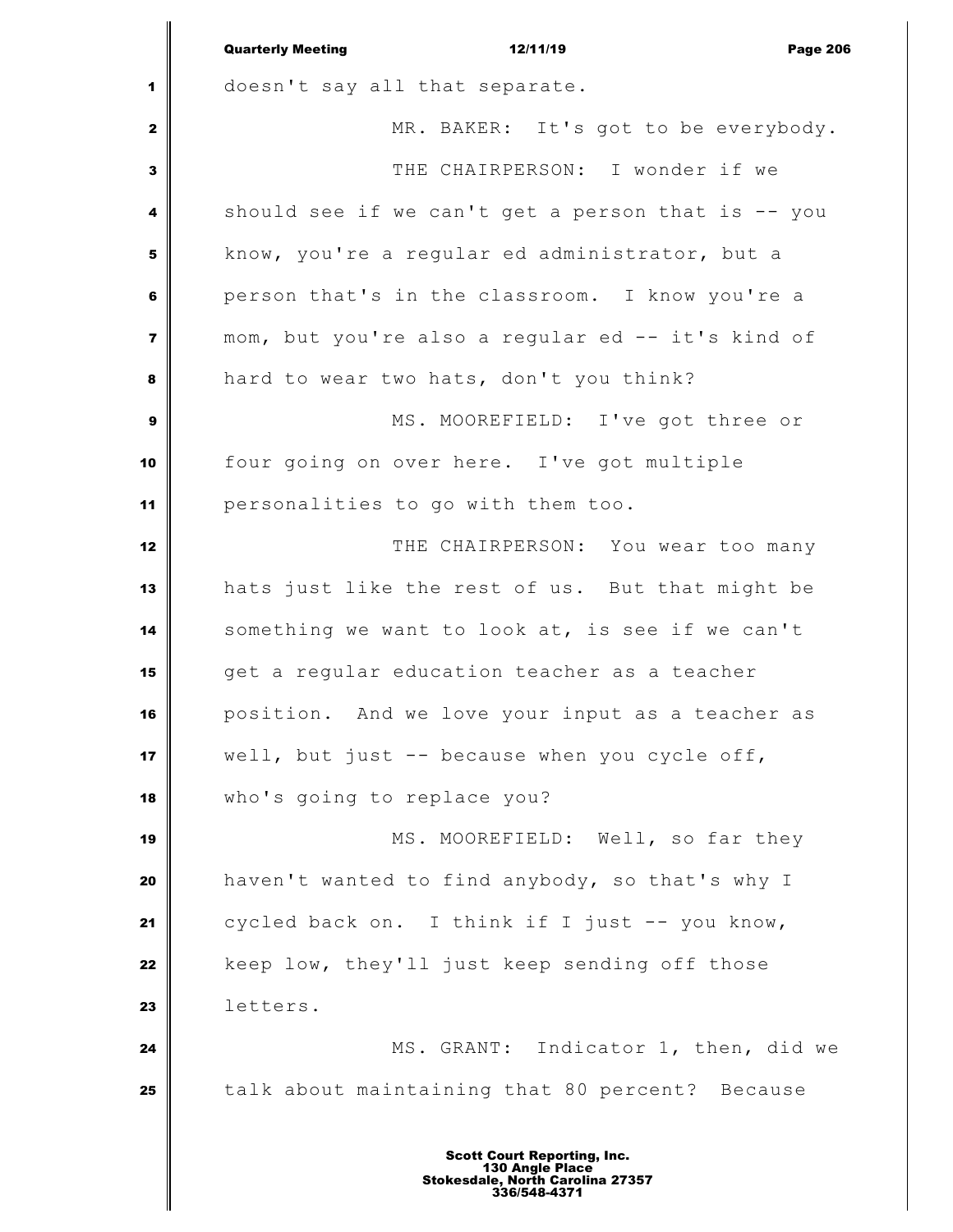|                         | <b>Quarterly Meeting</b><br>12/11/19<br><b>Page 207</b> |
|-------------------------|---------------------------------------------------------|
| 1                       | it seems to me that we're headed there already.         |
| $\mathbf{2}$            | THE CHAIRPERSON: That's what I was                      |
| 3                       | thinking because I mean jumping ten percent in one      |
| 4                       | year, wow, that would be awesome, but if we're not      |
| 5                       | having the proficiency to match the graduation          |
| 6                       | rate -- yeah, that's what I was thinking is             |
| $\overline{\mathbf{z}}$ | maintaining 1. The same way with 2 and 3.               |
| 8                       | 4a, I thought maybe we could decrease                   |
| $\boldsymbol{9}$        | that to one percent, but I'll let the special           |
| 10                      | ed -- you administrators, you know the districts        |
| 11                      | and stuff like that and how that would impact.          |
| 12                      | MS. HUTCHINSON: You're talking about                    |
| 13                      | 4a?                                                     |
| 14                      | THE CHAIRPERSON: 4a, yeah. That's                       |
| 15                      | the suspension and long-term expulsion.                 |
| 16                      | MS. HUTCHINSON: So you're saying                        |
| 17                      | decrease that?                                          |
| 18                      | THE CHAIRPERSON: To one percent.                        |
| 19                      | MS. MOOREFIELD: Is that what we                         |
| 20                      | talked about a couple of years ago with the             |
| 21                      | disproportionality and all the math I didn't            |
| 22                      | understand?                                             |
| 23                      | MS. HUTCHINSON: Yes.                                    |
| 24                      | THE CHAIRPERSON: Yeah. Because                          |
| 25                      | right now it's at .34 percent because there's just      |
|                         |                                                         |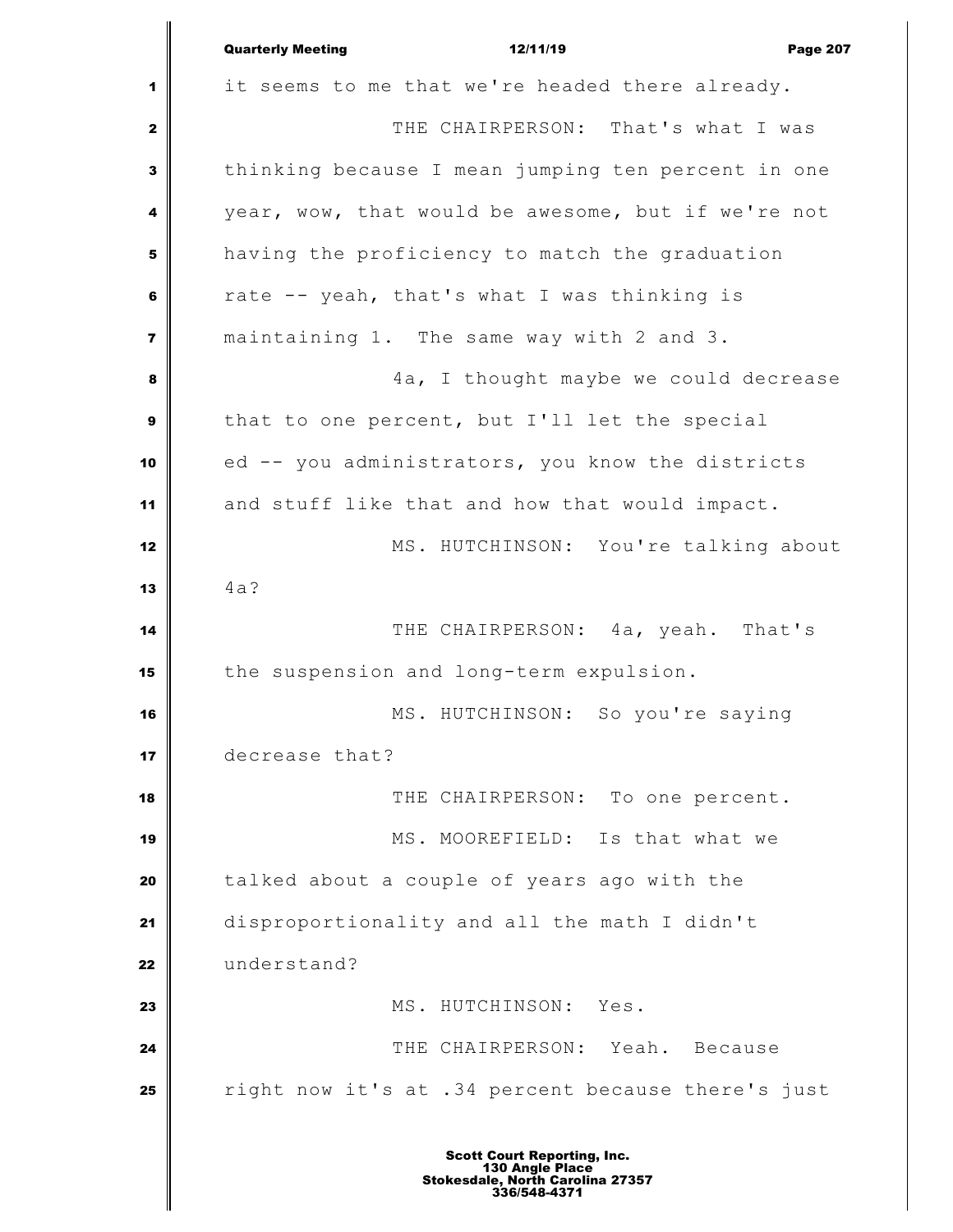|                         | <b>Quarterly Meeting</b><br>12/11/19<br><b>Page 208</b> |
|-------------------------|---------------------------------------------------------|
| 1                       | one district.                                           |
| 2                       | MS. GRANT: Well, they changed the                       |
| 3                       | way they -- they changed the way they did the           |
| 4                       | calculations this year. So you may see it next          |
| 5                       | $year--$                                                |
| 6                       | THE CHAIRPERSON: Be different.                          |
| $\overline{\mathbf{z}}$ | MS. GRANT: ---jump up and be                            |
| 8                       | different because of the way the calculations were      |
| 9                       | changed.                                                |
| 10                      | THE CHAIRPERSON: Yeah. So we might                      |
| 11                      | want to maintain that one and find out next year        |
| 12                      | what we want to do with that for the seven-year or      |
| 13                      | six-year period.                                        |
| 14                      | 5a, educational environments. I had                     |
| 15                      | suggested up to 68 or 70 percent. Is there any          |
| 16                      | more discussion around that?                            |
| 17                      | MR. BAKER: That's fine.                                 |
| 18                      | THE CHAIRPERSON: 5b, 5c, 6a, and 6b,                    |
| 19                      | I was thinking along the lines of maintaining.<br>Is    |
| 20                      | there any discussion around those?                      |
| 21                      | MS. HUTCHINSON: Can you say those                       |
| 22                      | numbers again real quick?                               |
| 23                      | THE CHAIRPERSON: 5b, 5c, 6a, and 6b.                    |
| 24                      | MS. HUTCHINSON: Maintain?                               |
| 25                      | THE CHAIRPERSON: Yeah, I was                            |
|                         |                                                         |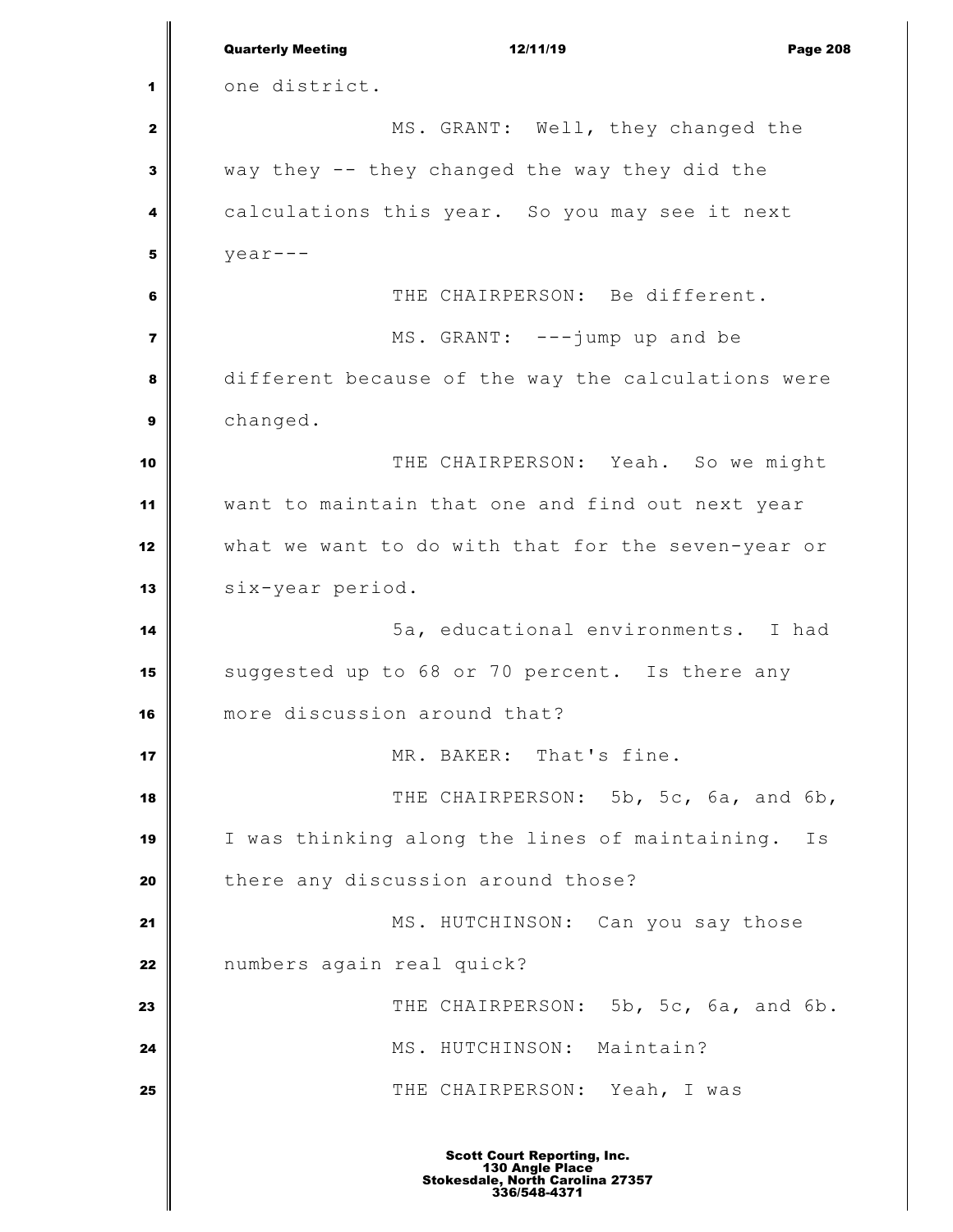Quarterly Meeting 12/11/19 Page 209 thinking maintain those. MS. GRANT: Let me ask you this and maybe, Christy, you may can help me understand this because I get so confused. MS. HUTCHINSON: Because it's supposed to go down. MS. GRANT: For 5b -- 5b, we're already at 13.96. So we're below what our target is. So instead of 15 percent, we may want to look at decreasing that to 13 percent or 14 percent. THE CHAIRPERSON: But for 5b, let's take a look at that. That's for the regular ed less than 40 percent of the time. MS. HUTCHINSON: You want that to go down. THE CHAIRPERSON: Yeah, that's right. So increase a and decrease b. Okay. I can see doing that. MS. GRANT: So it would be decreasing to the target--- THE CHAIRPERSON: To 13.5. MS. GRANT: ---to 13 percent or 13.5 23 or 13, either one. THE CHAIRPERSON: Yeah. MS. MOOREFIELD: Okay. So explain---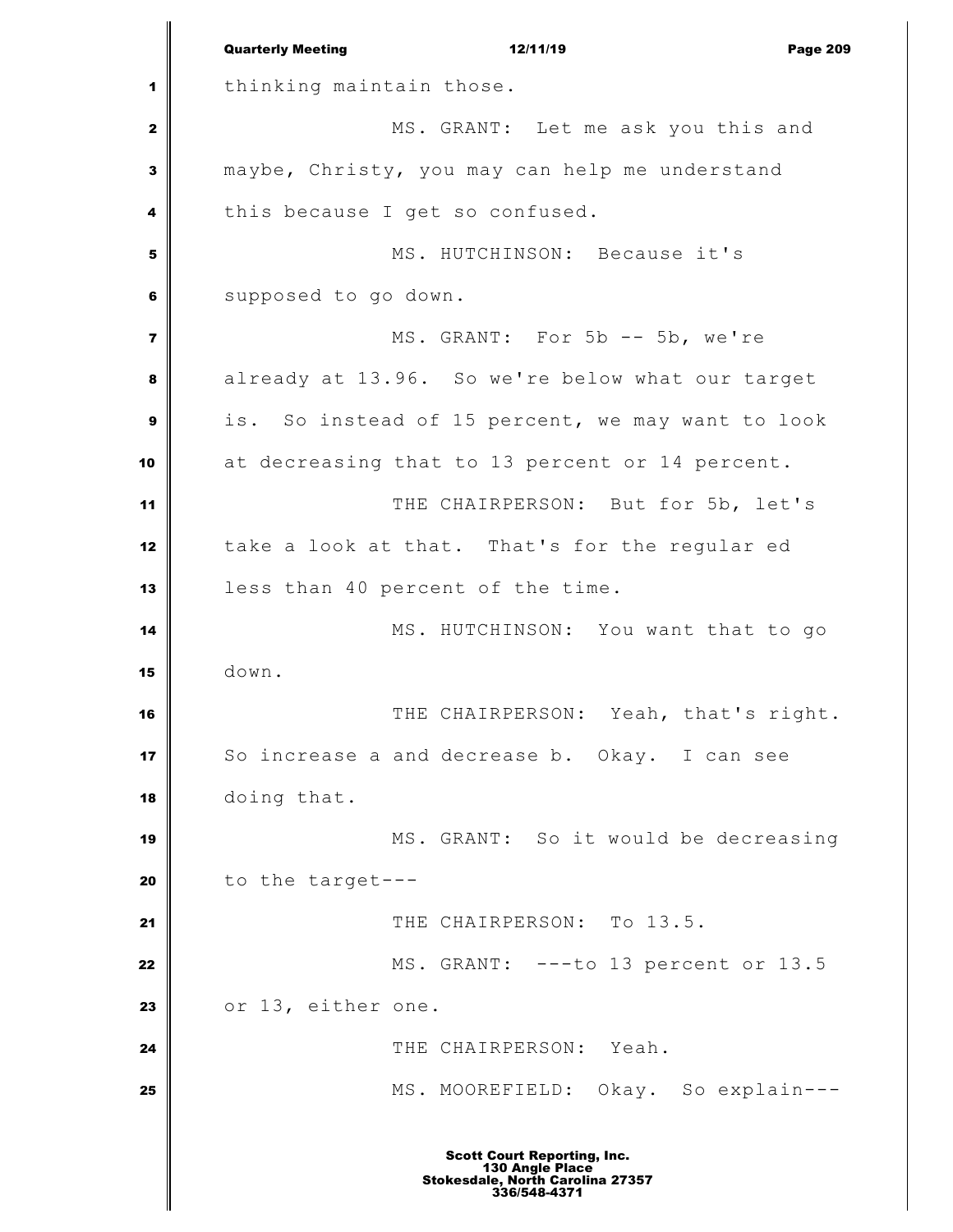Quarterly Meeting 12/11/19 Page 210 MS. HUTCHINSON: What we're saying is we want less kids in a more restrictive environment. Does that make sense?  $\parallel$  MS. MOOREFIELD: Yeah. | MS. GRANT: You have to think about it backwards. I always get confused with that one. MS. COFFEY: [Inaudible] change something about the baseline? One of the first rules was about the baseline. THE CHAIRPERSON: Certain ones. MS. HUTCHINSON: It's below the baseline, not because it's worse. It's below the baseline because it's better. So it's like saying we want a higher percentage of our kids in a less restrictive environment, and we are making the window of kids that are in a very restrictive environment smaller. So the baseline is at 16 percent, and we're saying oh, no, we're going to do better. 21 | MS. MOOREFIELD: But we don't want kids kicked out of a placement that they need to be in, in order to satisfy--- MS. HUTCHINSON: Those are all IEP team decisions.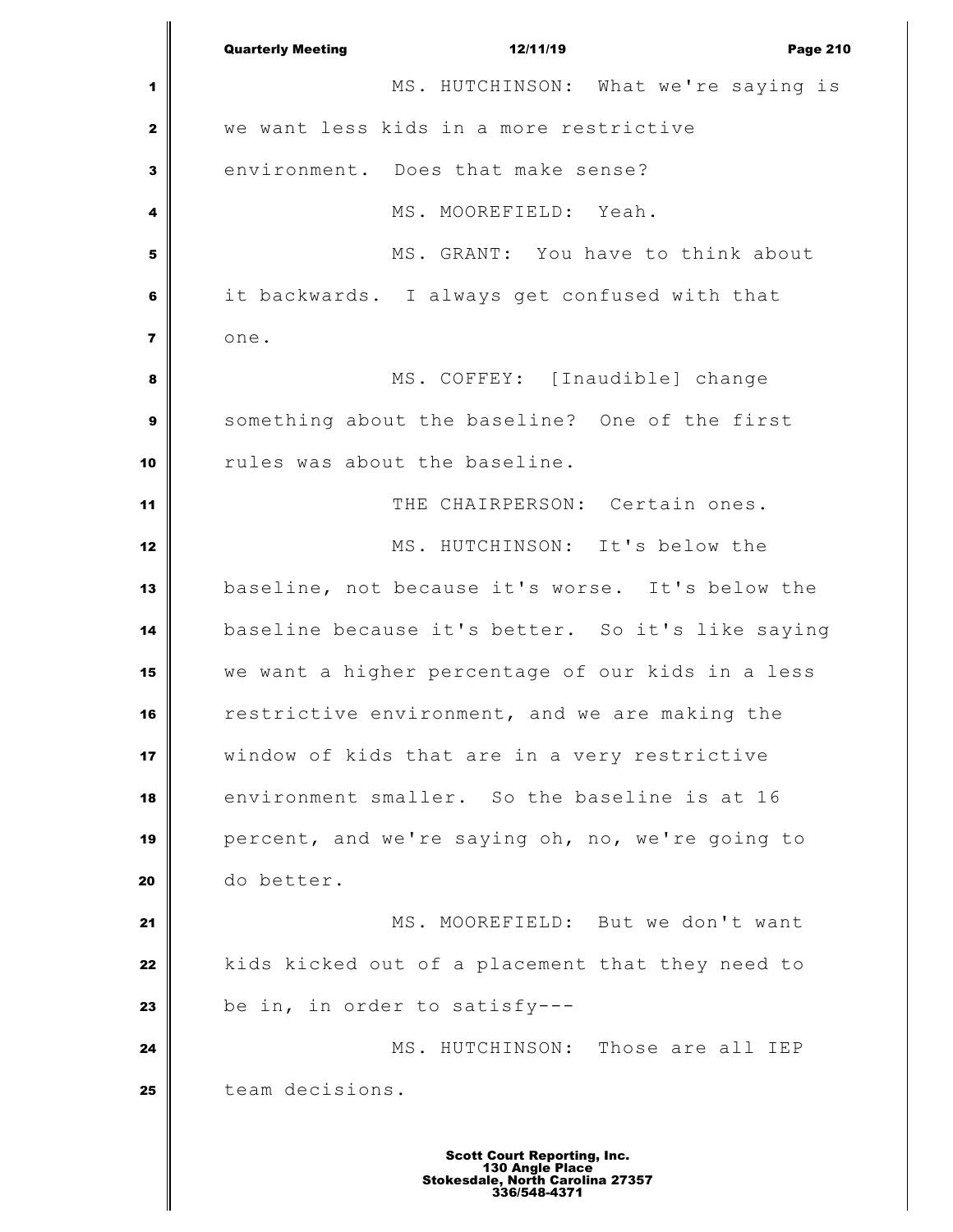Quarterly Meeting 12/11/19 Page 211 THE CHAIRPERSON: But, as she just said, they've taken out the -- those things -- you're not looking at that when you're doing your IEP. MS. MOOREFIELD: So why are we measuring that? MS. GRANT: The federal government. That's a requirement from the federal government -- reqular, resource, separate. MS. MOOREFIELD: So, in theory, these numbers have absolutely nothing to do with where a child is determined to be placed as the best place for them? MS. HUTCHINSON: No. It's an outcome of the decision of the IEP team. So if we said this kid needs four hours of speech a week and two hours of OT and eight hours of--- I don't even know--- MS. MOOREFIELD: I was going to say, can you come work with my child? MS. GRANT: You better take that 22 back, Christy. MS. HUTCHINSON: No, I'm just making up numbers. ---then we decided that's what it's going to take to get those goals that we decided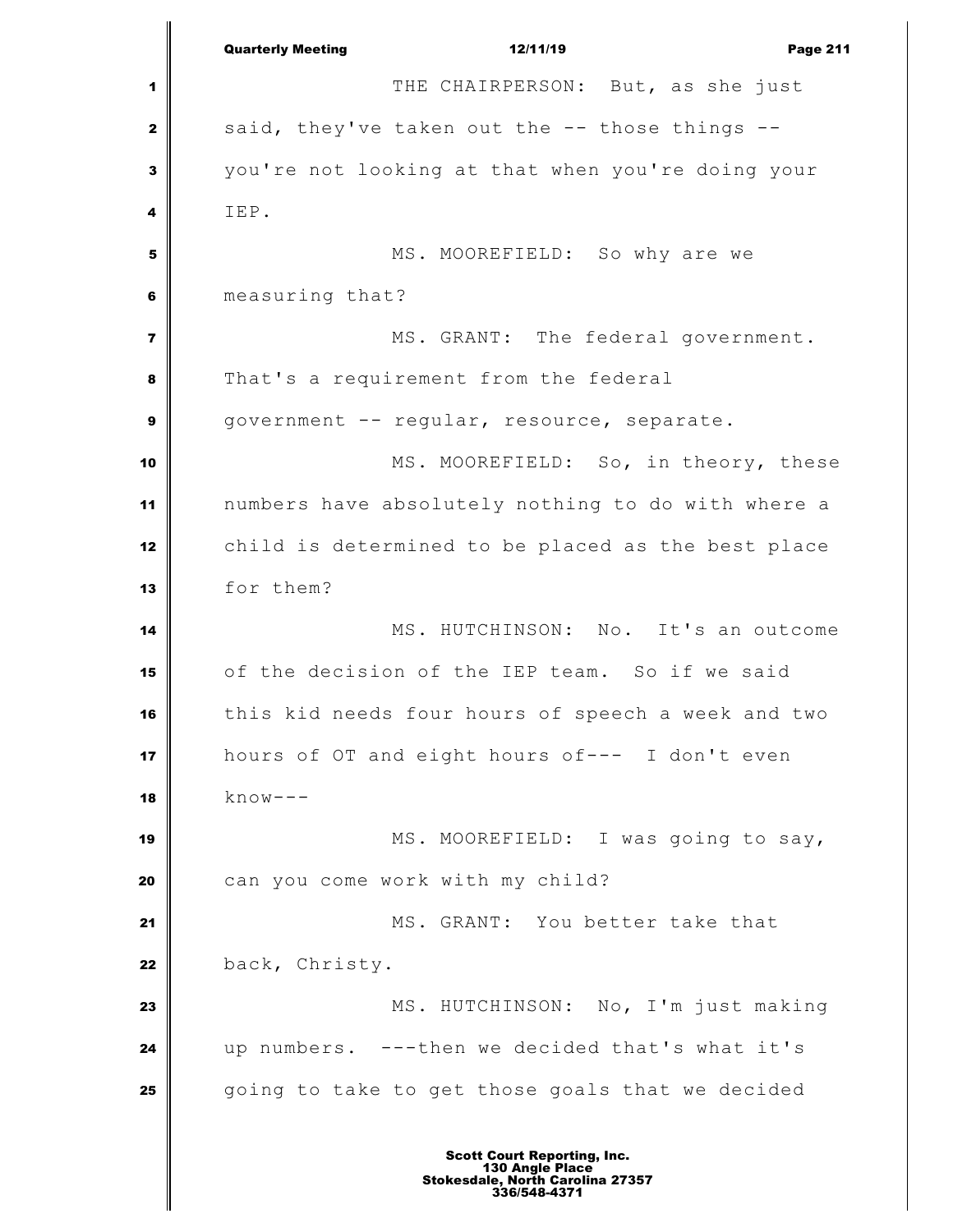|                         | <b>Quarterly Meeting</b><br>12/11/19<br><b>Page 212</b> |
|-------------------------|---------------------------------------------------------|
| 1                       | are appropriate goals, and then on backside, we         |
| $\mathbf{z}$            | can see the report that says that means the child       |
| 3                       | is in this setting. And the only reason those           |
| 4                       | settings exist of pockets is because of federal         |
| 5                       | reporting requirements.                                 |
| 6                       | MS. MOOREFIELD: So it's not likely                      |
| $\overline{\mathbf{z}}$ | that a kid is $-$ you know, that an LEA is going        |
| 8                       | to say, "Oh, we've got too many kids in                 |
| 9                       | self-contained classrooms. Let's kick some of           |
| 10                      | them out"?                                              |
| 11                      | MS. HUTCHINSON: It should never                         |
| 12                      | change an IEP team's decision.                          |
| 13                      | MS. GRANT: The only time that would                     |
| 14                      | be the case is if you have over one percent tested      |
| 15                      | on the Extended Content Standards, Extend 1, the        |
| 16                      | new alternate assessment. That's the only time          |
| 17                      | that that becomes an issue.                             |
| 18                      | THE CHAIRPERSON: And 6a -- the 6's                      |
| 19                      | are the preschool environments. The 7's are the         |
| 20                      | preschool outcomes. And I was thinking modest           |
| 21                      | increases in those since our preschoolers seem to       |
| 22                      | be doing fantastic.                                     |
| 23                      | MS. HUTCHINSON: 5c---                                   |
| 24                      | MS. MOOREFIELD: I was going to say I                    |
| 25                      | think we can always do better.                          |
|                         |                                                         |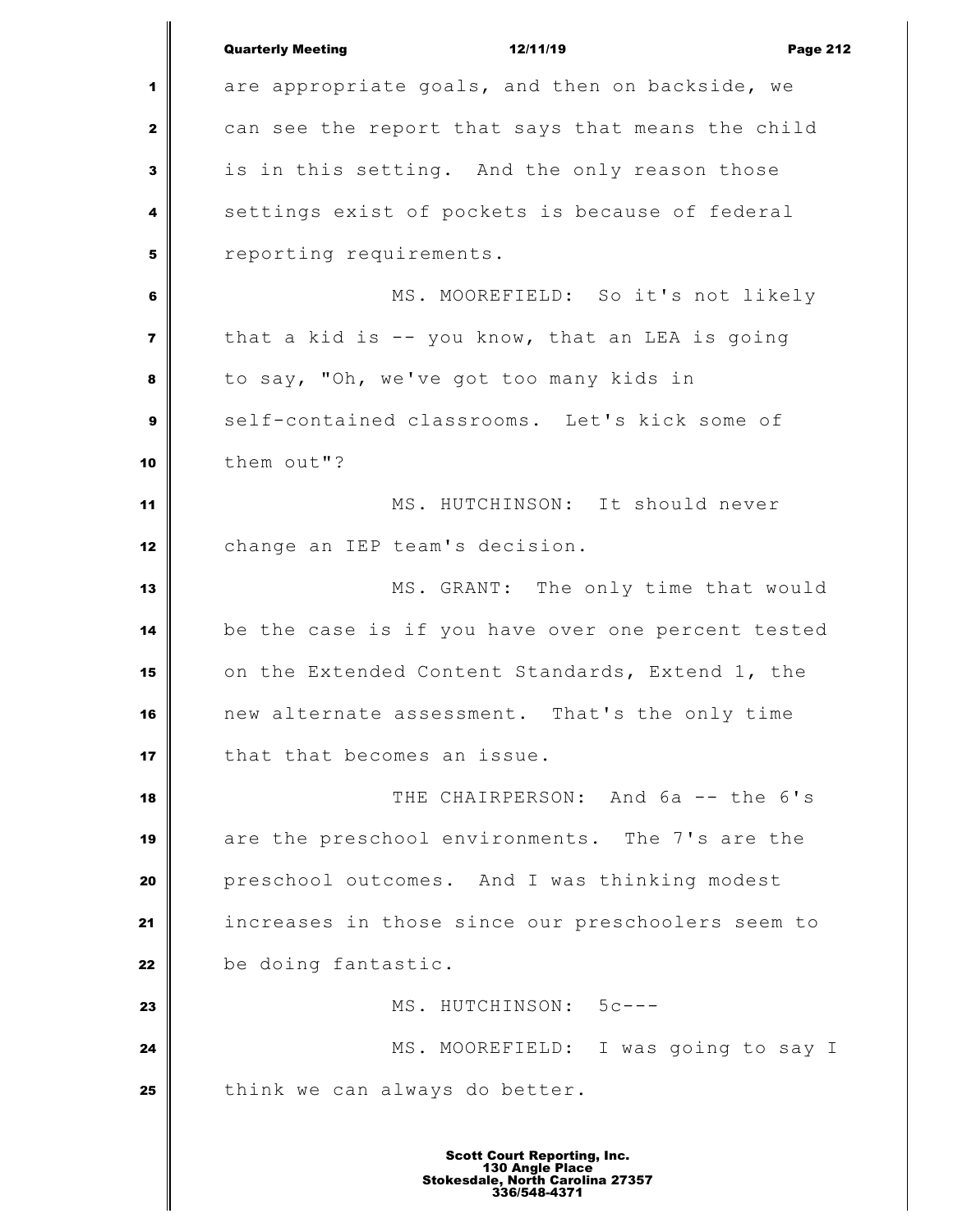|                  | <b>Quarterly Meeting</b><br>12/11/19<br><b>Page 213</b> |
|------------------|---------------------------------------------------------|
| 1                | MS. HUTCHINSON: Can we go back to                       |
| $\mathbf{2}$     | 5c?                                                     |
| $\mathbf{3}$     | THE CHAIRPERSON: 5c? Yes.                               |
| 4                | MS. HUTCHINSON: 5c is the same exact                    |
| 5                | situation that Christy just brought up as to 5b.        |
| 6                | We have exceeded our expectation. Two was our           |
| $\overline{7}$   | goal, and we're down to 1.7 in that very                |
| 8                | restrictive environment. So I think that we             |
| $\boldsymbol{9}$ | should consider looking at like, at the very            |
| 10               | least, [inaudible].                                     |
| 11               | THE CHAIRPERSON: That is actually                       |
| 12               | one I'd rather see across the board because I know      |
| 13               | not every county has a separate facility because        |
| 14               | these are -- when they say "separate," we're not        |
| 15               | talking about a self-contained classroom, if I'm        |
| 16               | correct; we're talking about a separate school.         |
| 17               | MS. HUTCHINSON: It depends on the                       |
| 18               | percent of time in special education.                   |
| 19               | MS. MOOREFIELD: Because I know that                     |
| 20               | like they are---                                        |
| 21               | MS. HUTCHINSON: It doesn't mean a                       |
| 22               | building or a program; it means the amount of time      |
| 23               | in special education services.                          |
| 24               | MS. MOOREFIELD: But I know that for                     |
| 25               | it to be considered a self-contained classroom,         |
|                  |                                                         |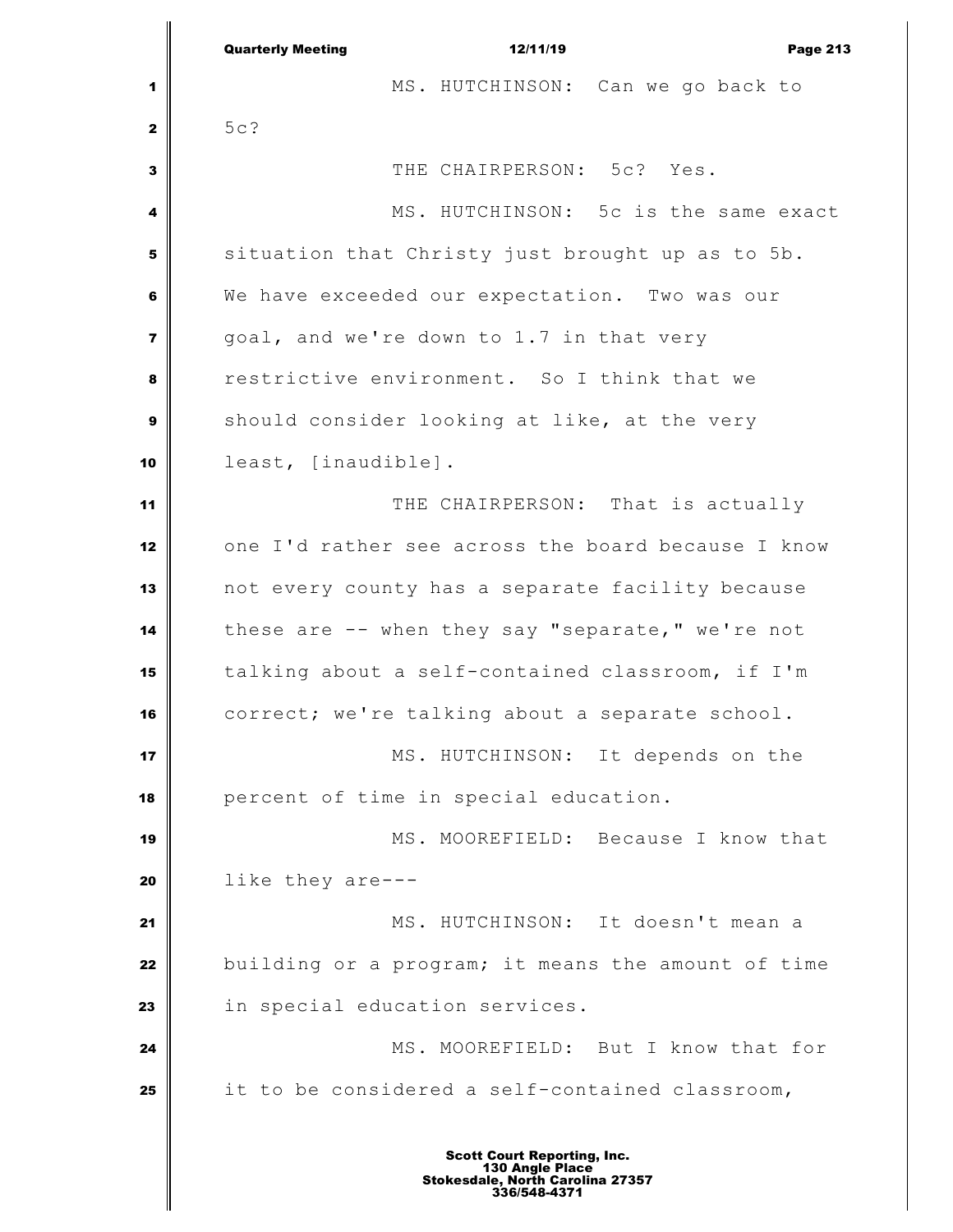Quarterly Meeting **12/11/19** Page 214 1<sup>1</sup> there have to be architectural -- there are architectural requirements for that as well. Because if it's a self-contained classroom, it has to be connected, it has to have its own bathroom, it has to have its own--- MS. HUTCHINSON: This has nothing to do with that. This has to do with how much time that child's getting special education. THE CHAIRPERSON: No. Because 5b is already less than 40 percent. MS. MOOREFIELD: Okay. So that would be anything less than. So even if they had never spent time in a regular class, that's where that would be. MS. HUTCHINSON: Since it's less than 20 percent -- I think 5c is less than 20 percent of their day is spent in the regular education classroom. Isn't separate less than 20 percent? MS. GRANT: This is the one I always **get confused on.**  MS. HUTCHINSON: Because I think reqular is 80 percent or more and then resource is 60 and then 40 and then 20. It goes by increments of 20. MS. GRANT: Something makes me think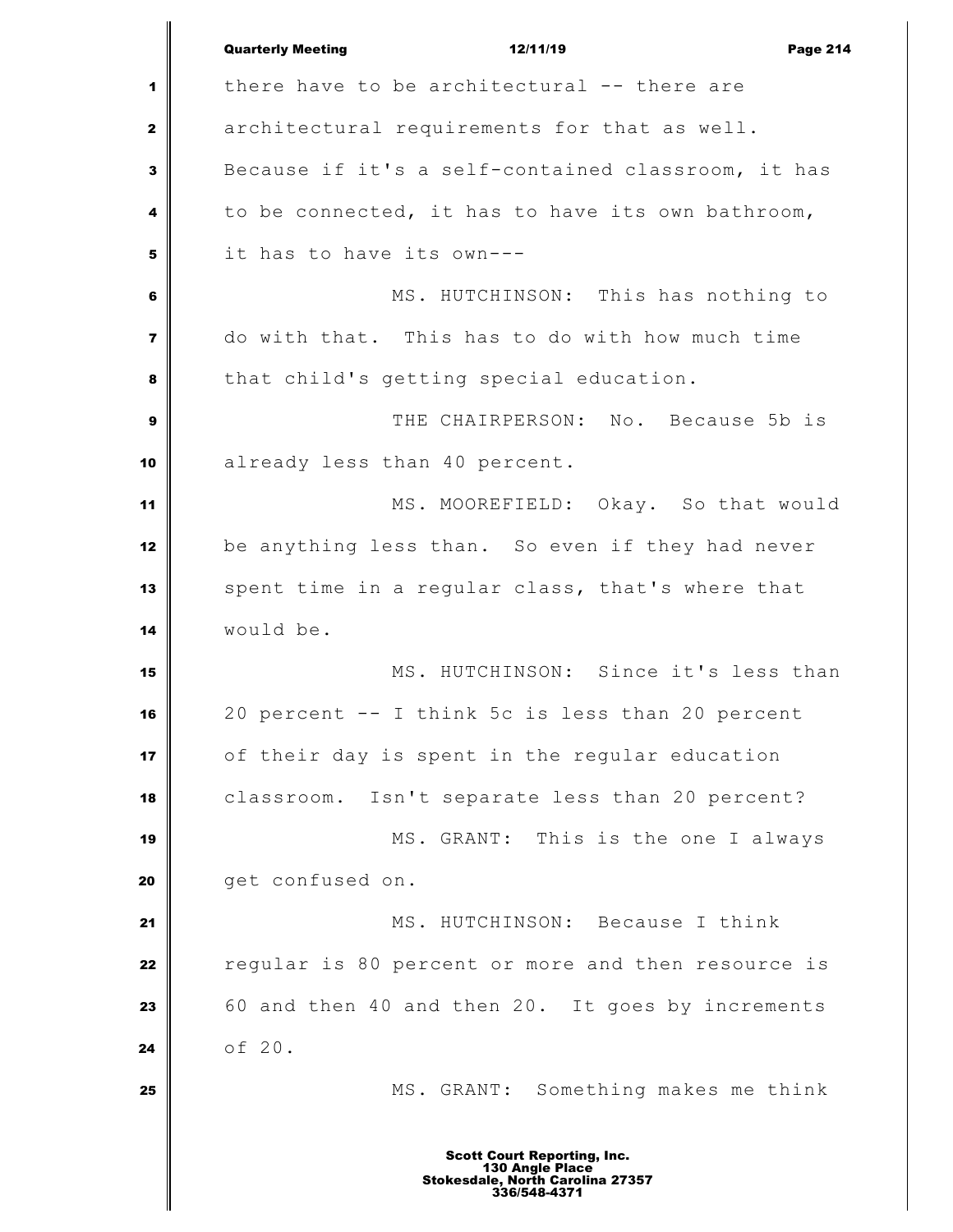Quarterly Meeting **12/11/19** Page 215 you're [inaudible] because that separate number is being captured in  $6a - n$ , not  $6a - 5b$ . MS. HUTCHINSON: The number of students with IEPs served in a separate school, residential facilities, or homebound placement. You're exactly right. THE CHAIRPERSON: So I would hesitate to do that one simply because [inaudible] certain programs and facilities. MS. GRANT: You're right. MS. HUTCHINSON: So the glitchy thing about this is this target says ages six through 21, and our new data is going to include those five-year-olds. So that will just have to change the language. MS. MOOREFIELD: So that one is like a completely separately thing? MS. GRANT: You're thinking maintain? THE CHAIRPERSON: Maintaining that one because that's like that school that -- I don't know if you visited a couple of years ago when we sent to the Haynes-Inman School down in -- outside of Greensboro where Vicki taught. MS. GRANT: No. I know where you're talking about, though.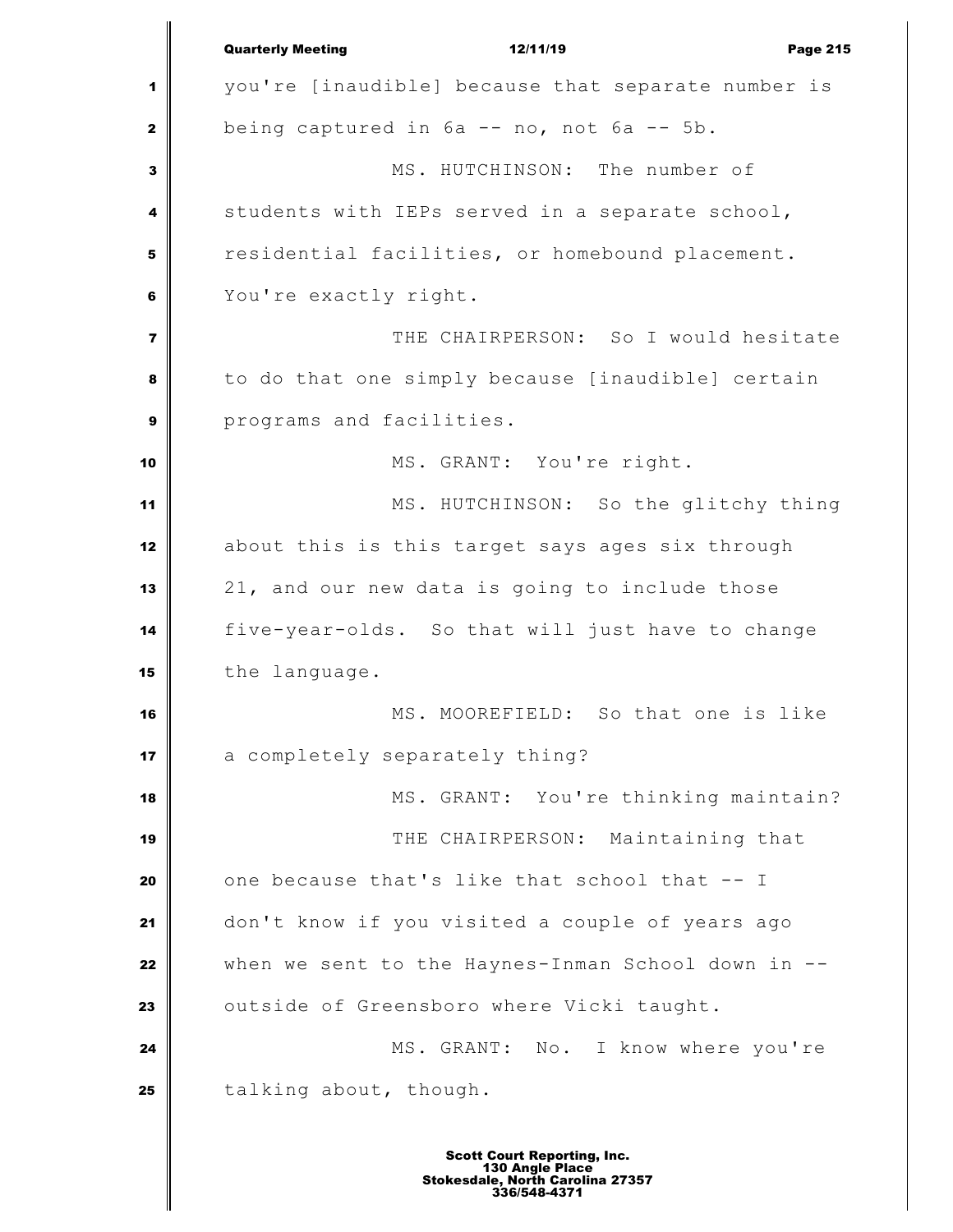Quarterly Meeting **12/11/19** Page 216 THE CHAIRPERSON: Yeah, that kind of 2 school. I mean it's part of the school district of the county, but it's--- MS. MOOREFIELD: I see what you're saying. MS. GRANT: No, I think you're right. THE CHAIRPERSON: I think we'd rather maintain that one. MS. HUTCHINSON: I got you. Okay. Sorry. THE CHAIRPERSON: That's okay. Or programs like your DHHS programs probably have some like that as well. So, yeah, there's several of them. MS. MOOREFIELD: A random question. Never mind. No, never mind. MS. GRANT: So we've already met 7a, right? THE CHAIRPERSON: Uh-huh. 7a, A, yeah. MS. GRANT: And 7b. THE CHAIRPERSON: 7a, B; 7b, yeah. MS. GRANT: And c. That's where she said she's going to be looking -- they're going to now be looking at the trend data to see how --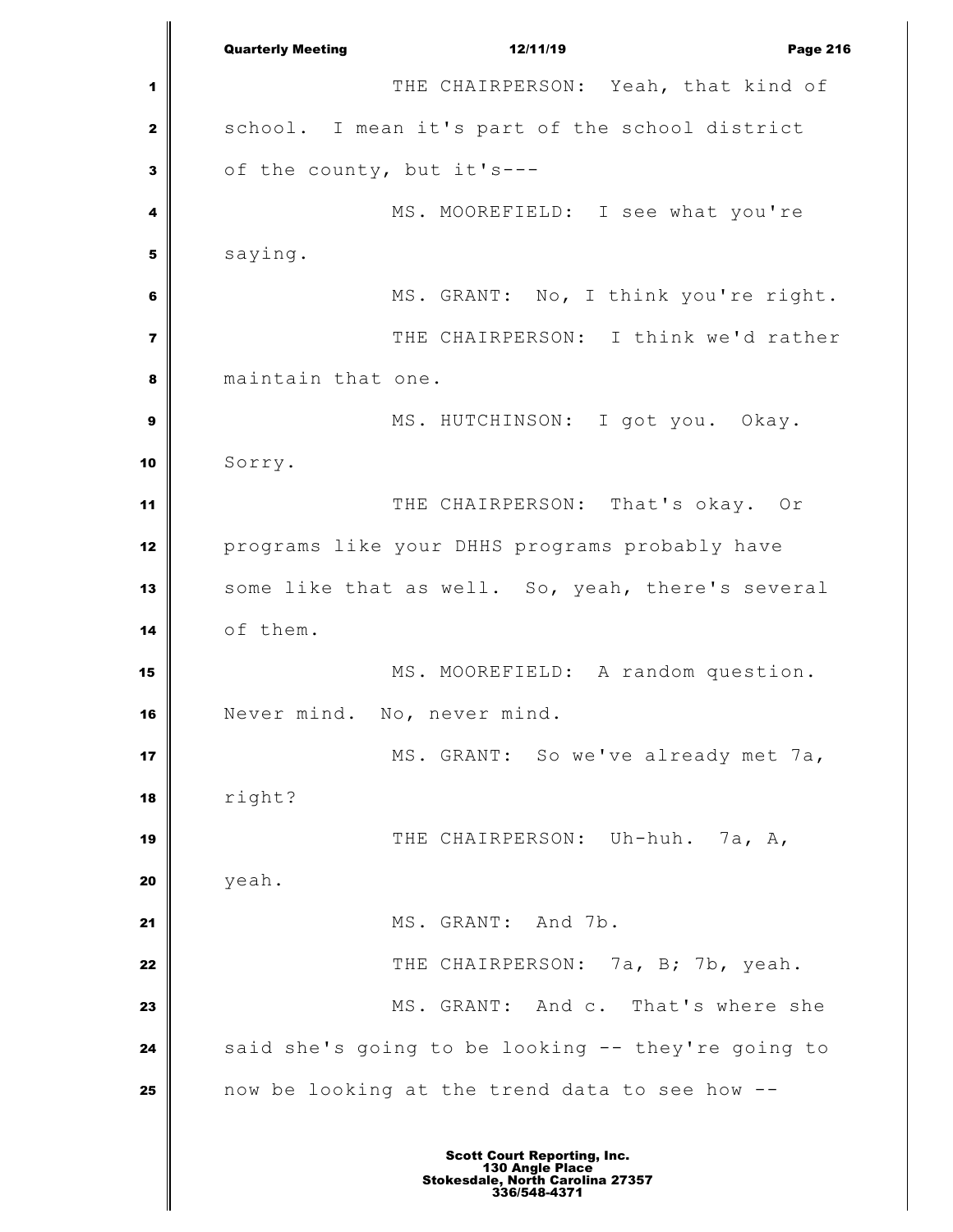Quarterly Meeting **12/11/19** Page 217 where to move from there, how you go from there by going back and looking the trend data because there was no data prior to that time. THE CHAIRPERSON: Uh-huh. MS. MOOREFIELD: What were the two -- what were the A and B numbers in all three of **those?**  MS. HUTCHINSON: Preschool? MS. MOOREFIELD: Yeah. In the 7a through c, there's like an A number and a B number in all three of those categories, and I missed what she said those were. Do you see what I'm talking about? THE CHAIRPERSON: I wish we actually had the -- let me see if I can't pull it up. MS. UTZ: I was just looking through her presentation, but I don't see anything that differentiates what the A is and what the B is. THE CHAIRPERSON: Yeah. MS. MOOREFIELD: Well, since the A is higher, I say we go with that one. MS. COFFEY: Is this the area, though, where the five-year-olds are going to switch out, and could that affect the numbers?  $\parallel$  **THE CHAIRPERSON:** That might be part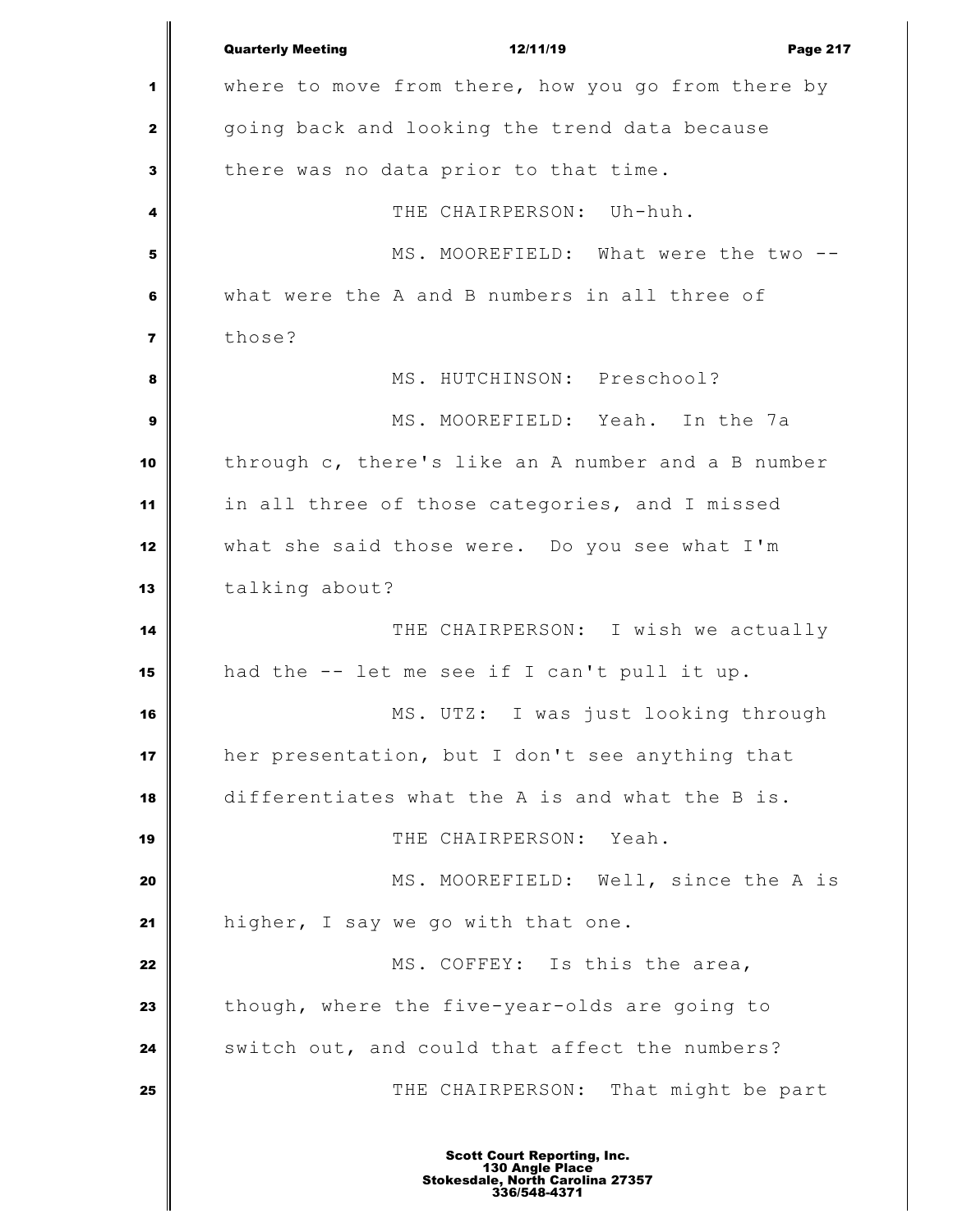|                         | <b>Quarterly Meeting</b><br>12/11/19<br><b>Page 218</b> |
|-------------------------|---------------------------------------------------------|
| 1                       | of it. I can't remember the---                          |
| 2                       | MS. GRANT: No. This is just                             |
| 3                       | preschool outcomes. So we -- when a child comes         |
| 4                       | in, we do an entry COSF, Child Outcome Summary          |
| 5                       | Form, and then when they leave us, we do an exit.       |
| 6                       | So it doesn't matter if it's -- when they leave         |
| $\overline{\mathbf{z}}$ | preschool, then they're going to have an exit           |
| 8                       | COSF.                                                   |
| 9                       | MS. COFFEY: Okay. I just wanted to                      |
| 10                      | make sure that wasn't going to change the               |
| 11                      | percentages next year.                                  |
| 12                      | (Pause.)                                                |
| 13                      | THE CHAIRPERSON: Let's see. Number                      |
| 14                      | 8 was parent involvement.                               |
| 15                      | MS. HUTCHINSON: I have Nancy's cell                     |
| 16                      | phone. Do you want me to see if I can shoot her a       |
| 17                      | text and ask the question?                              |
| 18                      | THE CHAIRPERSON: Yeah, that would be                    |
| 19                      | good.                                                   |
| 20                      | MS. GRANT: That would be great.                         |
| 21                      | THE CHAIRPERSON: Just what were the                     |
| 22                      | A's and the B's. Parent involvement, I had said         |
| 23                      | that I'd keep that as maintain with it penciled in      |
| 24                      | that we're going to discuss better ways of doing        |
| 25                      | it next year or in the future.                          |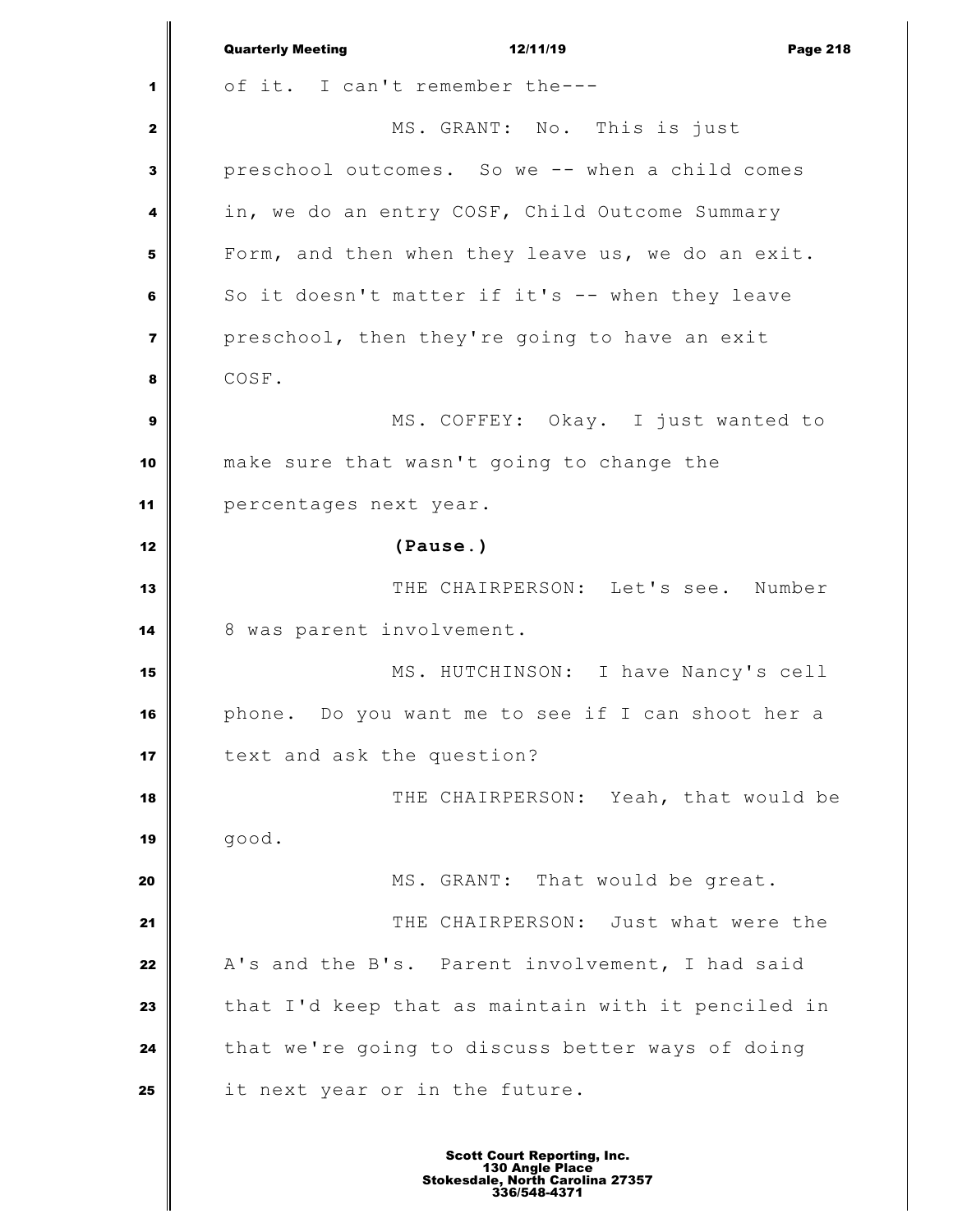|                         | <b>Quarterly Meeting</b><br>12/11/19<br><b>Page 219</b>                                                   |
|-------------------------|-----------------------------------------------------------------------------------------------------------|
| 1                       | 14a, postschool or post-high school                                                                       |
| 2                       | outcomes, higher education maintain. For 14b, I                                                           |
| 3                       | was thinking to increase or maintain since we're                                                          |
| 4                       | so close to hitting that goal. That's the higher                                                          |
| 5                       | education or competitively employed. And for 14c,                                                         |
| 6                       | I was thinking [inaudible] and match it to the                                                            |
| $\overline{\mathbf{z}}$ | desired graduation rate because, you know, we                                                             |
| 8                       | would like for all of our kids that graduate high                                                         |
| 9                       | school -- that have the capability to graduate                                                            |
| 10                      | high school to be able to be employed.                                                                    |
| 11                      | MR. BAKER: Be employed, absolutely.                                                                       |
| 12                      | THE CHAIRPERSON: ---in some form or                                                                       |
| 13                      | fashion.                                                                                                  |
| 14                      | MS. MOOREFIELD: And do we know if                                                                         |
| 15                      | like maybe in 14c -- does that include kids who                                                           |
| 16                      | might -- like they may not have a physical ability                                                        |
| 17                      | to do like work, work, but they might be involved                                                         |
| 18                      | in community programs where they're, you know,                                                            |
| 19                      | contributing something?                                                                                   |
| 20                      | MS. HUTCHINSON: So that is defined                                                                        |
| 21                      | by the federal guidelines what's considered                                                               |
| 22                      | competitive work.                                                                                         |
| 23                      | THE CHAIRPERSON: Well, 14c is also                                                                        |
| 24                      | other employment.                                                                                         |
| 25                      | MS. GRANT: 14c is, yeah, the other                                                                        |
|                         | <b>Scott Court Reporting, Inc.</b><br>130 Angle Place<br>Stokesdale, North Carolina 27357<br>336/548-4371 |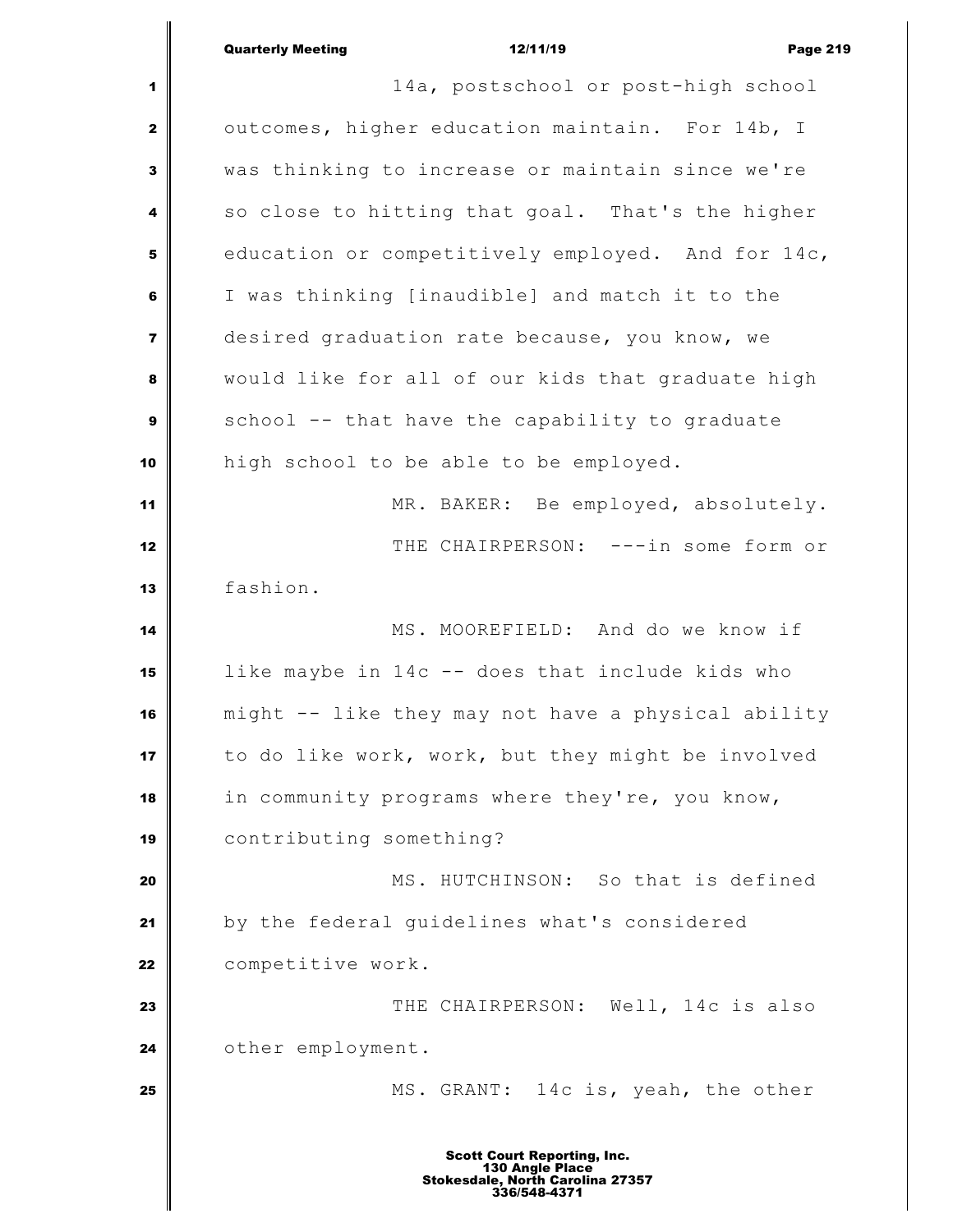|                         | <b>Quarterly Meeting</b><br>12/11/19<br><b>Page 220</b>                                                   |
|-------------------------|-----------------------------------------------------------------------------------------------------------|
| 1                       | employment.                                                                                               |
| 2                       | MS. MOOREFIELD: But like if they're                                                                       |
| 3                       | not like getting paid for it but they're involved                                                         |
| 4                       | in like a community organization?                                                                         |
| 5                       | THE CHAIRPERSON: Yeah. Does it                                                                            |
| 6                       | include volunteer work and stuff like that? So I                                                          |
| $\overline{\mathbf{z}}$ | think as a minimum, our---                                                                                |
| 8                       | MS. HUTCHINSON: They define that for                                                                      |
| 9                       | us. We can't change that.                                                                                 |
| 10                      | MS. GRANT: I wrote down not                                                                               |
| 11                      | competitive employment. So that could be a VR                                                             |
| 12                      | training program, self-employed, or---                                                                    |
| 13                      | THE CHAIRPERSON: They sell                                                                                |
| 14                      | Tupperware. Hey, no laughing at that. I sold                                                              |
| 15                      | Tupperware.                                                                                               |
| 16                      | MS. MOOREFIELD: I was going to say,                                                                       |
| 17                      | hey, if you can sell it without buying it all.                                                            |
| 18                      | THE CHAIRPERSON: That's the problem.                                                                      |
| 19                      | But, yeah, I was thinking of matching that one                                                            |
| 20                      | with the graduation rate of 80 percent because                                                            |
| 21                      | we'd like for all of our kids that graduate with a                                                        |
| 22                      | diploma to be able to be gainfully employed or                                                            |
| 23                      | going for further education, whether you have to                                                          |
| 24                      | have special education or not.                                                                            |
| 25                      | MS. MOOREFIELD: How do we match that                                                                      |
|                         | <b>Scott Court Reporting, Inc.</b><br>130 Angle Place<br>Stokesdale, North Carolina 27357<br>336/548-4371 |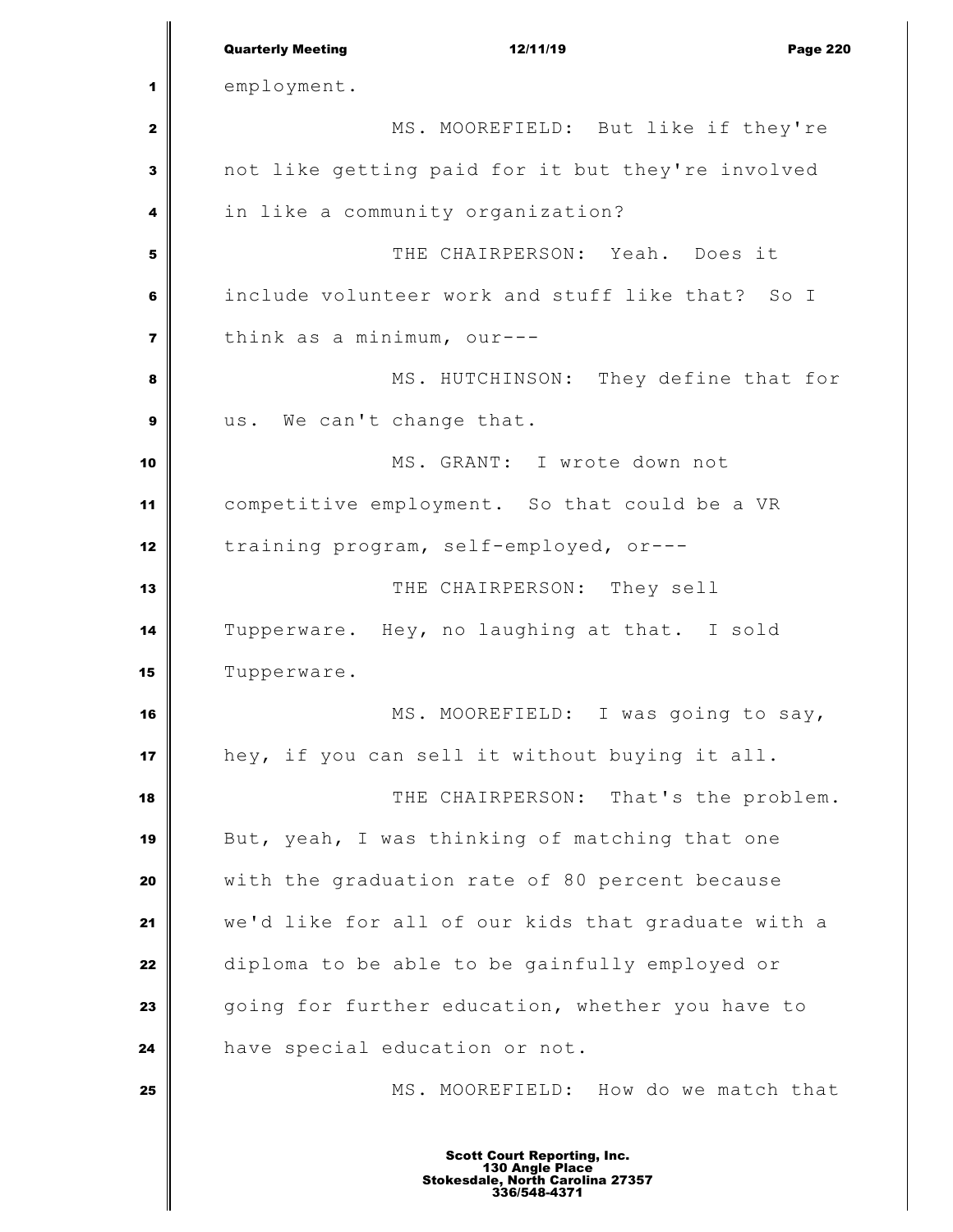|                         | <b>Quarterly Meeting</b><br>12/11/19<br><b>Page 221</b> |
|-------------------------|---------------------------------------------------------|
| 1                       | with the 80 percent?                                    |
| $\mathbf{2}$            | THE CHAIRPERSON: What do you mean?                      |
| 3                       | MS. MOOREFIELD: So like if our                          |
| 4                       | graduation goal is to have all kids with the EC         |
| 5                       | Program -- at least 80 percent of them graduating,      |
| 6                       | how do we -- how do we break that over those three      |
| $\overline{\mathbf{z}}$ | categories, or does it matter?                          |
| 8                       | THE CHAIRPERSON: The only one                           |
| 9                       | [inaudible] is that last one that's 80 percent.         |
| 10                      | If 14a goes to 43 percent, that 43 percent still        |
| 11                      | feeds into your 80 percent. Do you see what I'm         |
| 12                      | saying or trying to? So, ultimately, no real care       |
| 13                      | of where they go, but they have something that          |
| 14                      | they're doing postgraduation. I'd love for it to        |
| 15                      | be 100 percent, for every one of our kids to be         |
| 16                      | something, but-                                         |
| 17                      | MS. GRANT: Well, I agree, but the                       |
| 18                      | only thing you need to remember is a lot of these       |
| 19                      | kids you can get ahold of, right, so you have 20        |
| 20                      | that graduated. I may can get up with ten or 15,        |
| 21                      | and that's a good number. Do you know what I'm          |
| 22                      | saying?                                                 |
| 23                      | MS. MOOREFIELD: Yeah. Yeah.                             |
| 24                      | MS. GRANT: So that's why I'm leery.                     |
| 25                      | I mean I would love to put 100, but some of this        |
|                         |                                                         |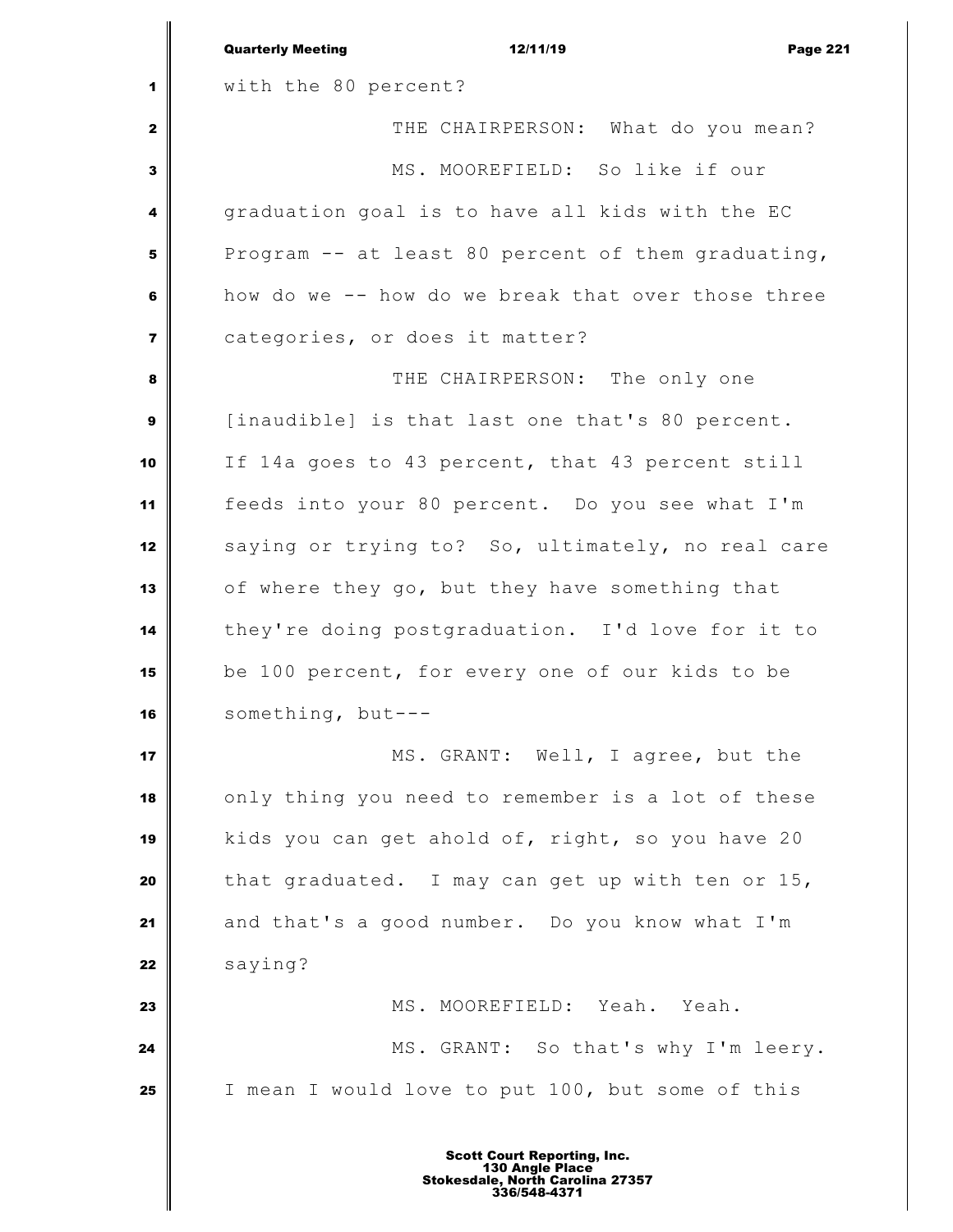|                         | <b>Quarterly Meeting</b><br>12/11/19<br><b>Page 222</b>                                                   |
|-------------------------|-----------------------------------------------------------------------------------------------------------|
| 1                       | is just that you can't get 100 percent of your                                                            |
| 2                       | kids to see where they fall within these.                                                                 |
| 3                       | THE CHAIRPERSON: Right, yeah, yeah.                                                                       |
| 4                       | MS. MOOREFIELD: But 14c includes                                                                          |
| 5                       | both a and b, right?                                                                                      |
| 6                       | THE CHAIRPERSON: So it's based off                                                                        |
| $\overline{\mathbf{z}}$ | of the total number that graduated or total number                                                        |
| 8                       | you're able to contact?                                                                                   |
| $\mathbf{9}$            | MS. GRANT: It goes with that                                                                              |
| 10                      | cohort -- the graduation cohort, and if you have                                                          |
| 11                      | 100 graduates but you can only get ahold of 50, I                                                         |
| 12                      | mean you don't have data -- you only have 50                                                              |
| 13                      | percent of your data. That's the frustrating part                                                         |
| 14                      | with not having -- people change their numbers a                                                          |
| 15                      | lot. They move. That's stuff beyond the control                                                           |
| 16                      | $of ---$                                                                                                  |
| 17                      | MS. MOOREFIELD: Right. And if they                                                                        |
| 18                      | had a bad experience at their school, they're not                                                         |
| 19                      | going to---                                                                                               |
| 20                      | MS. HUTCHINSON: Respond.                                                                                  |
| 21                      | MS. MOOREFIELD: ---they're not going                                                                      |
| 22                      | to want to help out.                                                                                      |
| 23                      | MS. DANIELS-HALL: So, Leanna, you                                                                         |
| 24                      | are suggesting raising 14c---                                                                             |
| 25                      | THE CHAIRPERSON: 14c to 80 percent.                                                                       |
|                         | <b>Scott Court Reporting, Inc.</b><br>130 Angle Place<br>Stokesdale, North Carolina 27357<br>336/548-4371 |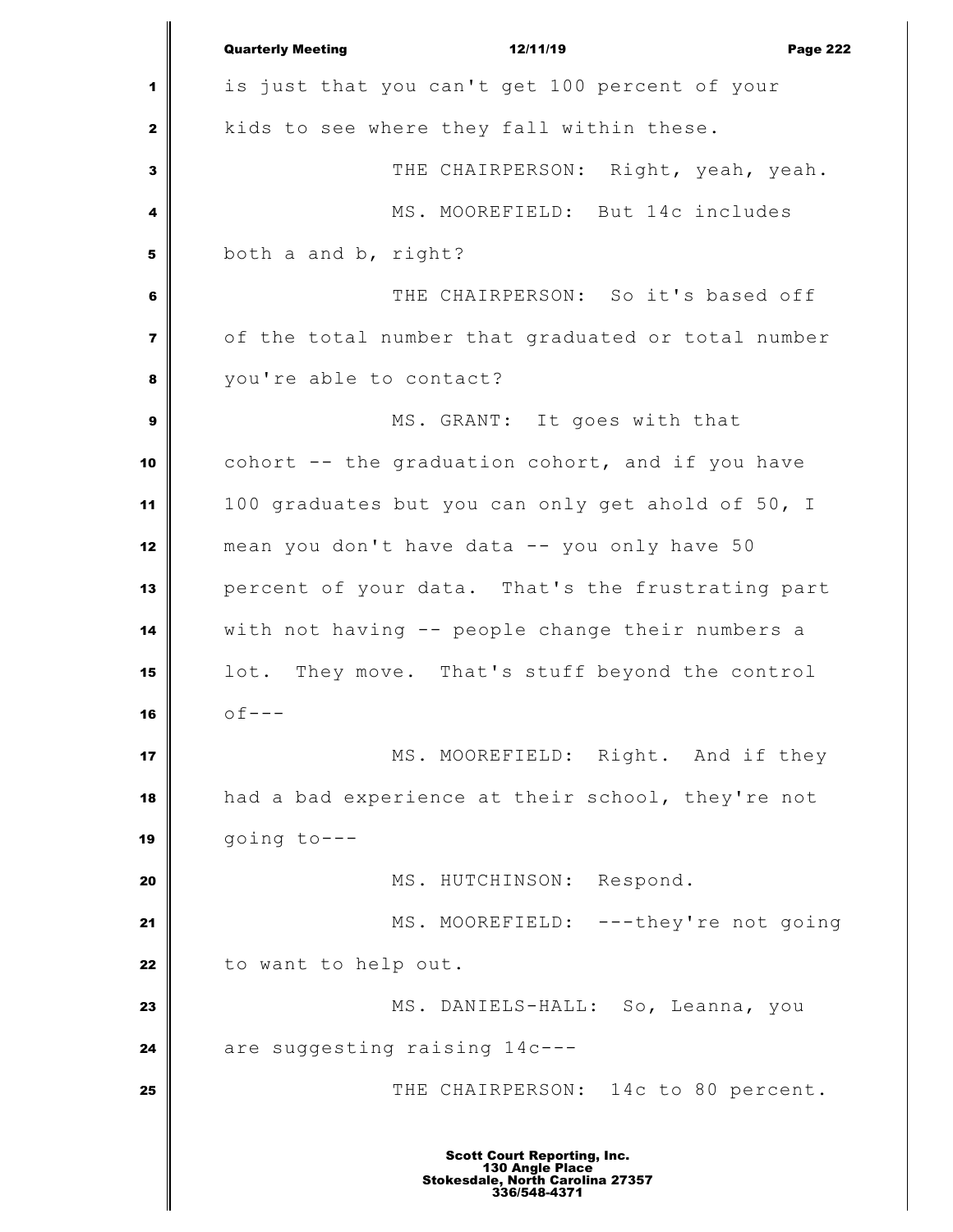Quarterly Meeting **12/11/19 Page 223**  MS. DANIELS-HALL: ---to match 80 percent with our graduation rate? THE CHAIRPERSON: Yeah. MS. DANIELS-HALL: Okay. And we're already at 77.7 percent. THE CHAIRPERSON: I know. I didn't think that was such a big jump for that, if you **b** know what I mean. MR. BAKER: I agree. I think that's fine personally. MS. HUTCHINSON: I think it is too. MS. MOOREFIELD: So we want to maintain a and b and then raise c? THE CHAIRPERSON: Uh-huh. That was my recommendation. 15, 16, and 17, I have maintain, but I did have a concern that the four-17 and five-year cohort rates have dropped. Student--- Oh, I just wrote a note -- never mind -- about what she had said that, you know, the cohorts have dropped but the--- MS. HUTCHINSON: But overall it's **getting better.**  THE CHAIRPERSON: Yeah. We're still graduating more students, but we just have a lower **percentage because we have a higher student body.**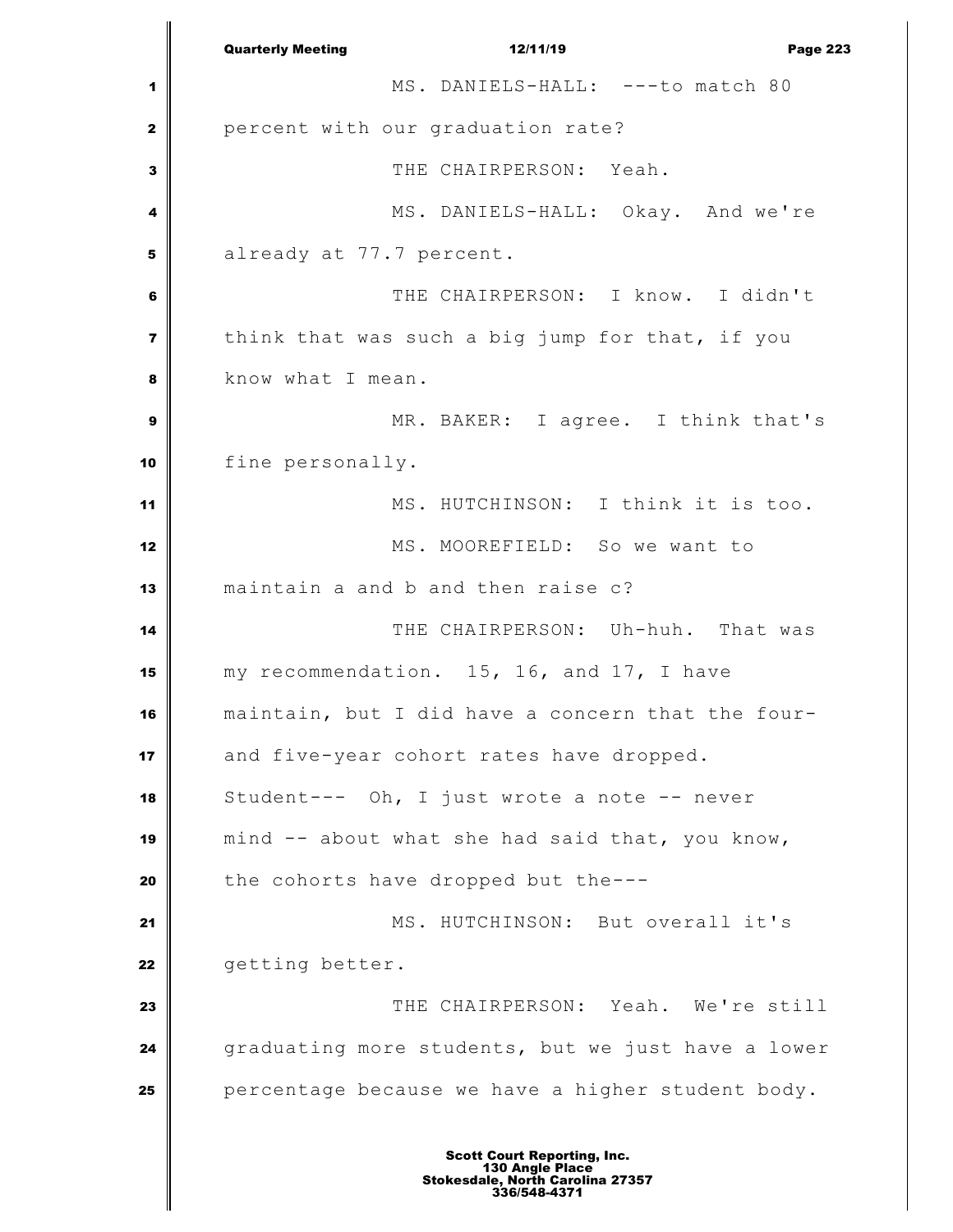|                | <b>Quarterly Meeting</b><br>12/11/19<br><b>Page 224</b> |
|----------------|---------------------------------------------------------|
| 1              | MS. GRANT: I have the preschool                         |
| $\mathbf{2}$   | thing now. Do you want me to read that?                 |
| $\mathbf{3}$   | THE CHAIRPERSON: Yes.                                   |
| 4              | MS. GRANT: So A is regular early                        |
| 5              | childhood program and receiving the majority of         |
| 6              | special ed and related services in regular ed, and      |
| $\overline{7}$ | B, it's broken out by separate special ed class,        |
| 8              | separate school, or residential facility, it looks      |
| $\mathbf{9}$   | like to me. But I would like to confirm that with       |
| 10             | Nancy. You know what I'm saying?                        |
| 11             | MS. MOOREFIELD: So the A number, we                     |
| 12             | think is for kids who have potential disabilities       |
| 13             | but who are attending regular programs and B---         |
| 14             | MS. GRANT: No, this doesn't say                         |
| 15             | that. Give that one to Nancy because this doesn't       |
| 16             | even say it. I'm sorry. That was my fault. That         |
| 17             | was 6. You can't access the State Plan online           |
| 18             | right now through the website.                          |
| 19             | So we're good with everything else,                     |
| 20             | then, right?                                            |
| 21             | MS. HUTCHINSON: And I'm happy to                        |
| 22             | email you, Cynthia or Leanna, whomever has the          |
| 23             | communication with everybody and see whatever she       |
| 24             | says and then I can send it out to you---               |
| 25             | THE CHAIRPERSON: Okay.                                  |
|                |                                                         |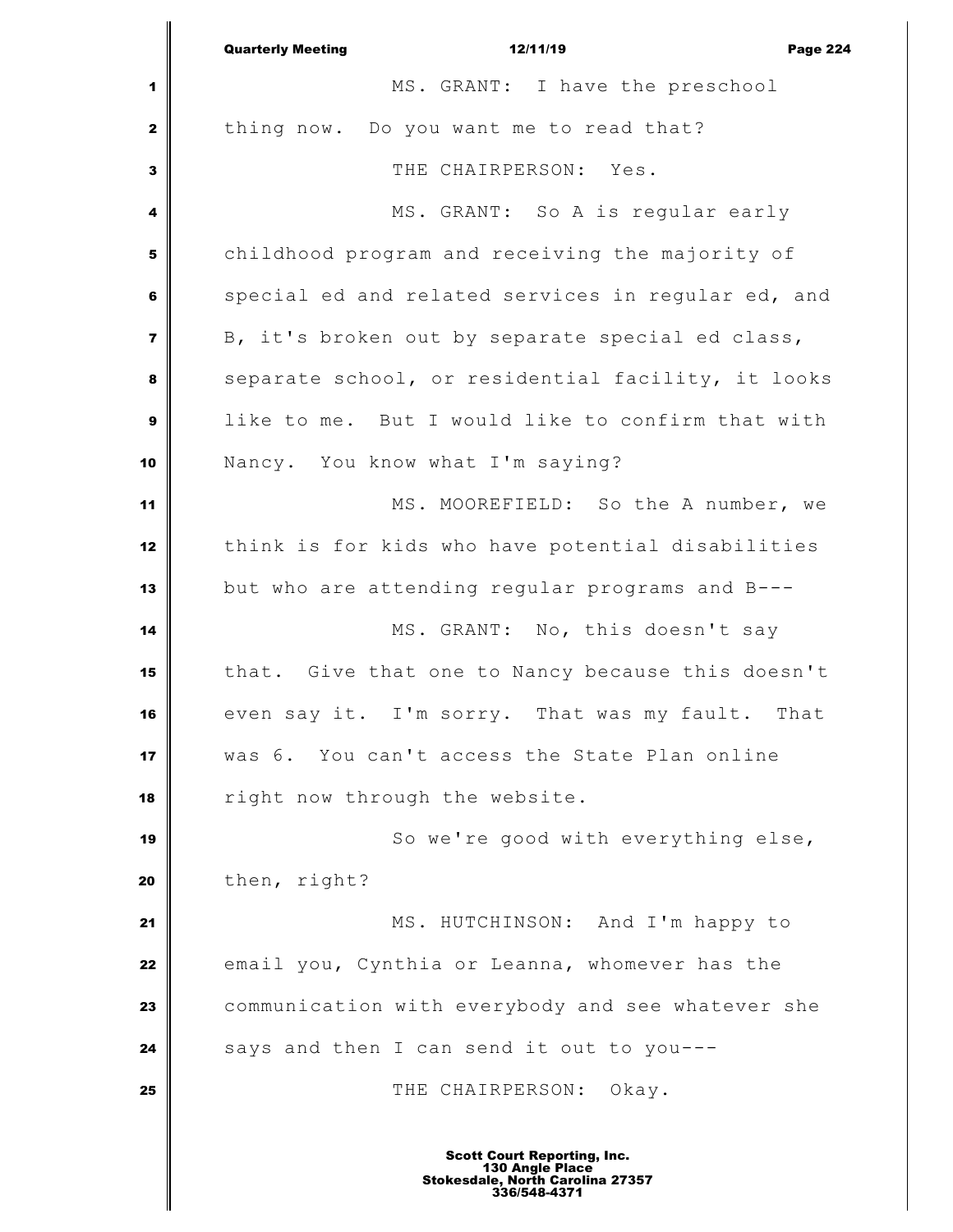|                         | <b>Quarterly Meeting</b><br>12/11/19<br><b>Page 225</b> |
|-------------------------|---------------------------------------------------------|
| 1                       | MS. DANIELS-HALL: Okay.                                 |
| 2                       | MS. HUTCHINSON: ---electronically                       |
| 3                       | and just see what the answer is.                        |
| 4                       | MS. MOOREFIELD: Also, when students                     |
| 5                       | are about to exit out, so when they're about to         |
| 6                       | graduate, are they told that "Hey, we want to           |
| $\overline{\mathbf{z}}$ | follow up with you in a year. We want to know           |
| 8                       | where you are"? Like are they $-$ do they expect        |
| $\mathbf{9}$            | that follow-up, or are they just being hit with a       |
| 10                      | cold call? Do we know?                                  |
| 11                      | MS. GRANT: I'm sorry. Do what?                          |
| 12                      | MS. MOOREFIELD: So like when a kid                      |
| 13                      | is about to graduate, are they told that, you           |
| 14                      | know, "We want to follow up with you. We want to        |
| 15                      | see how you're doing at least for this first            |
| 16                      | year," so that they know to kind of expect that         |
| 17                      | follow-up and maybe participate more in telling us      |
| 18                      | where they are, or are they just like cold-called?      |
| 19                      | MS. GRANT: We started doing that a                      |
| 20                      | couple of years ago, so we got like a couple of         |
| 21                      | numbers from them that were current like aunts,         |
| 22                      | uncles, that kind of stuff. We didn't see a real        |
| 23                      | difference. Where we've seen the biggest                |
| 24                      | difference is, we've started having schools call        |
| 25                      | their own, and normally, there's brothers or            |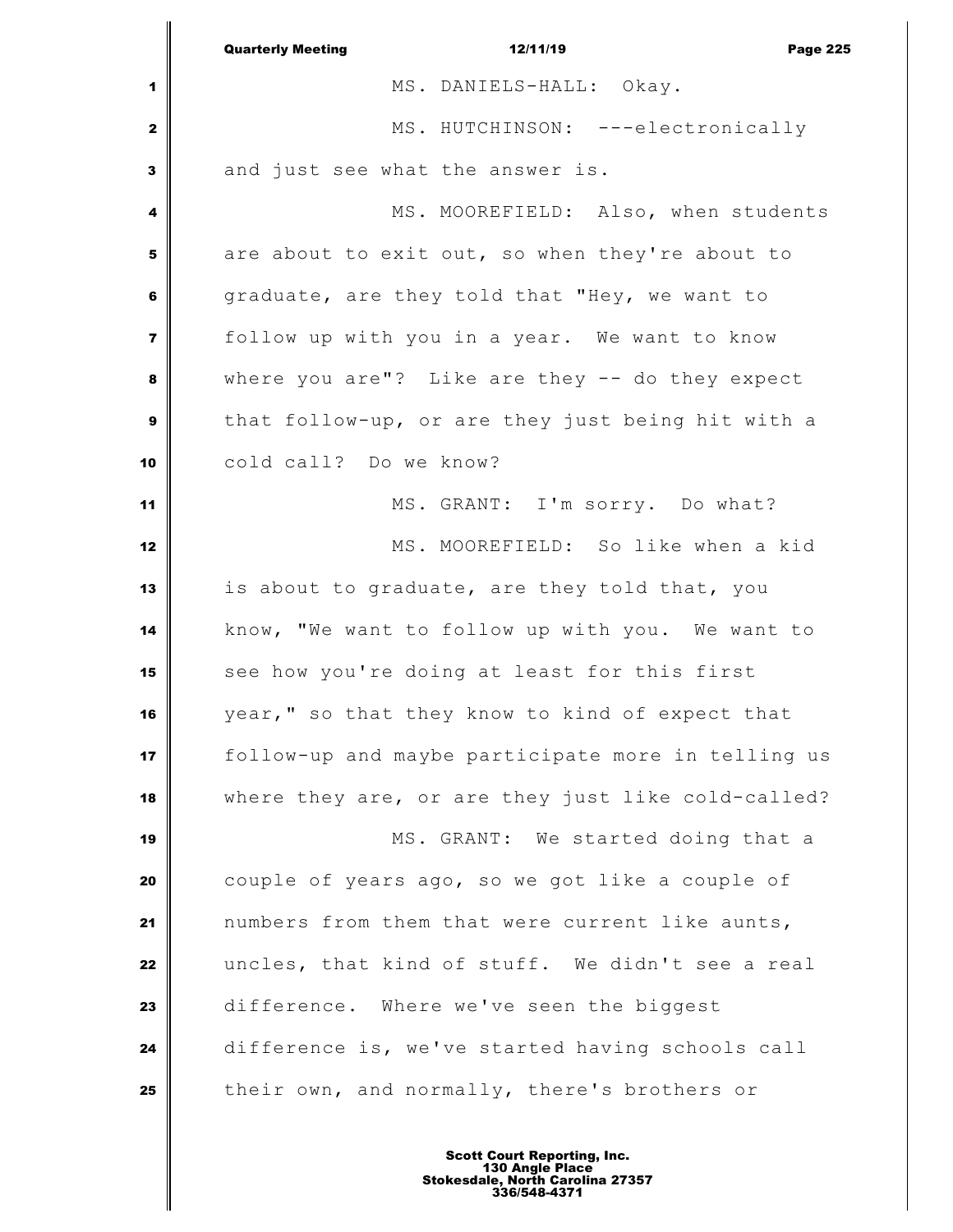Quarterly Meeting 12/11/19 Page 226 1 sisters or cousins or people who have been embedded in that school, right, that know how to contact them, and they're able to find them. MS. MOOREFIELD: But like are they  $\mathbf{5}$  told--- MS. GRANT: We tell them. MS. MOOREFIELD: ---that somebody is going to? MS. GRANT: We tell them that, yes. MS. MOOREFIELD: Okay. That's like a district thing? MS. GRANT: Yes. When we do their 13 exit meeting. MS. HUTCHINSON: It's the difference between those students that met the outcomes and the students that didn't meet the outcomes, so kind of like going back [inaudible]. I wouldn't mind getting her like answer, though, but I think that you're onto the right answer. She's got the report from those that have a COSF that's met it and COSF that didn't meet it. **And so obviously those kids in B are**  the ones that did not meet their expected learning **trajectories and were not ready to enter with** [inaudible] peers in the regular environment.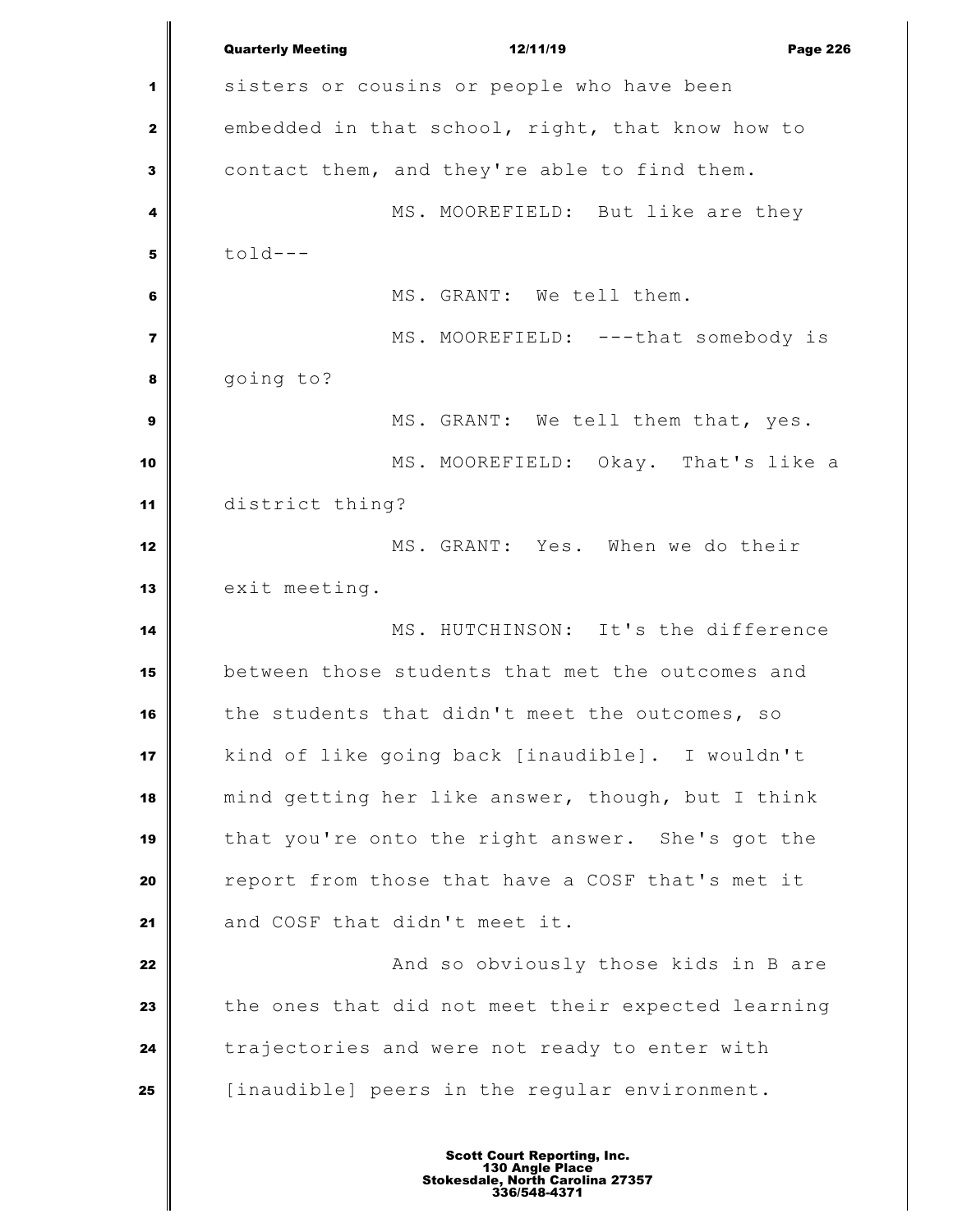Quarterly Meeting 12/11/19 Page 227 THE CHAIRPERSON: That doesn't make it 100 percent, though. It's higher than 100 percent if you add A and B together. If A is how many met it and B is how many didn't meet it, adding them together should be 100 percent. MS. HUTCHINSON: And it's not even Super, super close like--- THE CHAIRPERSON: 99.9 or 102 or anything. MS. GRANT: Let's just wait to hear from her on that. MS. HUTCHINSON: Yeah. I don't want to make a decision based on that information. THE CHAIRPERSON: Thank you for that. We got that done, so we're good to go there. It's 3:00. So you're the new chair. We're going to email you all the -- I'm going to email you what I have for the annual report. I didn't get a chance to enter in the stuff from the last meeting as far as what the different subcommittees did, but I think they had already done the completed activities for the year. But I'll email that to  $\vert$  you--- **MS.** DANIELS-HALL: Thank you. Scott Court Reporting, Inc. 130 Angle Place Stokesdale, North Carolina 27357 336/548-4371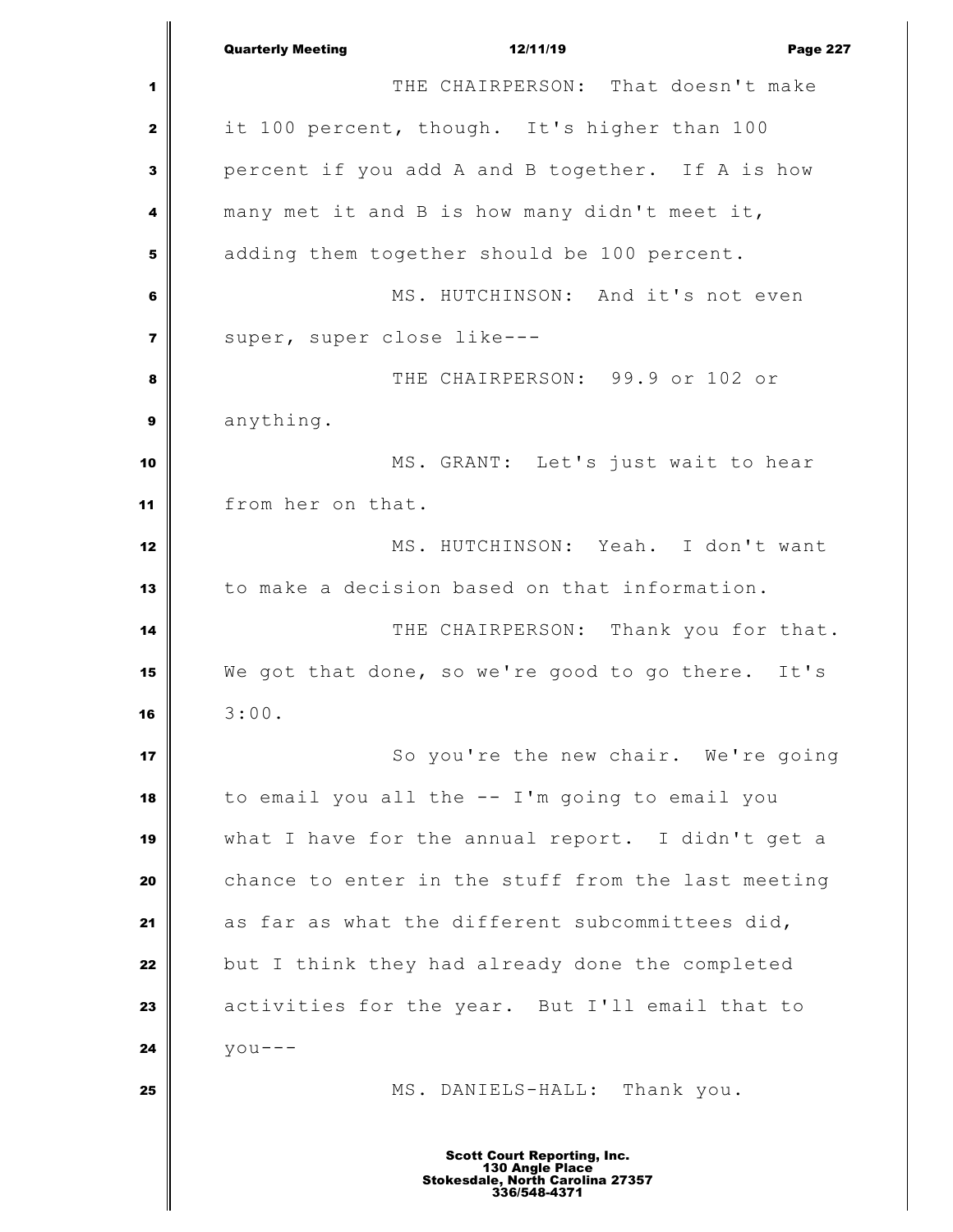Quarterly Meeting 12/11/19 Page 228 THE CHAIRPERSON: ---probably like at 11:00 tonight when I get to my -- hopefully, I'll have my computer because I've got to take it in because the battery is wonky on it. If not, it's going to be -- I'll get it to you as soon as I can. NS. DANIELS-HALL: Thank you. So do we need a motion to adjourn? THE CHAIRPERSON: Any other concerns or questions before we adjourn for the day? **(No audible response.)** THE CHAIRPERSON: Thank you for you active participation. It was a very good, very productive meeting, I think. What do you think? MS. DANIELS-HALL: Yes, absolutely. THE CHAIRPERSON: Yes. All right. Do I hear a motion to adjourn? MS. GRANT: I make a motion to adjourn. THE CHAIRPERSON: Okay. Do I hear a **Second?**  MR. BAKER: I second. **I** THE CHAIRPERSON: All in favor? **(All council members responded affirmatively.)**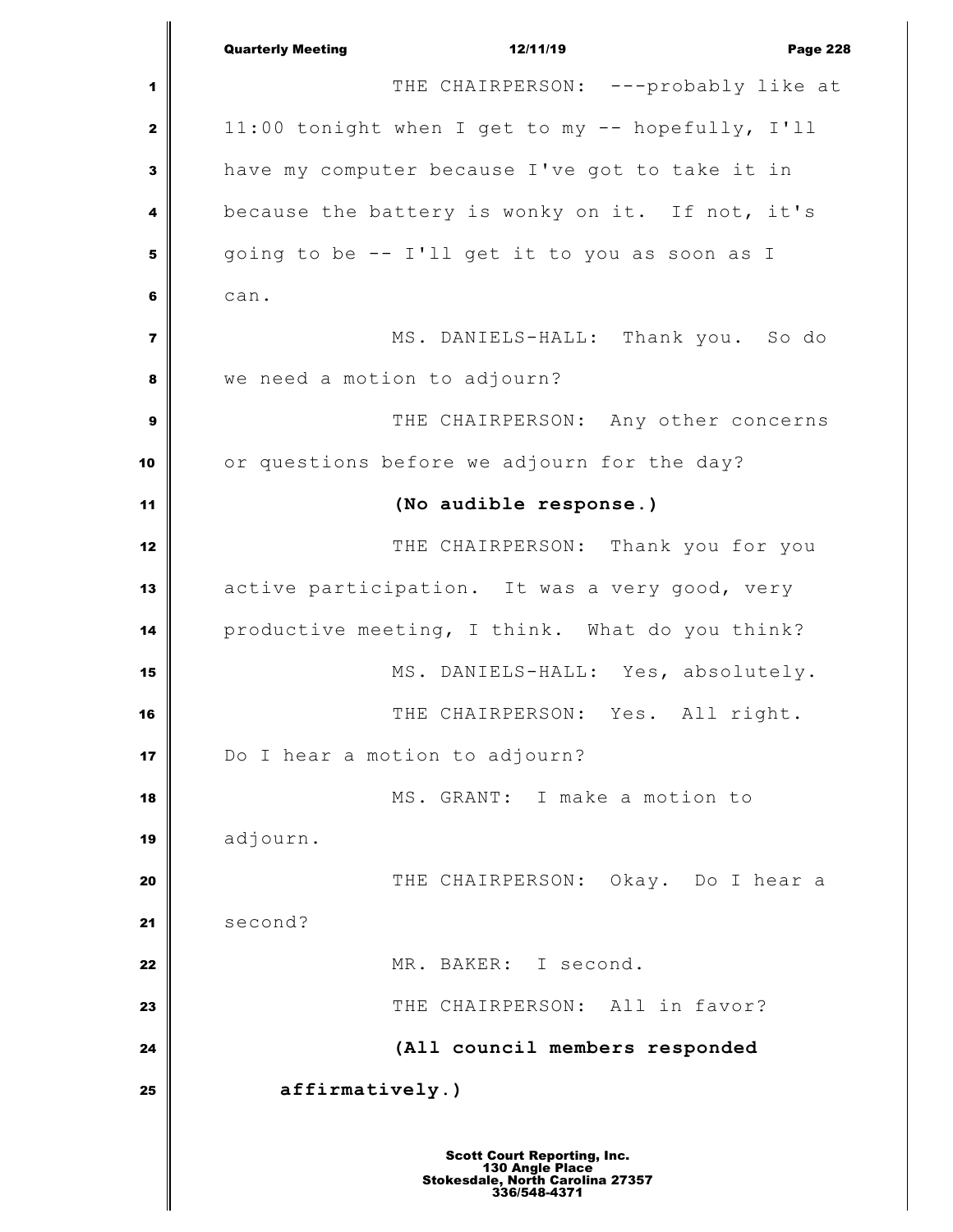|                         | <b>Quarterly Meeting</b><br>12/11/19<br><b>Page 229</b>                                            |
|-------------------------|----------------------------------------------------------------------------------------------------|
| $\mathbf 1$             | THE CHAIRPERSON: Have a merry                                                                      |
| $\bf{2}$                | Christmas, everyone. It's been a pleasure serving                                                  |
| $\overline{\mathbf{3}}$ | you these past five years.                                                                         |
| 4                       | (At 3:00 p.m., the proceeding                                                                      |
| 5                       | adjourned.)                                                                                        |
| 6                       |                                                                                                    |
| $\overline{\mathbf{7}}$ |                                                                                                    |
| 8                       |                                                                                                    |
| $\boldsymbol{9}$        |                                                                                                    |
| 10                      |                                                                                                    |
| 11                      |                                                                                                    |
| 12                      |                                                                                                    |
| 13                      |                                                                                                    |
| 14                      |                                                                                                    |
| 15                      |                                                                                                    |
| 16                      |                                                                                                    |
| 17                      |                                                                                                    |
| 18                      |                                                                                                    |
| 19                      |                                                                                                    |
| 20                      |                                                                                                    |
| 21                      |                                                                                                    |
| 22                      |                                                                                                    |
| 23                      |                                                                                                    |
| 24                      |                                                                                                    |
| 25                      |                                                                                                    |
|                         |                                                                                                    |
|                         | Scott Court Reporting, Inc.<br>130 Angle Place<br>Stokesdale, North Carolina 27357<br>336/548-4371 |